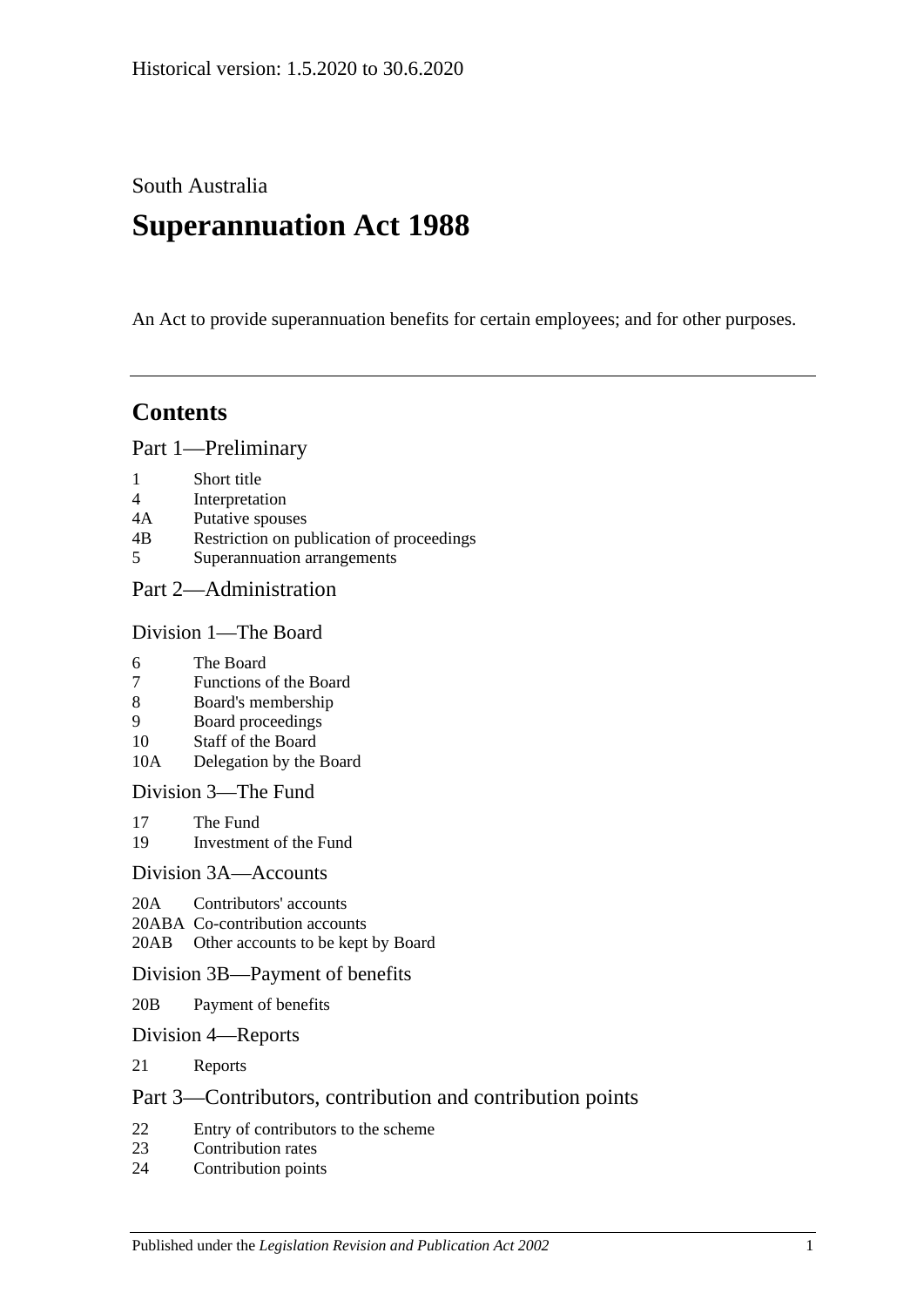25 [Attribution of additional contribution points and contribution months](#page-29-0)

#### [Part 4—Superannuation benefits—new scheme contributors](#page-30-0)

- 26 [Application of this Part](#page-30-1)
- 26A [Transition to retirement](#page-30-2)
- 27 [Retirement](#page-33-0)
- 28 [Resignation and preservation of benefits](#page-34-0)
- 28A [Resignation pursuant to a voluntary separation package](#page-38-0)
- 28B [Outplaced employees—55 and over](#page-39-0)
- 28C [Outplaced employees under 55](#page-39-1)
- 29 [Retrenchment](#page-40-0)
- 30 [Disability pension](#page-41-0)
- 30A [Rehabilitation etc of disability pensioner](#page-42-0)
- 31 [Termination of employment on invalidity](#page-42-1)
- 32 [Death of contributor](#page-45-0)
- 32A [PSESS benefit](#page-50-0)
- 32B [Commutation to pay deferred superannuation contributions surcharge—contributor](#page-51-0)
- 32C [Commutation to pay deferred superannuation contributions surcharge following death of](#page-52-0)  [contributor](#page-52-0)
- 32D [Withheld amount](#page-54-0)
- 32E [Payment of Division](#page-54-1) 293 tax

#### [Part 5—Superannuation benefits—old scheme contributors](#page-56-0)

#### [Division 1—Pension benefits](#page-56-1)

- 33 [Application of this Part](#page-56-2)
- 33A [Transition to retirement](#page-56-3)
- 34 [Retirement](#page-59-0)
- 35 [Retrenchment](#page-61-0)
- 36 [Temporary disability pension](#page-63-0)
- 36A [Rehabilitation etc of disability pensioner](#page-64-0)
- 37 [Invalidity](#page-65-0)
- 38 [Death of contributor](#page-68-0)
- 39 [Resignation and preservation of benefits](#page-71-0)
- 39A [Resignation or retirement pursuant to a voluntary separation package](#page-77-0)
- 39B [Outplaced employees—55 and over](#page-79-0)
- 39C [Outplaced employees under 55](#page-80-0)

#### [Division 2—General](#page-81-0)

- 40 [Commutation of pension](#page-81-1)
- 40A [Commutation to pay deferred superannuation contributions surcharge](#page-81-2)
- 40AB [Commutation to pay Division](#page-82-0) 293 tax
- 40B [Interaction with judicial remuneration or pension entitlements](#page-83-0)
- 41 [Medical examination etc of invalid pensioner](#page-84-0)
- 42 [Suspension of pension if pensioner declines appropriate employment](#page-84-1)<br>42A Offer of lump sum to certain invalid pensioners
- [Offer of lump sum to certain invalid pensioners](#page-85-0)
- 43 [Notional extension of period of employment](#page-85-1)
- 43AA [Closure of contribution accounts](#page-86-0)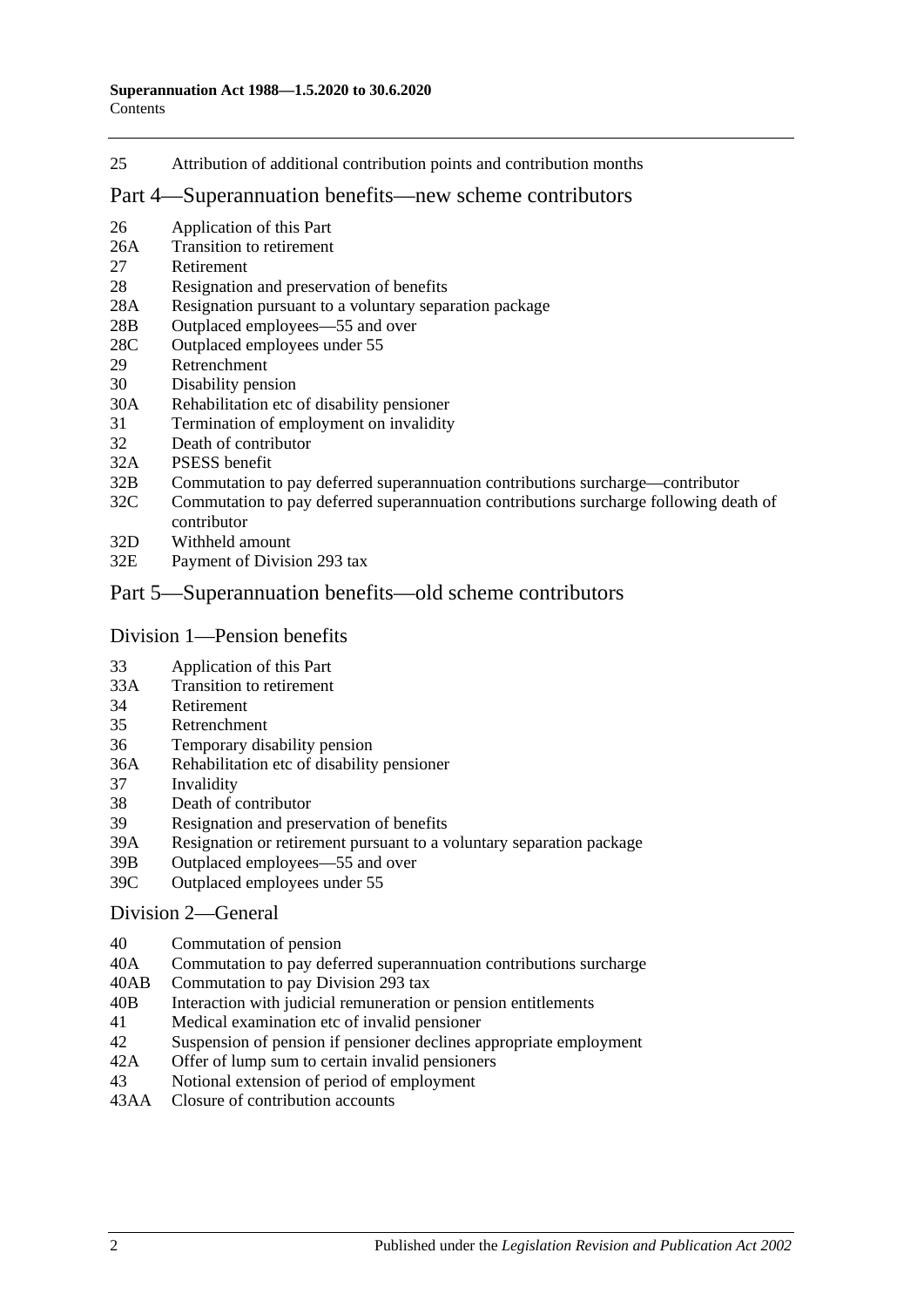## [Part 5A—Family Law Act provisions](#page-88-0)

#### [Division 1—Preliminary](#page-88-1)

- 43AB [Purpose of Part](#page-88-2)
- 43AC [Interpretation](#page-88-3)
- 43AD [Value of superannuation interest](#page-89-0)
- 43AE [Board to comply with Commonwealth requirements](#page-89-1)
- 43AF [Effect on contributor's entitlements](#page-89-2)
- 43AG [Benefit not payable to spouse on death of contributor if split has occurred](#page-90-0)

#### [Division 2—New scheme contributors](#page-90-1)

- 43AH [Application of Division](#page-90-2)
- 43AI [Accrued benefit multiple](#page-90-3)
- 43AJ [Non-member spouse's entitlement](#page-91-0)

#### [Division 3—Old scheme contributors](#page-91-1)

- 43AK [Application of Division](#page-91-2)
- 43AL [Accrued benefit multiple](#page-91-3)
- 43AM [Non-member spouse's entitlement](#page-92-0)<br>43AN Non-member spouse's entitlement
- 43AN [Non-member spouse's entitlement where pension is in growth phase](#page-92-1)<br>43AO Non-member spouse's entitlement where pension is in payment phase
- [Non-member spouse's entitlement where pension is in payment phase](#page-92-2)
- 43AP [Payment of non-member spouse's entitlement](#page-94-0)

#### [Division 4—Fees](#page-94-1)

[43AQ](#page-94-2) Fees

#### [Part 6—Miscellaneous](#page-96-0)

- 43B [Exclusion of benefits under awards etc](#page-96-1)
- 44 [Review of Board's decisions](#page-96-2)
- 45 [Effect of workers compensation etc on pension](#page-96-3)
- 46 [Division of benefit where deceased contributor is](#page-98-0) survived by lawful and putative spouses
- 47 [Adjustment of pensions](#page-99-0)
- 47A [Subsequent roll over of benefits to another fund or scheme](#page-100-0)
- 47B [Roll over of benefits from another fund or scheme](#page-100-1)<br>47C Portion of pension etc to be charged against contril
- [Portion of pension etc to be charged against contribution account etc](#page-100-2)
- 47D [Charge against Fund if draw down benefit paid](#page-100-3)
- 48 [Repayment of contribution account balance and minimum](#page-100-4) benefits
- 49 [Special provision for payment in case of infancy or death](#page-102-0)
- 50 [Pension not to be assignable](#page-102-1)
- 50A [Unclaimed superannuation benefits](#page-102-2)
- 51 [Liabilities may be set off against benefits](#page-102-3)
- 51A [Method of making contributions](#page-102-4)
- 52 [Annuities](#page-103-0)
- 53 [Continuation of the Voluntary Savings Account](#page-103-1)
- 54 [Power to obtain information](#page-103-2)
- 55 [Confidentiality](#page-104-0)
- 56 [Resolution of difficulties](#page-104-1)
- 58 [Pensions payable in foreign currency](#page-105-0)
- 58A [Rounding off of contributions and benefits](#page-105-1)
- 59 [Regulations](#page-105-2)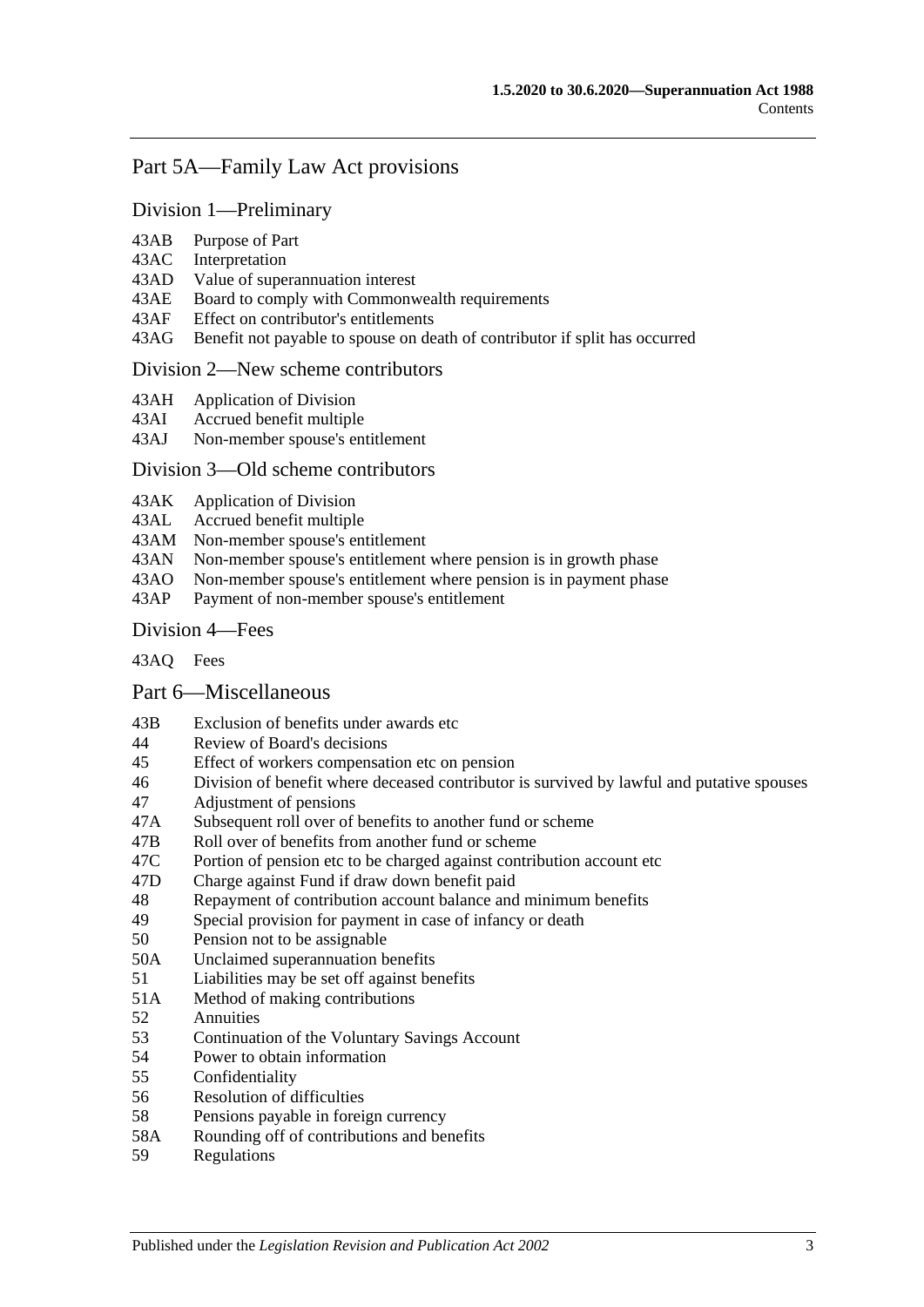## [Schedule 1—Transitional provisions](#page-108-0)

- [Continuity of contributor status](#page-108-1)<br>2 Contributions by old scheme an
- [Contributions by old scheme and certain new scheme contributors](#page-108-2)
- [Starting balance of contribution account of old scheme contributors](#page-109-0)
- 3A [Starting balance for certain new scheme contributors](#page-109-1)
- [Special provision as to contribution period of certain contributors](#page-109-2)
- [Superannuation points carried over by old scheme contributors](#page-110-0)
- [Special provisions for contributors to the](#page-111-0) Provident Account
- [Limited benefit contributors](#page-112-0)
- [Preservation of excess unit addition](#page-113-0)
- [Neglected unit and fund share reduction](#page-113-1)
- [Pensions that commenced under previous enactments](#page-113-2)
- [Abolition of Provident Account, and Retirement Benefit Account](#page-114-0)
- [Continuation of superannuation arrangements](#page-114-1)
- [Continuation of membership of elected members of the Board](#page-114-2)
- [Retrospective operation of preservation rights](#page-114-3)
- [Benefits under Parts 4](#page-114-4) and [5](#page-114-4)
- 15A [Early retirement benefit for certain contributors](#page-115-0)
- [Transference from old scheme to new scheme](#page-116-0)
- [Payment of contributions while on leave without pay](#page-117-0)
- [Repeal of contribution rate](#page-117-1)
- [Operation of sections](#page-118-0) 28(1f) and [39\(1db\)](#page-118-0)
- [Election on retrenchment under section](#page-118-1) 29
- Operation of amendments made by *[Statutes Amendment \(Equal Superannuation](#page-118-2)  [Entitlements for Same Sex Couples\) Act 2003](#page-118-2)*

### [Schedule 1A—Provisions relating to other public sector superannuation](#page-118-3)  [schemes](#page-118-3)

- [Regulations relating to other public sector superannuation schemes](#page-118-4)<br>2 Regulations to offset income tax etc
- [Regulations to offset income tax etc](#page-119-0)
- [Interpretation](#page-119-1)

## [Schedule 1B—Transfer of certain members of the Electricity Industry](#page-119-2)  [Superannuation Scheme to the State Scheme](#page-119-2)

#### Part 1—Preliminary

[Interpretation](#page-119-3)

#### Part 2—Transfer of members

- [Transfer of existing pensioners before the relevant day](#page-120-0)
- [Transfer of existing and future pensioners after the relevant day](#page-121-0)
- [Transfer of persons entitled to preserved benefits](#page-123-0)<br>5 Transfer of certain other persons
- [Transfer of certain other persons](#page-125-0)

#### Part 3—General

- [Employer contributions](#page-126-0)
- [Notices](#page-127-0)
- [Cessation of entitlements under the Electricity Industry Superannuation Scheme](#page-127-1)
- [Power to obtain information](#page-127-2)
- Transfer effective despite *[Electricity Corporations Act](#page-127-3) 1994*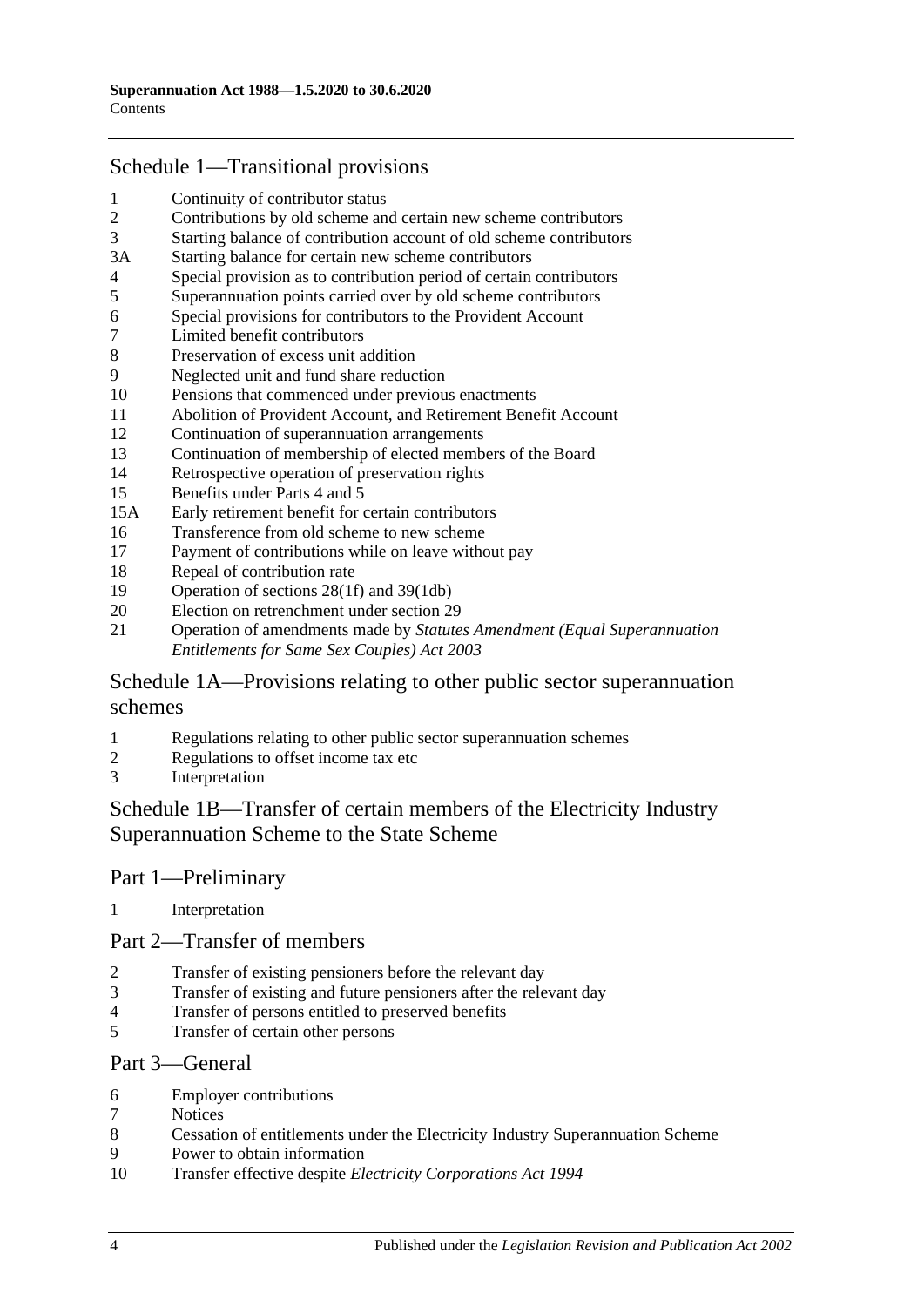11 [Regulations may be made for transitional purposes](#page-127-4)

#### [Schedule 2](#page-128-0)

#### [Schedule 3—Administered schemes](#page-132-0)

#### Part 1—Interpretation

1 [Interpretation](#page-132-1)

#### Part 2—Management of schemes

- 2 [Application of Schedule to schemes](#page-133-0)
- 3 [Arrangements as to trust deed and rules](#page-134-0)<br>4 Arrangements as to assets
- [Arrangements as to assets](#page-135-0)

#### Part 3—Establishment of funds and contribution accounts

#### Division 1—Establishment of funds

- 5 [Management and establishment of funds](#page-135-1)
- 6 [Division of funds into distinct parts](#page-136-0)

#### Division 2—Contribution accounts

7 [Contribution accounts](#page-137-0)

#### Part 4—Miscellaneous

- 8 [Insurance arrangements](#page-137-1)
- 9 [Accounts and audit](#page-138-0)<br>10 Reports
- **[Reports](#page-138-1)**
- 11 [Fees](#page-138-2)
- 12 [Cessation of scheme](#page-139-0)
- 12A [Unclaimed superannuation benefits](#page-139-1)
- 13 [Stamp duty](#page-139-2)
- 14 [Transitional provisions](#page-139-3)

#### [Legislative history](#page-140-0)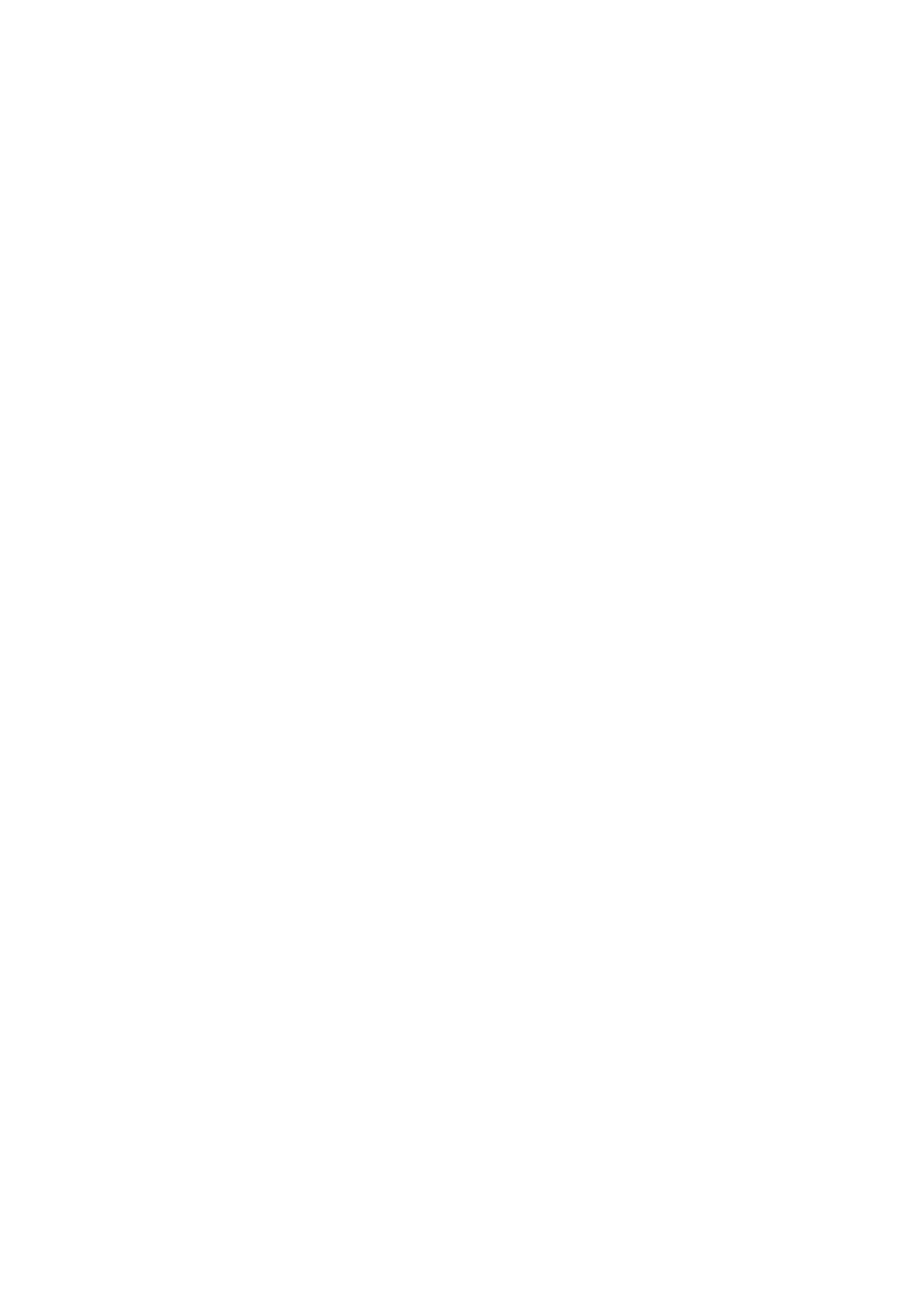### <span id="page-6-0"></span>**The Parliament of South Australia enacts as follows:**

## **Part 1—Preliminary**

#### <span id="page-6-1"></span>**1—Short title**

This Act may be cited as the *Superannuation Act 1988*.

#### <span id="page-6-3"></span><span id="page-6-2"></span>**4—Interpretation**

(1) In this Act, unless the contrary intention appears—

*active contributor* means a contributor who is contributing to the Fund;

*actual or attributed salary*—see [subsections](#page-11-0) (3) and [\(4\);](#page-11-1)

*actuary* means a Fellow or Accredited Member of The Institute of Actuaries of Australia;

*adjusted salary* in relation to a contributor as at a particular time means—

- (a) if the contributor has been employed on a full-time basis throughout his or her contribution period—the contributor's actual or attributed salary as at that time;
- (b) if the contributor has been employed on a part-time or casual basis over the whole or any part of his or her contribution period—the contributor's actual or attributed salary as at that time reduced to reflect the extent of the contributor's employment over the contribution period expressed as a proportion of full-time employment;

*age of retirement* means—

- (a) in relation to an old scheme contributor for whom 55 years was the age of retirement under the repealed Act—55 years;
- (b) in all other cases—60 years;

*approved form* means a form approved by the Board;

*Board* means the South Australian Superannuation Board;

*co-contribution* means a payment made to the Board in respect of a person by the Commissioner of Taxation pursuant to the requirements of the *Superannuation (Government Co-contribution for Low Income Earners) Act 2003* of the Commonwealth;

*co-contribution account* means an account established and maintained by the Board as a co-contribution account in accordance with the requirements of this Act;

*Commonwealth Act* means the *Superannuation Guarantee (Administration) Act 1992* of the Commonwealth;

*Consumer Price Index* means the Consumer Price Index (All groups index for Adelaide);

*contracting out agreement* means an agreement between a Minister or other agent or instrumentality of the Crown and another person or persons—

(a) under which—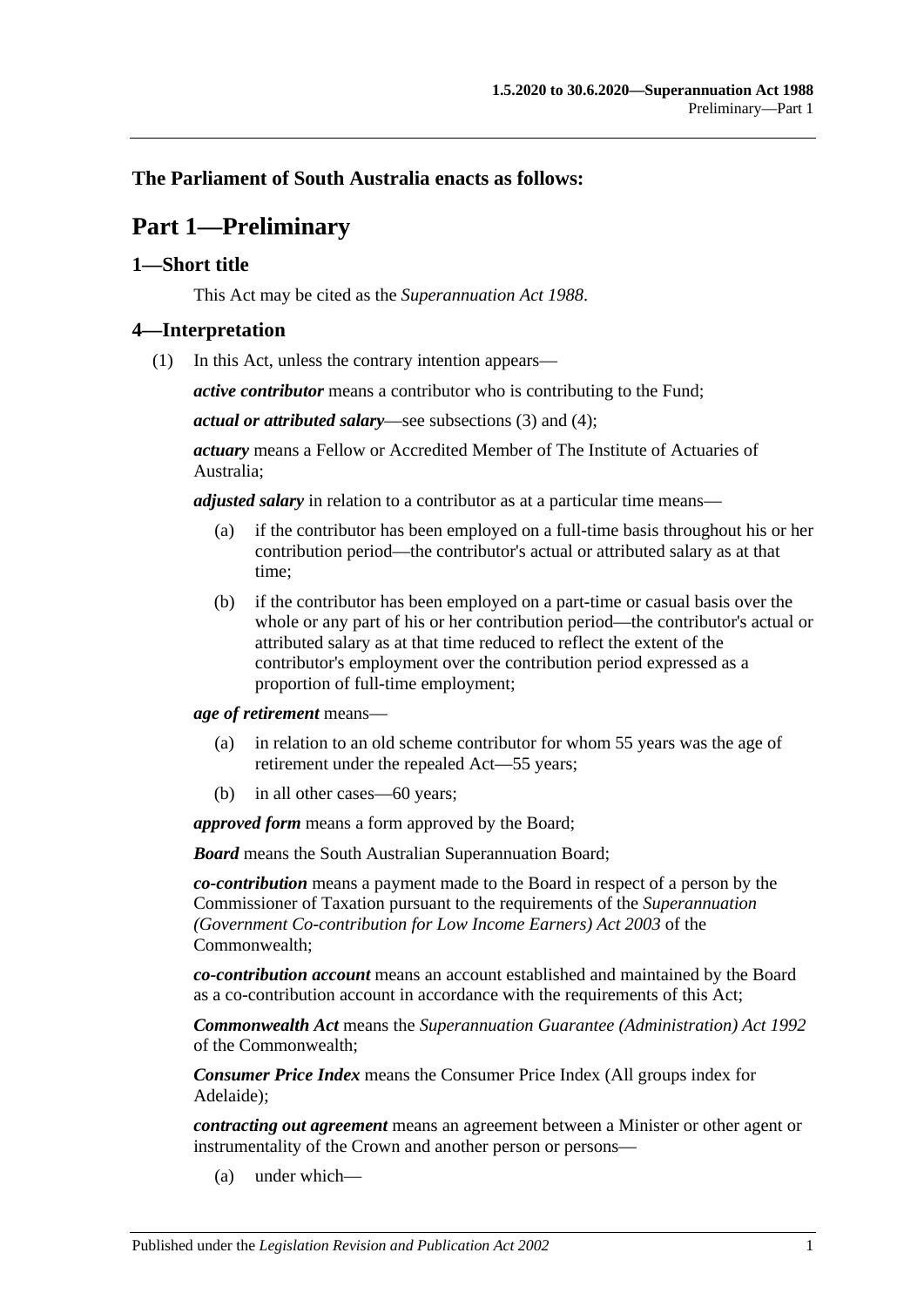- (i) a function previously undertaken by the Crown is to be undertaken by the private sector; or
- (ii) a service previously provided by the Crown to the public, or to a section of the public or to the Crown itself, is to be provided by the private sector; and
- (b) under which persons who had been public sector employees employed in undertaking that function or providing that service are offered employment in the private sector;

*contribution month—see [subsection](#page-11-2) (2a)*;

*contribution period* means—

- (a) in relation to an old scheme contributor—a period (including a period falling wholly or partly before the commencement of this Act) over which the contributor is (or was) an active contributor;
- (b) in relation to a new scheme contributor—a period over which the contributor is (or was) an active contributor;

*contributor* means a person accepted as a contributor (either under this Act or under an earlier Act) and includes such a person who has ceased making contributions unless his or her rights in relation to superannuation have been exhausted and no derivative rights exist in relation to that person under this Act (but does not include a person as a member of an administered scheme under [Schedule](#page-132-0) 3);

*deferred superannuation contributions surcharge* in relation to a contributor means the amount that the contributor is liable to pay the Commissioner of Taxation under section 15(6) of the Superannuation Contributions Tax Act;

*dependency* in relation to a child means any period for which the child is an eligible child;

*Division 293 release authority* means a release authority issued by the Commissioner of Taxation under Schedule 1 section 135-10 of the Taxation Administration Act;

*Division 293 tax* has the same meaning as in the *Income Tax Assessment Act 1997* of the Commonwealth;

*eligible child* in relation to a deceased contributor means a child—

- (a) who is—
	- (i) a child of the contributor; or
	- (ii) a child in relation to whom the contributor had assumed parental responsibilities and who was cared for and maintained, wholly or in part, by the contributor up to the date of the contributor's death; and
- (b) who is—
	- (i) under the age of 16 years; or
	- (ii) between the ages of 16 and 25 years and in full-time attendance at an educational institution recognised by the Board for the purposes of this definition;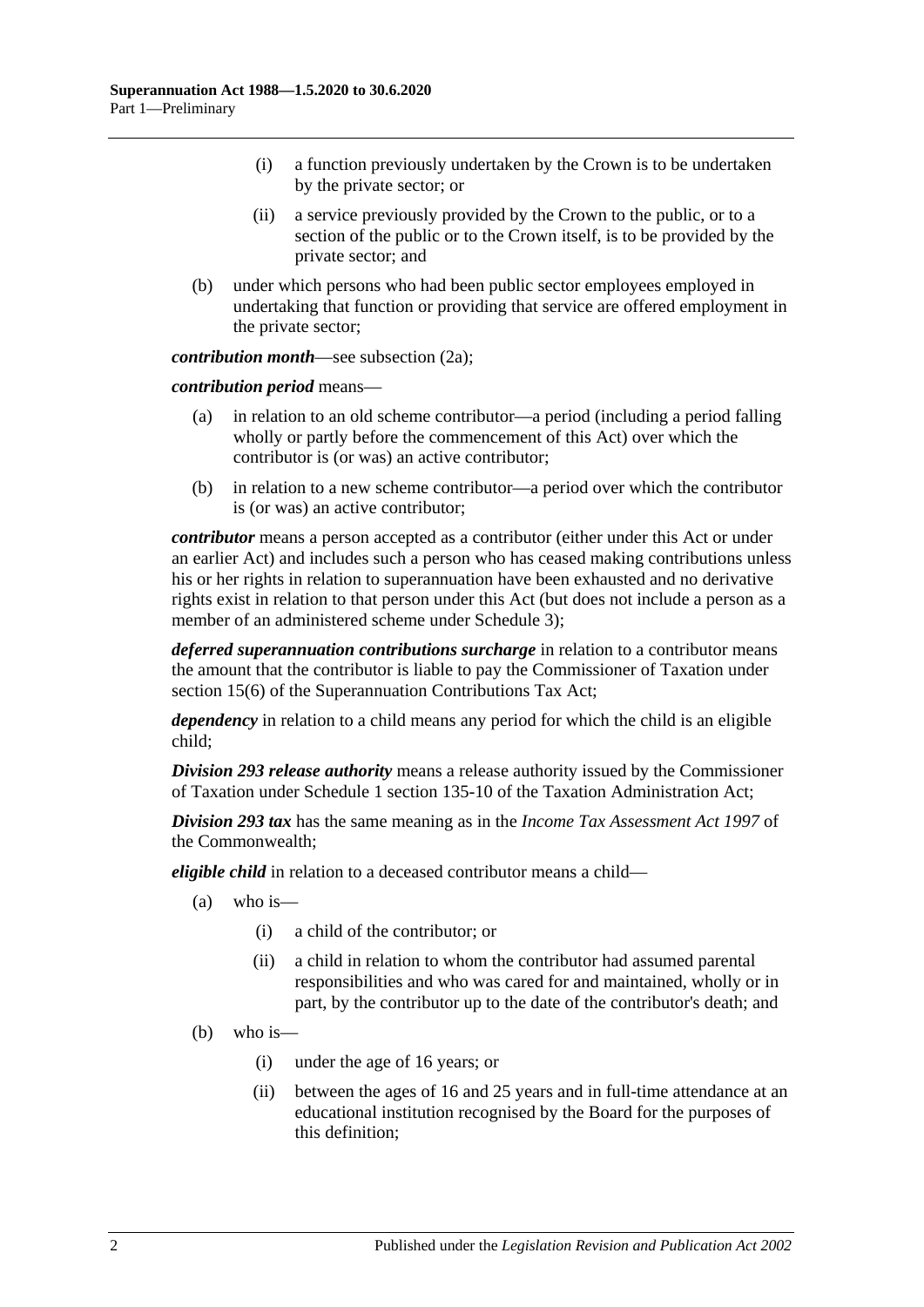*employee* means—

- (a) a statutory officer of the Crown (including a Magistrate but not a Judge);
- (b) a person—
	- (i) employed in an administrative unit of the Public Service; or
	- (ii) employed under the *[Education Act](http://www.legislation.sa.gov.au/index.aspx?action=legref&type=act&legtitle=Education%20Act%201972) 1972* or the *[Technical and](http://www.legislation.sa.gov.au/index.aspx?action=legref&type=act&legtitle=Technical%20and%20Further%20Education%20Act%201975)  [Further Education Act](http://www.legislation.sa.gov.au/index.aspx?action=legref&type=act&legtitle=Technical%20and%20Further%20Education%20Act%201975) 1975*; or
	- (iii) employed by
		- the Rail Commissioner;
		- the Commissioner of Highways;
		- an employer with which the Board has entered into superannuation arrangements under this Act; or
	- (iv) employed by a Minister, or the chief executive of a Public Service administrative unit, on a weekly, daily or hourly basis; or
	- (v) employed under the *[Parliament \(Joint Services\) Act](http://www.legislation.sa.gov.au/index.aspx?action=legref&type=act&legtitle=Parliament%20(Joint%20Services)%20Act%201985) 1985*; or
	- (vi) employed to provide services to the House of Assembly or the Legislative Council and under the control of the Speaker or the President; or
	- (vii) employed as a member of the Governor's staff; or
	- (viii) employed in an office or position declared by regulation to be an office or position to which this Act extends;

*employing authority* in relation to an employee means—

- (a) the chief executive officer to whom the employee is answerable on matters relating to his or her employment;
- (b) if there is no such officer—the authority, body or person to whom the employee is answerable;

*entitlement day* means—

- (a) in relation to a contributor who becomes entitled to a pecuniary benefit under this Act—the day on which that entitlement arises;
- (b) in relation to a contributor whose employment is terminated by his or her death—the date of the contributor's death;

*Fund* means the South Australian Superannuation Fund;

*invalid pension* means a pension payable on account of invalidity;

*invalidity* means physical or mental incapacity to carry out the duties of employment;

*month* means a period starting at the beginning of any day of 1 of the 12 named months and ending—

- (a) immediately before the beginning of the corresponding day of the next named month; or
- (b) if there is no such corresponding day, at the end of the next named month;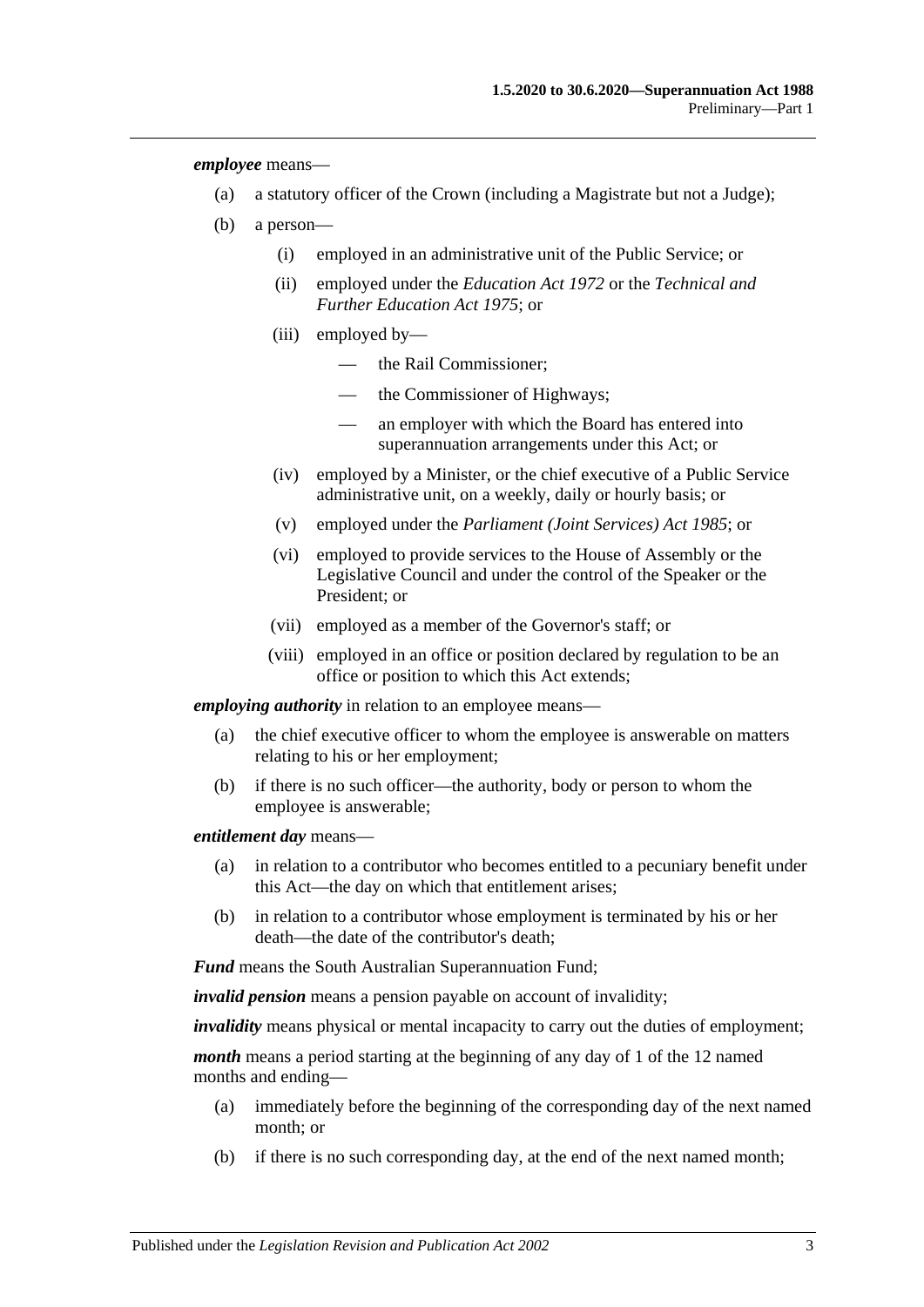*new scheme contributor* means a person accepted as a contributor on or after 31 May, 1986 (but does not include any such person who is classified by the Board as an old scheme contributor);

*non-monetary salary*, in relation to a contributor who is not employed pursuant to a TEC contract, means remuneration in any form resulting from the sacrifice by the contributor of part of his or her salary;

*notional salary* in relation to a contributor whose employment has ceased temporarily or permanently (including a contributor who has died) means the salary that the contributor would be receiving if he or she had continued in employment in the same position and at the same grade as were applicable immediately before the cessation of employment and, if the contributor was not in full-time employment immediately before cessation of employment, notional salary will be calculated on the basis of the contributor's average hours of employment (excluding overtime) over the last 3 years of his or her contribution period;

*old scheme contributor* means a person who was accepted as a contributor to the Fund before 31 May, 1986 (and includes a person accepted as a contributor after that date if that person is classified as an old scheme contributor by the Board);

*outplaced employee* means a contributor who has retired or resigned from employment to take up employment in the private sector pursuant to an offer of employment in a contracting out agreement;

*pensioner* means a person who is entitled to a pension under this Act (including a person who qualifies for a pension but whose pension is under suspension but not including a person as a member of an administered scheme under [Schedule 3\)](#page-132-0);

*pension period* means the period over which a pension is paid;

*preservation age* has the same meaning as in Part 6 of the *Superannuation Industry (Supervision) Regulations 1994* of the Commonwealth under the *Superannuation Industry (Supervision) Act 1993* of the Commonwealth;

*private sector employer* means the employer with whom an outplaced employee takes up employment on retiring or resigning from employment in the public sector;

*Public Sector Employees Superannuation Scheme* means the superannuation scheme of that name established pursuant to a deed of arrangement dated 27 September 1989 between the Treasurer and the secretary of the United Trades and Labor Council;

*putative spouse*—see [section](#page-14-0) 4A;

*registered relationship* means a relationship that is registered under the *[Relationships](http://www.legislation.sa.gov.au/index.aspx?action=legref&type=act&legtitle=Relationships%20Register%20Act%202016)  [Register Act](http://www.legislation.sa.gov.au/index.aspx?action=legref&type=act&legtitle=Relationships%20Register%20Act%202016) 2016*, and includes a corresponding law registered relationship under that Act;

*repealed Act* means the *[Superannuation Act](http://www.legislation.sa.gov.au/index.aspx?action=legref&type=act&legtitle=Superannuation%20Act%201974) 1974*;

*retrench* in relation to a contributor means terminate the contributor's employment on the ground that work of the kind for which the contributor is qualified and suited is no longer available for the contributor;

*retrenchment pension* means the pension payable to an old scheme contributor on account of retrenchment;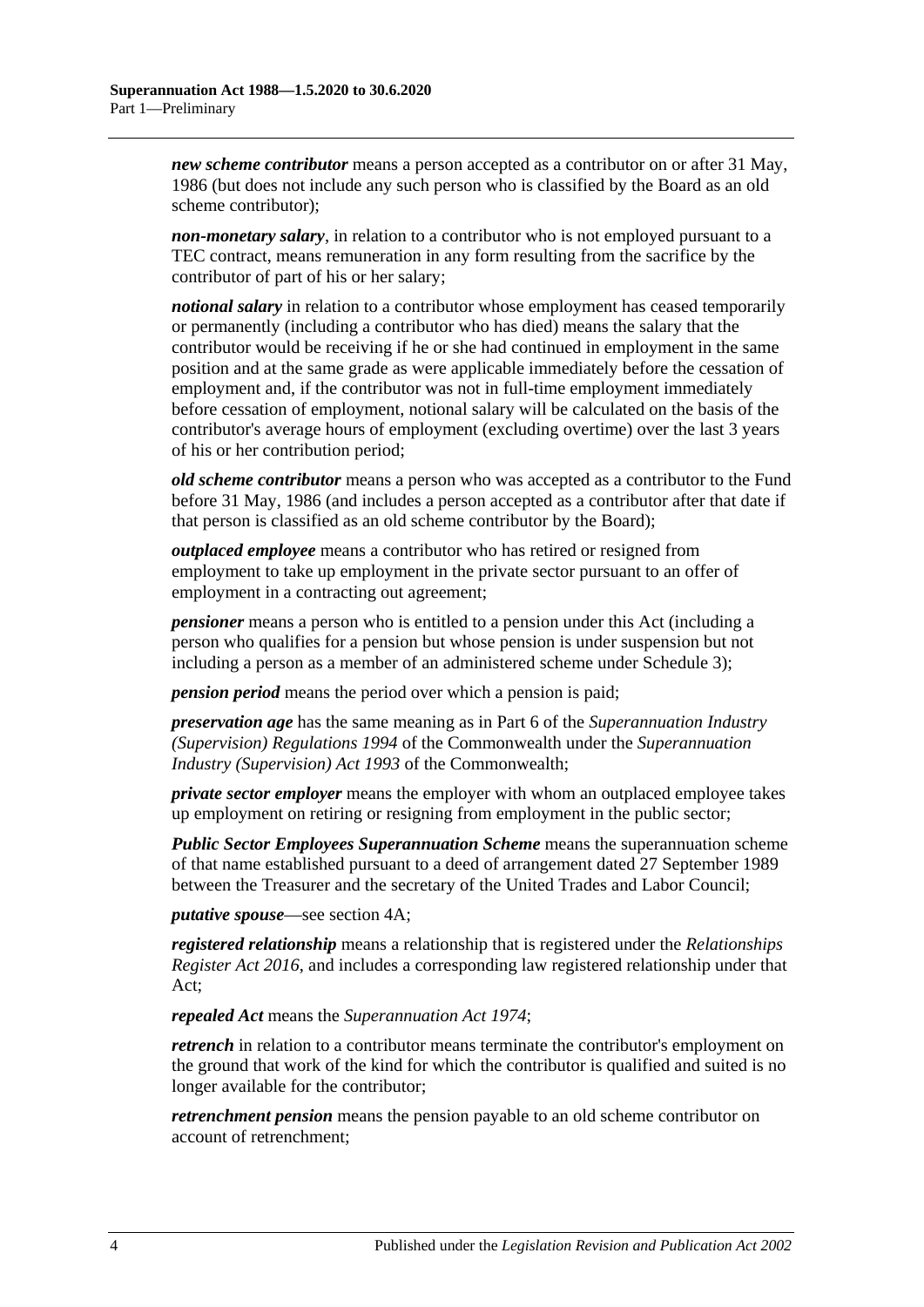*salary*, in relation to a contributor who is employed pursuant to a TEC contract, means that proportion of the value of the total remuneration package specified in the contract that has been prescribed by regulation for the purposes of this definition;

*salary*, in relation to a contributor who is not employed pursuant to a TEC contract, includes all forms of remuneration (including non-monetary salary) except—

- (a) remuneration related to overtime (other than such remuneration that is paid by way of an annual allowance);
- (b) a leave loading;
- (c) a loading arising from the casual nature of the employment or the conditions under which work is performed;
- (d) allowances (unless declared by regulation to be a component of salary) for accommodation, travelling, subsistence or other expenses;
- (e) remuneration of a kind excluded by regulation from the ambit of this definition (and such a regulation may exclude remuneration of a particular kind for the purpose of calculating contributions but provide for its inclusion as a component of salary for the purpose of calculating benefits);

*Scheme* means the scheme of superannuation established by this Act and (where the context admits) includes the scheme of superannuation established by a corresponding previous enactment (but does not include any administered scheme under [Schedule 3\)](#page-132-0);

*SIS Act* means the *Superannuation Industry (Supervision) Act 1993* of the Commonwealth;

*Southern State Superannuation Fund* means the fund of that name continued in existence under the *[Southern State Superannuation Act](http://www.legislation.sa.gov.au/index.aspx?action=legref&type=act&legtitle=Southern%20State%20Superannuation%20Act%202009) 2009*;

*special deposit account* means a special deposit account established under section 8 of the *[Public Finance and Audit Act](http://www.legislation.sa.gov.au/index.aspx?action=legref&type=act&legtitle=Public%20Finance%20and%20Audit%20Act%201987) 1987*;

*spouse* includes a putative spouse:

*standard contribution rate* means—

- (a) in relation to an old scheme contributor whose standard contribution rate is under [clause](#page-108-2) 2 of [Schedule 1](#page-108-0) some rate other than 6% of salary—that other rate of contribution;
- (b) in all other cases—6% of salary;

*Superannuation Contributions Tax Act* means the *Superannuation Contributions Tax (Members of Constitutionally Protected Superannuation Funds) Assessment and Collection Act 1997* of the Commonwealth;

*Superannuation Funds Management Corporation of South Australia* or *Corporation* means the Superannuation Funds Management Corporation of South Australia continued in existence by the *[Superannuation Funds Management](http://www.legislation.sa.gov.au/index.aspx?action=legref&type=act&legtitle=Superannuation%20Funds%20Management%20Corporation%20of%20South%20Australia%20Act%201995)  [Corporation of South Australia Act](http://www.legislation.sa.gov.au/index.aspx?action=legref&type=act&legtitle=Superannuation%20Funds%20Management%20Corporation%20of%20South%20Australia%20Act%201995) 1995*;

*surcharge notice* means a notice issued by the Commissioner of Taxation under section 15(7) of the Superannuation Contributions Tax Act:

*Taxation Administration Act* means the *Taxation Administration Act 1953* of the Commonwealth;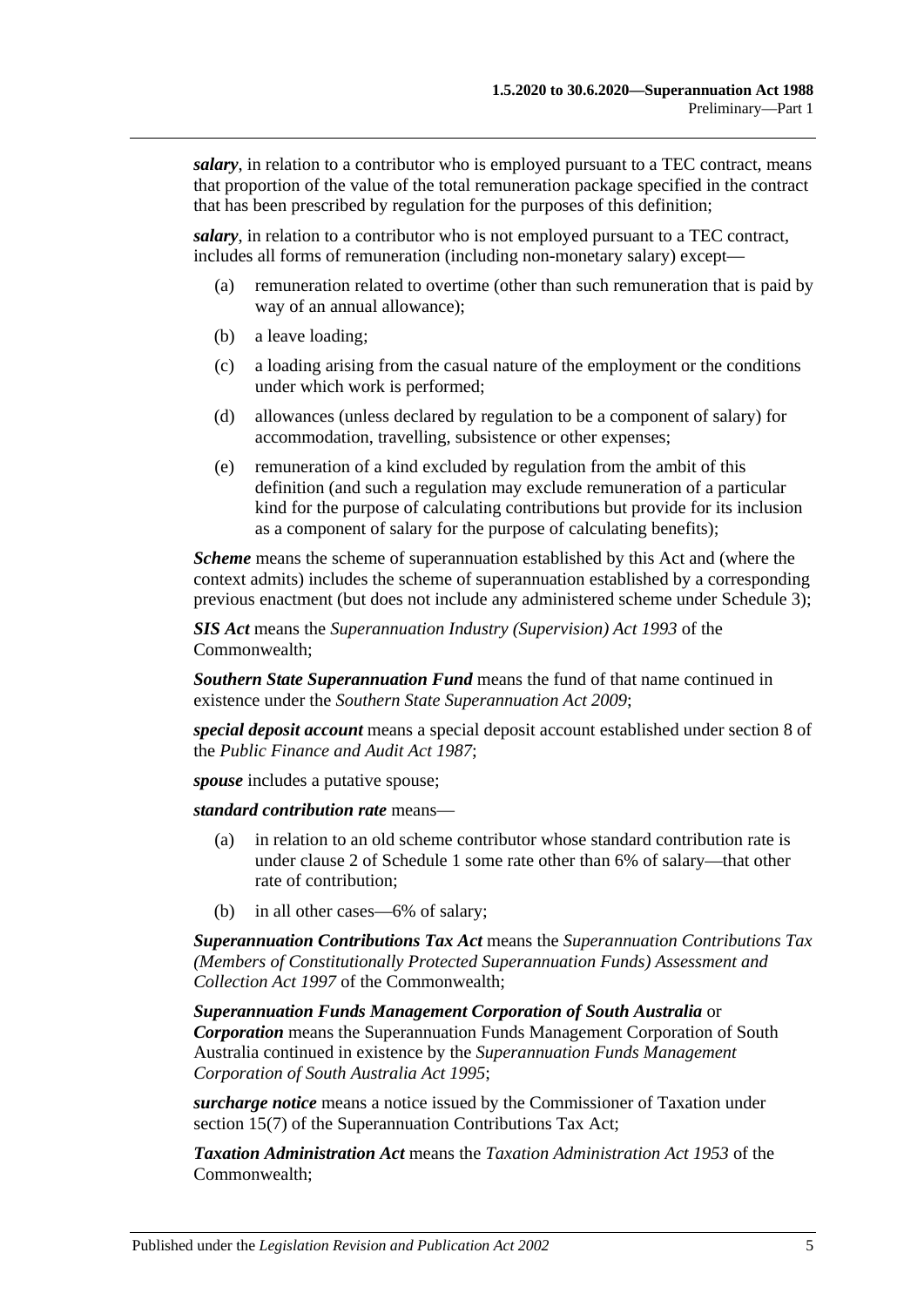*TEC contract* means a contract of employment between a contributor and his or her employer under which the value of the total remuneration package specified in the contract reflects the total employment cost to the employer of employing the contributor;

*Tribunal* means the South Australian Civil and Administrative Tribunal established under the *[South Australian Civil and Administrative Tribunal Act](http://www.legislation.sa.gov.au/index.aspx?action=legref&type=act&legtitle=South%20Australian%20Civil%20and%20Administrative%20Tribunal%20Act%202013) 2013*;

*Triple S scheme* means the Southern State Superannuation Scheme continued in existence under the *[Southern State Superannuation Act](http://www.legislation.sa.gov.au/index.aspx?action=legref&type=act&legtitle=Southern%20State%20Superannuation%20Act%202009) 2009*;

*unclaimed superannuation benefit* means an amount of money that is taken by Part 3 of the *Superannuation (Unclaimed Money and Lost Members) Act 1999* of the Commonwealth to be unclaimed money.

- (2) If a period is to be expressed in months for the purpose of this Act, then, except where express provision is made to the contrary, only completed months will be taken into account and any remainder will be ignored.
- <span id="page-11-2"></span>(2a) The number of contribution months in a contribution period is calculated by multiplying the number of days in the period by 0.032854.
- (2b) A regulation prescribing the proportion of the value of the total remuneration package for the purposes of the first definition of *salary* in [subsection](#page-6-3) (1)—
	- (a) may prescribe different proportions in relation to old scheme contributors and new scheme contributors; and
	- (b) in relation to a contributor whose salary would be less under the first definition of *salary* in [subsection](#page-6-3) (1) than if it were determined under the second definition of *salary* in that subsection—may prescribe a proportion to ensure that the value of the contributor's salary for the purposes of this Act is not less than it would be if determined under the second definition of *salary*.
- (2c) For the purposes of determining the amount of salary received by a contributor who is in receipt of non-monetary salary, the value of the non-monetary salary will be taken to be the amount of salary sacrificed by the contributor in order to receive the non-monetary salary.
- <span id="page-11-0"></span>(3) Subject to this section, a contributor's actual or attributed salary, as at a particular date, is—
	- (a) if the contributor is, at that date, employed on a full-time basis—the contributor's salary;
	- (b) in any other case—the salary that the contributor would have been receiving, at that date, if the contributor had then been employed on a full-time basis.
- <span id="page-11-1"></span> $(4)$  If—
	- (a) before the commencement of [subsection](#page-12-0) (4a)—
		- (i) there was a reduction in a contributor's rate of salary (not being a reduction resulting from disciplinary action against the contributor or a reduction in the contributor's hours of employment); and
		- (ii) the contributor elected under this subsection to contribute as if the reduction had not occurred; and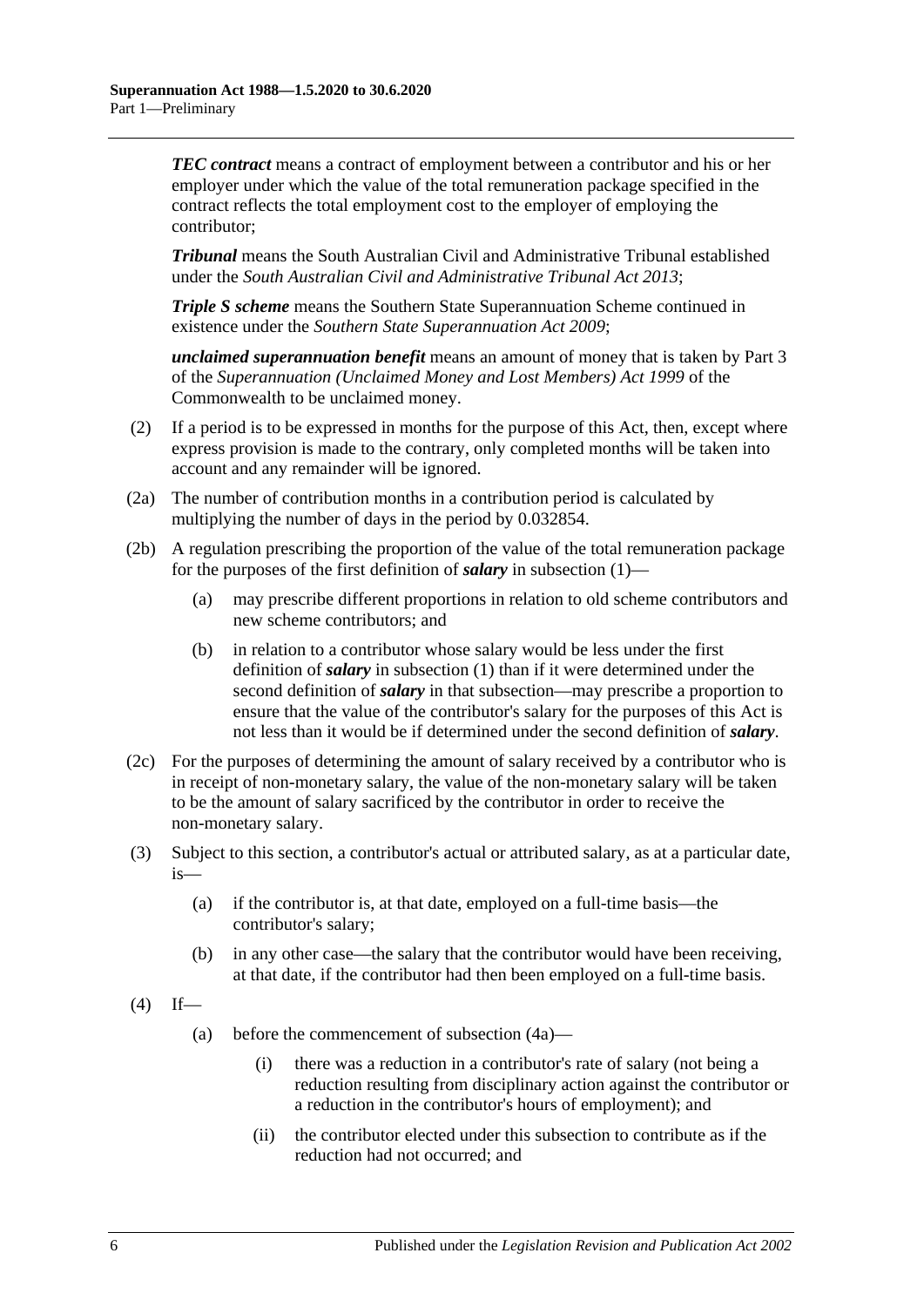<span id="page-12-1"></span>(b) after the commencement of [subsection](#page-12-0) (4a), the contributor elects, in a manner approved by the Board, to have his or her contributions determined under this subsection,

the contributor's contributions will be based on the salary of the position or office held by the contributor immediately before the reduction occurred or, if that position or office ceases to exist or the classification of the position or office is changed, the contributions will be based on the salary of that position or office immediately before it ceased to exist or its classification was changed, adjusted to reflect changes in the Consumer Price Index from that time and the contributor's actual or attributed salary as at a particular date will be determined as if the notional salary in respect of which the contributor was contributing at that date were the contributor's actual salary.

- <span id="page-12-0"></span>(4a) If (whether before or after the commencement of this subsection) there has been a reduction in a contributor's rate of salary (not being a reduction resulting from disciplinary action against the contributor or a reduction in the contributor's hours of employment) and—
	- (a) the contributor—
		- (i) elected, before the commencement of this subsection, to contribute as if the reduction had not occurred; and
		- (ii) has not made an election under [subsection](#page-12-1) (4)(b); or
	- (b) the contributor elects, in a manner approved by the Board, to contribute as if the reduction had not occurred,

then the following provisions apply:

- (c) the contributor's contributions will be based on his or her notional contribution salary;
- (d) the contributor's actual or attributed salary as at a particular date will be determined as if his or her notional contribution salary on that date were the contributor's actual salary.
- (4b) For the purposes of [subsection](#page-12-0) (4a), a contributor's *notional contribution salary* is—
	- (a) the salary of the position or office held by the contributor immediately before the reduction occurred; or
	- (b) if that position or office ceases to exist or the classification of the position or office is changed—the salary of that position or office immediately before it ceased to exist or its classification was changed (adjusted if any increase occurs in the rate of salary payable in respect of the contributor's position or office by a percentage equal to the percentage that the increase bears to that salary).
- (4c) The fixing of a contributor's contributions in relation to a financial year under section [23\(4\)\(a\)](#page-27-0) following a reduction in a contributor's rate of salary will be based on the contributor's notional contribution salary pursuant to an election under [subsection](#page-12-0) (4a) only if the contributor made the election under that subsection on or before the 31 March last preceding the commencement of the financial year.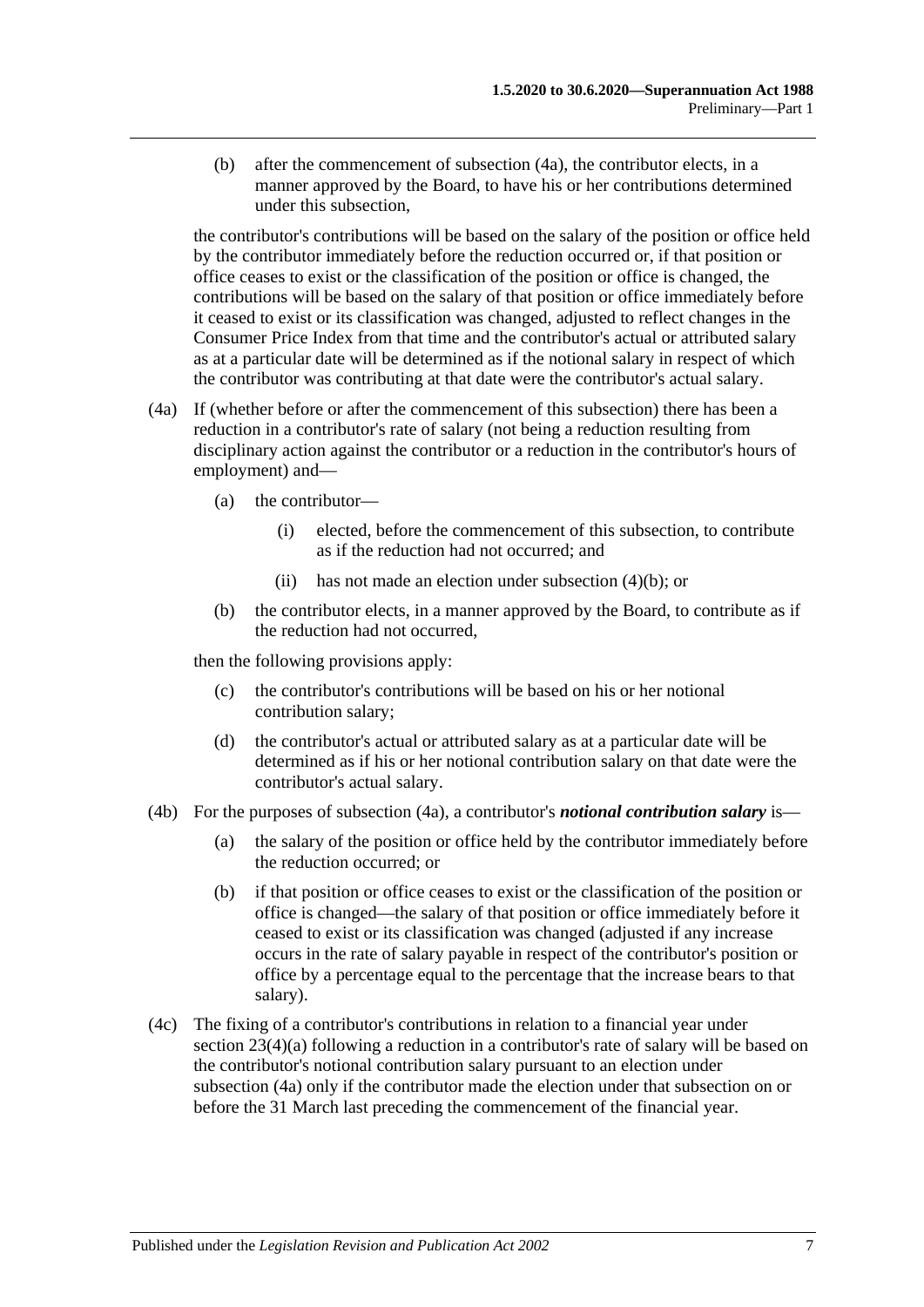(5) If it is necessary to calculate what would have been the amount standing to the credit of a contributor's contribution account, as at a particular time and the contributor had contributed at the standard contribution rate throughout his or her contribution period, the calculation may be made as follows:

$$
A = B \times \frac{C}{D} \times P
$$

Where—

*A* is the amount

*B* is the actual credit of the contribution account at the relevant time

*C* is the number of months in the contribution period

*P* is—

- (a) in the case of a contributor who was in full-time employment throughout his or her contribution period—1;
- (b) in any other case—the numerical value arrived at by expressing the contributor's employment during his or her contribution period as a proportion of full-time employment during that period

*D* is the number of the contributor's contribution points.

- <span id="page-13-1"></span><span id="page-13-0"></span>(6) References in this Act to resignation from, or termination of, employment will be read subject to the following qualifications—
	- (a) resignation from a particular position in order to take up some other position in employment to which this Act applies, or to take up employment in the same position but on a different basis, will be ignored unless there is an interval of more than 1 month between the time the resignation takes effect and the commencement of the new employment;
	- (b) if a person is employed in employment to which this Act applies for a particular term and the term expires, the person will be taken to have resigned—
		- (i) if he or she makes an election under this subparagraph—at the expiration of the term; or
		- (ii) if no election is made under [subparagraph](#page-13-0) (i)—at the expiration of 12 months from the expiration of the term except where the person is re-employed in employment to which this Act applies (not being employment on a casual basis) before that time in which case any interruption of employment will be ignored;
	- (c) a person whose employment is terminated on the ground of incompetence will be taken to have retired or resigned from employment depending on whether he or she has then reached the age of 55 years.
- (7) A person referred to in [subsection](#page-13-1) (6)(b) cannot make contributions under this Act in respect of a period before he or she is taken to have resigned under that subsection and during which he or she is not employed in employment to which this Act applies.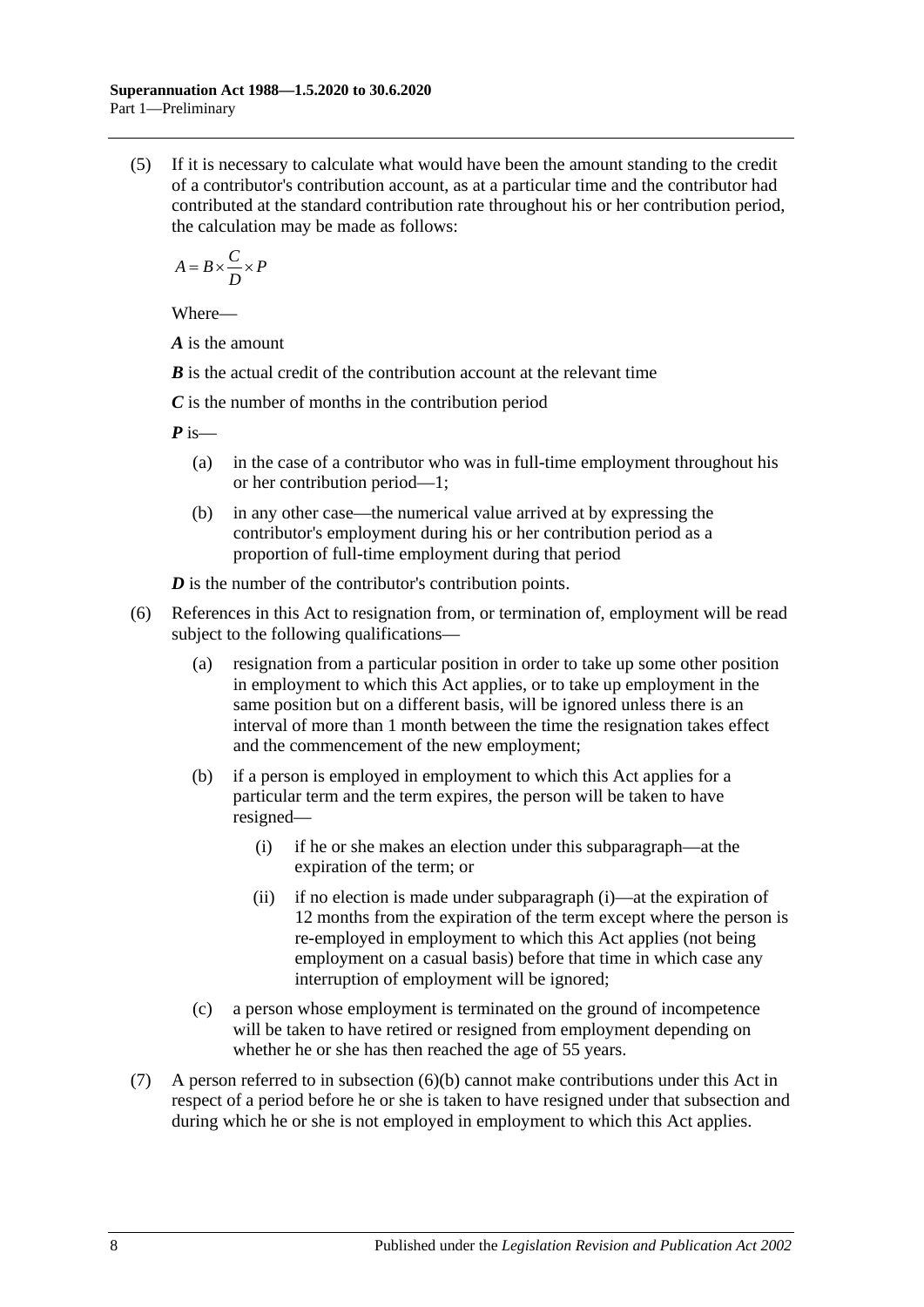- <span id="page-14-1"></span>(8) For the purposes of this Act a contributor who is on leave without pay is not an active contributor if a contribution payable by the contributor has remained unpaid for 14 days or more.
- <span id="page-14-2"></span>(9) [Subsection](#page-14-1) (8) does not apply if the contributor did not know, and could not reasonably have been expected to know, that the contribution had remained unpaid for 14 days.
- (10) For the purposes of [subsections](#page-14-1) (8) and [\(9\),](#page-14-2) contributions become payable at the times at which salary would have been payable to the contributor if he or she had not been on leave without pay.

#### <span id="page-14-4"></span><span id="page-14-0"></span>**4A—Putative spouses**

- (1) For the purposes of this Act, a person is, on a certain date, the *putative spouse* of another person if—
	- (a) the person is, on that date, cohabiting with the other person as that person's de facto spouse and—
		- (i) the person—
			- (A) has been so cohabiting with the other person continuously for the preceding period of 3 years; or
			- (B) has during the preceding period of 4 years so cohabited with the other person for periods aggregating not less than 3 years; or
		- (ii) a child, of whom both persons are the parents, has been born (whether or not the child is still living); or
	- (c) the person is, on that date, in a registered relationship with the other person.
- (2) Subject to [subsection](#page-14-3) (2a), a person whose rights depend on whether—
	- (a) the person and another person; or
	- (b) 2 other persons,

were, on a certain date, putative spouses 1 of the other may apply to the Tribunal for a determination under this section.

- <span id="page-14-3"></span>(2a) A person whose rights depend on whether—
	- (a) the person and another person; or
		- (b) 2 other persons,

were, on a certain date, in a registered relationship may provide evidence that they or those persons, were, on that date, in the registered relationship by producing a certificate issued by the Registrar of Births, Deaths and Marriages under section 21 of the *[Relationships Register Act](http://www.legislation.sa.gov.au/index.aspx?action=legref&type=act&legtitle=Relationships%20Register%20Act%202016) 2016*.

(3) If it is proved to the satisfaction of the Tribunal that the persons in relation to whom the determination under this section is sought did, on the date in question, fulfil the requirements of [subsection](#page-14-4) (1), the Tribunal must make a determination accordingly.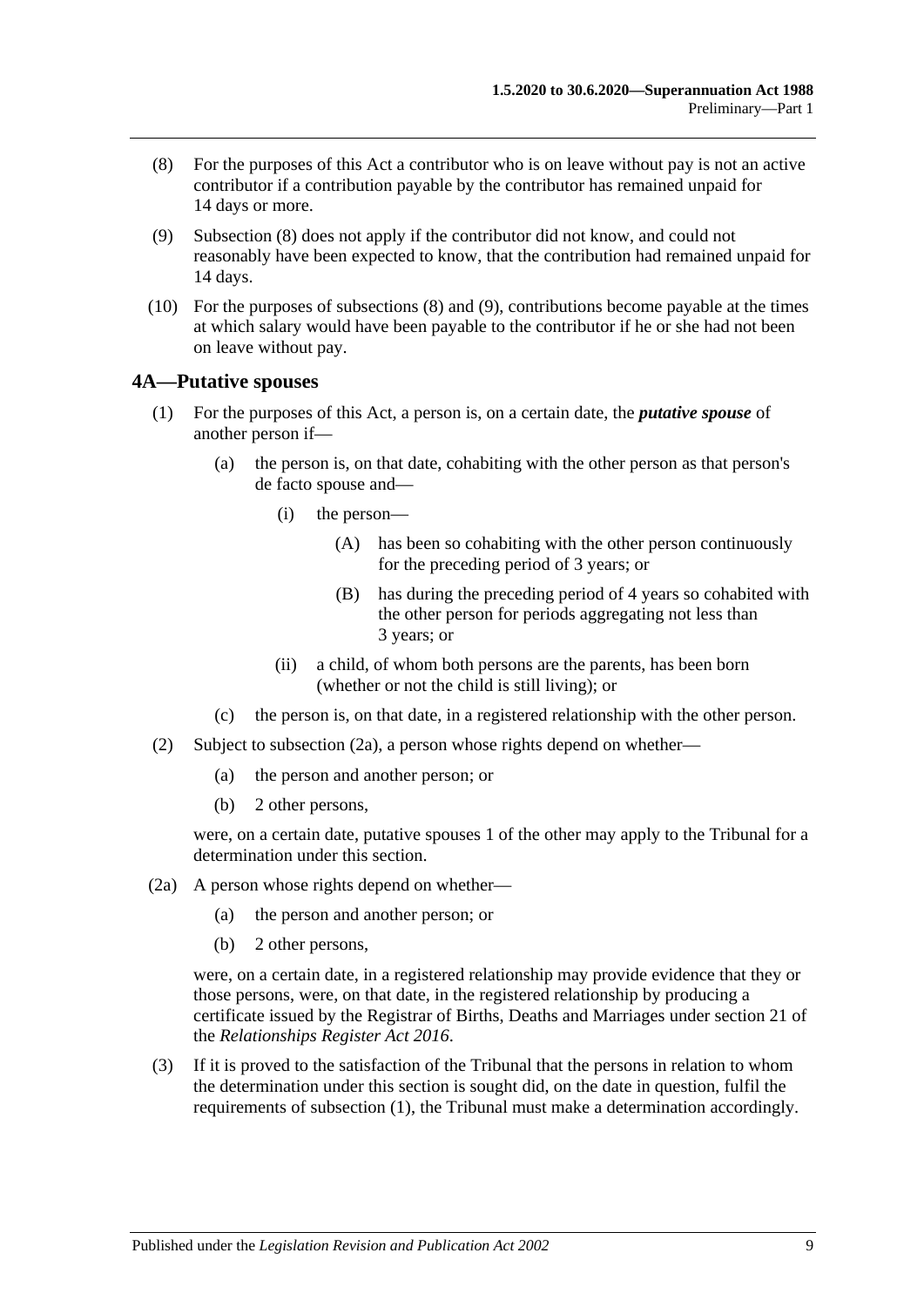- (4) A determination may be made under this section—
	- (a) whether or not 1 or both of the persons in relation to whom the determination is sought are, or have ever been, domiciled in this State; or
	- (b) despite the fact that 1 or both of them are dead.
- (5) It must not be inferred from the fact that the Tribunal has determined that 2 persons were putative spouses 1 of the other, on a certain date, that they were putative spouses as at any prior or subsequent date.

#### <span id="page-15-0"></span>**4B—Restriction on publication of proceedings**

- (1) *Protected information* is information relating to an application under [section](#page-14-0) 4A (including images) that identifies, or may lead to the identification of—
	- (a) an applicant; or
	- (b) a person who is related to, or associated with, an applicant or is, or is alleged to be, in any other way connected in the matter to which the proceedings relate; or
	- (c) a witness to the hearing of the application.
- (2) A person who publishes protected information is guilty of an offence. Maximum penalty: \$5 000 or imprisonment for 1 year.
- (3) A person who discloses protected information knowing that, in consequence of the disclosure, the information will, or is likely to, be published is guilty of an offence. Maximum penalty: \$5 000 or imprisonment for 1 year.
- (4) This section does not apply to—
	- (a) the publication or disclosure of material—
		- (i) by a court or the Tribunal or an employee of the Courts Administration Authority, provided that such publication or disclosure is made in connection with the administrative functions of the court or Tribunal; or
		- (ii) for purposes associated with the administration of this Act; or
	- (b) the publication in printed or electronic form of material that—
		- (i) consists solely or primarily of the reported judgements or decisions of a court or the Tribunal; or
		- (ii) is of a technical nature designed primarily for use by legal practitioners.
- (5) In this section—

*newspaper* means a newspaper, journal, magazine or other publication that is published at periodic intervals;

*publish* means publish by newspaper, radio or television, or on the internet, or by some other similar means of communication to the public.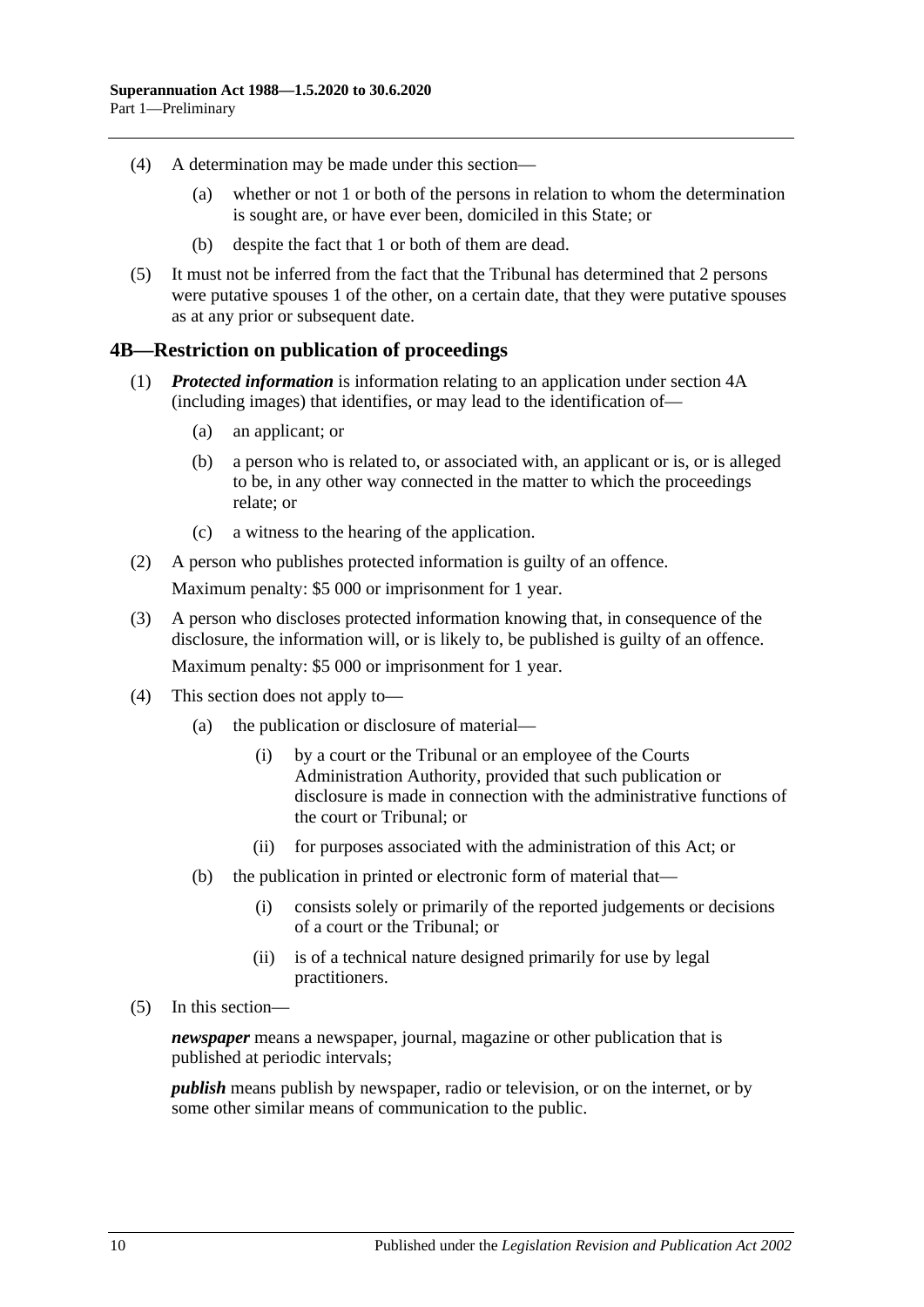#### <span id="page-16-2"></span><span id="page-16-0"></span>**5—Superannuation arrangements**

- (1) Subject to [subsection](#page-16-1) (2), the Board may enter into arrangements with—
	- (a) an instrumentality or agency of the Crown; or
	- (b) a prescribed authority, body or person,

under which the employees of that instrumentality, agency, authority, body or person become eligible to apply to be accepted as contributors.

- (1a) An arrangement under [subsection](#page-16-2) (1) may modify the provisions of this Act in their application to, or in relation to, employees to which the arrangement relates but not so as to put those employees in a more advantageous position than other contributors.
- (1b) An arrangement may be varied at any time by agreement between the Board and the instrumentality, agency, authority, body or person.
- <span id="page-16-1"></span>(2) An arrangement under [subsection](#page-16-2) (1) is not effective unless its terms are approved by the Minister.
- <span id="page-16-6"></span>(2a) If an instrumentality or agency of the Crown that has entered into an arrangement with the Board under this section ceases to be an instrumentality or agency of the Crown, the Minister may by written notice to the Board and to the former instrumentality or agency of not less than 1 month—
	- (a) declare that benefits will cease accruing to contributors in respect of their employment with the former instrumentality or agency; and
	- (b) vary the terms of the arrangement in such manner as he or she thinks fit.
- <span id="page-16-4"></span>(3) Subject to [subsection](#page-16-3) (4), an instrumentality or agency of the Crown or an authority, body or person who has entered into an arrangement with the Board under this section (whether before or after the commencement of the *[Superannuation \(Scheme Revision\)](http://www.legislation.sa.gov.au/index.aspx?action=legref&type=act&legtitle=Superannuation%20(Scheme%20Revision)%20Amendment%20Act%201992)  [Amendment](http://www.legislation.sa.gov.au/index.aspx?action=legref&type=act&legtitle=Superannuation%20(Scheme%20Revision)%20Amendment%20Act%201992) Act 1992*) may, by written notice to the Board of not less than 1 month, declare that benefits will cease accruing to contributors in respect of employment with the instrumentality, agency, authority, body or person.
- <span id="page-16-3"></span>(4) A declaration cannot be made under [subsection](#page-16-4) (3)—
	- (a) without the approval in writing of a majority of those persons who—
		- (i) are contributors by virtue of the arrangement; and
		- (ii) are currently employed by the instrumentality, agency, authority, body or person; and
	- (b) unless the Board has given its approval to the declaration.
- <span id="page-16-5"></span>(5) Before giving its approval under [subsection](#page-16-5) (4)(b), the Board must have obtained from an actuary an actuarial assessment of the account (if any) established to meet the employer component of benefits that have accrued to employees of the instrumentality, agency, authority, body or person under this Act.
- (6) When giving its approval under [subsection](#page-16-5) (4)(b), the Board must be satisfied on the basis of the actuary's assessment that the amount standing to the credit of the account will be sufficient to meet the employer component of benefits.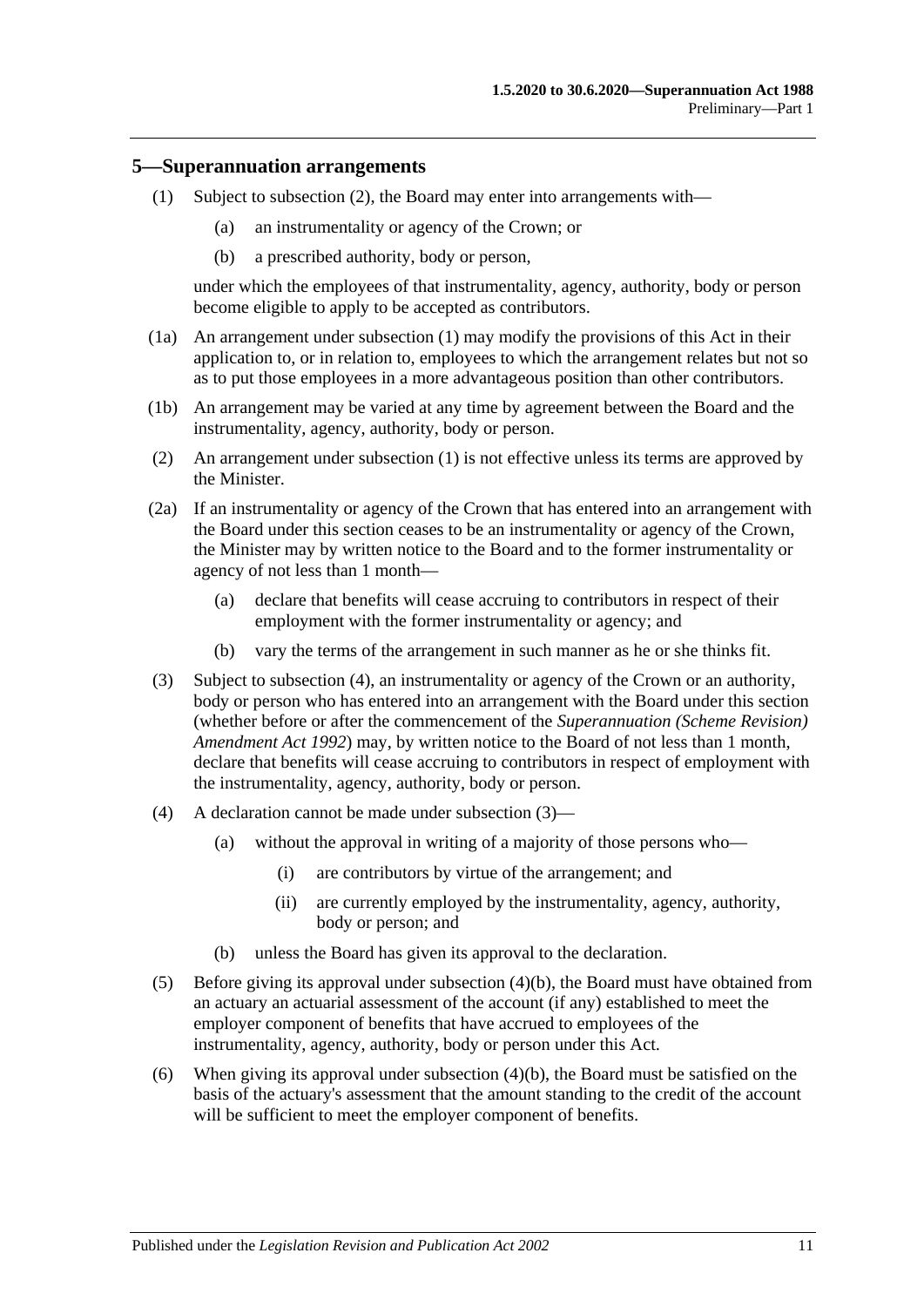- <span id="page-17-0"></span>(7) The following provisions apply on the cessation of the accrual of benefits under [subsection](#page-16-6)  $(2a)$  or  $(3)$ :
	- (a) those contributors currently employed by the instrumentality, agency, authority, body or person who are of or over the age of 60 years will be taken for the purposes of this Act to have retired from employment; and
	- (b) those contributors currently employed by the instrumentality, agency, authority, body or person who have not reached the age of 60 years will be taken for the purposes of this Act to have resigned from employment; and
	- (c) [section](#page-34-0) 28 or [39](#page-71-0) (as the case requires) applies to and in relation to a contributor referred to in [paragraph](#page-17-0) (b) despite the fact that he or she is of or over the age of 55 years; and
	- (d) a contributor referred to in [paragraph](#page-17-0) (b) who has elected to preserve his or her benefits is not entitled to them (except on account of incapacity) until—
		- (i) he or she has reached the age of 55 years and has ceased to be employed by the instrumentality, agency, authority, body or person; or
		- (ii) he or she has reached the age of 60 years.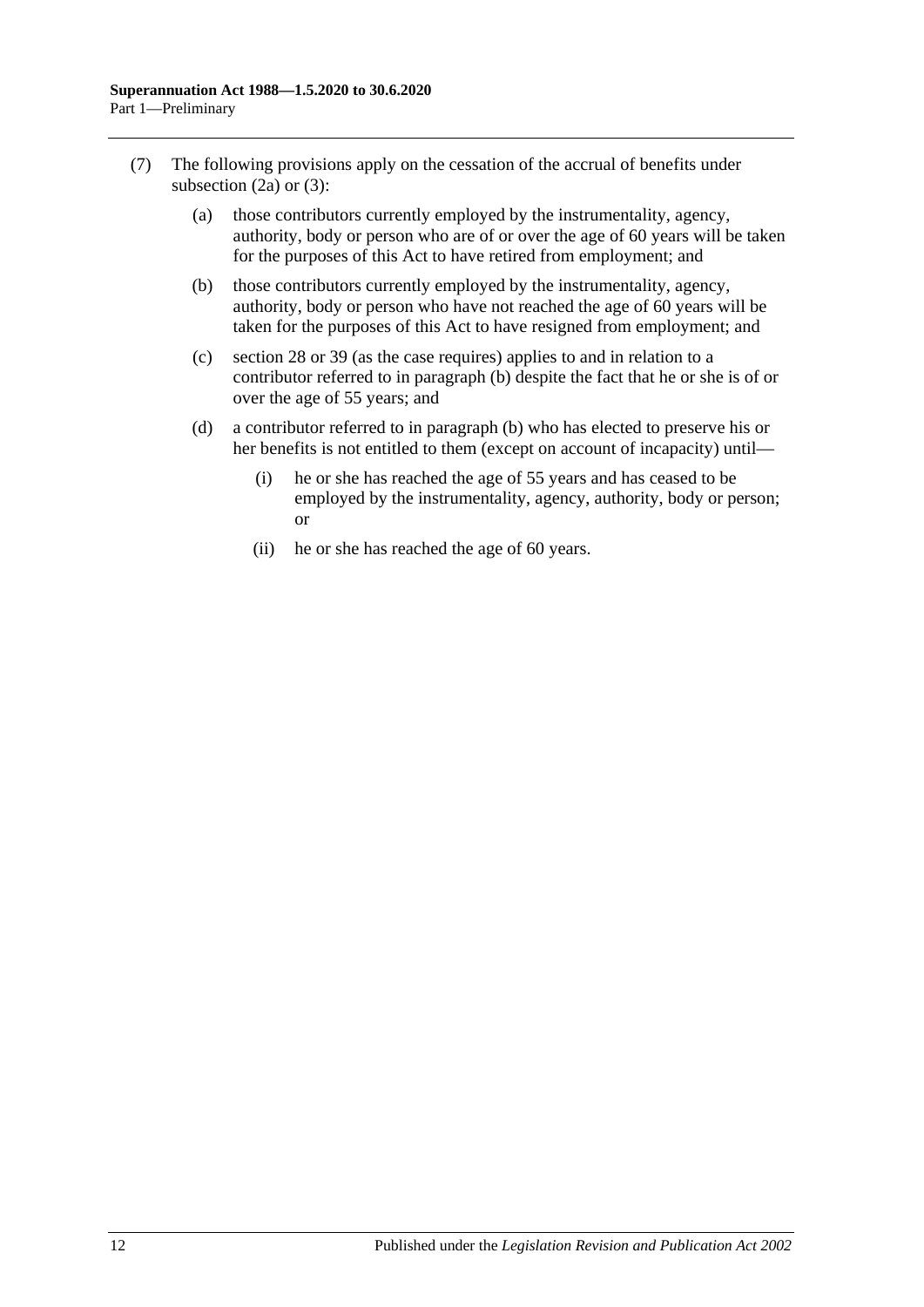## <span id="page-18-0"></span>**Part 2—Administration**

## <span id="page-18-1"></span>**Division 1—The Board**

## <span id="page-18-2"></span>**6—The Board**

- (1) The Board continues in existence.
- (2) The Board is a body corporate.
- (3) The Board has full juristic capacity to exercise powers that are by their nature capable of being exercised by a body corporate.
- (4) If a document appears to bear the common seal of the Board, it will be presumed, in the absence of proof to the contrary, that the document was duly executed by the Board.

## <span id="page-18-3"></span>**7—Functions of the Board**

(1) The Board is responsible to the Minister for all aspects of the administration of this Act except the management and investment of the Fund.

## <span id="page-18-4"></span>**8—Board's membership**

- (1) The Board consists of the following members:
	- (a) a presiding member (who must not be an employee) appointed by the Governor; and
	- (b) 2 members elected by—
		- (i) the contributors; and
		- (ii) the members and spouse members of the Triple S scheme; and
		- (iii) persons provided with investment services or other products or services pursuant to regulations under section  $30(2)(g)$  of the *[Southern State Superannuation Act](http://www.legislation.sa.gov.au/index.aspx?action=legref&type=act&legtitle=Southern%20State%20Superannuation%20Act%202009) 2009*; and
	- (c) 2 members appointed by the Governor on the Minister's nomination.
- (2) A person who is employed in duties connected with the administration of this Act or the *[Southern State Superannuation Act](http://www.legislation.sa.gov.au/index.aspx?action=legref&type=act&legtitle=Southern%20State%20Superannuation%20Act%202009) 2009* is not eligible to be elected as a member of the Board.
- (3) The Governor may appoint a deputy to a member of the Board and the deputy may, in the absence or during a temporary vacancy in the office of that member, act as a member of the Board.
- (4) Subject to [subsection](#page-18-5) (5), a member of the Board will be appointed or elected for a term not exceeding 3 years.
- <span id="page-18-5"></span>(5) A member appointed or elected to fill a casual vacancy will be appointed or elected for the balance of the term of his or her predecessor.
- (6) The office of a member of the Board becomes vacant if the member—
	- (a) dies; or
	- (b) completes a term of office and is not reappointed or re-elected; or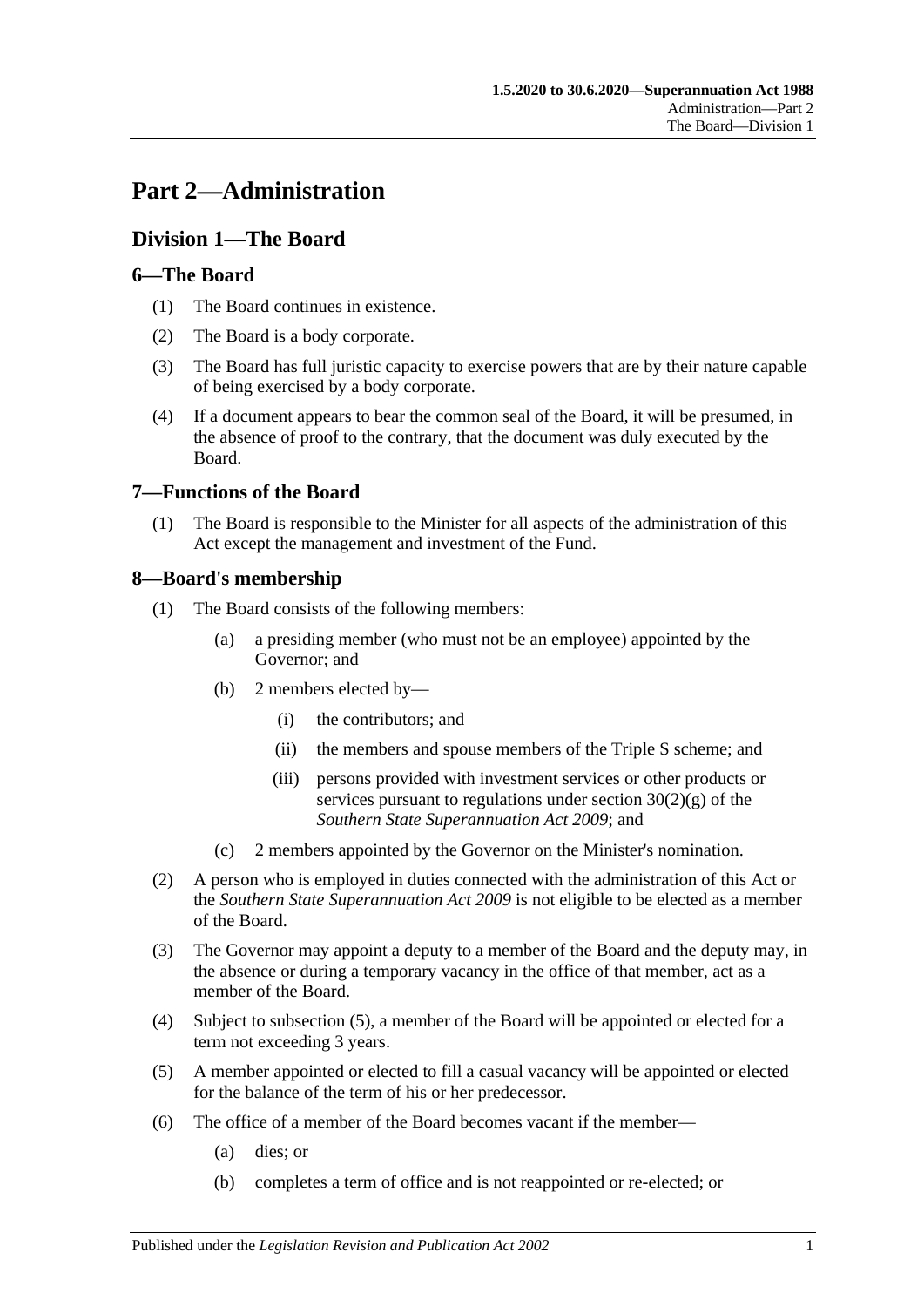- (c) resigns by written notice to the Minister; or
- (d) is removed from office by the Governor on the ground of—
	- (i) mental or physical incapacity to carry out official duties satisfactorily; or
	- (ii) neglect of duty; or
	- (iii) misconduct.
- (7) If the office of an elected member becomes vacant and the balance of the term of the office is 12 months or less, the Governor may appoint to the vacant office a person nominated by the Public Service Association of South Australia Incorporated and the Australian Education Union (S.A. Branch).

#### <span id="page-19-0"></span>**9—Board proceedings**

- (1) A meeting will be chaired by the presiding member or, in his or her absence, by a member chosen by those present.
- (2) Subject to [subsection](#page-19-2) (3), the Board may act despite vacancies in its membership.
- <span id="page-19-2"></span>(3) 3 members constitute a quorum for a meeting of the Board.
- (4) A decision in which a majority of the members present at a meeting concur is a decision of the Board.
- (4a) A conference by telephone or other electronic means between members of the Board will, for the purposes of this section, be taken to be a meeting of the Board at which the participating members are present if—
	- (a) notice of the conference is given to all members in the manner determined by the Board for that purpose; and
	- (b) each participating member is capable of communicating with every other participating member during the conference.
- (4b) A proposed resolution of the Board becomes a valid decision of the Board despite the fact that it is not voted on at a meeting of the Board if—
	- (a) notice of the proposed resolution is given to all members in accordance with procedures determined by the Board; and
	- (b) a majority of the members express concurrence in the proposed resolution by letter, telegram, telex, fax, email or other written communication setting out the terms of the resolution.
- (5) Subject to this Act, the Board may determine its own procedures.
- (6) The Board must keep minutes of its proceedings.

#### <span id="page-19-3"></span><span id="page-19-1"></span>**10—Staff of the Board**

- (1) The Board may, with the Minister's approval, appoint staff to assist it in carrying out its responsibilities under this Act.
- (2) A person appointed under [subsection](#page-19-3) (1) is not a Public Service employee.
- (3) The Board may, with the approval of a Minister responsible for a particular administrative unit of the Public Service, make use of the staff or facilities of that administrative unit.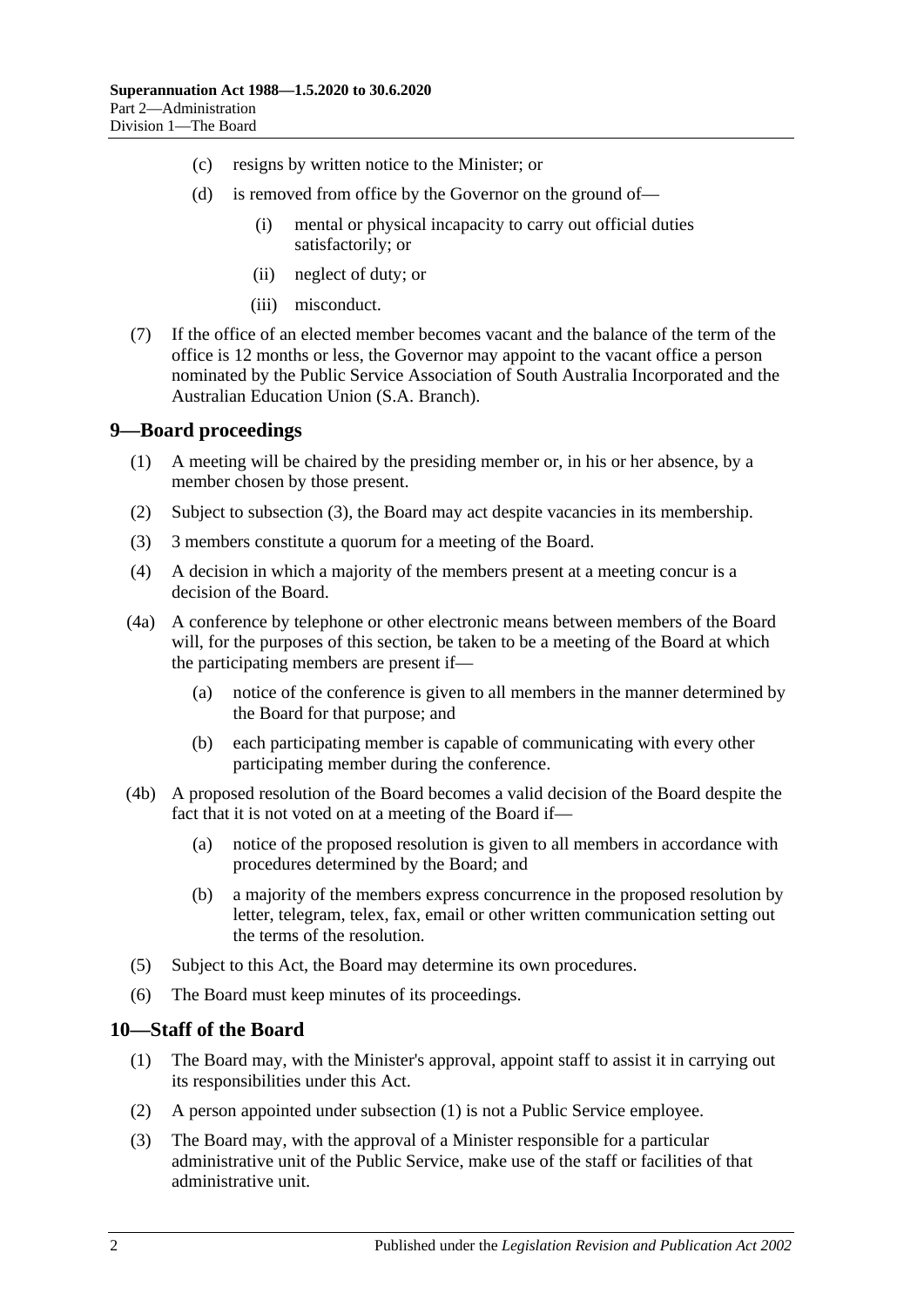#### <span id="page-20-0"></span>**10A—Delegation by the Board**

- (1) The Board may delegate any of the Board's powers or functions under this Act (except this power of delegation) to any person or body.
- (2) A delegation under this section—
	- (a) must be by instrument in writing; and
	- (b) may be conditional or unconditional; and
	- (c) does not derogate from the power of the Board to act in any matter; and
	- (d) is revocable at will by the Board.

## <span id="page-20-1"></span>**Division 3—The Fund**

#### <span id="page-20-2"></span>**17—The Fund**

- (1) The Fund continues in existence.
- (2) The assets of the Fund belong (both at law and in equity) to the Crown.
- (3) The Fund is subject to the management and control of the Superannuation Funds Management Corporation of South Australia.
- (4) The Treasurer must pay into the Fund periodic contributions reflecting—
	- (a) the contributions paid to the Treasurer by contributors; and
	- (b) any co-contribution paid to the Board on behalf of a contributor (but received by the Treasurer on behalf of the Board),

with respect to the relevant period.

- (5) All interest and accretions arising from investment of the Fund must be paid into the Fund.
- <span id="page-20-3"></span>(6) The Fund will be treated as made up of 3 major divisions—
	- (a) 1 proportioned to—
		- (i) the aggregate balance, as at a date determined by the Board, of contribution accounts maintained in the names of old scheme contributors;
		- (ii) the amount, as at the date referred to in [subparagraph](#page-20-3) (i), that represents income of the Fund referable to old scheme contributors that is not reflected in contribution accounts;
		- (iii) the amount, as at the date referred to in [subparagraph](#page-20-3) (i), that is referable to contributions of old scheme contributors whose contribution accounts have been closed;
		- (iv) subsequent contributions and payments referable to old scheme contributors;
		- (v) subsequent income of the Fund attributable to investment of this division of the Fund;
	- (b) 1 proportioned to—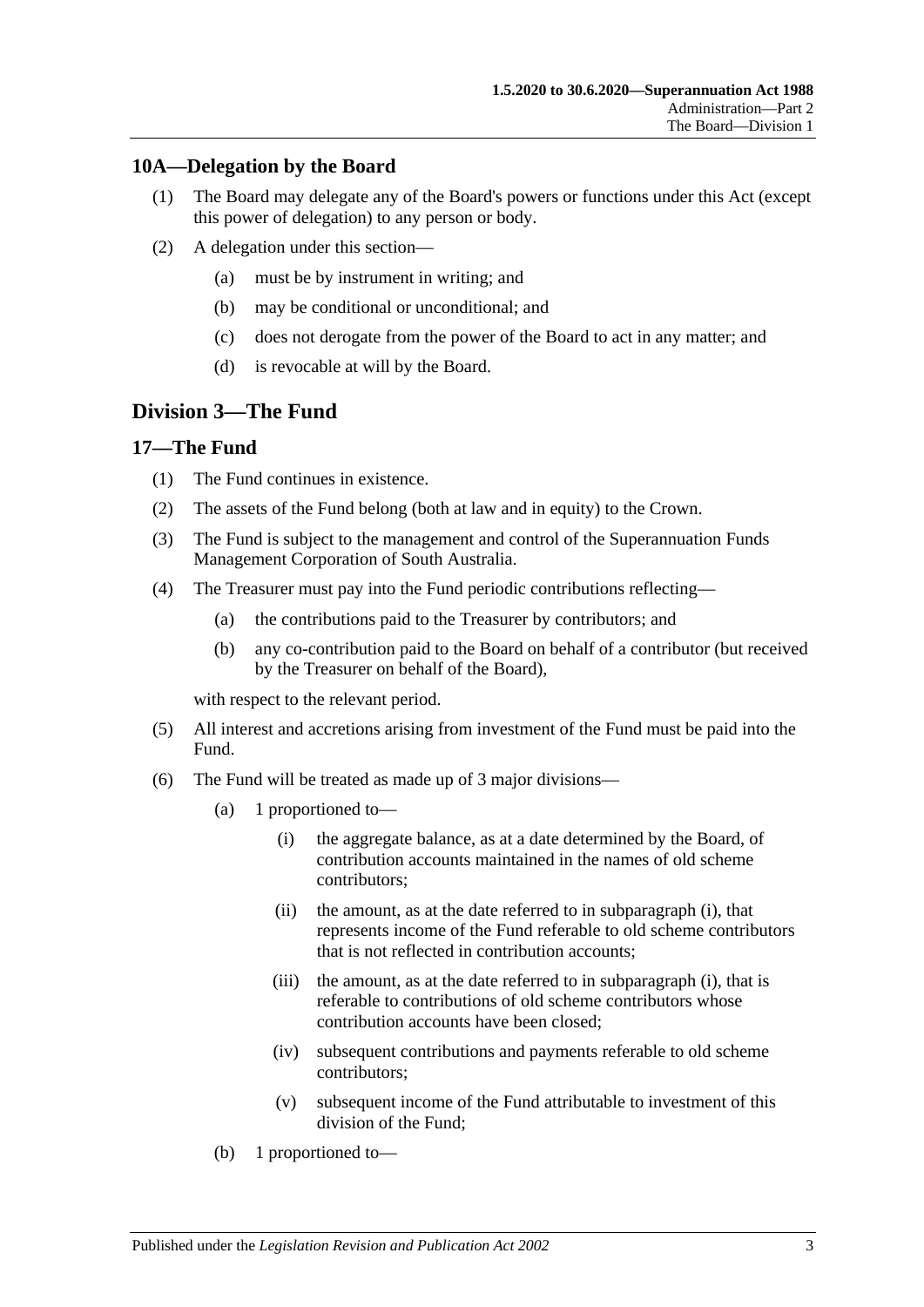- (i) the aggregate balance, as at the date referred to in [paragraph](#page-20-3) (a)(i), of contribution accounts maintained in the names of new scheme contributors; and
- (ii) subsequent contributions and payments referable to new scheme contributors; and
- (iii) subsequent income of the Fund attributable to investment of this division of the Fund;
- (c) 1 proportioned to the aggregate balance of co-contribution accounts to the extent that they hold the amount of any co-contributions that have been paid to the Board.
- (7) The following amounts will be paid from the Fund:
	- (a) administrative costs and other expenses related to the management and investment of the Fund;
	- (b) the prescribed percentage of the other costs of administering this Act;
	- (c) any reimbursement of the Consolidated Account or a special deposit account that the Treasurer charges against the Fund under this Act.
- (8) The Superannuation Funds Management Corporation of South Australia must determine the value of each division of the Fund as at the end of each financial year.

#### <span id="page-21-0"></span>**19—Investment of the Fund**

- (1) The Fund will be invested in a manner determined by the Superannuation Funds Management Corporation of South Australia.
- (2) The Corporation may enter into transactions affecting the Fund—
	- (a) for the purpose of investment; or
	- (b) for purposes incidental, ancillary or otherwise related to investment.

## <span id="page-21-1"></span>**Division 3A—Accounts**

#### <span id="page-21-2"></span>**20A—Contributors' accounts**

- (1) The Board will maintain accounts in the names of all contributors and each account will state whether the contributor is an old scheme contributor or a new scheme contributor.
- (2) A contributor's account must be debited with any payment that is, under this Act, to be charged against that account.
- <span id="page-21-3"></span>(3) At the end of each financial year, each contributor's account that has a credit balance will be varied—
	- (a) if the account is in the name of an old scheme contributor—to reflect a rate of return determined by the Board in relation to the contribution accounts of old scheme contributors for the relevant financial year;
	- (b) if the account is in the name of a new scheme contributor—to reflect a rate of return determined by the Board in relation to the contribution accounts of new scheme contributors for the relevant financial year.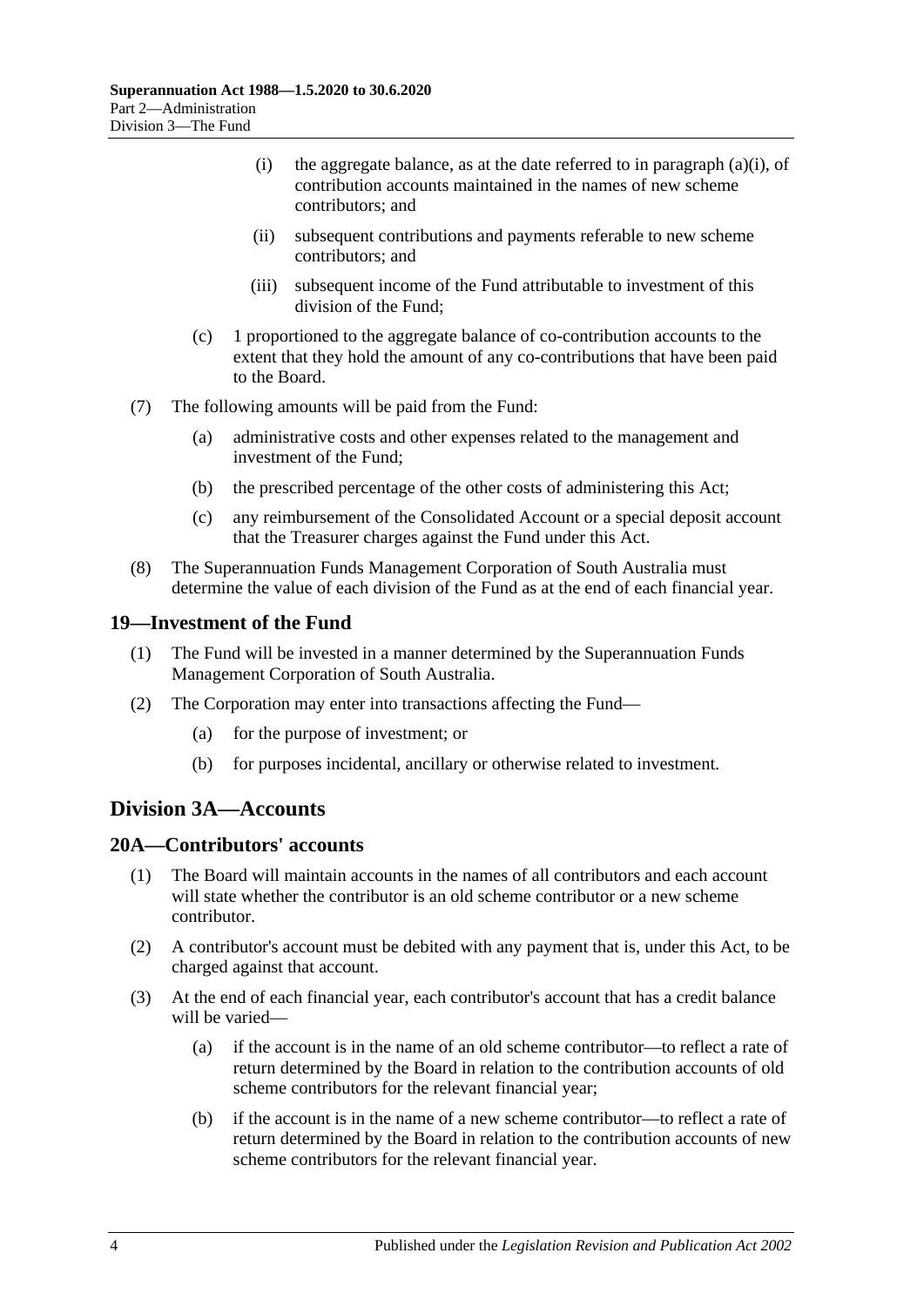- (4) In determining a rate of return for the purposes of [subsection](#page-21-3) (3), the Board should have regard to—
	- (a) the net rate of return achieved by investment of the relevant division of the Fund over the financial year or, if a new scheme contributor has made a nomination under [subsection](#page-22-1) (4a), the net rate of return achieved by the class of investments, or the combination of classes of investments, nominated by the contributor; and
	- (b) the desirability of reducing undue fluctuations in the rate of return on contributors' accounts.
- <span id="page-22-2"></span><span id="page-22-1"></span>(4a) If the Fund is invested in different classes of investments, the Board may, with the agreement of the Superannuation Funds Management Corporation of South Australia, permit new scheme contributors, on such terms and conditions as it thinks fit, to nominate the class of investments, or the combination of classes of investments, for the purpose of determining the rate of return under this section.
- (4b) If a contributor, after nominating a class of investments under [subsection](#page-22-1) (4a), subsequently varies the nominated class of investments, the Board may charge a fee (to be fixed by the Board) to the contributor's contribution account in a manner determined by the Board.
- (5) If, in accordance with [subsection](#page-22-2)  $(4)(b)$ , the Board determines a rate of return that is at variance with the net rate of return achieved by investment of the relevant division of the Fund, the Board must include its reasons for the determination in its report for the relevant financial year.
- <span id="page-22-3"></span>(6) If it is necessary to determine the balance of a contributor's account and the Board has not yet determined a rate of return in relation to the relevant financial year, the balance will be determined by applying a percentage rate of return on accounts estimated by the Board.
- (6a) A balance determined under [subsection](#page-22-3) (6) will not be adjusted when a rate of return is subsequently determined under [subsection](#page-21-3) (3).
- (7) A reference in this section to *rate of return* is a reference to a positive or a negative rate of return.

#### <span id="page-22-0"></span>**20ABA—Co-contribution accounts**

The Board must—

- (a) establish a co-contribution account in the name of a contributor in respect of whom a co-contribution has been paid to the Board; and
- (b) credit the account with the amount of any co-contribution paid to the Board in respect of the member; and
- (c) immediately on a co-contribution account being credited with the amount of a co-contribution—transfer the amount to a co-contribution account maintained by the Board in the name of the contributor in the Southern State Superannuation Fund; and
- (d) advise the contributor in writing that—
	- (i) the co-contribution has been transferred to the Southern State Superannuation Fund; and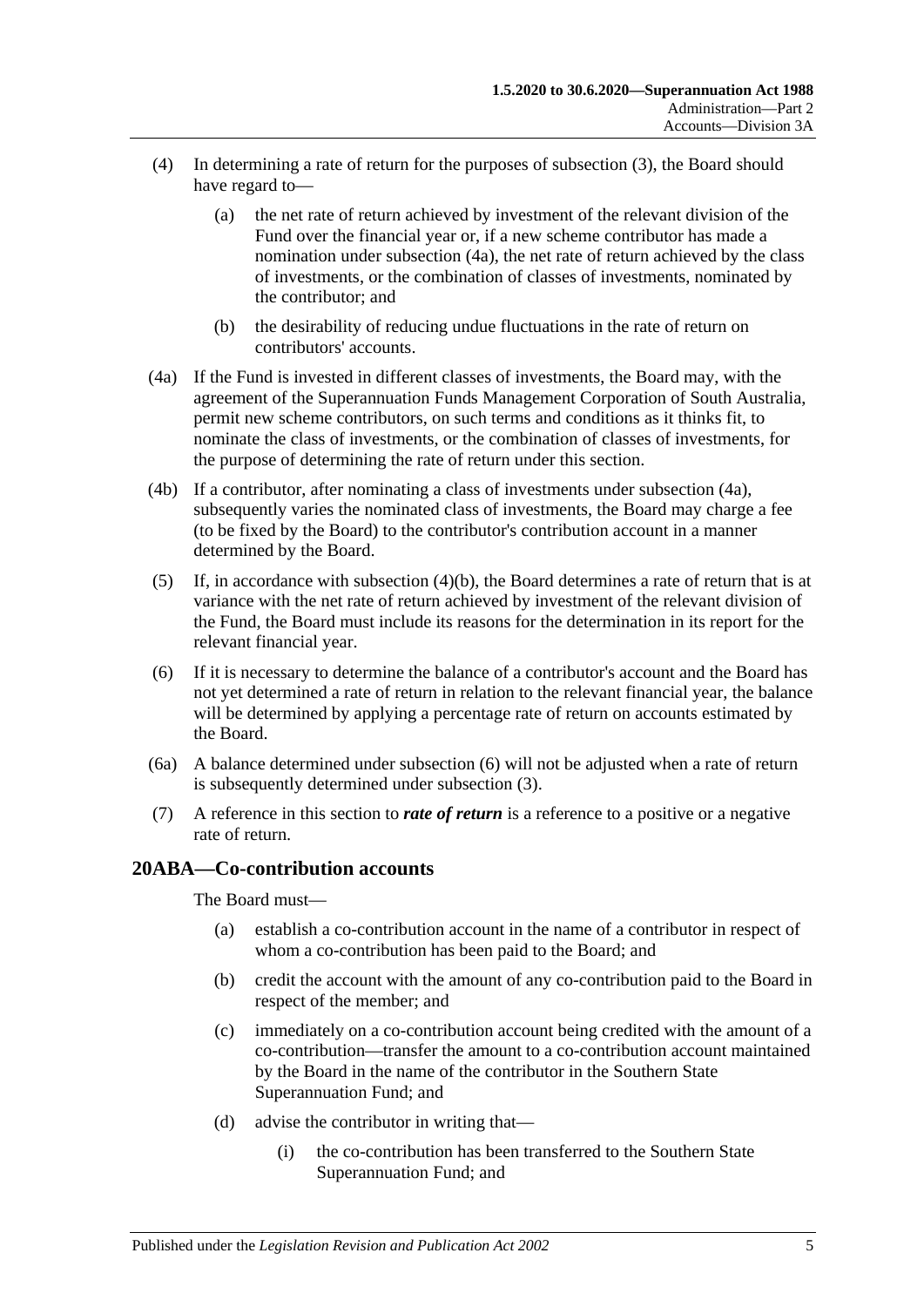(ii) the contributor is, by virtue of the *[Southern State Superannuation](http://www.legislation.sa.gov.au/index.aspx?action=legref&type=act&legtitle=Southern%20State%20Superannuation%20Act%202009)  Act [2009](http://www.legislation.sa.gov.au/index.aspx?action=legref&type=act&legtitle=Southern%20State%20Superannuation%20Act%202009)*, a member of the Triple S scheme.

#### <span id="page-23-5"></span><span id="page-23-0"></span>**20AB—Other accounts to be kept by Board**

- (1) The Board must keep proper accounts of receipts and payments relating to the payment of benefits under this Act.
- (2) The Auditor-General may at any time, and must at least once in each year, audit the accounts kept by the Board under [subsection](#page-23-5) (1).

## <span id="page-23-1"></span>**Division 3B—Payment of benefits**

#### <span id="page-23-2"></span>**20B—Payment of benefits**

- (1) A benefit or other entitlement payable under this Act must be paid out of the Consolidated Account (which is appropriated to the necessary extent) or out of a special deposit account established by the Treasurer for the purpose.
- (2) If any such payment, or a proportion of any such payment, is, under this Act, to be charged against the contributor's contribution account or against the Fund, the Treasurer may reimburse the Consolidated Account or special deposit account by charging the relevant division of the Fund with the amount of that payment or the relevant proportion of that payment (as the case requires).
- (3) If any such payment, or a proportion of any such payment, relates to a rollover account or a co-contribution account, an amount equal to the amount of the payment is to be charged against the appropriate account and the Treasurer may reimburse the Consolidated Account or special deposit account by charging the relevant division of the Fund with the amount of that payment or the relevant proportion of that payment (as the case requires).
- (4) This section does not apply in relation to an administered scheme under [Schedule 3.](#page-132-0)

## <span id="page-23-3"></span>**Division 4—Reports**

#### <span id="page-23-4"></span>**21—Reports**

- (1) The Board must, on or before 31 October in each year submit a report to the Minister on the operation of this Act during the financial year ending on 30 June in that year.
- <span id="page-23-6"></span>(4) The Minister must, in relation to the triennium ending 30 June 1992, and thereafter in relation to each succeeding triennium, obtain a report within 12 months after the end of the relevant triennium—
	- (a) on the cost of the Scheme to the Government at the time of the report and in the foreseeable future; and
	- (b) estimating the proportion of future benefits under [Part 5](#page-56-0) that can be met from the Fund.
- (4a) A report under [subsection](#page-23-6) (4) must be prepared by an actuary, not being a member of the Board, appointed by the Minister.
- (5) The Minister must, within 6 sitting days after receiving a report under this section, have copies of the report laid before both Houses of Parliament.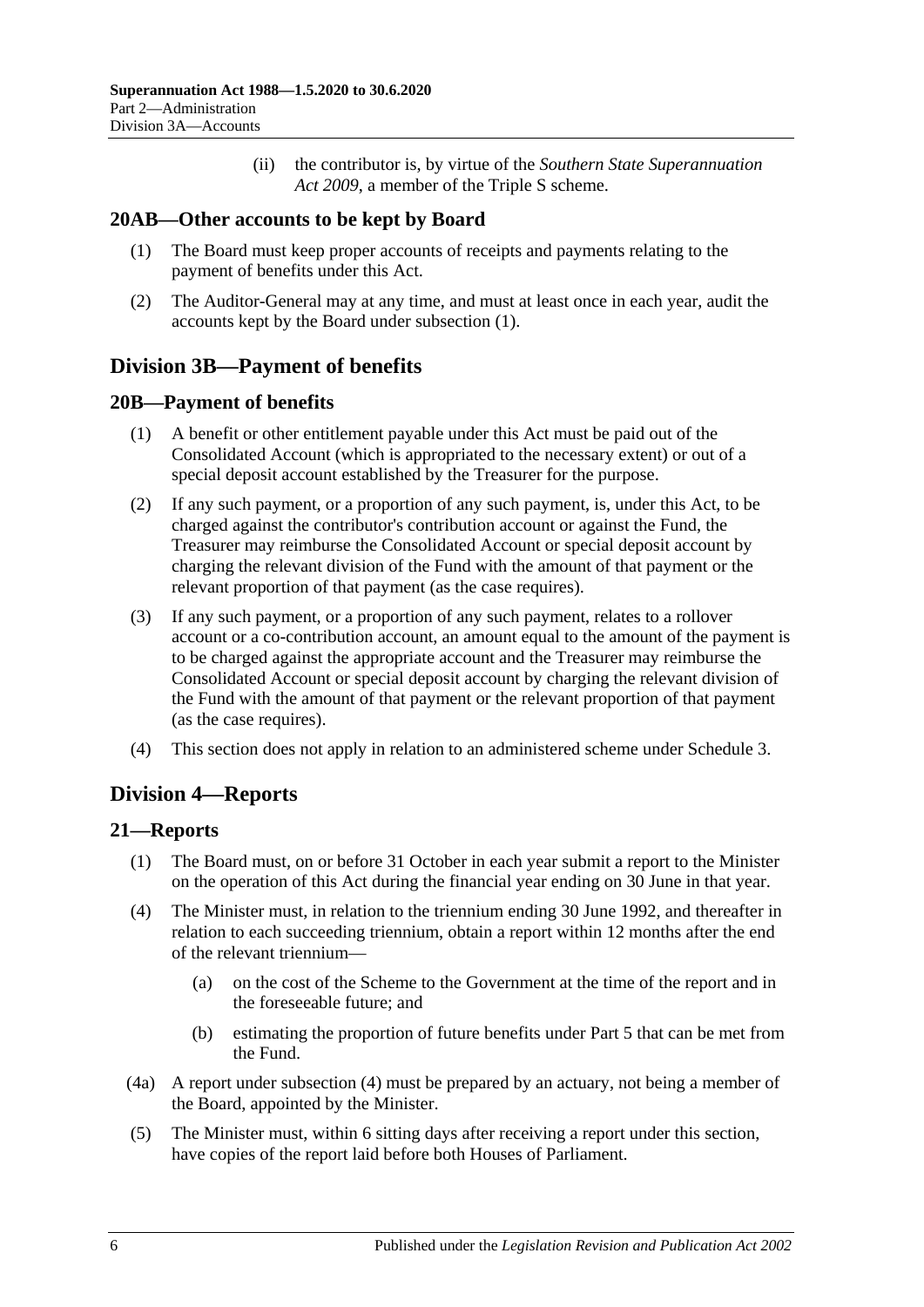## <span id="page-24-0"></span>**Part 3—Contributors, contribution and contribution points**

#### <span id="page-24-5"></span><span id="page-24-1"></span>**22—Entry of contributors to the scheme**

- (1) The Board may, on the application of an employee, accept the employee as a contributor.
- (2) An application can only be made in a manner approved by the Board.
- <span id="page-24-2"></span>(3) The Board may require an applicant to provide satisfactory evidence of the state of the applicant's health.
- (4) The cost of any medical examination to which an applicant is required to submit under [subsection](#page-24-2) (3) will be paid by the Board.
- <span id="page-24-4"></span><span id="page-24-3"></span>(5) If it appears to the Board—
	- (a) that an applicant's state of health is such as to create a risk of invalidity or premature death; or
	- (b) that an applicant has in the past engaged in an activity of a prescribed kind that increases the risk of invalidity or premature death; or
	- (c) that the applicant is likely in the future to engage in an activity of a kind referred to in [paragraph](#page-24-3) (b),

the Board may accept the application on conditions (being conditions authorised by the regulations) limiting the benefits payable under this Act in the event of the contributor's invalidity or death before the age of 55 years (and such a condition prevails over this Act to the extent of any inconsistency).

- (5a) Unless conditions referred to in [subsection](#page-24-4) (5) provide otherwise, a contributor whose benefits in the event of invalidity or death are limited by conditions under that subsection or by conditions referred to in [clause](#page-112-0) 7 of [Schedule 1](#page-108-0) is not entitled to a disability pension under [Part 4](#page-30-0) or [5](#page-56-0) in respect of the illness, condition or disability to which the limitations relate during the period of 5 years from the commencement of this Act or the contributor's acceptance into the Scheme whichever is the later.
- (6) If an applicant—
	- (a) is a contributor to some other superannuation scheme funded wholly or in part by the applicant's employer; or
	- (b) receives an allowance or salary loading related to superannuation,

the Board will, unless there is good reason to the contrary, reject the application.

- (7) The Board cannot accept an application from a person who is employed on a casual basis.
- (8) If it appears to the Board that a contributor withheld information required in relation to his or her application for membership of the Scheme, the Board may withhold or reduce a benefit under this Act (other than one that is to be charged against the contributor's contribution account).
- (9) The contribution period of an employee accepted as a contributor will commence on the date fixed for that purpose by the Board.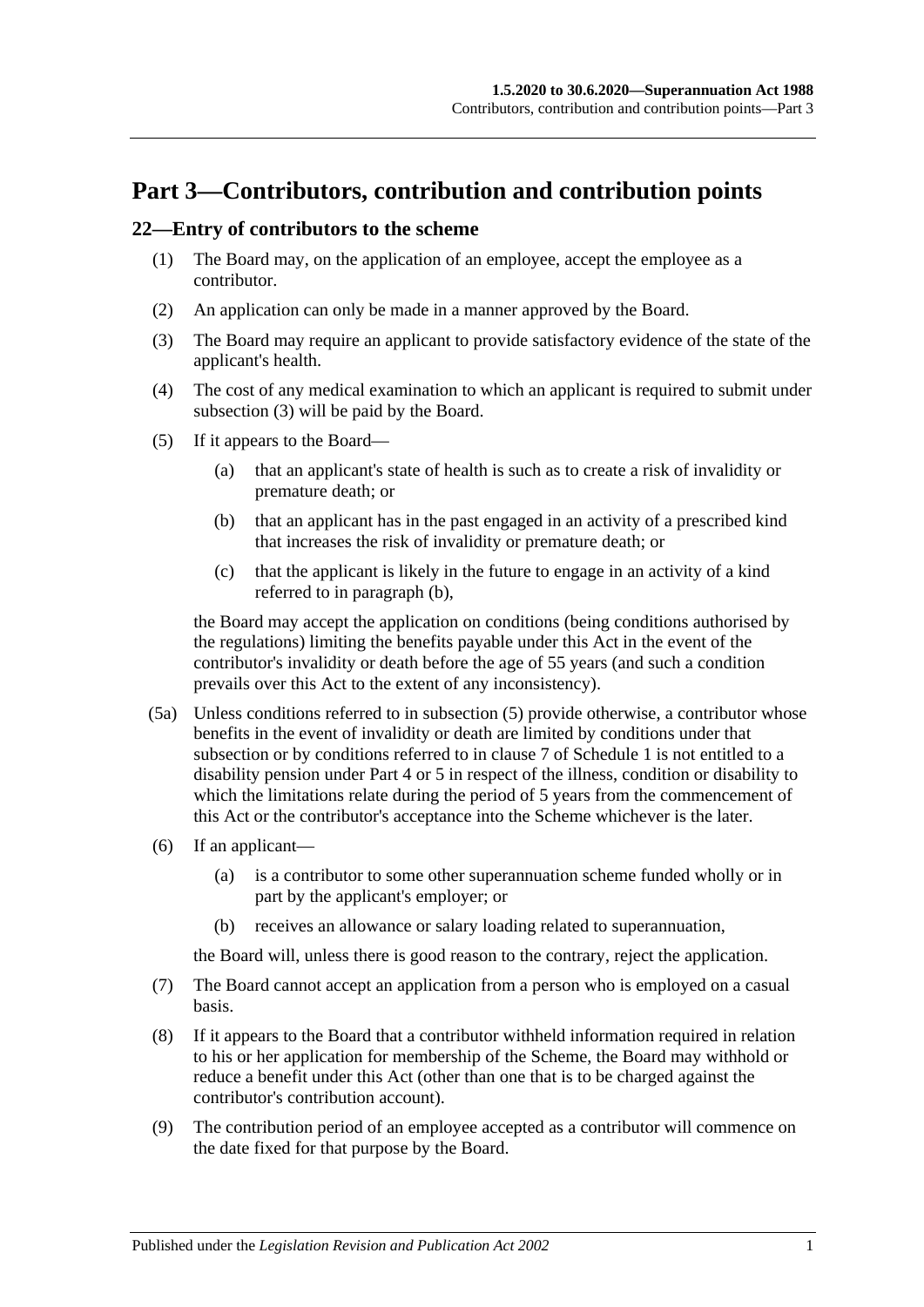- (10) Subject to this section, an application for acceptance as a contributor under [subsection](#page-24-5) (1) must be made on or before 3 May 1994.
- <span id="page-25-0"></span>(11) A person who commenced employment to which this Act applies on or after 3 February 1994 pursuant to a written offer received by the person on or before 3 May 1994 may make an application for acceptance as a contributor under [subsection](#page-24-5) (1) on or before 3 August 1994 or the expiration of 3 months after the employment commenced whichever is the later.
- (12) An application under [subsection](#page-24-5) (1) will be taken to have been made on the day on which the application was received by the Board.
- (13) An employee who is not a person referred to in [subsection](#page-25-0) (11) may apply for acceptance as a contributor under [subsection](#page-24-5) (1) on or after 4 May 1994 and before 1 July 1995 but if accepted the contributor will—
	- (a) be a member of the Triple S scheme on and from 1 July 1995 and will be taken to have elected to contribute to that scheme at the rate of 6 per cent of salary; and
	- (b) will be taken to be under the age of 55 years and to resign from employment for the purposes of this Act on 30 June 1995 and to carry over the employee component of his or her accrued superannuation benefits on 1 July 1995 to his or her member's contribution account under the Triple S scheme and to carry over the employer component of those benefits on 1 July 1995 to his or her employer contribution account under that scheme.
- <span id="page-25-2"></span>(14) An employee may make an application for acceptance as a contributor under [subsection](#page-24-5) (1) on or after 4 May 1994 if he or she—
	- (a) had been a member of the Police superannuation scheme; and
	- (b) had resigned or retired from the employment that entitled him or her to membership of that scheme in order to take up employment to which this Act applies; and
	- (c) had taken up that employment within 3 months after resignation or retirement from the previous employment; and
	- (d) in the case of resignation from the previous employment, had preserved his or her benefits under the Police superannuation scheme.
- (15) Subject to [subsection](#page-25-1) (16), the application referred to in [subsection](#page-25-2) (14) must be made within 3 months after the employee commences employment to which this Act applies.
- <span id="page-25-1"></span>(16) An employee referred to in [subsection](#page-25-2) (14) who commenced employment to which this Act applies during the period commencing on 3 February 1994 and ending on the commencement of the *[Superannuation \(Employee Mobility\) Amendment Act](http://www.legislation.sa.gov.au/index.aspx?action=legref&type=act&legtitle=Superannuation%20(Employee%20Mobility)%20Amendment%20Act%201997) 1997* may make an application for acceptance as a contributor under [subsection](#page-24-5) (1) within 3 months after the commencement of that Act.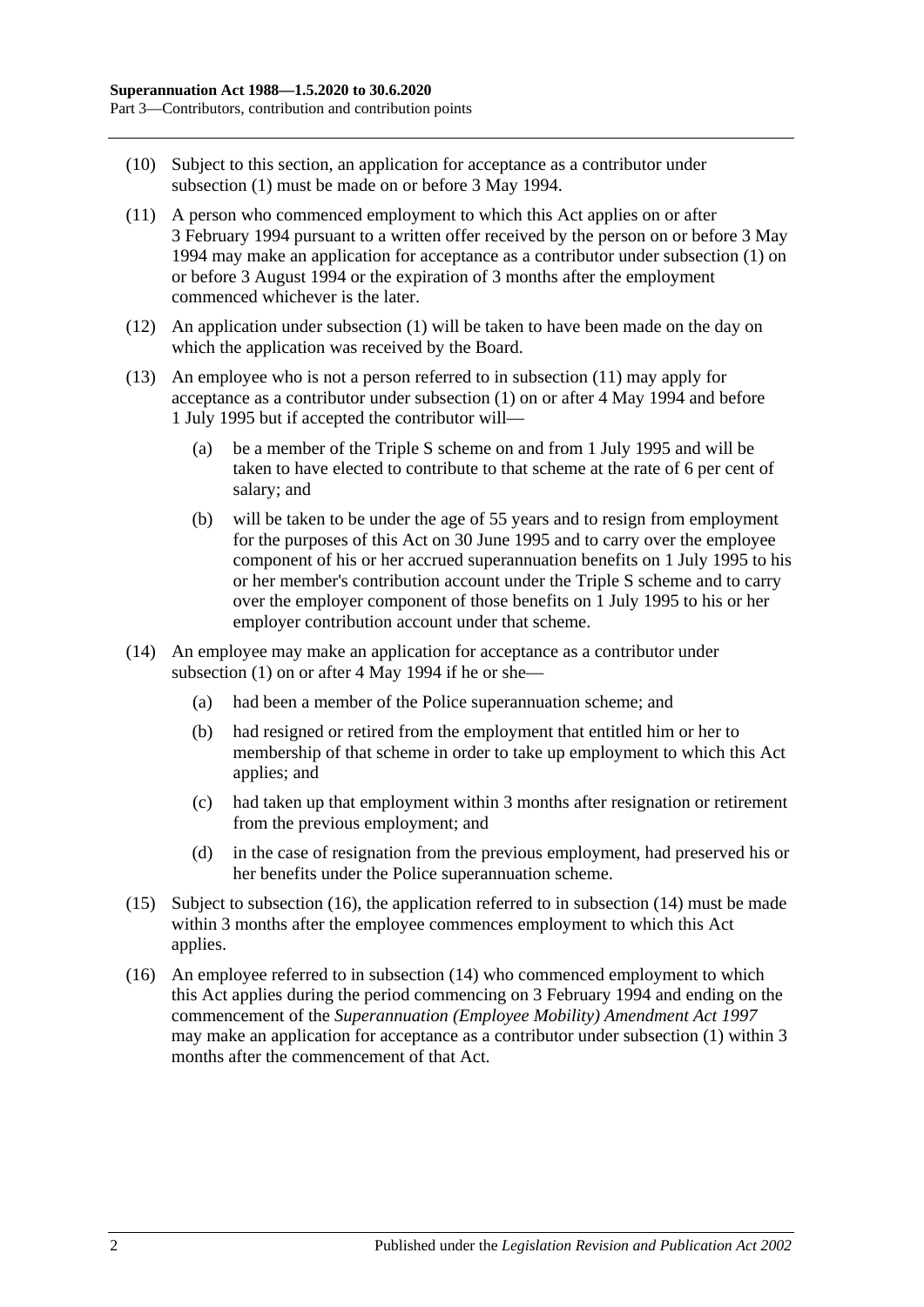- (17) The Board may not refuse an application by an employee referred to in [subsection](#page-25-2) (14) on medical grounds and the only conditions that the Board may place on its acceptance of such an application are those conditions (if any) to which the employee's membership of the Police superannuation scheme had been subject immediately before his or her retirement or resignation from the previous employment.
- (18) An employee referred to in [subsection](#page-25-2) (14) who is accepted as a contributor under [subsection](#page-24-5) (1) is only entitled to his or her benefits under the Police superannuation scheme after his or her employment to which this Act applies has terminated.
- (19) In this section—

*Police superannuation scheme* means the old or new scheme of superannuation established by the *[Police Superannuation Act](http://www.legislation.sa.gov.au/index.aspx?action=legref&type=act&legtitle=Police%20Superannuation%20Act%201990) 1990*.

#### <span id="page-26-0"></span>**23—Contribution rates**

- (1) Subject to this section, a contributor will make contributions to the Treasurer at the standard contribution rate until termination of the contributor's employment.
- <span id="page-26-2"></span>(2) Subject to [subsection](#page-26-1) (2a), a contributor may elect—
	- (a) to contribute at any 1 of the following rates:
		- 3.0%
		- 4.5%
		- 6.0%
		- 7.5%
		- 9.0%;
	- (b) to cease contributing;
	- (c) in the case of a contributor whose standard contribution rate is not 6%—to contribute at the contributor's standard contribution rate.
- <span id="page-26-1"></span>(2a) A contributor who is employed pursuant to a TEC contract must contribute at the contributor's standard contribution rate or at a higher rate referred to in [subsection](#page-26-2) (2) unless he or she was contributing at a lower rate during the financial year in which the term of the contract commenced in which event he or she must contribute at that rate or a higher rate referred to in [subsection](#page-26-2) (2).
- (2b) [Subsection](#page-26-1) (2a) operates in relation to the financial year following the financial year in which section 5A of the *[Superannuation \(Miscellaneous\) Amendment Act](http://www.legislation.sa.gov.au/index.aspx?action=legref&type=act&legtitle=Superannuation%20(Miscellaneous)%20Amendment%20Act%202000) 2000* comes into operation and in relation to subsequent financial years.
- (3) Subject to [subsection](#page-26-3) (3a), an election under [subsection](#page-26-2) (2) can only be made in a manner approved by the Board and will operate as from the commencement of a financial year (and only elections received by the Board 2 months or more before the commencement of a particular financial year will operate in relation to that financial year).
- <span id="page-26-3"></span>(3a) If the Board is satisfied that a contributor needs to reduce his or her contributions because of financial hardship, the Board may permit the contributor to make an election under [subsection](#page-26-2) (2) that will operate before the commencement of the next financial year.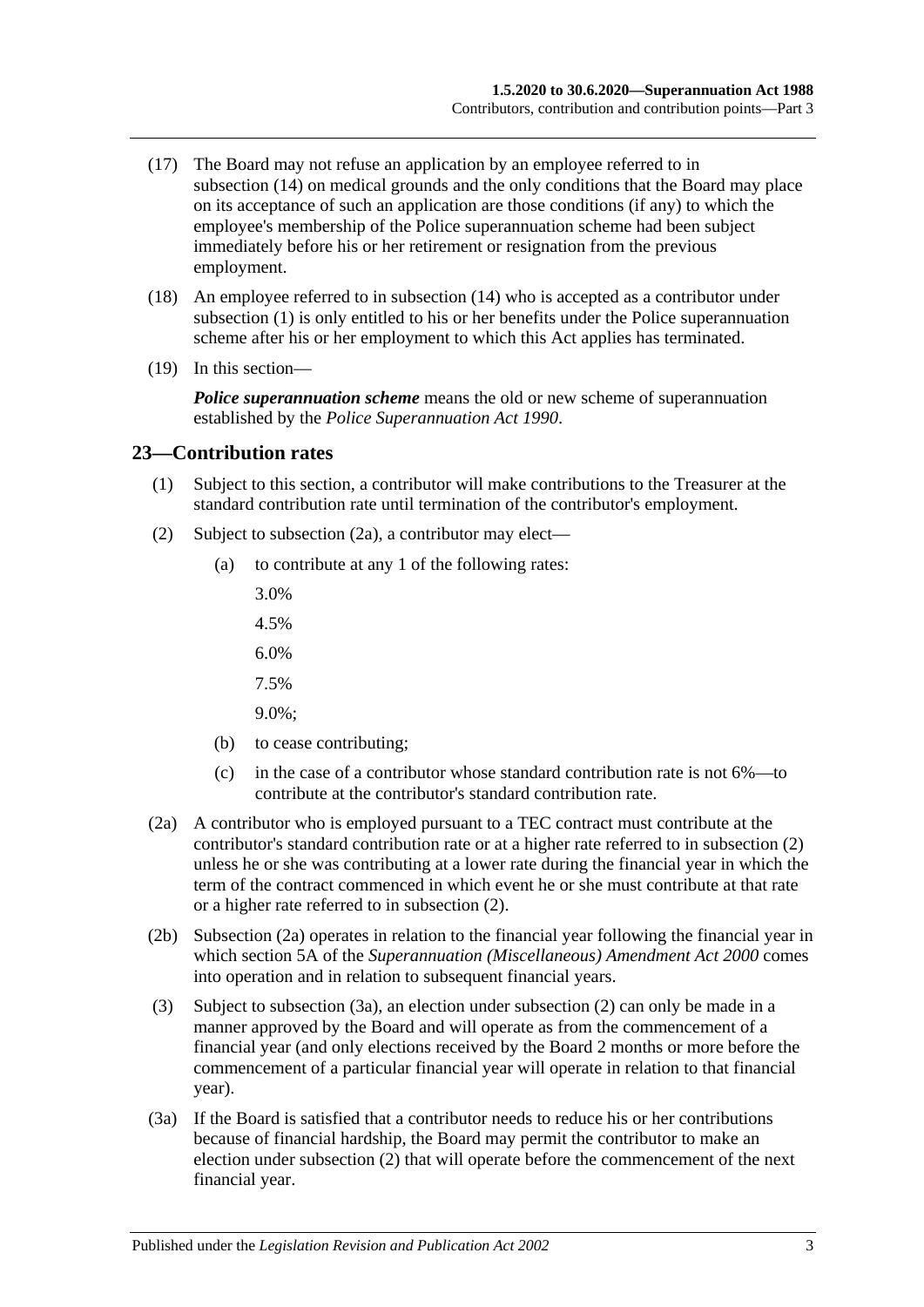- <span id="page-27-0"></span>(4) A contributor's contributions will be fixed in relation to each financial year, as from a day in that financial year determined by the Board—
	- (a) on the basis of the contributor's salary as at the 31st day of March last preceding the commencement of the financial year or, if the contributor's hours of employment have increased or decreased between that date and the commencement of the financial year, on the basis of the contributor's salary following the last such increase or decrease in the hours of employment; but
	- $(b)$
- (i) if the contributor had not then commenced his or her employment, the contributions will be fixed on the basis of the contributor's commencing salary;
- (ii) if the contributor was then on leave without pay or at a reduced rate of pay, the contributions will be fixed on the basis of the salary that the contributor would then have been receiving if not on leave;
- (iii) if the contributor's employment is of a casual nature, the contributions will be fixed on the basis of a notional salary fixed by the Board in relation to the contributor;
- <span id="page-27-1"></span>(iv) if after the date on which contributions for a particular financial year are fixed there is a reduction in the contributor's salary resulting from a reduction in hours of work (other than a temporary reduction of less than 2 weeks' duration), there will be a proportionate reduction in the contributor's contributions (but such a contributor may, with the Board's approval, elect to contribute as if there had been no reduction in salary and in that event benefits payable under this Act will be calculated as if there had been no reduction of salary);
- (v) if the reason for the reduction in hours of work is an illness or injury suffered by the contributor, an election under [subparagraph](#page-27-1) (iv) may, with the Board's approval, operate during subsequent years despite [paragraph](#page-27-0) (a).
- (5) If over a particular period a contributor receives (while remaining in employment) weekly workers compensation payments for total or partial incapacity for work, contributions will be payable as if the weekly payments were salary or a component of salary (as the case requires) but if the aggregate of the weekly payments and the salary (if any) of the contributor is less than the salary that the contributor would have received if not incapacitated, the Board may allow a proportionate reduction in the amount of the contributions for that period.
- <span id="page-27-2"></span>(6) The following provisions apply to leave without pay—
	- (a) any period of leave without pay of 2 weeks or less will be treated as a period of employment in respect of which contributions are payable;
	- (b) if leave without pay is taken for a continuous period exceeding 2 weeks, no contribution is payable in respect of that period unless the contributor elects to contribute and the election is approved by the Board (but such an election in respect of more than 12 months' leave without pay can only be made—
		- (i) if the Board is satisfied with arrangements that have been made for reimbursement of the cost of benefits attributable to that period; and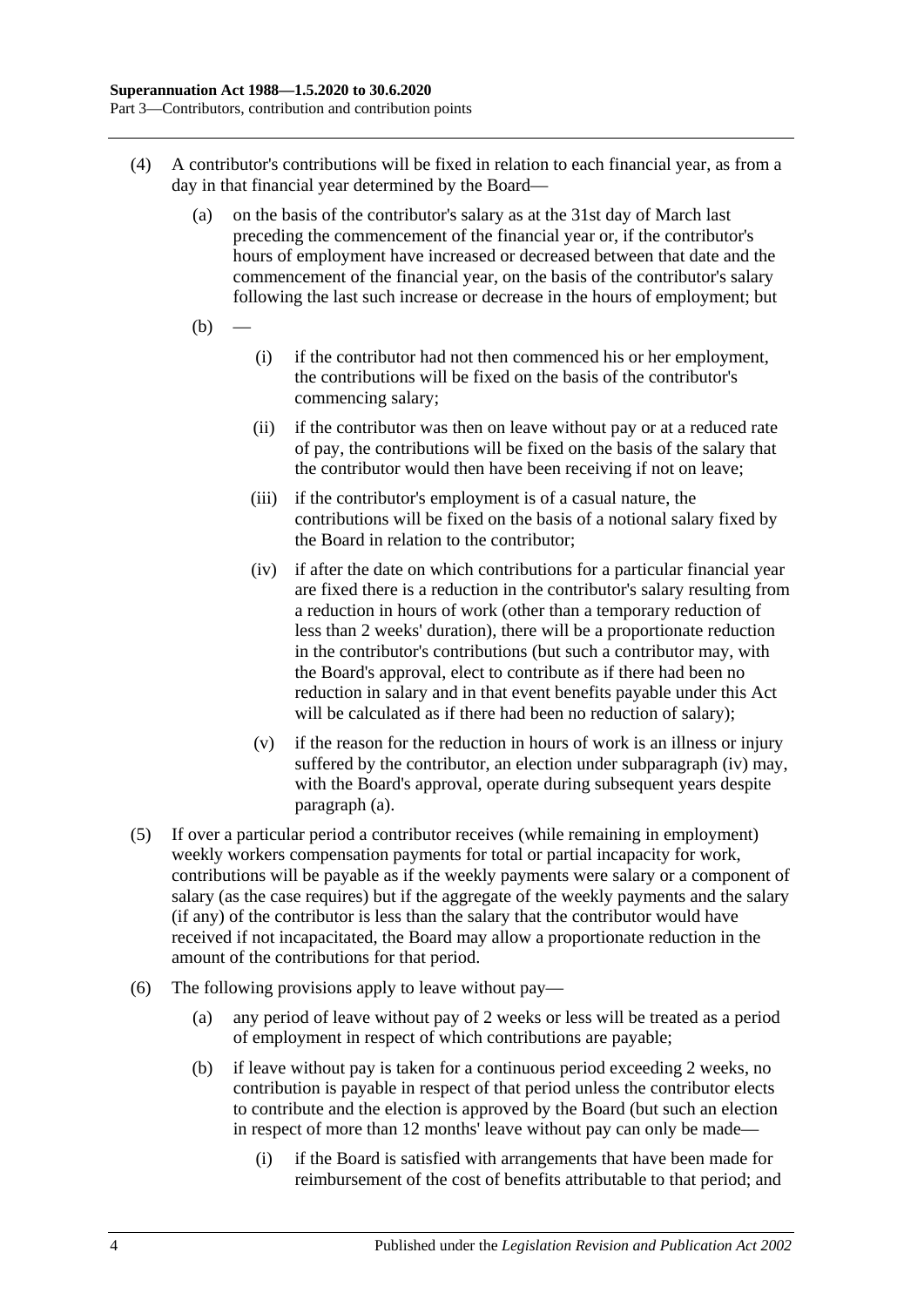- (ii) in circumstances in which the approval is authorised by the regulations).
- (6a) If a contributor has been, or will be, on leave for more than 12 months and the period of leave is, or will be, made up of 2 or more components of leave without pay connected by 1 or more components of paid leave, an election under [subsection](#page-27-2) (6)(b) in relation to a component of that period that will extend it beyond 12 months or that commences after the first 12 months of the period has passed must comply with the requirements of that subsection even though the component itself is less than 12 months in duration.
- (7) An old scheme contributor will cease to contribute if—
	- (a) before termination of the contributor's employment the following conditions are satisfied:
		- (i) in the case of a person who was accepted as a contributor under the repealed Act—the contributor is of or above the age of retirement and has—
			- (A) an aggregate of 360 contribution points; or
			- (B) an aggregate number of contribution points equal to the number of months between the date on which he or she became a contributor and the date on which he or she reached the age of retirement,

whichever is the greater number;

- (ii) in the case of a person who was accepted as a contributor before the commencement of the repealed Act—the contributor is of or above the age of retirement and has an aggregate of 360 contribution points; or
- (b) on retirement he or she would be entitled to the maximum pension prescribed by [section](#page-60-0) 34(5).

#### <span id="page-28-0"></span>**24—Contribution points**

- (1) A contributor conforms to the theoretical standard if the contributor—
	- (a) is employed on a full-time basis; and
	- (b) contributes at the standard rate of contribution.
- (2) Contribution points accrue to a contributor who conforms to the theoretical standard at the rate of 1 point for each contribution month.
- (3) Subject to [subsection](#page-29-1) (5), if a contributor does not conform to the theoretical standard, a proportion of 1 contribution point (which may exceed unity) accrues to the contributor in respect of a contribution month equal to the proportion that the amount actually contributed in respect of that month bears to the amount that would have been contributed if the contributor had conformed to the theoretical standard.
- <span id="page-28-1"></span>(4) A contributor's extrapolated contribution points as at an entitlement day are calculated as follows:
	- (a) if the contributor has then reached the age of retirement—the number is, subject to [subsection](#page-29-1) (5), the aggregate of the accrued contribution points;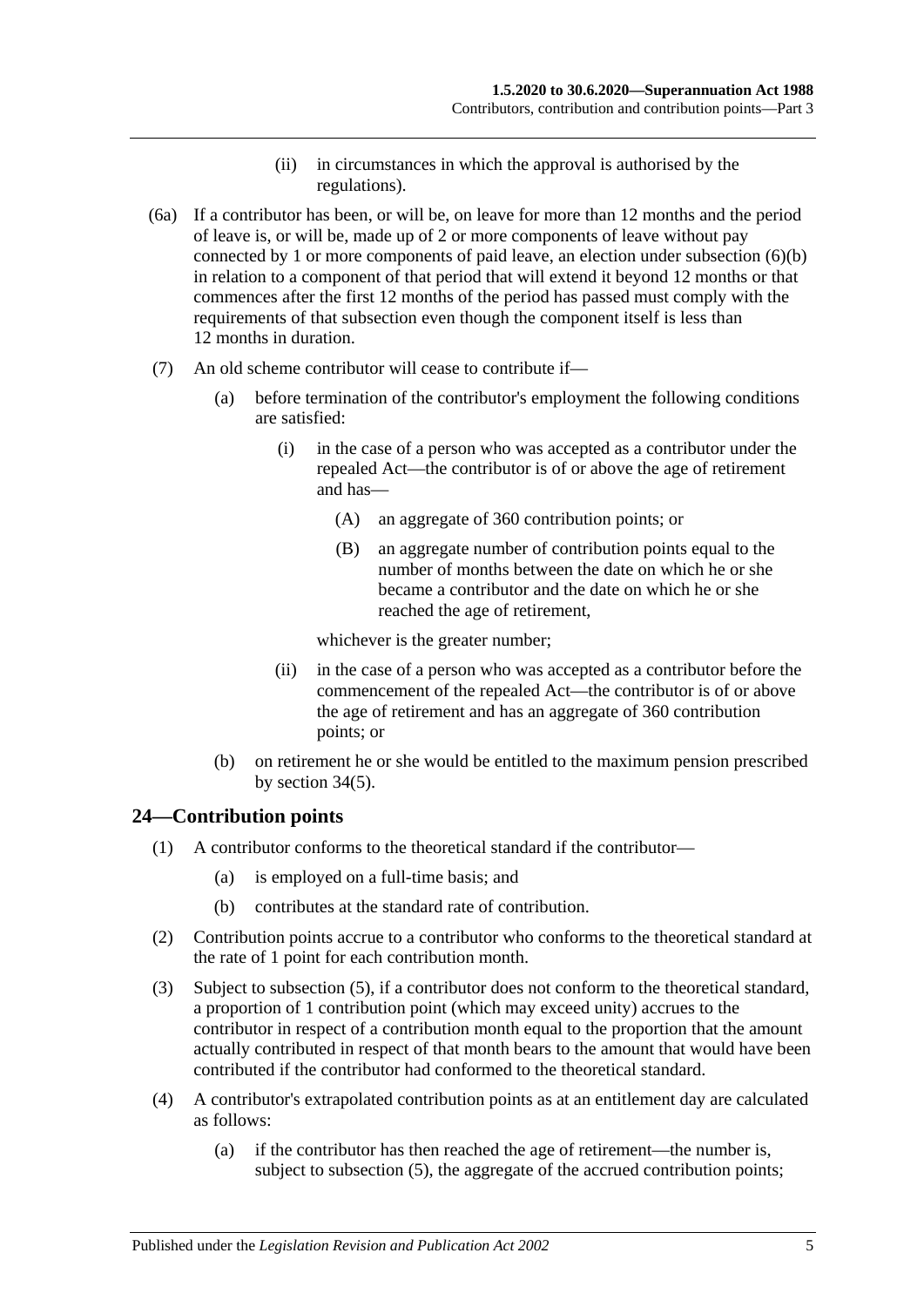- (b) in any other case—
	- (i) if the contributor has been in full-time employment throughout the contribution period—the number is, subject to [subsection](#page-29-1) (5), the aggregate of the accrued contribution points plus a number equal to the number of months' difference between the contributor's age as at the entitlement day and the age of retirement (an incomplete month being counted as a whole month);
	- (ii) if the contributor has not been in full-time employment throughout the contribution period—the number is, subject to [subsection](#page-29-1) (5), the aggregate of the accrued contribution points plus the relevant proportion of the number of months' difference between the contributor's age as at the entitlement day and the age of retirement (an incomplete month being counted as a whole month).
- <span id="page-29-1"></span>(5) When the aggregate of a contributor's accrued contribution points are to be calculated as at an entitlement day, the aggregate cannot exceed—
	- (a) in the case of a contributor who was in full-time employment throughout the contribution period—the number of months of the contribution period;
	- (b) in any other case—the relevant proportion of the number of months of the contribution period.
- (6) The reference in [subsections](#page-28-1) (4) and [\(5\)](#page-29-1) to *the relevant proportion* is a reference to a proportion arrived at by expressing the contributor's employment while an active contributor as a proportion of full-time employment.

#### <span id="page-29-2"></span><span id="page-29-0"></span>**25—Attribution of additional contribution points and contribution months**

- (1) The Minister may, in appropriate cases—
	- (a) attribute additional contribution points to a contributor;
	- (b) attribute additional contribution months to a contributor.
- (2) The Minister must provide the Board with details of the attribution of contribution points or months under [subsection](#page-29-2) (1) and the Board must include those details in its report to the Minister under [Division 4](#page-23-3) of [Part 2.](#page-18-0)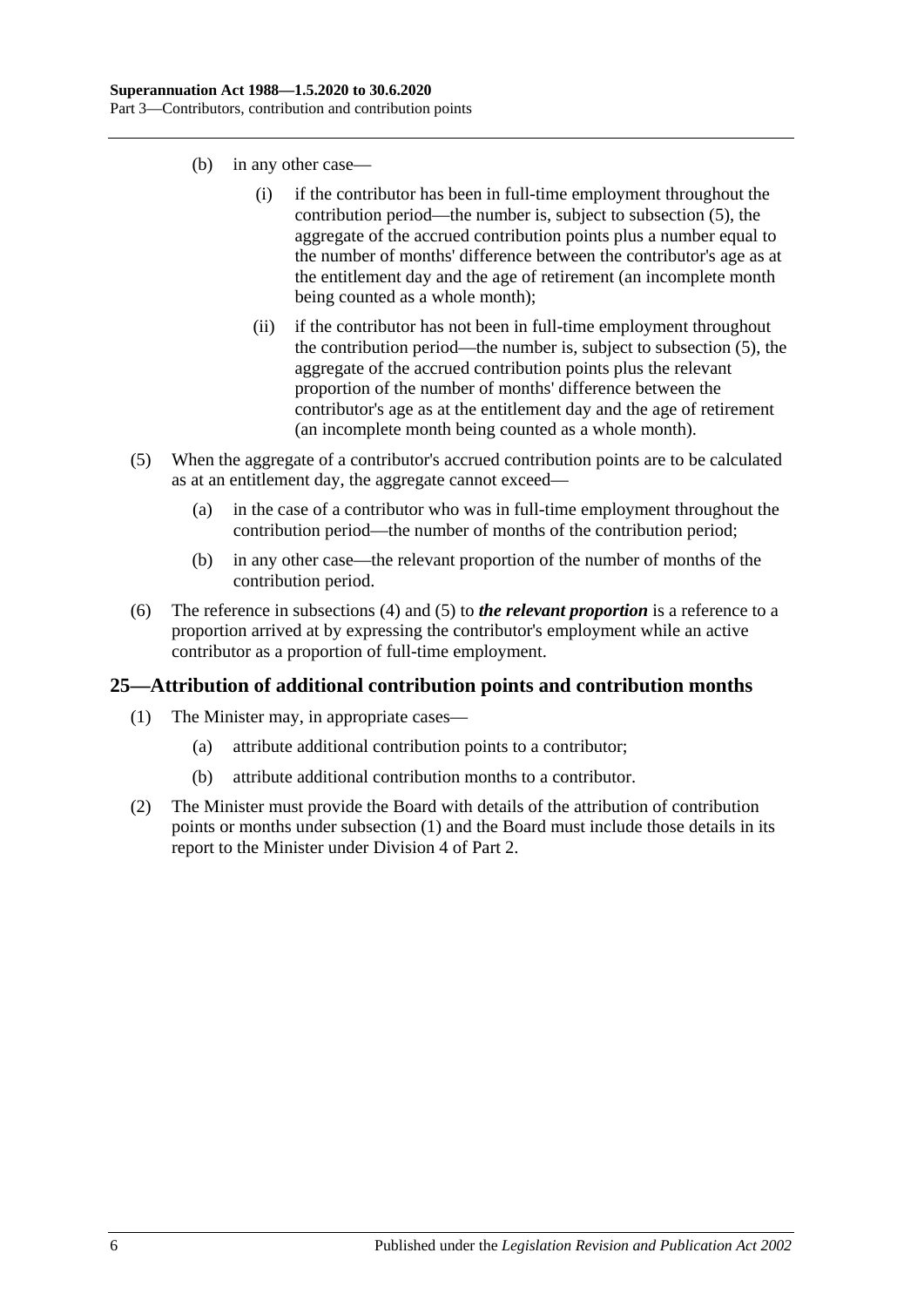## <span id="page-30-0"></span>**Part 4—Superannuation benefits—new scheme contributors**

#### <span id="page-30-1"></span>**26—Application of this Part**

This Part applies only to new scheme contributors.

#### <span id="page-30-4"></span><span id="page-30-2"></span>**26A—Transition to retirement**

- <span id="page-30-3"></span>(1) A contributor may apply to the Board for the benefit of this section if—
	- (a) the contributor has reached—
		- (i) the age of 55 years; and
		- (ii) his or her preservation age; and
	- (b) the contributor has entered into an arrangement with his or her employer—
		- (i) to reduce his or her hours of work; or
		- (ii) to alter his or her duties,

or both, with the effect that there is a reduction in the contributor's salary; and

- <span id="page-30-5"></span>(c) the purpose for establishing the arrangement referred to in [paragraph](#page-30-3) (b) relates to the proposed retirement of the contributor in due course (including by allowing the contributor to scale down his or her work in the lead-up to retirement).
- (2) The Board may require that an application under [subsection](#page-30-4) (1)—
	- (a) be made in such manner as the Board thinks fit; and
	- (b) be accompanied by such information or other material specified by the Board to assist the Board to be satisfied as to the matters set out in [paragraphs](#page-30-3) (b) and [\(c\)](#page-30-5) of that subsection.
- <span id="page-30-7"></span><span id="page-30-6"></span>(3) If the Board is satisfied that a valid application has been made under [subsection](#page-30-4) (1), an entitlement will arise as follows:
	- (a) the Board will determine a benefit (a *draw down benefit*) on the basis of the contributor's application and on the basis that the maximum draw down benefit to which the contributor is entitled will be determined as follows:

$$
B = SP \times \frac{(FS - NS)}{FS}
$$

Where—

*B* is the maximum draw down benefit

*SP* is the amount that would be payable under [section](#page-33-0) 27 and [47B](#page-100-1) if the contributor had retired from employment immediately before the date of the determination

*FS* is the contributor's actual salary immediately before the commencement of the arrangement envisaged by [subsection](#page-30-3) (1)(b)

*NS* is the contributor's actual salary on the commencement of the arrangement envisaged by [subsection](#page-30-3) (1)(b);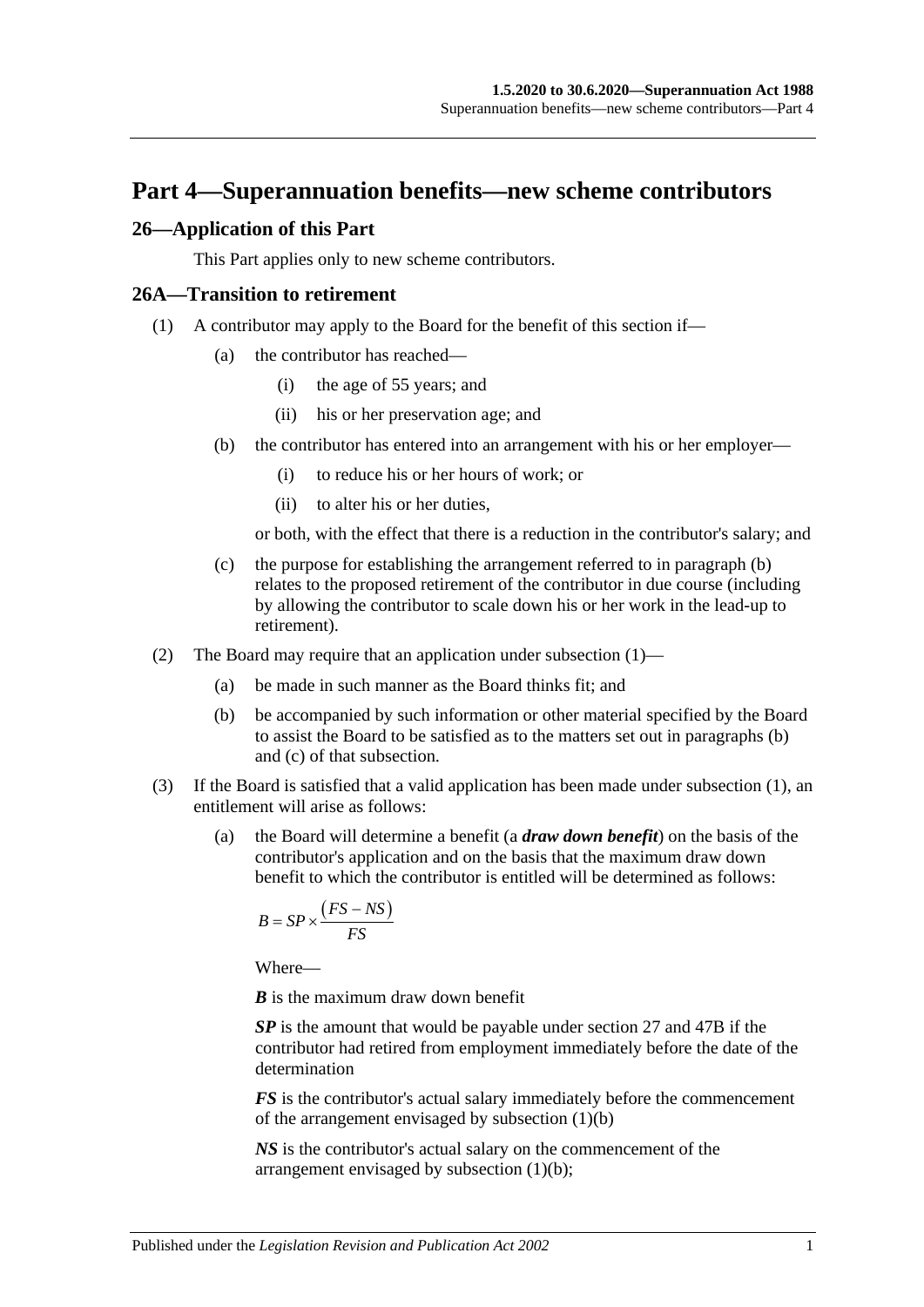- <span id="page-31-2"></span><span id="page-31-0"></span>(b) the Board will then, according to an election made by the contributor as part of his or her application to the Board for the benefit of this section, invest (on behalf of and in the name of the contributor) the draw down benefit—
	- (i) with the Superannuation Funds Management Corporation of South Australia; or
	- (ii) with another entity that will provide a non-commutable income stream for the contributor while the contributor continues to be employed in the workforce,

so that the contributor receives (and only receives) a payment in the form of a pension or an annuity (a *draw down payment*) on account of the benefit.

- (4) The investment of a draw down benefit under [subsection](#page-31-0) (3)(b)(i) will be on terms and conditions determined by the Board.
- (5) An entitlement to a draw down payment is not commutable.
- (6) However—
	- (a) a contributor may, after commencing to receive a draw down payment and before retiring from employment under this Act, take steps to bring the investment to an end and pay the balance of the investment into a rollover account (which may need to be established) in the name of the contributor as if the balance were being carried over from another superannuation scheme into the scheme pursuant to [section](#page-100-1) 47B; and
	- (b) the value of an investment under [subsection](#page-31-0)  $(3)(b)(i)$  may be redeemed in due course under [subsection](#page-32-0) (11).
- <span id="page-31-1"></span>(7) When the Board has determined a draw down benefit—
	- (a) the account maintained by the Board in the name of the contributor under [section](#page-21-2) 20A, and any account maintained for the purposes of [section](#page-100-1) 47B, will be immediately adjusted by a percentage equal to the percentage that the draw down benefit bears to the total benefit that would have been payable had the contributor retired from employment to take into account the payment of the draw down benefit; and
	- (b) the contributions payable by the contributor under [section](#page-26-0) 23 will (despite any provision made by [section](#page-26-0) 23 to the contrary)—
		- (i) be fixed on the basis of the contributor's salary under the arrangement established with his or her employer (for so long as the arrangement continues); and
		- (ii) as so fixed, be payable in respect of this salary from the first full pay period after the Board's determination of the draw down benefit; and
		- (iii) be at the contributor's standard contribution rate under that section; and
	- (c) the contributor's contribution points will accrue, from the date of the determination until the cessation of the relevant arrangement (unless the contributor ceases to make the contributions envisaged by [paragraph](#page-31-1) (b)), at a rate for each contribution month determined as follows: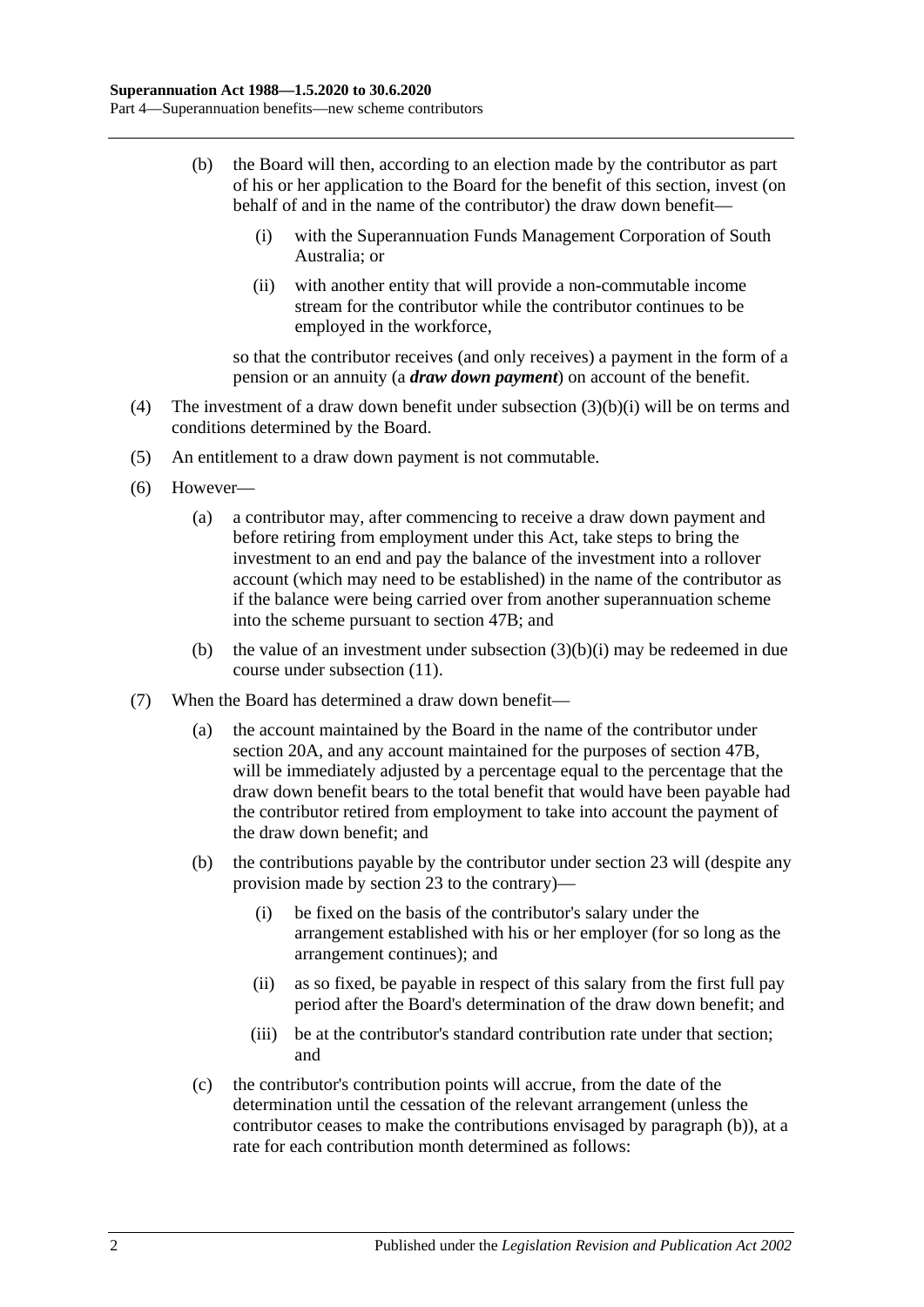$$
CP = 1 \times \frac{AS}{FSA}
$$

Where—

*CP* is a proportion of 1 contribution point

AS is the contributor's actual salary under the relevant arrangement (as adjusted from time to time)

*FSA* is the contributor's actual salary immediately before the commencement of the relevant arrangement, adjusted from time to time to take into account any changes to the salary that would have occurred had the contributor not entered into the relevant arrangement but rather continued to be entitled to that salary.

- (8) If the employment arrangements of a contributor who is receiving a draw down payment under this section alter so that there is an alteration in his or her salary—
	- (a) in the case of a reduction in salary—the contributor may apply to the Board for a further benefit in accordance with the provisions of this section and this section will then apply to the application and with respect to the relevant arrangement
		- (i) as if FS under [subsection](#page-30-6)  $(3)(a)$  is the contributor's actual salary immediately before the relevant reduction in salary; and
		- (ii) as if NS is the contributor's actual salary immediately after the relevant reduction in salary; and
		- (iii) by applying such other modifications as may be necessary for the purpose or as may be prescribed; and
	- (b) in the case of an increase in salary—the draw down payment will continue as if the increase had not occurred and where the contributor makes contributions to the scheme under this Act in respect of the increase in salary the contributions payable by the contributor and the accrual of contribution points must be adjusted to take into account the increase.
- (9) When a contributor retires from employment (and is thus entitled to a benefit under [section](#page-33-0) 27), the contributor's entitlement under [section](#page-33-0) 27 will be adjusted in the manner prescribed by the regulations to take into account the draw down benefit provided under this section (and that section will then have effect accordingly).
- (10) If a contributor's employment is terminated by the contributor's death, any entitlement under [section](#page-45-0) 32 will be adjusted in the manner prescribed by the regulations to take into account the draw down benefit provided under this section (and that section will then have effect accordingly).
- <span id="page-32-0"></span>(11) When a contributor retires or dies (whichever first occurs), an investment being held under [subsection](#page-31-0)  $(3)(b)(i)$  may be redeemed (subject to any rules or requirements applicable to the exercise of a power of redemption).
- (12) A contributor may, in conjunction with an application under [subsection](#page-30-4) (1), apply for any benefit that would be payable under [section](#page-50-0) 32A as if the contributor had resigned from employment and, in such a case—
	- (a) the application will be taken to be an election under that section; and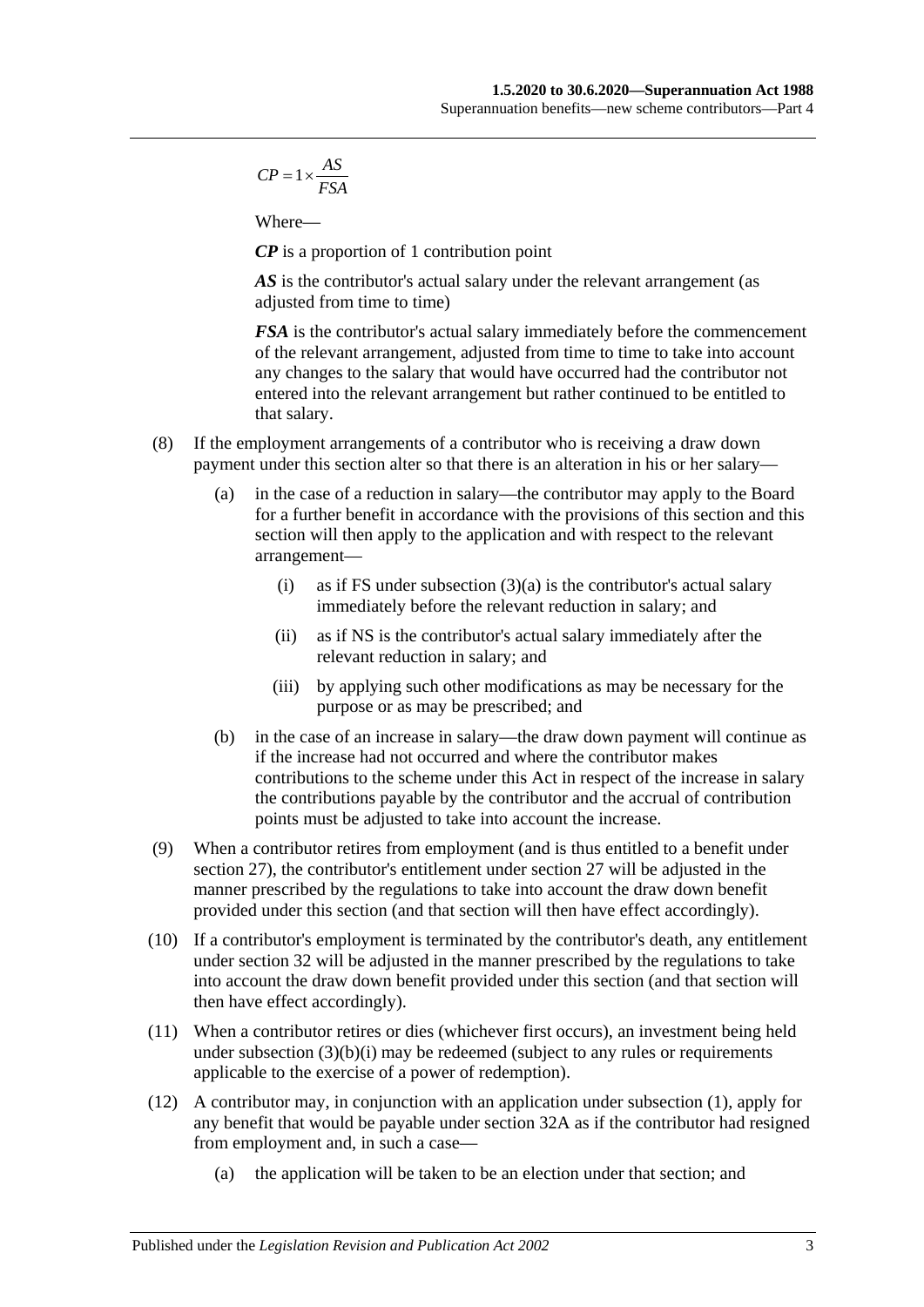- (b) the amount of entitlement payable under that section will be added to the draw down benefit under [subsection](#page-30-6) (3)(a) (and then invested under [subsection](#page-31-2)  $(3)(b)$ ).
- (13) Despite a preceding subsection, if the maximum draw down benefit under [subsection](#page-30-6)  $(3)(a)$  is not sufficient to be invested under [subsection](#page-31-2)  $(3)(b)$  to obtain a draw down payment—
	- (a) unless [paragraph](#page-33-1) (b) applies—the draw down benefit must be an amount equal to the minimum required to obtain a draw down payment (and [subsection](#page-30-6) (3)(a) will apply accordingly);
	- (b) if the minimum amount required to obtain a draw down payment is greater than SP under [subsection](#page-30-6) (3)(a), the Board must reject the application under this section (and no entitlement will arise under [subsection](#page-30-7) (3)).
- <span id="page-33-1"></span>(14) The determination of a benefit under this section must take into account the operation of any provision under [Part 5A.](#page-88-0)
- (15) The Governor may, by regulation, declare that any provision of this section is modified in prescribed circumstances (and the regulation will have effect according to its terms).

### <span id="page-33-0"></span>**27—Retirement**

- (1) A contributor who retires from employment is entitled to a superannuation payment made up of 2 components—
	- (a) an employee component (to be charged against the contributor's contribution account) equivalent to the amount standing to the credit of the contributor's contribution account; and
	- (b) an employer component calculated in accordance with the following provisions of this section.
- (2) The employer component is the lesser of the following:

(a) 
$$
EC = (FS \times A \times 4.5) + Pn\left(\frac{FS \times 0.85 \times M}{300}\right)
$$
  
(b) 
$$
EC = \left[FS \times 4.5 \times \left(1 - \frac{X}{420}\right)\right] + Pn\left(\frac{FS \times 0.85 \times M}{300}\right)
$$

Where—

*EC* is the employer component

*FS* is the contributor's actual or attributed salary immediately before retirement (expressed as an annual amount)

*A* is the lesser of the following:

- (a) unity;
- (b) the numerical value obtained by dividing the number of the contributor's accrued contribution points by 420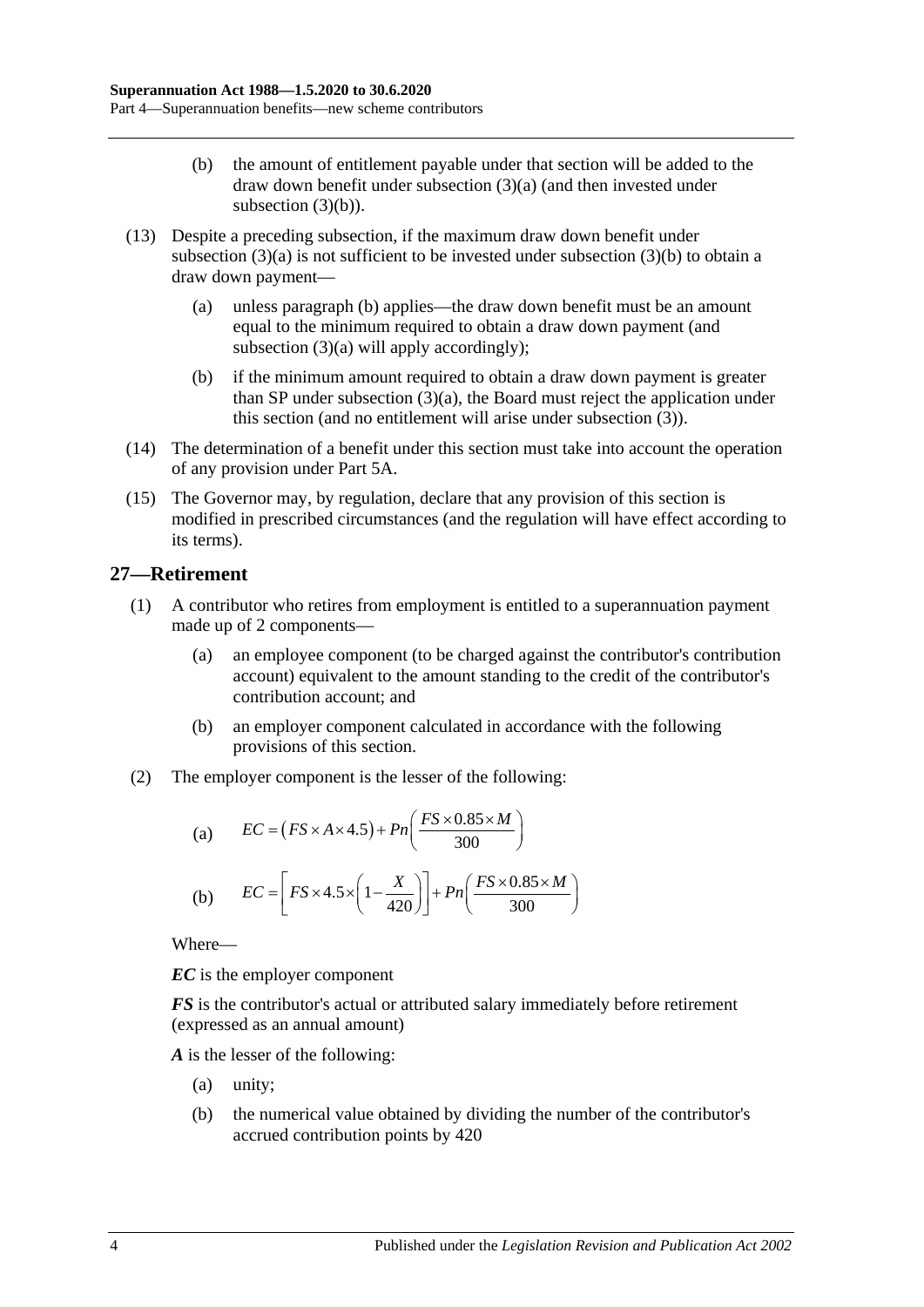#### *Pn* is—

- (a) in the case of a contributor who was in full-time employment during that part of the contribution period occurring after 30 June 1992—1;
- (b) in any other case—the numerical value arrived at by expressing the contributor's employment while an active contributor during that part of the contribution period as a proportion of full-time employment during that part of the contribution period

*M* is the number of months of the contributor's contribution period occurring after 30 June 1992

 $X$  is—

- (a) in relation to a contributor who is at retirement under the age of 60 years—the number of months by which the contributor's age falls short of 60 years;
- (b) in any other case—zero.
- (3) For the purposes of this section, a contributor retires from employment if—
	- (a) the contributor has attained the age of 55 years; and
	- (b) the contributor's employment terminates or is terminated for any reason (except the contributor's death).
- (4) This section does not apply to an outplaced employee who had reached the age of 55 years when he or she retired from employment unless he or she has made an election in accordance with [section](#page-39-0) 28B to take the retirement benefit provided by this section.

#### <span id="page-34-1"></span><span id="page-34-0"></span>**28—Resignation and preservation of benefits**

- <span id="page-34-3"></span>(1) A contributor who resigns from employment before reaching the age of 55 years may elect—
	- (a) to take immediately an amount (to be charged against the contributor's contribution account) equivalent to the amount standing to the credit of the contributor's contribution account; or
	- (b) to preserve his or her accrued superannuation benefits; or
	- (c) to carry over his or her accrued superannuation benefits to some other superannuation fund or scheme approved by the Board.
- <span id="page-34-2"></span>(1a) A contributor who fails to inform the Board in writing of his or her election under [subsection](#page-34-1) (1) within 3 months after resignation will be taken to have elected to preserve his or her accrued superannuation benefits.
- (1b) If the Board is of the opinion that the limitation period referred to in [subsection](#page-34-2) (1a) would unfairly prejudice a contributor, the Board may extend the period as it applies to the contributor.
- <span id="page-34-4"></span>(1c) If a contributor resigns and elects to take the amount referred to in [subsection](#page-34-3)  $(1)(a)$ the contributor is also entitled to a superannuation payment in accordance with the following provisions:
	- (a) the contributor may at any time require the Board to make the payment to some other superannuation fund or scheme approved by the Board;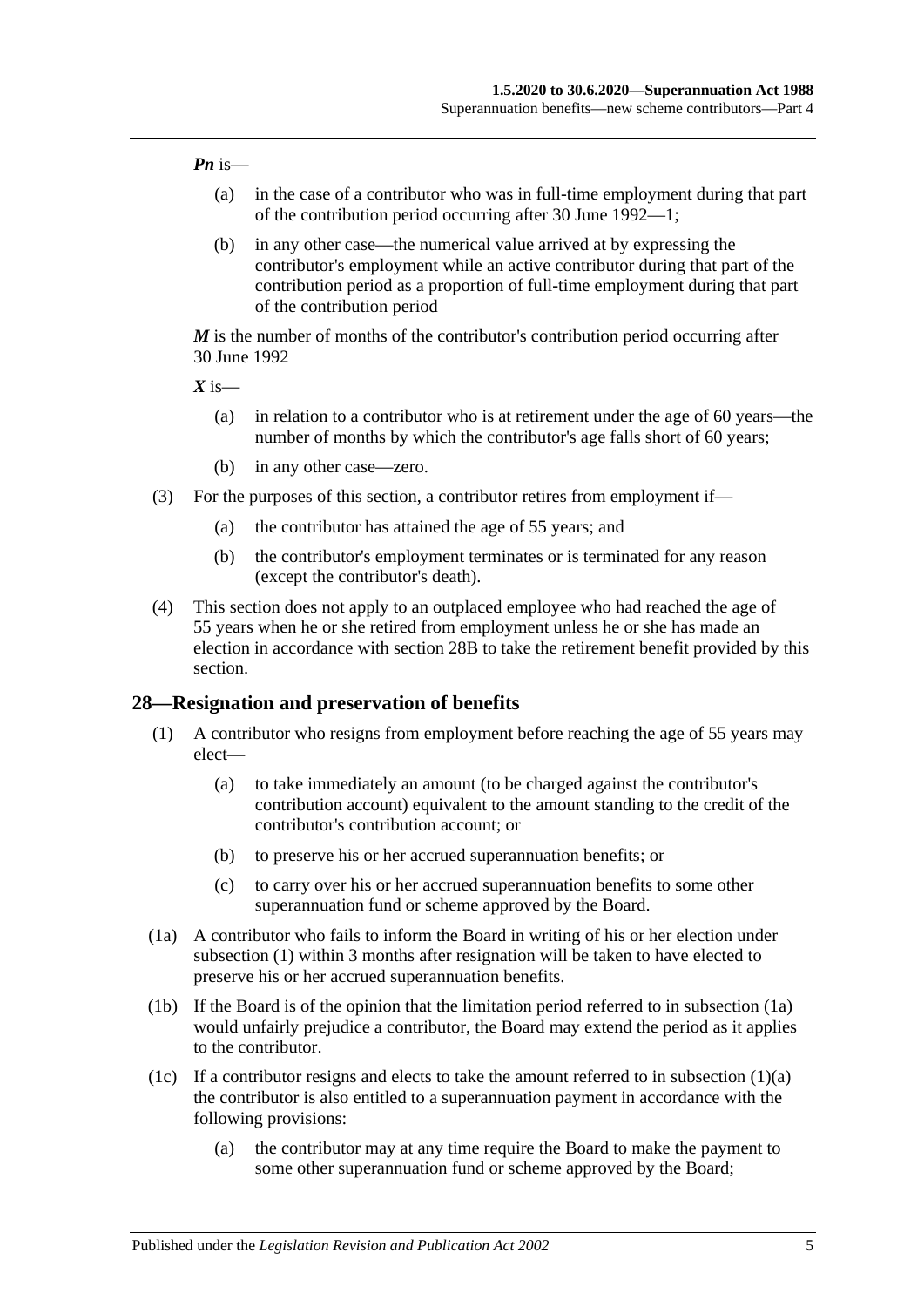- (ab) the Board must—
	- (i) not less than 6 months before the contributor's 60th birthday—notify the contributor in writing of the contributor's entitlement to require the Board to make the payment under [paragraph](#page-35-0) (b); and
	- (ii) not less than 6 months before the contributor's 55th birthday—notify the contributor in writing of the contributor's entitlement to require the Board to make the payment under [paragraph](#page-35-1) (c);
- <span id="page-35-0"></span>(b) the contributor may at any time after reaching the age of retirement require the Board to make the payment and, if no such requirement has been made on or before the date on which the contributor reaches 65 years of age, the Board will make the payment;
- <span id="page-35-1"></span>(c) if the contributor has reached the age of 55 years and is not employed by an employer within the meaning of the Commonwealth Act, the contributor may require the Board to make the payment to the contributor;
- (d) if the contributor has become incapacitated and satisfies the Board that his or her incapacity for all kinds of work is 60 per cent or more of total incapacity and is likely to be permanent, the Board will make the payment to the contributor;
- (e) if the contributor dies, the payment will be made to the spouse of the deceased contributor or, if he or she left no surviving spouse, to the contributor's estate,

(and a payment under any of the above paragraphs excludes further rights so that a claim cannot be subsequently made under some other paragraph).

- <span id="page-35-2"></span>(1d) The amount of the superannuation payment referred to in [subsection](#page-34-4) (1c) is the amount of the minimum contribution required to avoid payment of the superannuation guarantee charge in respect of the contributor under the Commonwealth Act together with interest from the date of resignation.
- (1e) The amount of interest will be calculated and credited to the contributor at the end of each financial year and will be calculated on the amount referred to in [subsection](#page-35-2) (1d) at the end of the first financial year and on the aggregate of that amount and the interest previously credited at the end of each subsequent financial year.
- (1f) The rate of interest will be determined by the Board in respect of each financial year in accordance with [section](#page-21-2) 20A.
- <span id="page-35-3"></span>(2) If the contributor elects to preserve his or her accrued superannuation benefits, the following provisions apply—
	- (aa) the Board must, not less than 6 months before the contributor's 55th birthday, notify the contributor in writing of the contributor's entitlement to require the Board to make a superannuation payment under [paragraph](#page-35-3) (a);
	- (a) the contributor may at any time after reaching 55 years of age require the Board to make a superannuation payment and, if no such requirement has been made on or before the date on which the contributor reaches 65 years of age, the Board will make such a payment;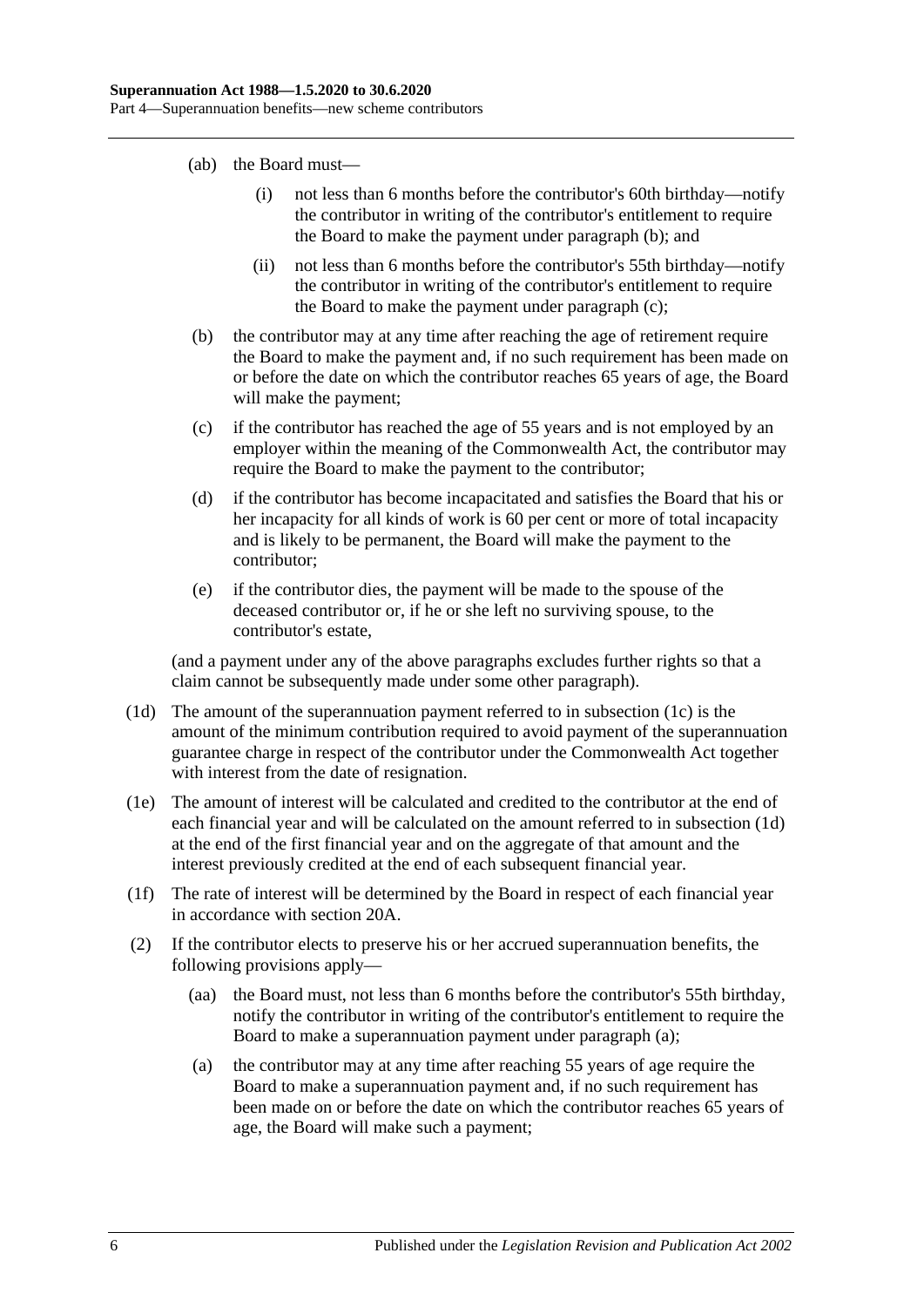- (b) if the contributor has become incapacitated and satisfies the Board that his or her incapacity for all kinds of work is 60 per cent or more of total incapacity and is likely to be permanent, the Board will make the payment to the contributor;
- (c) if the contributor dies, a payment will be made to the spouse of the deceased contributor or, if he or she left no surviving spouse, to the contributor's estate,

(and a payment under any of the above paragraphs excludes further rights so that a claim cannot be subsequently made under some other paragraph).

- (3) A payment under [subsection](#page-35-0) (2) will be made up of 2 components—
	- (a) an employee component (to be charged against the contributor's contribution account) equivalent to the amount standing to the credit of the contributor's contribution account; and
	- (b) an employer component calculated in accordance with [subsection](#page-36-0) (4).
- <span id="page-36-0"></span>(4) The employer component will be the lesser of the following:

(a) 
$$
EC = (AFS \times A \times 4.5) + Pn\left(\frac{AFS \times 0.85 \times M}{300}\right)
$$
  
(b) 
$$
EC = \left[ AFS \times 4.5 \times \left(1 - \frac{X}{420}\right)\right] + Pn\left(\frac{AFS \times 0.85 \times M}{300}\right)
$$

Where—

*EC* is the employer component

*AFS* is the contributor's actual or attributed salary as at the date of resignation (expressed as an annual amount)adjusted to reflect changes in the Consumer Price Index since the date of resignation

*A* is the lesser of the following—

- (a) unity;
- (b) the numerical value obtained by dividing the number of the contributor's accrued contribution points by 420

*Pn* is—

- (a) in the case of a contributor who was in full-time employment during that part of the contribution period occurring after 30 June 1992—1;
- (b) in any other case—the numerical value arrived at by expressing the contributor's employment while an active contributor during that part of the contribution period as a proportion of full-time employment during that part of the contribution period

*M* is the number of months of the contributor's contribution period occurring after 30 June 1992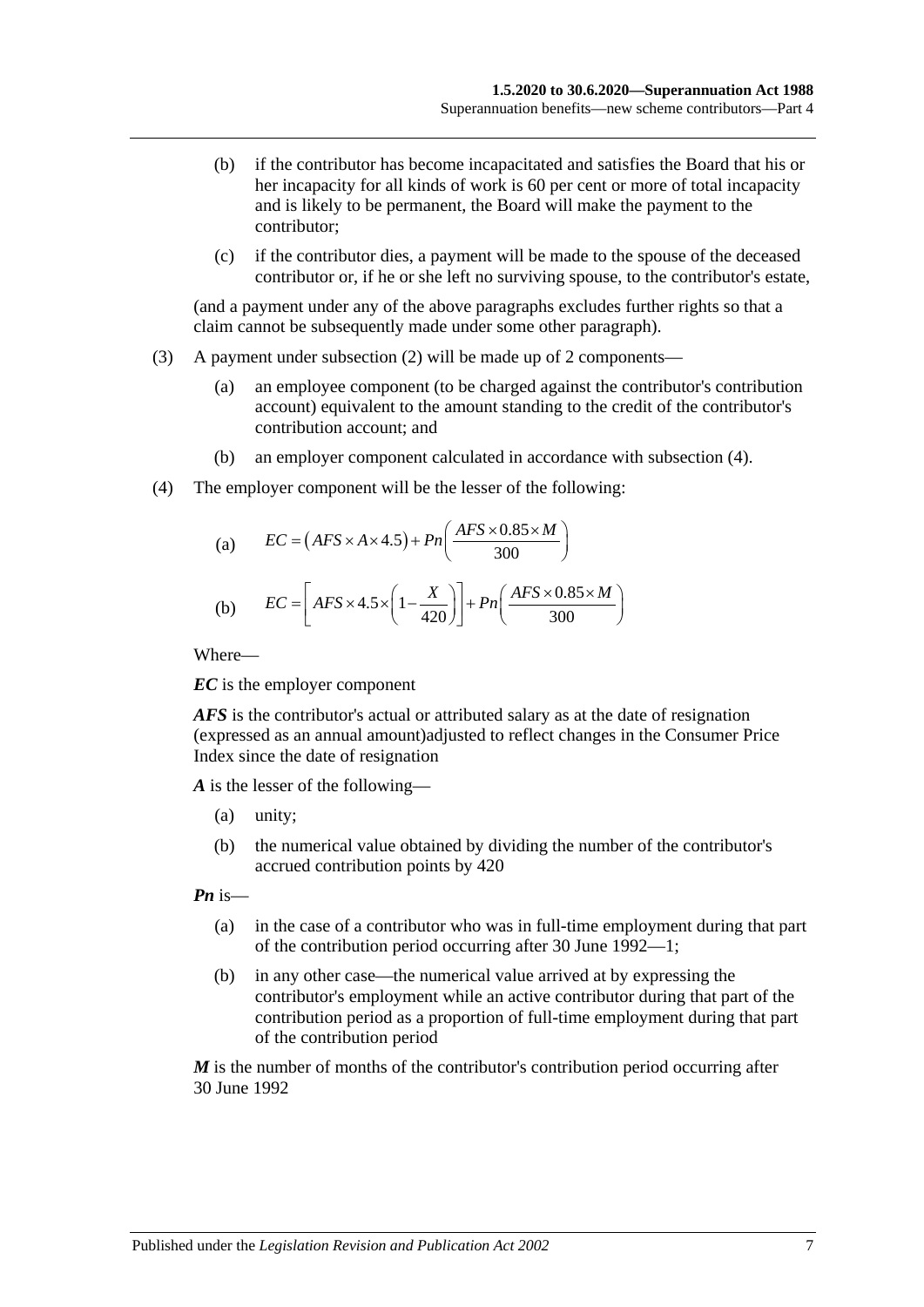#### $X$  is—

- (a) if the contributor is under the age of 60 years when the payment is made or where the contributor dies under the age of 60 years—the lesser of 60 and the number of months by which the contributor's age falls short of 60 years;
- (b) in any other case—zero.
- (5) If the contributor elects to carry over his or her accrued superannuation benefits to an approved superannuation fund or scheme, the following provisions apply—
	- (a) the contributor must satisfy the Board by such evidence as it may require that he or she has been admitted to membership of the fund or scheme; and
	- (b) on being so satisfied the Board will make a payment on behalf of the contributor to the fund or scheme made up of 2 components—
		- (i) an employee component (to be charged against the contributor's contribution account) equivalent to the amount standing to the credit of the contributor's contribution account; and
		- (ii) an employer component which will be the aggregate of the following amounts:
			- (A) an amount equal to the lesser of twice the amount of the employee component or twice the amount that would have constituted the employee component if the contributor had contributed to the Scheme at the standard contribution rate throughout the contributor's contribution period; and
			- (B) an amount calculated as follows:

$$
A = P_n\left(\frac{FS \times 0.85 \times M}{300}\right)
$$

Where—

*A* is the amount

*Pn* is—

- (a) in the case of a contributor who was in full-time employment during that part of the contribution period occurring after 30 June 1992—1;
- (b) in any other case—the numerical value arrived at by expressing the contributor's employment while an active contributor during that part of the contribution period as a proportion of full-time employment during that part of the contribution period

*FS* is the contributor's actual or attributed salary immediately before resignation (expressed as an annual amount)

*M* is the number of months of the contributor's contribution period occurring after 30 June 1992.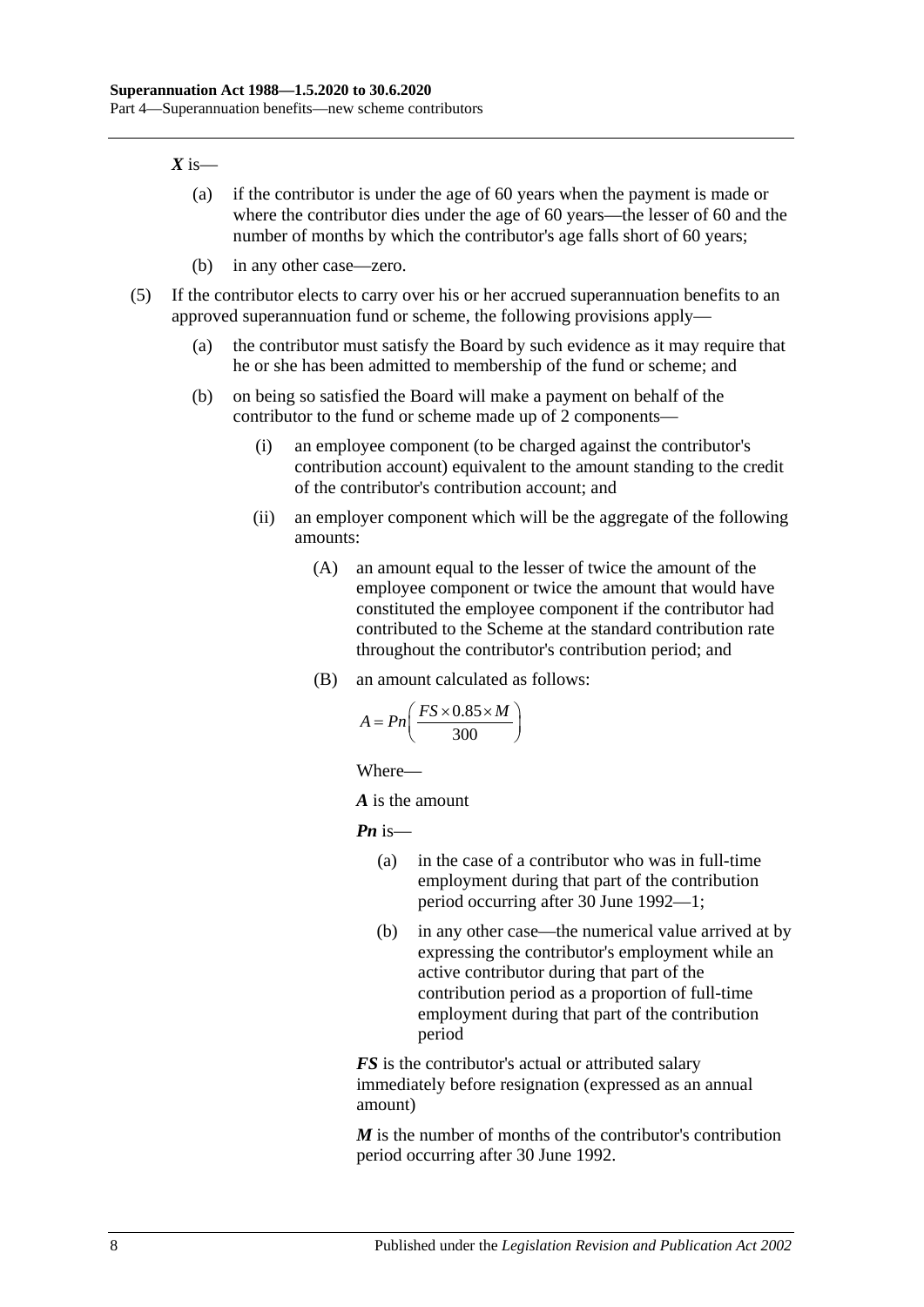- (7) For the purposes of this section, a contributor will be taken to resign if the contributor's employment terminates or is terminated for any reason except invalidity (in circumstances entitling the contributor to benefits under this Act), retrenchment or death.
- (8) This section does not apply to, or in relation to, an outplaced employee who resigned from employment before reaching the age of 55 years unless he or she has made an election in accordance with [section](#page-39-0) 28C to preserve his or her accrued superannuation benefits under this section or is taken under [section](#page-39-0) 28C to have made such an election.

## <span id="page-38-5"></span><span id="page-38-1"></span>**28A—Resignation pursuant to a voluntary separation package**

- (1) This section applies to a contributor if the contributor makes an election under [subsection](#page-38-0) (1a) on the basis that the contributor is a contributor who resigns from his or her employment before reaching the age of 55 years pursuant to a voluntary separation package—
	- (a) that includes a term that this section is to apply to the contributor; and
	- (b) that has been approved by the Treasurer.
- <span id="page-38-0"></span>(1a) An election under [subsection](#page-38-1) (1) must be made within 3 months after resignation.
- (2) [Section](#page-34-0) 28 does not apply to a contributor to whom this section applies (but if an election is not made under subsection (1a) then section 28 will be taken to apply to the contributor).
- <span id="page-38-2"></span>(3) A contributor to whom this section applies is entitled to a lump sum made up of—
	- (a) an employee component (to be charged against the contributor's contribution account) equivalent to the amount standing to the credit of that account; and
	- (b) an employer component that is equal to the lesser of twice the amount of the employee component or twice the amount that would have constituted the employee component if the contributor had contributed to the Scheme at the standard contribution rate throughout the contributor's contribution period.
- <span id="page-38-3"></span>(3a) A part of the lump sum referred to in [subsection](#page-38-2) (3) being an amount equivalent to the minimum contribution required to avoid payment of the superannuation guarantee charge in respect of the contributor under the Commonwealth Act is preserved.
- (3b) The contributor is entitled to the balance of the lump sum at the time of resignation.
- <span id="page-38-4"></span>(3c) The amount preserved under [subsection](#page-38-3) (3a) together with interest is payable in accordance with the following provisions:
	- (aa) the Board must, not less than 6 months before the contributor's 55th birthday, notify the contributor in writing of the contributor's entitlement to require the Board to pay the amount under [paragraph](#page-38-4) (a);
	- (a) the contributor may at any time after reaching 55 years of age require the Board to pay the amount and, if no such requirement has been made on or before the date on which the contributor reaches 65 years of age, the Board will pay the amount to the contributor;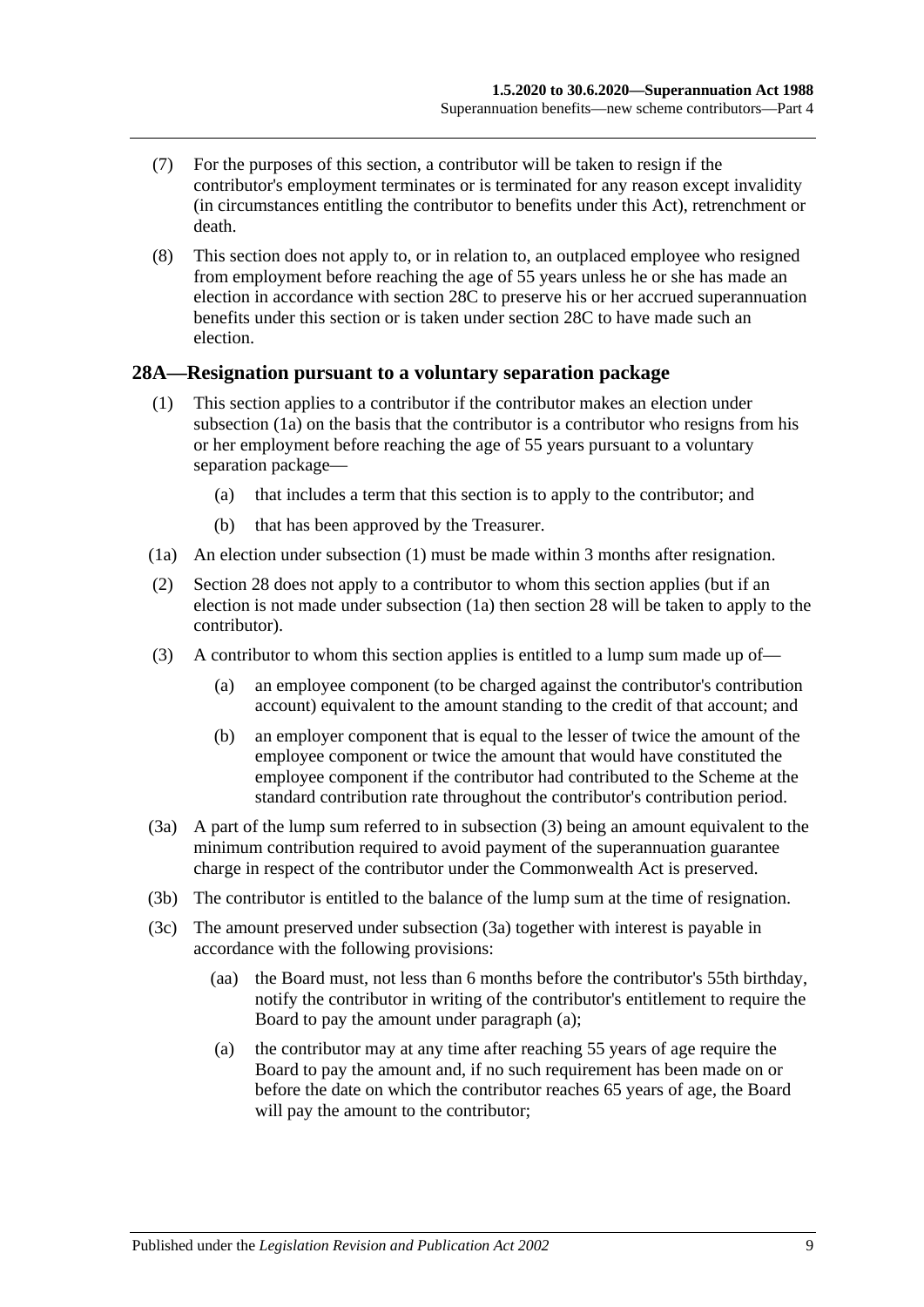- (b) if the contributor has become incapacitated and satisfies the Board that his or her incapacity for all kinds of work is 60 per cent or more of total incapacity and is likely to be permanent, the Board will pay the amount to the contributor;
- (c) if the contributor dies, the amount will be paid to the spouse of the deceased contributor or, if he or she left no surviving spouse, to the contributor's estate,

(and a payment under any of the above paragraphs excludes further rights so that a claim cannot be subsequently made under some other paragraph).

- (3d) The amount of interest will be calculated and credited to the contributor at the end of each financial year and will be calculated on the amount referred to in [subsection](#page-38-3) (3a) at the end of the first financial year and on the aggregate of that amount and the interest previously credited at the end of each subsequent financial year.
- (3e) The rate of interest will be determined by the Board in respect of each financial year in accordance with [section](#page-21-0) 20A.
- (4) In this section—

*voluntary separation package* means an agreement between a contributor and his or her employer pursuant to which the contributor resigns from employment.

## <span id="page-39-1"></span>**28B—Outplaced employees—55 and over**

- (1) A contributor who had reached the age of 55 years when he or she retired from employment to take up employment in the private sector pursuant to an offer of employment in a contracting out agreement may elect—
	- (a) to take the retirement benefit provided by [section](#page-33-0) 27; or
	- (b) to preserve his or her accrued superannuation benefits under [section](#page-34-0) 28 as though he or she had resigned from employment before reaching the age of 55 years.
- <span id="page-39-3"></span><span id="page-39-2"></span>(2) A contributor who fails to inform the Board in writing of his or her election under [subsection](#page-39-1) (1) within 1 month after retiring will be taken to have made an election under [subsection](#page-39-2) (1)(b).
- (3) If the Board is of the opinion that the limitation period referred to in [subsection](#page-39-3) (2) would unfairly prejudice a contributor, the Board may extend the period as it applies to the contributor.
- (4) If a contributor has made, or is taken to have made, an election under [subsection](#page-39-2) (1)(b), [section](#page-34-0) 28 applies to, and in relation to, the contributor except that he or she is not entitled to require the Board to make a superannuation payment under section [28\(2\)\(a\),](#page-35-1) and the Board must not make such a payment under that provision, until the contributor has ceased employment with the private sector employer.

## <span id="page-39-4"></span><span id="page-39-0"></span>**28C—Outplaced employees under 55**

- <span id="page-39-6"></span><span id="page-39-5"></span>(1) A contributor who had not reached the age of 55 years when he or she resigned from employment to take up employment in the private sector pursuant to an offer of employment in a contracting out agreement may elect—
	- (a) to preserve his or her accrued superannuation benefits under [section](#page-34-0) 28; or
	- (b) to take the benefits provided by [section](#page-38-5) 28A.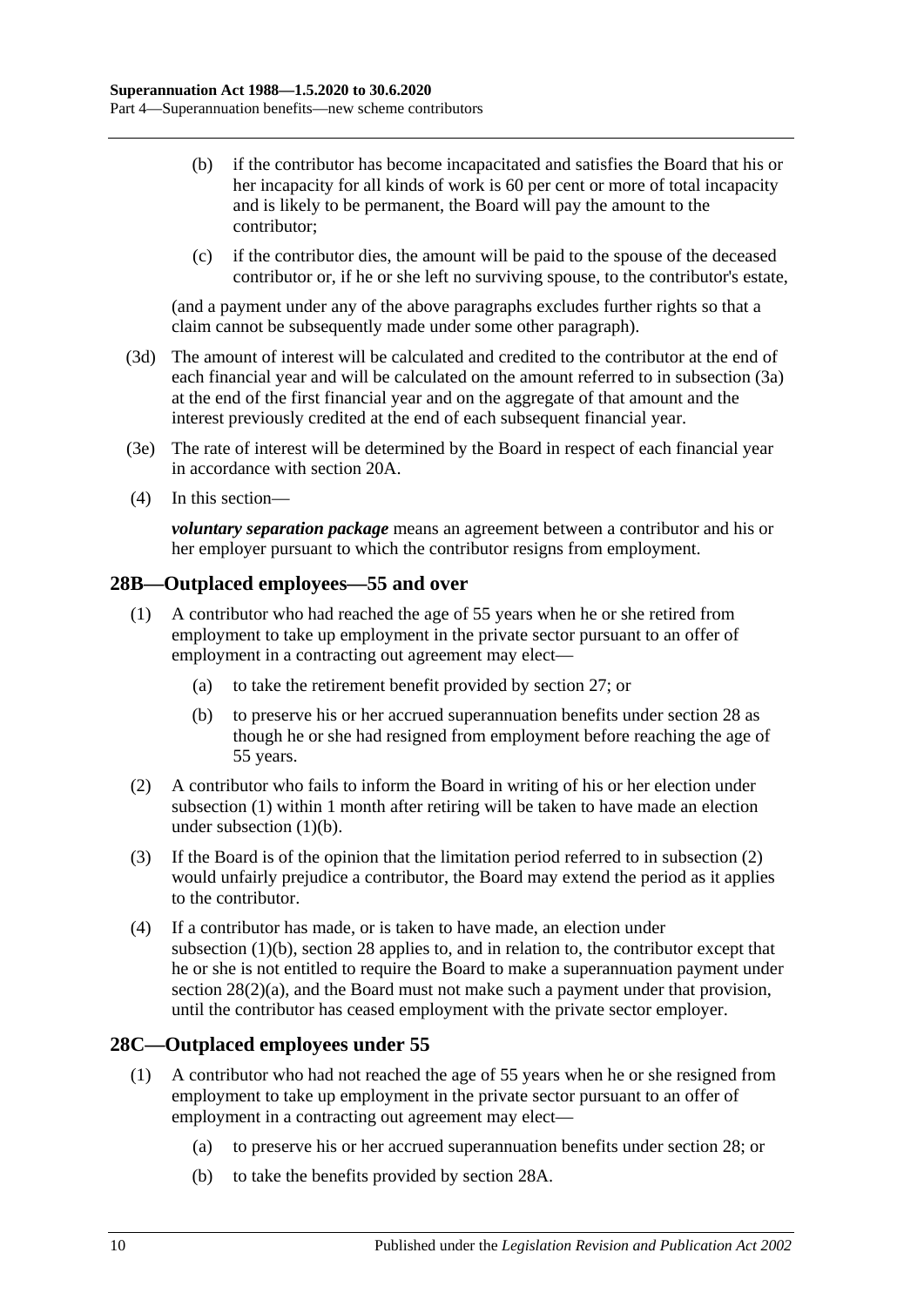- <span id="page-40-0"></span>(2) A contributor who fails to inform the Board in writing of his or her election under [subsection](#page-39-4) (1) within 1 month after resigning will be taken to have made an election under [subsection](#page-39-5)  $(1)(a)$ .
- (3) If the Board is of the opinion that the limitation period referred to in [subsection](#page-40-0) (2) would unfairly prejudice a contributor, the Board may extend the period as it applies to the contributor.
- (4) If a contributor has made, or is taken to have made, an election under [subsection](#page-39-5) (1)(a), [section](#page-34-0) 28 applies to, and in relation to, the contributor except that he or she is not entitled to require the Board to make a superannuation payment under section [28\(2\)\(a\),](#page-35-1) and the Board must not make such a payment under that provision, until the contributor has reached the age of 55 years and has ceased employment with the private sector employer.
- (5) If a contributor has made an election under [subsection](#page-39-6)  $(1)(b)$ , [section](#page-38-5) 28A applies to the contributor as though the requirements of [section](#page-38-1) 28A(1) had been met.

## <span id="page-40-1"></span>**29—Retrenchment**

- (1) If the employment of a contributor who has not reached the age of 55 years is terminated by retrenchment, the contributor may elect—
	- (a) to take a lump sum payment; or
	- (b) to preserve his or her superannuation benefits.
- <span id="page-40-2"></span>(1a) A contributor who fails to inform the Board in writing of his or her election under [subsection](#page-40-1) (1) within 3 months after retrenchment will be taken to have elected to preserve his or her superannuation benefits.
- (1b) If the Board is of the opinion that the limitation period referred to in [subsection](#page-40-2) (1a) would unfairly prejudice a contributor, the Board may extend the period as it applies to the contributor.
- (2) A lump sum payment under this section will be made up of 2 components—
	- (a) an employee component (to be charged against the contributor's contribution account) equivalent to the amount standing to the credit of the contributor's contribution account; and
	- (b) an employer component which will be the aggregate of the following amounts:
		- (i) an amount equal to the lesser of twice the amount of the employee component or twice the amount that would have constituted the employee component if the contributor had contributed to the Scheme at the standard contribution rate throughout the contributor's contribution period; and
		- (ii) an amount calculated as follows:

$$
A = P n \left( \frac{FS \times 0.85 \times M}{300} \right)
$$

Where—

*A* is the amount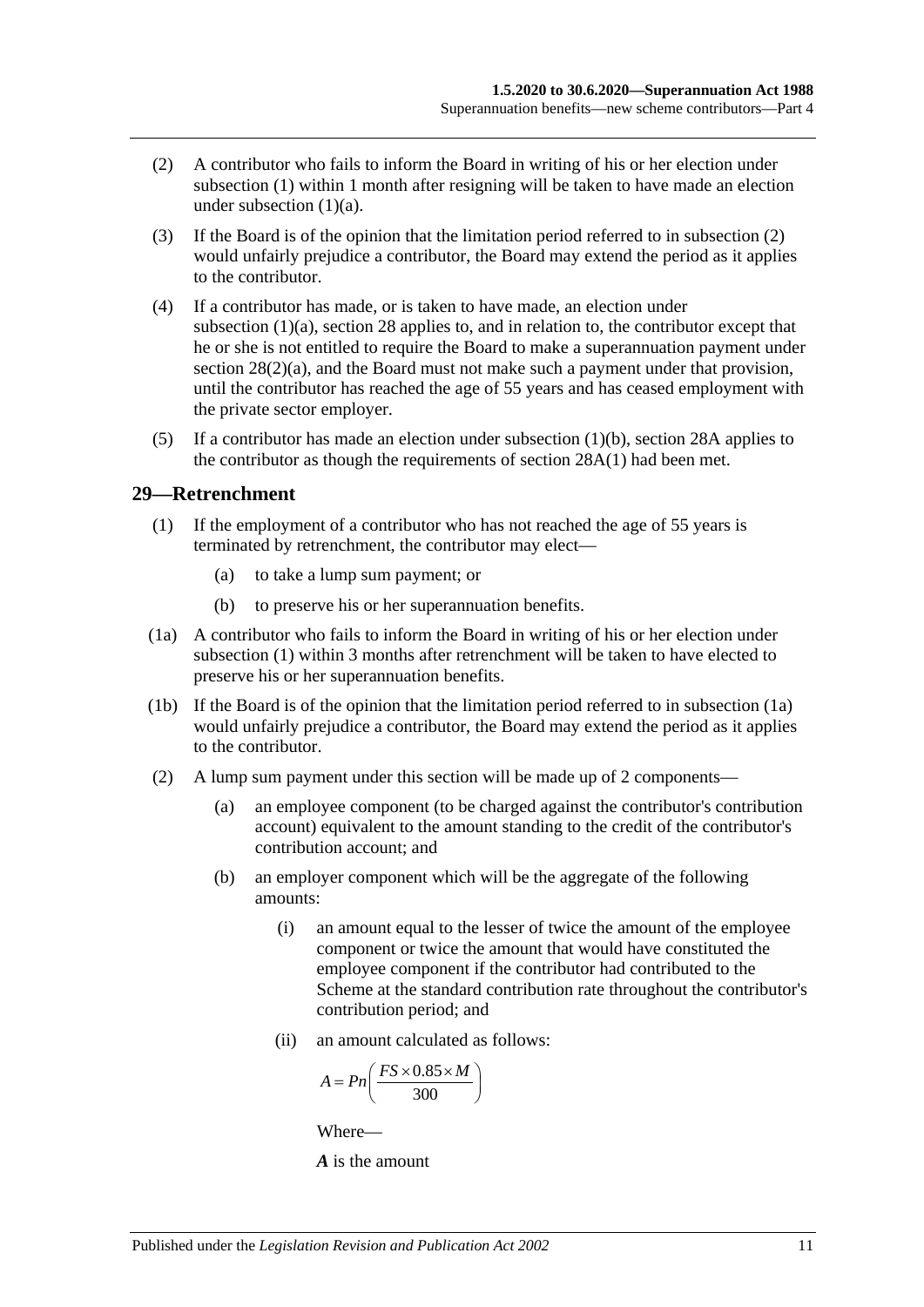*Pn* is—

- (a) in the case of a contributor who was in full-time employment during that part of the contribution period occurring after 30 June 1992—1;
- (b) in any other case—the numerical value arrived at by expressing the contributor's employment while an active contributor during that part of the contribution period as a proportion of full-time employment during that part of the contribution period

*FS* is the contributor's actual or attributed salary immediately before retrenchment (expressed as an annual amount)

*M* is the number of months of the contributor's contribution period occurring after 30 June 1992.

- (4) If a contributor elects to preserve his or her superannuation benefits, this Act applies in the same way as if the contributor had made that election on resignation.
- (5) If a contributor's employment is to be terminated by retrenchment, the employing authority must give the Board notice of that fact in accordance with the regulations at least 1 month before the termination takes effect.

## **30—Disability pension**

- (1) Subject to this section, a contributor who is temporarily or permanently incapacitated for work, and has not reached the age of 55 years, is entitled to a disability pension.
- (2) A contributor who becomes incapacitated for work in a particular position will not be regarded as incapacitated for work for the purposes of this section if some other position, carrying a salary of at least 80 per cent of the salary applicable to the former position, is available to the contributor and the contributor could reasonably be expected to take that other position.
- (3) A disability pension is not payable in respect of—
	- (a) a period in respect of which the contributor is entitled to sick leave; or
	- (b) a period in respect of which the contributor is entitled to weekly payments of workers compensation; or
	- (c) a period for which the contributor is on recreation leave or long service leave.
- (4) The Board will not pay a disability pension in respect of a period of incapacity of less than 1 week and may decline to pay a disability pension if it appears that the duration of the incapacity is likely to be less than 6 months.
- (5) The amount of a disability pension will be two-thirds of the contributor's notional salary.
- (6) A disability pension cannot be paid for a continuous period of more than 12 months unless the Board thinks that there are special reasons for extending that limit, in which case it may extend the pension period by not more than a further 6 months.
- (7) A disability pension cannot be paid, in respect of the same incapacity, for an aggregate period of more than 18 months in any 1 period of 36 months.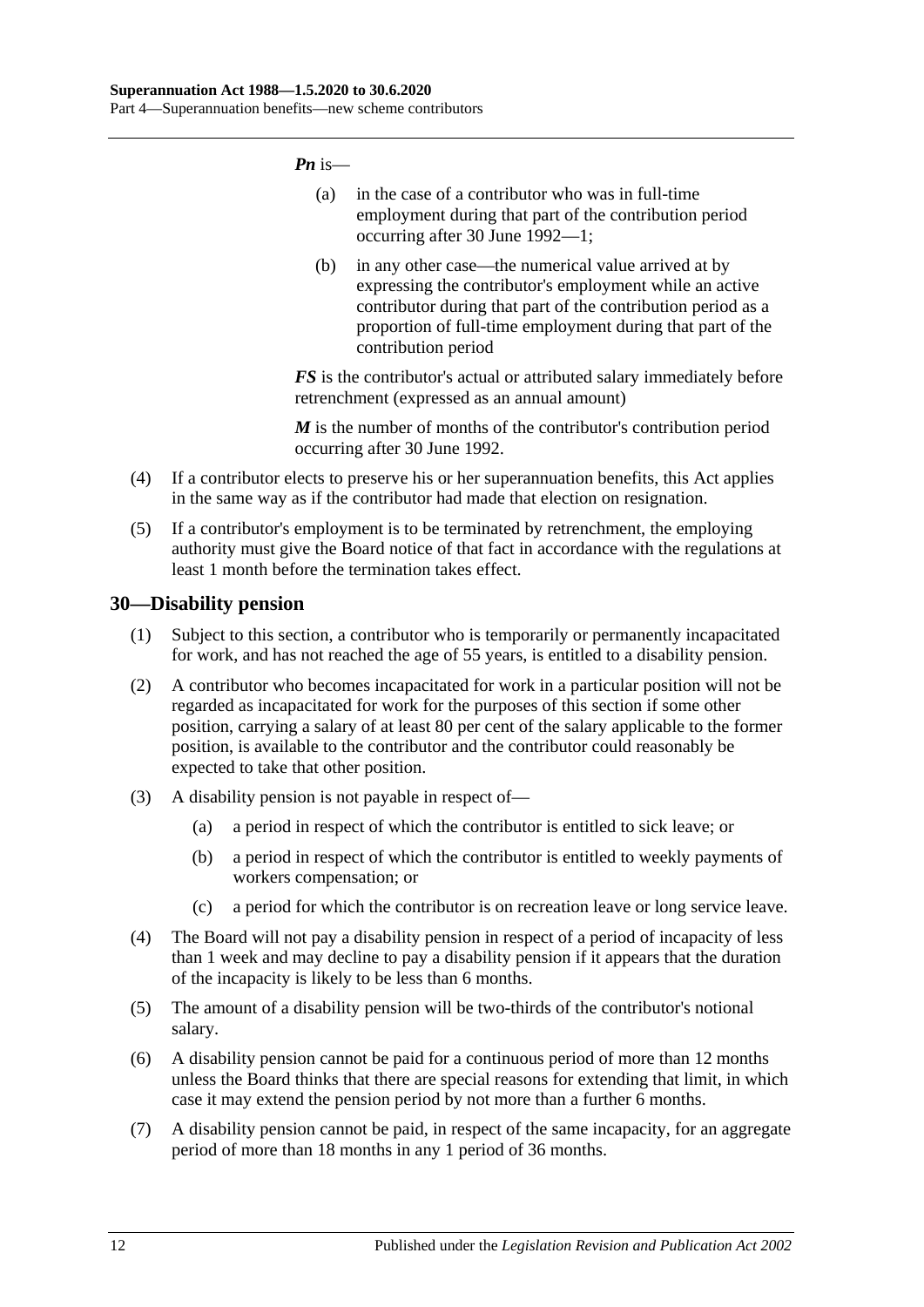(8) A contributor is not required to make any contribution over a period for which the contributor receives a disability pension but if the contributor was an active contributor immediately before the commencement of the pension period, the employer component of any superannuation payment that is subsequently made to, or in relation to, the contributor will be calculated as if the contributor had continued as an active contributor over the pension period and had continued to contribute at the rate applicable immediately before the commencement of that period.

## <span id="page-42-0"></span>**30A—Rehabilitation etc of disability pensioner**

- (1) If, in the opinion of the Board, an attempt should be made to rehabilitate a disability pensioner or to find alternative employment for such a pensioner, the Board may serve notice on the pensioner's employer requiring the employer to do 1 or both of the following—
	- (a) take measures specified in the notice to rehabilitate the pensioner;
	- (b) take measures specified in the notice to find alternative employment for the pensioner.
- (2) A notice under [subsection](#page-42-0) (1) may require the employer to periodically report in writing to the Board on the progress it is making in complying with the requirements of the notice.
- <span id="page-42-1"></span>(3) If an employer does not comply with a notice under [subsection](#page-42-0) (1) to the satisfaction of the Board, the Board may, by further notice served on the employer, require the employer to reimburse the Treasurer for the amount of the disability pension paid to the pensioner from the date of service of that notice until the Board informs the employer in writing that it is satisfied with the employer's compliance with the original notice.
- (4) The amount of the pension referred to in [subsection](#page-42-1) (3) is a debt due by the employer to the Treasurer.

## **31—Termination of employment on invalidity**

- <span id="page-42-3"></span> $(1)$  If—
	- (a) a contributor's employment terminates on account of invalidity before the contributor reaches the age of 55 years; and
	- (b) the Board is satisfied that the contributor's incapacity for all kinds of work is 60 per cent or more of total incapacity and is likely to be permanent,

the contributor is entitled to a superannuation payment made up of 2 components—

- (c) an employee component (to be charged against the contributor's contribution account) equivalent to the amount standing to the credit of the contributor's contribution account; and
- (d) an employer component calculated in accordance with [subsection](#page-42-2) (2).
- <span id="page-42-2"></span>(2) The employer component is calculated as follows:

$$
EC = (A \times 3.86 \times FS) + X + Pn\left(\frac{FS \times 0.85 \times M}{300}\right)
$$

Where—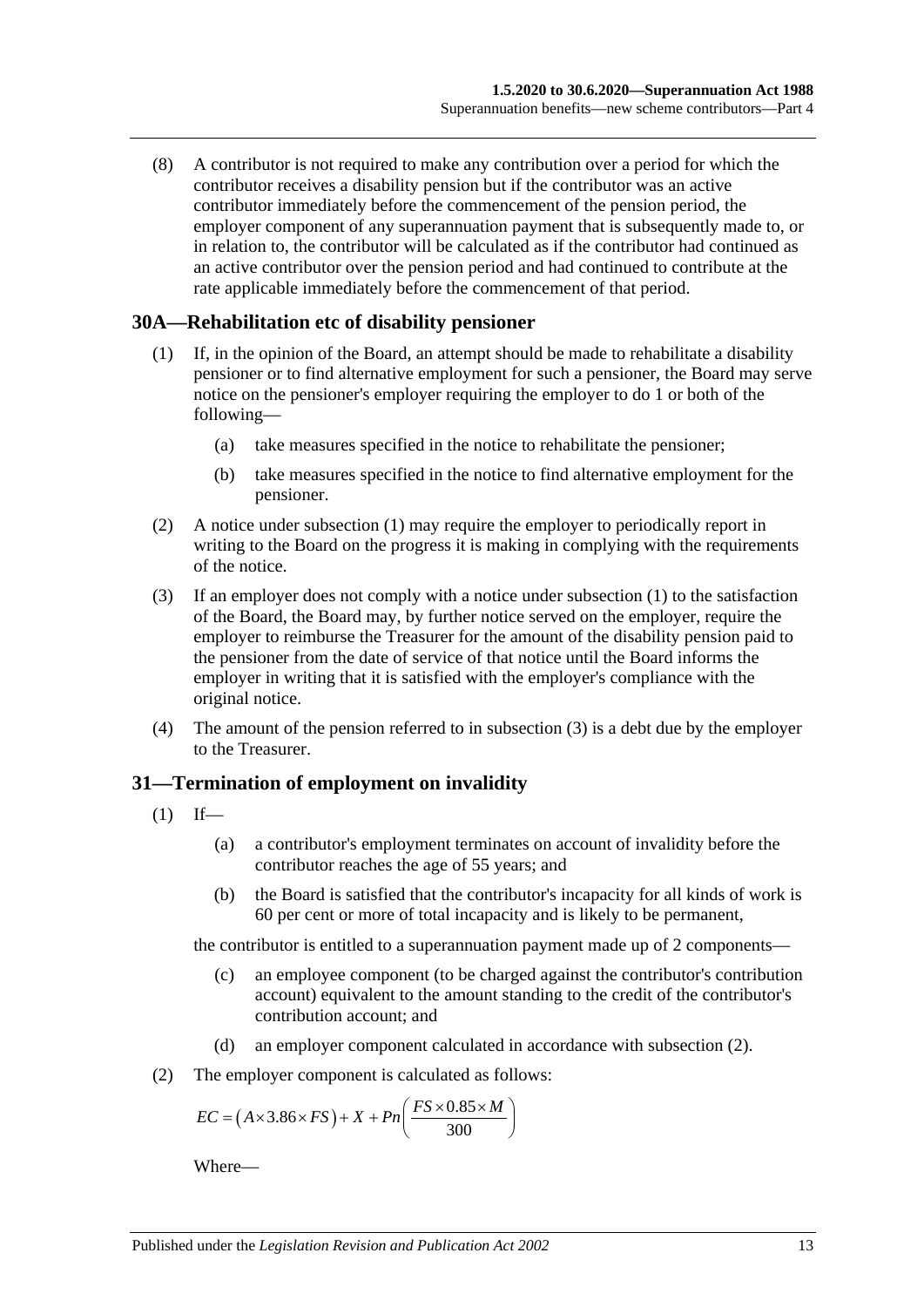*EC* is the employer component

*A* is the lesser of the following—

- (a) unity;
- (b) whichever of the following is applicable in the circumstances of the case:
	- (i) if the contributor is not receiving, and is not entitled to receive, weekly workers compensation payments in relation to the invalidity and was an active contributor immediately before termination of the employment—the numerical value obtained by dividing the number of the contributor's extrapolated contribution points by 360;
	- (ii) if the contributor is receiving, or is entitled to receive, weekly workers compensation payments in relation to the invalidity based on partial incapacity for work and was an active contributor immediately before termination of employment, the numerical value obtained from the following formula:

$$
n = \frac{acp + (1 - x)(ecp - acp)}{360}
$$

Where—

*n* is the numerical value

*acp* is the number of the contributor's accrued contribution points

*ecp* is the number of the contributor's extrapolated contribution points

*x* is the extent of the contributor's incapacity for work expressed as a proportion of total incapacity;

(iii) in any other case—the numerical value obtained by dividing the number of the contributor's accrued contribution points by 360

*FS* is the contributor's actual or attributed salary immediately before termination of employment (expressed as an annual amount)

*Pn* is—

- (a) in the case of a contributor who was in full-time employment during that part of the contribution period occurring after 30 June 1992—1;
- (b) in any other case—the numerical value arrived at by expressing the contributor's employment while an active contributor during that part of the contribution period as a proportion of full-time employment during that part of the contribution period

 $X$  is—

- (a) if the contributor was an active contributor immediately before the commencement of the invalidity—the amount (if any) by which the employee component falls short of twice the contributor's adjusted final salary;
- (b) if the contributor was not then an active contributor—zero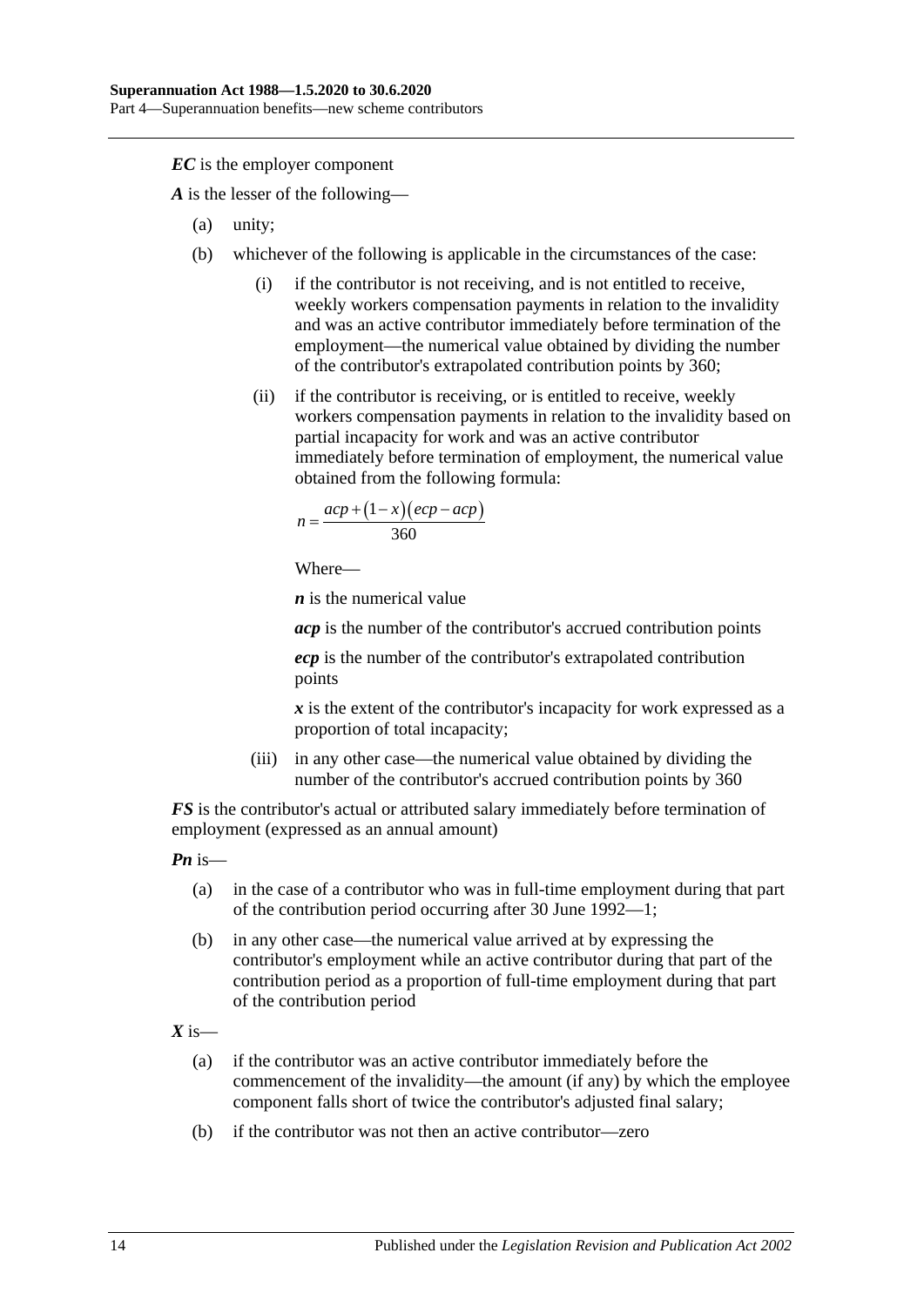#### $M$  is—

- (a) if the contributor was an active contributor immediately before termination of employment—the aggregate of the number of months of the contributor's contribution period occurring after 30 June 1992 and the number of months difference between the contributor's age as at the entitlement day and the age of retirement;
- (b) in any other case—the number of months of the contributor's contribution period occurring after 30 June 1992.
- (2a) When determining the number of a contributor's extrapolated superannuation points for the purposes of calculating the employer component under [subsection](#page-42-2) (2), the number of months' difference between the contributor's age as at the entitlement day and the age of 55 years will be used (and for that purpose an incomplete month will be counted as a whole month).
- <span id="page-44-0"></span>(2b) If the Board is not satisfied as to 1 or both of the matters referred to in [subsection](#page-42-3) (1)(b) the contributor is entitled to a superannuation payment that is the greater of the following:
	- (a) twice the contributor's adjusted salary immediately before termination of employment (expressed as an annual amount); or
	- (b) an amount made up of 2 components—
		- (i) an employee component (to be charged against the contributor's contribution account) equivalent to the amount standing to the credit of the contributor's contribution account; and
		- (ii) an employer component calculated as follows:

$$
EC = (A \times 3.86 \times FS) + Pn\left(\frac{FS \times 0.85 \times M}{300}\right)
$$

Where—

*EC* is the employer component

*A* is the lesser of the following:

- (a) unity;
- (b) the numerical value obtained by dividing the number of the contributor's accrued contribution points by 360

*FS* is the contributor's actual or attributed salary immediately before termination of employment (expressed as an annual amount)

*Pn* is—

- (a) in the case of a contributor who was in full-time employment during that part of the contribution period occurring after 30 June 1992—1;
- (b) in any other case—the numerical value arrived at by expressing the contributor's employment while an active contributor during that part of the contribution period as a proportion of full-time employment during that part of the contribution period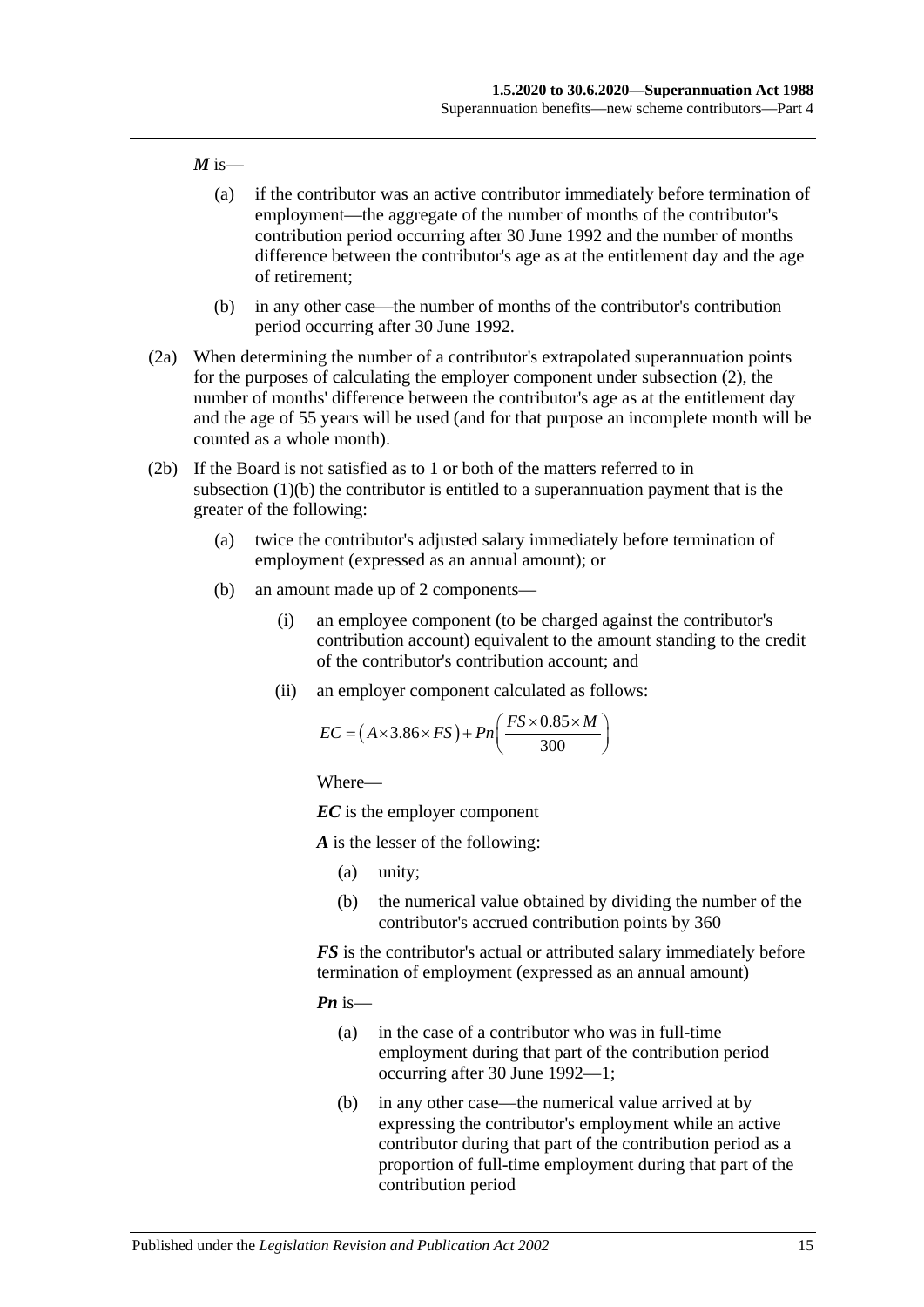*M* is the number of months of the contributor's contribution period occurring after 30 June 1992.

- (2c) A superannuation payment under [subsection](#page-44-0) (2b)(a) will be made up of 2 components—
	- (a) an employee component (to be charged against the contributor's contribution account) equivalent to the amount standing to the credit of the contributor's contribution account; and
	- (b) an employer component being the difference between the employee component and twice the contributor's actual or attributed salary immediately before termination of employment (expressed as an annual amount).
- <span id="page-45-1"></span><span id="page-45-0"></span>(3) A contributor's employment will be taken to have terminated on account of invalidity if and only if—
	- (a) the employer (acting with the written approval of the Board) terminates the employment on the ground of the contributor's invalidity; or
	- $(b)$
- (i) the employer or the contributor satisfies the Board (before termination of employment) that the contributor is incapacitated for work in the contributor's present position and that there is no other position, carrying a salary of at least 80 per cent of the salary applicable to the contributor's present position, which the contributor could reasonably be expected to take, available to the contributor; and
- (ii) the contributor has been on sick leave, weekly payments of workers compensation, or disability pension for at least 12 months or periods aggregating at least 12 months on account of the invalidity; and
- (iii) after notice has been given to the Board as required by the regulations, the employer terminates the employment or the contributor resigns from employment.
- (4) Despite any other Act or law to the contrary an employer cannot terminate the employment of a contributor on the ground of invalidity unless the requirements of [subsection](#page-45-0)  $(3)(a)$  or [\(b\)](#page-45-1) have been satisfied.

# **32—Death of contributor**

- (1) The following payments will be made if a contributor's employment is terminated by the contributor's death:
	- (a) if the contributor is survived by a spouse—a lump sum payment will be made to the spouse;
	- (b) if the contributor is survived by a spouse and an eligible child or eligible children—a pension will be paid to each eligible child throughout any period of dependency;
	- (ba) if the contributor is not survived by a spouse but is survived by an eligible child or eligible children—a lump sum will be paid to the contributor's estate and a pension will be paid to each eligible child throughout any period of dependency;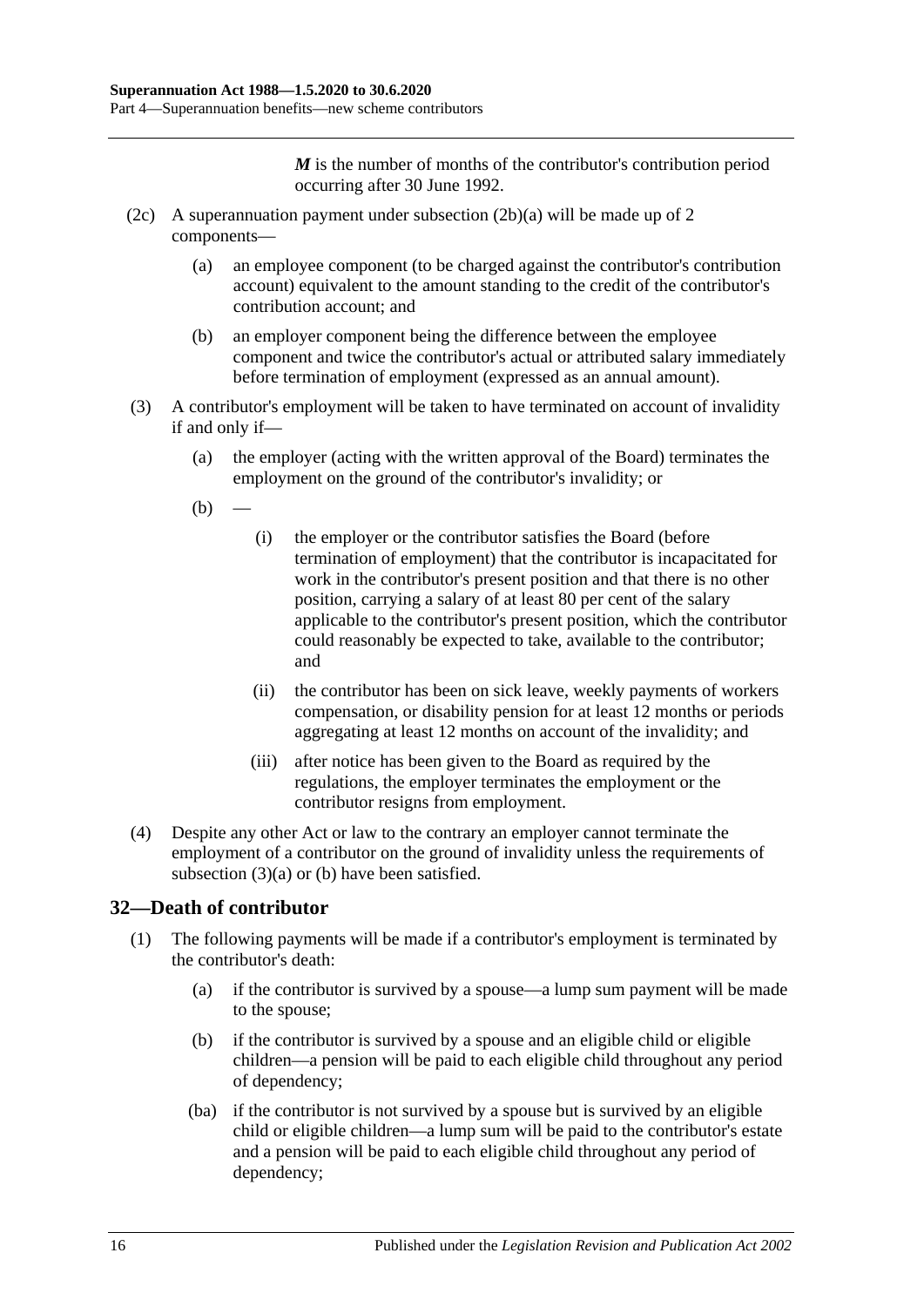- (c) if the contributor is not survived by a spouse or an eligible child—a lump sum payment will be made to the contributor's estate.
- (2) The lump sum to be paid to a surviving spouse, will be made up of 2 components—
	- (a) an employee component (to be charged against the contributor's contribution account) equivalent to the amount standing to the credit of the contributor's contribution account; and
	- (b) an employer component calculated as follows:
		- (i) if the contributor reached the age of 55 years on or before the date of death and is not survived by an eligible child—the employer component is calculated in the same way as the employer component of the lump sum that would have been payable to the contributor if he or she had retired on the date of death;
		- (ii) in any other case the employer component is calculated in accordance with the following formula:

$$
EC = (A \times 3 \times FS) + X + Pn\left(\frac{FS \times 0.85 \times M}{300}\right)
$$

*EC* is the employer component

*A* is the lesser of the following:

- (a) unity;
- (b) whichever of the following is applicable in the circumstances of the case:
	- (i) if the spouse is not receiving, and is not entitled to receive, weekly workers compensation payments in relation to the contributor's death and the contributor was an active contributor immediately before the contributor's death—the numerical value obtained by dividing the number of the contributor's extrapolated contribution points by 420;
	- (ii) if the spouse is receiving, or is entitled to receive, weekly workers compensation payments in relation to the contributor's death based on partial dependency and the contributor was an active contributor immediately before his or her death—the numerical value obtained from the following formula:

$$
n = \frac{acp + (1 - x)(ecp - acp)}{420}
$$

Where—

*n* is the numerical value

*acp* is the number of the contributor's accrued contribution points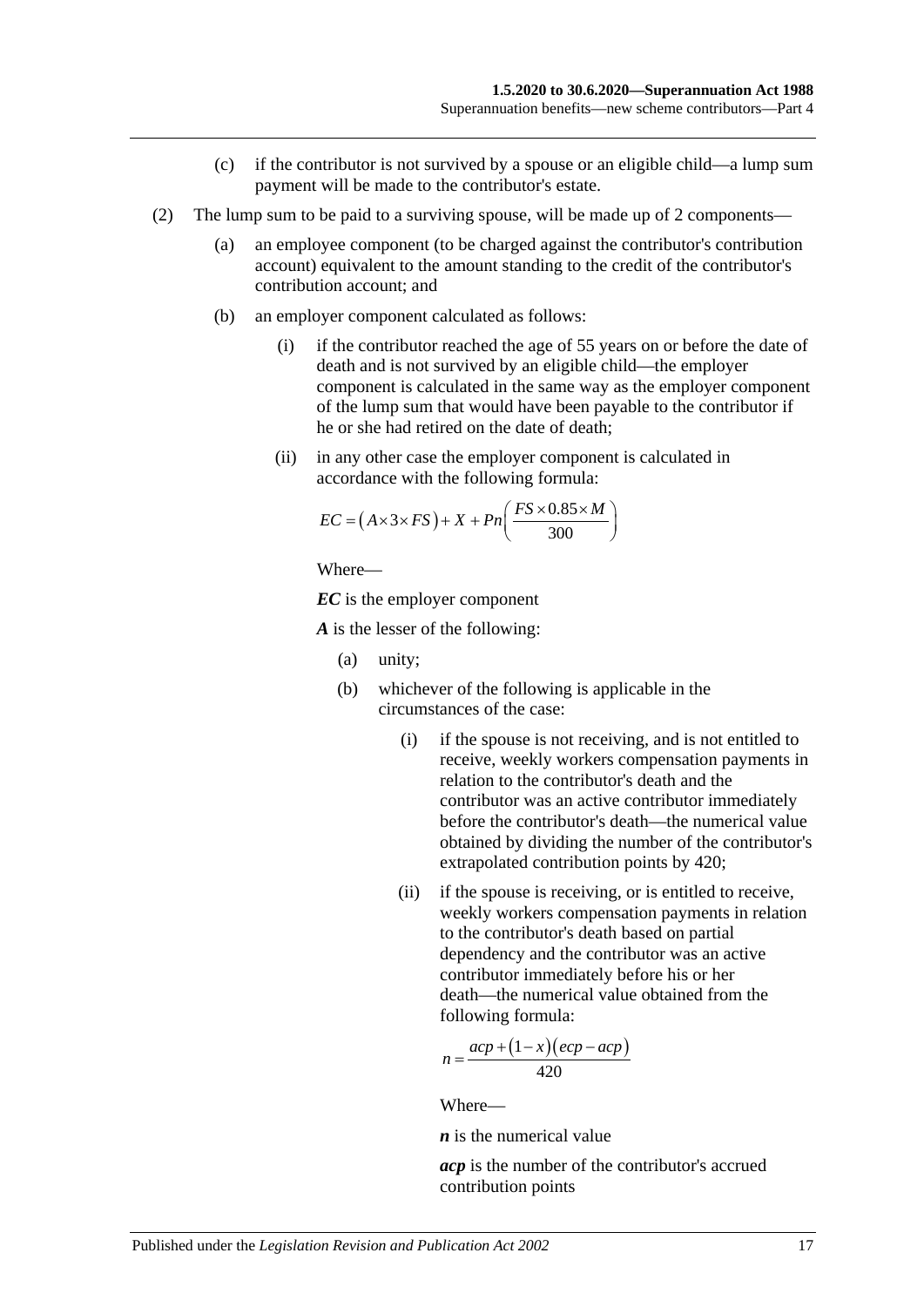*ecp* is the number of the contributor's extrapolated contribution points

*x* is the extent of the spouse's dependency expressed as a proportion of full dependency;

(iii) in any other case—the numerical value obtained by dividing the number of the contributor's accrued contribution points by 420

*FS* is the contributor's actual or attributed salary immediately before the contributor's death (expressed as an annual amount);

 $X$  is—

- (a) if the contributor was an active contributor immediately before the date of death—the amount (if any) by which the employee component falls short of twice the contributor's adjusted final salary immediately before the contributor's death (expressed as an annual amount);
- (b) if the contributor was not then an active contributor—zero.

#### *Pn* is—

- (a) in the case of a contributor who was in full-time employment during that part of the contribution period occurring after 30 June 1992—1;
- (b) in any other case—the numerical value arrived at by expressing the contributor's employment while an active contributor during that part of the contribution period as a proportion of full-time employment during that part of the contribution period
- $M$  is—
	- (a) if the contributor was an active contributor immediately before termination of employment—the aggregate of the number of months of the contributor's contribution period occurring after 30 June 1992 and the number of months difference between the contributor's age as at the entitlement day and the age of retirement;
	- (b) in any other case—the number of months of the contributor's contribution period occurring after 30 June 1992.
- (2a) However, a surviving spouse will not be entitled to a benefit under this section if [section](#page-90-0) 43AG applies to the spouse.
- (3) The pension for an eligible child is calculated as follows:
	- (a) if the contributor is survived by a spouse, then—
		- (i) if there are no more than 3 eligible children:

 $P = A \times .05 \times FS$ 

(ii) if there are more than 3 eligible children: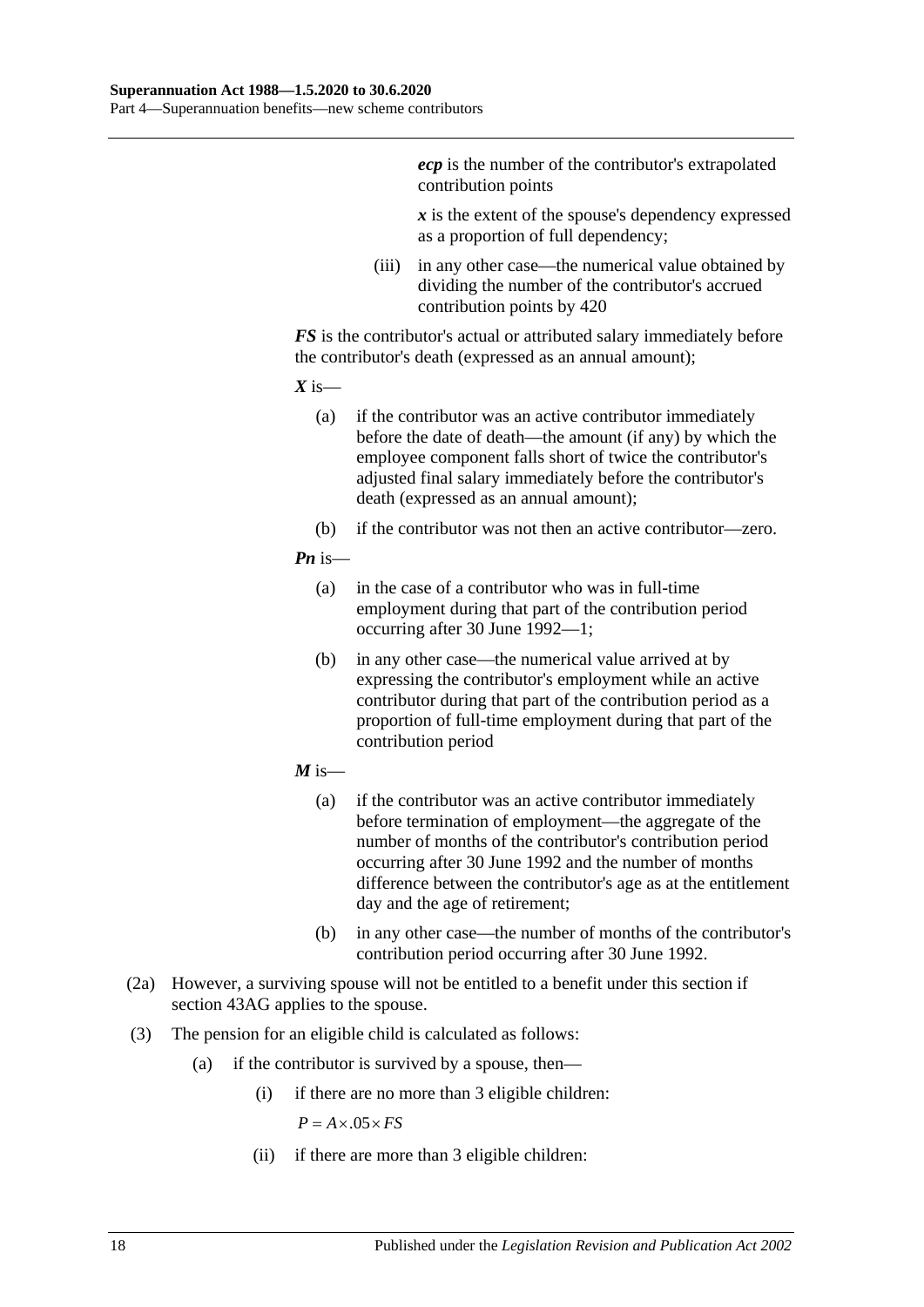$P = 1/n(A \times .15 \times FS)$ 

- (b) if the contributor is not survived by a spouse, then—
	- (i) if there are no more than 3 eligible children:  $P = A \times .15 \times FS$
	- (ii) if there are more than 3 eligible children:

 $P = 1/n(A \times .45 \times FS)$ 

#### Where—

*P* is the amount of the pension (expressed as an amount per fortnight)

*A* is the lesser of the following:

(a) unity

 $(b)$ 

- (i) if the contributor was an active contributor immediately before the contributor's death—the numerical value obtained by dividing the number of the contributor's extrapolated contribution points by 420;
- (ii) if the contributor was not an active contributor immediately before the contributor's death—the numerical value obtained by dividing the number of the contributor's accrued contribution points by 420

*FS* is the contributor's actual or attributed salary immediately before the contributor's death (expressed as an amount per fortnight)

*n* is the number of eligible children.

(3a) The lump sum to be paid to the estate of a contributor who is not survived by a spouse but is survived by an eligible child or eligible children will be charged against the contributor's contribution account to the extent of the amount standing to the credit of the account and will be the aggregate of the following amounts:

 $(a)$ 

- (i) if the contributor was an active contributor immediately before his or her death—the greater of the following amounts:
	- (A) an amount equivalent to the amount standing to the credit of the contributor's contribution account;
	- (B) an amount equivalent to twice the amount of the contributor's adjusted salary immediately before the contributor's death (expressed as an annual amount);
- (ii) if the contributor was not an active contributor immediately before his or her death—an amount equivalent to the amount standing to the credit of the contributor's contribution account; and
- (b) an amount calculated as follows: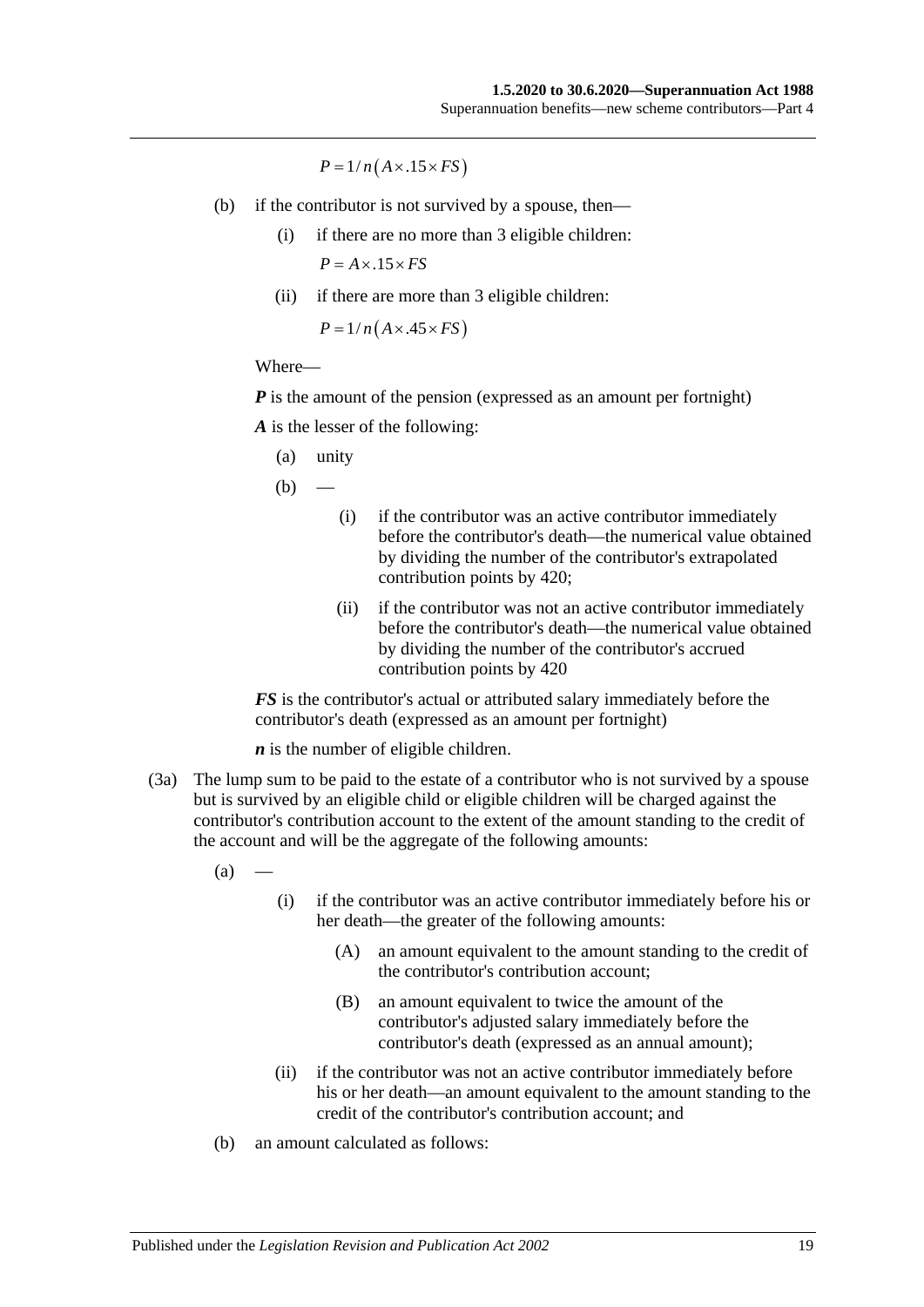$$
A = P n \left( \frac{FS \times 0.85 \times M}{300} \right)
$$

*A* is the amount

*Pn* is—

- (a) in the case of a contributor who was in full-time employment during that part of the contribution period occurring after 30 June 1992—1;
- (b) in any other case—the numerical value arrived at by expressing the contributor's employment while an active contributor during that part of the contribution period as a proportion of full-time employment during that part of the contribution period

*FS* is the contributor's actual or attributed salary immediately before the contributor's death (expressed as an annual amount)

 $M$  is—

- (a) if the contributor was an active contributor immediately before termination of employment—the aggregate of the number of months of the contributor's contribution period occurring after 30 June 1992 and the number of months difference between the contributor's age as at the entitlement day and the age of retirement;
- (b) in any other case—the number of months of the contributor's contribution period occurring after 30 June 1992.
- (4) The pension for an eligible child will be indexed.
- (5) The lump sum to be paid to the estate of a contributor who is not survived by a spouse or an eligible child will be made up of 2 components—
	- (a) an employee component (to be charged against the contributor's contribution account) equivalent to the amount standing to the credit of the contributor's contribution account; and
	- (b) an employer component that is the lesser of the following:

(i) 
$$
EC = (FS \times A \times 4.5) + Pn\left(\frac{FS \times 0.85 \times M}{300}\right)
$$
  
(ii) 
$$
EC = \left[FS \times 4.5 \times \left(1 - \frac{X}{420}\right)\right] + Pn\left(\frac{FS \times 0.85 \times M}{300}\right)
$$

Where—

*EC* is the employer component

*FS* is the contributor's actual or attributed salary immediately before death (expressed as an annual amount)

*A* is the lesser of the following:

(a) unity;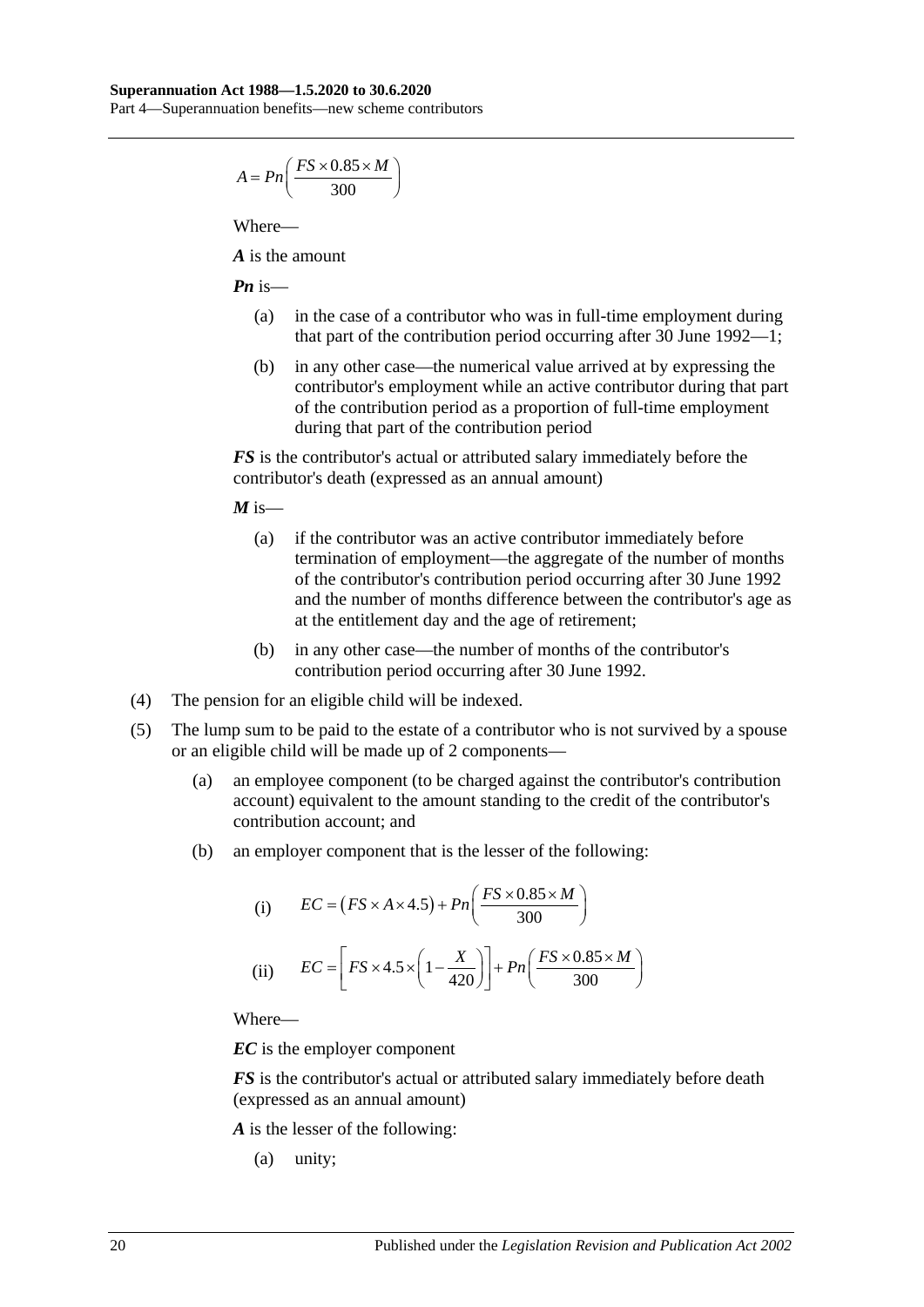- (b) the numerical value obtained by dividing the number of the contributor's accrued contribution points by 420
- *Pn* is—
	- (a) in the case of a contributor who was in full-time employment during that part of the contribution period occurring after 30 June 1992—1;
	- (b) in any other case—the numerical value arrived at by expressing the contributor's employment while an active contributor during that part of the contribution period as a proportion of full-time employment during that part of the contribution period
- $X$  is—
	- (a) in relation to a contributor who was at the date of death under the age of 60 years—the lesser of 60 and the number of months by which the contributor's age fell short of 60 years;
	- (b) in any other case—zero

*M* is the number of months of the contributor's contribution period occurring after 30 June 1992.

## <span id="page-50-0"></span>**32A—PSESS benefit**

- (1) Subject to this section, a person who is entitled to a benefit under this Part is entitled also to payment of the amount standing to the credit of the contributor's account under [subsection](#page-51-0) (6) being an amount equivalent to the amount accrued under the Public Sector Employees Superannuation Scheme in respect of the contributor.
- (2) If a contributor who has resigned from employment elects to take the amount standing to the credit of his or her contribution account, the amount referred to in [subsection](#page-50-0) (1) will—
	- (a) be paid to or in relation to the contributor at the time at which, and in the circumstances under which, payment of benefits would be made to or in relation to the contributor if he or she had preserved his or her accrued superannuation benefits; or
	- (b) be carried over to some other superannuation fund or scheme approved by the Board.
- (3) If a contributor who has resigned from employment elects to carry over his or her accrued superannuation benefits to an approved superannuation fund or scheme and the Board is satisfied that the contributor has been admitted to membership of the fund or scheme, the amount referred to in [subsection](#page-50-0) (1) will be paid on behalf of the contributor to the fund or scheme.
- (4) If at the time payment is to be made under [subsection](#page-50-0) (1) the contributor has died, the payment will be made to the contributor's spouse or if the contributor is not survived by a spouse, to the contributor's estate.
- (5) If the amount referred to in [subsection](#page-50-0) (1) has not been determined when it would otherwise be payable under this section, the amount is not payable until the expiration of 7 days after it has been determined.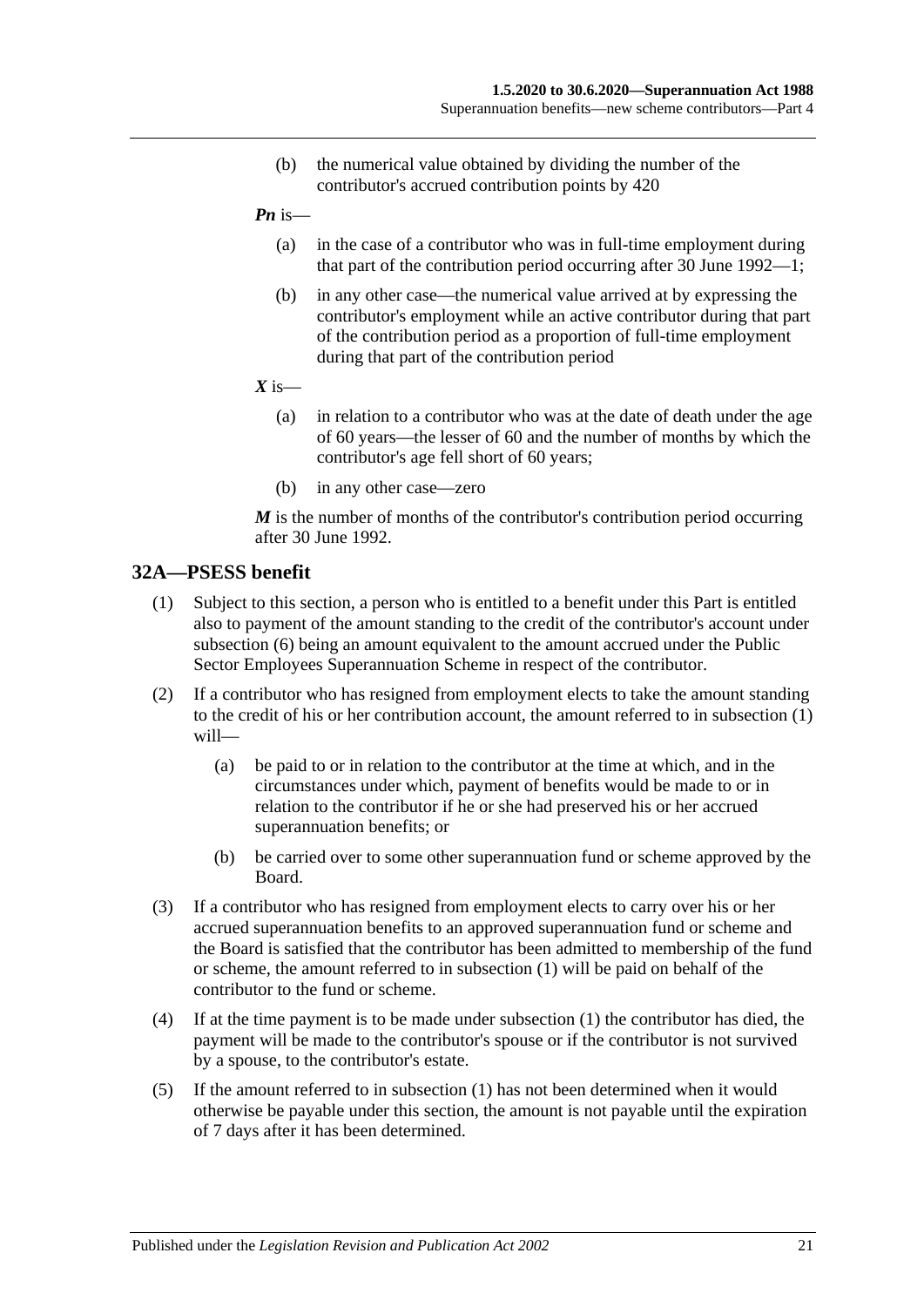- <span id="page-51-1"></span><span id="page-51-0"></span>(6) The Board will maintain an account in the name of each contributor and the Board must—
	- (a) credit to each account (when the amount has been determined) an amount equivalent to the amount accrued under the Public Sector Employees Superannuation Scheme as at 30 June 1992 in respect of the contributor; and
	- (b) credit to each account at the end of the 1992/1993 financial year and at the end of each succeeding financial year—an amount that reflects the rate of return determined by the Board in relation to the contribution accounts of new scheme contributors for the relevant financial year.
- <span id="page-51-2"></span>(7) If there is a delay in crediting the amount referred to in [subsection](#page-51-1)  $(6)(a)$ , the amount referred to in [subsection](#page-51-2) (6)(b) will be determined on the assumption that the amount referred to in [subsection](#page-51-1) (6)(a) had been credited on 1 July 1992.
- (8) If it is necessary to determine the balance of an account referred to in [subsection](#page-51-0) (6) at some time other than the end of a financial year, the balance will be extrapolated by applying a percentage rate of return estimated by the Board.

## <span id="page-51-6"></span>**32B—Commutation to pay deferred superannuation contributions surcharge—contributor**

- <span id="page-51-5"></span>(1) A contributor who is liable for a deferred superannuation contributions surcharge as a result of a benefit becoming payable to the contributor may apply to the Board, in accordance with this section—
	- (a) to receive part of the benefit in the form of a commutable pension; and
	- (b) to fully commute the pension.
- <span id="page-51-3"></span>(2) A contributor who has become entitled to a benefit, or will shortly become entitled to a benefit, may—
	- (a) estimate the amount of the surcharge the contributor will become liable to pay (the *estimated surcharge amount*); and
	- (b) request the Board, in the approved form, to—
		- (i) withhold from the contributor's benefit an amount equal to the estimated surcharge amount (the *withheld amount*); and
		- (ii) pay the balance of the benefit to the contributor (being, in the case of a benefit to which the contributor is yet to become entitled, a payment after the entitlement arises),

and the Board must, subject to [subsection](#page-52-0) (4), comply with the contributor's request.

- <span id="page-51-4"></span>(3) If a contributor has made a request under [subsection](#page-51-3)  $(2)(b)$ , the contributor must, before the expiration of 2 months following the issue of a surcharge notice in respect of the contributor, advise the Board in the approved form that the notice has been issued and the Board must, within 7 days of receiving that advice—
	- (a) convert into a pension—
		- (i) if the amount of the surcharge payable by the contributor is less than the withheld amount—a portion of the withheld amount equal to the amount payable; or
		- (ii) in any other case—the whole of the withheld amount; and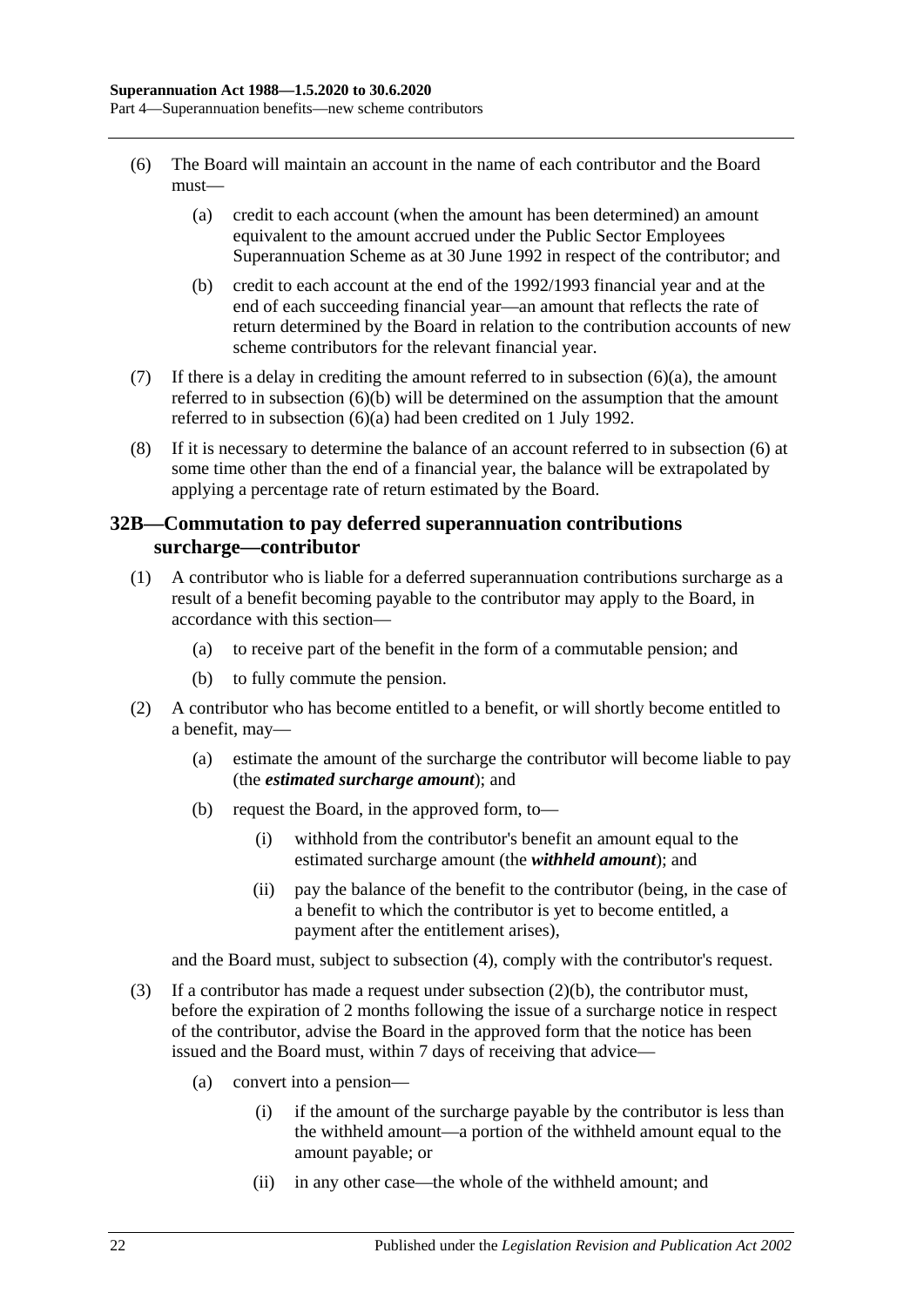- (b) immediately after converting the withheld amount, or a portion of the withheld amount, into a pension under [paragraph](#page-51-4) (a)—commute the pension; and
- (c) pay to the contributor—
	- (i) the lump sum resulting from the commutation of the pension; and
	- (ii) the balance (if any) of the withheld amount.
- <span id="page-52-0"></span>(4) The Board may reject an application under [subsection](#page-51-5) (1) if—
	- (a) it is not satisfied that, if the application were accepted, the resulting lump sum will be applied in payment of the surcharge; or
	- (b) the contributor fails to satisfy the Board that the contributor has, or will have, a surcharge liability to the Commissioner of Taxation.
- (5) The factors to be applied in—
	- (a) the conversion of a withheld amount (or part of a withheld amount) into a pension; and
	- (b) the commutation of a pension,

will be determined by the Treasurer on the recommendation of an actuary.

## <span id="page-52-3"></span>**32C—Commutation to pay deferred superannuation contributions surcharge following death of contributor**

- <span id="page-52-1"></span>(1) If a contributor who is liable for a deferred superannuation contributions surcharge dies—
	- (a) having made a request of the Board under [section](#page-51-6) 32B for part of his or her benefit to be withheld but before receiving a surcharge notice; or
	- (b) having received a surcharge notice but before requesting commutation of his or her pension under [section](#page-51-6) 32B,

the contributor's spouse or, if the contributor is not survived by a spouse, the contributor's legal representative, may, before the expiration of the period of 2 months immediately following the contributor's death or the issue of the surcharge notice (whichever is the later), apply to the Board—

- (c) to receive the amount withheld by the Board on behalf of the deceased contributor under [section](#page-51-6) 32B in the form of a commutable pension; and
- (d) to fully commute the pension.
- <span id="page-52-2"></span>(2) The Board must, on receipt of an application under [subsection](#page-52-1) (1)—
	- (a) convert into a pension—
		- (i) if the amount of the surcharge payable by the spouse or estate is less than the withheld amount—a portion of the withheld amount equal to the amount payable; or
		- (ii) in any other case—the whole of the withheld amount; and
	- (b) immediately after converting the withheld amount, or a portion of the withheld amount, into a pension under [paragraph](#page-52-2) (a)—commute the pension; and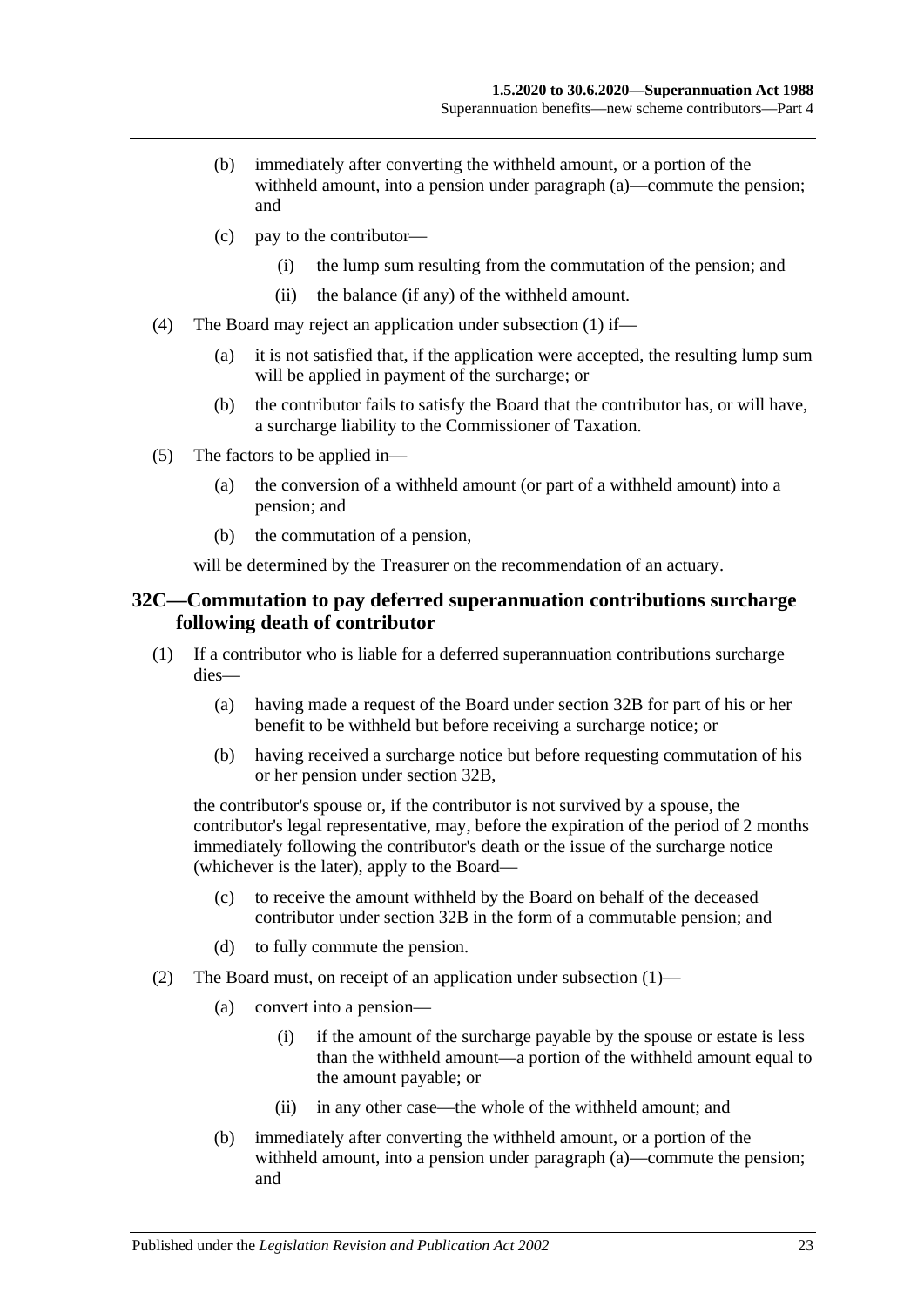- (c) pay to the spouse or estate—
	- (i) the lump sum resulting from the commutation of the pension; and
	- (ii) the balance (if any) of the withheld amount.
- <span id="page-53-1"></span>(3) If a contributor dies without having made a request under [section](#page-51-6) 32B, the contributor's spouse or, if the contributor is not survived by a spouse, the contributor's legal representative, may—
	- (a) estimate the amount of the surcharge the spouse or estate will become liable to pay (the *estimated surcharge amount*); and
	- (b) request the Board, in the approved form, to—
		- (i) withhold from the spouse's benefit or the benefit payable to the estate an amount equal to the estimated surcharge amount (the *withheld amount*); and
		- (ii) pay the balance of the benefit to the spouse or estate,

and the Board must, subject to [subsection](#page-53-0) (6), comply with the request.

- (4) An application under [subsection](#page-53-1) (3) must be made in writing to the Board before payment of the benefit to the spouse or legal representative.
- <span id="page-53-2"></span>(5) The spouse or legal representative must, before the expiration of 2 months following the issue of a surcharge notice in respect of the contributor, advise the Board in the approved form that the notice has been issued and the Board must, within 7 days of receiving that advice—
	- (a) convert into a pension—
		- (i) if the amount of the surcharge payable by the spouse or estate is less than the withheld amount—a portion of the withheld amount equal to the amount payable; or
		- (ii) in any other case—the whole of the withheld amount; and
	- (b) immediately after converting the withheld amount, or a portion of the withheld amount, into a pension under [paragraph](#page-53-2) (a)—commute the pension; and
	- (c) pay to the spouse or estate—
		- (i) the lump sum resulting from the commutation of the pension; and
		- (ii) the balance (if any) of the withheld amount.
- <span id="page-53-0"></span>(6) The Board may reject an application under [subsection](#page-52-1) (1) or [\(3\)](#page-53-1) if it is not satisfied that, if the application were accepted, the resulting lump sum will be applied in payment of the surcharge or be used to reimburse the deceased contributor's estate, or the spouse or other person who has paid the surcharge on behalf of the estate.
- (7) The factors to be applied in—
	- (a) the conversion of a withheld amount (or part of a withheld amount) into a pension; and
	- (b) the commutation of a pension,

will be determined by the Treasurer on the recommendation of an actuary.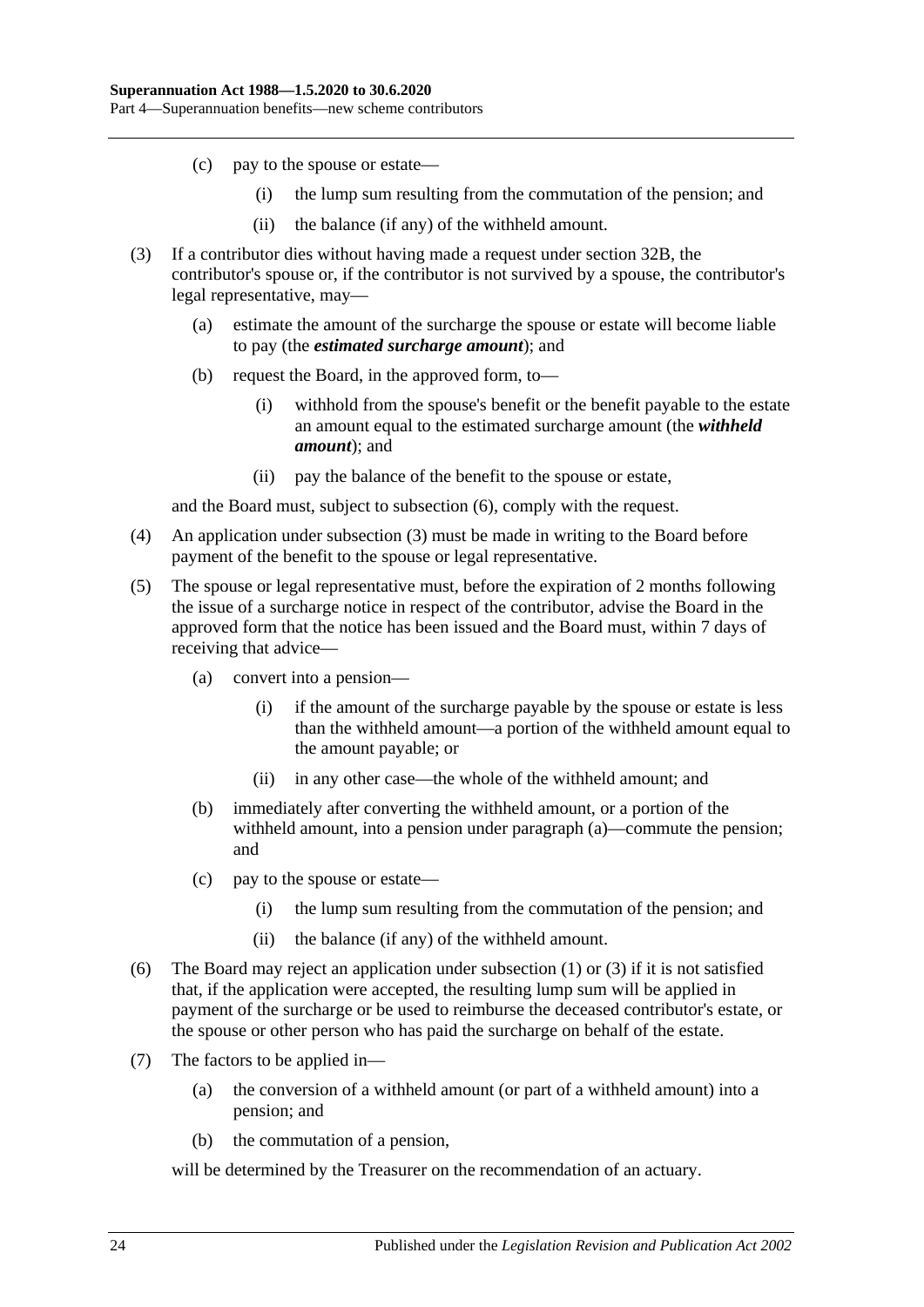(8) In this section—

*legal representative*, in relation to a deceased contributor, means a person—

- (a) holding office as executor of the will of the deceased contributor where probate of the will has been granted or resealed in South Australia or any other State or a Territory; or
- (b) holding office in South Australia or any other State or a Territory as administrator of the estate of the deceased contributor.

#### **32D—Withheld amount**

An amount withheld under [section](#page-51-6) 32B or [32C—](#page-52-3)

- (a) must be paid by the Treasurer into the Consolidated Account or a special deposit account established by the Treasurer for that purpose; and
- (b) will be charged against the relevant contributor's contribution account (to the extent possible) as if the amount had been paid to the contributor; and
- (c) will be credited with interest at a rate determined by the Treasurer; and
- (d) may be paid to the contributor (or the contributor's spouse or legal representative)—
	- (i) in accordance with [section](#page-51-6) 32B or [32C;](#page-52-3) or
	- (ii) at the direction of the Board if the Board—
		- (A) has not, within 2 years of withholding the amount, received advice that a surcharge notice has been issued in respect of the contributor; or
		- (B) considers, at any time, there is other good reason for doing so.

## **32E—Payment of Division 293 tax**

- (1) The purpose of this section is to facilitate the payment of amounts by the Board to the Commissioner of Taxation as required under Schedule 1 Subdivision 135-C of the Taxation Administration Act in connection with Division 293 tax payable by contributors.
- (2) If a Division 293 release authority for a contributor who is entitled to a benefit is given to the Board in accordance with Schedule 1 Subdivision 135-B of the Taxation Administration Act, the Board must pay to the Commissioner of Taxation from the contributor's benefit an amount equal to the release amount required to be paid by the Board in respect of the contributor under Schedule 1 section 135-75 of the Taxation Administration Act.
- <span id="page-54-0"></span>(3) If a Division 293 release authority has not been issued in relation to a contributor who has, or will have, a liability to pay Division 293 tax and has become, or will shortly become, entitled to a benefit, the contributor may—
	- (a) estimate the amount of Division 293 tax he or she is, or will be, liable to pay (the *estimated amount*); and
	- (b) request the Board, in the approved form, to—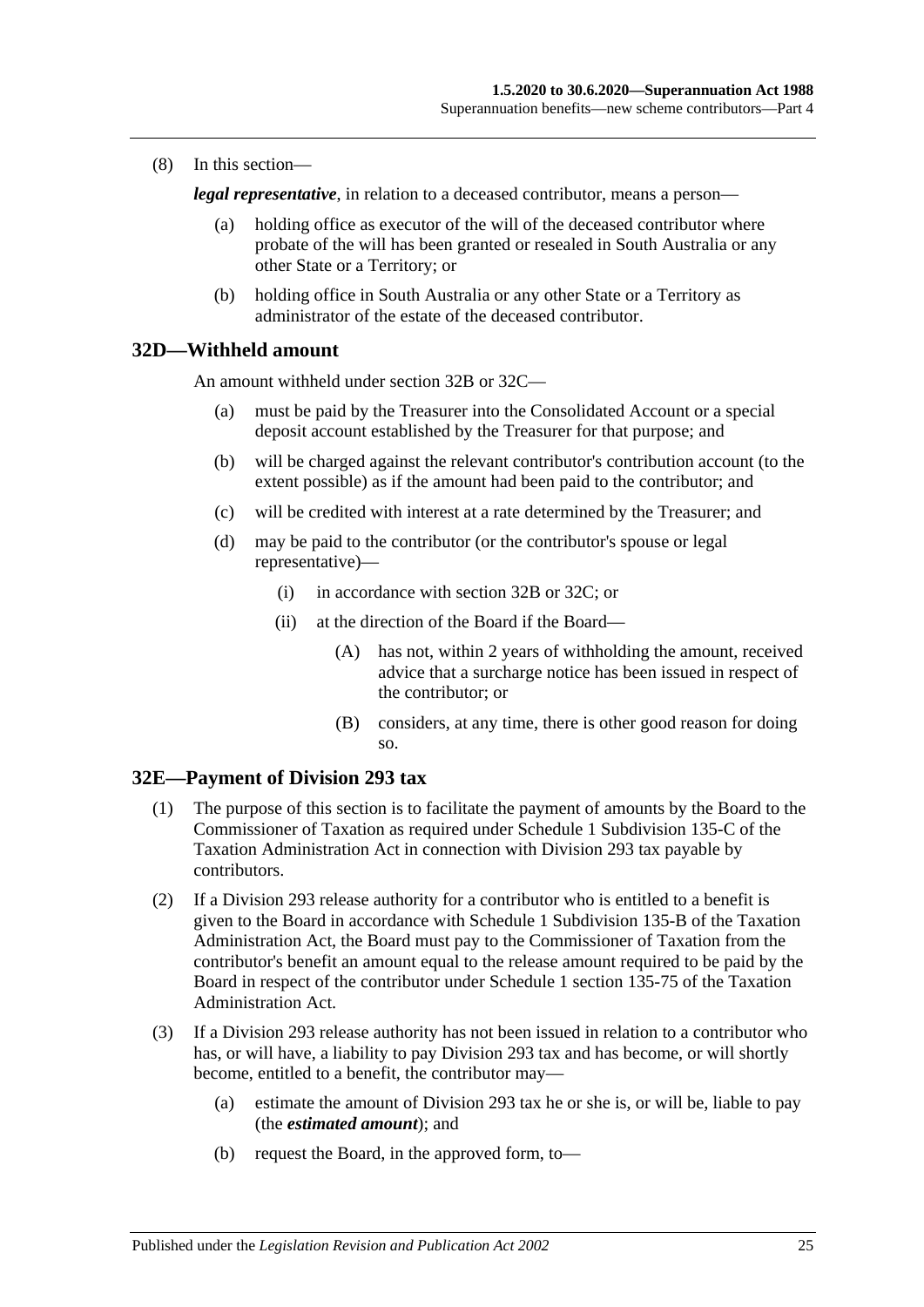- (i) withhold from the contributor's benefit an amount equal to the estimated amount (the *withheld amount*); and
- (ii) pay the balance of the benefit to the contributor (being, in the case of a benefit to which the contributor is yet to become entitled, a payment after the entitlement arises),

and the Board must comply with the contributor's request unless it is not satisfied that the contributor has, or will have, a liability to pay Division 293 tax.

- <span id="page-55-0"></span>(4) If a contributor has made a request under [subsection](#page-54-0) (3)(b), the Board must, on receipt of a Division 293 release authority in respect of the contributor—
	- (a) pay to the Commissioner of Taxation from the withheld amount an amount equal to the release amount required to be paid by the Board in respect of the contributor under Schedule 1 section 135-75 of the Taxation Administration Act; and
	- (b) pay to the contributor the balance (if any) of the withheld amount.
- (5) An amount withheld under this section—
	- (a) must be paid by the Treasurer into the Consolidated Account or a special deposit account established by the Treasurer for that purpose; and
	- (b) will be charged against the relevant contributor's contribution account (to the extent possible) as if the amount had been paid to the contributor; and
	- (c) will be credited with interest at a rate determined by the Treasurer; and
	- (d) must be paid—
		- (i) to the Commissioner of Taxation or the contributor in accordance with [subsection](#page-55-0)  $(4)$ ; or
		- (ii) to the contributor at the direction of the Board if—
			- (A) a Division 293 release authority in respect of the contributor has not been given to the Board within 2 years of the amount being withheld; or
			- (B) the Board considers, at any time, there is other good reason for doing so.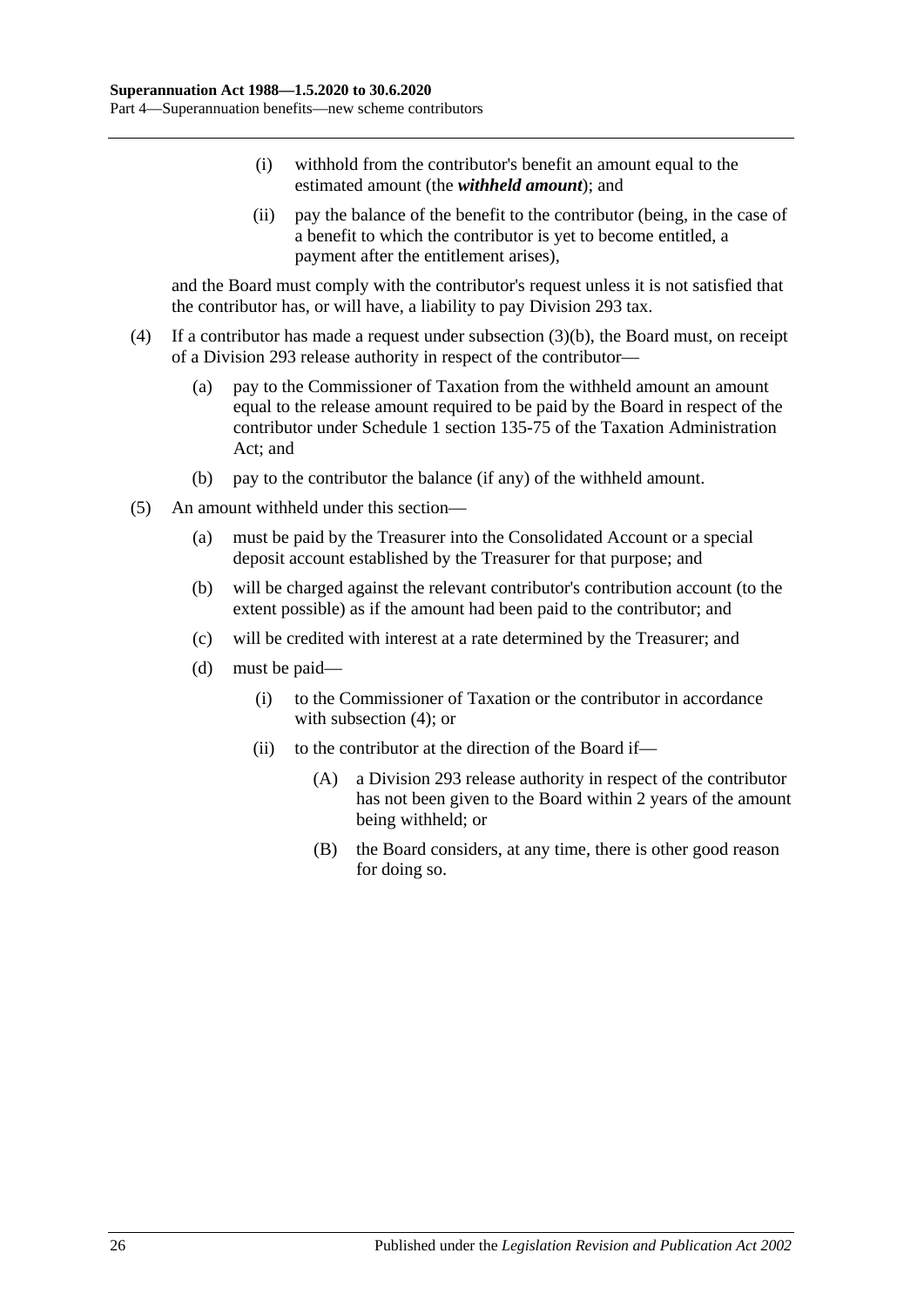# **Part 5—Superannuation benefits—old scheme contributors**

# **Division 1—Pension benefits**

## **33—Application of this Part**

This Part applies only to old scheme contributors.

# <span id="page-56-1"></span>**33A—Transition to retirement**

- <span id="page-56-0"></span>(1) A contributor may apply to the Board for the benefit of this section if—
	- (a) the contributor has reached—
		- (i) the age of 55 years; and
		- (ii) his or her preservation age; and
	- (b) the contributor has entered into an arrangement with his or her employer—
		- (i) to reduce his or her hours of work; or
		- (ii) to alter his or her duties,

or both, with the effect that there is a reduction in the contributor's salary; and

- (c) the purpose for establishing the arrangement referred to in [paragraph](#page-56-0) (b) relates to the proposed retirement of the contributor in due course (including by allowing the contributor to scale down his or her work in the lead-up to retirement).
- (2) The Board may require that an application under [subsection](#page-30-0) (1)—
	- (a) be made in such manner as the Board thinks fit; and
	- (b) be accompanied by such information or other material specified by the Board to assist the Board to be satisfied as to the matters set out in [paragraphs](#page-30-1) (b) and [\(c\)](#page-30-2) of that subsection.
- <span id="page-56-2"></span>(3) If the Board is satisfied that a valid application has been made under [subsection](#page-56-1) (1), the contributor will be entitled to a pension (a *draw down benefit*) on the basis of the contributor's application and on the basis that the maximum draw down benefit to which the contributor is entitled will be determined by the Board as follows:

$$
B = RP \times \frac{\left( FS - NS \right)}{FS}
$$

Where—

*B* is the maximum draw down benefit (expressed as an amount per fortnight)

*RP* is the amount that would be payable under section 34 if the contributor had retired from employment immediately before the date of the determination (expressed as an amount per fortnight)

*FS* is the contributor's actual salary immediately before the commencement of the arrangement envisaged by [subsection](#page-56-0) (1)(b)

*NS* is the contributor's actual salary on the commencement of the arrangement envisaged by [subsection](#page-56-0) (1)(b).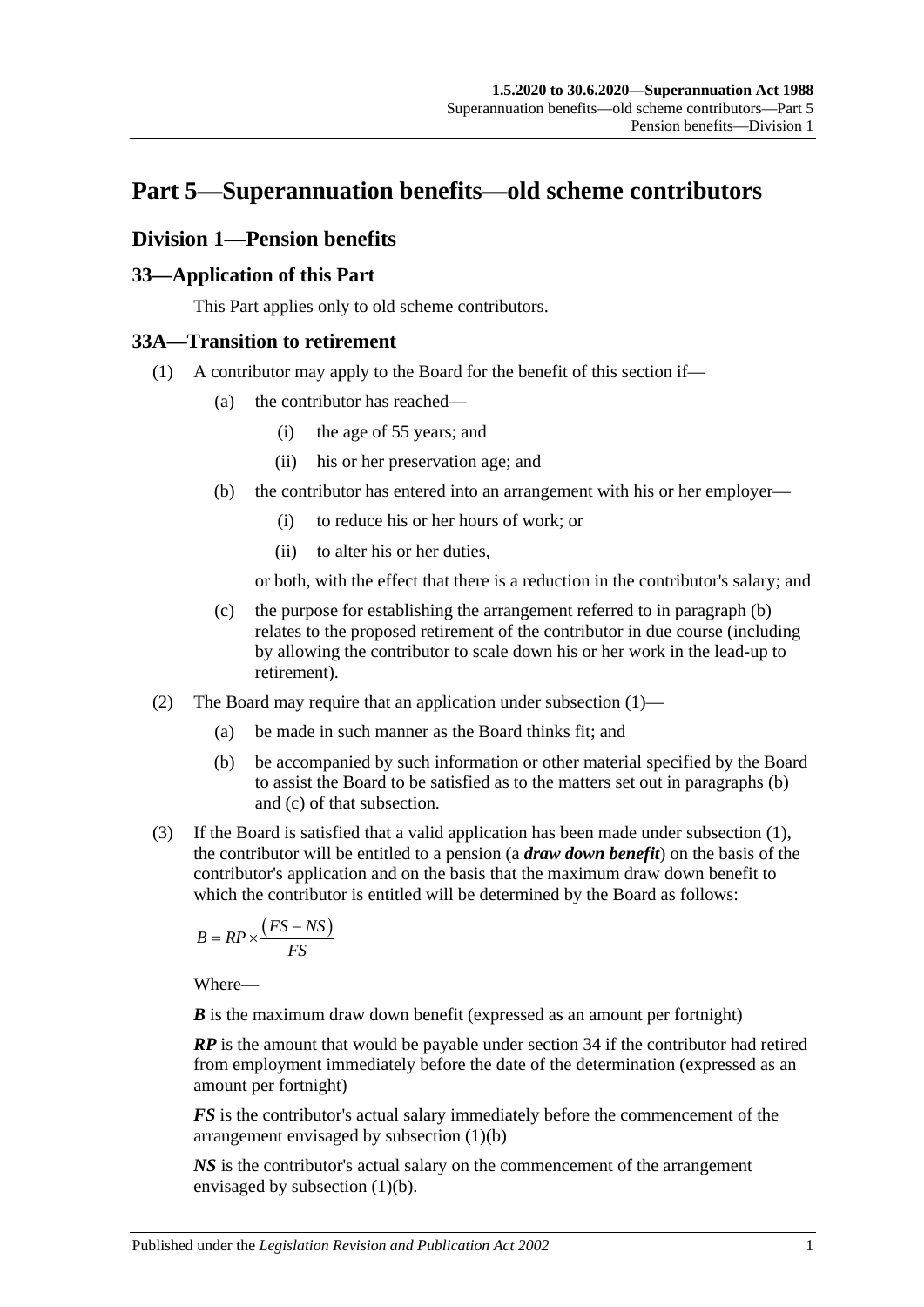- (4) A draw down benefit may not be commuted until the contributor retires from employment.
- <span id="page-57-0"></span>(5) If a contributor who has retired from employment applies for the commutation of a draw down benefit within 6 months after the commencement of the payment of the draw down benefit, the benefit may be commuted in accordance with the regulations as if it were a pension.
- (6) If a contributor who has retired from employment applies for the commutation of a draw down benefit after the expiration of the period that applies under [subsection](#page-57-0) (5), the terms and conditions of the commutation of the benefit will be as determined by the regulations.
- (7) A draw down benefit will be indexed as if it were a pension under this Act.
- <span id="page-57-1"></span>(8) When the Board has determined a draw down benefit—
	- (a) the contributions payable by the contributor under section 23 will (despite any provision made by section 23 to the contrary)—
		- (i) be fixed on the basis of the contributor's salary under the arrangement established with his or her employer (for so long as the arrangement continues); and
		- (ii) as so fixed, be payable in respect of this salary from the first full pay period after the Board's determination of the draw down benefit; and
		- (iii) be at the contributor's standard contribution rate under that section; and
	- (b) the contributor's contribution points will accrue, from the date of the determination until the cessation of the relevant arrangement (unless the contributor ceases to make the contributions envisaged by [paragraph](#page-57-1) (a)), at a rate for each contribution month determined as follows:

$$
CP = 1 \times \frac{AS}{FSA}
$$

*CP* is a proportion of 1 contribution point

AS is the contributor's actual salary under the relevant arrangement (as adjusted from time to time)

*FSA* is the contributor's actual salary immediately before the commencement of the relevant arrangement, adjusted from time to time to take into account any changes to the salary that would have occurred had the contributor not entered into the relevant arrangement but rather continued to be entitled to that salary.

- (9) If the employment arrangements of a contributor who is receiving a draw down benefit under this section alter so that there is an alteration in his or her salary—
	- (a) in the case of a reduction in salary—the contributor may apply to the Board for a further benefit in accordance with the provisions of this section and this section will then apply to the application and with respect to the relevant arrangement—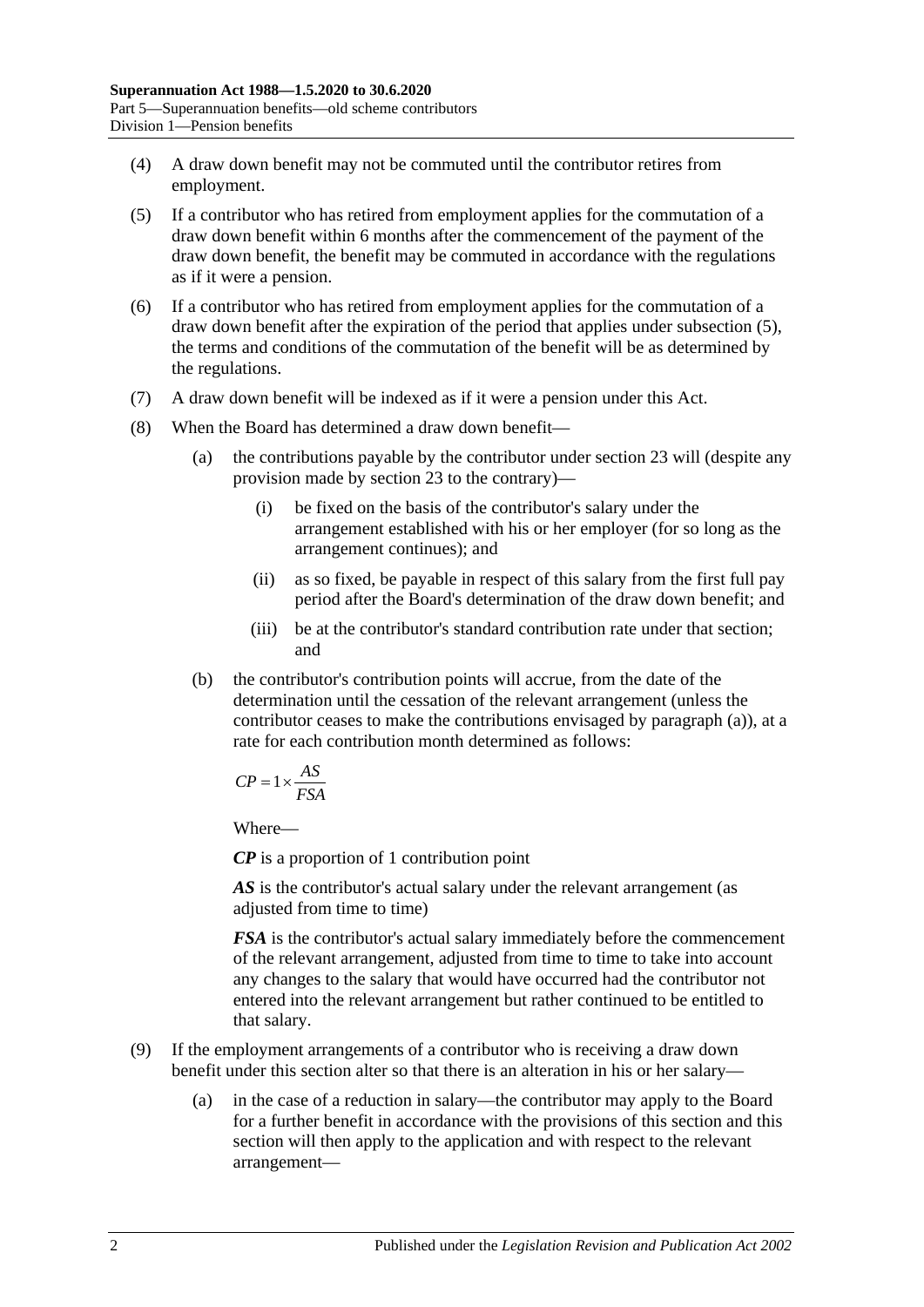- (i) as if FS under [subsection](#page-56-2) (3) is the contributor's actual salary immediately before the relevant reduction in salary; and
- (ii) as if NS under [subsection](#page-56-2) (3) is the contributor's actual salary immediately after the relevant reduction in salary; and
- (iii) by applying such other modifications as may be necessary for the purpose or as may be prescribed; and
- (b) in the case of an increase in salary—the draw down benefit will continue as if the increase had not occurred, subject to any adjustments made on account of the benefit, including as to contributions and the accrual of contribution points, as may be prescribed by the regulations.
- (10) When a contributor retires from employment (and is thus entitled to a benefit under section 34), the contributor's entitlement under section 34 will be adjusted in the manner prescribed by the regulations to take into account the draw down benefit provided under this section (and that section will then have effect accordingly).
- (11) If a contributor's employment terminates on account of invalidity in circumstances that give rise to an entitlement under section 37, the entitlement under that section will be adjusted in the manner prescribed by the regulations to take into account the fact that the contributor had elected to receive a draw down benefit under this section (and that section will then have effect accordingly).
- (12) If a contributor's employment is terminated by the contributor's death, any entitlement under section 38 will be adjusted in the manner prescribed by the regulations to take into account the fact that the contributor had elected to receive a draw down benefit under this section (and that section will then have effect accordingly).
- (13) The determination of a benefit under this section must take into account the operation of any provision under Part 5A.
- (14) Despite a preceding subsection, if a contributor who has been receiving a draw down benefit returns to a level of employment that is at least equal to the level that applied immediately before the contributor commenced the arrangement referred to in [subsection](#page-56-0) (1)(b) (the *original level of employment*), the payment of the draw down benefit will be suspended for so long as his or her level of employment is at least equal to the original level of employment (and any adjustments in connection with the operation of this section prescribed by the regulations will apply).
- (15) A contributor who has a rollover account by virtue of the operation of section 47B may, if authorised to do so under the regulations, in conjunction with an application under [subsection](#page-56-1) (1), apply for any benefit that would be payable with respect to that account as if the contributor had resigned from employment and, in such a case—
	- (a) the benefit must be invested in accordance with the regulations; and
	- (b) the investment may be redeemed when the contributor retires from employment under this Act.
- (16) The Governor may, by regulation, declare that any provision of this section is modified in prescribed circumstances (and the regulation will have effect according to its terms).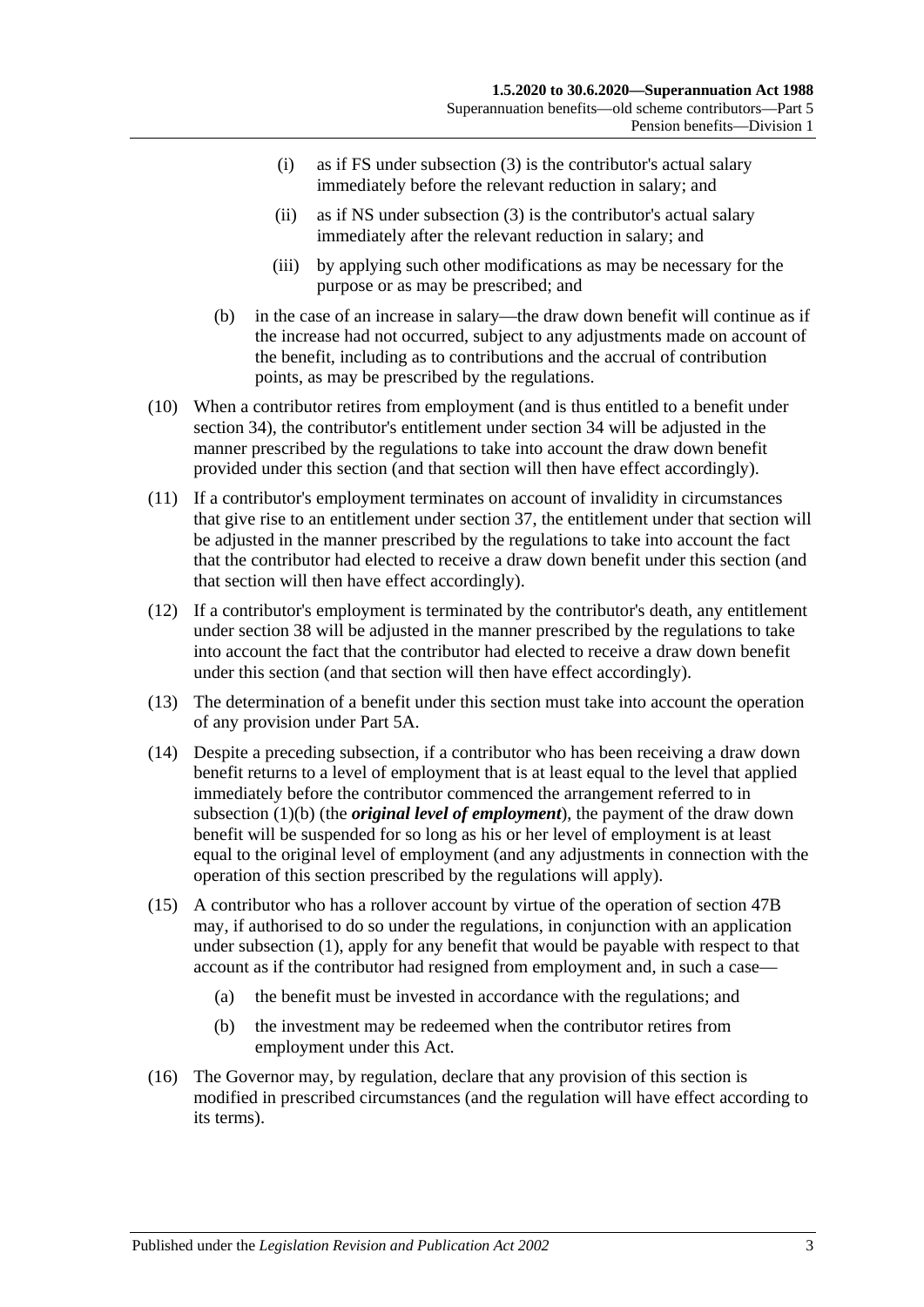## **34—Retirement**

(1) A contributor who retires on or after reaching the age of retirement and who is not entitled to a pension under [subsection](#page-59-0) (2), is entitled to a pension calculated as follows:

$$
P = FS \left[ \left( A \times \frac{2}{3} \right) \left( 1 + \frac{X}{E} \right) \right] + \frac{FS}{100} + FS \left( \frac{7.4}{100} \times \frac{n}{420} \right)
$$

Where—

*P* is the amount of the pension (expressed as an amount per fortnight)

*FS* is the contributor's actual or attributed salary (expressed as an amount per fortnight) immediately before retirement

*A* is the lesser of the following:

- (a) unity;
- (b) the numerical value obtained by dividing the number of the contributor's accrued contribution points by—
	- (i) in the case of a contributor who was accepted as a contributor under the repealed Act before reaching the age of 30 years—the number of months between the date of acceptance and the age of retirement;
	- (ii) in any other case—360

 $E$  is—

- (a) in relation to a contributor whose contribution period at the age of retirement was 360 months or more—600;
- (b) in relation to a contributor whose contribution period at the age of retirement was 300 months or more but less than 360 months—1 200

*X* is the number of months by which the contributor's age at retirement exceeds the age of retirement

*n* is 420 or the aggregate number of contribution points that accrued to the contributor between 1 July 1992 and the date of retirement whichever is the lesser (for the purposes of this definition contribution points will be taken to accrue to a contributor who is no longer making contributions because of [section](#page-28-0) 23(7) at the rate of 1 point per month).

<span id="page-59-0"></span>(2) A contributor (other than a contributor whose membership of the Scheme antedates the commencement of the repealed Act) who retires on or after reaching the age of retirement is entitled to a pension calculated in accordance with the following formula if the number of months between the date of the contributor's acceptance as a contributor and the date on which the contributor reached the age of retirement was less than 300:

$$
P = FS \times Z \left[ \left( \frac{A}{540} \times \frac{60 - B}{60} \right) + \left( \frac{C \times B}{60} \right) \right] + \frac{FS}{100} + FS \left( \frac{7.4}{100} \times \frac{n}{420} \right)
$$

Where—

*P* is the amount of the pension (expressed as an amount per fortnight)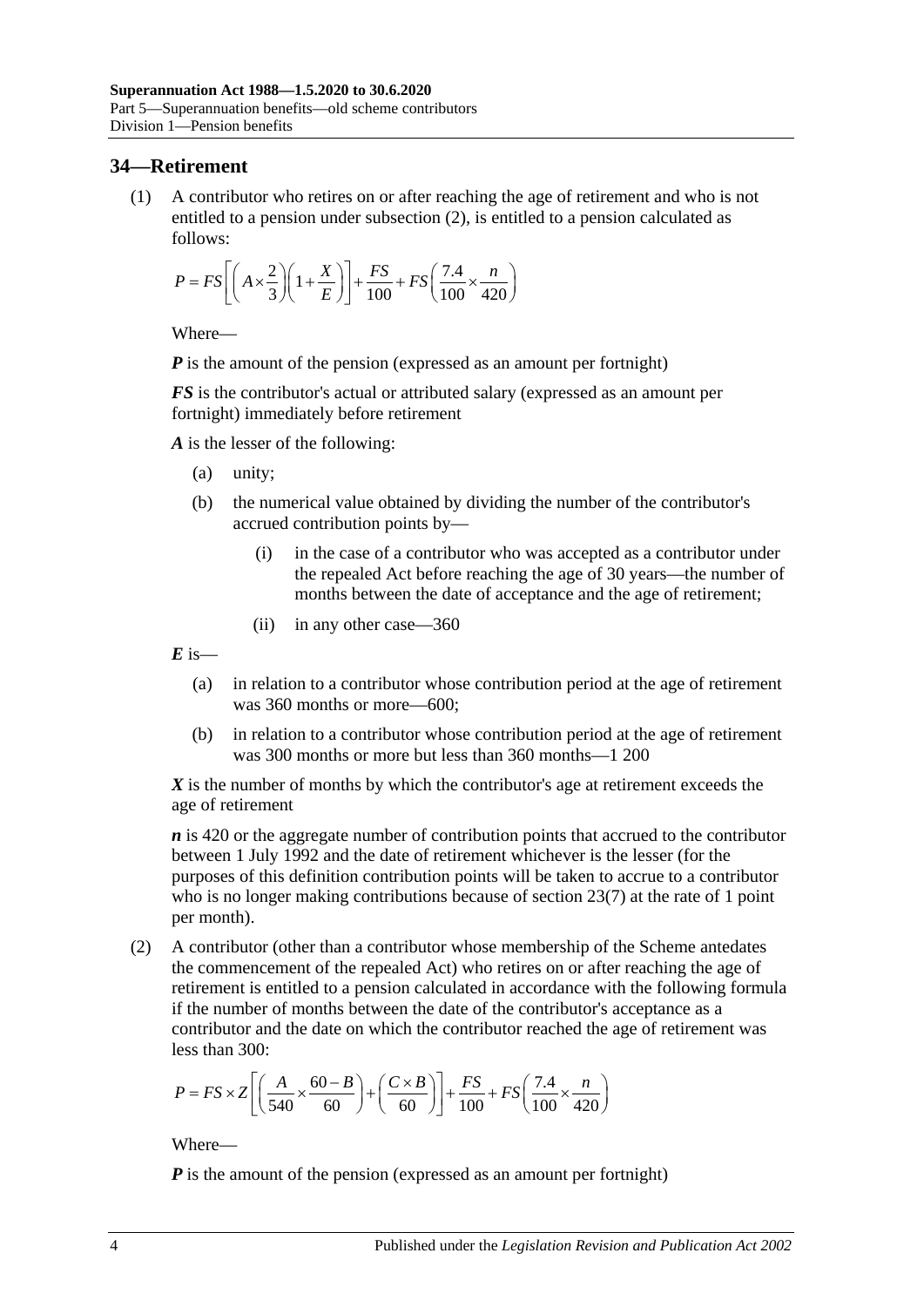*FS* is the contributor's actual or attributed salary (expressed as an amount per fortnight) immediately before retirement

**Z** is the numerical value obtained by dividing the number of the contributor's accrued contribution points by the number of months in the contribution period

*A* is the number of months in the contribution period on the date on which the contributor reached the age of retirement

*B* is the number of months between the day on which the contributor reached the age of retirement and the day on which he or she retired reduced by the number of months (if any) in that period during which the contributor was not an active contributor

*C* is the number obtained from [Schedule 2](#page-128-0) by reference to the value of A applicable to the contributor

*n* is 420 or the aggregate number of contribution points that accrued to the contributor between 1 July 1992 and the date of retirement whichever is the lesser (for the purposes of this definition contribution points will be taken to accrue to a contributor who is no longer making contributions because of [section](#page-28-0) 23(7) at the rate of 1 point per month).

(3) A contributor who retires after reaching the age of 55 years but before the age of retirement is entitled to a pension calculated as follows:

$$
P = \left[ FS \times A \left( \frac{50}{100} + \frac{17.6 \times n_2}{100 \times 60} \right) \right] + \left[ FS \times \frac{n_1}{420} \left( \frac{6}{100} + \frac{1.4 \times n_2}{100 \times 60} \right) \right]
$$

Where—

*P* is the amount of the pension (expressed as an amount per fortnight)

*FS* is the contributor's actual or attributed salary (expressed as an amount per fortnight) immediately before retirement

*A* is the lesser of the following:

- (a) unity;
- (b) the numerical value obtained by dividing the number of the contributor's accrued contribution points by—
	- (i) in the case of a contributor who was accepted as a contributor under the repealed Act before reaching the age of 30 years—the number of months between the date of acceptance and the date of retirement;
	- (ii) in any other case—300 +  $n_2$

 $n_1$  is 420 or the aggregate number of contribution points that accrued to the contributor between 1 July 1992 and the date of retirement whichever is the lesser

 $n_2$  is the number of months between the day on which the contributor reached the age of 55 years and the day on which he or she retired.

- (4) A retirement pension will be indexed.
- (5) The amount of a retirement pension will be the amount calculated under this section or 75 per cent of the contributor's actual or attributed salary immediately before retirement (expressed as an amount per fortnight), whichever is the lesser.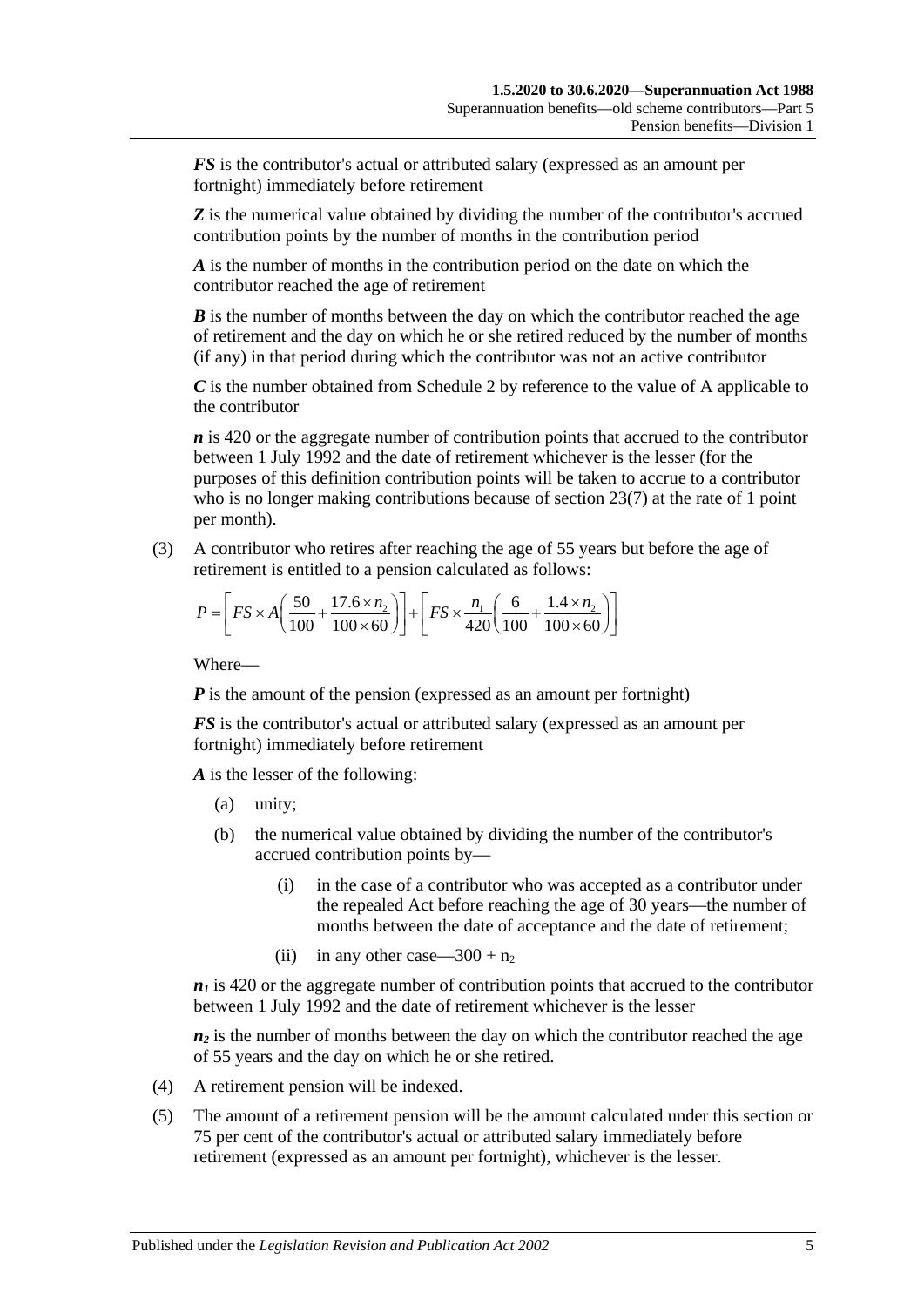- (6) For the purposes of this section, a contributor retires from employment if—
	- (a) the contributor has attained the age of 55 years and the contributor's employment terminates or is terminated before the contributor reaches the age of retirement for any reason except invalidity (in circumstances entitling the contributor to benefits under this Act), retrenchment or death; or
	- (b) the contributor's employment terminates or is terminated on or after the contributor reaches the age of retirement for any reason (except the contributor's death).
- (7) This section does not apply to an outplaced employee.

# <span id="page-61-1"></span>**35—Retrenchment**

 $(1)$  If—

- (a) a contributor's employment is terminated by retrenchment;
- (b) the contributor has reached the age of 45 years but not the age of retirement;
- (c) the contributor has been a contributor for not less than 5 years;
- (d) the Board is satisfied that there is no suitable employment (being employment attracting a salary of at least 80% of the salary applicable to the former employment) available to the contributor,

the contributor is entitled to a pension and a lump sum under this section.

<span id="page-61-0"></span>(2) The amount of the pension is calculated as follows:

$$
P = A \times \frac{2}{3} \times FS
$$

Where—

*P* is the amount of the pension (expressed as an amount per fortnight)

*A* is the lesser of the following:

- (a) unity;
- (b) the numerical value obtained by dividing the number of the contributor's contribution points by—
	- (i) in the case of a contributor who was accepted as a contributor under the repealed Act before reaching the age of 30 years—the number of months between the contributor's age as at the date of acceptance and the age of retirement;
	- (ii) in any other case—360.

*FS* is the contributor's actual or attributed salary (expressed as an amount per fortnight) immediately before retrenchment.

(2a) In subsection 
$$
(2)
$$
—

*contribution points* means—

(a) in the case of a contributor who was an active contributor immediately before retrenchment—extrapolated contribution points;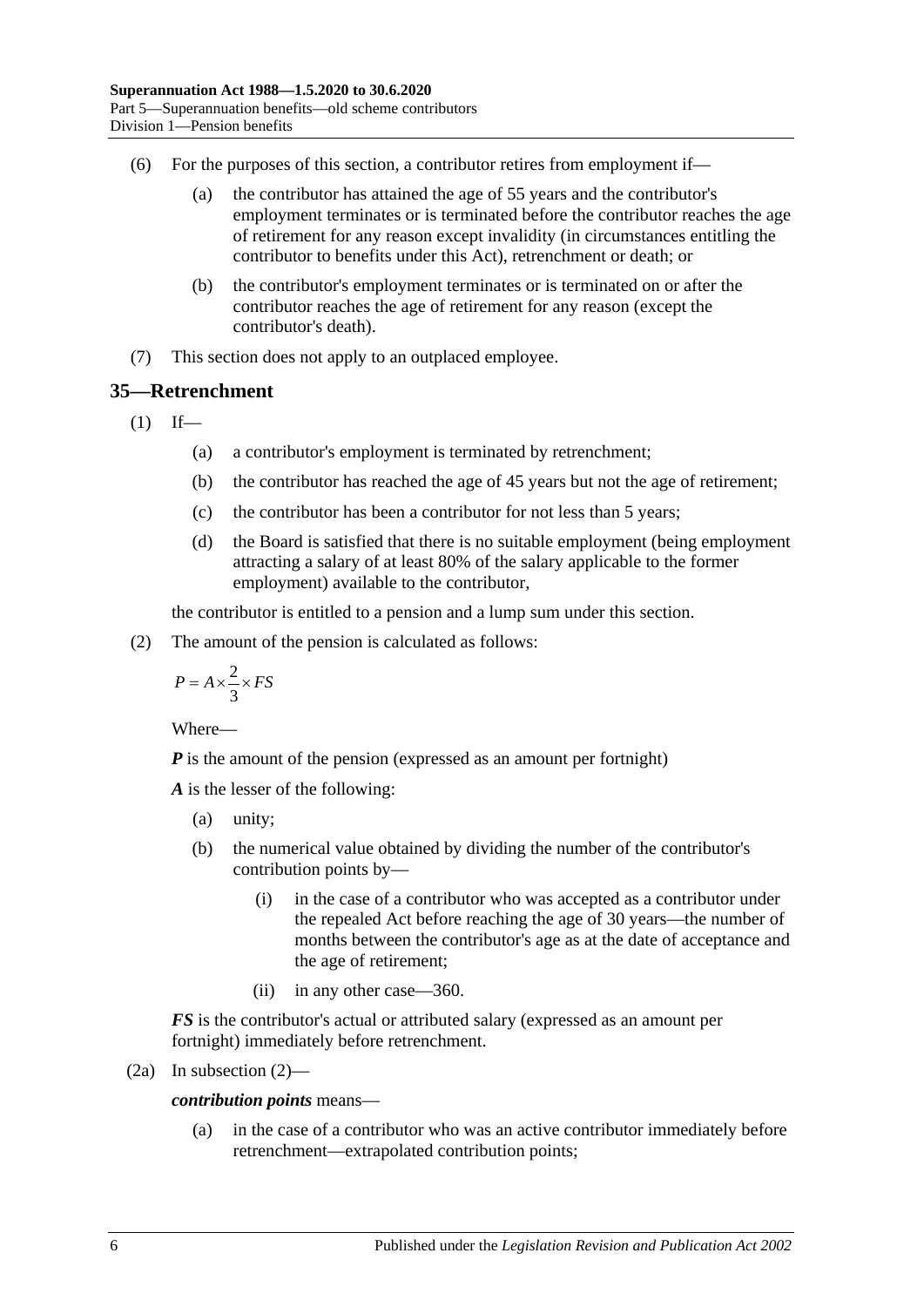- (b) in the case of a contributor who was not an active contributor immediately before retrenchment—accrued contribution points.
- (2b) The amount of the lump sum under [subsection](#page-61-1) (1) is calculated as follows:

$$
LS = Pn\left(FS \times \frac{0.85}{450} \times M\right)
$$

*LS* is the lump sum

*Pn* is—

- (a) in the case of a contributor who was in full-time employment during that part of the contribution period occurring after 31 December 1987—1;
- (b) in any other case—the numerical value arrived at by expressing the contributor's employment while an active contributor during that part of the contribution period as a proportion of full-time employment during that part of the contribution period

*FS* is the contributor's actual or attributed salary (expressed as an annual amount) immediately before retrenchment

*M* is the number of months of the contributor's contribution period occurring after 31 December 1987.

- (3) A retrenchment pension will be indexed.
- $(4)$  If—
	- (a) a contributor's employment is terminated by retrenchment; and
	- (b) the contributor is not entitled to a pension and a lump sum under [subsection](#page-61-1) (1); and
	- (c) the contributor has not made an election under [subsection](#page-63-0) (6),

the contributor is entitled to a lump sum payment.

- (5) The lump sum is made up of 2 components—
	- (a) an employee component (to be charged against the contributor's contribution account) equivalent to the amount standing to the credit of the contributor's contribution account; and
	- (b) an employer component calculated as follows:

$$
EC = \left(2\frac{1}{3}A - P\right) + Pn\left(FS \times \frac{0.85}{450} \times M\right)
$$

Where—

*EC* is the employer component

*A* is the aggregate of the contributor's contributions unless that aggregate amount exceeds what it would have been if the contributor had contributed throughout the contribution period at the standard contribution rate, in which case A is the latter amount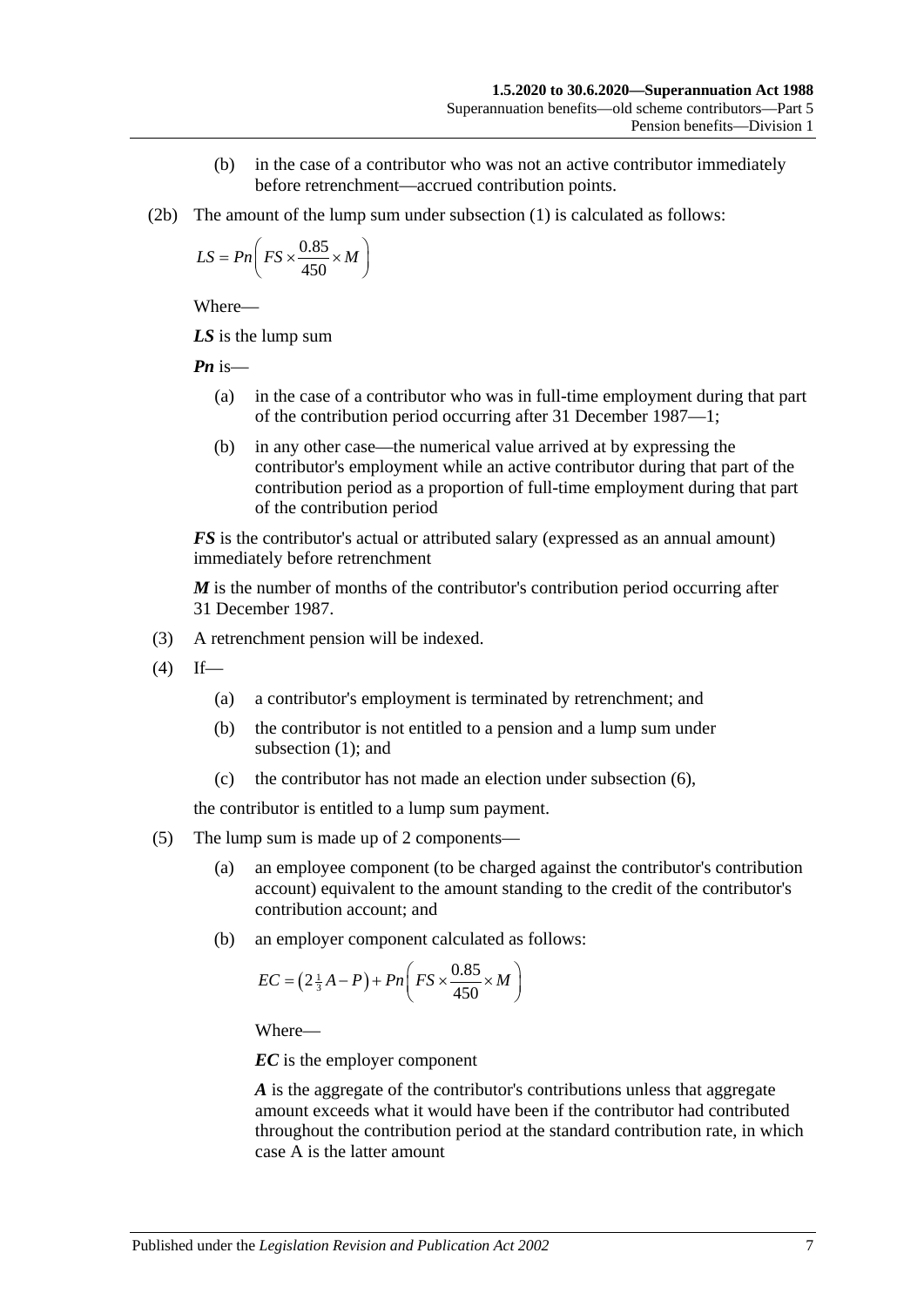*P* is the amount (if any) of pension paid under this Act or the repealed Act to the contributor

- *Pn* is—
	- (a) in the case of a contributor who was in full-time employment during that part of the contribution period occurring after 31 December 1987—1;
	- (b) in any other case—the numerical value arrived at by expressing the contributor's employment while an active contributor during that part of the contribution period as a proportion of full-time employment during that part of the contribution period

*FS* is the contributor's actual or attributed salary (expressed as an annual amount) immediately before retrenchment

*M* is the number of months of the contributor's contribution period occurring after 31 December 1987.

- <span id="page-63-0"></span>(6) If a contributor whose employment is terminated by retrenchment but who is not entitled to a pension and a lump sum under [subsection](#page-61-1) (1) makes an election under this subsection by written notice to the Board within 3 months after termination of the employment, the contributor will be taken—
	- (a) if the contributor had not reached the age of 55 years at the termination of his or her employment—to have resigned and elected to preserve his or her accrued superannuation benefits; or
	- (b) if the contributor had reached that age at the termination of his or her employment—to have retired.

#### **36—Temporary disability pension**

- (1) Subject to this section, a contributor—
	- (a) who is temporarily or permanently incapacitated for work but whose employment has not been terminated on that ground; and
	- (b) who has not reached the age of retirement,

is entitled to a disability pension.

- (2) A contributor who becomes incapacitated for work in a particular position will not be regarded as incapacitated for work for the purposes of this section if some other position, carrying a salary of at least 80 per cent of the salary applicable to the former position, is available to the contributor and the contributor could reasonably be expected to take that other position.
- (3) A disability pension is not payable in respect of—
	- (a) a period in respect of which the contributor is entitled to sick leave; or
	- (b) a period in respect of which the contributor is entitled to weekly payments of workers compensation; or
	- (c) a period for which the contributor is on recreation leave or long service leave.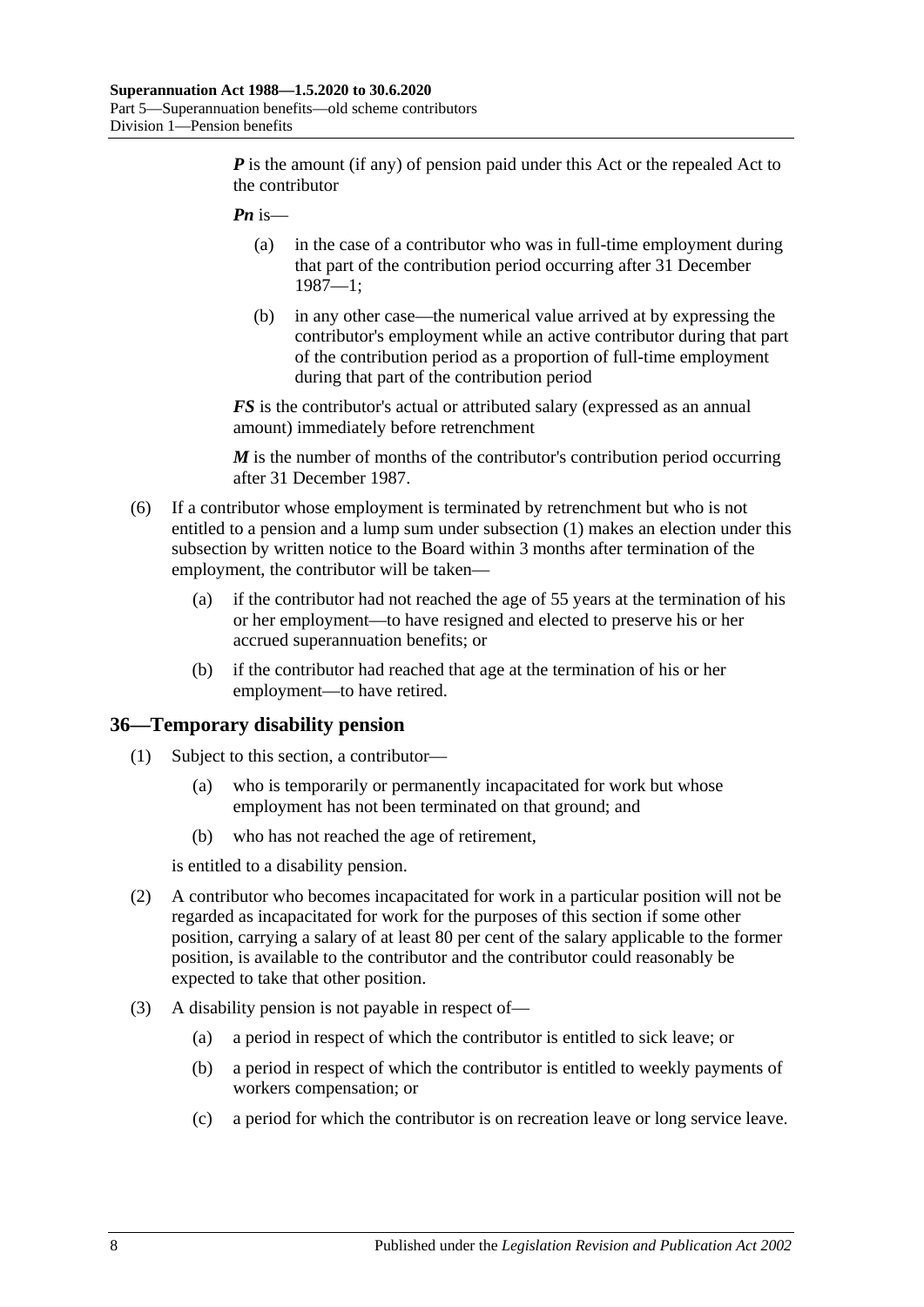- (4) The Board will not pay a disability pension in respect of a period of incapacity of less than 1 week and may decline to pay a disability pension if it appears that the duration of the incapacity is likely to be less than 6 months.
- (5) The amount of the pension is calculated as follows:

$$
P = A \times \frac{2}{3} \times FS
$$

*P* is the amount of the pension (expressed as an amount per fortnight)

*A* is the lesser of the following:

- (a) unity;
- (b) the numerical value obtained by dividing the number of the contributor's extrapolated superannuation points by—
	- (i) in the case of a contributor who was accepted as a contributor under the repealed Act before reaching the age of 30 years—the number of months between the contributor's age as at the date of acceptance and the age of retirement;
	- (ii) in any other case—360.

*FS* is the contributor's actual or attributed salary (expressed as an amount per fortnight) immediately before the pension becomes payable.

- (6) A disability pension cannot be paid for a continuous period of more than 12 months unless the Board thinks that there are special reasons for extending that limit, in which case it may extend the pension period by not more than a further 6 months.
- (7) A disability pension cannot be paid, in respect of the same incapacity, for an aggregate period of more than 18 months in any 1 period of 36 months.
- (8) A contributor is not required to make any contribution over a period for which the contributor receives a disability pension but will be credited with contribution points and contribution months in respect of any such period as if the contributor were contributing at the standard contribution rate in respect of that period.

## <span id="page-64-0"></span>**36A—Rehabilitation etc of disability pensioner**

- (1) If, in the opinion of the Board, an attempt should be made to rehabilitate a disability pensioner or to find alternative employment for such a pensioner, the Board may serve notice on the pensioner's employer requiring the employer to do 1 or both of the following:
	- (a) take measures specified in the notice to rehabilitate the pensioner;
	- (b) take measures specified in the notice to find alternative employment for the pensioner.
- (2) A notice under [subsection](#page-64-0) (1) may require the employer to periodically report in writing to the Board on the progress it is making in complying with the requirements of the notice.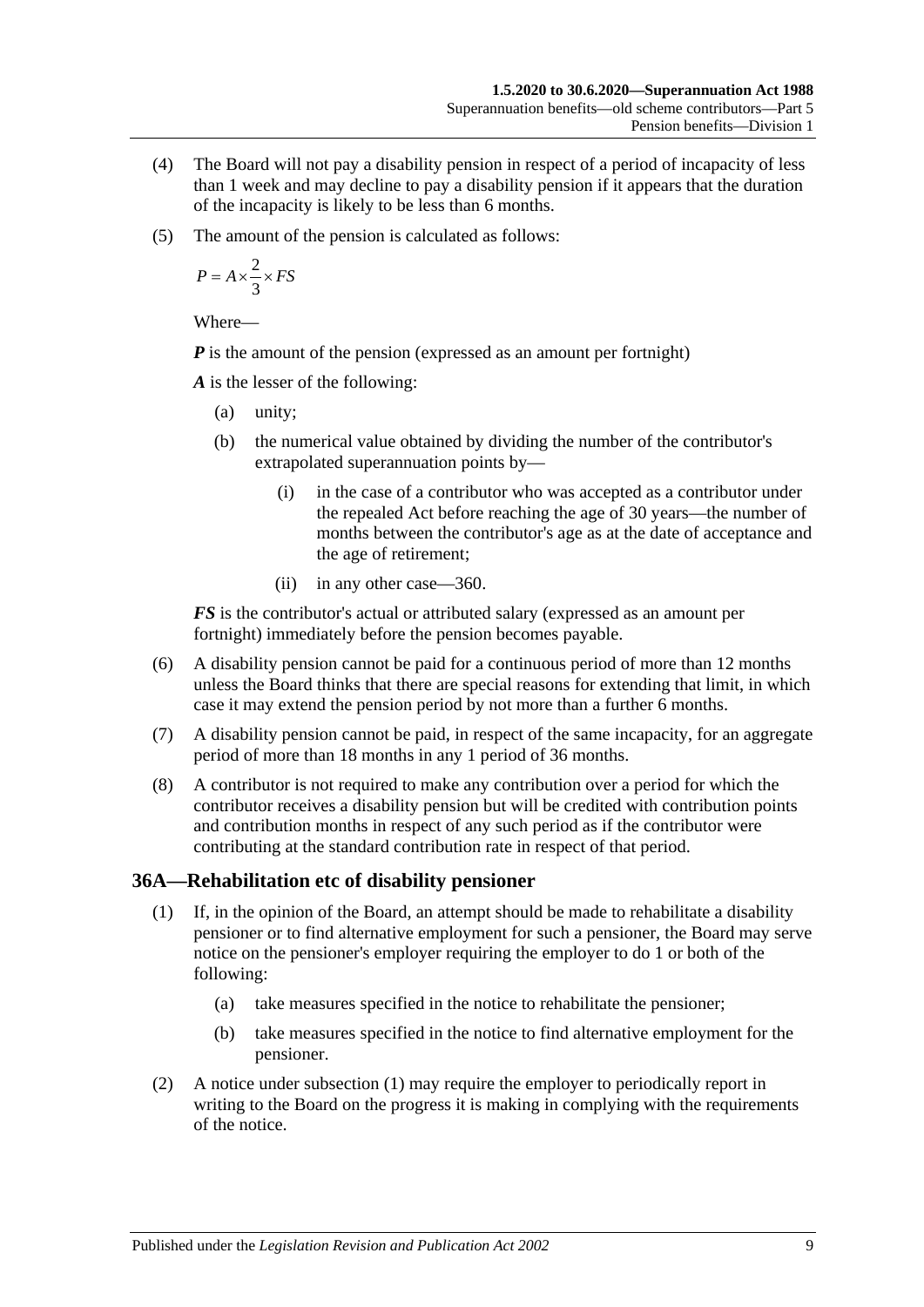- <span id="page-65-0"></span>(3) If an employer does not comply with a notice under [subsection](#page-64-0) (1) to the satisfaction of the Board, the Board may, by further notice served on the employer, require the employer to reimburse the Treasurer for the amount of the disability pension paid to the pensioner from the date of service of that notice until the Board informs the employer in writing that it is satisfied with the employer's compliance with the original notice.
- (4) The amount of the pension referred to in [subsection](#page-65-0) (3) is a debt due by the employer to the Treasurer and the prescribed proportion of that amount must not be charged against the contributor's contribution account under section 43A.

# <span id="page-65-2"></span>**37—Invalidity**

- (1) If a contributor's employment terminates on account of invalidity and the Board is satisfied that the contributor's incapacity for all kinds of work is 60 per cent or more of total incapacity and is likely to be permanent, the contributor is entitled to a pension under this section.
- <span id="page-65-1"></span>(2) The amount of the pension is calculated as follows:

$$
P = FS\left(A \times \frac{2}{3}\right) + \frac{FS}{100} + FS\left(\frac{7.4}{100} \times \frac{n}{420}\right)
$$

Where—

*P* is the amount of the pension (expressed as an amount per fortnight)

*FS* is the contributor's actual or attributed salary (expressed as an amount per fortnight) immediately before termination of employment

*A* is the lesser of the following:

- (a) unity;
- (b) the numerical value obtained by dividing the number of the contributor's contribution points by—
	- (i) in the case of a contributor who was accepted as a contributor under the repealed Act before reaching the age of 30 years—the number of months between the date of acceptance and the age of retirement;
	- (ii) in any other case—360

 $\boldsymbol{n}$  is—

- (a)  $420$ ; or
- (b) the sum of the aggregate of the contributor's contribution points that accrue after 30 June 1992 and the number of months difference between the contributor's age as at the entitlement day and the age of retirement,

whichever is the lesser.

(2a) In [subsection](#page-65-1) (2)—

*contribution points* means—

(a) in the case of a contributor who was an active contributor immediately before termination of employment—extrapolated contribution points;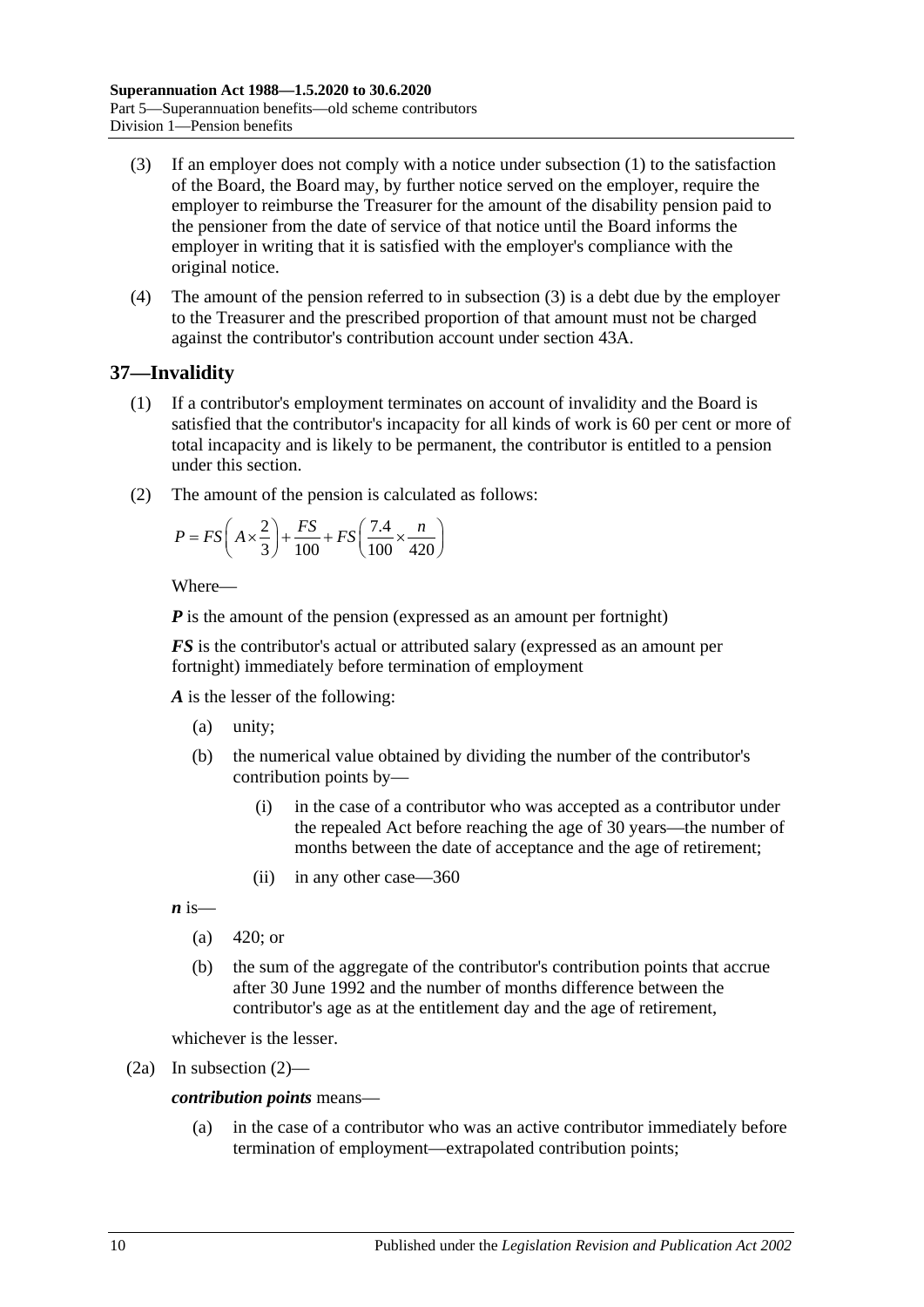- (b) in the case of a contributor who was not an active contributor immediately before termination of employment—accrued contribution points.
- (3) The pension will be indexed.
- <span id="page-66-0"></span>(3a) If the Board is not satisfied as to 1 or both of the matters referred to in [subsection](#page-65-2) (1) the contributor is entitled to a superannuation payment that is the greater of the following:
	- (a) twice the contributor's adjusted salary immediately before termination of employment (expressed as an annual amount); or
	- (b) an amount made up of 2 components—
		- (i) an employee component (to be charged against the contributor's contribution account) equivalent to the amount standing to the credit of the contributor's contribution account; and
		- (ii) an employer component calculated as follows:

$$
EC = (A \times 5.83 \times FS) + Pn\left(\frac{FS \times 0.85 \times M}{450}\right)
$$

*EC* is the employer component

*A* is the lesser of the following:

- (a) unity;
- (b) the numerical value obtained by dividing the number of the contributor's accrued contribution points by—
	- (i) in the case of a contributor who was accepted under the repealed Act before reaching the age of 30 years—the number of months between the age of acceptance and the age of 55 years;
	- (ii) in any other case—300

*FS* is the contributor's actual or attributed salary immediately before termination of employment (expressed as an annual amount)

*Pn* is—

- (a) in the case of a contributor who was in full-time employment during that part of the contribution period occurring after 31 December 1987—1;
- (b) in any other case—the numerical value arrived at by expressing the contributor's employment while an active contributor during that part of the contribution period as a proportion of full-time employment during that part of the contribution period

*M* is the number of months of the contributor's contribution period occurring after 31 December 1987.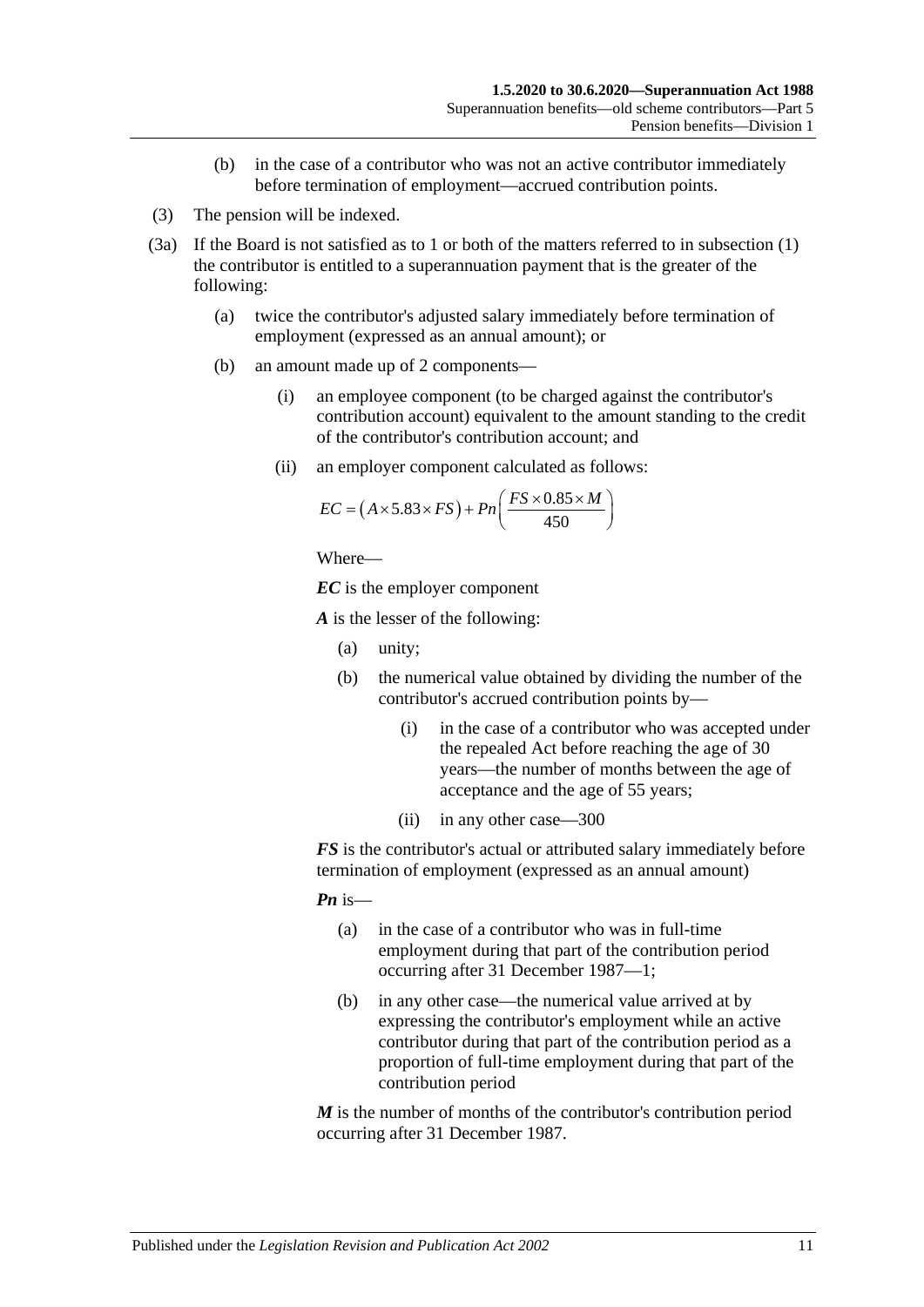- (3b) A superannuation payment under [subsection](#page-66-0)  $(3a)(a)$  will be made up of 2 components—
	- (a) an employee component (to be charged against the contributor's contribution account) equivalent to the amount standing to the credit of the contributor's contribution account; and
	- (b) an employer component being the difference between the employee component and twice the contributor's actual or attributed salary immediately before termination of employment (expressed as an annual amount).
- <span id="page-67-0"></span> $(3c)$  If—
	- (a) a contributor's employment terminates on account of invalidity; and
	- (b) the Board is not satisfied as to 1 or both of the matters referred to in [subsection](#page-65-2) (1); and
	- (c) the contributor makes an election under this subsection by written notice to the Board within 3 months after receiving written notice from the Board of its decision under [paragraph](#page-67-0) (b),

the contributor will be taken—

- (d) if the contributor had not reached the age of 55 years at the termination of his or her employment—to have resigned and elected to preserve his or her accrued superannuation benefits; or
- (e) if the contributor had reached that age at the termination of his or her employment—to have retired.
- <span id="page-67-2"></span><span id="page-67-1"></span>(4) A contributor's employment will be taken to have terminated on account of invalidity if and only if—
	- (a) the employer (acting with the written approval of the Board) terminates the employment on the ground of the contributor's invalidity; or
	- $(b)$
- (i) the employer or the contributor satisfies the Board (before termination of employment) that the contributor is incapacitated for work in the contributor's present position and that there is no other position, carrying a salary of at least 80 per cent of the salary applicable to the contributor's present position, which the contributor could reasonably be expected to take, available to the contributor; and
- (ii) the contributor has been on sick leave, weekly payments of workers compensation, or disability pension for at least 12 months or periods aggregating at least 12 months on account of the invalidity; and
- (iii) after notice has been given to the Board as required by the regulations, the employer terminates the employment or the contributor resigns from employment.
- (5) Despite any other Act or law to the contrary an employer cannot terminate the employment of a contributor on the ground of invalidity unless the requirements of [subsection](#page-67-1) (4)(a) or [\(b\)](#page-67-2) have been satisfied.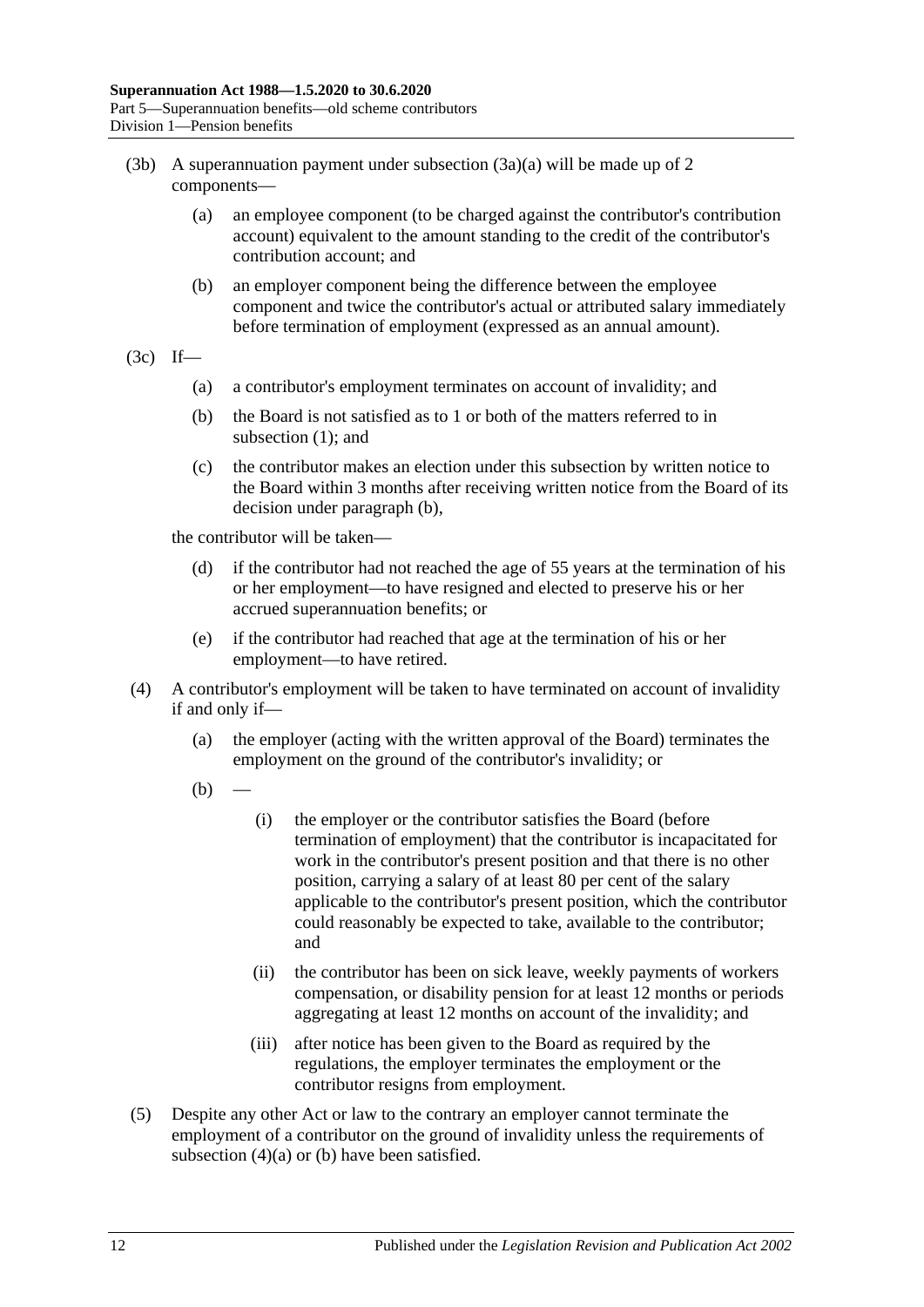## **38—Death of contributor**

- (1) If a contributor dies, the following provisions apply:
	- (a) if the contributor is survived by a spouse—the spouse is entitled to a pension equal to two-thirds of the deceased contributor's notional pension; and
	- (b) if the contributor is survived by a spouse and an eligible child or eligible children—each eligible child is entitled to a pension in accordance with [subsection](#page-68-0) (2); and
	- (c) if the contributor is not survived by a spouse but is survived by an eligible child or eligible children—the contributor's estate is entitled to a lump sum in accordance with [subsection](#page-70-0) (6) and each eligible child is entitled to a pension in accordance with [subsection](#page-68-0) (2); and
	- (d) if the contributor's employment is terminated by the contributor's death and the contributor is not survived by a spouse or an eligible child—the contributor's estate is entitled to a lump sum in accordance with [subsection](#page-70-1) (7).
- (1b) However, a surviving spouse will not be entitled to a benefit under this section if [section](#page-90-0) 43AG applies to the spouse and the amount of any benefit payable to a person must take into account any reduction that has been made under [section](#page-89-0) 43AF.
- <span id="page-68-0"></span>(2) Subject to [subsection](#page-68-1) (3) the amount of the pension for each eligible child is as follows:
	- (a) if a pension is being paid to a surviving spouse—
		- (i) if there are no more than 2 eligible children—a pension equal to one-ninth of the deceased contributor's notional pension;
		- (ii) if there are 3 or more eligible children—a pension calculated by dividing one-third of the deceased contributor's notional pension by the number of eligible children;
	- (b) if no pension is being paid to a surviving spouse—
		- (i) if there is 1 eligible child—a pension equal to 45% of the deceased contributor's notional pension;
		- (ii) if there are 2 eligible children—a pension equal to 40% of the deceased contributor's notional pension;
		- (iii) if there are 3 eligible children—a pension equal to 30% of the deceased contributor's notional pension;
		- (iv) if there are 4 or more eligible children—a pension calculated by dividing the deceased contributor's notional pension by the number of eligible children.
- <span id="page-68-1"></span>(3) If the amount of a pension for an eligible child would, but for this subsection, be less than the prescribed amount, the pension will be equal to the prescribed amount.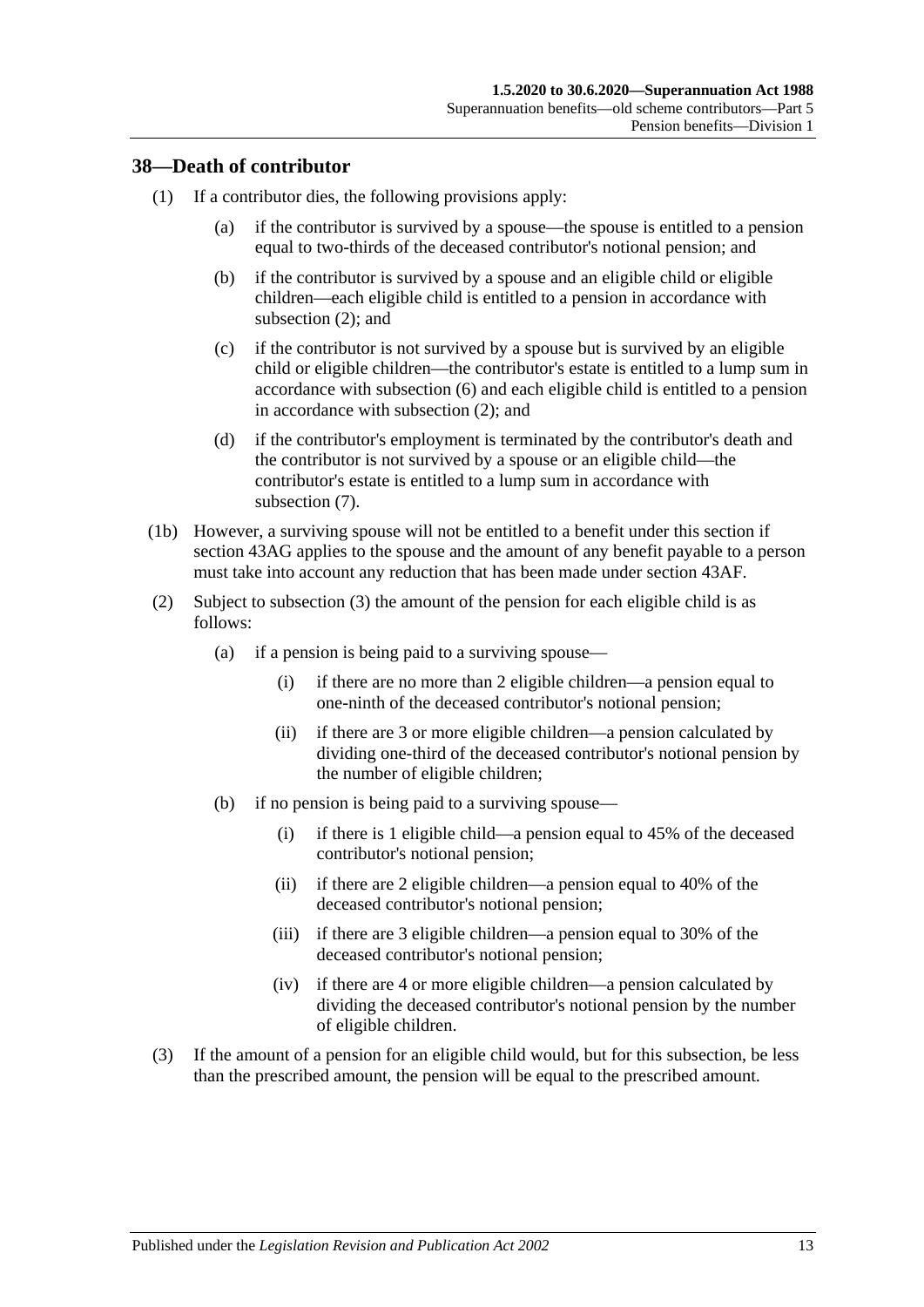- (4) A reference in this section to a deceased contributor's notional pension is—
	- (a) if the contributor's employment had terminated before the date of death—a reference to the amount of the contributor's pension immediately before his or her death or, if portion of that pension was commuted to a lump sum before the commencement of this Act and no further commutation has occurred after the commencement of this Act, a reference to the amount of the pension to which the contributor would have been entitled immediately before his or her death if no portion of the pension had been commuted;
	- (b) if the contributor's employment terminated on his or her death and the contributor reached the age of retirement on or before the date of death—a reference to the amount of the retirement pension to which the contributor would have been entitled if he or she had retired on the date of death;
	- (c) if the contributor's employment terminated on his or her death, the contributor had not reached the age of retirement on the date of death and the contributor was an active contributor immediately before the date of death—a reference to the amount of the retirement pension to which the contributor would have been entitled if he or she had not died and—
		- (i) had continued in employment until reaching the age of retirement (but without change to the contributor's actual or attributed salary as at the date of death); and
		- (ii) had been credited with a number of contribution points in respect of the period from the date of death to the age of retirement equivalent to—
			- (A) in the case of a contributor who had been in full-time employment throughout the contribution period—the number of months between the end of the last complete month of the contribution period and the age of retirement (an incomplete month being counted as a whole month);
			- (B) in the case of a contributor who had not been in full-time employment throughout the contribution period—the number that bears the same proportion to the number of months referred to in [subsubparagraph](#page-69-0) (A) as the contributor's employment while an active contributor bears to full-time employment; and
		- (iii) had retired on reaching the age of retirement;
	- (d) if the contributor's employment terminated on his or her death, the contributor had not reached the age of retirement on the date of death and the contributor was not an active contributor immediately before the date of death—a reference to the amount of the retirement pension to which the contributor would have been entitled if he or she had reached the age of retirement on the date of death and had retired on that date.
- <span id="page-69-0"></span>(5) A deceased contributor's notional pension will be indexed as if it were (or remained) an actual pension and consequential adjustments will be made to pensions calculated by reference to the notional pension.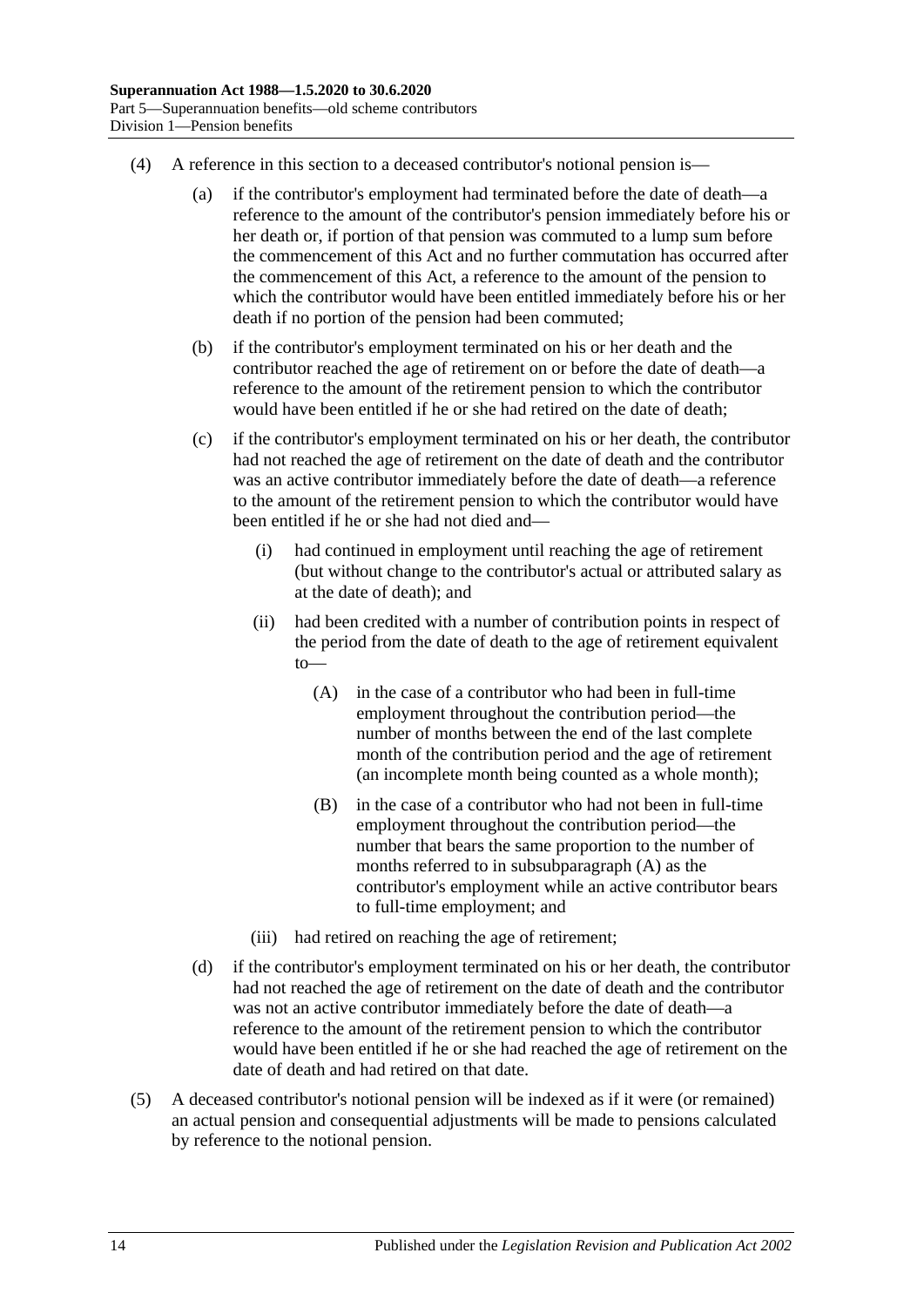- <span id="page-70-0"></span>(6) The lump sum to be paid to the estate of a contributor who is not survived by a spouse but is survived by an eligible child or eligible children will be charged against the contributor's contribution account to the extent of the amount standing to the credit of the account and will be—
	- (a) if the contributor's employment was terminated by the contributor's death and the contributor was an active contributor immediately before his or her death—the greater of the following amounts:
		- (i) an amount equivalent to the amount standing to the credit of the contributor's contribution account;
		- (ii) an amount equivalent to twice the amount of the contributor's adjusted salary immediately before the contributor's death (expressed as an annual amount);
	- (b) in any other case—an amount equivalent to the amount standing to the credit of the contributor's contribution account.
- <span id="page-70-1"></span>(7) If a contributor's employment is terminated by the contributor's death and the contributor is not survived by a spouse or an eligible child a lump sum will be paid to the estate of the contributor made up of 2 components—
	- (a) an employee component (to be charged against the contributor's contribution account) equivalent to the amount standing to the credit of the contributor's contribution account; and
	- (b) an employer component that is the lesser of the following:

(i) 
$$
EC = (A \times 4.5 \times FS) + Pn\left(FS \times \frac{0.85}{450} \times M\right)
$$
  
(ii) 
$$
EC = \left[FS \times 4.5 \times \left(1 - \frac{X}{360}\right)\right] + Pn\left[FS \times \frac{0.85}{450} \times M\right]
$$

*EC* is the employer component

*A* is the lesser of the following—

- (a) unity;
- (b) the numerical value obtained by dividing the number of the contributor's accrued contribution points by 360

*FS* is the contributor's actual or attributed salary immediately before the contributor's death (expressed as an annual amount)

 $X$  is—

- (a) in relation to a contributor who was at the date of death under the age of 60 years—the lesser of 60 and the number of months by which the contributor's age fell short of 60 years;
- (b) in any other case—zero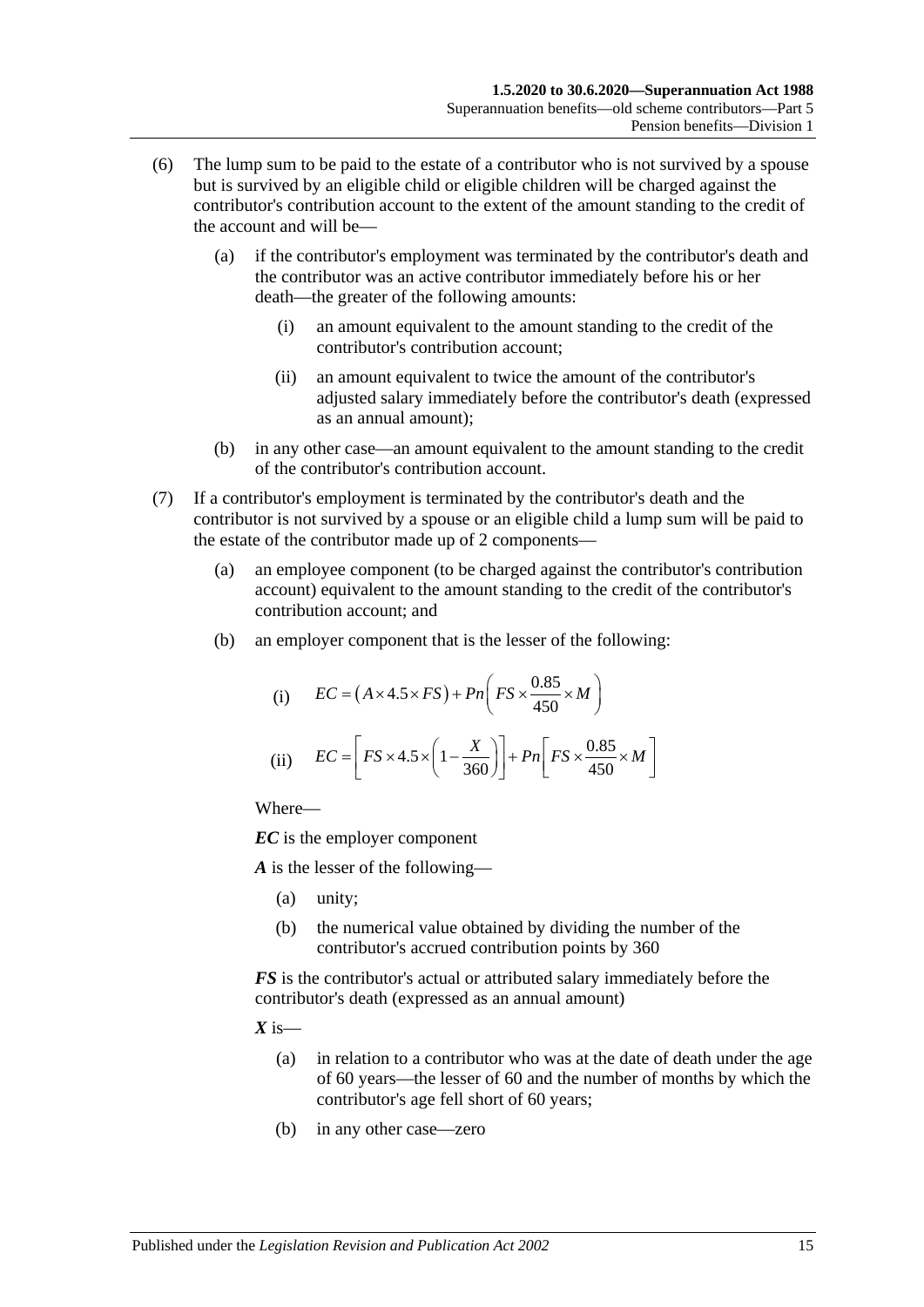#### *Pn* is—

- (a) in the case of a contributor who was in full-time employment during that part of the contribution period occurring after 31 December 1987—1;
- (b) in any other case—the numerical value arrived at by expressing the contributor's employment while an active contributor during that part of the contribution period as a proportion of full-time employment during that part of the contribution period

*M* is the number of months of the contributor's contribution period occurring after 31 December 1987.

## <span id="page-71-0"></span>**39—Resignation and preservation of benefits**

- <span id="page-71-2"></span>(1) A contributor who resigns from employment before reaching the age of 55 years may elect—
	- (a) to take immediately an amount (to be charged against the contributor's contribution account) equivalent to the total balance of the account; or
	- (b) to preserve his or her accrued superannuation benefits.
- <span id="page-71-1"></span>(1a) A contributor who fails to inform the Board in writing of his or her election under [subsection](#page-71-0) (1) within 3 months after resignation will be taken to have elected to preserve his or her accrued superannuation benefits.
- (1b) If the Board is of the opinion that the limitation period referred to in [subsection](#page-71-1) (1a) would unfairly prejudice a contributor, the Board may extend the period as it applies to the contributor.
- <span id="page-71-4"></span><span id="page-71-3"></span>(1c) If a contributor resigns and elects to take the amount referred to in [subsection](#page-71-2)  $(1)(a)$ the contributor is also entitled to a superannuation payment in accordance with the following provisions:
	- (a) the contributor may at any time require the Board to make the payment to some other superannuation fund or scheme approved by the Board;
	- (ab) the Board must—
		- (i) not less than 6 months before the contributor's 60th birthday—notify the contributor in writing of the contributor's entitlement to require the Board to make the payment under [paragraph](#page-71-3) (b); and
		- (ii) not less than 6 months before the contributor's 55th birthday—notify the contributor in writing of the contributor's entitlement to require the Board to make the payment under [paragraph](#page-71-4) (c);
	- (b) the contributor may at any time after reaching the age of retirement require the Board to make the superannuation payment and, if no such requirement has been made on or before the date on which the contributor reaches 65 years of age, the Board will make the payment;
	- (c) if the contributor has reached the age of 55 years and is not employed by an employer within the meaning of the Commonwealth Act the contributor may require the Board to make the payment to the contributor;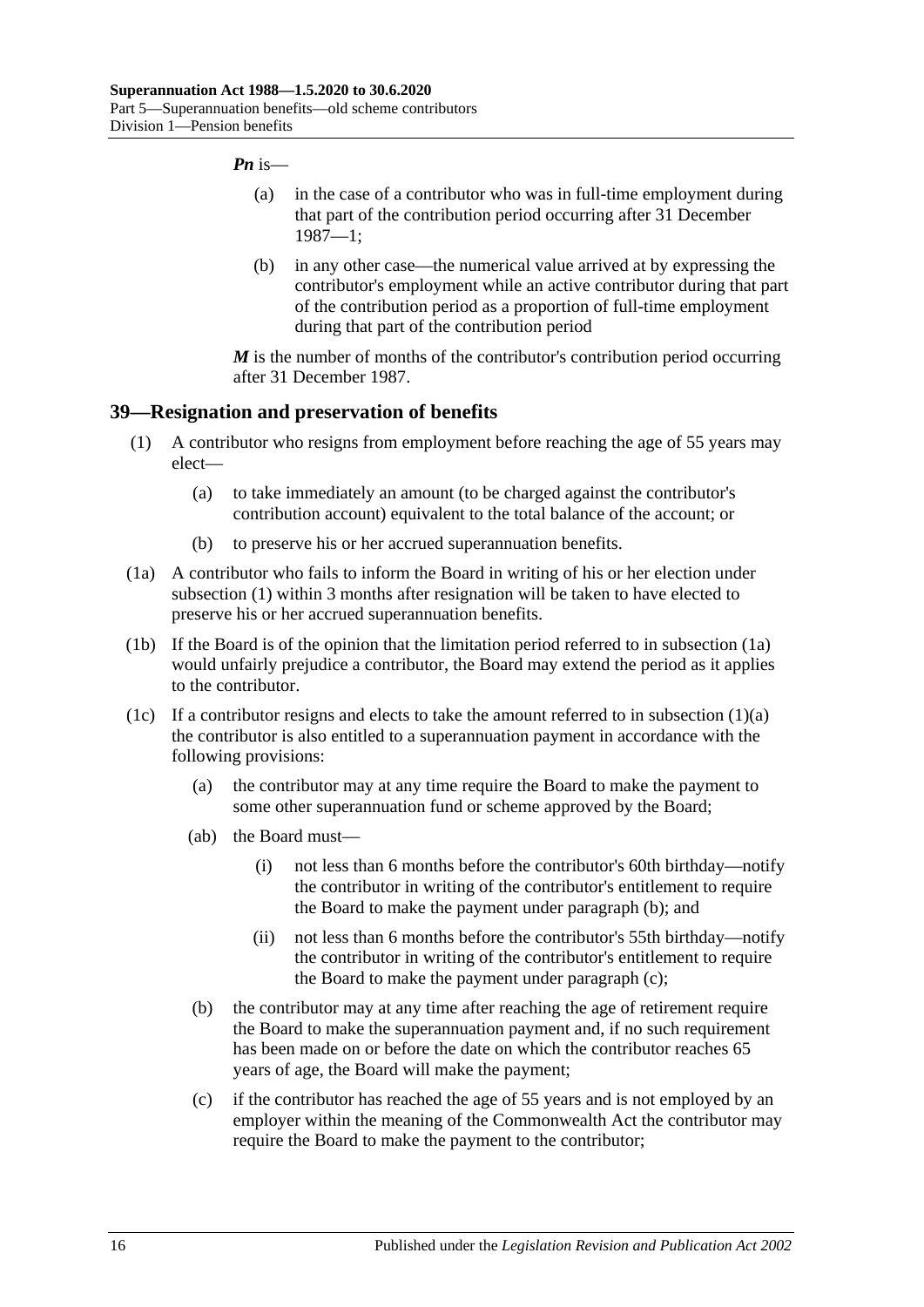- (d) if the contributor has become incapacitated and satisfies the Board that his or her incapacity for all kinds of work is 60 per cent or more of total incapacity and is likely to be permanent, the Board will make the payment to the contributor;
- (e) if the contributor dies, the payment will be made to the spouse of the deceased contributor or, if he or she left no surviving spouse, to the contributor's estate,

(and a payment under any of the above paragraphs excludes further rights so that a claim cannot be subsequently made under some other paragraph).

- <span id="page-72-0"></span>(1d) The amount of the superannuation payment referred to in [subsection](#page-71-0) (1c) is the aggregate of—
	- (a) an amount calculated as follows:

$$
A = P n \left( AFS \times \frac{0.85}{450} \times M \right)
$$

Where—

*A* is the amount

*Pn* is—

- (a) in the case of a contributor who was in full-time employment during that part of the contribution period occurring after 31 December 1987—1;
- (b) in any other case—the numerical value arrived at by expressing the contributor's employment while an active contributor during that part of the contribution period as a proportion of full-time employment during that part of the contribution period

*AFS* is the contributor's actual or attributed salary as at the date of resignation (expressed as an annual amount) adjusted to reflect changes in the Consumer Price Index since the date of resignation

*M* is the number of months of the contributor's contribution period occurring after 31 December 1987 and before 1 July 1992; and

- (b) the amount (if any) of the minimum contribution required to avoid payment of the superannuation guarantee charge in respect of the contributor under the Commonwealth Act together with interest from the date of resignation.
- (1da) The amount of interest will be calculated and credited to the contributor at the end of each financial year and will be calculated on the amount referred to in [subsection](#page-72-0) (1d) at the end of the first financial year and on the aggregate of that amount and the interest previously credited at the end of each subsequent financial year.
- (1db) The rate of interest will be determined by the Board in respect of each financial year in accordance with [section](#page-21-0) 20A.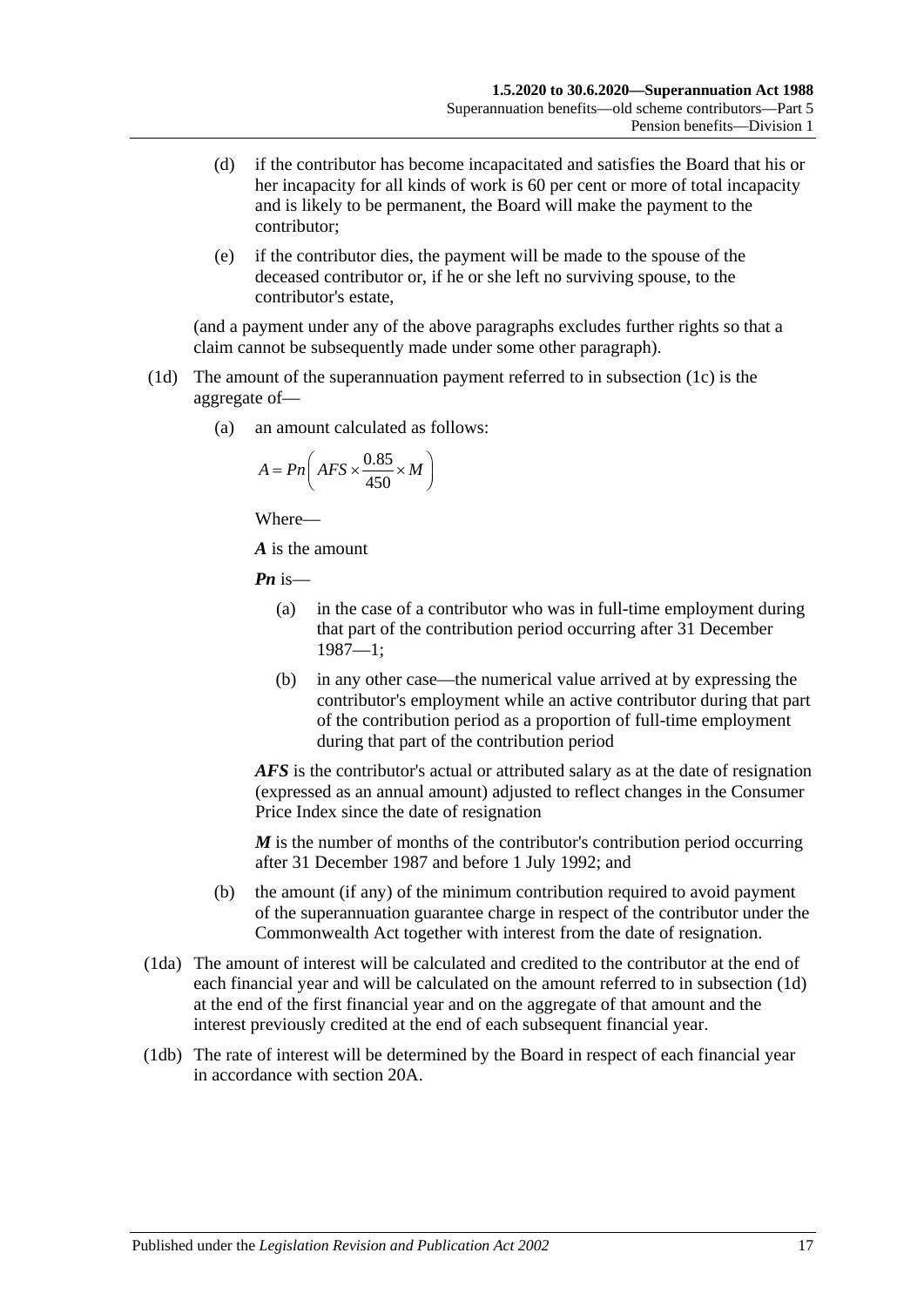- <span id="page-73-1"></span><span id="page-73-0"></span>(2) If a contributor resigns after a contribution period of less than 120 months and elects to preserve his or her accrued superannuation benefits, the following provisions apply—
	- (aa) the Board must, not less than 6 months before the contributor's 55th birthday, notify the contributor in writing of the contributor's entitlement to require the Board to make a superannuation payment under [paragraph](#page-73-0) (a);
	- (a) the contributor may at any time after reaching 55 years of age require the Board to make a superannuation payment and, if no such requirement has been made on or before the date on which the contributor reaches 65 years of age, the Board will make such a payment;
	- (b) if the contributor has become incapacitated and satisfies the Board that his or her incapacity for all kinds of work is 60 per cent or more of total incapacity and is likely to be permanent, the Board will make the payment to the contributor;
	- (c) if the contributor dies, a payment will be made to the spouse of the deceased contributor or, if he or she left no surviving spouse, to the contributor's estate,

(and a payment under any of the above paragraphs excludes further rights so that a claim cannot be subsequently made under some other paragraph).

- <span id="page-73-2"></span>(3) A payment under [subsection](#page-73-1) (2) will be made up of 2 components—
	- (a) an employee component (to be charged against the contributor's contribution account) equivalent to the total balance of the account; and
	- (b) an employer component that is the aggregate of—
		- (i) an amount that is, subject to [subsection](#page-74-0) (4), equal to 2⅓ times the amount of the employee component; and
		- (ii) an amount calculated as follows:

$$
A = P n \left( AFS \times \frac{0.85}{450} \times M \right)
$$

Where—

*A* is the amount

*Pn* is—

- (a) in the case of a contributor who was in full-time employment during that part of the contribution period occurring after 31 December 1987—1;
- (b) in any other case—the numerical value arrived at by expressing the contributor's employment while an active contributor during that part of the contribution period as a proportion of full-time employment during that part of the contribution period

*AFS* is the contributor's actual or attributed salary as at the date of resignation (expressed as an annual amount) adjusted to reflect changes in the Consumer Price Index since the date of resignation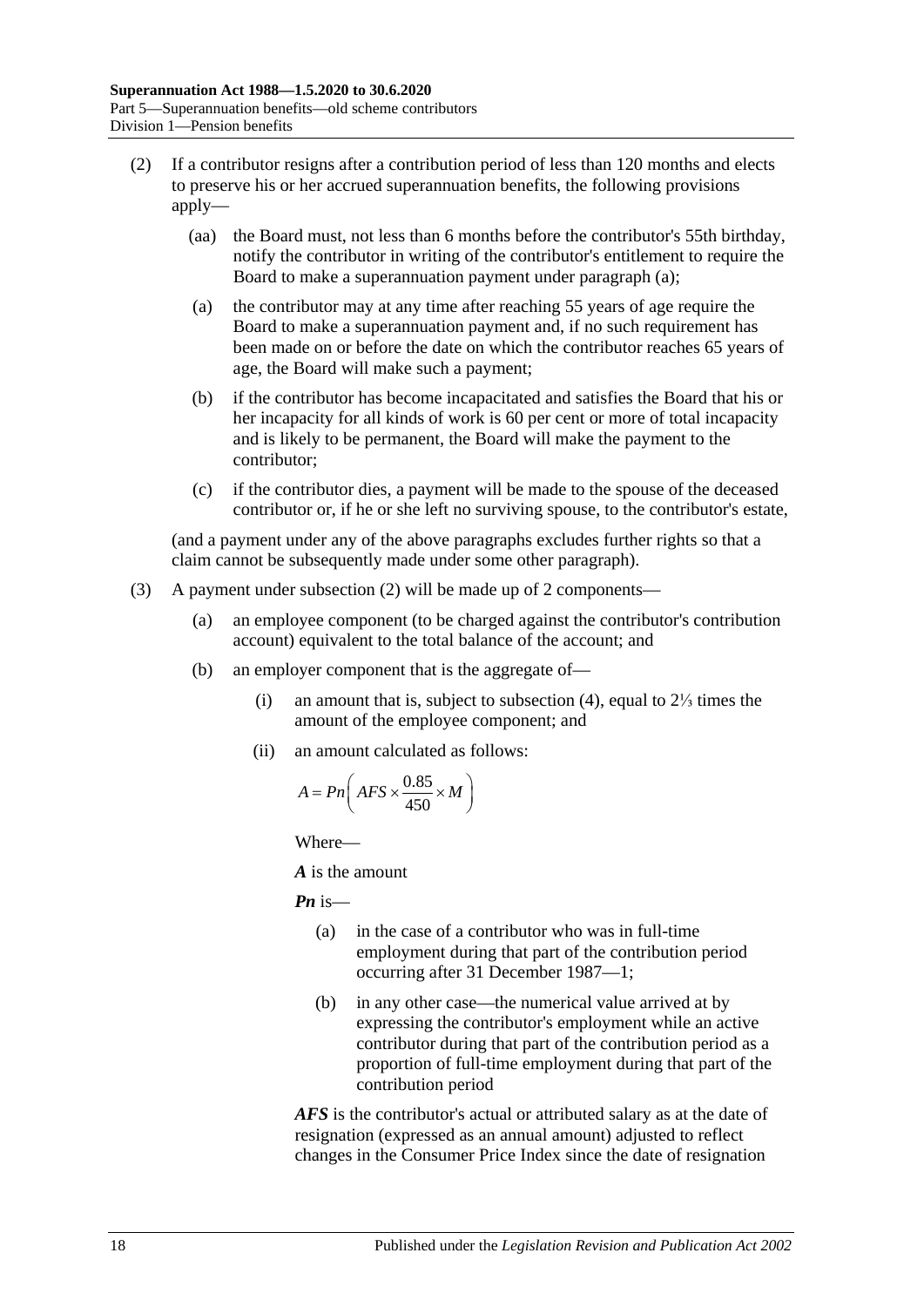*M* is the number of months of the contributor's contribution period occurring after 31 December 1987.

- <span id="page-74-0"></span>(4) The amount referred to in [subsection](#page-73-2) (3)(b)(i) cannot exceed 2⅓ times the amount that would have constituted the employee component if the contributor had contributed at the standard rate of contribution throughout the contributor's contribution period.
- <span id="page-74-3"></span><span id="page-74-2"></span><span id="page-74-1"></span>(5) If a contributor resigns after a contribution period of 120 months or more and elects to preserve his or her accrued superannuation benefits, the following provisions apply—
	- (aa) the Board must, not less than 6 months before the contributor's 55th birthday, notify the contributor in writing of the contributor's entitlement to require the payment of a retirement pension under [paragraph](#page-74-1) (a);
	- (a) the contributor may, at any time after reaching 55 years of age require the Board to commence paying a retirement pension and, if no such requirement has been made on or before the date on which the contributor reaches 60 years of age, the Board will commence paying a retirement pension as from that date:
	- (b) if the contributor has become incapacitated and satisfies the Board that his or her incapacity for all kinds of work is 60 per cent or more of total incapacity and is likely to be permanent, the Board will pay an invalid pension to the contributor;
	- (c) if the contributor dies and is survived by a spouse (not being a person who became the contributor's spouse after the contributor's resignation and less than 5 years before the date of his or her death), a pension will be paid to the spouse of the deceased contributor;
	- (d) if the contributor dies and is survived by a spouse and an eligible child or eligible children, a pension will be paid to each eligible child;
	- (e) if the contributor dies and is not survived by a spouse but is survived by an eligible child or eligible children, a lump sum will be paid to the contributor's estate and a pension will be paid to each eligible child;
	- (f) if the contributor dies and is not survived by a spouse or an eligible child a lump sum will be paid to the contributor's estate.
- <span id="page-74-4"></span>(6) Subject to [subsection](#page-75-0) (7), a pension payable under [subsection](#page-74-2) (5) will be calculated in the same way as if—
	- (a) the contributor had continued in his or her former employment between the date of resignation and the date on which a pension first became payable under that subsection but had elected to make no contribution in respect of that period;
	- (b) the contributor's actual or attributed salary for the purpose of calculating the pension were that salary as at the date of resignation adjusted to reflect changes in the Consumer Price Index between the date of resignation and the date on which the pension first became payable;
	- (c) in the case of a retirement pension—the contributor had retired on the date on which the retirement pension first became payable under this section;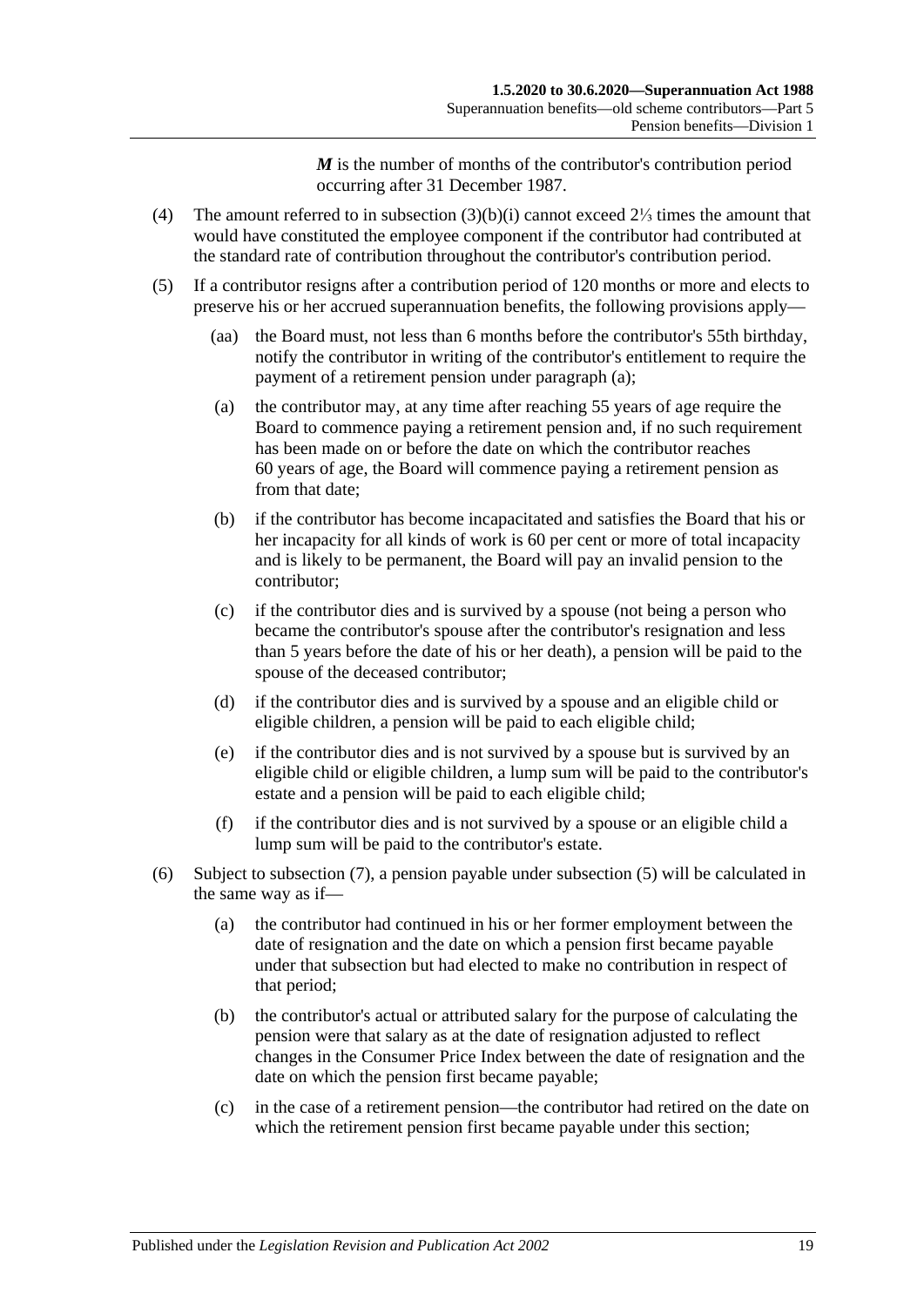- (d) in the case of an invalid pension—the contributor's employment had been terminated on the ground of invalidity on the date on which he or she satisfied the Board of the matters referred to in [subsection](#page-74-3) (5)(b).
- <span id="page-75-0"></span>(7) When calculating a pension under [subsection](#page-74-4) (6) in respect of a contributor who was accepted as a contributor before the prescribed age and before the commencement of the repealed Act, a factor in the relevant formula designated "A" will be replaced by a factor calculated as follows:

$$
A_{\rm I} = A \times \frac{M}{NM} \times \frac{CP}{S}
$$

Where—

*A1* is the substituted factor

*A* is the factor designated "A" in the relevant formula

 $M$  is—

- (a) in the case of a contributor for whom the age of retirement is 55 years—360;
- (b) in the case of a contributor for whom the age of retirement is 60 years—
	- (i) in the case of a retirement pension where the contributor is 55 years or more but less than 60 years when the pension first becomes payable— $300 + n$ ;
	- (ii) in all other cases—360

*NM* is the number of months between the date on which the contributor was accepted as a contributor and—

- (a) in the case of a retirement pension—the date on which the pension first became payable or the date on which the contributor reached or will reach the age of retirement whichever occurs first;
- (b) in all other cases—the date on which the contributor will reach, or would have reached, the age of retirement

*CP* is the number of months in the contribution period to the date of resignation

*S* is the number of months in the contribution period after the date on which the contributor reached the prescribed age

*n* is the number of months between the day on which the contributor reached the age of 55 years and the day on which the pension first became payable.

(7a) In [subsection](#page-75-0) (7)—

*prescribed age* means—

- (a) in relation to a contributor for whom the age of retirement is 55 years—the age of 25 years;
- (b) in relation to all other contributors—the age of 30 years.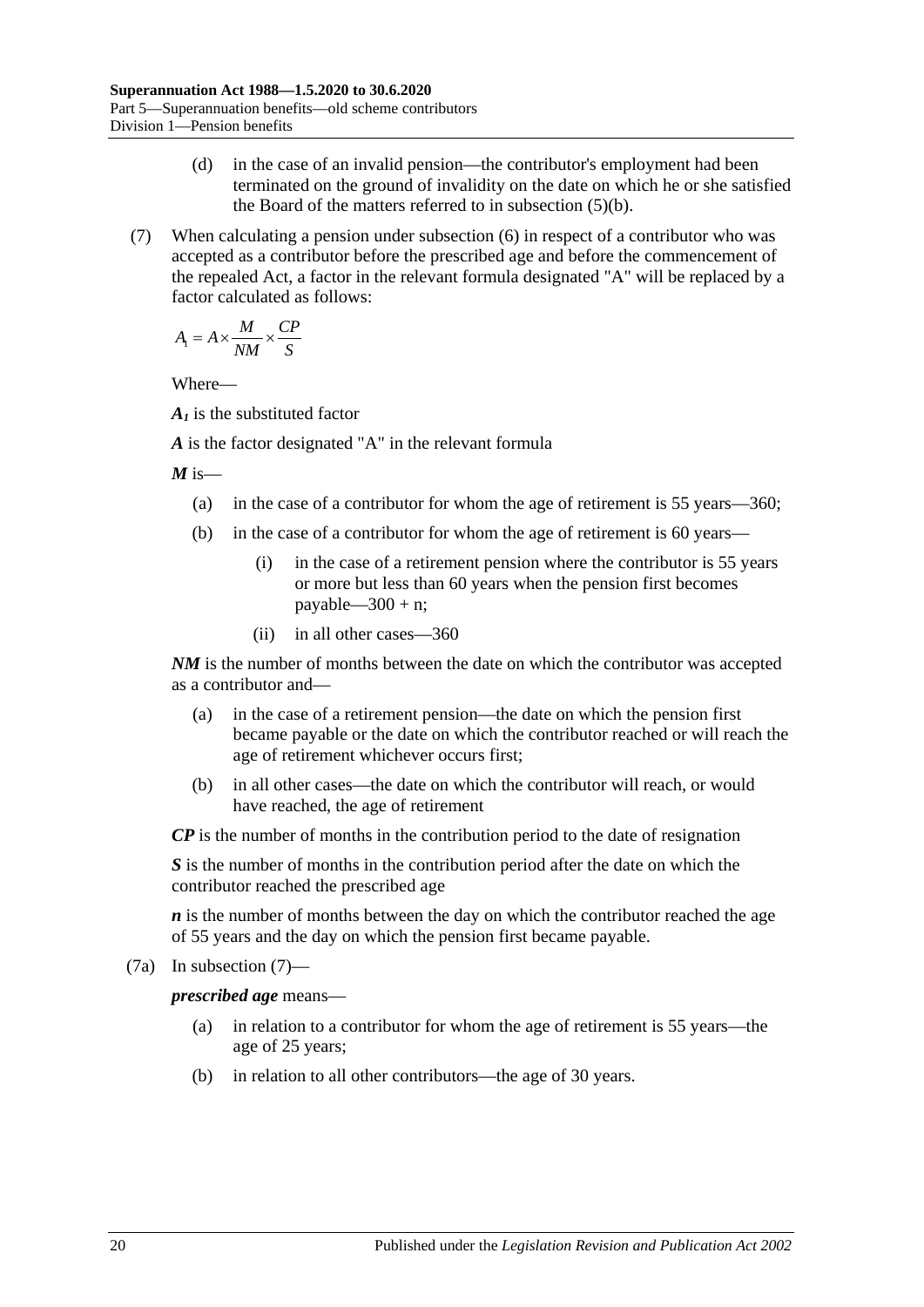- (8) If a retirement pension calculated in accordance with [subsection](#page-75-0) (7) exceeds the pension to which the contributor would have been entitled if he or she had continued in employment from the date of resignation to the date on which the retirement pension first became payable under this section and had contributed at the standard contribution rate over that period, the pension will be reduced to that latter amount.
- (8a) The lump sum to be paid to the estate of a contributor who is not survived by a spouse but is survived by an eligible child or eligible children will be the amount standing to the credit of the contributor's contribution account and will be charged against that account.
- (8b) The lump sum to be paid to the estate of a contributor who is not survived by a spouse or an eligible child will be made up of 2 components—
	- (a) an employee component (to be charged against the contributor's contribution account) equivalent to the amount standing to the credit of the contributor's contribution account; and
	- (b) an employer component that is the lesser of the following:

(i) 
$$
EC = (A \times 4.5 \times AFS) + Pn\left(AFS \times \frac{0.85}{450} \times M\right)
$$
  
(ii) 
$$
EC = \left[AFS \times 4.5 \times \left(1 - \frac{X}{360}\right)\right] + Pn\left(AFS \times \frac{0.85}{450} \times M\right)
$$

Where—

*EC* is the employer component

*A* is the lesser of the following—

- (a) unity;
- (b) the numerical value obtained by dividing the number of the contributor's accrued contribution points by 360

*AFS* is the contributor's actual or attributed salary as at the date of resignation (expressed as an annual amount) adjusted to reflect changes in the Consumer Price Index from the date of resignation until the contributor's death

 $X$  is—

- (a) in relation to a contributor who was at the date of death under the age of 60 years—the lesser of 60 and the number of months by which the contributor's age fell short of 60 years;
- (b) in any other case—zero

*Pn* is—

(a) in the case of a contributor who was in full-time employment during that part of the contribution period occurring after 31 December 1987—1;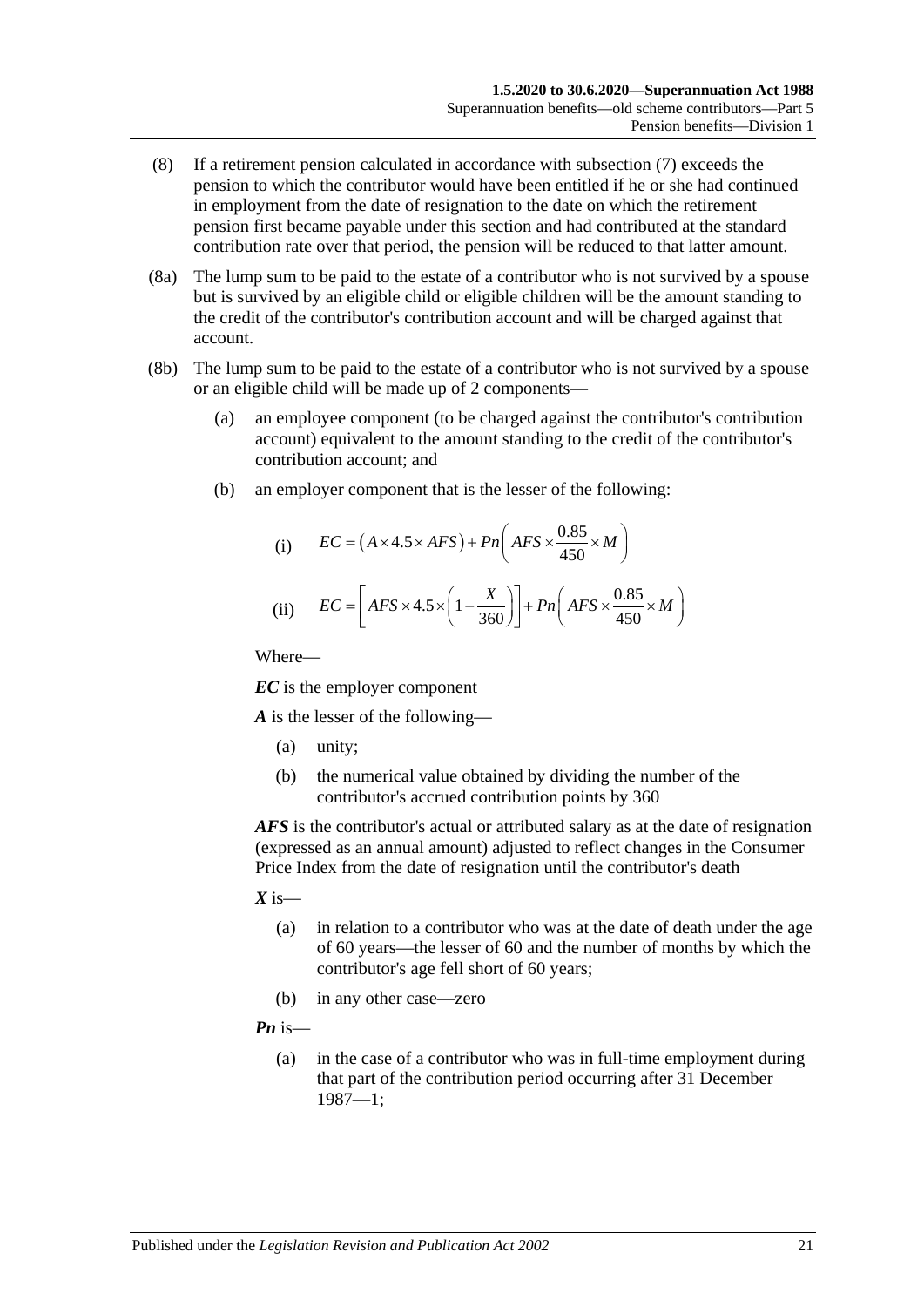(b) in any other case—the numerical value arrived at by expressing the contributor's employment while an active contributor during that part of the contribution period as a proportion of full-time employment during that part of the contribution period

*M* is the number of months of the contributor's contribution period occurring after 31 December 1987.

- (8c) Subject to this Act, benefits under this section will be calculated by using the appropriate formula in force under this Part on the day on which the contributor resigned or is taken to have resigned by virtue of some other provision of this Act.
- <span id="page-77-0"></span>(9) The right to preserve accrued superannuation benefits under this section does not apply for the benefit of a contributor who was, when he or she resigned, an employee—
	- (a) of the Australian National Railways Commission; or
	- (b) of a prescribed employer.
- (10) [Subsection](#page-77-0) (9)(a) does not apply to former employees of the Australian National Railways Commission who resigned to take up employment with the National Rail Corporation.
- (10a) For the purposes of this section, a contributor will be taken to resign if the contributor's employment terminates or is terminated for any reason except invalidity (in circumstances entitling the contributor to benefits under this Act), retrenchment or death.
- (10b) A contributor who is taken by clause 7(6)(a) of Schedule 2 of the *[State Bank](http://www.legislation.sa.gov.au/index.aspx?action=legref&type=act&legtitle=State%20Bank%20(Corporatisation)%20Act%201994)  [\(Corporatisation\) Act](http://www.legislation.sa.gov.au/index.aspx?action=legref&type=act&legtitle=State%20Bank%20(Corporatisation)%20Act%201994) 1994* to have resigned from his or her employment and to have elected to preserve his or her accrued benefits under this section will, for the purposes of the application of [subsection](#page-74-2) (5), be taken to have resigned after a contribution period of 120 months or more.
- (11) This section does not apply to, or in relation to, an outplaced employee who resigned from employment before reaching the age of 55 years unless he or she has made an election in accordance with [section](#page-80-0) 39C to preserve his or her accrued superannuation benefits under this section or is taken under [section](#page-80-0) 39C to have made such an election.

#### <span id="page-77-2"></span><span id="page-77-1"></span>**39A—Resignation or retirement pursuant to a voluntary separation package**

- (1) This section applies to a contributor who resigns or retires from his or her employment before reaching the age of retirement pursuant to a voluntary separation package—
	- (a) that includes a term that this section is to apply to the contributor; and
	- (b) that has been approved by the Treasurer.
- (2) [Section](#page-59-0) 34 or [39](#page-71-1) does not apply to a contributor to whom this section applies.
- (3) A contributor to whom this section applies who resigns before reaching the age of 55 years is entitled—
	- (a) if he or she had not reached the age of 45 years at resignation—to benefits under [subsection](#page-78-0) (3a); or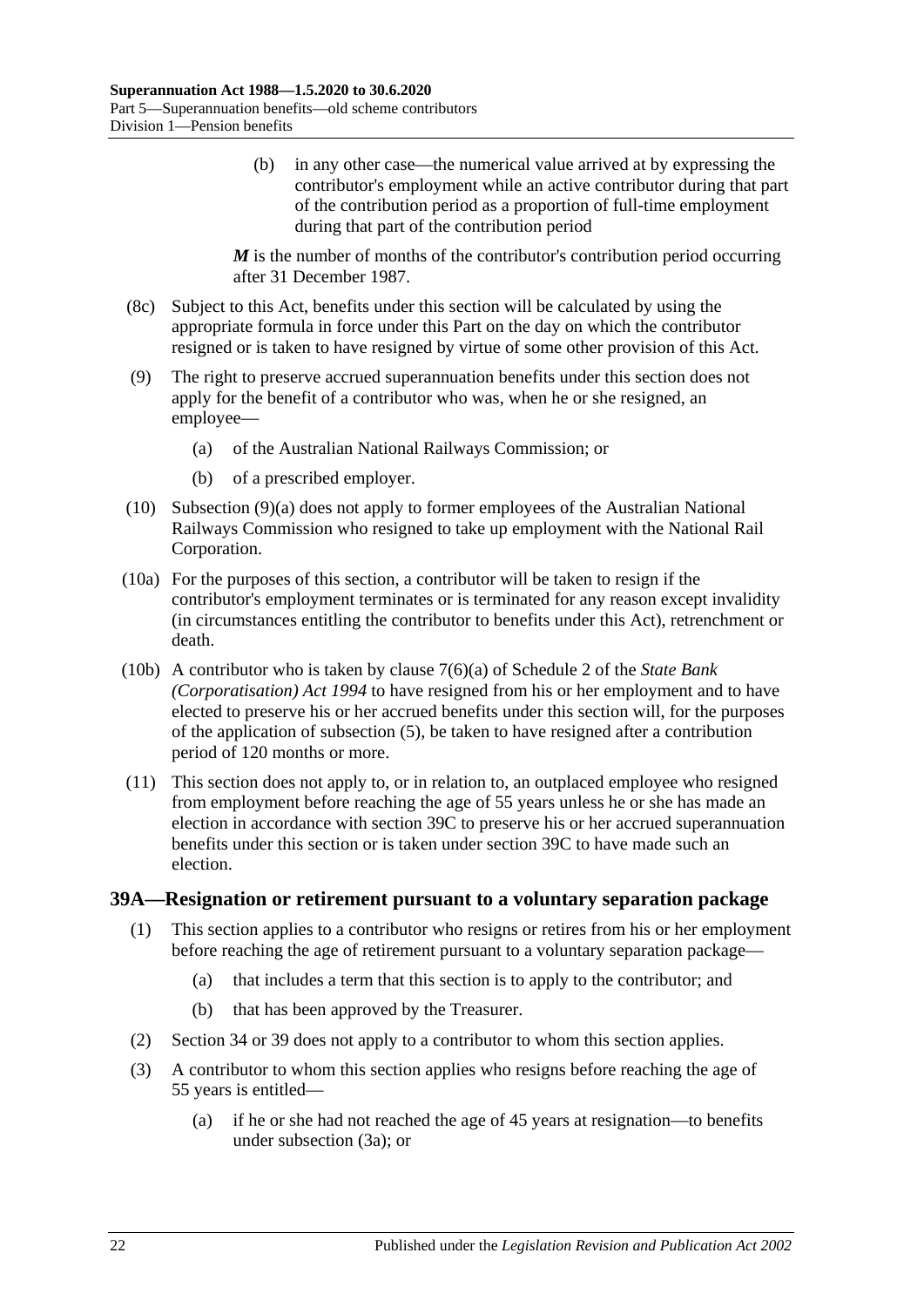- (b) if he or she had reached that age at resignation—to benefits under [subsection](#page-78-0) (3a) unless he or she elects (as a term of the voluntary separation package) to take benefits under [subsection](#page-78-1) (3g).
- <span id="page-78-4"></span><span id="page-78-0"></span>(3a) A contributor who is entitled to benefits under this subsection is entitled to a lump sum made up of—
	- (a) an employee component (to be charged against the contributor's contribution account) equivalent to the total balance of the account; and
	- (b) an employer component that is equal to the lesser of 2.5 times the amount of the employee component or 2.5 times the amount that would have constituted the employee component if the contributor had contributed at the standard contribution rate throughout the contributor's contribution period.
- <span id="page-78-2"></span>(3b) A part of the lump sum referred to in [subsection](#page-78-0) (3a) being an amount equivalent to the minimum contribution required to avoid payment of the superannuation guarantee charge in respect of the contributor under the Commonwealth Act is preserved.
- (3c) The contributor is entitled to the balance of the lump sum at the time of resignation.
- <span id="page-78-3"></span>(3d) The amount preserved under [subsection](#page-78-2) (3b) together with interest is payable in accordance with the following provisions:
	- (aa) the Board must, not less than 6 months before the contributor's 55th birthday, notify the contributor in writing of the contributor's entitlement to require payment of the amount under [paragraph](#page-78-3) (a);
	- (a) the contributor may at any time after reaching 55 years of age require the Board to pay the amount and, if no such requirement has been made on or before the date on which the contributor reaches 65 years of age, the Board will pay the amount to the contributor;
	- (b) if the contributor has become incapacitated and satisfies the Board that his or her incapacity for all kinds of work is 60 per cent or more of total incapacity and is likely to be permanent, the Board will pay the amount to the contributor;
	- (c) if the contributor dies, the amount will be paid to the spouse of the deceased contributor or, if he or she left no surviving spouse, to the contributor's estate,

(and a payment under any of the above paragraphs excludes further rights so that a claim cannot be subsequently made under some other paragraph).

- (3e) The amount of interest will be calculated and credited to the contributor at the end of each financial year and will be calculated on the amount referred to in [subsection](#page-78-2) (3b) at the end of the first financial year and on the aggregate of that amount and the interest previously credited at the end of each subsequent financial year.
- (3f) The rate of interest will be determined by the Board in respect of each financial year in accordance with [section](#page-21-0) 20A.
- <span id="page-78-1"></span>(3g) A contributor who is entitled to benefits under this subsection is entitled to a pension calculated as follows:

$$
P = FS \times \left[ \frac{A \times \{22 + \left[ (2.1 + 0.07(X - 45)) \times (X - 45) \right] \} }{100} \right] \times \left[ 1 + \left( \frac{n}{420} \times \frac{6}{A} \times \frac{1}{50} \right) \right]
$$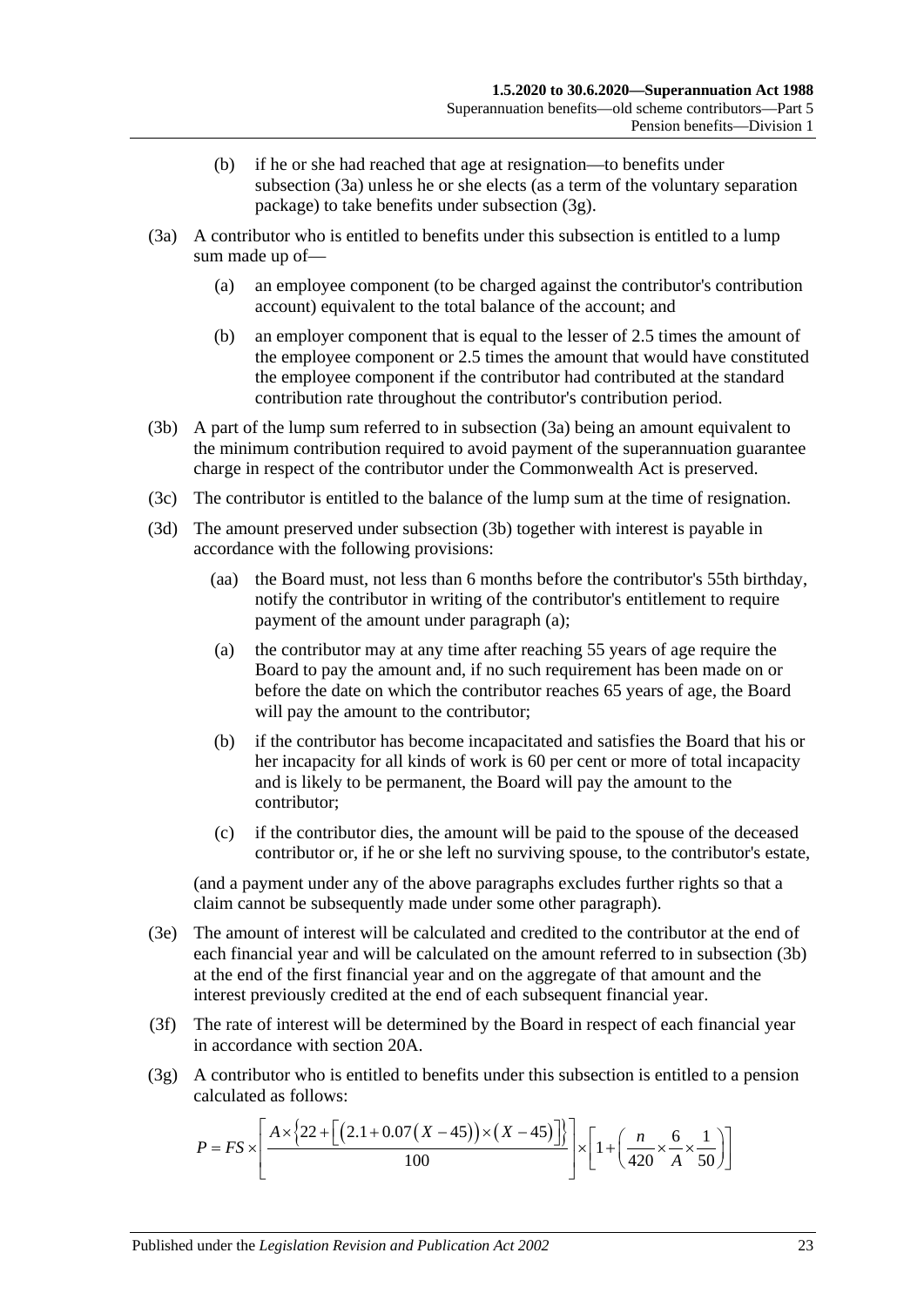Where—

*P* is the amount of the pension (expressed as an amount per fortnight)

*FS* is the contributor's actual or attributed salary (expressed as an amount per fortnight)

*A* is the lesser of the following

- (a) unity;
- (b) the numerical value obtained by dividing the number of the contributor's accrued contribution points by—
	- (i) in the case of a contributor who was accepted as a contributor under the repealed Act before reaching the age of 30 years—the number of months between the date of acceptance and the date of resignation;
	- (ii) in any other case—the number of months between the contributor's 30th birthday and the date of resignation

*X* is the contributor's age at resignation in years and completed months expressed to 2 decimal places

*n* is 420 or the aggregate number of contribution points that accrued to the contributor between 1 July 1992 and the date of resignation whichever is the lesser.

- (3h) An election under [subsection](#page-78-4) (3)(b) must be made within 3 months after the date of resignation.
- (3i) A pension under [subsection](#page-78-1) (3g) will be indexed.
- (4) A contributor to whom this section applies who retires on or after reaching the age of 55 years is entitled to a lump sum that is equivalent to the amount that the contributor would have received if [section](#page-59-0) 34 had applied to the contributor and he or she—
	- (a) had been entitled to commute the whole of his or her retirement pension; and
	- (b) had commuted the whole of the pension pursuant to the regulations.
- (5) In this section—

*voluntary separation package* means an agreement between a contributor and his or her employer pursuant to which the contributor resigns or retires from employment.

#### <span id="page-79-0"></span>**39B—Outplaced employees—55 and over**

- <span id="page-79-1"></span>(1) A contributor who had reached the age of 55 years when he or she retired from employment to take up employment in the private sector pursuant to an offer of employment in a contracting out agreement may elect—
	- (a) to preserve his or her accrued superannuation benefits under [section](#page-71-1) 39 as though he or she had resigned from employment before reaching the age of 55 years; or
	- (b) to take the benefit provided by [section](#page-77-1) 39A.
- <span id="page-79-3"></span><span id="page-79-2"></span>(2) A contributor who fails to inform the Board in writing of his or her election under [subsection](#page-79-0) (1) within 1 month after retiring will be taken to have made an election under [subsection](#page-79-1)  $(1)(a)$ .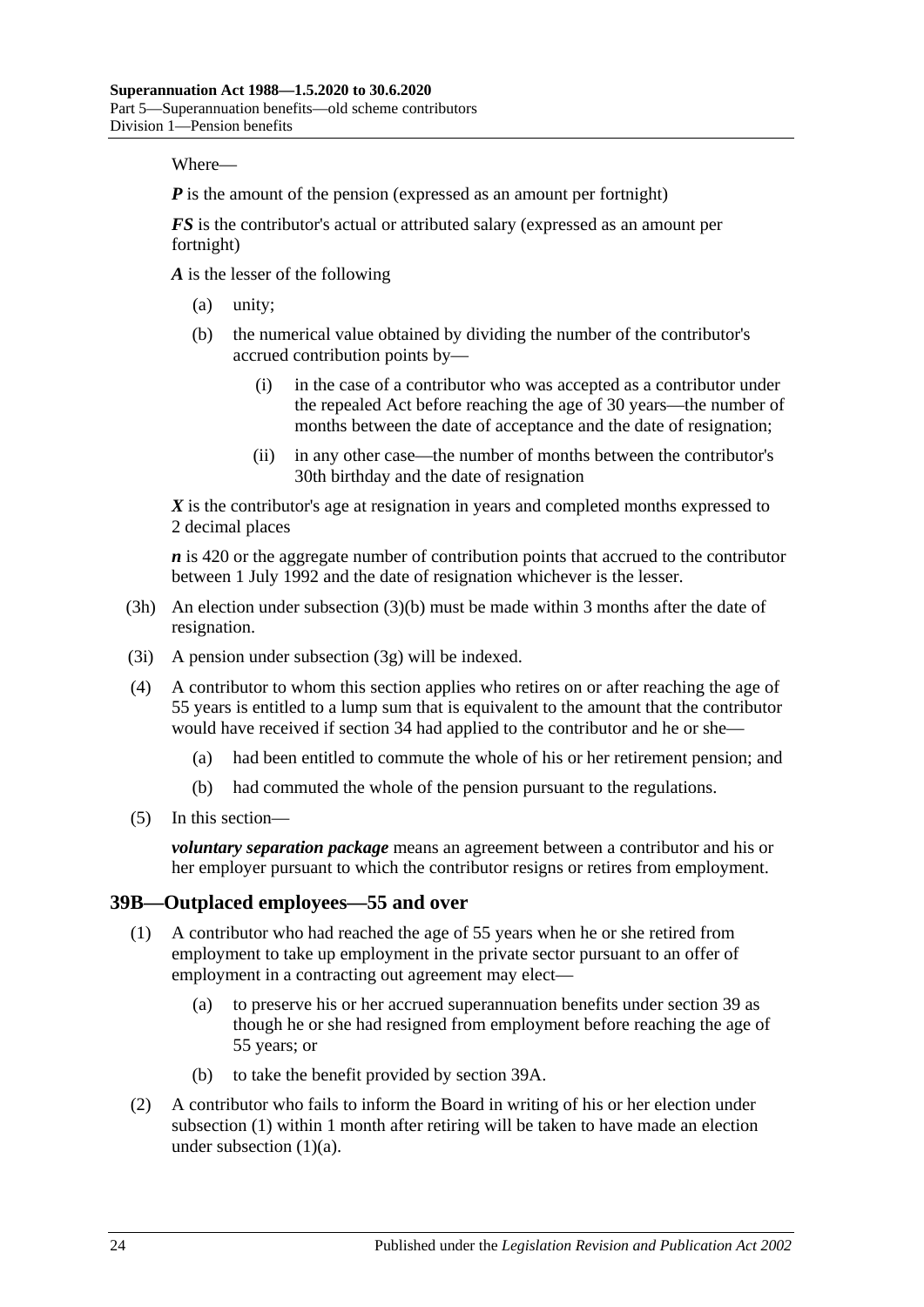- (3) If the Board is of the opinion that the limitation period referred to in [subsection](#page-79-2) (2) would unfairly prejudice a contributor, the Board may extend the period as it applies to the contributor.
- (4) If a contributor has made, or is taken to have made, an election under [subsection](#page-79-1) (1)(a), [section](#page-71-1) 39 applies to, and in relation to, the contributor except that
	- (a) [section](#page-74-2) 39(5) (instead of [section](#page-73-1) 39(2)) will apply to, and in relation to, a contributor whose contribution period is less than 120 months; and
	- (b) the contributor is not entitled to require the Board to commence paying a retirement pension under section [39\(5\)\(a\),](#page-74-1) and the Board must not commence paying such a pension under that provision, until the contributor has ceased employment with the private sector employer.
- (5) If the contributor has made an election under [subsection](#page-79-3) (1)(b), [section](#page-77-1) 39A applies to the contributor as though the requirements of [section](#page-77-2) 39A(1) had been met.

# <span id="page-80-1"></span><span id="page-80-0"></span>**39C—Outplaced employees under 55**

- <span id="page-80-2"></span>(1) A contributor who had not reached the age of 55 years when he or she resigned from employment to take up employment in the private sector pursuant to an offer of employment in a contracting out agreement may elect—
	- (a) to preserve his or her accrued superannuation benefits under [section](#page-71-1) 39; or
	- (b) to take the benefits provided by [section](#page-77-1) 39A.
- <span id="page-80-5"></span><span id="page-80-3"></span>(2) A contributor who fails to inform the Board in writing of his or her election under [subsection](#page-80-1) (1) within 1 month after resigning will be taken to have made an election under [subsection](#page-80-2) (1)(a).
- (3) If the Board is of the opinion that the limitation period referred to in [subsection](#page-80-3) (2) would unfairly prejudice a contributor, the Board may extend the period as it applies to the contributor.
- (4) If a contributor has made, or is taken to have made, an election under [subsection](#page-80-2) (1)(a), [section](#page-71-1) 39 applies to, and in relation to, the contributor except that (subject to [subsection](#page-80-4)  $(5)$ )—
	- (a) [section](#page-74-2) 39(5) (instead of [section](#page-73-1) 39(2)) applies to, and in relation to, a contributor whose contribution period is less than 120 months; and
	- (b) the contributor is not entitled to require the Board to commence paying a retirement pension under section  $39(5)(a)$ , and the Board must not commence paying such a pension under that provision, until the contributor has reached the age of 55 years and has ceased employment with the private sector employer.
- <span id="page-80-4"></span>(5) A contributor who has made, or is taken to have made, an election under [subsection](#page-80-2) (1)(a) and whose contribution period is less than 120 months may inform the Board in writing within 1 month after resigning that [section](#page-73-1) 39(2) and not [section](#page-74-2) 39(5) is to apply to, and in relation to, the contributor and in that case—
	- (a) [section](#page-73-1) 39(2) applies to, and in relation to, the contributor; but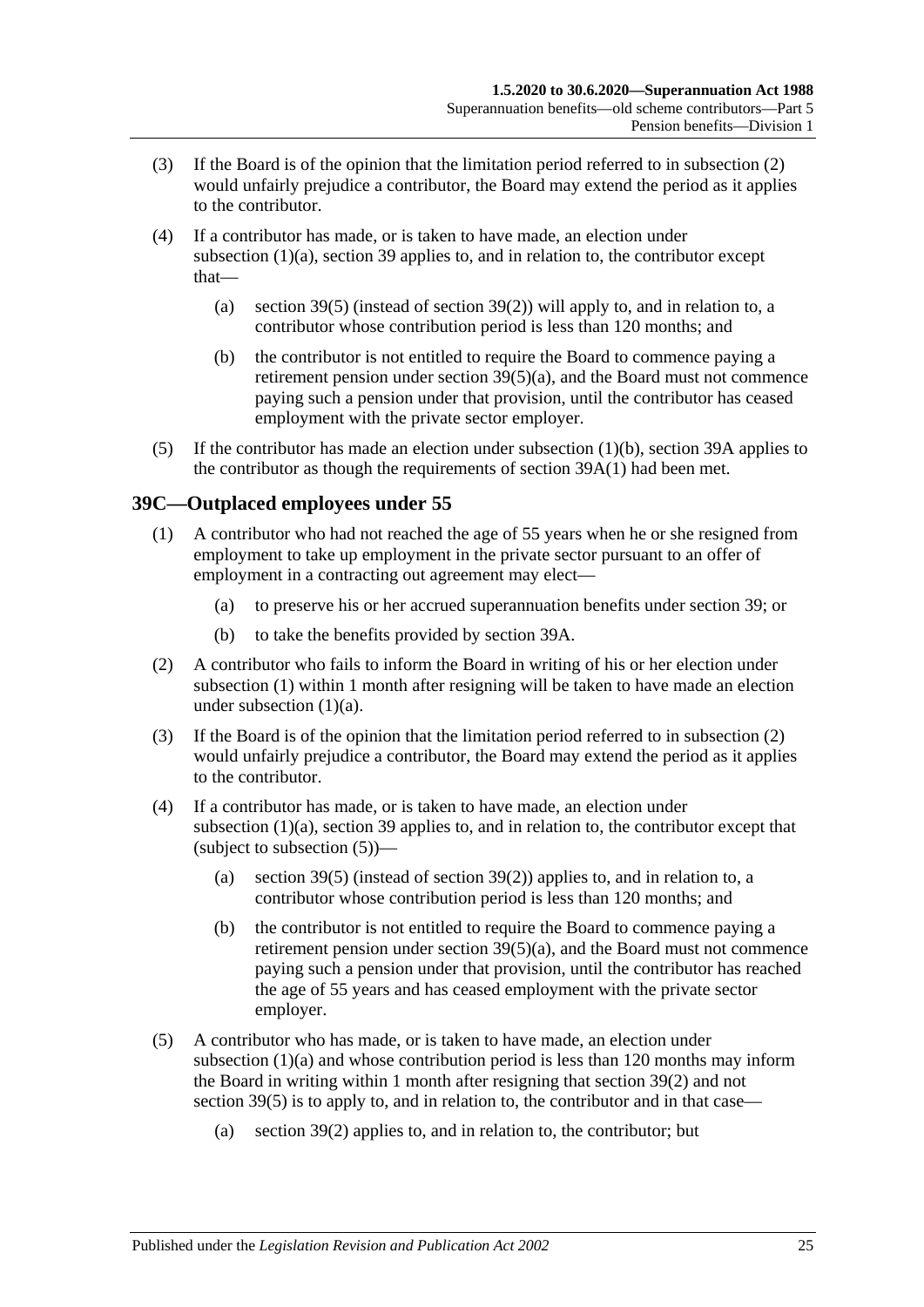- (b) the contributor is not entitled to require the Board to make a superannuation payment under section [39\(2\)\(a\),](#page-73-0) and the Board must not make a superannuation payment under that provision until the contributor has reached the age of 55 years and has ceased employment with the private sector employer.
- (6) If the Board is of the opinion that the limitation period referred to in [subsection](#page-80-4) (5) would unfairly prejudice a contributor, the Board may extend the period as it applies to the contributor.
- (7) If the contributor has made an election under [subsection](#page-80-5)  $(1)(b)$ , [section](#page-77-1) 39A applies to the contributor as though the requirements of [section](#page-77-2) 39A(1) had been met.

# **Division 2—General**

# <span id="page-81-3"></span>**40—Commutation of pension**

- (1) The Board will, on the application of a person who is entitled to a pension (other than a temporary disability pension or an eligible child's pension), commute a pension, or a proportion of a pension, to a lump sum payment.
- (2) The right of commutation is subject to the qualifications prescribed by regulation.
- <span id="page-81-0"></span>(3) In the commutation of a pension, commutation factors promulgated by regulation will be applied.
- (4) The amount of a commutation factor fixed under [subsection](#page-81-0) (3) may reflect the loss of the benefit provided by [section](#page-99-0)  $38(4)(a)$  or section  $47(3)$  as a result of the commutation of the pension or a proportion of the pension.

### <span id="page-81-1"></span>**40A—Commutation to pay deferred superannuation contributions surcharge**

- (1) The Board will, on the application of a contributor who is entitled to a pension (other than a temporary disability pension) and who is liable for a deferred superannuation contributions surcharge, commute so much of the pension as is required to provide a lump sum equivalent to the amount of the surcharge.
- (2) An application under [subsection](#page-81-1) (1) must be made in writing to the Board before the expiration of the period of 3 months immediately following the date on which the notice given to the contributor by the Commissioner of Taxation under section 15(7) of the Superannuation Contributions Tax Act was issued.
- <span id="page-81-2"></span> $(3)$  If—

 $(a)$ 

- (i) a contributor who is liable for a deferred superannuation contributions surcharge dies before notice by the Commissioner of Taxation under section 15(7) of the Superannuation Contributions Tax Act is issued; or
- (ii) a contributor who is liable for a deferred superannuation contributions surcharge dies within 3 months after the issue of such a notice without having commuted his or her pension under [subsection](#page-81-1) (1); and
- (b) the contributor is survived by a spouse who is entitled to a pension as the contributor's spouse under this Act,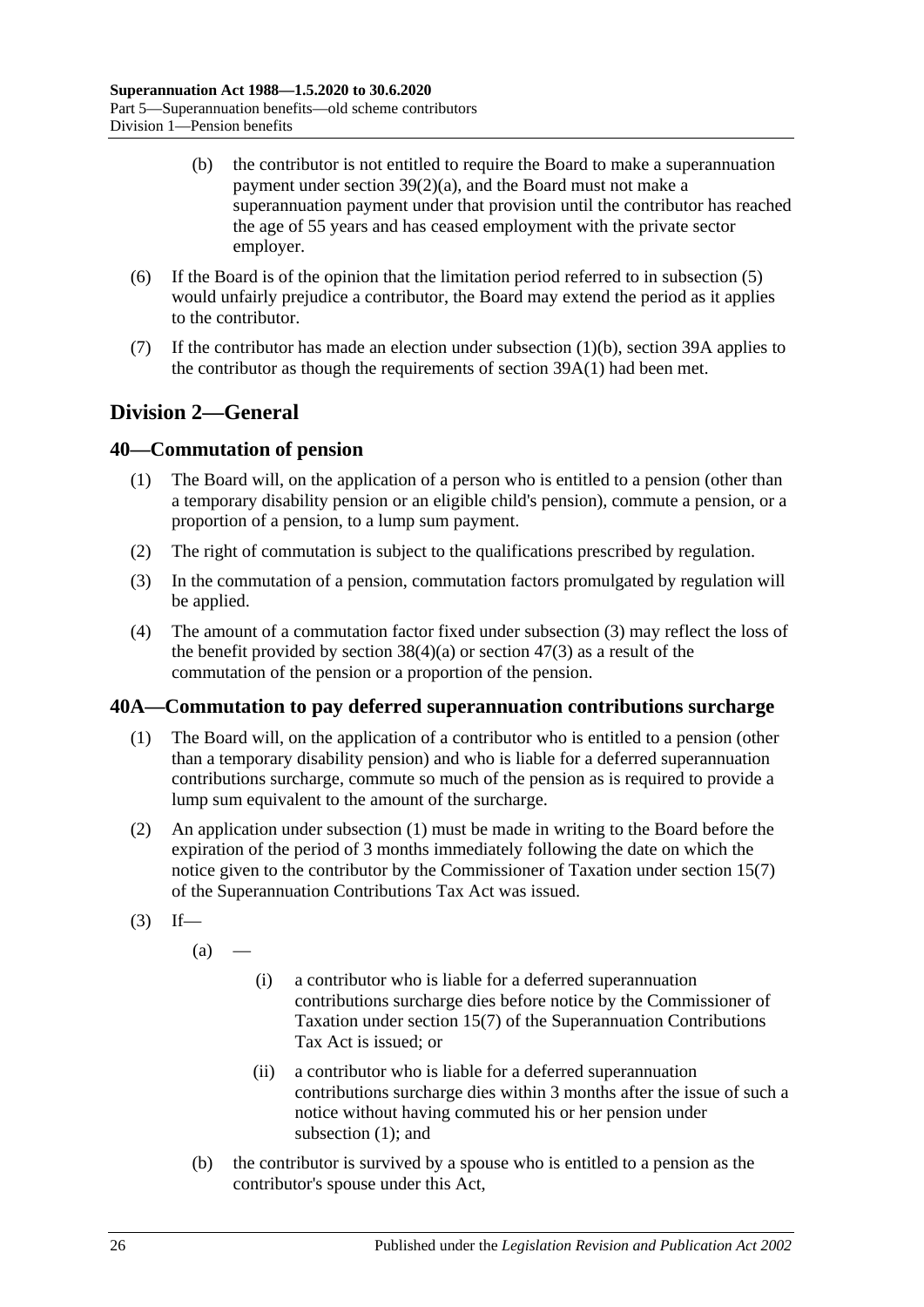the Board will, subject to [subsection](#page-82-0) (5) on the application of the spouse, commute so much of the spouse's pension as is required to provide a lump sum equivalent to the amount of the surcharge.

- (4) An application under [subsection](#page-81-2) (3) must be made in writing to the Board before the expiration of the period of 6 months immediately following the contributor's death or the issue of the notice under section 15(7) of the Superannuation Contributions Tax Act, whichever is the later.
- <span id="page-82-0"></span>(5) The Board must not commute a pension under [subsection](#page-81-2) (3) unless it is satisfied that the resulting lump sum will be applied in payment of the surcharge or be used to reimburse the deceased contributor's estate, or the spouse or other person who has paid the surcharge on behalf of the estate.
- (6) The commutation factors to be applied in the commutation of a pension under this section will be determined by the Treasurer on the recommendation of an actuary.
- (7) If the Board is satisfied that—
	- (a) a contributor, or the spouse of contributor, is entitled to commute the whole of his or her pension under [section](#page-81-3) 40 and has done so except for a part that the contributor or spouse wishes to retain for the purpose of commutation under this section in order to pay the contributor's deferred superannuation contributions surcharge; and
	- (b) after commutation under this section for that purpose there will still be a part of the pension remaining uncommuted; and
	- (c) the part of the pension originally retained for commutation under this section was a reasonable estimate of the amount of the pension that would be required for that purpose,

the Board will, on the application of the contributor or spouse made at the same time as his or her application under [subsection](#page-81-1) (1) or [\(3\),](#page-81-2) commute the remaining uncommuted part of the pension using the factors applicable under [section](#page-81-3) 40.

# **40AB—Commutation to pay Division 293 tax**

- (1) The purpose of this section is to facilitate the payment of amounts by the Board to the Commissioner of Taxation as required under Schedule 1 Subdivision 135-C of the Taxation Administration Act in connection with Division 293 tax payable by contributors.
- (2) If a Division 293 release authority for a contributor who is entitled to a pension is given to the Board in accordance with Schedule 1 Subdivision 135-B of the Taxation Administration Act, the Board must—
	- (a) commute so much of the contributor's pension as is necessary to provide a lump sum equal to the release amount required to be paid by the Board in respect of the contributor under Schedule 1 section 135-75 of the Taxation Administration Act; and
	- (b) pay the lump sum resulting from the commutation to the Commissioner of Taxation.
- (3) The commutation factors to be applied in the commutation of a pension under this section will be determined by the Treasurer on the recommendation of an actuary.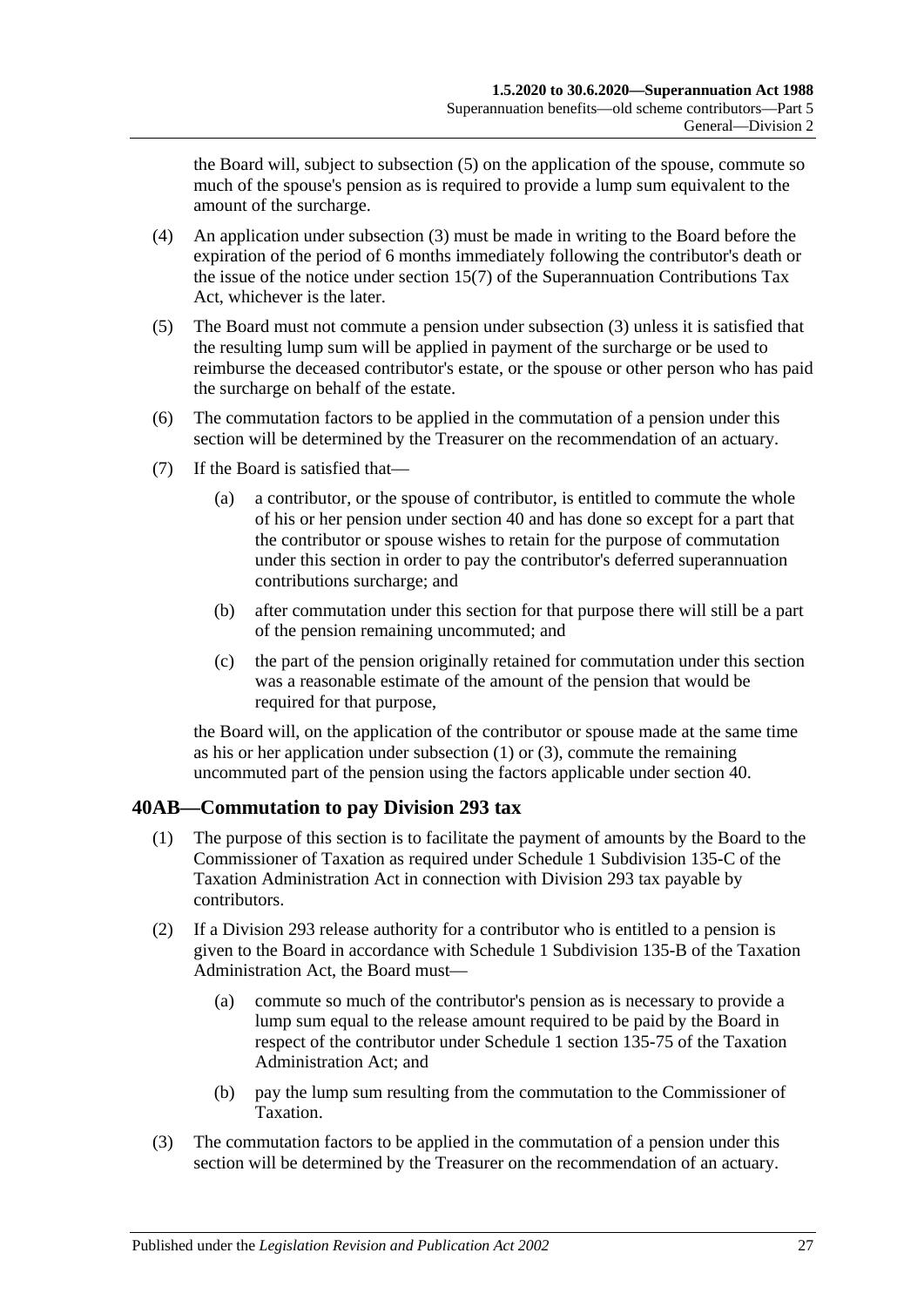- (4) If the Board is satisfied that—
	- (a) a contributor is entitled to commute the whole of his or her pension under [section](#page-81-3) 40 and has done so except for a part that the contributor wishes to retain for the purpose of commutation under this section in order to meet the contributor's liability for Division 293 tax; and
	- (b) after commutation under this section for that purpose there will still be a part of the pension remaining uncommuted; and
	- (c) the part of the pension originally retained for commutation under this section was a reasonable estimate of the amount of the pension that would be required for that purpose,

the Board will, on the application of the contributor made after a Division 293 release authority for the contributor is given to the Board, commute the remaining uncommuted part of the pension using the factors applicable under [section](#page-81-3) 40.

### <span id="page-83-0"></span>**40B—Interaction with judicial remuneration or pension entitlements**

- <span id="page-83-2"></span><span id="page-83-1"></span>(1) If a person would, but for this subsection, be entitled to—
	- (a) the payment of a pension under this Act; and
	- (b) the payment of—
		- (i) salary as a Judge for judicial service; or
		- (ii) a judicial-related pension,

the right to the payment of a pension under this Act is suspended.

- <span id="page-83-3"></span>(2) Subject to this section, the Board will, on the application of a person whose pension is suspended under [subsection](#page-83-0) (1), commute the entitlement to the pension to a lump sum payment.
- <span id="page-83-4"></span>(3) An application for commutation must be made—
	- (a) in the case of a suspension under [subparagraph](#page-83-1) (i) of [subsection](#page-83-2)  $(1)(b)$ —within 6 months after the pension is suspended due to the circumstances applying under that subparagraph;
	- (b) in the case of a suspension under [subparagraph](#page-83-3) (ii) of [subsection](#page-83-2)  $(1)(b)$ —within 3 months after the pension is suspended due to the circumstances applying under that subparagraph.
- <span id="page-83-5"></span> $(4)$  If
	- (a) an application is not made under [subsection](#page-83-4)  $(3)(a)$ ; and
	- (b) the person ceases to receive salary as a Judge for judicial service without an entitlement to a judicial-related pension,

the suspension will cease.

- (5) If an application is not made under [subsection](#page-83-5) (3)(b) within the period that applies under that provision, it will be taken that the person has made the application in any event.
- (6) In making the commutation, commutation factors promulgated by regulation will be applied.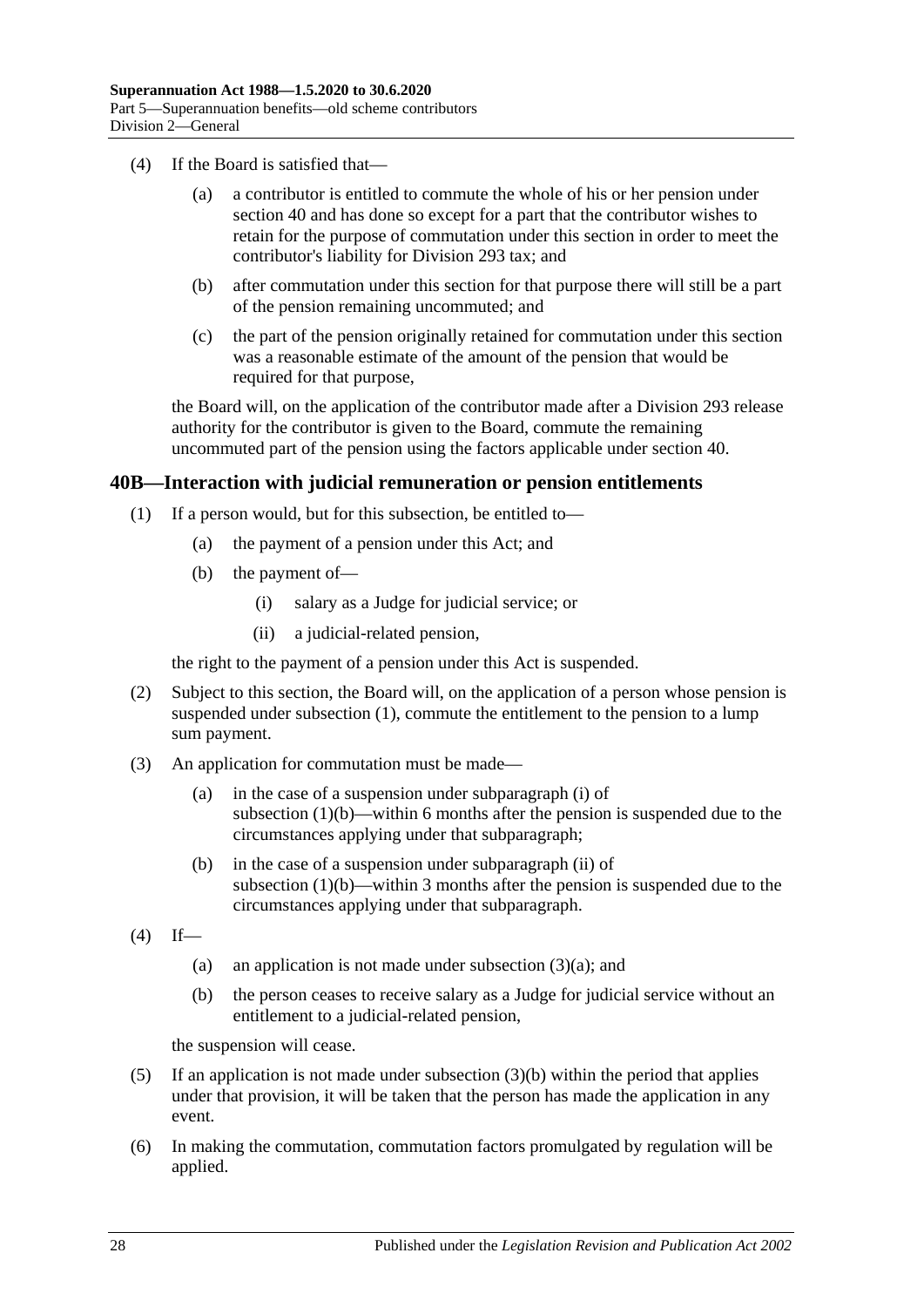(7) In this section—

*Judge* has the same meaning as in the *[Judges' Pensions Act](http://www.legislation.sa.gov.au/index.aspx?action=legref&type=act&legtitle=Judges%20Pensions%20Act%201971) 1971*;

*judicial-related pension* means a pension under the *[Judges' Pensions Act](http://www.legislation.sa.gov.au/index.aspx?action=legref&type=act&legtitle=Judges%20Pensions%20Act%201971) 1971*;

*judicial service* has the same meaning as in the *[Judges' Pensions Act](http://www.legislation.sa.gov.au/index.aspx?action=legref&type=act&legtitle=Judges%20Pensions%20Act%201971) 1971*.

### **41—Medical examination etc of invalid pensioner**

- (1) The Board may from time to time require an invalid pensioner who has not reached the age of retirement—
	- (a) to submit to a medical examination by a specified medical practitioner; or
	- (b) to undergo specified medical treatment; or
	- (c) to avail himself or herself of specified assistance.
- (2) The cost of a medical examination under this section will be met by the Board.
- (3) A pensioner will not be required to submit to a particular form of medical treatment if there is a conflict of opinion between recognised medical experts as to the desirability of the treatment.
- (4) If a pensioner fails to comply with a requirement under this section, the Board may suspend the pension until the requirement is complied with.

#### <span id="page-84-0"></span>**42—Suspension of pension if pensioner declines appropriate employment**

- (1) If appropriate employment is offered, at the request of the Minister, to an invalid or retrenchment pensioner who has not reached the age of retirement, the following provisions apply:
	- (a) if the pensioner accepts the offer and returns to employment—the pension will terminate but the former pensioner will be credited with contribution points and contribution months as if he or she had continued in employment and contributed at the standard contribution rate over the period of absence from employment;
	- (b) if the pensioner does not accept the offer—the Board may suspend the pension until the pensioner reaches the age of retirement.
- (2) In determining whether a particular form of employment is appropriate to a particular pensioner, the following factors will be taken into account—
	- (a) the pensioner's qualifications;
	- (b) the pensioner's previous employment;
	- (c) the pensioner's state of health;
	- (d) the place at which the employment is available.
- (3) Employment will not be regarded as appropriate to a particular pensioner if the rate of salary applicable to the employment (expressed as an hourly rate) is less than 80 per cent of the rate of the pensioner's notional salary (expressed as an hourly rate).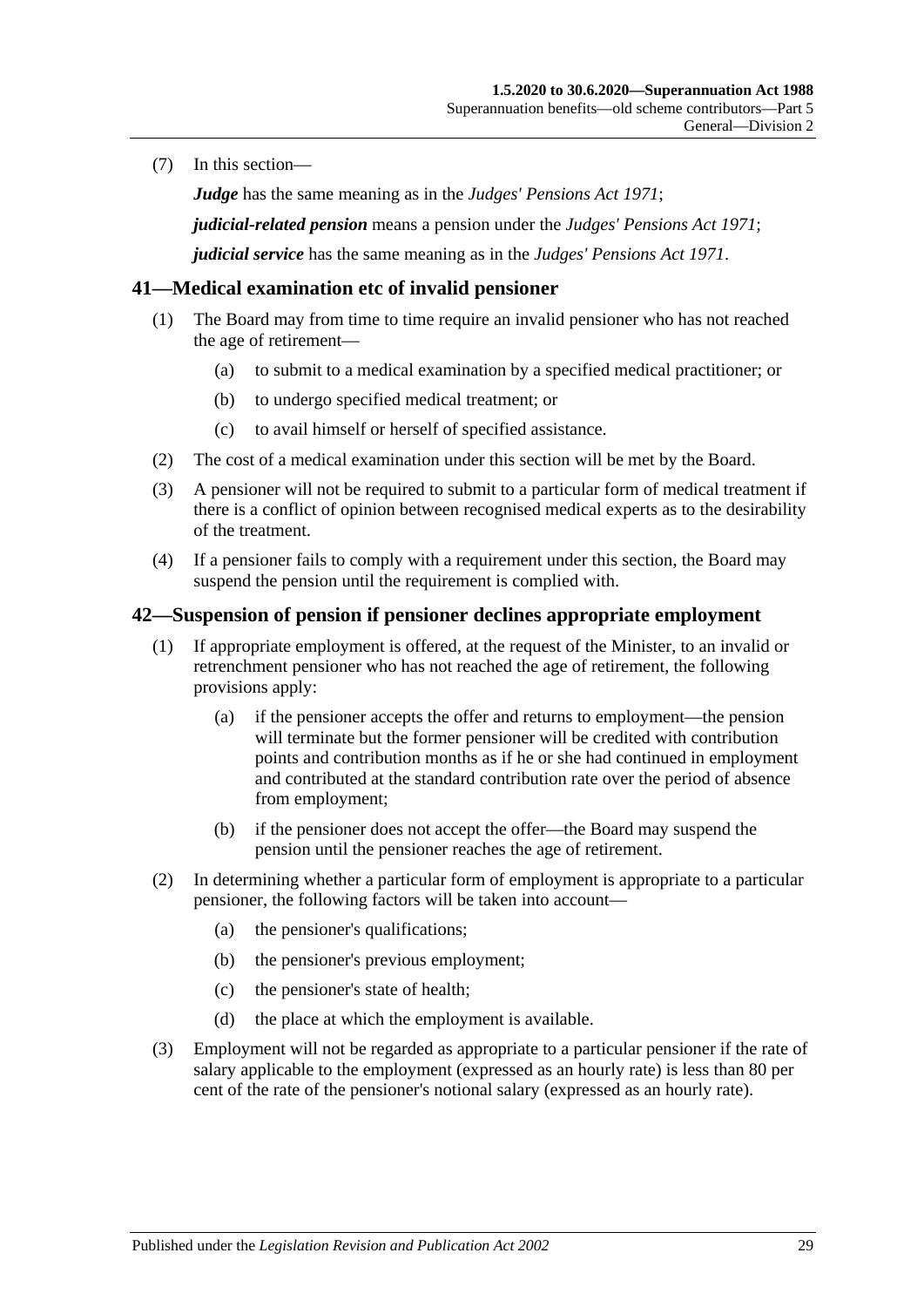# <span id="page-85-1"></span>**42A—Offer of lump sum to certain invalid pensioners**

- $(1)$  If—
	- (a) the Board is satisfied on the advice of 2 medical practitioners that an invalid pensioner who has not reached the age of retirement is fit to be employed in full time or part time employment; but
	- (b) appropriate employment has not been offered to the pensioner under [section](#page-84-0) 42,

the Board may offer to pay a lump sum to the pensioner instead of his or her pension.

- <span id="page-85-0"></span>(2) The amount of the lump sum will be the greater of the following:
	- (a) an amount equivalent to the amount that would be produced by commutation of the whole of a pension calculated as follows:

$$
P = \frac{P_1 \times (360 - M)}{360}
$$

Where—

*P* is the pension

 *is the pension to which the pensioner was entitled immediately before the* payment of the lump sum (expressed as an annual amount)

*M* is the number of complete months between the time when the lump sum is paid and when the pensioner would reach the age of retirement;

- (b) an amount equivalent to 3 times the amount of the pensioner's annual pension immediately before the lump sum is paid.
- (3) For the purposes of the commutation referred to in [subsection](#page-85-0) (2)—
	- (a) the commutation factors applicable on the commutation of a retirement pension will be used; and
	- (b) the contributor's age will be taken to be his or her age when the lump sum is paid or 55 years whichever is the greater.
- (4) If the pensioner accepts the Board's offer under [subsection](#page-85-1) (1), the pensioner's right to future payments of the pension and all derivative rights cease on payment of the lump sum.

# **43—Notional extension of period of employment**

If—

- (a) a contributor becomes entitled, on termination of his or her employment, to a pension; and
- (b) the contributor was, immediately before termination of employment, entitled to a period of recreation leave and is paid, or entitled to, a lump sum in lieu of that leave,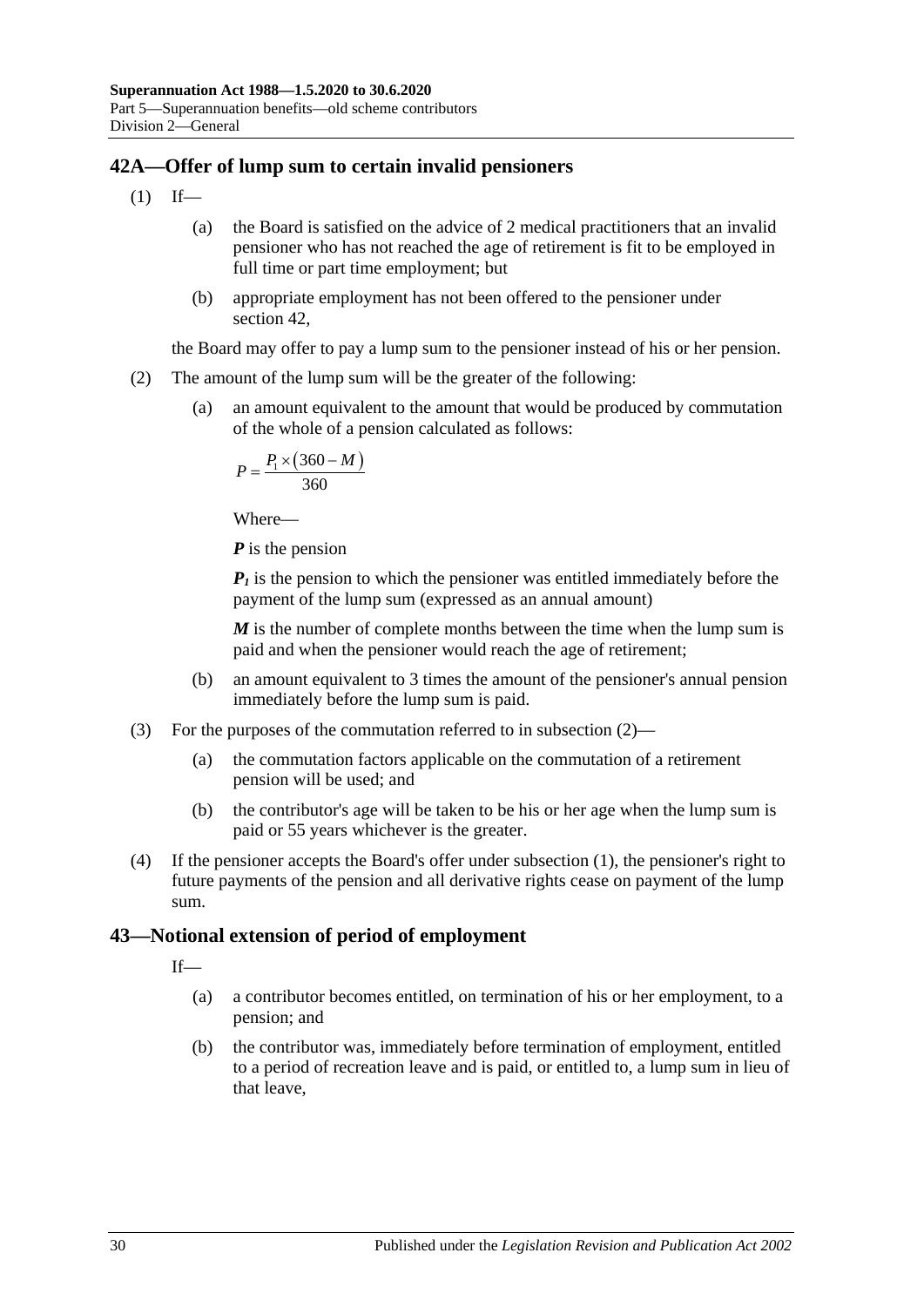the contributor's employment will be taken to have been extended for a period equivalent to the period of recreation leave and the contributor is liable for contributions in respect of that period and is entitled to benefits at the end of that period as though he or she had remained in employment and had received the lump sum as salary during that period.

# <span id="page-86-0"></span>**43AA—Closure of contribution accounts**

- (1) The Board may close the account of a contributor if—
	- (a) the contributor has retired or resigned from employment and is in receipt of a pension under this Part; or
	- (b) the contributor's employment has been terminated by retrenchment or on account of invalidity and the contributor—
		- (i) has reached the age of retirement; and
		- (ii) is in receipt of a pension under this Part; or
	- (c) the contributor has died.
- (2) If, after a contribution account has been closed under [subsection](#page-86-0) (1), a benefit becomes payable under this Part that depends wholly or partly on the balance standing to the credit of the account, the benefit will be determined on the basis of the balance that would have stood to the credit of the account if it had not been closed.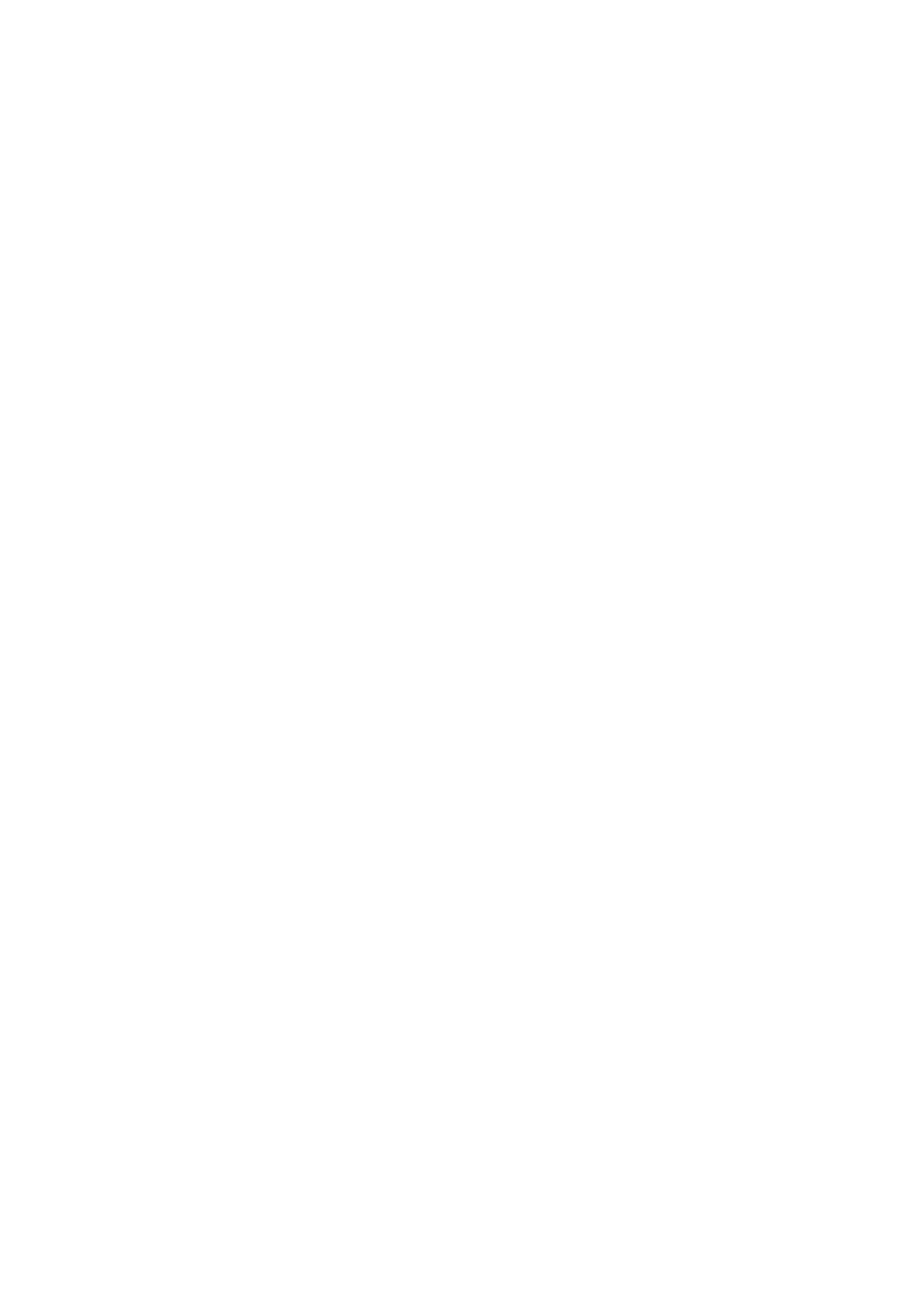# **Part 5A—Family Law Act provisions**

# **Division 1—Preliminary**

# **43AB—Purpose of Part**

The purpose of this Part is to facilitate the division under the *Family Law Act 1975* of the Commonwealth of superannuation interests between spouses who have separated (other than with respect to interests arising under an administered scheme under [Schedule 3\)](#page-132-0).

# **43AC—Interpretation**

In this Part, unless the contrary intention appears—

*Commonwealth regulations* means the *Family Law (Superannuation) Regulations 2001* (No. 303 as amended) of the Commonwealth;

*defined benefit interest* means a benefit or superannuation interest that is a function of salary and membership or service;

*eligible person*, in relation to a superannuation interest of a contributor, has the same meaning as in section 90MZB of the *Family Law Act 1975* of the Commonwealth;

*flag lifting agreement* has the same meaning as in Part VIIIB of the *Family Law Act 1975* of the Commonwealth;

*growth phase* has the same meaning as in the Commonwealth regulations;

*member spouse* has the same meaning as in Part VIIIB of the *Family Law Act 1975* of the Commonwealth;

*non-member spouse* has the same meaning as in Part VIIIB of the *Family Law Act 1975* of the Commonwealth;

*operative time* has the same meaning as in Part VIIIB of the *Family Law Act 1975* of the Commonwealth;

*payment phase* has the same meaning as in the Commonwealth regulations;

*payment split* has the same meaning as in Part VIIIB of the *Family Law Act 1975* of the Commonwealth;

*relevant date* has the same meaning as in the Commonwealth regulations;

*splitting instrument* means—

- (a) a superannuation agreement; or
- (b) a flag lifting agreement that provides for a payment split; or
- (c) a splitting order;

*splitting order* has the same meaning as in Part VIIIB of the *Family Law Act 1975* of the Commonwealth;

*superannuation agreement* has the same meaning as in Part VIIIB of the *Family Law Act 1975* of the Commonwealth.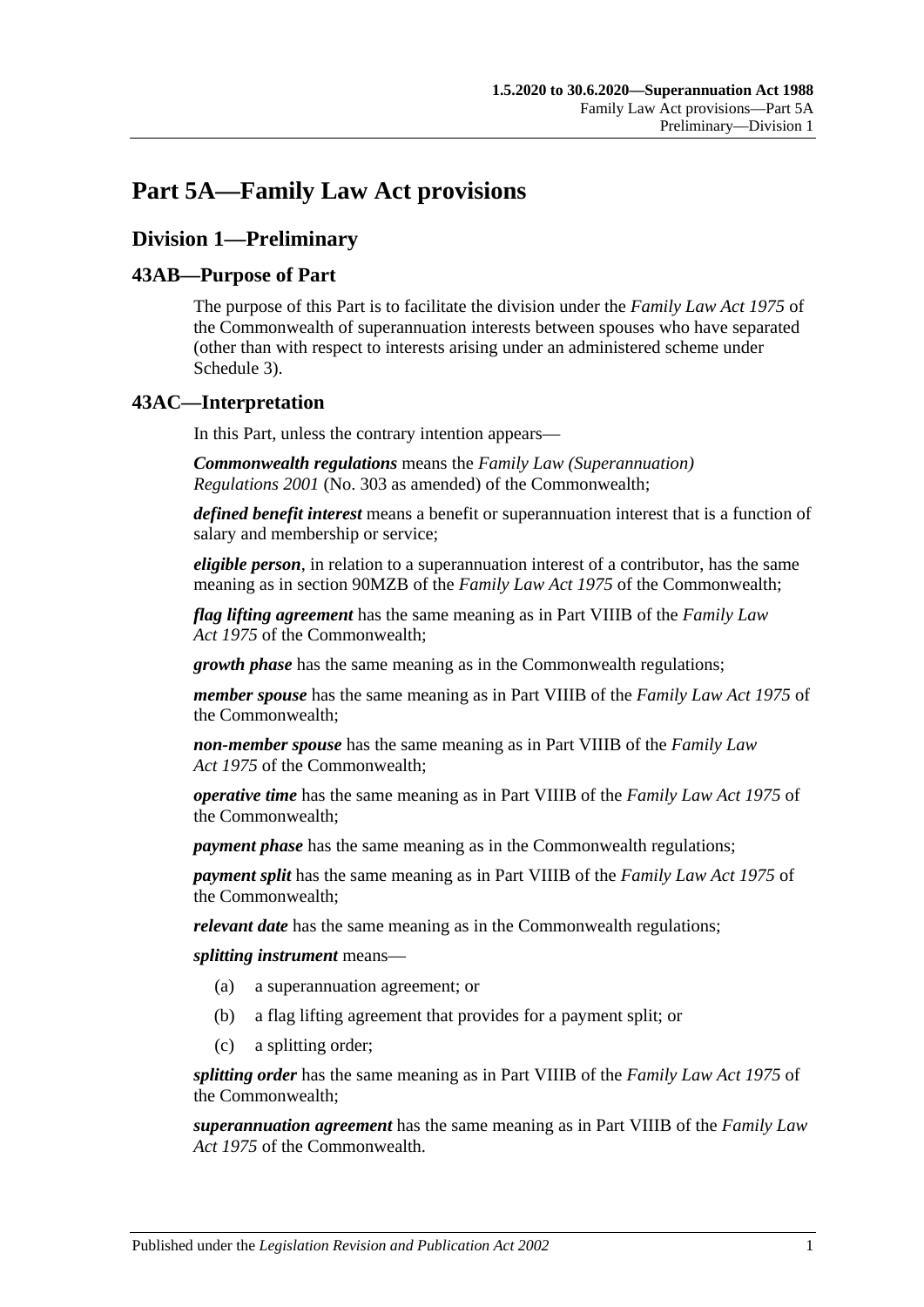### <span id="page-89-1"></span>**43AD—Value of superannuation interest**

- (1) For the purposes of this Part (but subject to [subsection](#page-89-0) (2)), the value of any superannuation interest will be determined in accordance with Part 5 of the Commonwealth regulations (insofar as those regulations provide a method for determining that value), subject to any modification prescribed by regulation under this Act.
- <span id="page-89-0"></span>(2) An approval of the Commonwealth Minister under regulation 38 or 43A of the Commonwealth regulations that relates to a superannuation interest under this Act will have effect for the purposes of this Part.

#### **43AE—Board to comply with Commonwealth requirements**

The Board must comply with the requirements imposed on the Board under Part VIIIB of the *Family Law Act 1975* of the Commonwealth.

#### **43AF—Effect on contributor's entitlements**

- (1) Despite the other provisions of this Act, if a payment split is payable with respect to the superannuation interest of a contributor, there is a corresponding reduction in the entitlement of the contributor under this Act.
- <span id="page-89-2"></span>(2) A reduction in the entitlement of a contributor will be given effect as follows:
	- (a) the contributor's contribution account will be subject to a charge that takes effect by reducing the balance of that account at the operative time (insofar as a balance exists) by a percentage equal to the percentage that the non-member spouse's share in the relevant superannuation interest bears to the total value of the contributor's accrued superannuation benefit at the operative time (and any relevant method or factor that applies under [section](#page-89-1) 43AD will be applied); and
	- (b) except with respect to a pension in the payment phase, any entitlement in respect of a pension in the growth phase and any employer-funded component of a superannuation benefit payable to the contributor after the creation of the relevant interest for the benefit of the non-member spouse will, as from the operative time, be subject to a reduction that takes effect by reducing—
		- (i) the number of contribution points; and
		- (ii) factors "M" and "n" in a formula under this Act (insofar as they are relevant to a determination of an employer-funded component in the particular case),

to the extent necessary to take into account, to its full extent, the employer-funded component of the value of the non-member spouse's interest (and any relevant method or factor that applies under [section](#page-89-1) 43AD will be applied); and

- (c) any pension in the payment phase will, depending on the terms of the splitting instrument, be reduced by—
	- (i) the value of the non-member spouse's share in the relevant superannuation interest; or
	- (ii) the percentage of the relevant superannuation interest to be shared with the non-member spouse.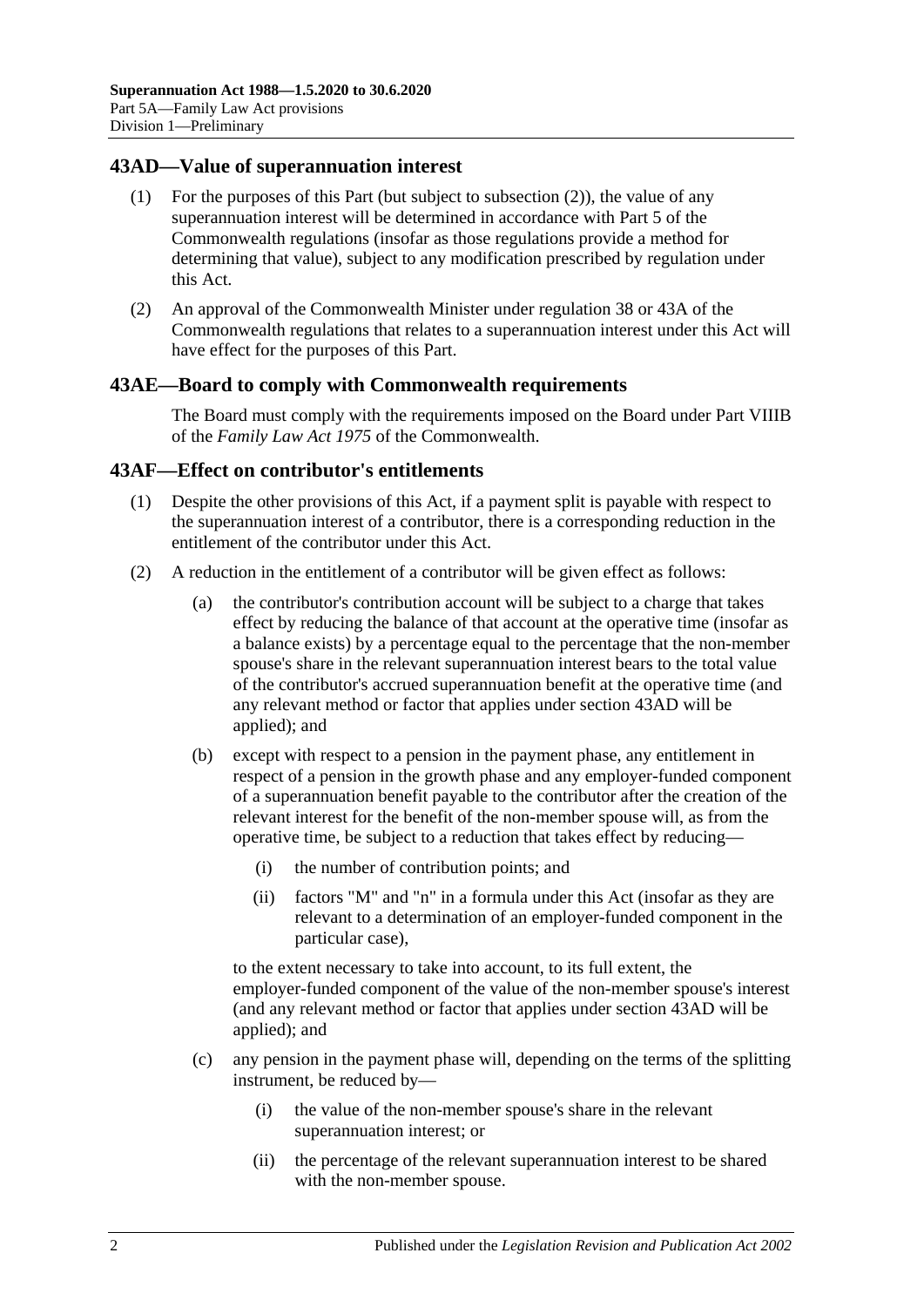- (3) A reduction in the entitlement of a contributor will not extend to any superannuation benefit that is not a splittable payment under Part VIIIB of the *Family Law Act 1975* of the Commonwealth.
- (4) A reduction in contribution points in connection with the operation of this Part does not affect the aggregate of contribution points that would apply under [section](#page-28-0) 24 but for the operation of [subsection](#page-89-2) (2).
- (5) If 2 or more reductions must be made with respect to an entitlement of a contributor because 2 or more splitting instruments have been served on the Board, the Board may determine to apply the reductions separately, or in aggregate.
- (6) If a contributor has received a draw down benefit under [section](#page-30-0) 26A or [33A—](#page-56-0)
	- (a) the superannuation interest of the contributor will be taken to include the balance of any draw down benefit that is being held under section [26A\(3\)\(b\)\(i\)](#page-31-0) or an entitlement under [section](#page-56-0) 33A; and
	- (b) any entitlement under [section](#page-30-0) 26A or [33A](#page-56-0) will be adjusted to take into account the effect of a payment split under this Part.

# **43AG—Benefit not payable to spouse on death of contributor if split has occurred**

If a contributor dies and is survived by a spouse who—

- (a) has received, is receiving or is entitled to receive a benefit under a splitting instrument; or
- (b) is, under the terms of a splitting instrument, not entitled to any amount arising out of the contributor's superannuation interest under this Act (or any proportion of such an interest),

the spouse is not entitled to a benefit under this Act in respect of the deceased contributor (except in accordance with the instrument) and will not be considered to be a spouse of the deceased contributor for the purposes of [section](#page-98-0) 46 (if relevant).

# **Division 2—New scheme contributors**

### **43AH—Application of Division**

This Division applies only to the division of superannuation interests in respect of member spouses who are new scheme contributors.

### **43AI—Accrued benefit multiple**

- (1) For the purposes of the Commonwealth regulations, the *accrued benefit multiple* in respect of a superannuation interest payable as a lump sum is the multiple of annual salary that the member spouse would be entitled to receive at the prescribed date assuming that the member spouse retired on that day at or over the age of retirement (as the case requires) with the member spouse's accrued contribution points and contribution period as at that day.
- (2) In addition to any other information that may be provided by the Board in connection with this Part, the Board may, on application, provide to an eligible person a statement of the value of a superannuation interest of a member spouse who is a new scheme contributor, as at a particular date specified in the application.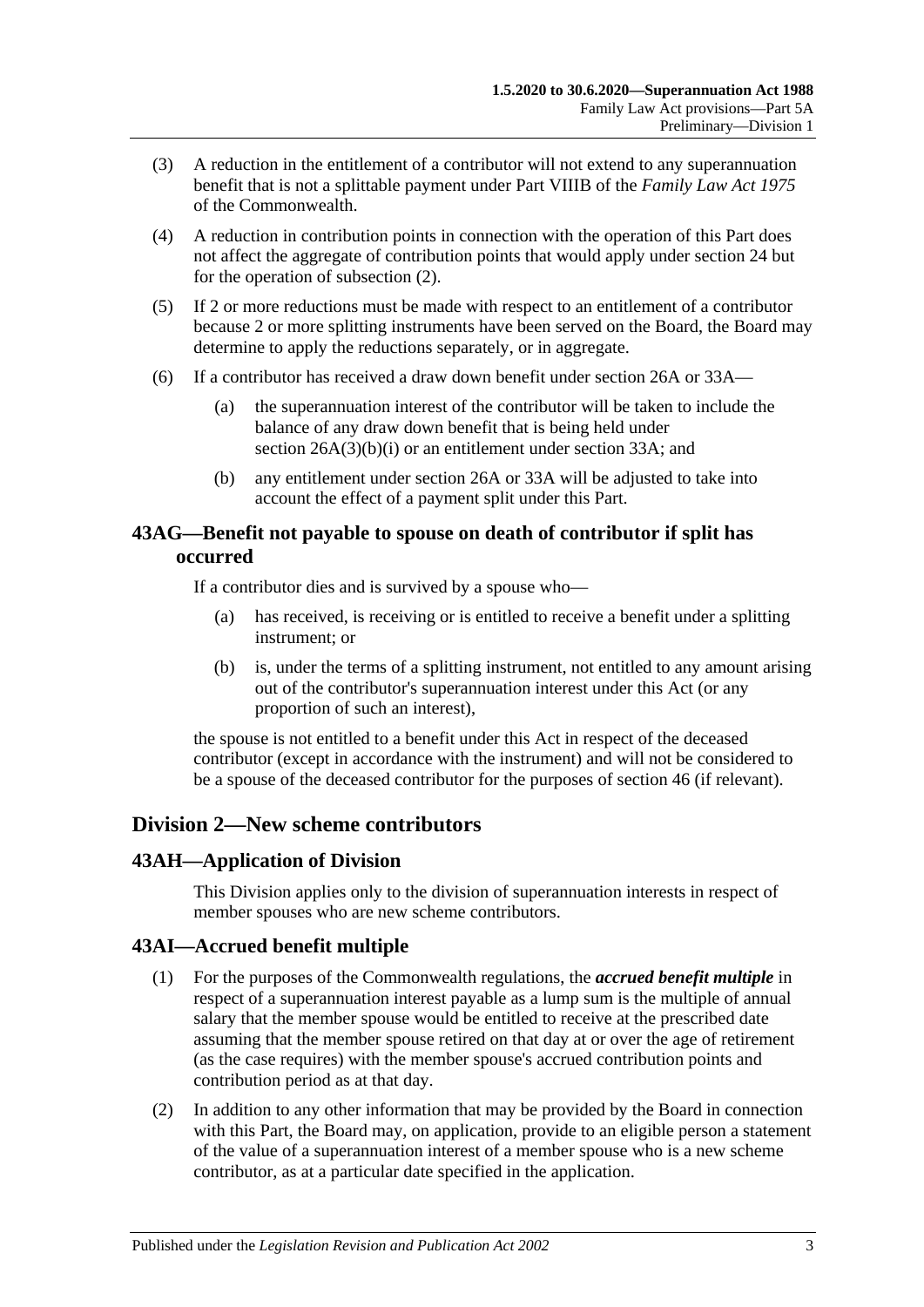(3) In this section—

*prescribed date* is the date that is relevant to the determination of an accrued benefit multiple in the particular circumstances.

#### <span id="page-91-0"></span>**43AJ—Non-member spouse's entitlement**

- (1) The Board must, on service of a splitting instrument in respect of a lump sum benefit, create an interest for the non-member spouse named in the instrument in accordance with the provisions of the instrument, with effect from the operative time.
- (2) The value of the non-member spouse's interest will be determined by reference to the provisions of the instrument but in any event may not exceed the value of the member spouse's interest.
- <span id="page-91-2"></span><span id="page-91-1"></span>(3) The interest of a non-member spouse under [subsection](#page-91-0) (1) will, according to the election of the non-member spouse—
	- (a) be paid out to the extent (if any) that payment can be made in accordance with the SIS Act; or
	- (b) be rolled over to the credit of the non-member spouse in an account (which may need to be established) in the name of the non-member spouse in the Southern State Superannuation Fund; or
	- (c) be rolled over or transferred to some other superannuation fund or scheme approved by the Board.
- (4) The Board must take the action required under [subsection](#page-91-1) (3) within 28 days after receiving the relevant election.
- (5) However, if an election is not made by the non-member spouse before the end of 28 days after the Board gives notice to the non-member spouse in the manner contemplated by the regulations, the Board must, subject to the regulations, roll over the interest to the credit of the non-member spouse under [subsection](#page-91-2) (3)(b).

# **Division 3—Old scheme contributors**

### **43AK—Application of Division**

This Division applies only to the division of superannuation interests in respect of member spouses who are old scheme contributors.

### **43AL—Accrued benefit multiple**

(1) For the purposes of the Commonwealth regulations, the *accrued benefit multiple* in respect of a superannuation interest payable as a pension is the percentage of annual salary that the member spouse would be entitled to receive as a pension at the prescribed date assuming that the member spouse retired on that day at or over the age of retirement (as the case requires) with the member spouse's accrued contribution points and contribution period as at that day.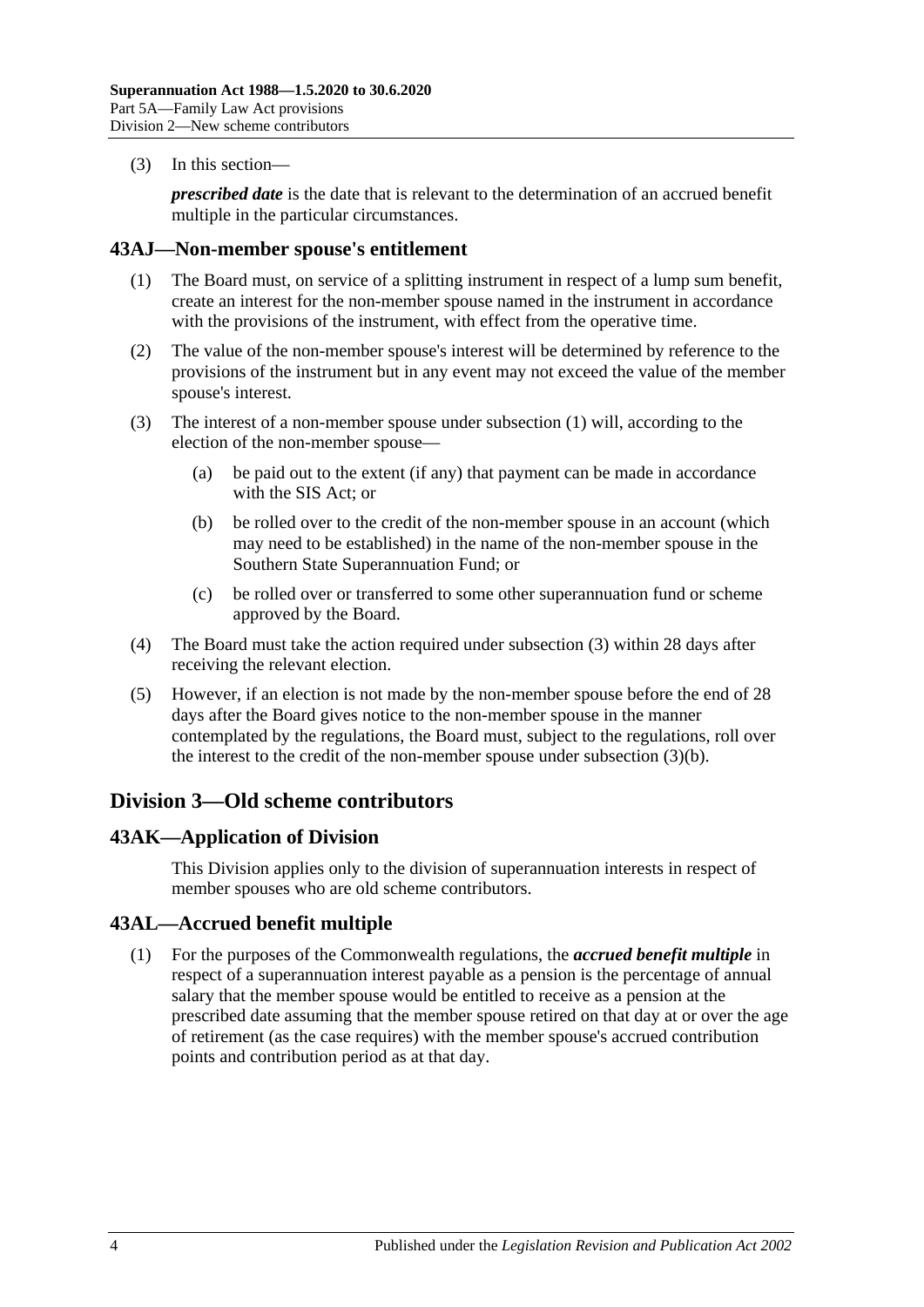- (2) For the purposes of the Commonwealth regulations, the *accrued benefit multiple* in respect of a superannuation interest payable as a lump sum that is a defined benefit interest is the multiple of annual salary that the member spouse would be entitled to receive at the prescribed date assuming that the member spouse retired on that day at or over the age of retirement (as the case requires) and was taking his or her entitlement under the Act on that day.
- (3) In addition to any other information that may be provided by the Board in connection with this Part, the Board may, on application, provide to an eligible person a statement of the value of a superannuation interest of a member spouse who is an old scheme contributor, as at a particular date specified in the application.
- (4) In this section—

*prescribed date* is the date that is relevant to the determination of an accrued benefit multiple in the particular circumstances.

# **43AM—Non-member spouse's entitlement**

- (1) The Board must, on service of a splitting instrument, create an interest for the non-member spouse named in the instrument, with effect from the operative time.
- (2) The form of the non-member spouse's interest will be determined on the basis of whether the superannuation interest is in the growth phase or the payment phase, by the nature of the member spouse's superannuation interest, and by reference to the provisions of the instrument.

### **43AN—Non-member spouse's entitlement where pension is in growth phase**

- (1) If the Board is served with a splitting instrument in respect of a pension that is in the growth phase, the non-member spouse is not entitled to receive his or her entitlement in the form of a pension commencing at the same time as the member spouse's pension under this Act but is, instead, entitled to have a lump sum determined under this section paid on his or her behalf in accordance with this Part.
- (2) The lump sum to which a non-member spouse is entitled, as at the operative time, will be determined—
	- (a) if the splitting instrument specifies a percentage of the member spouse's superannuation interest for the purposes of the split—by applying that percentage split to the member spouse's superannuation entitlement based on the relevant accrued benefit multiple and by applying any relevant method or factor that applies under [section](#page-89-1) 43AD;
	- (b) subject to [subsection](#page-92-0) (3), if the splitting instrument specifies a lump sum amount for the purposes of the split—by adopting that lump sum.
- <span id="page-92-0"></span>(3) The value of a lump sum payable to a non-member spouse under this section must not exceed the value of the member spouse's interest.

### <span id="page-92-1"></span>**43AO—Non-member spouse's entitlement where pension is in payment phase**

(1) If the Board is served with a splitting instrument in respect of a pension that is in the payment phase, the Board must split the pension between the member spouse and non-member spouse in accordance with the instrument, with effect from the operative time.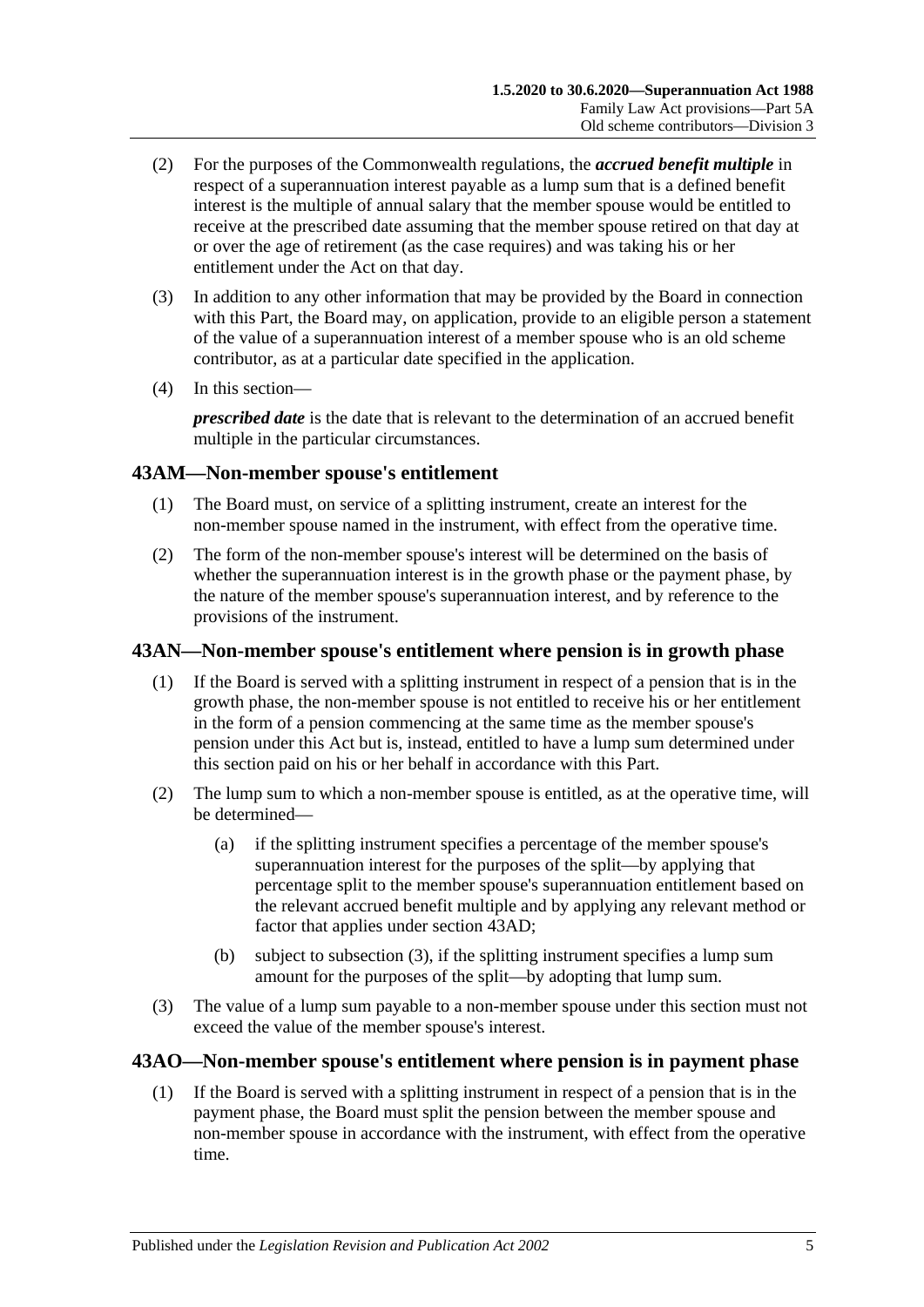- (2) The non-member spouse may—
	- $(a)$
- (i) in accordance with the terms of the splitting instrument; or
- (ii) by notice in writing given to the Board within the prescribed period,

elect to have the whole of his or her share of the superannuation interest determined under [subsection](#page-92-1) (1) converted to (and taken as) a separate pension entitlement (to be referred to as an *associate pension* for the purposes of this Act) for the lifetime of the non-member spouse; or

- <span id="page-93-0"></span>(b) by notice in writing given to the Board within the prescribed period, elect to have the whole of his or her share of the superannuation interest determined under [subsection](#page-92-1) (1) commuted to a lump sum.
- (3) The following provisions will apply with respect to an associate pension:
	- (a) the amount of the pension will be determined by applying the methods and factors prescribed by the regulations;
	- (b) the non-member spouse will not be taken to be a contributor on account of the entitlement to the pension;
	- (c) the pension will be indexed;
	- (d) no derivative, reversionary or other rights will arise or continue on account of the entitlement to the pension after the death of the non-member spouse.
- (4) A lump sum under [subsection](#page-93-0) (2)(b) will be determined by applying the methods and factors prescribed by the regulations.
- (5) If the non-member spouse is taking his or her entitlement as a pension (other than an associate pension) and there is a reduction in the member spouse's pension under this Act, there will be a corresponding reduction in the non-member spouse's pension.
- (6) If the non-member spouse is taking his or her entitlement as a pension (other than an associate pension) and the payment of the member spouse's pension ceases, there will be a corresponding cessation in the payment of the non-member spouse's pension.
- <span id="page-93-1"></span>(7) If the non-member spouse dies while entitled to, or in receipt of, a pension under this section (other than an associate pension), the non-member spouse's legal representative may, by notice in writing given to the Board within the prescribed period, elect to have the pension commuted to a lump sum.
- (8) A lump sum under [subsection](#page-93-1) (7) will be determined by applying the methods and factors prescribed by the regulations to the non-member spouse's entitlement.
- (9) In this section—

*legal representative*, in relation to a deceased non-member spouse, means a person—

- (a) holding office as executor of the will of the deceased non-member spouse where probate of the will has been granted or resealed in South Australia or any other State or a Territory; or
- (b) holding office in South Australia or any other State or a Territory as administrator of the estate of the deceased non-member spouse.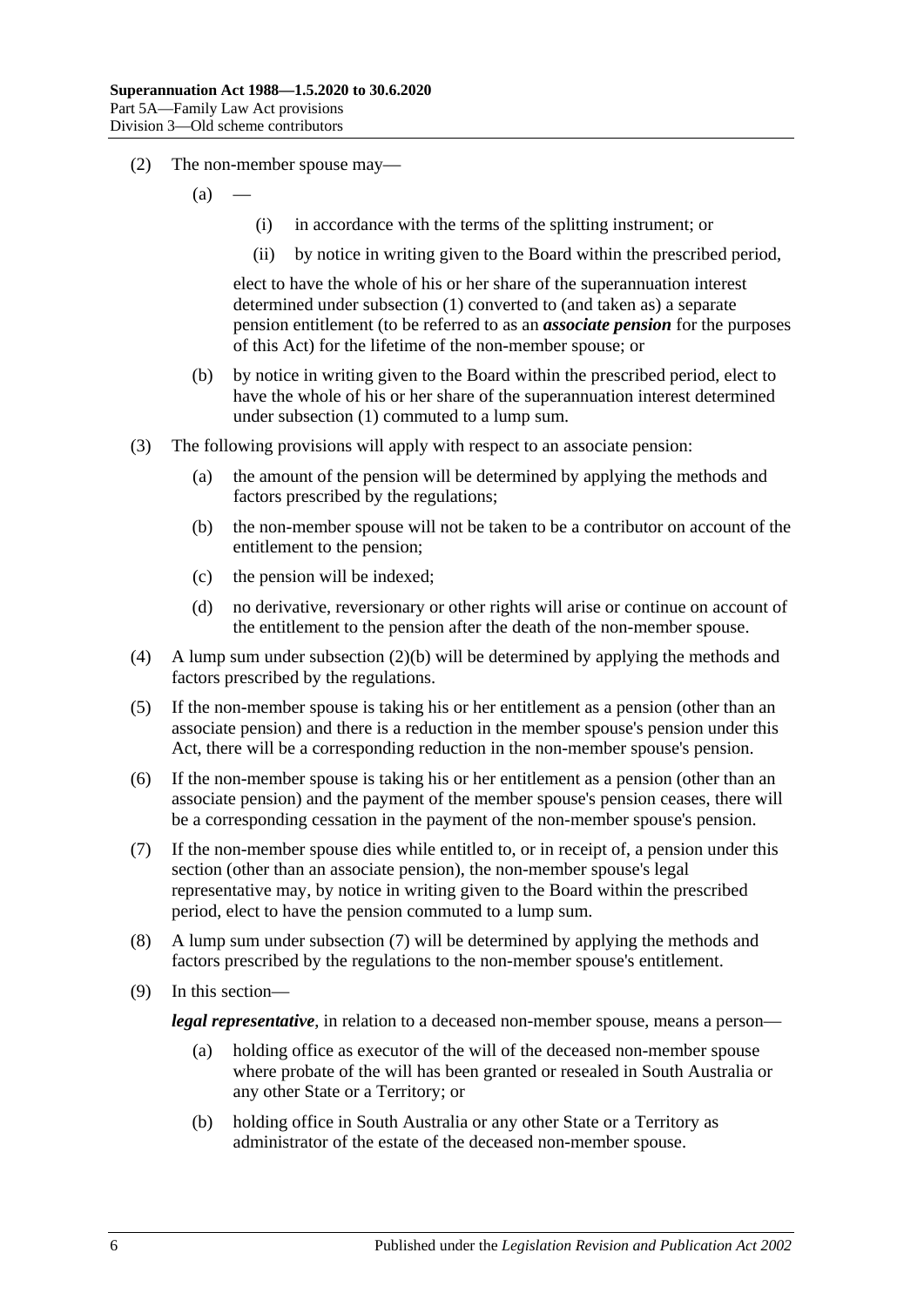### <span id="page-94-0"></span>**43AP—Payment of non-member spouse's entitlement**

- (1) If the interest of a non-member spouse created under this Division after service of a splitting instrument or after the commutation of a pension payable to the non-member spouse is a lump sum, the interest will, according to the election of the non-member spouse—
	- (a) be paid out to the extent (if any) that payment can be made in accordance with the SIS Act; or
	- (b) be rolled over to the credit of the non-member spouse in an account (which may need to be established) in the name of the non-member spouse in the Southern State Superannuation Fund; or
	- (c) be rolled over or transferred to some other superannuation fund or scheme approved by the Board.
- <span id="page-94-1"></span>(2) The Board must take the action required under [subsection](#page-94-0) (1) within 28 days after receiving the relevant election.
- (3) However, if an election is not made by the non-member spouse before the end of 28 days after the Board gives notice to the non-member spouse in the manner contemplated by the regulations, the Board must, subject to the regulations, roll over the interest to the credit of the non-member spouse under [subsection](#page-94-1)  $(1)(b)$ .
- (4) If the interest of a non-member spouse created under this Division after service of a splitting instrument is a pension (and the non-member spouse has not directed that the pension be commuted to a lump sum), the Board must split the relevant pension within the prescribed period after receipt of the splitting instrument (with effect from the relevant date), and begin to make the payments in accordance with the regulations (subject to any cessation of the payment of the member spouse's pension).

# **Division 4—Fees**

### <span id="page-94-2"></span>**43AQ—Fees**

- (1) The Board may fix fees in respect of matters in relation to which fees may be charged under regulation 59 of the Commonwealth regulations.
- (2) Any fee fixed under [subsection](#page-94-2) (1) that is payable by a member spouse or a non-member spouse and has not been paid within 1 month of the amount becoming payable may be deducted by the Board—
	- (a) if the outstanding fee is payable by a member spouse—
		- (i) from the member spouse's contribution account; or
		- (ii) from any benefit payable to the member spouse under this Act;
	- (b) if the outstanding fee is payable by a non-member spouse—
		- (i) from any interest that is to be rolled over or transferred to a fund for the benefit of the non-member spouse; or
		- (ii) from any other benefit payable to the non-member spouse under this Act.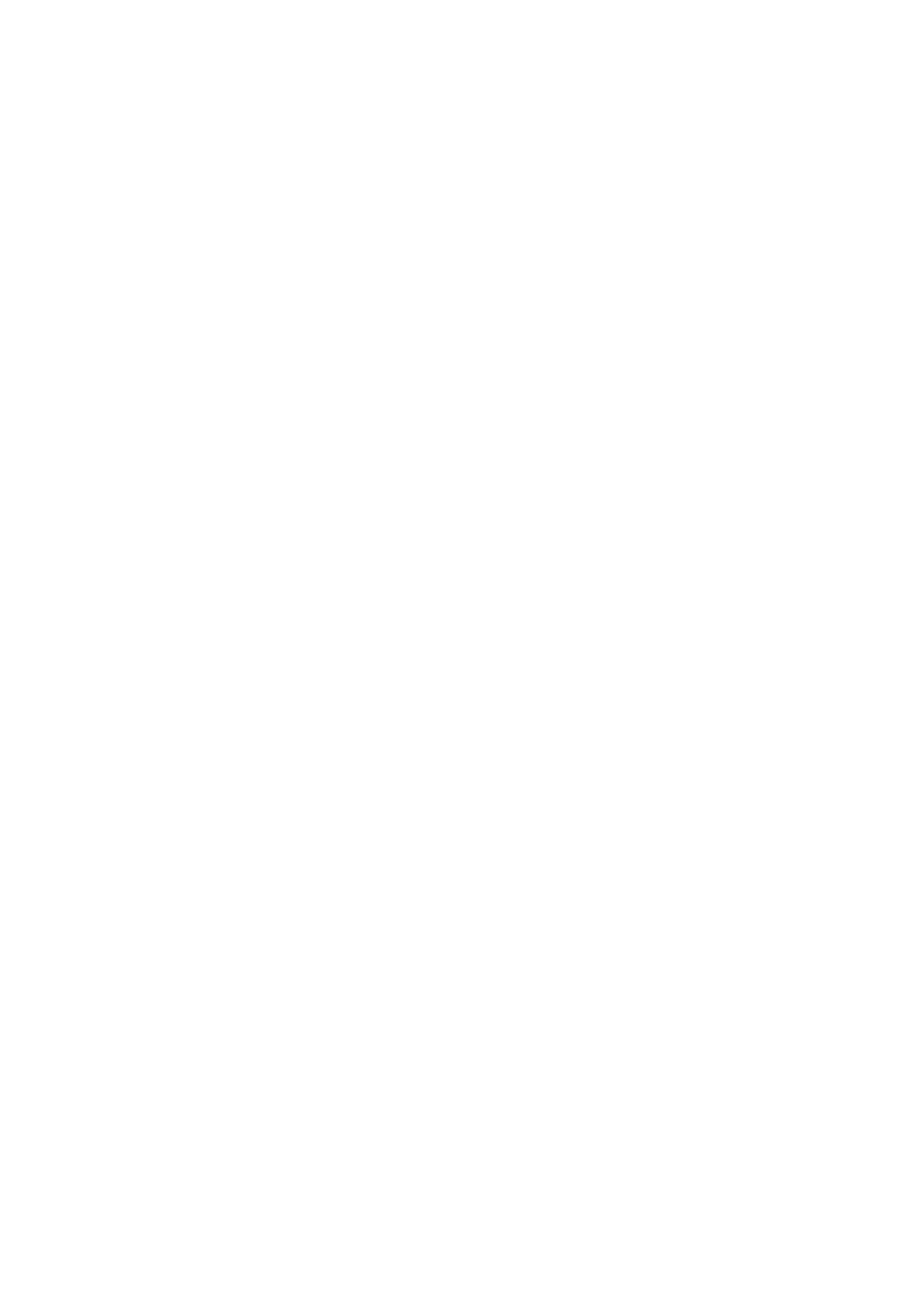# **Part 6—Miscellaneous**

### **43B—Exclusion of benefits under awards etc**

- (1) A person who employs a contributor in employment to which this Act applies cannot be required by or under the *[Fair Work Act](http://www.legislation.sa.gov.au/index.aspx?action=legref&type=act&legtitle=Fair%20Work%20Act%201994) 1994* or by an award, enterprise agreement or contract of employment to make a payment or payments—
	- (a) in the nature of superannuation; or
	- (b) to a superannuation fund,

for the benefit of the contributor or for the benefit of some other person in respect of the contributor.

- (2) An award cannot be made or varied under the *[Fair Work Act](http://www.legislation.sa.gov.au/index.aspx?action=legref&type=act&legtitle=Fair%20Work%20Act%201994) 1994* under which a person who employs, or has employed, a contributor is required to make a payment or payments in respect of a period of employment to which this Act applies occurring before 1 July 1992—
	- (a) in the nature of superannuation; or
	- (b) to a superannuation fund,

for the benefit of the contributor or for the benefit of some other person in respect of the contributor.

### **44—Review of Board's decisions**

- (1) A person who is dissatisfied with a decision of the Board under this Act may seek a review of the decision by the Tribunal under section 34 of the *[South Australian Civil](http://www.legislation.sa.gov.au/index.aspx?action=legref&type=act&legtitle=South%20Australian%20Civil%20and%20Administrative%20Tribunal%20Act%202013)  [and Administrative Tribunal Act](http://www.legislation.sa.gov.au/index.aspx?action=legref&type=act&legtitle=South%20Australian%20Civil%20and%20Administrative%20Tribunal%20Act%202013) 2013* or the Board.
- (2) An application for review may be made to the Tribunal or the Board (as the case may be) within 3 months after the person receives notice of the decision.
- (4) On a review by the Board, the Board may substitute another decision for its original decision or confirm its original decision.

### <span id="page-96-2"></span><span id="page-96-0"></span>**45—Effect of workers compensation etc on pension**

- <span id="page-96-1"></span>(1) If at any time during a financial year a contributor who is receiving, or would, but for this subsection, be entitled to receive, a pension under another provision of this Act is also receiving or entitled to receive—
	- (a) weekly payments of workers compensation; or
	- (b) in the case of a relevant contributor—income from remunerative activities engaged in by the contributor,

the following provisions apply:

- (c) the pension will be reduced by the amount of the workers compensation payments and if those payments equal or exceed the amount of the pension, the pension will be suspended;
- (d) if the contributor is a relevant contributor—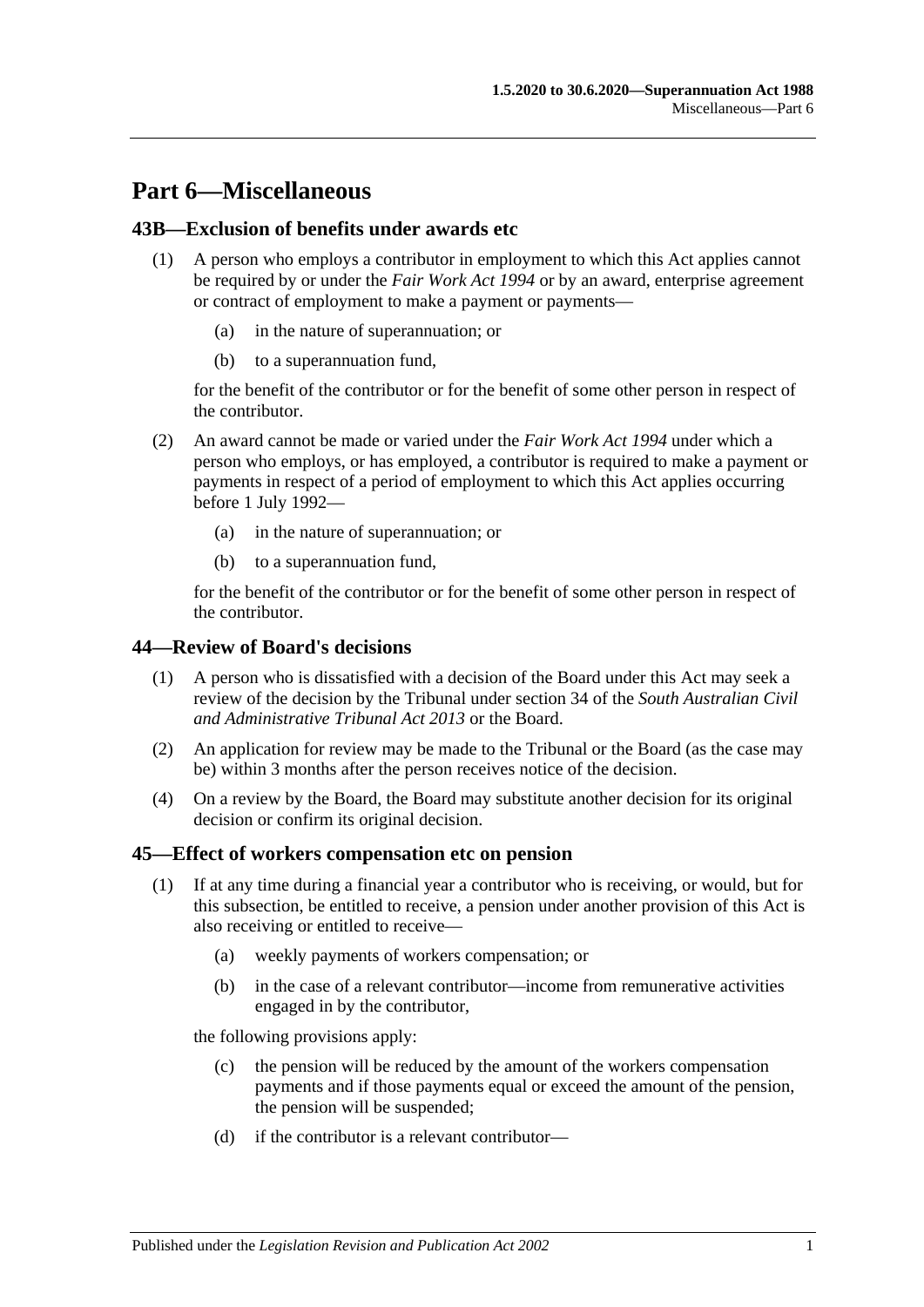- (i) the Board must estimate the income (if any) that the contributor is likely to receive during the financial year from remunerative activities engaged in by the contributor; and
- (ii) it must be assumed that the income estimated by the Board will be paid at a uniform rate throughout the financial year;
- <span id="page-97-2"></span><span id="page-97-0"></span>(f) if the aggregate of the pension and the workers compensation payments (if any) and, if the contributor is a relevant contributor, the income from remunerative activities (if any) (paid at the rate assumed, by [paragraph](#page-97-0)  $(d)(ii)$ ) exceeds the contributor's notional salary, the pension will be reduced by the amount of the excess and, if that amount equals or exceeds the amount of the pension, the pension will be suspended;
- (g) at the end of the financial year the Board must, if the contributor is a relevant contributor, determine the income from remunerative activities actually received by the contributor during that year and if, on the basis of the income actually received—
	- (i) the pension has been underpaid, an amount equivalent to the underpayment must be paid to the contributor or if the contributor has died, to his or her estate;
	- (ii) the pension has been overpaid, the amount overpaid may be deducted from future payments of pension or from any other amount to be paid to the contributor under this Act or, if the contributor has died, the amount overpaid is a debt due by the contributor's estate to the Treasurer.
- (1aa) [Subsection](#page-96-0) (1) does not apply in relation to a pension that constitutes a draw down benefit under [section](#page-56-0) 33A.
- <span id="page-97-1"></span>(1a) Income of a kind referred to in [subsection](#page-96-1)  $(1)(a)$  and  $(b)$  will—
	- (a) in the case of workers compensation payments—be taken to include payments lawfully made to some person other than the contributor;
	- (b) in the case of income from remunerative activities—be taken to include—
		- (i) the monetary value of income that is in a non-monetary form; and
		- (ii) income lawfully paid to some person other than the contributor.
- $(2)$  If—
	- (a) the spouse of a deceased contributor is receiving or would, but for this subsection, be entitled to receive, a pension under this Act; and
	- (b) the spouse is also receiving, or entitled to receive weekly workers compensation payments in consequence of the contributor's death,

the following provisions apply—

- (c) if the weekly workers compensation payments equal or exceed the amount of the pension, the pension will be suspended;
- (d) in any other case, the pension will be reduced so that the aggregate equals the pension that the spouse would have received if there had been no entitlement to workers compensation.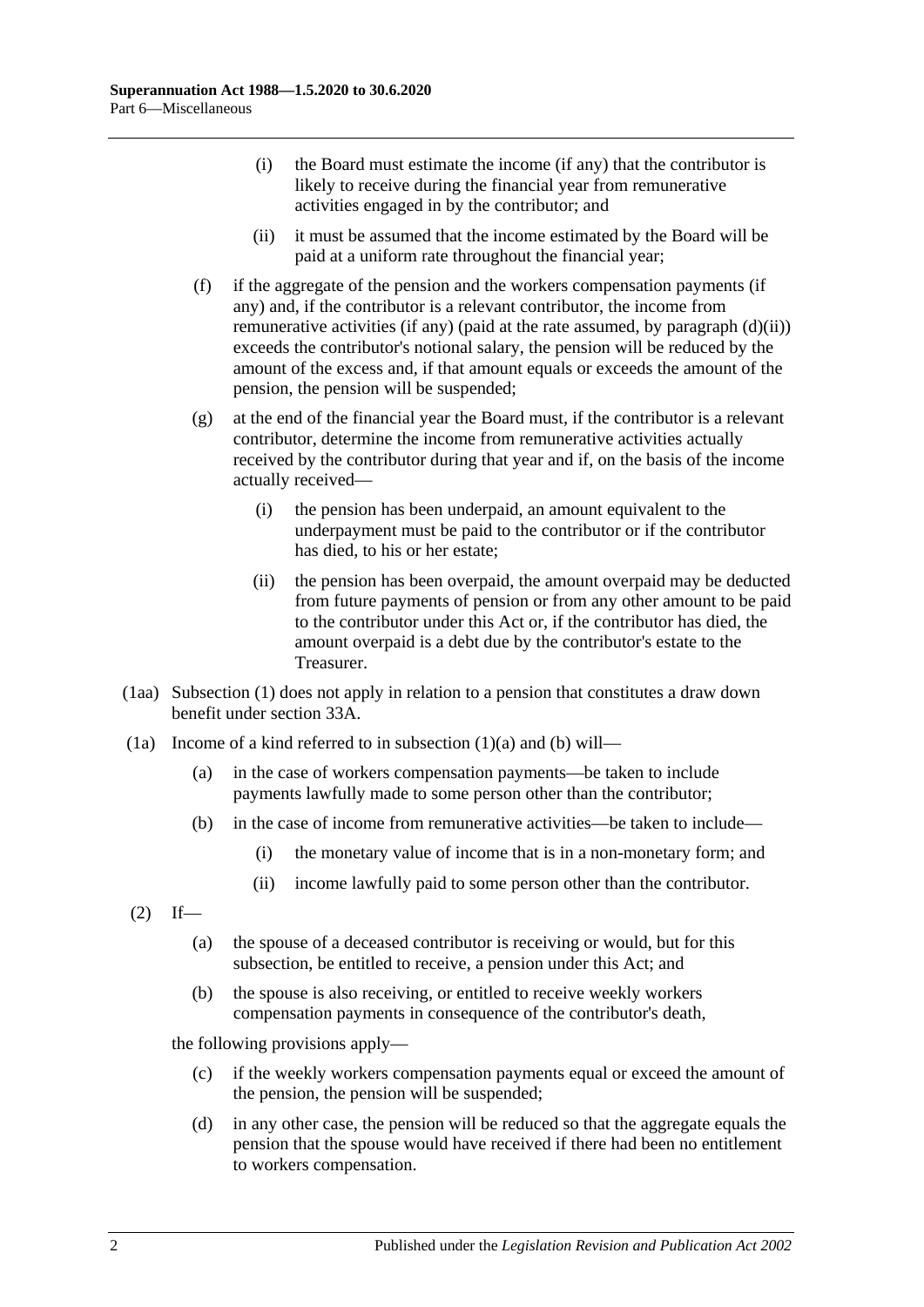- (3) If an eligible child of a deceased contributor is receiving or entitled to receive weekly workers compensation payments in consequence of the contributor's death, the following provisions apply—
	- (a) if the weekly workers compensation payments equal or exceed the amount of the pension, the pension will be suspended;
	- (b) in any other case, the pension will be reduced so that the aggregate equals the pension that the child would have received if there had been no entitlement to workers compensation.
- (4) If a right to weekly workers compensation payments has been surrendered in whole or in part by commutation or by agreement, the person who would have been entitled to those payments if the right to them had not been surrendered will be taken, for the purposes of this section, to be receiving them unless—
	- (a) if the person is a contributor—the contributor has reached the age of retirement; or
	- (b) if the person is the spouse of a deceased contributor—the contributor would have reached the age of retirement if he or she were still alive.
- (5) If a contributor whose pension is subject to suspension or reduction under this section dies, the suspension or reduction will be ignored in calculating any pension that becomes payable on the contributor's death to a spouse or eligible child of the contributor.
- (6) If part of a retrenchment pension has been commuted
	- (a) the amount of the pension for the purposes of [subsection](#page-97-2)  $(1)(f)$  will be the amount of the pension that the contributor would have been receiving if part of it had not been commuted; and
	- (b) the amount (if any) by which the pension is to be reduced under [subsection](#page-97-2) (1)(f) must be deducted from the part of the pension that has not been commuted.
- (7) In this section—

*relevant contributor* means a contributor—

- (a) who has not reached the age of retirement; and
- (b) whose entitlement to receive a pension under another provision of this Act does not relate to a pension granted on the basis of his or her age.

### <span id="page-98-0"></span>**46—Division of benefit where deceased contributor is survived by lawful and putative spouses**

- <span id="page-98-1"></span>(1) If a deceased contributor is survived by a lawful spouse and a putative spouse, any benefit to which a surviving spouse is entitled under this Act will be divided between them in a ratio determined by reference to the relative length of the periods for which each of them cohabited with the deceased as his or her spouse.
- (2) If a number of periods of cohabitation are to be aggregated for the purpose of determining an aggregate period of cohabitation for the purpose of [subsection](#page-98-1) (1), any separate period of cohabitation of less than 3 months will be disregarded.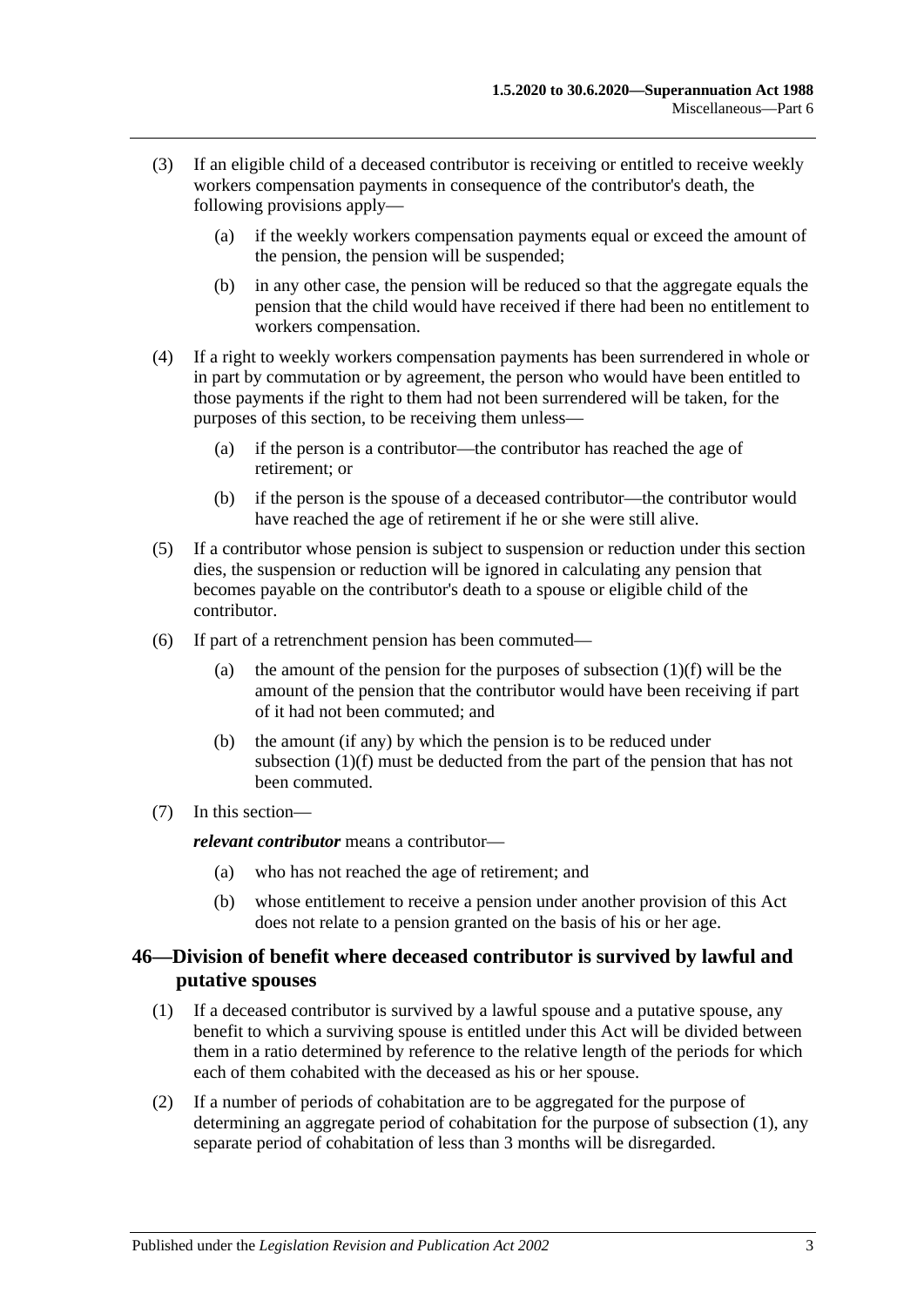- (3) A surviving spouse must, at the request of the Board, furnish it with any information that it requires for the purposes of making a division under [subsection](#page-98-1) (1).
- (4) A putative spouse is not entitled to any benefit under this section, unless the deceased contributor and that spouse were putative spouses as at the date of the contributor's death.
- $(5)$  If—
	- (a) a deceased contributor is survived by a lawful and a putative spouse;
	- (b) a benefit is paid to 1 of them on the assumption that he or she is the sole surviving spouse of the deceased,

the other spouse has no claim on the benefit insofar as it has been already paid unless that spouse gave the Board notice of his or her claim before the date of the payment.

### <span id="page-99-1"></span>**47—Adjustment of pensions**

- (1) If a pension is expressed to be indexed, the Board must adjust the amount of the pension from the first payment of pension in each adjustment period to reflect—
	- (a) in the case of an April adjustment period—the percentage variation (rounded to 2 decimal places) between the Consumer Price Index for the immediately preceding December quarter and the Consumer Price Index for the immediately preceding June quarter; and
	- (b) in the case of an October adjustment period—the percentage variation (rounded to 2 decimal places) between the Consumer Price Index for the immediately preceding June quarter and the Consumer Price Index for the immediately preceding December quarter.
- (2) If on the first day of the relevant adjustment period, the pension has been payable for a period of less than 6 months, the extent of the adjustment will be reduced to reflect the proportion which the period of payment of the pension bears to 6 months.
- <span id="page-99-0"></span>(3) If the pension was partially commuted to a lump sum under the repealed Act and no further commutation has occurred under this Act, the variation will be based on the amount of the pension that would have been payable if the commutation had not occurred rather than on the actual pension.
- (4) To avoid a reduction in pensions the Treasurer may direct that [subsection](#page-99-1) (1) does not apply in relation to a particular adjustment period.
- (5) In that event an adjustment in the next adjustment period in relation to which [subsection](#page-99-1) (1) applies will be based on the variation between the Consumer Price Index for the June or December quarter (whichever is applicable) immediately preceding that period and the Consumer Price Index for the June or December quarter (whichever is applicable) immediately preceding the adjustment period in relation to which [subsection](#page-99-1) (1) last applied.
- (6) In this section—

*adjustment period* means the period of 6 months commencing at the commencement of 1 April and 1 October in each year;

*April adjustment period* means an adjustment period commencing at the commencement of 1 April in any year;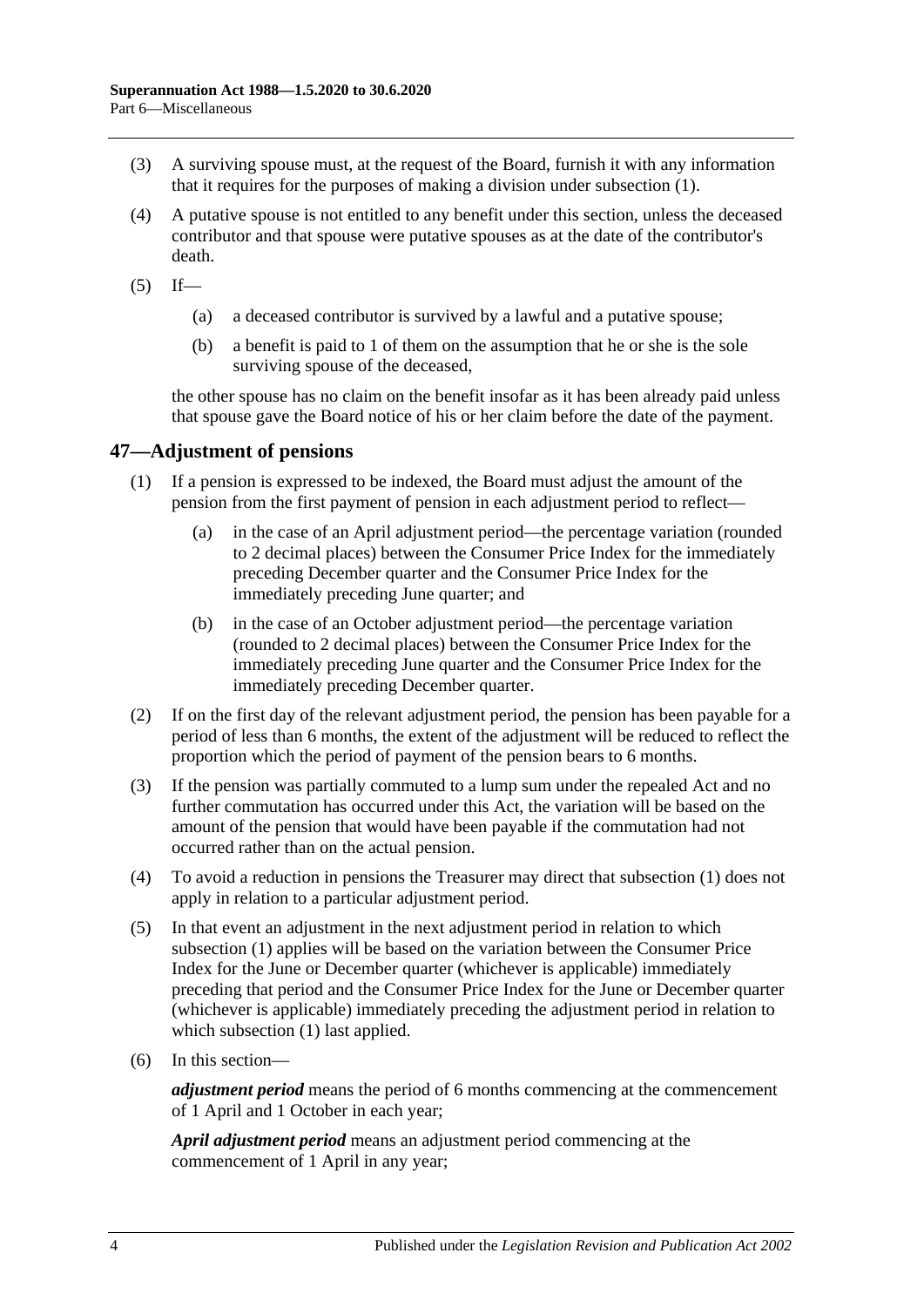*October adjustment period* means an adjustment period commencing at the commencement of 1 October in any year.

### **47A—Subsequent roll over of benefits to another fund or scheme**

A contributor who is entitled to benefits in the form of a lump sum that is preserved under this Act may, at any time before reaching the age of 55 years, require the Board to pay those benefits to some other superannuation fund or scheme approved by the Board.

### **47B—Roll over of benefits from another fund or scheme**

The Board may, on such terms and conditions as it thinks fit, accept the payment of benefits on behalf of a contributor from another superannuation fund or scheme.

### <span id="page-100-0"></span>**47C—Portion of pension etc to be charged against contribution account etc**

- (1) A proportion of a pension or lump sum under [Part 5](#page-56-1) paid to, or in relation to, a contributor will be charged against the contributor's contribution account or, if the account has been closed, will be charged against the relevant division of the Fund.
- <span id="page-100-1"></span>(2) The proportion for the purposes of [subsection](#page-100-0) (1) will be equivalent to the proportion of the future benefits payable under [Part 5](#page-56-1) that can, in the opinion of the Board, be met from the Fund.
- (3) The opinion of the Board must be based on the most recent triennial report under [section](#page-23-0) 21(4).

### **47D—Charge against Fund if draw down benefit paid**

If a contributor becomes entitled to a draw down benefit under [section](#page-30-0) 26A or [33A—](#page-56-0)

- (a) when the draw down benefit is paid under [section](#page-30-0) 26A—there will be a charge on the relevant division of the Fund equal to the amount charged to the contributor's contribution account and, if relevant, any roll over account, on account of the payment of the draw down benefit;
- (b) when the draw down benefit is paid under [section](#page-56-0) 33A—there will be a charge on the relevant division of the Fund determined by applying the same proportion that applies under [section](#page-100-1) 47C(2) with respect to the payment of a pension.

#### **48—Repayment of contribution account balance and minimum benefits**

- $(1)$  If—
	- (a) a contributor's employment has terminated or has been terminated; and
	- (b) no pension has been paid under this Act to or in relation to the contributor following termination of the employment; and
	- (c) no benefit is payable (either immediately or prospectively) under any other provision of this Act,

an amount equivalent to the balance standing to the contributor's contribution account will be paid to the contributor or the contributor's estate (and charged against that account).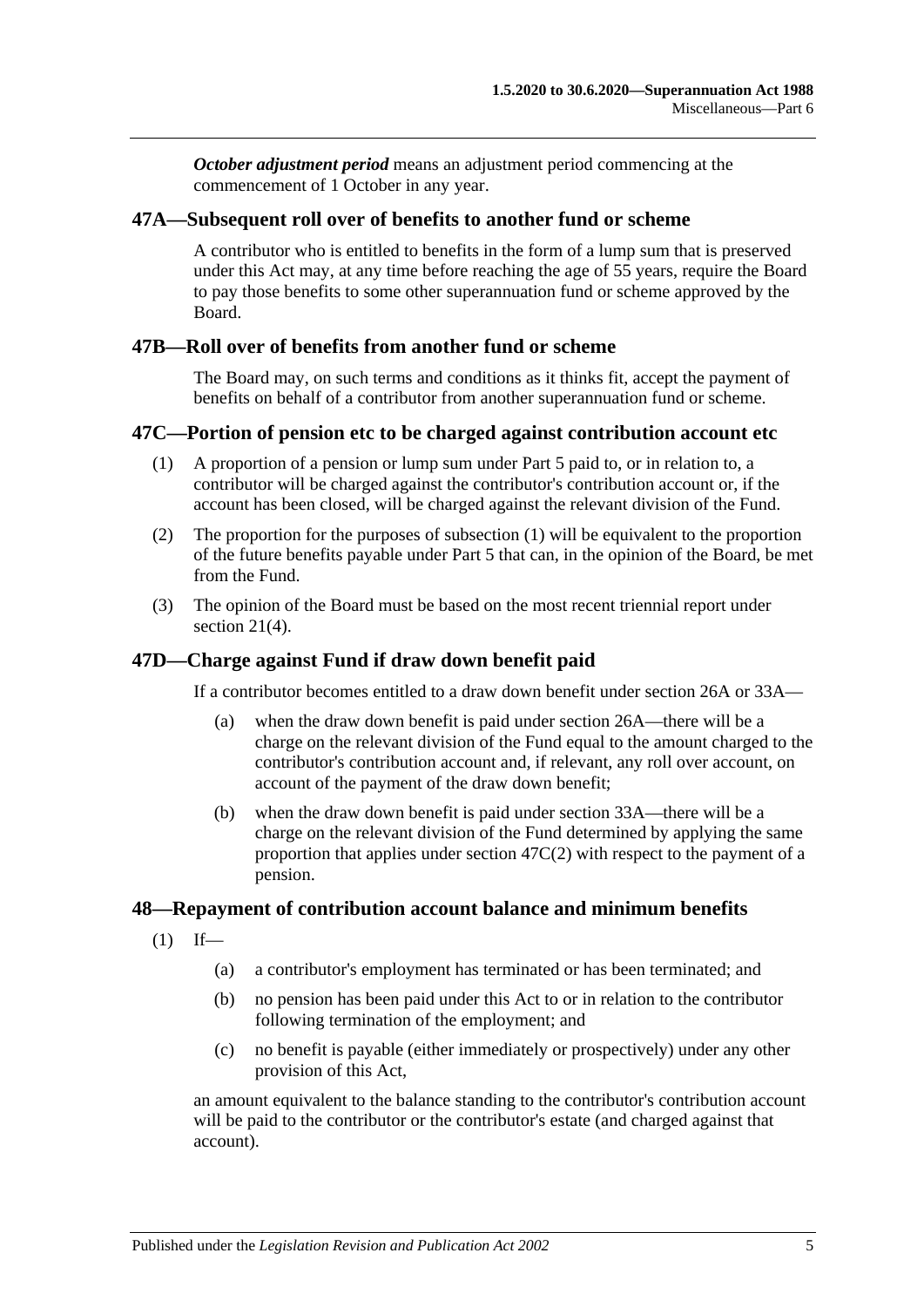### <span id="page-101-1"></span> $(2)$  If—

- (a) a contributor's employment terminates or is terminated; and
- (b) either immediately or after a period of preservation of the contributor's benefits—
	- (i) a pension is paid under this Act to the contributor; or
	- (ii) a pension is paid under this Act to the contributor and then, on the contributor's death, a pension is paid under this Act to the spouse of the contributor; or
	- (iii) the contributor's employment is terminated by death and a pension is paid under this Act to the spouse of the contributor; or
	- (iv) the contributor dies after a period of preservation before receiving a pension and a pension is paid under this Act to his or her spouse; and
- <span id="page-101-2"></span>(c) the pension, or the last of the pensions to be payable, ceases before the expiration of the period of 4.5 years after the pension, or the first of the pensions, commenced and no actual or prospective right to a pension exists and no other benefit is payable under this Act,

an amount determined in accordance with [subsection](#page-101-0) (2a) is payable to the contributor's estate.

- <span id="page-101-0"></span>(2a) The amount referred to in [subsection](#page-101-1) (2) is the amount of the pension or pensions that would have been payable to, or in relation to, the contributor during the period referred to in [subsection](#page-101-2)  $(2)(c)$  if the pension or pensions had not ceased, reduced  $by-$ 
	- (a) the amount of the lump sum, or the aggregate of the lump sums, (if any) paid on commutation of the pension or pensions; and
	- (b) the amount of the pension or pensions actually paid to, or in relation to, the contributor.
- (2b) When computing the amount of the pension or pensions that would have been payable during the period referred to in [subsection](#page-101-2)  $(2)(c)$ —
	- (a) it will be assumed that the pension or pensions were not reduced by commutation or reduced or suspended under [section](#page-96-2) 45; and
	- (b) the provisions of this Act for indexation of pensions will be ignored.
- $(3)$  If—
	- (a) a contributor's employment terminates or is terminated; and
	- (b) a pension becomes payable under this Act to or in relation to the contributor; and
	- (c) the amount standing to the credit of the contributor's contribution account exceeds what would have been the balance of the account if the contributor had contributed throughout his or her contribution period at the standard contribution rate,

the amount of the excess will be paid to the contributor or the contributor's estate (as the case requires).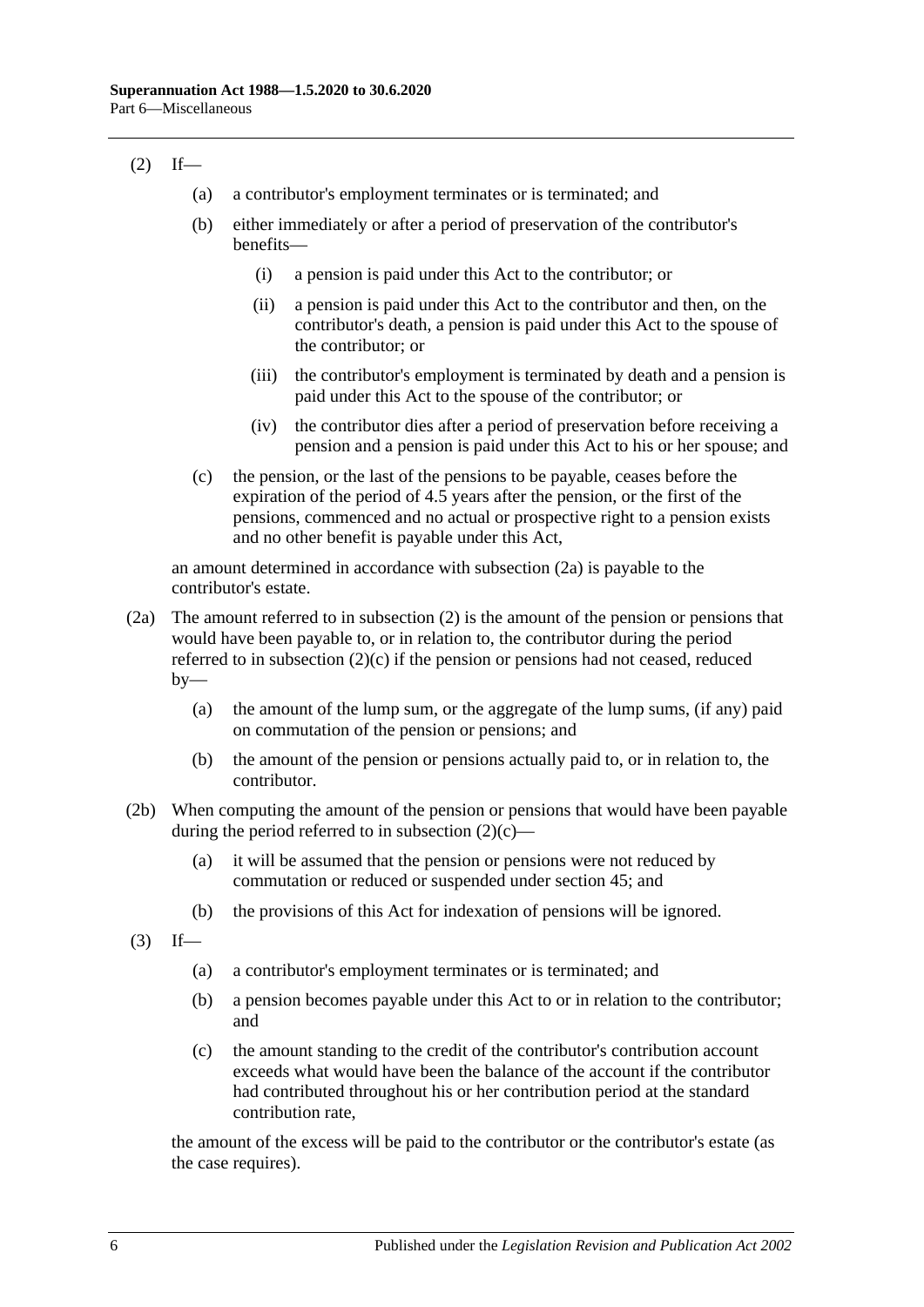### **49—Special provision for payment in case of infancy or death**

- (1) If a pension or monetary sum is payable under this Act to a child, the Board may, in its discretion, pay it—
	- (a) to the child; or
	- (b) to a parent, guardian or trustee on behalf of the child.
- (2) If a person to whom money is payable under this Act dies, the Board may, in its discretion, pay the money to—
	- (a) the personal representative of the deceased; or
	- (b) the spouse of the deceased; or
	- (c) the children of the deceased.

#### **50—Pension not to be assignable**

- (1) A right to a pension under this Act cannot be assigned.
- (2) This section does not prevent the making of a garnishee order in relation to a pension.

#### **50A—Unclaimed superannuation benefits**

- (1) If an amount of the Fund is attributable to an unclaimed superannuation benefit of a contributor, the Treasurer may, in accordance with the *Superannuation (Unclaimed Money and Lost Members) Act 1999* of the Commonwealth, pay an amount equal to the unpaid superannuation benefit, or any amount required to be paid under that Act on account of the unclaimed superannuation benefit, from the Consolidated Account to the Commissioner of Taxation.
- (2) The Treasurer must reimburse the Consolidated Account by charging the Fund with an amount equal to—
	- (a) the balance of the contributor's contribution account; and
	- (b) the balance (if any) of the contributor's co-contribution account; and
	- (c) the balance (if any) of the contributor's rollover account.
- (3) The Board must then close all accounts maintained by the Board in the name of the contributor, after which—
	- (a) he or she will cease to be a contributor; and
	- (b) his or her rights in relation to superannuation under this Act will be taken to have been exhausted and no derivative rights will exist in relation to him or her under this Act.

#### **51—Liabilities may be set off against benefits**

Any liability of a contributor arising under this Act or the repealed Act may be set off against any payment that is to be made to or in relation to the contributor under this Act.

#### **51A—Method of making contributions**

(1) Contributions to be made to the Treasurer by a contributor under [section](#page-26-0) 23 are to be deducted from the contributor's salary and paid to the Treasurer.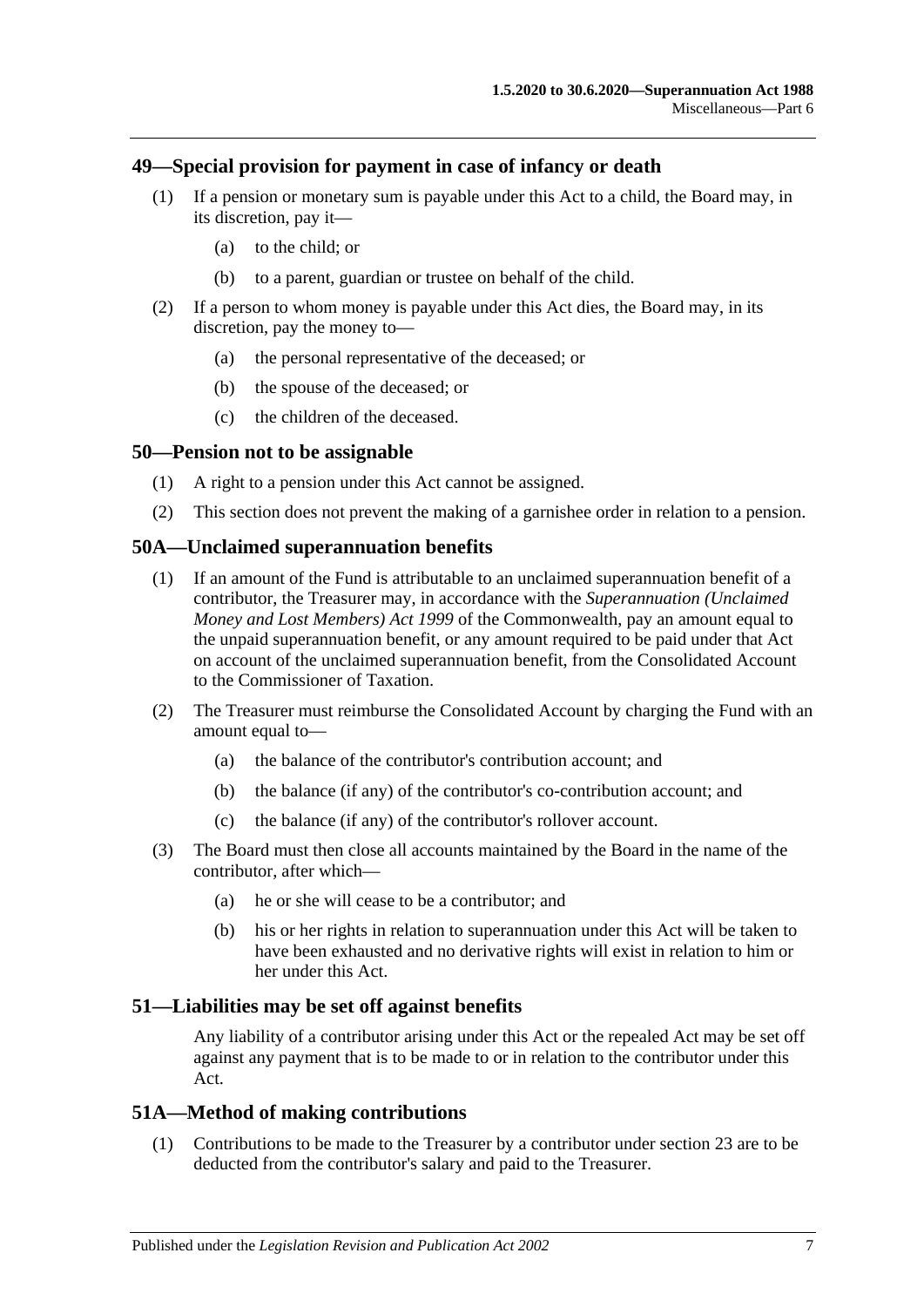(2) A contributor cannot make any contribution to the Scheme in addition to the contributions he or she makes under [section](#page-26-0) 23.

### **52—Annuities**

- (1) The Board may, with the Minister's approval, provide annuities on terms and conditions fixed by the Board.
- (2) The Board can only undertake to provide an annuity—
	- (a) to, or in relation to, a contributor; or
	- (b) to, or in relation to, a person who is, or has been, a member of some other public sector superannuation scheme.

### **53—Continuation of the Voluntary Savings Account**

- (1) The Board may continue to maintain the Voluntary Savings Account for the benefit of contributors and such other persons as the Board determines.
- (2) The terms on which money is accepted on deposit in the Voluntary Savings Account will be as determined by the Board from time to time.
- (3) The cost of administering the Voluntary Savings Account will be paid from the income of that account.

### <span id="page-103-0"></span>**54—Power to obtain information**

- (1) The Board may, from time to time, require an employing authority, workers compensation authority, employee, contributor or pensioner to supply the Board with any information that it reasonably requires for the purposes of this Act.
- (2) The Board may require an employee, contributor or pensioner to verify information supplied under this section by statutory declaration.
- (3) If a pensioner fails to comply with a requirement under this section, the Board may suspend payment of the pension until the requirement is complied with.
- <span id="page-103-1"></span>(4) A person who—
	- (a) fails to comply with a requirement under [subsection](#page-103-0) (1); or
	- (b) supplies information in response to such a requirement that is false or misleading in a material particular,

is guilty of an offence.

Maximum penalty: \$10 000.

- (5) If a contributor commits an offence against [subsection](#page-103-1) (4), the Board may expel the contributor from membership of the Scheme and, in that event—
	- (a) the amount standing to the credit of the former contributor's contribution account will be repaid to the contributor; and
	- (b) no further benefit will be payable under this Act to or in relation to the former contributor.
- (6) For the purposes of any other Act or law, a workers compensation authority will be taken, when acting under this section, to be disclosing information in the course of official duties.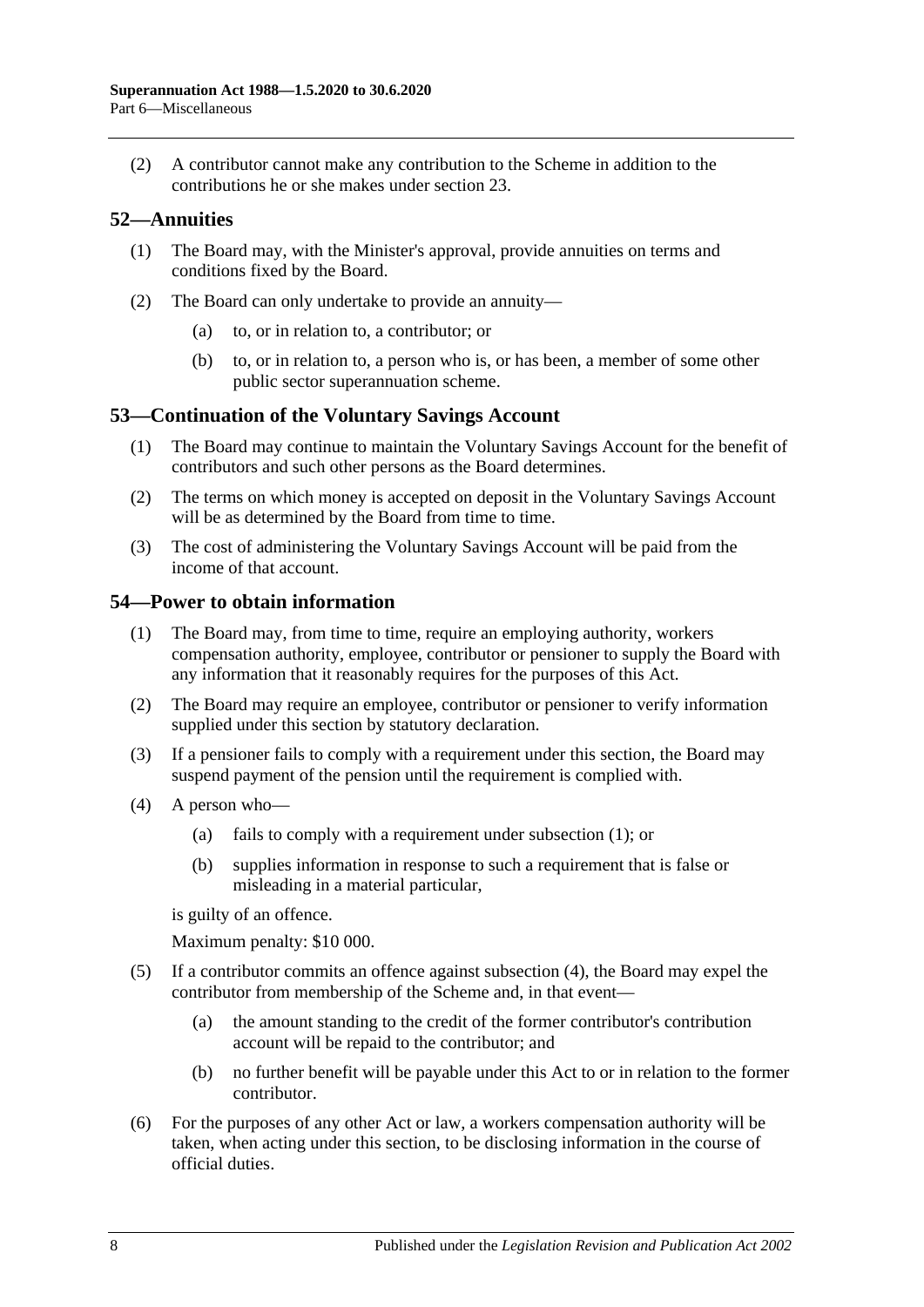(7) In this section—

*workers compensation authority* includes any person or authority with power to determine or manage claims for workers compensation.

### **55—Confidentiality**

- (1) A member or former member of the Board or the board of directors of the Superannuation Funds Management Corporation of South Australia, or a person employed or formerly employed in the administration of this Act, must not divulge information of a personal or private nature, or information as to the entitlements or benefits of any person under this Act (including under an administered scheme under [Schedule 3\)](#page-132-0) except—
	- (a) as required by or under any Act of the State or the Commonwealth; or
	- (b) to, or with the consent of, that person; or
	- (c) to that person's employer or employing authority; or
	- (d) to any other person for purposes related to the administration of this Act or, if relevant, an administered scheme under [Schedule 3;](#page-132-0) or
	- (e) as may be required by a court or the Tribunal; or
	- (f) if relevant, as may be allowed under the rules of an administered scheme under [Schedule 3.](#page-132-0)

Maximum penalty: \$10 000.

(1a) A member or former member of the Board or the board of directors of the Superannuation Funds Management Corporation of South Australia, or a person employed or formerly employed in the administration of this Act, must not divulge information if to do so is inconsistent with a requirement imposed on the trustee of an eligible superannuation plan under Part VIIIB of the *Family Law Act 1975* of the Commonwealth.

Maximum penalty: \$10 000.

(2) This section does not prevent the disclosure of statistical or other information related to a class or classes of persons (rather than to an individual).

### **56—Resolution of difficulties**

- (1) If, in the opinion of the Board, any doubt or difficulty arises in the application of this Act to particular circumstances or the provisions of this Act do not address particular circumstances that have arisen, the Board may give such directions as are reasonably necessary to resolve the doubt or difficulty or to address the circumstances (but only insofar as the Board determines it to be fair and reasonable in the circumstances) and any such direction will have effect according to its terms.
- <span id="page-104-2"></span><span id="page-104-1"></span><span id="page-104-0"></span>(2) If, in the opinion of the Board—
	- (a) a time limit under this Act should be extended in particular circumstances; or
	- (b) a procedural step under this Act should be waived in particular circumstances,

the Board may extend the time limit (even if it has already expired) or waive compliance with the procedural step.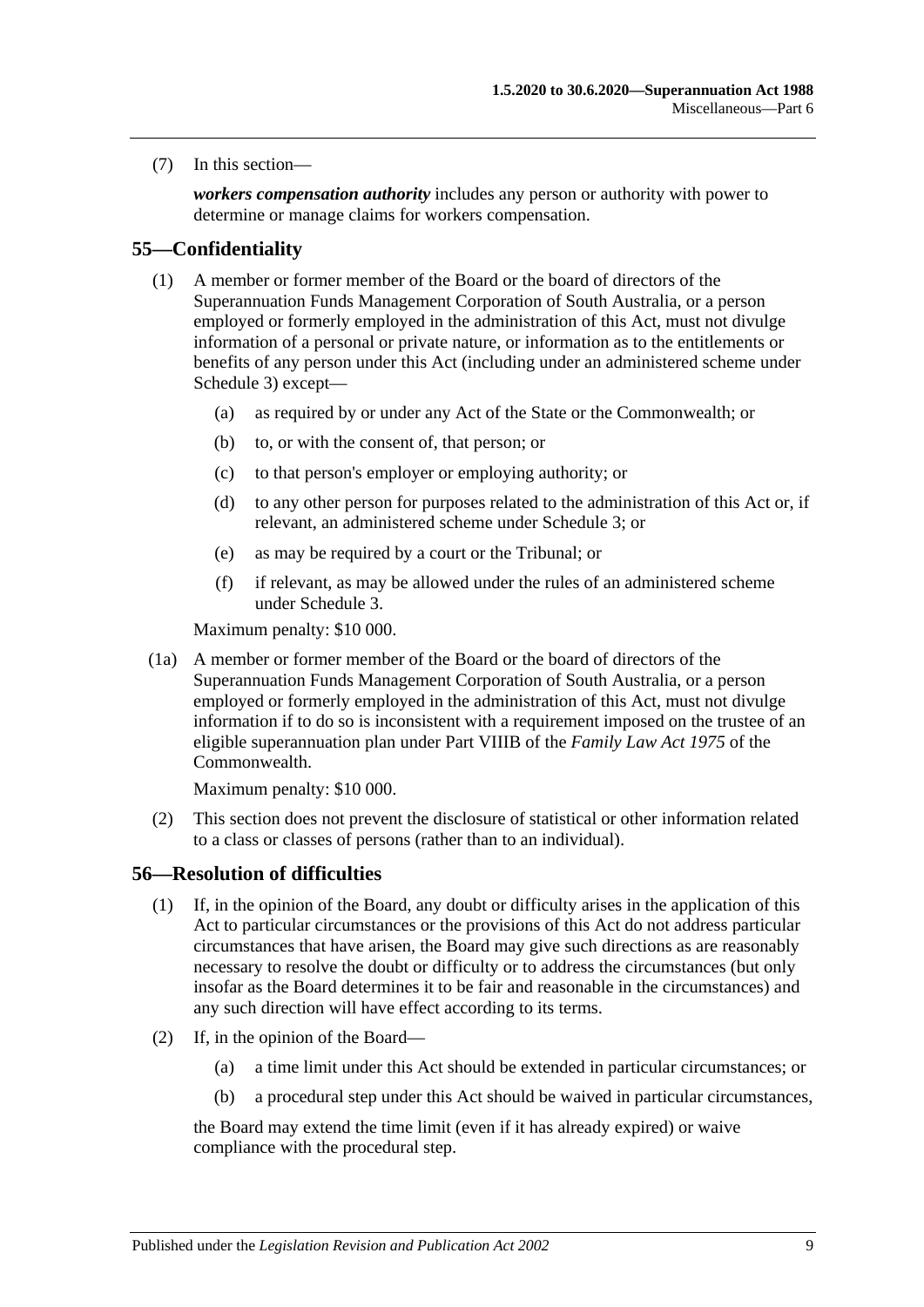- <span id="page-105-0"></span>(3) In determining whether to take action under [subsection](#page-104-0) (2), the Board should have regard to
	- (a) in a case under [subsection](#page-104-1)  $(2)(a)$ 
		- (i) the length of delay that has occurred; and
		- (ii) the explanation for the delay; and
		- (iii) any hardship that will occur if the time limit is not extended; and
		- (iv) the extent to which it will cause any unfairness if the time limit is not extended; and
		- (v) any other relevant factor;
	- (b) in a case under [subsection](#page-104-2)  $(2)(b)$ 
		- (i) the conduct of the person who would benefit from the action; and
		- (ii) any hardship that will occur if the procedural step is not waived; and
		- (iii) the extent to which it will cause any unfairness if the procedural step is not waived; and
		- (iv) any other relevant factor.
- (4) [Subsections](#page-104-0) (2) and [\(3\)](#page-105-0) do not derogate from any other provision of this Act or the regulations that makes specific provision for the extension of time.

#### **58—Pensions payable in foreign currency**

- $(1)$  If—
	- (a) a lump sum or pension becomes payable to or in relation to a contributor;
	- (b) the contributor was immediately before the lump sum or pension became payable, employed outside Australia and paid a salary in a currency other than Australian currency,

the lump sum or pension will be paid in that other currency.

(2) An indexed pension that is paid in some currency other than Australian currency may be indexed on some basis that the Board considers reasonable instead of by reference to the Consumer Price Index.

#### **58A—Rounding off of contributions and benefits**

The Board may round off the amount of contributions and benefits under this Act to the nearest multiple of 5 cents.

#### **59—Regulations**

- (1) The Governor may make such regulations as are contemplated by this Act, or as are necessary or expedient for the purposes of this Act.
- (1a) In particular a regulation may—
	- (aa) set out the procedures for the election of a member of the Board (including procedures that determine eligibility to vote in the election);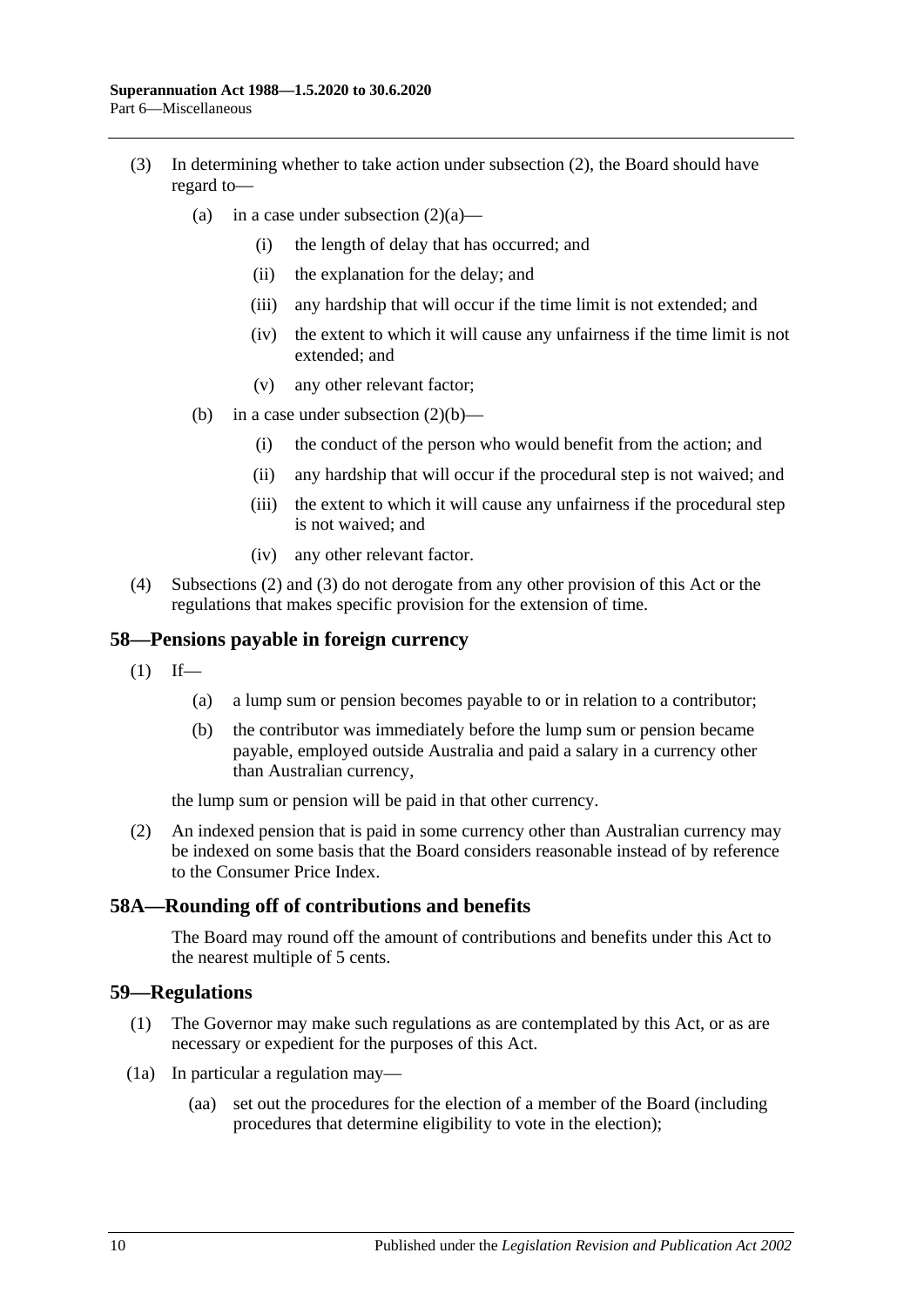- (a) prescribe the salary, or an amount to be taken to be the salary, of a contributor for the purpose of determining contributions or benefits in relation to the contributor notwithstanding any provision to the contrary in this Act;
- (b) if a contributor was previously a contributor to another superannuation scheme and money is paid in respect of the contributor from that other scheme to the scheme established by this Act—modify the provisions of this Act in their application to the contributor in order to comply with conditions under which the payment is made;
- (c) make any provision that is necessary in view of the provisions of Part VIIIB of the *Family Law Act 1975* of the Commonwealth, including by modifying the operation of any provision of this Act in prescribed circumstances in order to ensure that this Act operates in a manner that is consistent with, and complementary to, the requirements of that Commonwealth Act;
- (d) without limiting a preceding paragraph, provide that a specified provision of this Act does not apply in prescribed circumstances, subject to any condition to which the regulation is expressed to be subject.
- (2) A regulation may impose a penalty, not exceeding \$2 000, for breach of or non-compliance with a provision of the regulations.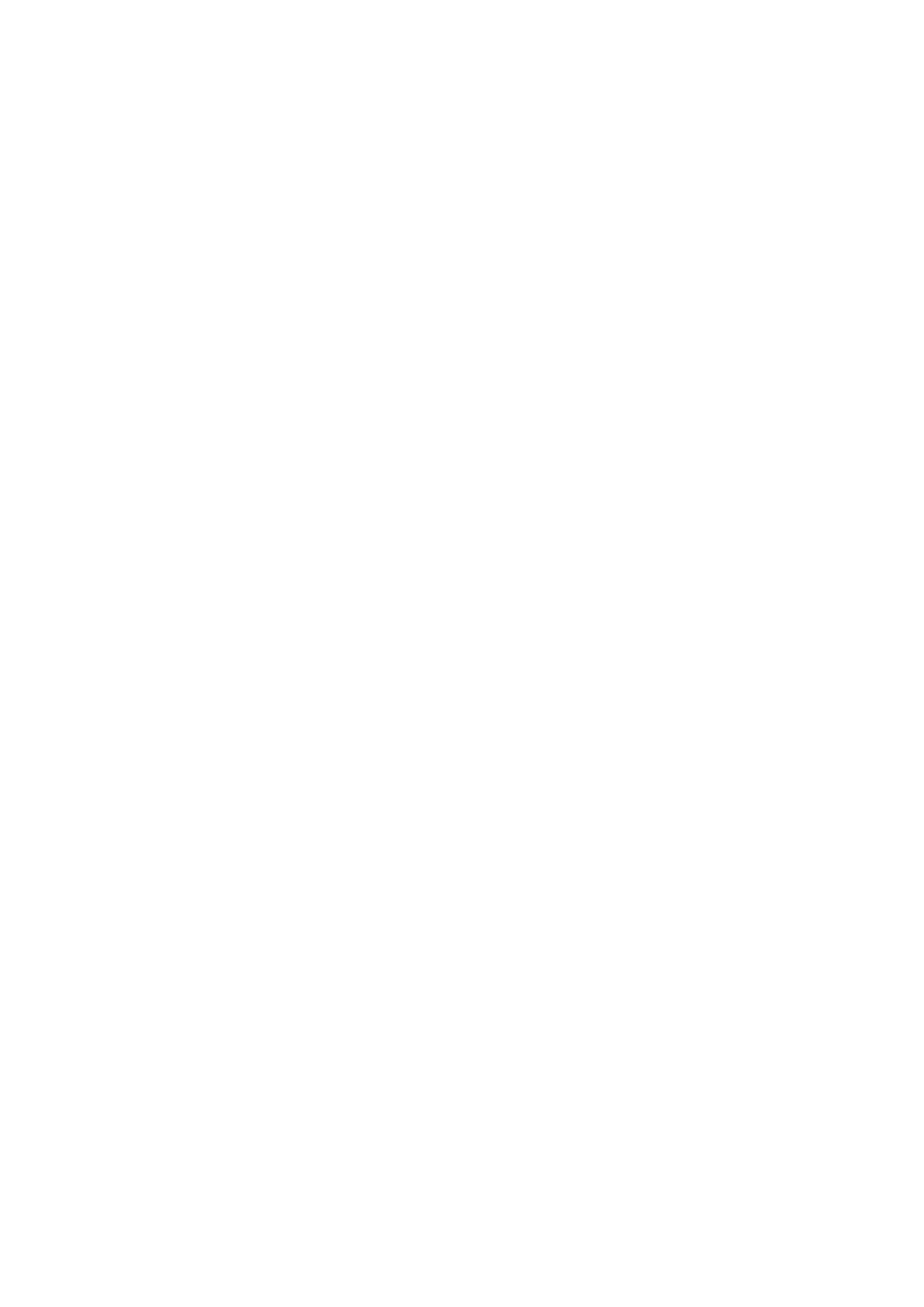# **Schedule 1—Transitional provisions**

## **1—Continuity of contributor status**

- (1) All employees who were, immediately before the commencement of this Act, contributors to the Scheme under the repealed Act continue as contributors under this Act.
- (2) All employees who were, immediately before the commencement of this Act, contributors to the Provident Account under the repealed Act—
	- (a) become, on the commencement of this Act, contributors to the Scheme; and
	- (b) will be classified for the purposes of this Act as old scheme contributors; and
	- (c) will, subject to [clause](#page-111-0) 6, be treated in the same way as other old scheme contributors.
- (2a) A person who, immediately before the commencement of this Act, was an employee of the Australian National Railways Commission and was also a contributor to the Fund or the Provident Account will be taken to be an employee for the purposes of this Act until he or she ceases to be an employee of the Australian National Railways Commission.
- (3) A new scheme contributor who was accepted as a contributor before the commencement of this Act may, within three months after the commencement of this Act, elect to resign from membership of the Fund and in that event—
	- (a) the balance standing to the credit of the contributor's contribution account will be refunded; and
	- (b) he or she will cease to be a contributor.

### **2—Contributions by old scheme and certain new scheme contributors**

- (1) This clause applies to—
	- (a) old scheme contributors; and
	- (b) new scheme contributors who were accepted as contributors before the commencement of this Act.
- (2) For the purposes of this Act, the standard contribution rate for a contributor to which this clause applies is the percentage which—
	- (a) in the case of a higher benefit contributor (as defined in the repealed Act)—constituted the contributor's standard percentage of contribution for the purposes of the repealed Act;
	- (b) in the case of a lower benefit contributor (as defined in the repealed Act)—is equal to twice the percentage that constituted the contributor's standard percentage of contribution for the purposes of the repealed Act,

(but this subclause applies to new scheme contributors only until the date fixed by the Board under [subclause](#page-108-0) (3) when the standard contribution rate for such a contributor will become 6% of salary).

<span id="page-108-0"></span>(3) The amount contributed by a contributor to which this clause applies will continue to be governed by the repealed Act until a date fixed by the Board.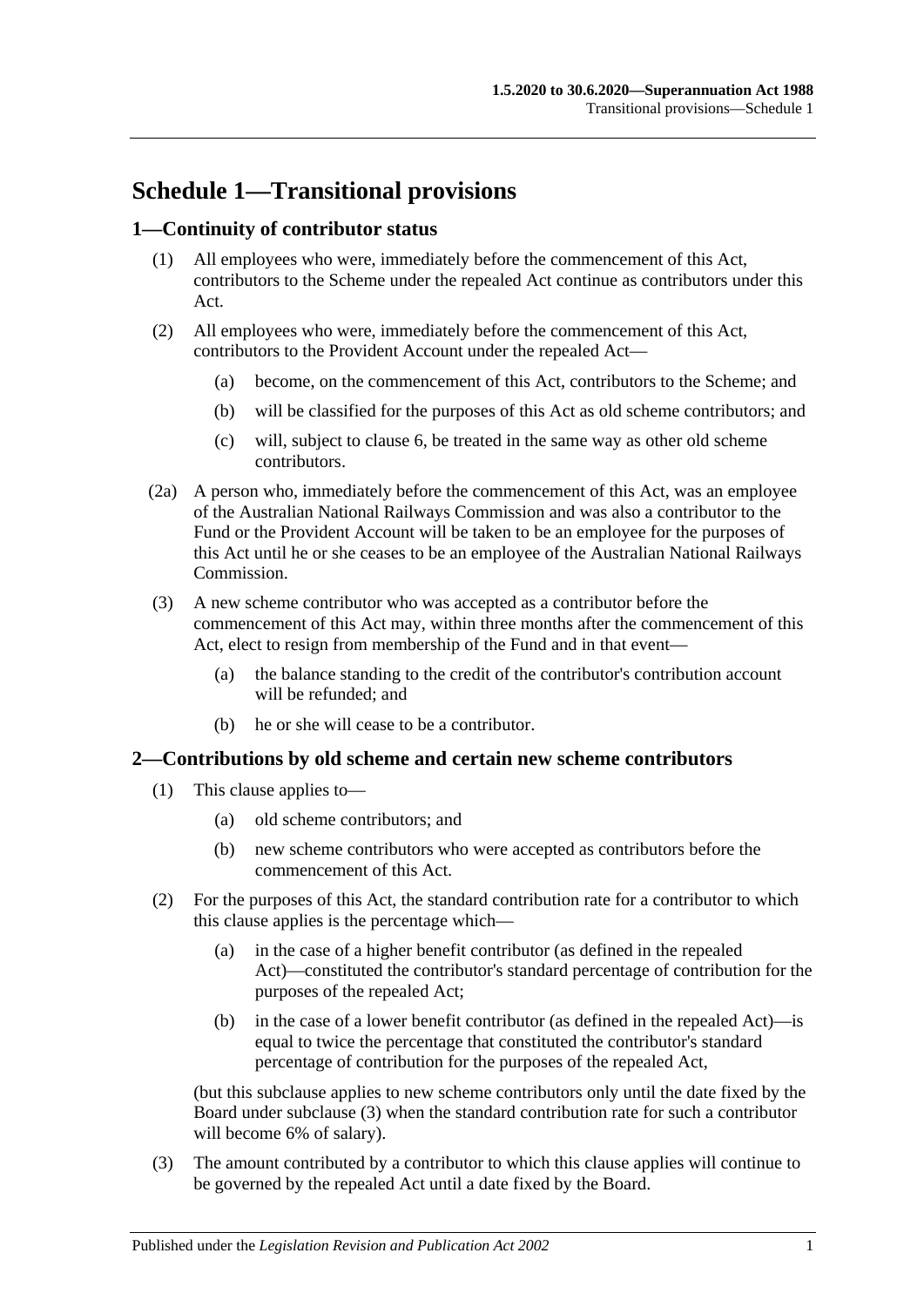### **3—Starting balance of contribution account of old scheme contributors**

- (1) The Board will establish a contribution account in the name of every old scheme contributor—
	- (a) who continues as a contributor under this Act; or
	- (b) to, or in relation to, whom a pension is being paid at the commencement of this Act.
- (2) The balance of the account, as at the commencement of this Act, of a contributor who was still in employment at the commencement of this Act will be an amount calculated in accordance with section 79 of the repealed Act as if the contributor had become entitled to a payment under that section on the commencement of this Act.
- (3) The balance of the account, as at the commencement of this Act, of a contributor whose employment had ceased before the commencement of this Act will be an amount calculated in accordance with section 81 of the repealed Act as if an entitlement to a payment under that section had arisen at the commencement of this Act.

### **3A—Starting balance for certain new scheme contributors**

- <span id="page-109-0"></span>(1) The contribution account of a new scheme contributor who was accepted as a contributor before the commencement of this Act will be credited with the following amounts:
	- (a) the aggregate amount of contributions made by the contributor before the commencement of this Act; and
	- (b) an amount determined by the Board to be the return attributable to the investment of those contributions before the commencement of this Act; and
	- (c) where the amount referred to in [paragraph](#page-109-0) (b) was not credited to the contributor's contribution account on 1 July, 1988, an amount determined by the Board to be the return that would have been attributable to the investment of that amount if it had been credited to the account on 1 July, 1988.
- <span id="page-109-1"></span>(2) The amount to be credited to a contribution account under [subclause](#page-109-0)  $(1)(b)$  and  $(c)$ must be debited against the unallocated portion of the old scheme division of the Fund.

### **4—Special provision as to contribution period of certain contributors**

The contribution period of an old scheme contributor who was accepted as a contributor—

- (a) after reaching the age of 30 years; but
- (b) before the commencement of the repealed Act, will be taken to have commenced when the contributor reached the age of 30 years.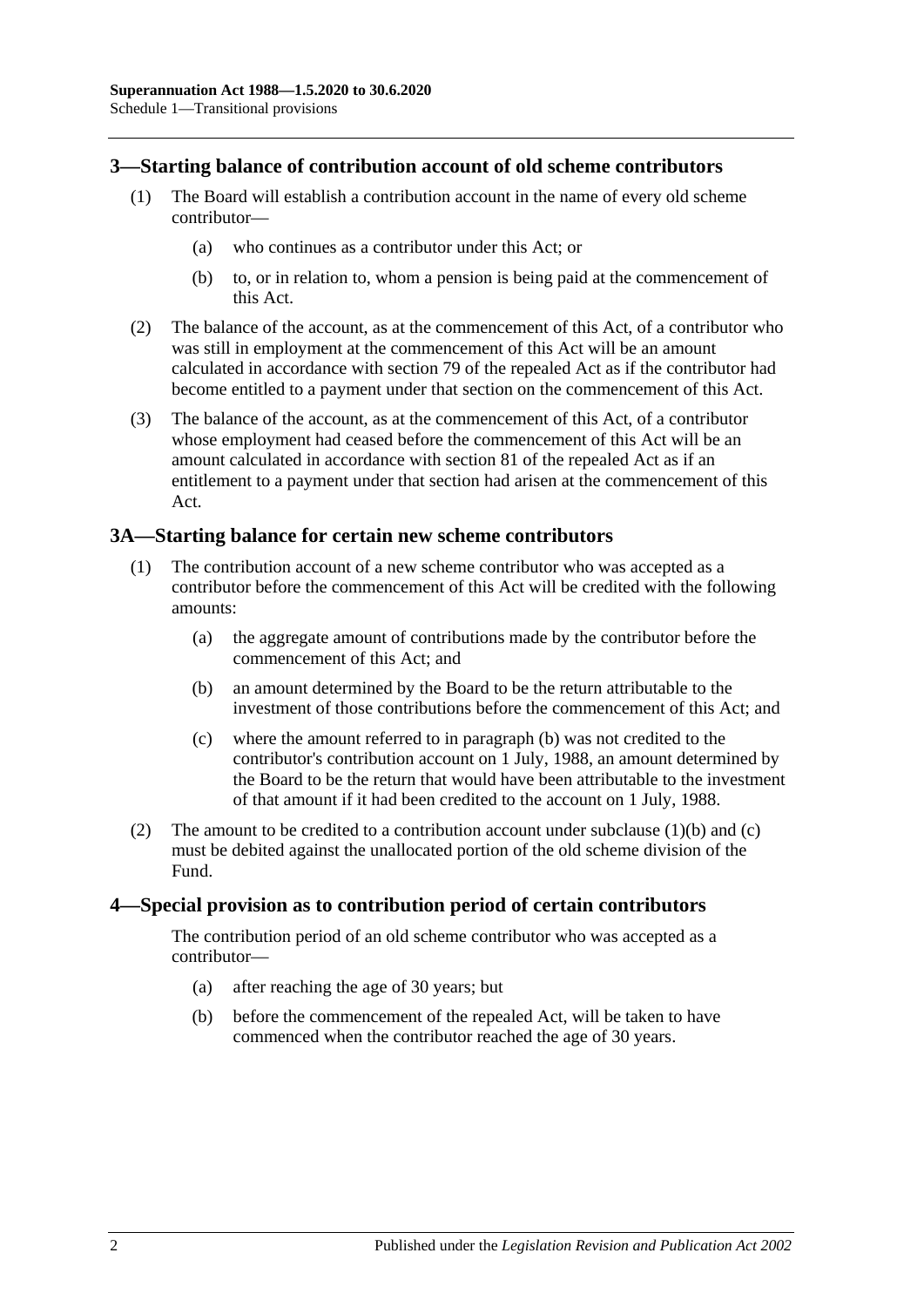### **5—Superannuation points carried over by old scheme contributors**

- (1) To calculate the number of superannuation points of an old scheme contributor as at the commencement of this Act, proceed as follows:
	- (a) calculate the pension (ignoring any neglected unit reduction, fund share reduction or excess unit addition) to which the contributor would be, or would have been, entitled under the repealed Act on retirement at the age of retirement assuming that the contributor had retired, or were to retire, at that age and, in the case of a contributor under that age at the commencement of this Act—
		- (i) that the repealed Act remained in force; and
		- (ii) that the contributor's rate of contribution remained constant until the contributor attained that age; and
		- (iii) that the contributor's contribution salary (as defined in the repealed Act) were the contributor's actual salary and remained constant until the contributor retired at the age of retirement;
	- (b) express this pension as a proportion of the theoretical maximum pension;
	- (c) convert this proportion to the fraction with a denominator of 360;
	- (d) the number of points is then given by the following formula:

<span id="page-110-0"></span>
$$
P = x - m(p - n - q) - y
$$

Where—

*P* is the number of points

 $x$  is the numerator of the fraction arrived at under [paragraph](#page-110-0)  $(c)$ 

 $\boldsymbol{n}$  is—

- (a) in relation to a person who was accepted as a contributor under the repealed Act before the age of 30 years—the number of months from the date of acceptance to the age of 30 years or the commencement of this Act whichever is the earlier (and, if the period is not exactly divisible into whole months, any remainder will be treated as a whole month);
- (b) in any other case—0

*p* is the number of months (if any) by which the contributor's age, as at the commencement of this Act, falls short of the age of retirement or 360 (whichever is the lesser)

 $m$  is—

- (a) in relation to a contributor contributing for higher benefits under the repealed Act—1;
- (b) in relation to a contributor contributing for lower benefits under the repealed Act—½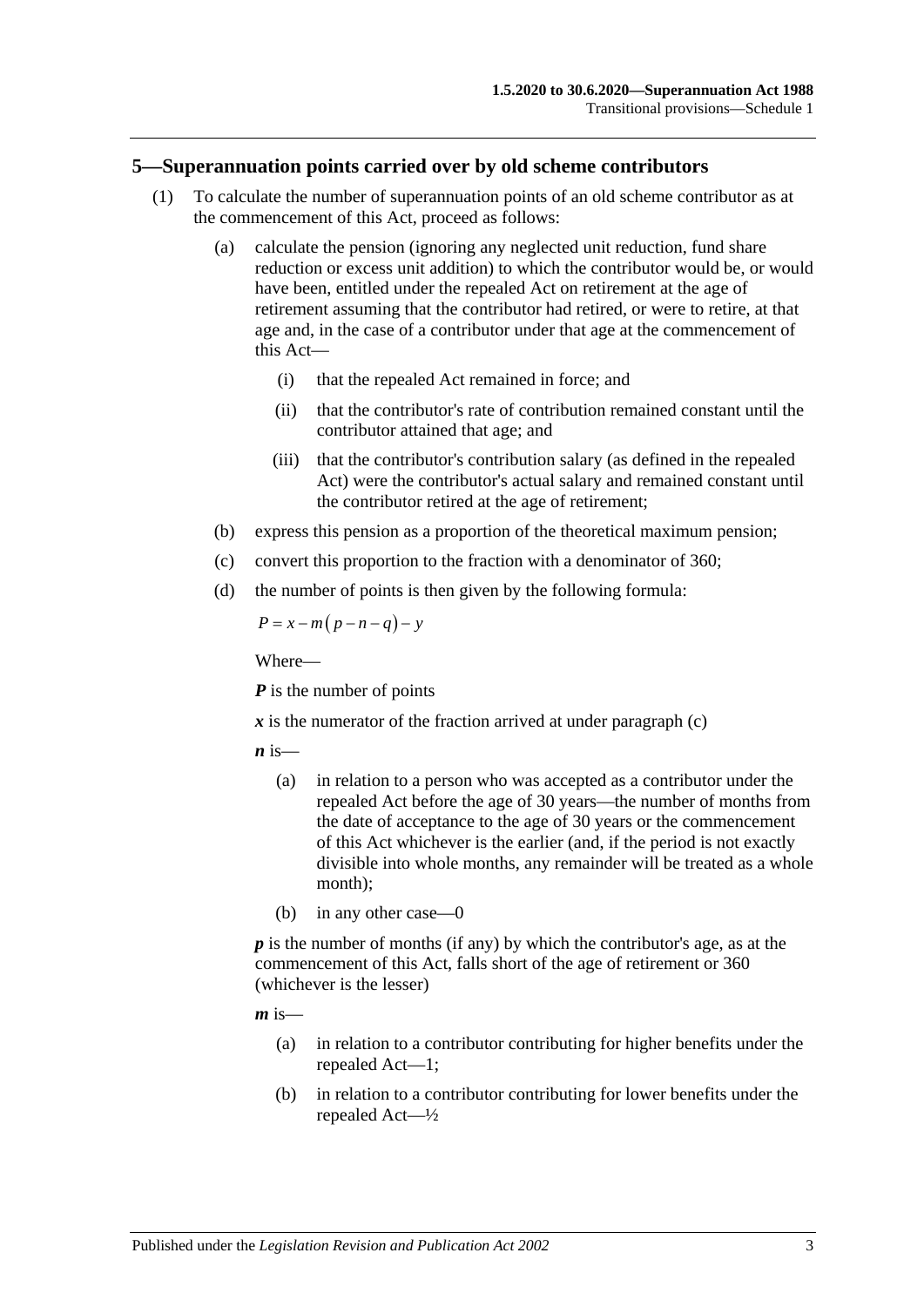*y* is—

(a) in relation to a person who became a higher benefit contributor by virtue of an election under section 57B of the repealed Act—

$$
n\left(1-\frac{x}{360}\right)
$$

(b) in any other case—0

*q* is the number of months (if any) by which the contributor's age, as at the commencement of this Act, exceeds the age of retirement.

(2) In this clause—

*theoretical maximum pension* in relation to a contributor means the pension that would be payable to the contributor on retirement at the age of retirement assuming—

- (a) that the repealed Act remained in force; and
- (b) that the contributor were employed throughout any future period of his or her employment at the contributor's contribution salary as it was immediately before the commencement of this Act; and
- (c) that the contributor were a new contributor (as defined in the repealed Act) and had elected for higher benefits; and
- (d) that the contributor attained 360 contribution months on or before attaining the age of retirement.

### <span id="page-111-0"></span>**6—Special provisions for contributors to the Provident Account**

- (1) Where—
	- (a) a contributor was a contributor to the Provident Account under the repealed Act;
	- (b) the contributor's employment is terminated by death or on account of invalidity before the contributor reaches the age of retirement;
	- (c) the death or invalidity arises in circumstances or under conditions determined by the Board in relation to the contributor,

<span id="page-111-1"></span>the Board may determine not to pay, or to discontinue payment of, a pension or pensions under this Act to or in relation to the contributor and to pay instead a lump sum calculated as follows to the contributor or the contributor's estate:

$$
LS = A \times \frac{2}{3} \times FS \times Z + Pn \left( FS \times \frac{0.85}{450} \times M \right)
$$

Where—

*LS* is the amount of the lump sum

*A* is the lesser of the following:

- (a) unity;
- (b) the numerical value obtained by dividing the number of the contributor's accrued superannuation points by—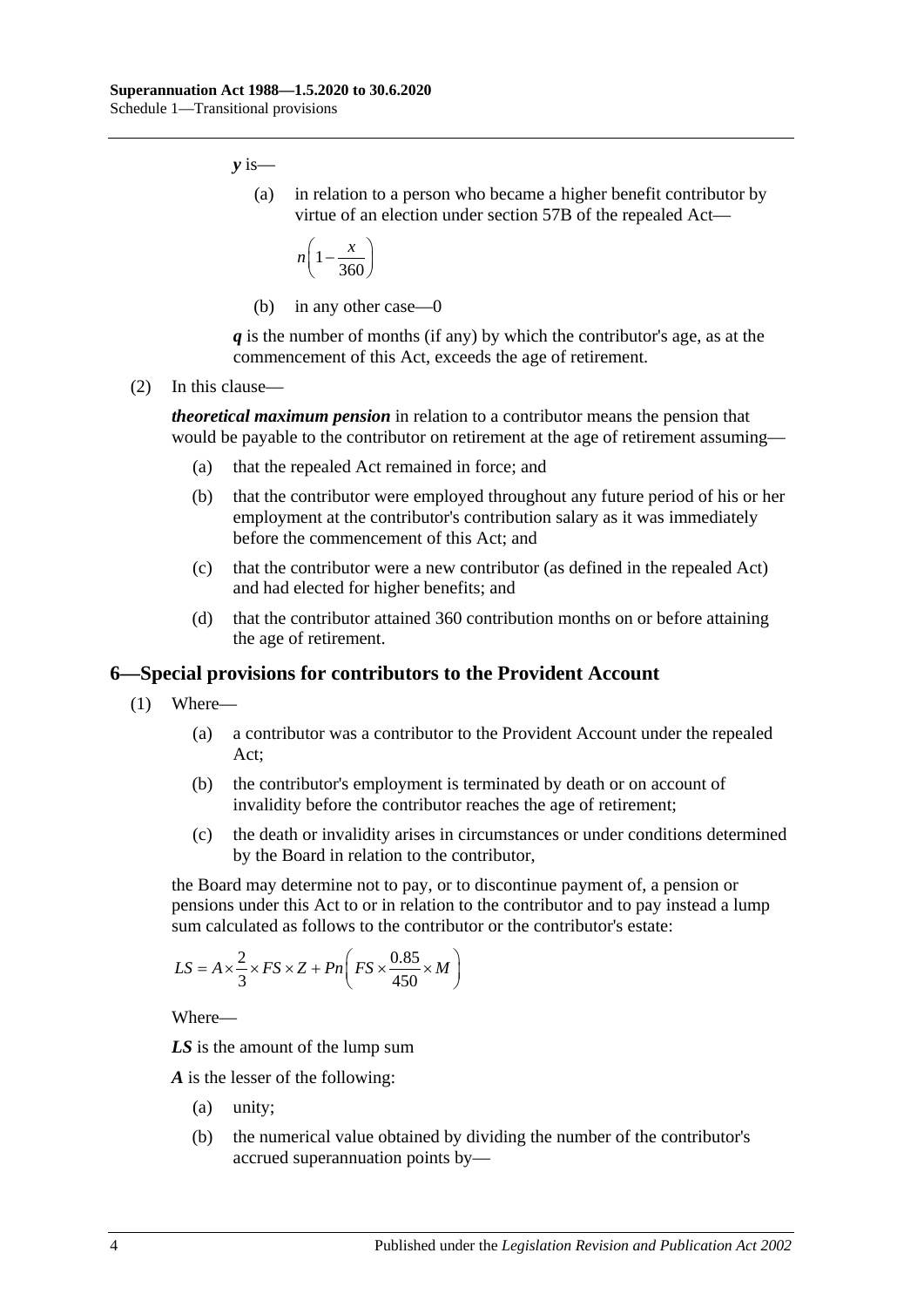- (i) in the case of a contributor who was accepted as a contributor under the repealed Act before reaching the age of 30 years—the number of months between the contributor's age as at the date of acceptance and the age of retirement;
- (ii) in any other case—360

*FS* is the contributor's actual or attributed salary immediately before termination of employment (expressed as an annual amount)

*Z* is—

- (a) in relation to a contributor who is 55 years of age or less—11.5;
- (b) in relation to a contributor who is over the age of 55 years—11.5 less 0.0167 for every month by which the contributor's age exceeds 55 years

*Pn* is—

- (a) in the case of a contributor who was in full-time employment during that part of the contribution period occurring after 31 December 1987—1;
- (b) in any other case—the numerical value arrived at by expressing the contributor's employment while an active contributor during that part of the contribution period as a proportion of full-time employment during that part of the contribution period

*M* is the number of months of the contributor's contribution period occurring after 31 December 1987.

(2) A determination for the purposes of [subclause](#page-111-1)  $(1)(c)$  must be made within three months after the commencement of this Act.

### <span id="page-112-1"></span>**7—Limited benefit contributors**

- (1) Subject to [subclause](#page-112-0) (2), a contributor who was immediately before the commencement of this Act affected by conditions imposed under section 65 of the repealed Act remains subject to those conditions after the commencement of this Act.
- <span id="page-112-0"></span>(2) The Board will relax or revoke any such condition if satisfied by evidence provided by the contributor that there is proper cause to do so.
- (3) Where a contributor is entitled to the payment of a lump sum but is not entitled to a pension under this Act by virtue of conditions referred to in [subclause](#page-112-1) (1), the lump sum will be the aggregate of three and one-half times the balance standing to the credit of the contributor's contribution account and an amount calculated as follows:

$$
A = P n \bigg( FS \times \frac{0.85}{450} \times M \bigg)
$$

Where—

*A* is the amount

*Pn* is—

(a) in the case of a contributor who was in full-time employment during that part of the contribution period occurring after 31 December 1987—1;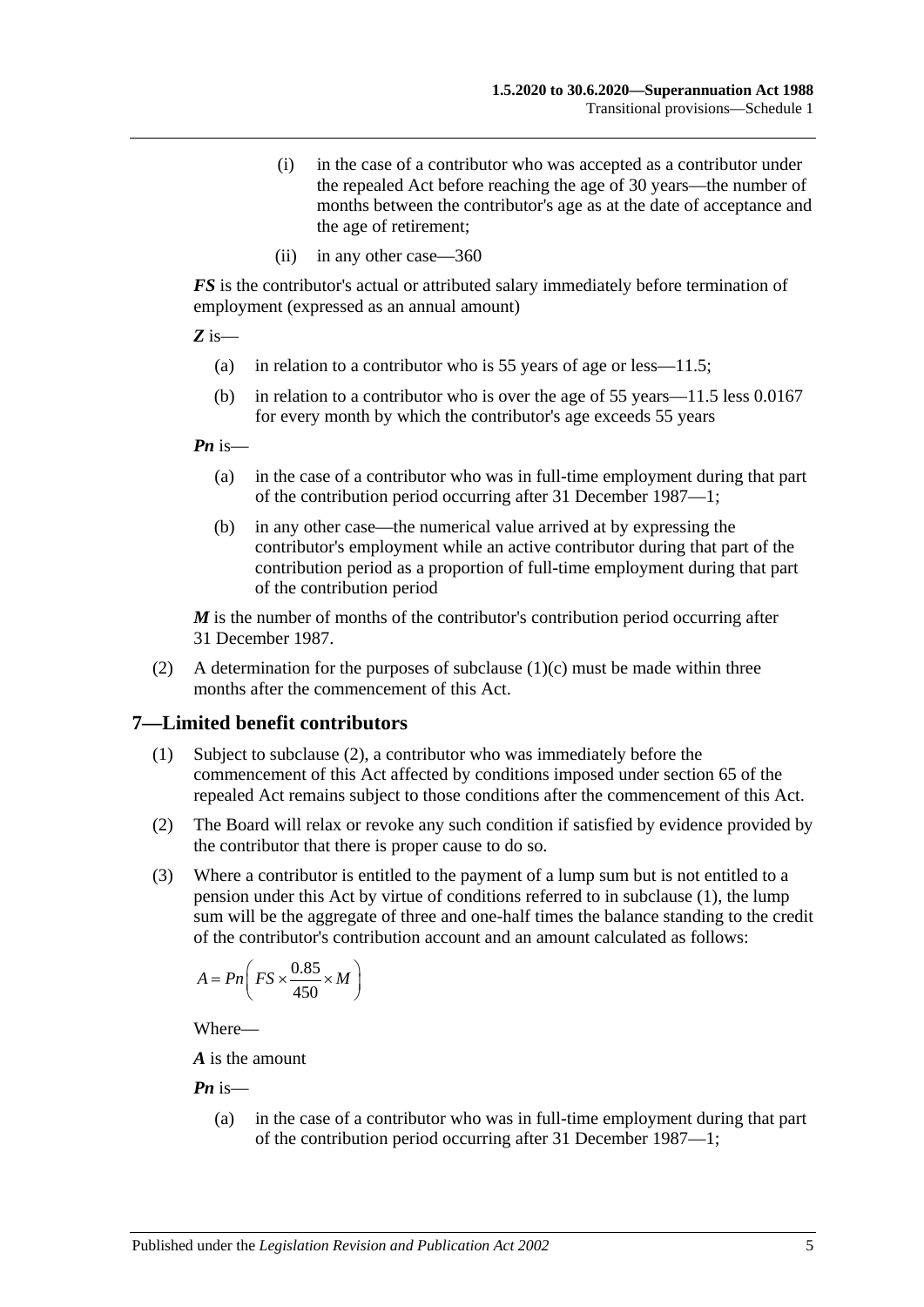(b) in any other case—the numerical value arrived at by expressing the contributor's employment while an active contributor during that part of the contribution period as a proportion of full-time employment during that part of the contribution period

*FS* is the contributor's actual or attributed salary (expressed as an annual amount) immediately before termination of employment

*M* is the number of months of the contributor's contribution period occurring after 31 December 1987.

### **8—Preservation of excess unit addition**

Where—

- (a) a pension becomes payable to or in relation to an old scheme contributor after the commencement of this Act;
- (b) the pension would if the repealed Act had continued in operation be increased by an excess unit addition,

there will be a corresponding increase of the pension payable under this Act.

## **9—Neglected unit and fund share reduction**

- (1) Subject to this Act, where a pension to, or in relation to, an old scheme contributor would, if granted under the repealed Act, have been subject to a neglected unit reduction or a fund share reduction, the corresponding pension under this Act will be subject to a corresponding reduction.
- (1a) Where—
	- (a) an old scheme contributor resigns from employment and elects to preserve his or her accrued superannuation benefits; and
	- (b) the contributor was, before resignation, making pension maintenance payments or neglected unit maintenance payments, or purchasing contribution months by fortnightly contributions,

a pension that subsequently becomes payable to or in relation to the contributor will be reduced to an extent determined by the Board.

- (2) A contributor may reduce or eliminate a reduction of pension under this clause by payment to the Treasurer of a lump sum determined by the Board.
- (3) A contributor who desires to reduce or eliminate a reduction of pension under this clause must, within one month after first becoming entitled to receive the pension inform the Board in writing of his or her intention to do so, and must pay the appropriate lump sum within one month after receiving notification from the Board of the relevant amount.

### **10—Pensions that commenced under previous enactments**

- (1) A pension that commenced under the repealed Act, or under a corresponding previous enactment, is, subject to this Act, payable as if this Act had been in force when the pension commenced.
- (2) This Act, apart from provisions relating to indexation, commutation and reduction or suspension of pensions, does not affect the amount of any such pension.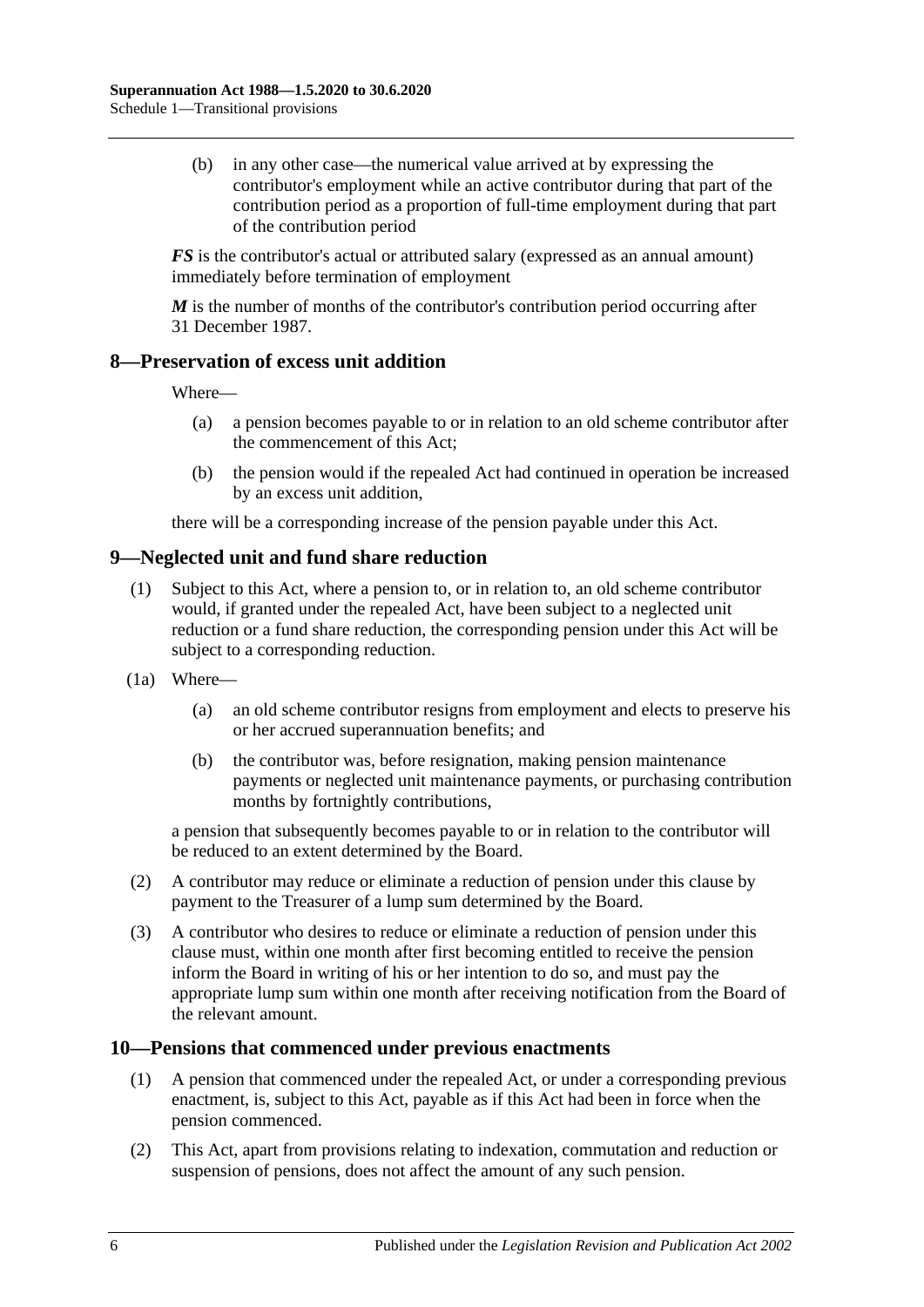### **11—Abolition of Provident Account, and Retirement Benefit Account**

- (1) The Provident Account and the Retirement Benefit Account established under section 99 of the repealed Act are abolished.
- (2) Any contributions to the Provident Account will be treated as contributions made in accordance with the Scheme.
- (3) The balance standing to the credit of any person in the Retirement Benefit Account will be returned to that person.

### <span id="page-114-0"></span>**12—Continuation of superannuation arrangements**

- (1) Any arrangements in force under section 11 of the repealed Act immediately before the commencement of this Act will continue in force as if they had been made under [section](#page-16-0) 5 of this Act.
- (2) Money paid by an employer pursuant to an arrangement referred to in [subclause](#page-114-0) (1) and held by the Superannuation Funds Management Corporation of South Australia does not form part of the Fund and must be applied by the Superannuation Funds Management Corporation of South Australia in accordance with the arrangement.

### **13—Continuation of membership of elected members of the Board**

- (1) Any members elected to the Board before the commencement of this Act continue in office subject to this Act as if it had been in force when they were elected and they had then been elected under it.
- (2) The offices of the other members of the Board become vacant on the commencement of this Act.

### **14—Retrospective operation of preservation rights**

The rights conferred by [section](#page-71-0) 39 extend to a contributor who resigned before the commencement of this Act but on or after 1 January, 1988.

### <span id="page-114-2"></span>**15—Benefits under [Parts 4](#page-30-0) and [5](#page-56-0)**

- <span id="page-114-1"></span>(1) Subject to [clause](#page-115-0) 15A, [Parts 4](#page-30-0) and [5](#page-56-0) as in force immediately before the commencement of the *[Superannuation \(Scheme Revision\) Amendment Act](http://www.legislation.sa.gov.au/index.aspx?action=legref&type=act&legtitle=Superannuation%20(Scheme%20Revision)%20Amendment%20Act%201992) 1992* continue to apply to and in relation to the following contributors:
	- (a) a contributor who was a contributor immediately before 1 July 1992 and in relation to whom benefits did not accrue under the Public Sector Employees Superannuation Scheme;
	- (b) a contributor who has received or is entitled to receive benefits under the Public Sector Employees Superannuation Scheme or in relation to whom such benefits have been paid or are payable;
	- (c) a contributor who would receive a higher benefit, or in relation to whom a higher benefit would be payable, under those provisions immediately before amendment by the *[Superannuation \(Scheme Revision\) Amendment Act](http://www.legislation.sa.gov.au/index.aspx?action=legref&type=act&legtitle=Superannuation%20(Scheme%20Revision)%20Amendment%20Act%201992) 1992*.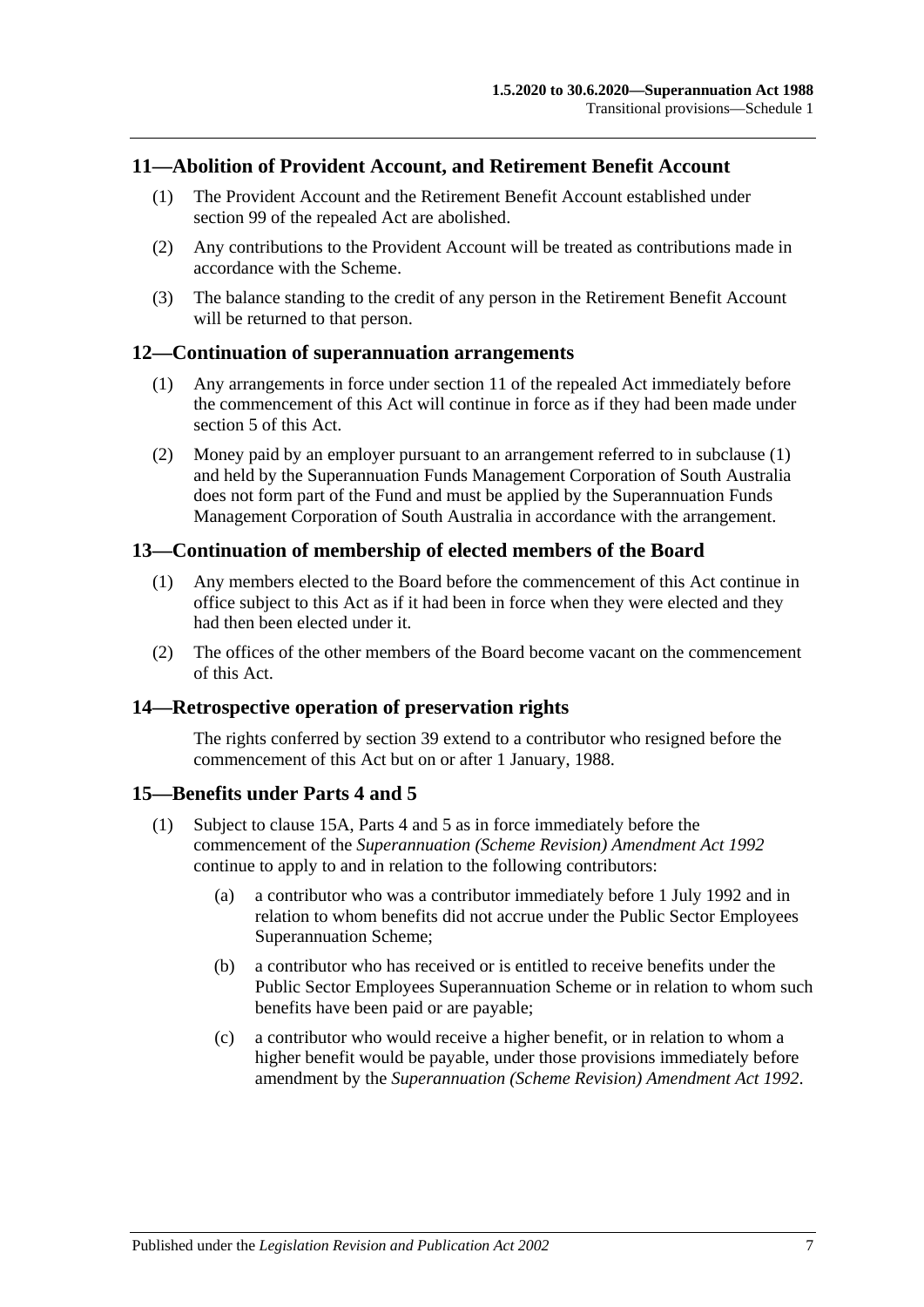- (2) A contributor whose employment terminates or is terminated on or after 1 July 1992 and who is entitled to a benefit under the Public Sector Employees Superannuation Scheme or a person who is entitled to such a benefit in relation to a contributor whose employment was terminated by death on or after 1 July 1992 may renounce the entitlement by instrument in writing to the Board within three months after becoming entitled or within three months after the Governor assents to the *[Superannuation](http://www.legislation.sa.gov.au/index.aspx?action=legref&type=act&legtitle=Superannuation%20(Scheme%20Revision)%20Amendment%20Act%201992)  [\(Scheme Revision\) Amendment Act](http://www.legislation.sa.gov.au/index.aspx?action=legref&type=act&legtitle=Superannuation%20(Scheme%20Revision)%20Amendment%20Act%201992) 1992*, whichever is later and upon renunciation the contributor or other person will be taken for the purposes of [subclause](#page-114-1) (1)(b) never to have been entitled.
- (3) Where benefits under the Public Sector Employees Superannuation Scheme have been credited to an account maintained by the Board in the name of a contributor under section 28 of the *[Superannuation \(Benefit Scheme\) Act](http://www.legislation.sa.gov.au/index.aspx?action=legref&type=act&legtitle=Superannuation%20(Benefit%20Scheme)%20Act%201992) 1992*, the contributor will be taken, for the purposes of [subclause](#page-114-1) (1)(b), to have received those benefits.

### <span id="page-115-0"></span>**15A—Early retirement benefit for certain contributors**

- (1) A contributor—
	- (a) who resigned from employment before 1 July 1992 after a contribution period of 120 months or more and preserved his or her accrued superannuation benefits under [section](#page-71-0) 39; and
	- (b) who, on or before reaching the age of retirement, requires the Board to commence paying a retirement pension,

<span id="page-115-1"></span>is entitled to the following benefits:

- (c) if the contributor was accepted as a contributor before the age of 30 years and before commencement of the repealed Act, the contributor is entitled to a pension in accordance with [section](#page-75-0) 39(7) and [\(8\)](#page-76-0) as in force immediately before the *[Superannuation \(Miscellaneous\) Amendment Act](http://www.legislation.sa.gov.au/index.aspx?action=legref&type=act&legtitle=Superannuation%20(Miscellaneous)%20Amendment%20Act%201994) 1994* came into operation;
- <span id="page-115-2"></span>(d) in any other case the contributor is entitled to a pension calculated as follows:

$$
P = AFS \times A \times \left(\frac{45.5}{100} + \frac{21.1 \times n_2}{100 \times 60}\right)
$$

Where—

*P* is the amount of the pension (expressed as an amount per fortnight)

*AFS* is the contributor's actual or attributed salary (expressed as an amount per fortnight) immediately before resignation adjusted to reflect changes in the Consumer Price Index between the date of resignation and the date on which the pension first became payable

*A* is the lesser of the following:

- (a) unity;
- (b) the numerical value obtained by dividing the number of the contributor's accrued contribution points by—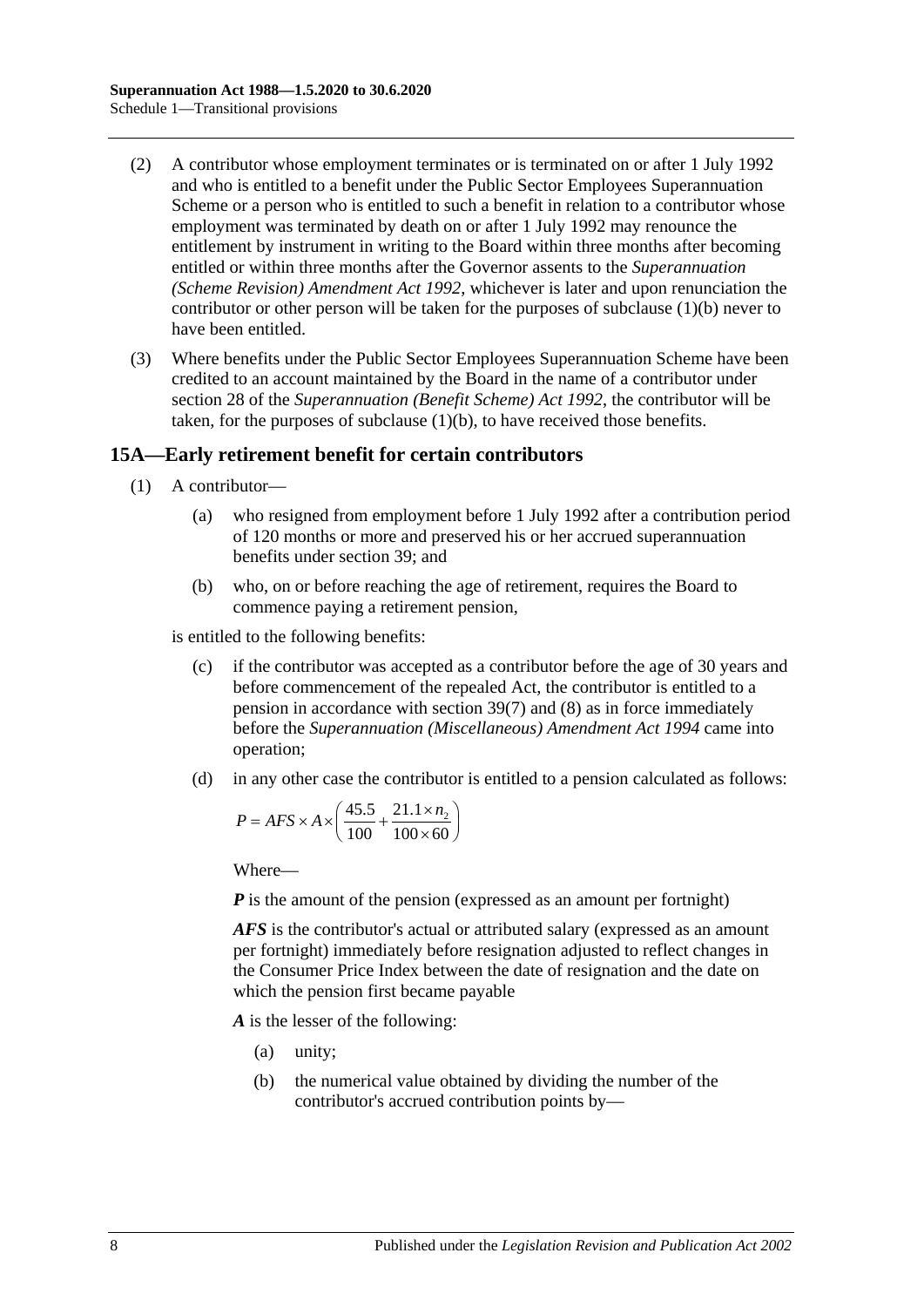- (i) in the case of a contributor who was accepted as a contributor under the repealed Act before reaching the age of 30 years—the number of months between the date of acceptance and the date on which the pension first became payable;
- (ii) in any other case—300 +  $n_2$

 $n_2$  is the number of months between the day on which the contributor reached the age of 55 years and the day on which the pension first became payable.

- (2) For the purpose of applying [section](#page-75-0) 39(7) as required by [subclause](#page-115-1) (1)(c), the factor "NP" in the formula in [section](#page-75-0) 39(7) is the amount of pension that would have been payable to the contributor if it were calculated under [subclause](#page-115-2) (1)(d).
- (3) A contributor referred to in [clause](#page-114-2) 15(1) who is an old scheme contributor and who retires on or after reaching the age of 55 years but before the age of retirement is entitled to a pension calculated as follows:

$$
P = FS \times A \times \left(\frac{45.5}{100} + \frac{21.1 \times n_2}{100 \times 60}\right)
$$

Where—

*P* is the amount of the pension (expressed as an amount per fortnight)

*FS* is the contributor's actual or attributed salary (expressed as an amount per fortnight) immediately before retirement

*A* is the lesser of the following:

- (a) unity;
- (b) the numerical value obtained by dividing the number of the contributor's accrued contribution points by—
	- (i) in the case of a contributor who was accepted as a contributor under the repealed Act before reaching the age of 30 years—the number of months between the date of acceptance and the date on which the pension first became payable;
	- (ii) in any other case—300 +  $n_2$

 $n_2$  is the number of months between the day on which the contributor reached the age of 55 years and the day on which the pension first became payable.

#### <span id="page-116-0"></span>**16—Transference from old scheme to new scheme**

- (1) Subject to [subclause](#page-117-0) (8), an old scheme contributor may, by notice in writing given to the Board on or before 31 December 1993, elect to become a contributor to the new scheme.
- (2) A contributor who makes an election under [subclause](#page-116-0) (1) will be taken to have become a new scheme contributor on 1 July 1992.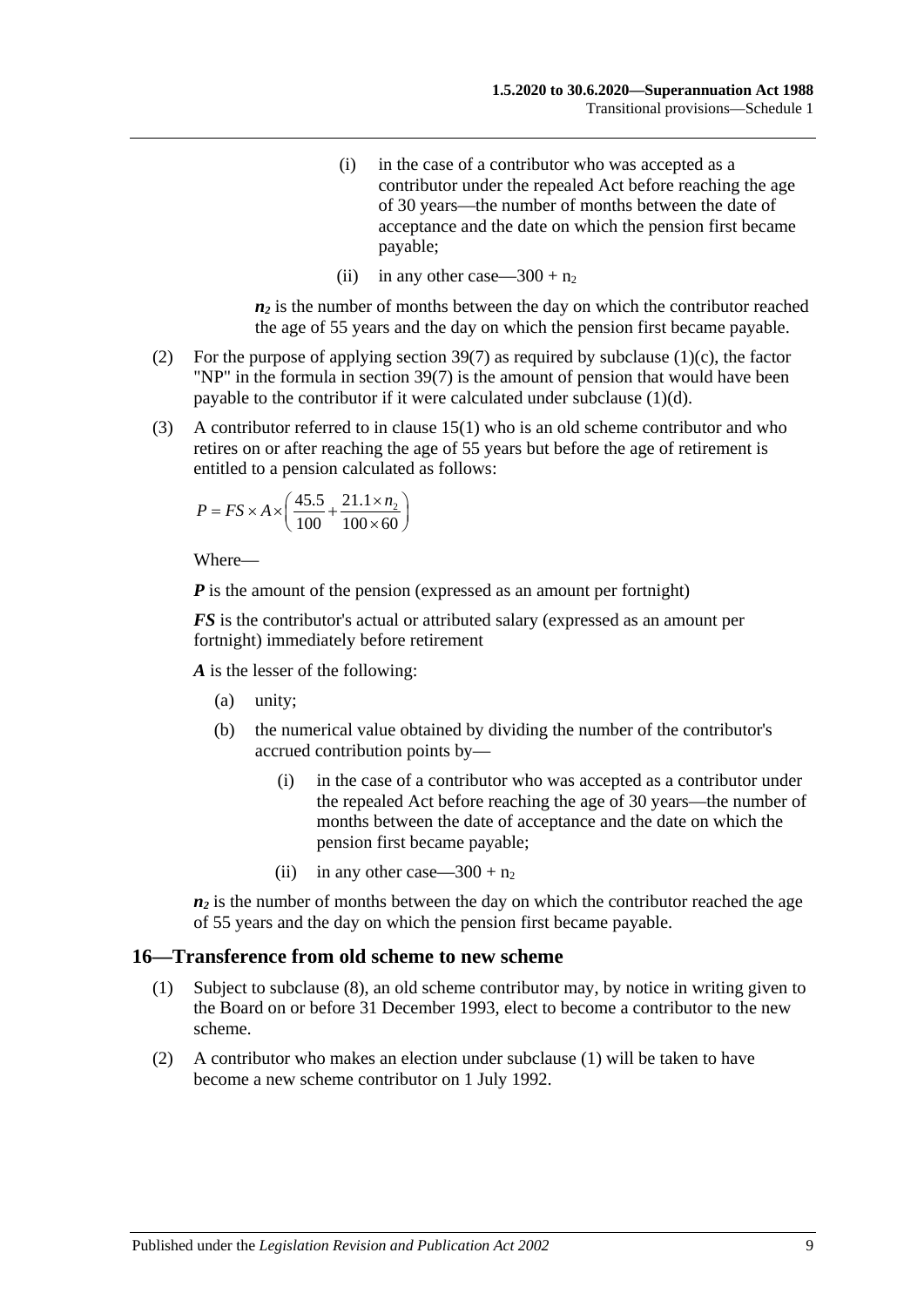- (3) Where conditions limiting the payment of benefits applied in relation to the contributor under the old scheme the same conditions will, if they can be applied without modification, apply in relation to the contributor under the new scheme, but if not the Board will apply conditions that are, in its opinion, appropriate limiting the payment of benefits to or in relation to, the contributor under the new scheme.
- <span id="page-117-1"></span>(4) For the purpose of determining the benefits payable to, or in relation to, the contributor under the old scheme and the time at which they are payable, the contributor will be taken to have resigned from employment on 30 June 1992 and to have elected to preserve his or her accrued superannuation benefits under [section](#page-71-0) 39.
- (5) Benefits that are preserved by virtue of [subclause](#page-117-1) (4) are not payable to the contributor while the contributor is employed in employment to which this Act applies.
- (6) For the purpose of calculating the contributor's benefits under the new scheme—
	- (a) contribution points accrued before 1 July 1992 and contribution months occurring before that date will be disregarded; and
	- (b) the Board will establish a new account in the name of the contributor as at 1 July 1992.
- (7) The standard contribution rate that applied in relation to the contributor before 1 July 1992 will continue to apply in relation to the contributor from 1 July 1992 until 30 June following the election made by the contributor under [subclause](#page-116-0) (1).
- <span id="page-117-0"></span>(8) This clause does not apply for the benefit of—
	- (a) an employee of the Australian National Railways Commission;
	- (b) a contributor who has reached the age of retirement.
- (9) In this clause—

*the new scheme* means the scheme of superannuation established by [Part 4](#page-30-0) of this Act;

*the old scheme* means the scheme of superannuation established by [Part 5](#page-56-0) of this Act.

### **17—Payment of contributions while on leave without pay**

[Section](#page-14-0) 4(8) does not apply to a contributor who is on leave without pay when the *[Superannuation \(Miscellaneous\) Amendment Act](http://www.legislation.sa.gov.au/index.aspx?action=legref&type=act&legtitle=Superannuation%20(Miscellaneous)%20Amendment%20Act%201994) 1994* comes into operation in respect of that period of leave.

### <span id="page-117-2"></span>**18—Repeal of contribution rate**

- (1) A contributor who was contributing at the rate of 1.5% at the commencement of the *[Superannuation \(Miscellaneous\) Amendment Act](http://www.legislation.sa.gov.au/index.aspx?action=legref&type=act&legtitle=Superannuation%20(Miscellaneous)%20Amendment%20Act%201998) 1998* is entitled to continue contributing at that rate until 1 July 1998.
- (2) A contributor referred to in [subclause](#page-117-2) (1) who fails to elect some other rate of contribution under [section](#page-26-0) 23 in respect of the 1998/1999 financial year will be taken to have elected to cease contributing in respect of that year.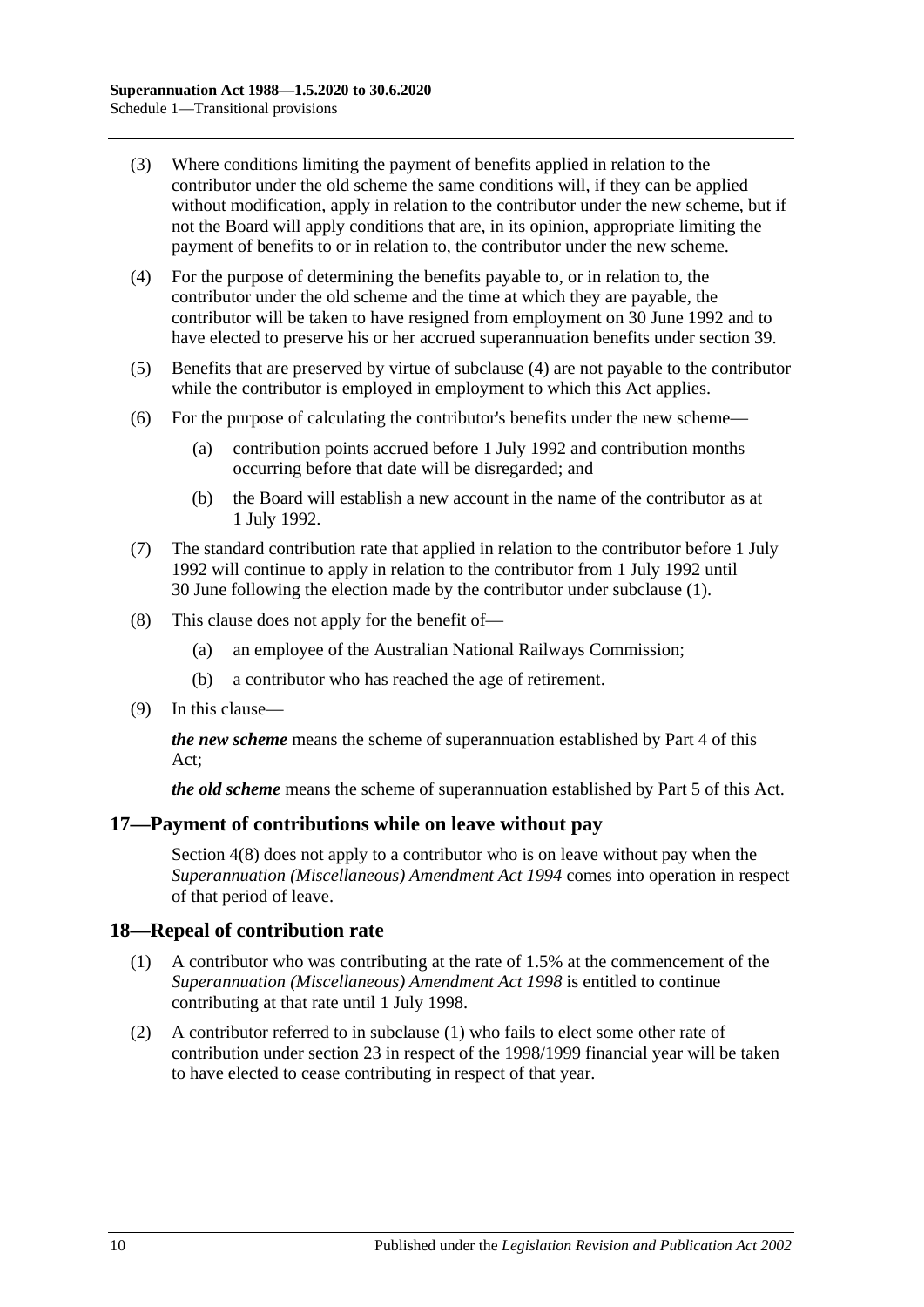### **19—Operation of [sections](#page-35-0) 28(1f) and [39\(1db\)](#page-72-0)**

[Section](#page-35-0) 28(1f) and [39\(1db\)](#page-72-0) substituted by the *[Superannuation \(Miscellaneous\)](http://www.legislation.sa.gov.au/index.aspx?action=legref&type=act&legtitle=Superannuation%20(Miscellaneous)%20Amendment%20Act%201998)  [Amendment Act](http://www.legislation.sa.gov.au/index.aspx?action=legref&type=act&legtitle=Superannuation%20(Miscellaneous)%20Amendment%20Act%201998) 1998* operate in relation to the 1997/1998 and subsequent financial years and the provisions they replace operate in relation to the 1996/1997 and previous financial years.

### **20—Election on retrenchment under [section](#page-40-0) 29**

A new scheme contributor who—

- (a) was retrenched one year or less before the commencement of the *[Superannuation \(Miscellaneous\) Amendment Act](http://www.legislation.sa.gov.au/index.aspx?action=legref&type=act&legtitle=Superannuation%20(Miscellaneous)%20Amendment%20Act%201998) 1998*; and
- (b) had not reached the age of 55 years at that time; and
- (c) had not made an election under [section](#page-40-1) 29(1) at that time,

is entitled to make the election within three months after the commencement of that Act.

## **21—Operation of amendments made by** *Statutes Amendment (Equal Superannuation Entitlements for Same Sex Couples) Act 2003*

An amendment made by the *[Statutes Amendment \(Equal Superannuation Entitlements](http://www.legislation.sa.gov.au/index.aspx?action=legref&type=act&legtitle=Statutes%20Amendment%20(Equal%20Superannuation%20Entitlements%20for%20Same%20Sex%20Couples)%20Act%202003)  [for Same Sex Couples\) Act](http://www.legislation.sa.gov.au/index.aspx?action=legref&type=act&legtitle=Statutes%20Amendment%20(Equal%20Superannuation%20Entitlements%20for%20Same%20Sex%20Couples)%20Act%202003) 2003* to a provision of this Act that provides for, or relates to, the payment of a pension, lump sum or other benefit to a person on the death of a contributor applies only if the death occurs on or after 3 July 2003.

# **Schedule 1A—Provisions relating to other public sector superannuation schemes**

### <span id="page-118-2"></span>**1—Regulations relating to other public sector superannuation schemes**

- <span id="page-118-1"></span>(1) Subject to [subclause](#page-118-0) (2), the Governor may make regulations—
	- (aaa) declaring a group of employees who are members of a public sector superannuation scheme to be contributors for the purposes of this Act;
	- (a) transferring all the assets and liabilities of a fund established for the purposes of a public sector superannuation scheme to the South Australian Superannuation Fund or transferring part of those assets and liabilities to that Fund and the remainder to an account to be kept at the Treasury pursuant to an arrangement under [section](#page-16-0) 5;
	- (b) modifying the provisions of this Act in their application to the group of employees referred to in [paragraph](#page-118-1) (aaa);
	- (c) providing for transitional matters on the making of a declaration under [paragraph](#page-118-1) (aaa).
- <span id="page-118-0"></span>(2) The Governor must not make a regulation under [subclause](#page-118-2) (1) unless the majority of the group of employees affected by the regulation and their employer have given their consent to the proposed regulation.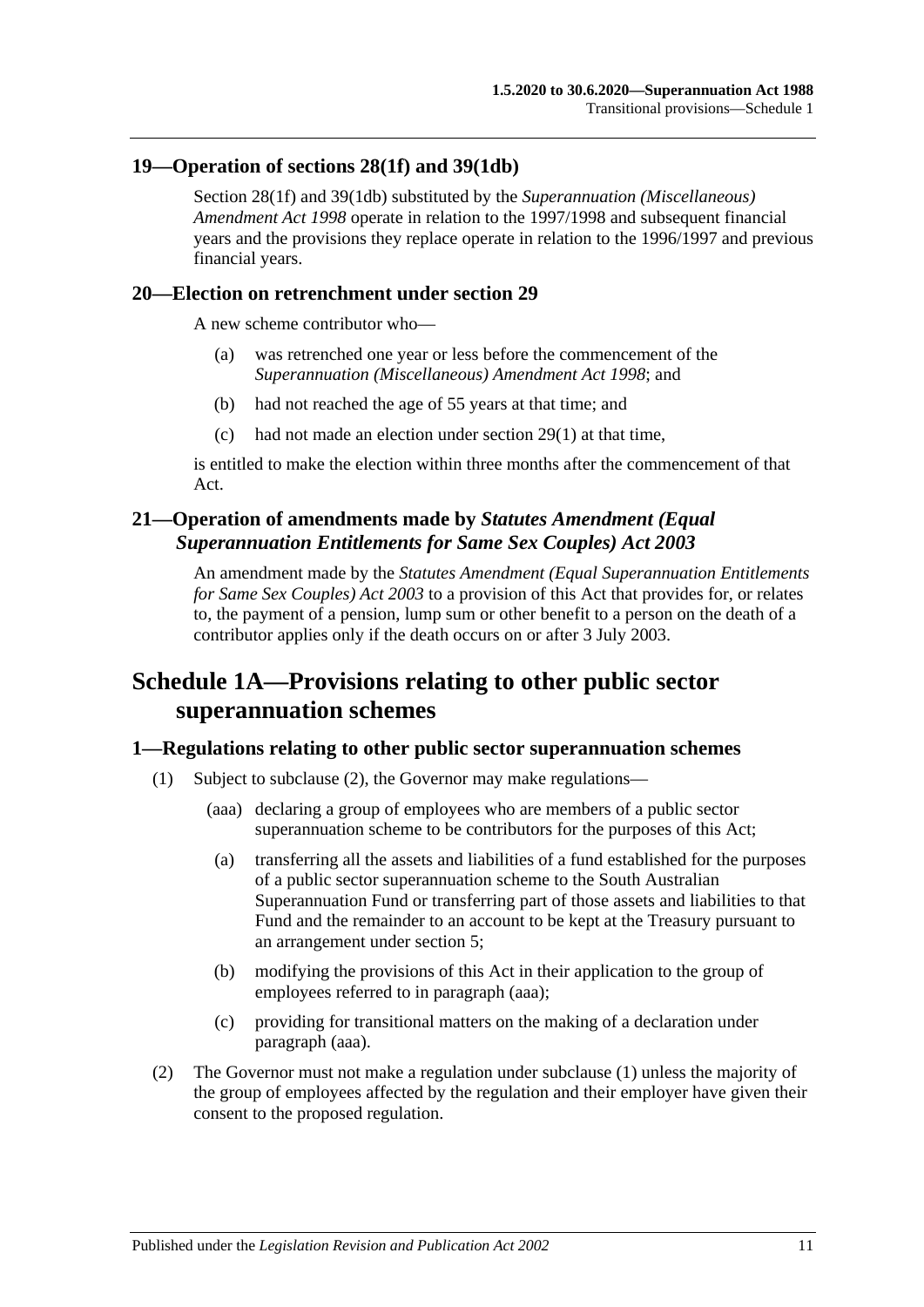Schedule 1A—Provisions relating to other public sector superannuation schemes

#### <span id="page-119-0"></span>**2—Regulations to offset income tax etc**

- (1) If, pursuant to a law of the Commonwealth, tax is payable on the income of a fund established for the purposes of a public sector superannuation scheme, the Governor may, at the request of the trustees of the fund or the employer in relation to whom the scheme was established, make regulations reducing the benefits payable to, or in relation to, members of the scheme to offset the amount of the tax payable and making consequential alterations to any trust deed or other document establishing the scheme.
- (2) A regulation whenever made under [subclause](#page-119-0) (1) will, unless otherwise provided in the regulation, have effect from the time at which the tax referred to in [subclause](#page-119-0) (1) first became payable.

### **3—Interpretation**

In this Schedule—

*public sector superannuation scheme* means a superannuation scheme established for the benefit of employees of an instrumentality or agency of the Crown.

# **Schedule 1B—Transfer of certain members of the Electricity Industry Superannuation Scheme to the State Scheme Part 1—Preliminary**

#### **1—Interpretation**

In this Schedule, unless the contrary intention appears—

*contributory lump sum schemes* means Divisions 2 and 4 of the Electricity Industry Superannuation Scheme providing for contributions by members and lump sum benefits for members;

*Division 4* of the Electricity Industry Superannuation Scheme means the division of the Scheme formerly known as the "R.G. Scheme";

*Electricity Industry pension scheme* means Division 3 of the Electricity Industry Superannuation Scheme providing for pension benefits;

*Electricity Industry Superannuation Board* includes a subsequent trustee of the Electricity Industry Superannuation Scheme;

*Electricity Industry Superannuation Scheme* means the ETSA Contributory and Non-Contributory Superannuation Schemes continued in existence as the Electricity Industry Superannuation Scheme by clause 3 of the Electricity Industry Superannuation Scheme Trust Deed appearing at the end of Schedule 1 of the *[Electricity Corporations Act](http://www.legislation.sa.gov.au/index.aspx?action=legref&type=act&legtitle=Electricity%20Corporations%20Act%201994) 1994*;

*relevant day* means the day on which the approval of the Treasurer ceases to be required for the variation or replacement of the Rules of the Electricity Industry Superannuation Scheme;

*State Scheme* means the scheme of superannuation established by this Act;

*Trustee* means the Electricity Industry Superannuation Board and includes subsequent trustees of the Electricity Industry Superannuation Scheme.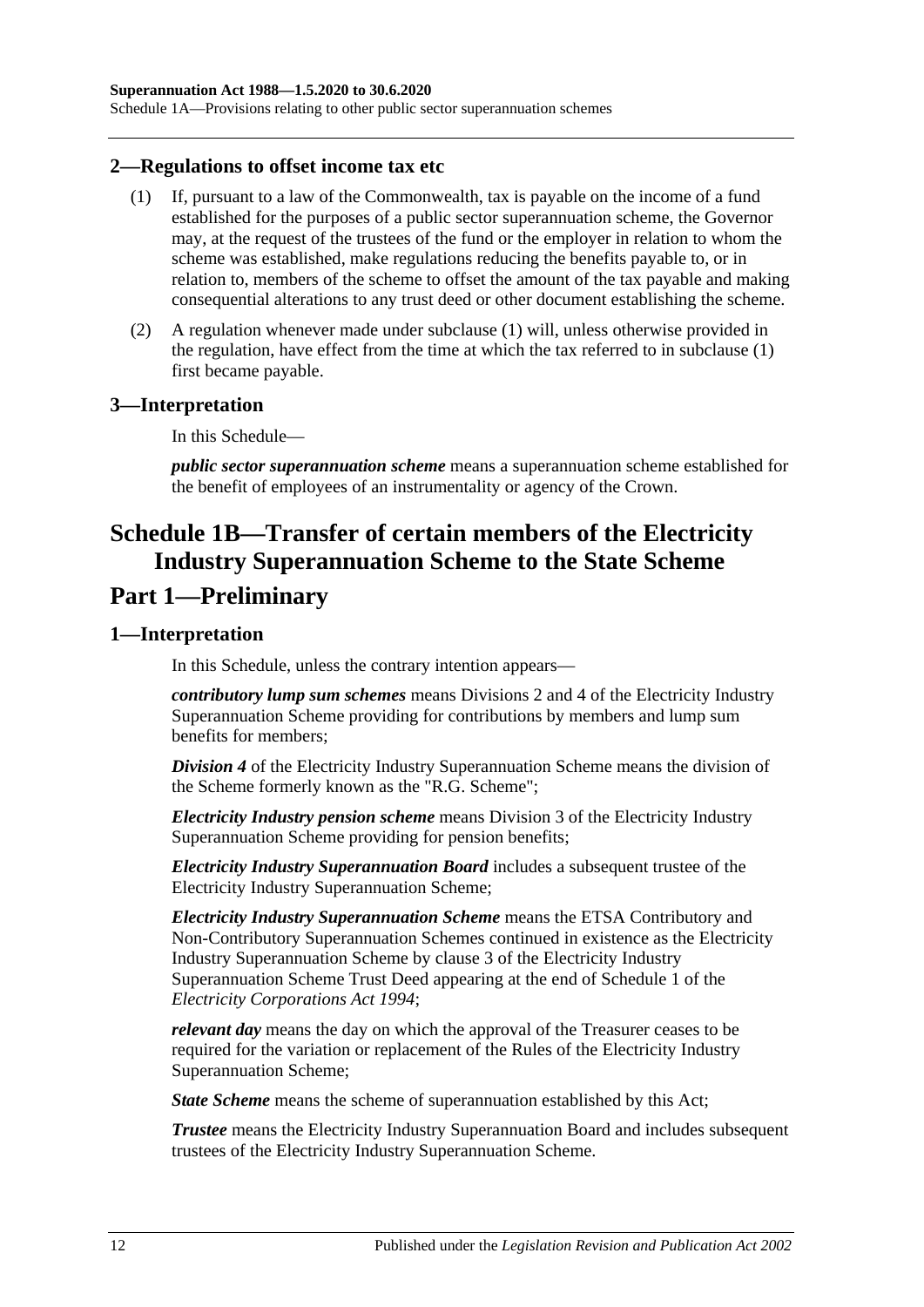#### **1.5.2020 to 30.6.2020—Superannuation Act 1988**

Transfer of certain members of the Electricity Industry Superannuation Scheme to the State Scheme—Schedule 1B

# **Part 2—Transfer of members**

### <span id="page-120-0"></span>**2—Transfer of existing pensioners before the relevant day**

- (1) The Treasurer may, by notice to the Electricity Industry Superannuation Board and the South Australian Superannuation Board under [clause](#page-127-0) 7 before the relevant day, transfer a person who is in receipt of a pension under the Electricity Industry Superannuation Scheme from that scheme to the State Scheme.
- <span id="page-120-1"></span>(2) A person transferred under [subclause](#page-120-0) (1)—
	- (a) is entitled to a pension under this Act which, at the time of transfer, is of equivalent value to the pension he or she was receiving immediately before the transfer; and
	- (b) except in the case of a person entitled to a derivative benefit, will be taken to be an old scheme contributor; and
	- (c) in the case of a person who is entitled to a derivative benefit, will be taken to derive the benefit from an old scheme contributor.
- <span id="page-120-3"></span><span id="page-120-2"></span> $(3)$  If—
	- (a) an old scheme contributor referred to in [subclause](#page-120-1) (2) dies before the expiration of 3 years after he or she first became entitled to a pension under the Electricity Industry Superannuation Scheme; or
	- (b) a person—
		- (i) referred to in [subclause](#page-120-1) (2) who is entitled to a derivative benefit; or
		- (ii) who is entitled to a derivative benefit from an old scheme contributor referred to in [paragraph](#page-120-2) (a),

dies before the expiration of 3 years after the contributor from whom the benefit was derived—

- (iii) first became entitled to a pension under the Electricity Industry Superannuation Scheme; or
- (iv) died while still in employment without ever becoming entitled to such a pension,

<span id="page-120-4"></span>and—

- (c) in the case referred to in [paragraph](#page-120-2) (a), no one is entitled to a derivative benefit under this Act in respect of the contributor; or
- <span id="page-120-5"></span>(d) in the case referred to in [paragraph](#page-120-3) (b), all derivative entitlements have ceased before the expiration of that period,

the contributor's estate is entitled to a lump sum equivalent to—

(e) if [paragraph](#page-120-4) (c) applies—the aggregate of the pension payments that the contributor would have received between the date of death and the third anniversary of the commencement of the pension if he or she had survived; or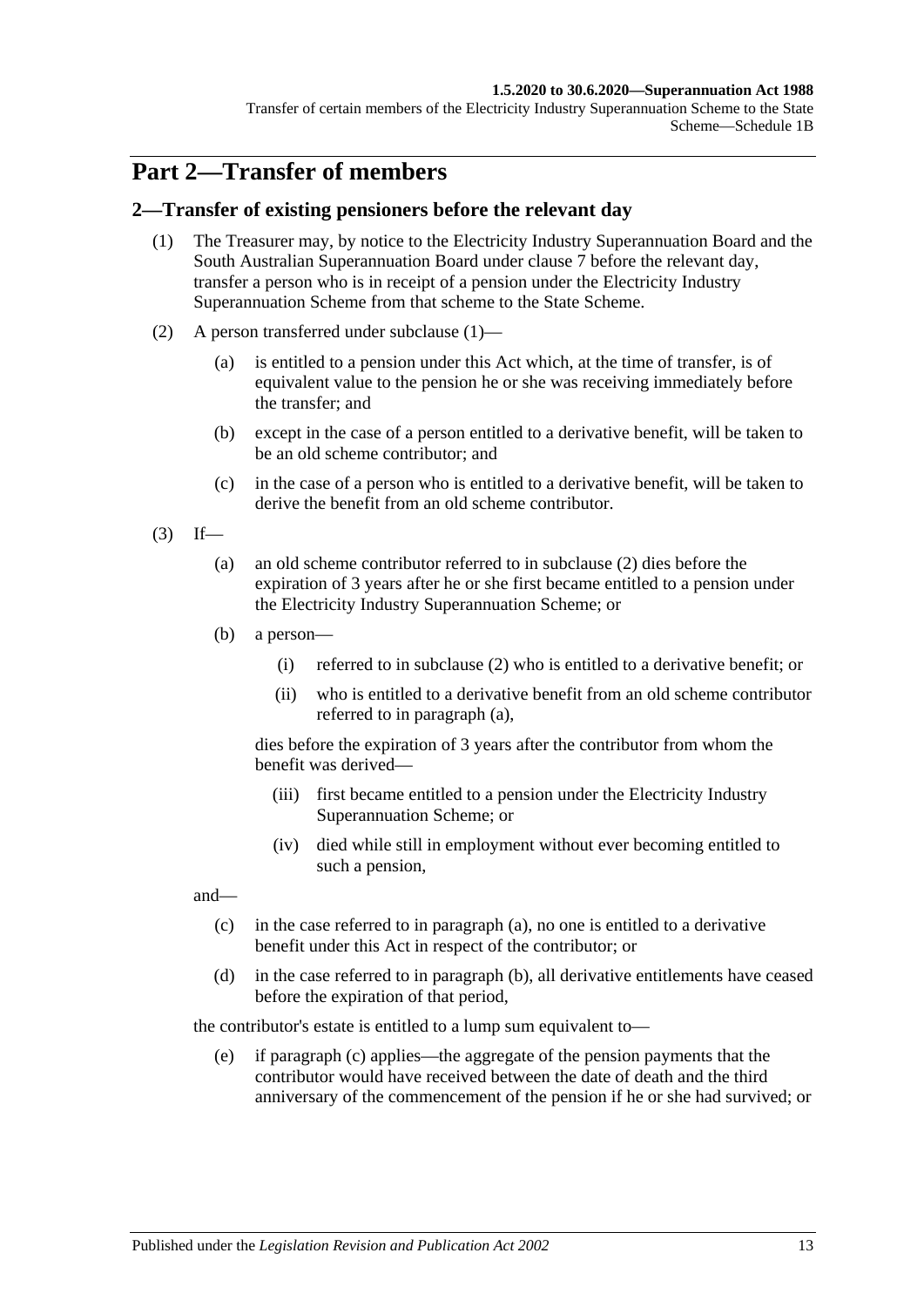#### **Superannuation Act 1988—1.5.2020 to 30.6.2020**

Schedule 1B—Transfer of certain members of the Electricity Industry Superannuation Scheme to the State Scheme

> (f) if [paragraph](#page-120-5) (d) applies—the aggregate of the pension payments that the contributor from whom the benefit was derived would have received between the date when the derivative entitlement, or the last of the derivative entitlements, ceased and the third anniversary of the commencement of the pension (or the date of the contributor's death) if the contributor had survived during that period,

(the lump sum will be determined on the assumption that the pension will not be adjusted under [section](#page-99-0) 47 during that period).

- (4) If a person who is transferred under this clause was, immediately before the transfer, entitled to commute a part, or the whole, of his or her pension under the Electricity Industry Superannuation Scheme, he or she is entitled to commute the whole or a part of the pension in accordance with this Act within a period that terminates—
	- (a) when the period for commutation under the Electricity Industry Superannuation Scheme would have terminated; or
	- (b) at the expiration of 3 months after the transfer,

whichever is the later.

- <span id="page-121-0"></span>(5) An amount equivalent in value to that part of the Scheme assets of the Electricity Industry Superannuation Scheme that is attributable to the membership of the Scheme of a person transferred to the State Scheme under this clause, or of the contributor from whom a person transferred to the State Scheme under this clause derives benefits, (to be determined by an actuary appointed by the Treasurer) must be paid by the Trustee from the Scheme assets to the Treasurer.
- (6) The Treasurer must pay into the South Australian Superannuation Fund a contribution reflecting the amount paid to the Treasurer under [subclause](#page-121-0) (5).

### <span id="page-121-2"></span>**3—Transfer of existing and future pensioners after the relevant day**

- (1) After the relevant day, the Treasurer may, at the request of the Trustee, enter into an agreement with the Trustee under which a person or persons referred to in [subclause](#page-121-1) (2) may be transferred from the Electricity Industry Superannuation Scheme to the State Scheme.
- <span id="page-121-4"></span><span id="page-121-1"></span>(2) The following persons may be transferred pursuant to an agreement under [subclause](#page-121-2) (1):
	- (a) a person who is in receipt of a pension under the Electricity Industry Superannuation Scheme;
	- (b) a person who is a member of the Electricity Industry pension scheme and who is presently entitled to receive, but is not yet in receipt of, a pension following the termination of his or her employment;
	- (c) a person who is entitled to a pension as a derivative benefit under the Electricity Industry Superannuation Scheme but who is not yet in receipt of the pension.
- <span id="page-121-5"></span><span id="page-121-3"></span>(3) The Treasurer may, by notice to the Electricity Industry Superannuation Board and the South Australian Superannuation Board under [clause](#page-127-0) 7, transfer a person from the Electricity Industry Superannuation Scheme to the State Scheme under an agreement referred to in [subclause](#page-121-2) (1).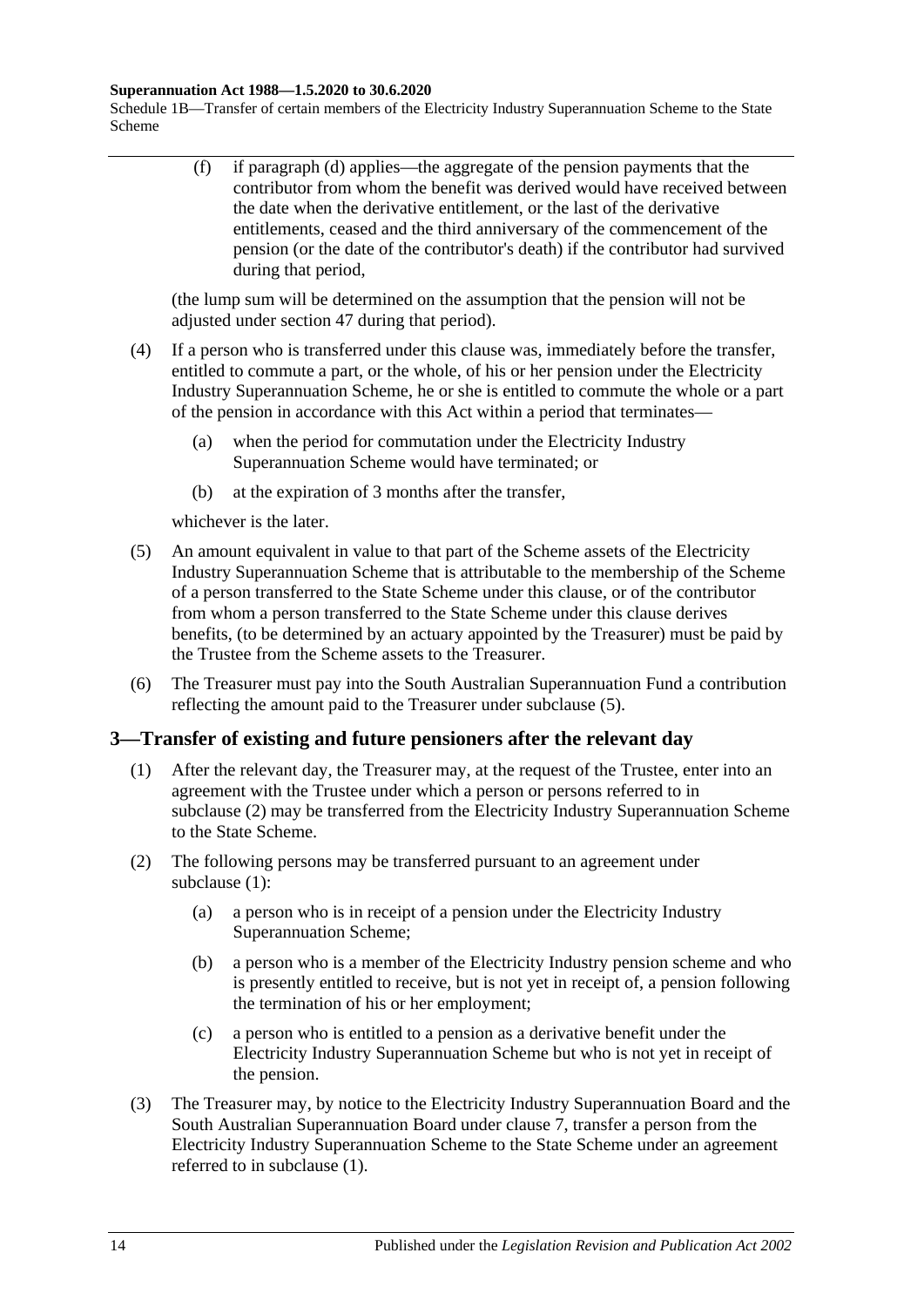#### **1.5.2020 to 30.6.2020—Superannuation Act 1988**

Transfer of certain members of the Electricity Industry Superannuation Scheme to the State Scheme—Schedule 1B

- <span id="page-122-0"></span>(4) A person transferred under [subclause](#page-121-3) (3)—
	- (a) is, in the case of a person who was in receipt of a pension at the time of transfer, entitled to a pension under this Act which, at the time of transfer, is of equivalent value to the pension he or she was receiving immediately before the transfer; and
	- (b) is, in the case of a person referred to in [subclause](#page-121-4) (2)(b) or [\(c\),](#page-121-5) entitled to a pension under this Act which, at the time of transfer, is of equivalent value to the initial pension that he or she would have received if he or she had not been transferred; and
	- (c) except in the case of a person entitled to a derivative benefit, will be taken to be an old scheme contributor; and
	- (d) in the case of a person who is entitled to a derivative benefit, will be taken to derive the benefit from an old scheme contributor.
- <span id="page-122-2"></span><span id="page-122-1"></span> $(5)$  If—
	- (a) an old scheme contributor referred to in [subclause](#page-122-0) (4) who was in receipt of, or was entitled to, a pension at the time of transfer, dies before the expiration of 3 years after he or she first became entitled to a pension under the Electricity Industry Superannuation Scheme; or
	- (b) a person—
		- (i) referred to in [subclause](#page-122-0) (4) who was in receipt of, or was entitled to, a derivative pension at the time of transfer; or
		- (ii) who is entitled to a derivative benefit from an old scheme contributor referred to in [paragraph](#page-122-1) (a),

dies before the expiration of 3 years after the contributor from whom the benefit was derived—

- (iii) first became entitled to a pension under the Electricity Industry Superannuation Scheme; or
- (iv) died while still in employment without ever becoming entitled to such a pension,

<span id="page-122-3"></span>and—

- (c) in the case referred to in [paragraph](#page-122-1) (a), no one is entitled to a derivative benefit under this Act in respect of the contributor; or
- <span id="page-122-4"></span>(d) in a case referred to in [paragraph](#page-122-2) (b), all derivative entitlements have ceased before the expiration of that period,

the contributor's estate is entitled to a lump sum equivalent to—

(e) if [paragraph](#page-122-3) (c) applies—the aggregate of the pension payments that the contributor would have received between the date of death and the third anniversary of the commencement of the pension if he or she had survived; or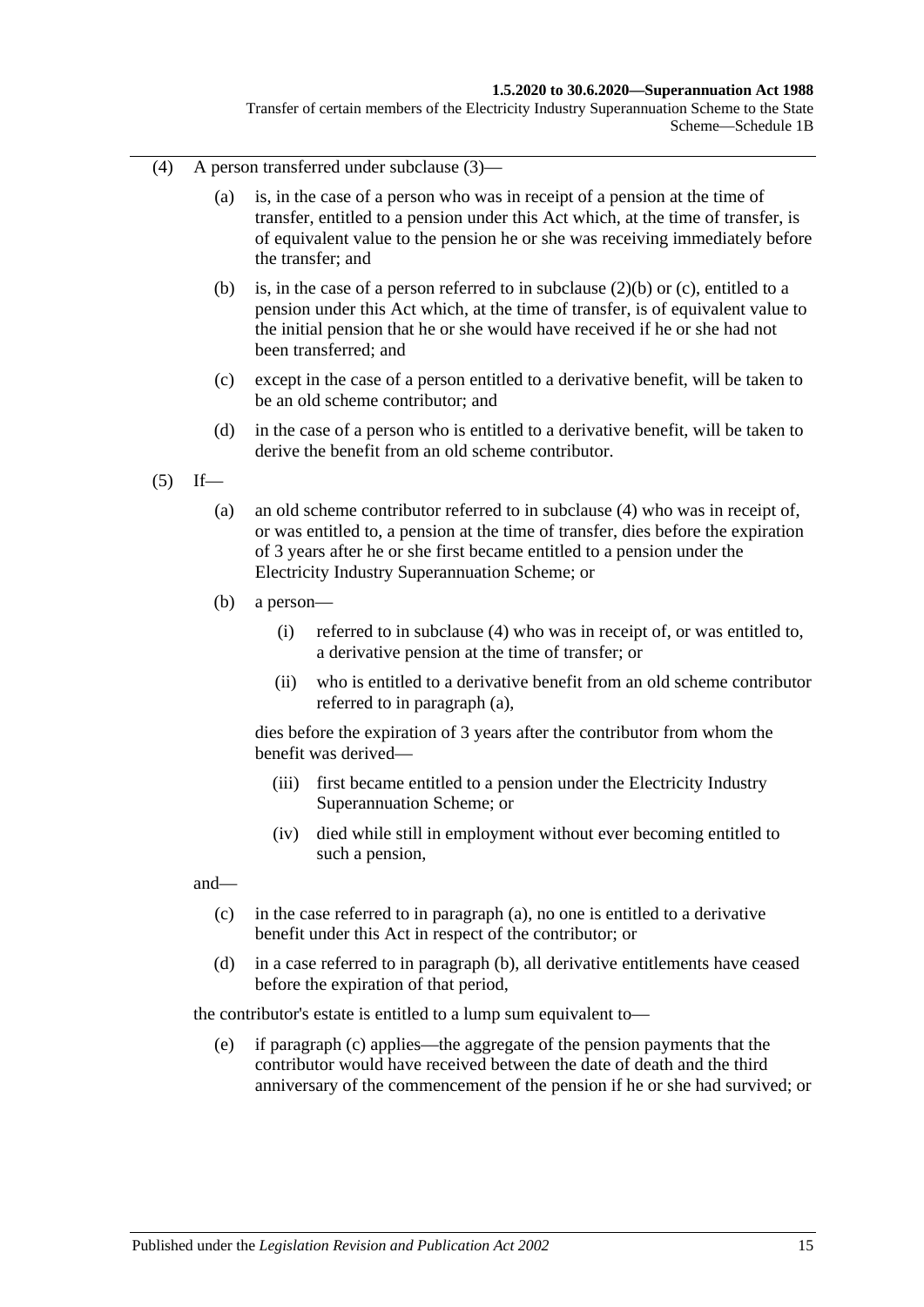#### **Superannuation Act 1988—1.5.2020 to 30.6.2020**

Schedule 1B—Transfer of certain members of the Electricity Industry Superannuation Scheme to the State Scheme

> (f) if [paragraph](#page-122-4) (d) applies—the aggregate of the pension payments that the contributor from whom the benefit was derived would have received between the date when the derivative entitlement, or the last of the derivative entitlements, ceased and the third anniversary of the commencement of the pension (or the date of the contributor's death) if the contributor had survived during that period,

(the lump sum will be determined on the assumption that the pension will not be adjusted under [section](#page-99-0) 47 during that period).

- (6) If a person who is transferred under this clause was, immediately before the transfer, entitled to commute a part, or the whole, of his or her pension under the Electricity Industry Superannuation Scheme, he or she is entitled to commute the whole or a part of the pension in accordance with this Act within a period that terminates—
	- (a) when the period for commutation under the Electricity Industry Superannuation Scheme would have terminated; or
	- (b) at the expiration of 3 months after the transfer,

whichever is the later.

- <span id="page-123-0"></span>(7) An amount equivalent in value to that part of the Scheme assets of the Electricity Industry Superannuation Scheme that is attributable to the contributions (and the interest and other income and other accretions arising from investment of those contributions) to the Scheme of a person transferred to the State Scheme under this clause who was in receipt of, or entitled to, a pension at the time of transfer, or of the contributor from whom a person transferred to the State Scheme under this clause derives benefits, (to be determined by an actuary appointed by the Treasurer) must be paid by the Trustee from the Scheme assets to the Treasurer.
- (8) The Treasurer must pay into the South Australian Superannuation Fund a contribution reflecting the amount paid to the Treasurer under [subclause](#page-123-0) (7).
- (9) An amount equivalent in value to the aggregate value of the employer components of benefits payable under this Act to, or in respect of, persons transferred under this clause (to be determined by an actuary appointed by the Treasurer) must be paid by the Trustee from the Scheme assets of the Electricity Industry Superannuation Scheme to the Treasurer.

### <span id="page-123-2"></span>**4—Transfer of persons entitled to preserved benefits**

- (1) The Treasurer may, by notice to the Electricity Industry Superannuation Board and the South Australian Superannuation Board under [clause](#page-127-0) 7 before the relevant day, transfer a person referred to in [subclause](#page-123-1) (2) from the Electricity Industry Superannuation Scheme to the State Scheme.
- <span id="page-123-1"></span>(2) A person who—
	- (a) is a member of the Electricity Industry pension scheme or either of the contributory lump sum schemes; and
	- (b) is entitled to preserved benefits in the relevant scheme; and
	- (c) is not accruing benefits under any other division of the Electricity Industry Superannuation Scheme,

may be transferred under this clause.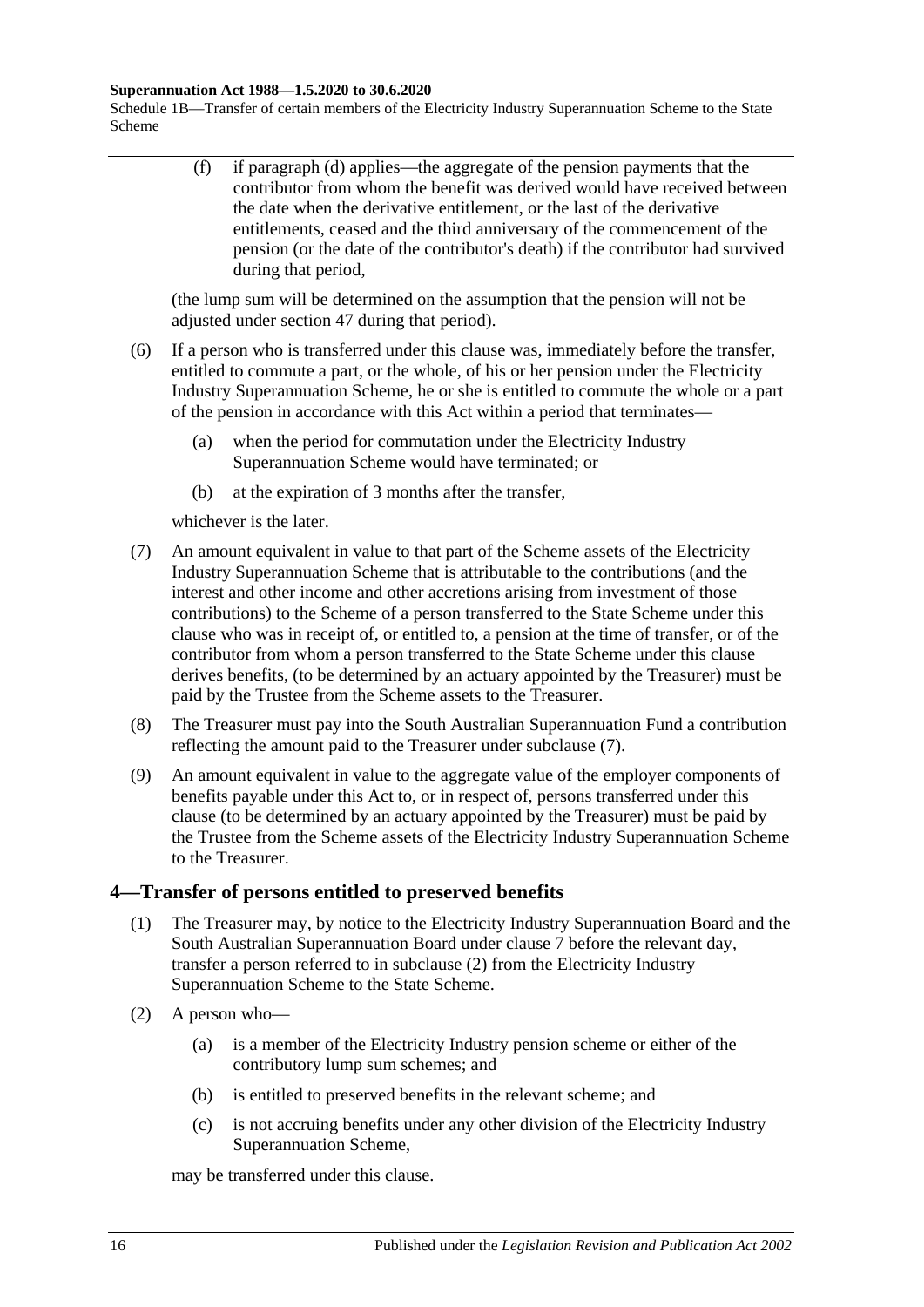(3) After the transfer—

- (a) a person who had been a member of the Electricity Industry pension scheme will be taken to be an old scheme contributor under this Act; and
- (b) a person who had been a member of either of the contributory lump sum schemes will be taken to be a new scheme contributor under this Act.
- <span id="page-124-0"></span>(4) The South Australian Superannuation Board must open a contribution account in the name of each person transferred under this clause and must credit to the account an amount equivalent to the amount standing to the credit of the person's contribution account in the Electricity Industry Superannuation Scheme immediately before the transfer.
- <span id="page-124-1"></span>(5) An amount equivalent to the aggregate of the amounts credited to contribution accounts under [subclause](#page-124-0) (4) must be paid by the Trustee from the Scheme assets of the Electricity Industry Superannuation Scheme to the Treasurer.
- (6) The Treasurer must pay into the South Australian Superannuation Fund a contribution reflecting the amount paid to the Treasurer under [subclause](#page-124-1) (5).
- <span id="page-124-4"></span><span id="page-124-3"></span> $(7)$  If—
	- (a) a person who was a member of the Electricity Industry pension scheme before being transferred to the State Scheme under [subclause](#page-123-2) (1) or the spouse or eligible child of such a person is entitled to a pension under [section](#page-74-0) 39(5), the pension will—
		- (i) in the case of a retirement pension or an invalid pension payable to the person—be equivalent to his or her notional pension;
		- (ii) in the case of a pension payable to a spouse or eligible child—be determined in accordance with [section](#page-68-0) 38 on the basis that the person's notional pension as defined in [subclause](#page-124-2) (8) is the notional pension referred to in [section](#page-68-0) 38;
	- (b) the estate of a person referred to in [paragraph](#page-124-3) (a) is entitled to a lump sum under section  $39(5)(e)$  or [\(f\),](#page-74-2) the lump sum will
		- (i) if [section](#page-76-1)  $39(5)(e)$  applies—be the amount stated in section  $39(8a)$ ;
		- (ii) if section  $39(5)(f)$  applies—be the aggregate of the following amounts:
			- (A) an employee component (to be charged against the person's contribution account) equivalent to the amount standing to the credit of that account; and
			- (B) an employer component being an amount equivalent to 1.8 times the employee component.
- <span id="page-124-2"></span>(8) In [subclause](#page-124-4) (7)—

*notional pension* in relation to a person means the pension that the person would have been entitled to receive under the Electricity Industry pension scheme if he or she had become entitled to receive that pension immediately before being transferred to the State Scheme adjusted to reflect changes in the Consumer Price Index from the date on which the person was transferred;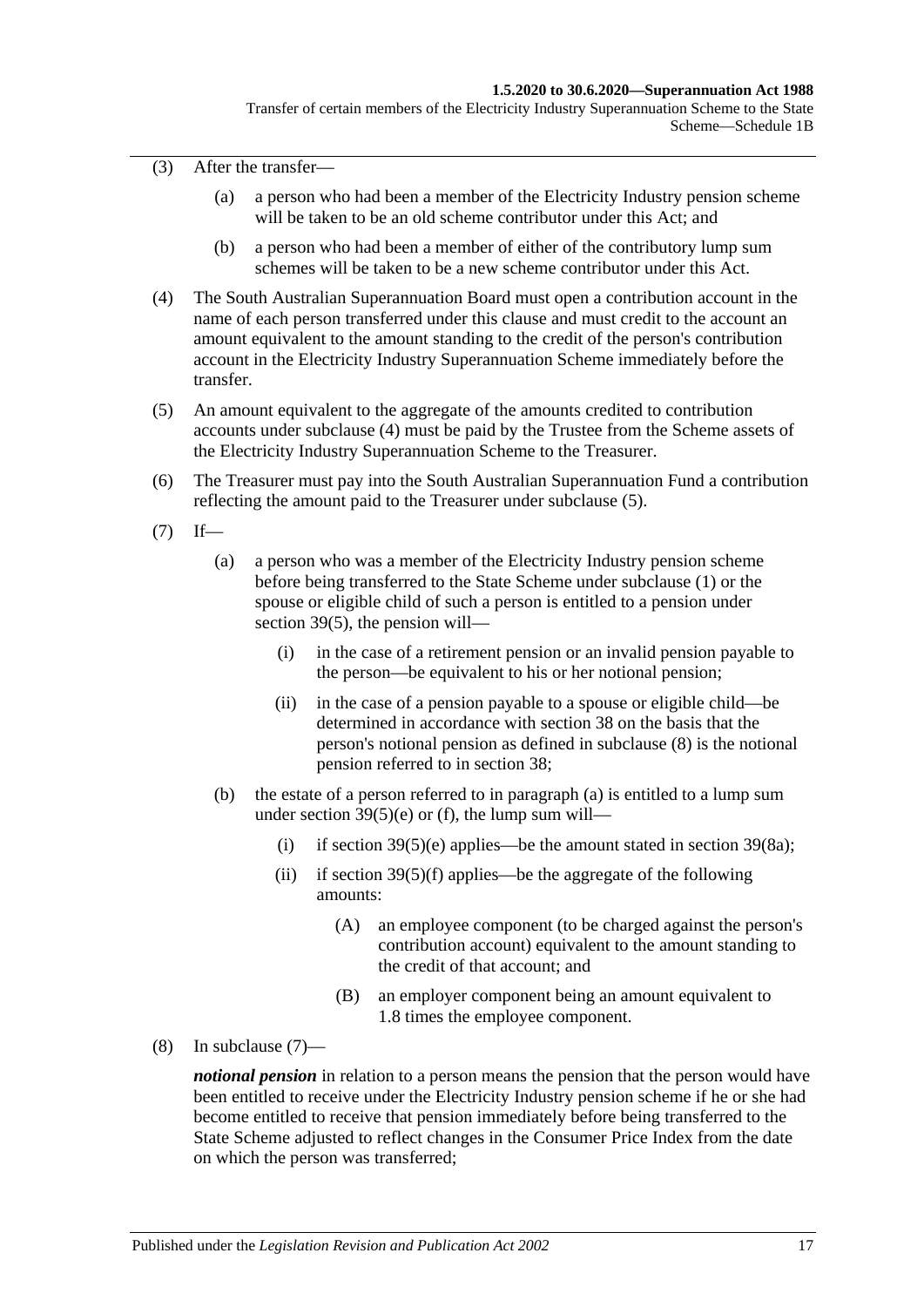#### **Superannuation Act 1988—1.5.2020 to 30.6.2020**

Schedule 1B—Transfer of certain members of the Electricity Industry Superannuation Scheme to the State Scheme

*spouse* means a person referred to in section 38(1a).

- <span id="page-125-0"></span>(9) A person who was a member of either of the contributory lump sum schemes before being transferred to the State Scheme under [subclause](#page-123-2) (1) will (or, if the person has died, the spouse or estate of the person will) be entitled to a lump sum under [section](#page-35-1) 28(2) that is the aggregate of the following amounts:
	- (a) an employee component (to be charged against the person's contribution account) equivalent to the amount standing to the credit of that account; and
	- (b) the person's notional employer component adjusted to reflect changes in the Consumer Price Index from the date on which the person was transferred.
- $(10)$  In [subclause](#page-125-0)  $(9)$ —

*notional employer component* in relation to a person means the employer component that the person would have been entitled to receive under the contributory lump sum scheme if he or she had become entitled to receive that component immediately before being transferred to the State Scheme.

### <span id="page-125-4"></span>**5—Transfer of certain other persons**

- (1) The Treasurer may, with the consent of the person, by notice to the Electricity Industry Superannuation Board and the South Australian Superannuation Board under [clause](#page-127-0) 7, transfer a person who is a member of the Electricity Industry Superannuation Scheme and who also falls within the definition of *employee* in [section](#page-6-0) 4 from that scheme to the State Scheme.
- (2) After the transfer—
	- (a) a person who had been a member of the Electricity Industry pension scheme will be taken to be an old scheme contributor under this Act; and
	- (b) a person who had been a member of either of the contributory lump sum schemes will be taken to be a new scheme contributor under this Act.
- <span id="page-125-1"></span>(3) The South Australian Superannuation Board must open a contribution account in the name of each person transferred under this clause and must credit to the account an amount equivalent to the amount standing to the credit of the person's contribution account in the Electricity Industry Superannuation Scheme immediately before the transfer.
- <span id="page-125-2"></span>(4) An amount equivalent to the aggregate of the amounts credited to contribution accounts under [subclause](#page-125-1) (3) must be paid by the Trustee from the Scheme assets of the Electricity Industry Superannuation Scheme to the Treasurer.
- (5) The Treasurer must pay into the South Australian Superannuation Fund a contribution reflecting the amount paid to the Treasurer under [subclause](#page-125-2) (4).
- <span id="page-125-3"></span>(6) An amount equivalent in value to the aggregate value of the employer components of those parts of benefits payable under this Act to, or in respect of, persons transferred under this clause that are attributable to contributors' employment up to the time of transfer (to be determined by an actuary appointed by the Treasurer) must be paid by the Trustee from the Scheme assets of the Electricity Industry Superannuation Scheme to the Treasurer.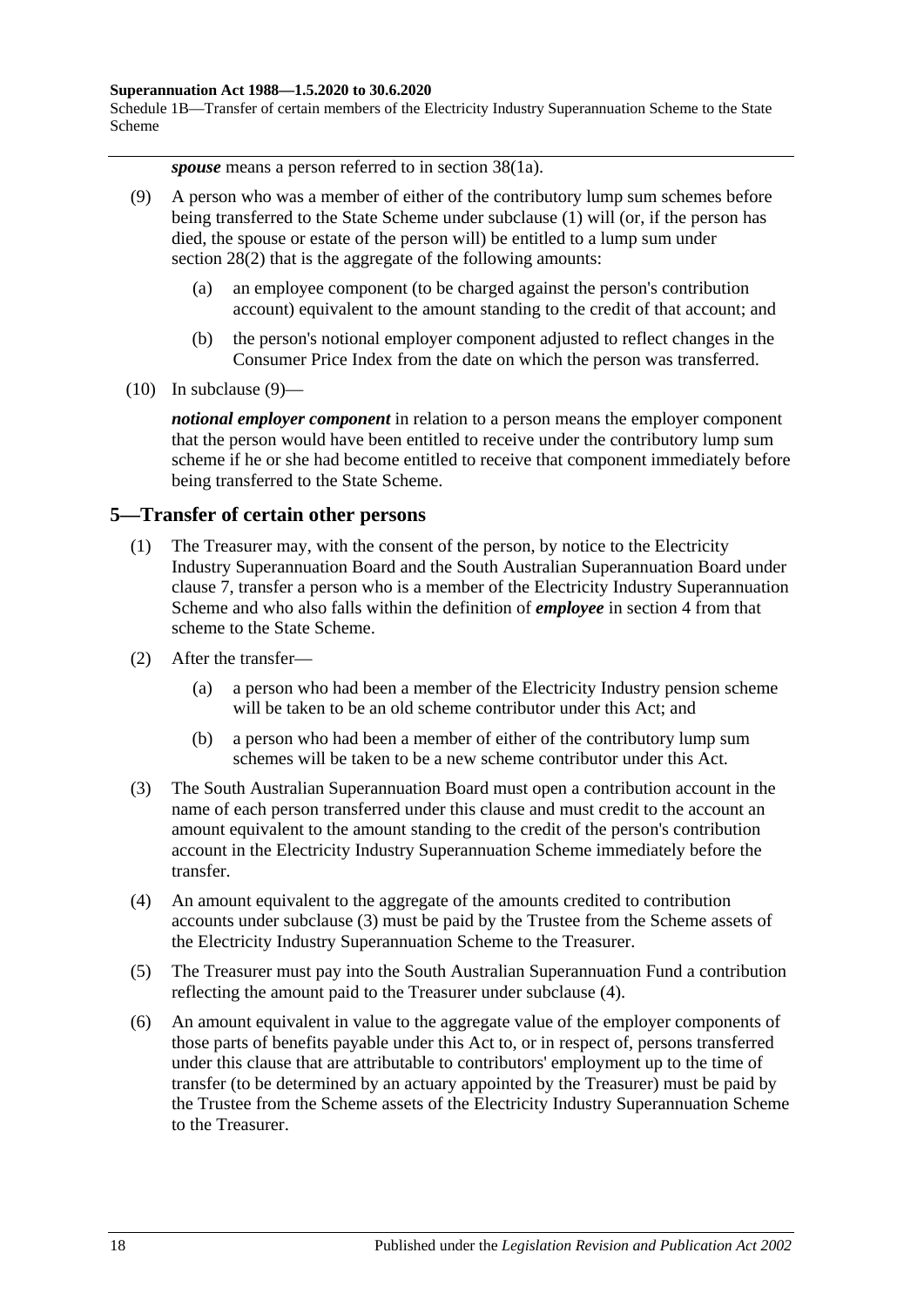#### **1.5.2020 to 30.6.2020—Superannuation Act 1988**

Transfer of certain members of the Electricity Industry Superannuation Scheme to the State Scheme—Schedule 1B

- (7) The Minister must attribute to each person transferred under this clause (other than a person who was immediately before the transfer a member of Division 4 of the Electricity Industry Superannuation Scheme) a number of contribution points that is sufficient—
	- (a) to provide the person with an accrued entitlement under this Act at the time of transfer that is not less than his or her accrued entitlement under the Electricity Industry Superannuation Scheme immediately before the transfer; and
	- (b) in the case of a person who was entitled to defined benefits under the Electricity Industry Superannuation Scheme, to ensure that the level of benefits on retirement at age 60 that the person was to be entitled to under that Scheme are maintained.
- (8) The Treasurer must pay into the South Australian Superannuation Fund a contribution reflecting the amount paid to the Treasurer under [subclause](#page-125-3) (6) in respect of persons who were immediately before the transfer members of Division 4 of the Electricity Industry Superannuation Scheme, and the South Australian Superannuation Board must open an account under [section](#page-100-0) 47B in the name of each person transferred from Division 4 and credit to each account that part of the contribution paid by the Treasurer that is attributable to the person in whose name the account has been opened.
- (9) In the application of [Part 4](#page-30-0) in relation to a person transferred under this clause who was, immediately before the transfer, a member of Division 4 of the Electricity Industry Superannuation Scheme—
	- (a) the number "4.5" wherever appearing in a formula in that Part will be changed to "4.9"; and
	- (b) the number "3.86" wherever appearing in such a formula will be changed to "4.2"; and
	- (c) the number "420" wherever appearing in such a formula will be changed to "360".
- (10) Subject to an election under [subclause](#page-126-0) (11), a person transferred under this clause is required to contribute at the rate of 6 per cent of salary until he or she makes an election under [section](#page-26-0) 23 to contribute at some other rate.
- <span id="page-126-0"></span>(11) A person may, within 14 days after service of a notice under [clause](#page-127-1) 7(3), elect, in a manner approved by the Board, to contribute at any of the rates set out in [section](#page-26-0) 23.
- (12) The Board may, in a particular case, extend the period of 14 days referred to in [subclause](#page-126-0) (11).

# **Part 3—General**

## **6—Employer contributions**

(1) Money standing to the credit of the fund or funds referred to in clause 18A of Schedule 1 of the *[Electricity Corporations Act](http://www.legislation.sa.gov.au/index.aspx?action=legref&type=act&legtitle=Electricity%20Corporations%20Act%201994) 1994* (before its repeal by the *[Electricity Corporations \(Restructuring and Disposal\) Act](http://www.legislation.sa.gov.au/index.aspx?action=legref&type=act&legtitle=Electricity%20Corporations%20(Restructuring%20and%20Disposal)%20Act%201999) 1999*) must be paid to the Treasurer.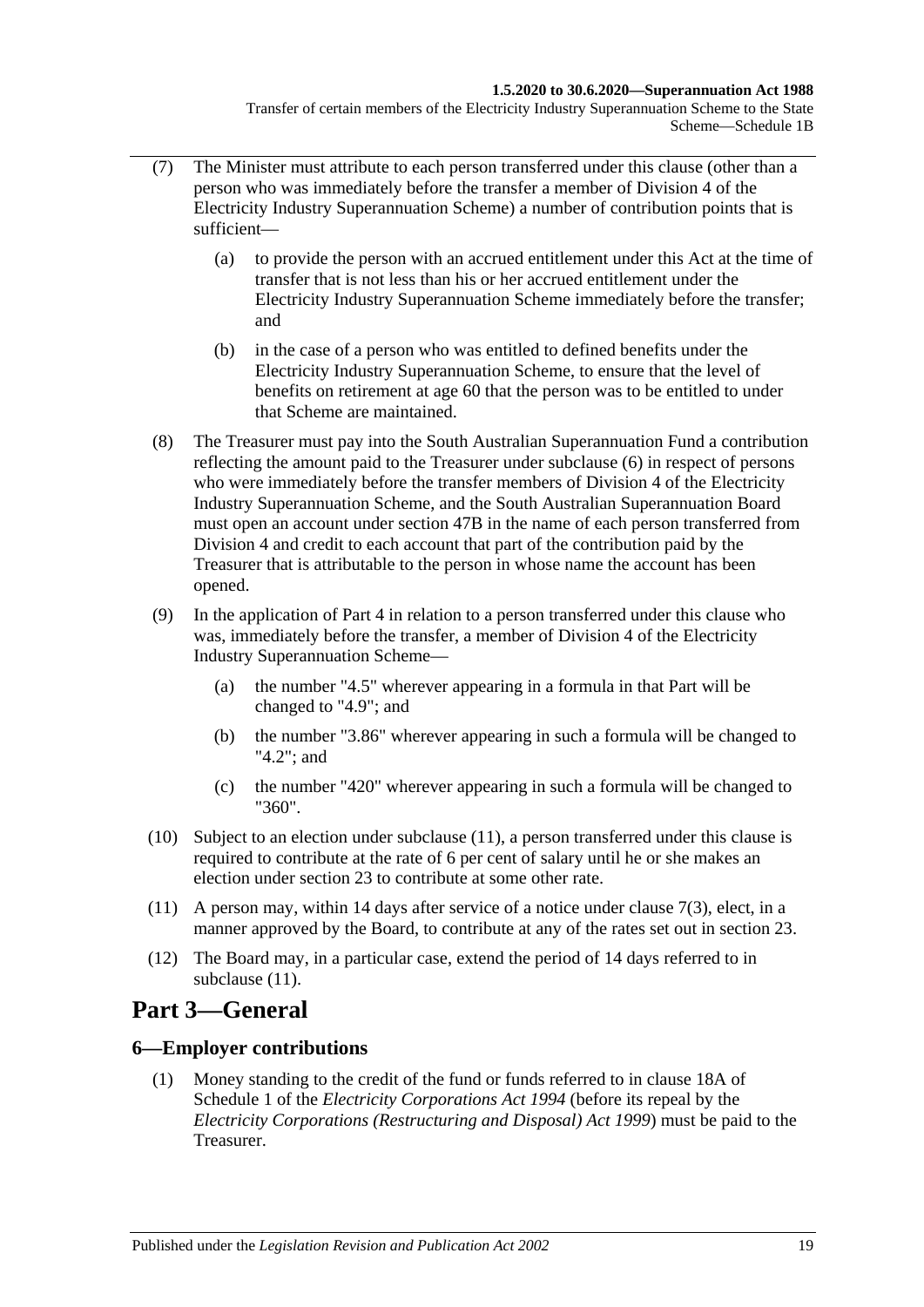#### **Superannuation Act 1988—1.5.2020 to 30.6.2020**

Schedule 1B—Transfer of certain members of the Electricity Industry Superannuation Scheme to the State Scheme

- (2) The employer of a person who has been transferred to the State Scheme under [clause](#page-125-4) 5 will be taken to have entered into an arrangement with the Board under [section](#page-16-0) 5.
- (3) The terms of the arrangement will be determined by the Treasurer after consultation with the employer.

### <span id="page-127-2"></span><span id="page-127-0"></span>**7—Notices**

- (1) The Treasurer may serve notice on the Electricity Industry Superannuation Board and the South Australian Superannuation Board transferring a member or members of the Electricity Industry Superannuation Scheme to the State Scheme under this Schedule.
- (2) The notice must—
	- (a) be in writing; and
	- (b) identify the member or members to whom it applies; and
	- (c) identify the clause of this Schedule in relation to which it will operate.
- <span id="page-127-1"></span>(3) On receipt of a notice under [subclause](#page-127-2) (1), the Electricity Industry Superannuation Board must give notice to each member transferred advising him or her of the transfer.

### **8—Cessation of entitlements under the Electricity Industry Superannuation Scheme**

On the transfer of a person to the State Scheme under this Schedule, his or her entitlements under the Electricity Industry Superannuation Scheme cease.

### <span id="page-127-3"></span>**9—Power to obtain information**

- (1) The South Australian Superannuation Board may, from time to time, require the Electricity Industry Superannuation Board to provide it with information in its possession relating to persons transferred to the State Scheme under this Schedule.
- (2) Despite any other Act or law to the contrary, the Electricity Industry Superannuation Board must comply with a requirement under [subclause](#page-127-3) (1).

### **10—Transfer effective despite** *Electricity Corporations Act 1994*

Transfers under this Schedule have effect despite provisions of Schedule 1 of the *[Electricity Corporations Act](http://www.legislation.sa.gov.au/index.aspx?action=legref&type=act&legtitle=Electricity%20Corporations%20Act%201994) 1994* as to membership of the Electricity Industry Superannuation Scheme.

### **11—Regulations may be made for transitional purposes**

- (1) The Governor may, by regulation, make provisions of a transitional nature in relation to the transfer of persons under this Schedule to the State Scheme.
- (2) A regulation made under this clause may—
	- (a) modify the provisions of this Act in their application to a person transferred under this Schedule;
	- (b) operate prospectively or retrospectively from a date specified in the regulation.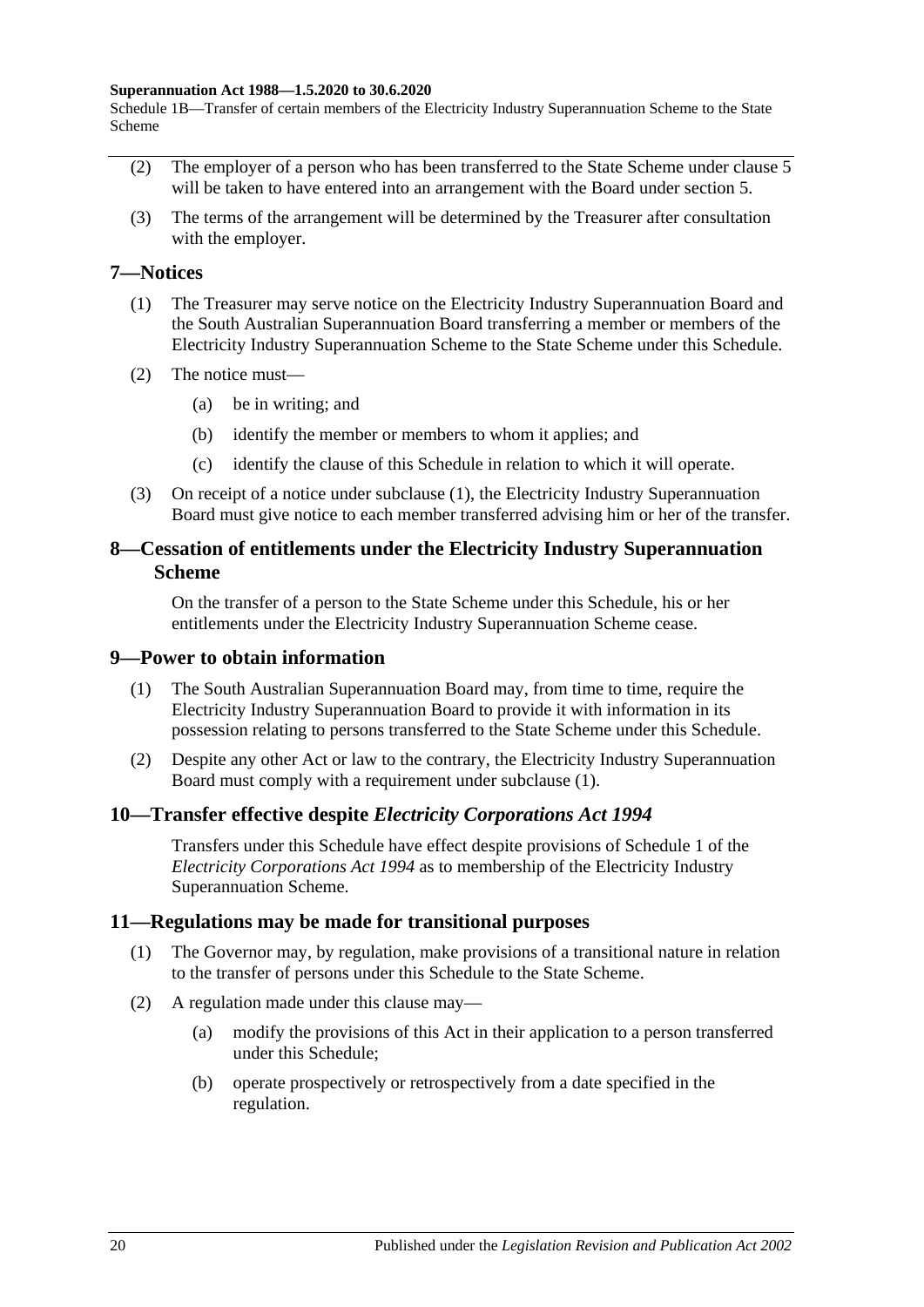| Value of A       | <b>Corresponding</b><br>Value of C | Value of A | Corresponding<br>Value of C | Value of A | Corresponding<br>Value of C |
|------------------|------------------------------------|------------|-----------------------------|------------|-----------------------------|
| $\boldsymbol{0}$ | 0.1378                             | 30         | 0.2150                      | 60         | 0.2890                      |
| $\mathbf{1}$     | 0.1404                             | 31         | 0.2175                      | 61         | 0.2914                      |
| $\overline{c}$   | 0.1430                             | 32         | 0.2200                      | 62         | 0.2938                      |
| 3                | 0.1457                             | 33         | 0.2225                      | 63         | 0.2962                      |
| $\overline{4}$   | 0.1483                             | 34         | 0.2250                      | 64         | 0.2986                      |
| 5                | 0.1509                             | 35         | 0.2275                      | 65         | 0.3010                      |
| 6                | 0.1535                             | 36         | 0.2300                      | 66         | 0.3034                      |
| $\tau$           | 0.1561                             | 37         | 0.2325                      | 67         | 0.3058                      |
| $8\,$            | 0.1587                             | 38         | 0.2350                      | 68         | 0.3082                      |
| 9                | 0.1613                             | 39         | 0.2375                      | 69         | 0.3106                      |
| 10               | 0.1639                             | 40         | 0.2400                      | 70         | 0.3129                      |
| 11               | 0.1665                             | 41         | 0.2425                      | 71         | 0.3153                      |
| 12               | 0.1690                             | 42         | 0.2450                      | 72         | 0.3177                      |
| 13               | 0.1716                             | 43         | 0.2474                      | 73         | 0.3201                      |
| 14               | 0.1742                             | 44         | 0.2499                      | 74         | 0.3224                      |
| 15               | 0.1768                             | 45         | 0.2524                      | 75         | 0.3248                      |
| 16               | 0.1794                             | 46         | 0.2548                      | 76         | 0.3272                      |
| 17               | 0.1819                             | 47         | 0.2573                      | 77         | 0.3295                      |
| 18               | 0.1845                             | 48         | 0.2598                      | 78         | 0.3319                      |
| 19               | 0.1870                             | 49         | 0.2622                      | 79         | 0.3342                      |
| 20               | 0.1896                             | 50         | 0.2647                      | 80         | 0.3366                      |
| 21               | 0.1922                             | 51         | 0.2671                      | 81         | 0.3389                      |
| $22\,$           | 0.1947                             | 52         | 0.2696                      | 82         | 0.3412                      |
| 23               | 0.1972                             | 53         | 0.2720                      | 83         | 0.3436                      |
| 24               | 0.1998                             | 54         | 0.2744                      | 84         | 0.3459                      |
| 25               | 0.2023                             | 55         | 0.2769                      | 85         | 0.3482                      |
| 26               | 0.2049                             | 56         | 0.2793                      | 86         | 0.3506                      |
| 27               | 0.2074                             | 57         | 0.2817                      | 87         | 0.3529                      |
| 28               | 0.2099                             | 58         | 0.2841                      | 88         | 0.3552                      |
| 29               | 0.2124                             | 59         | 0.2866                      | 89         | 0.3575                      |

# **Schedule 2**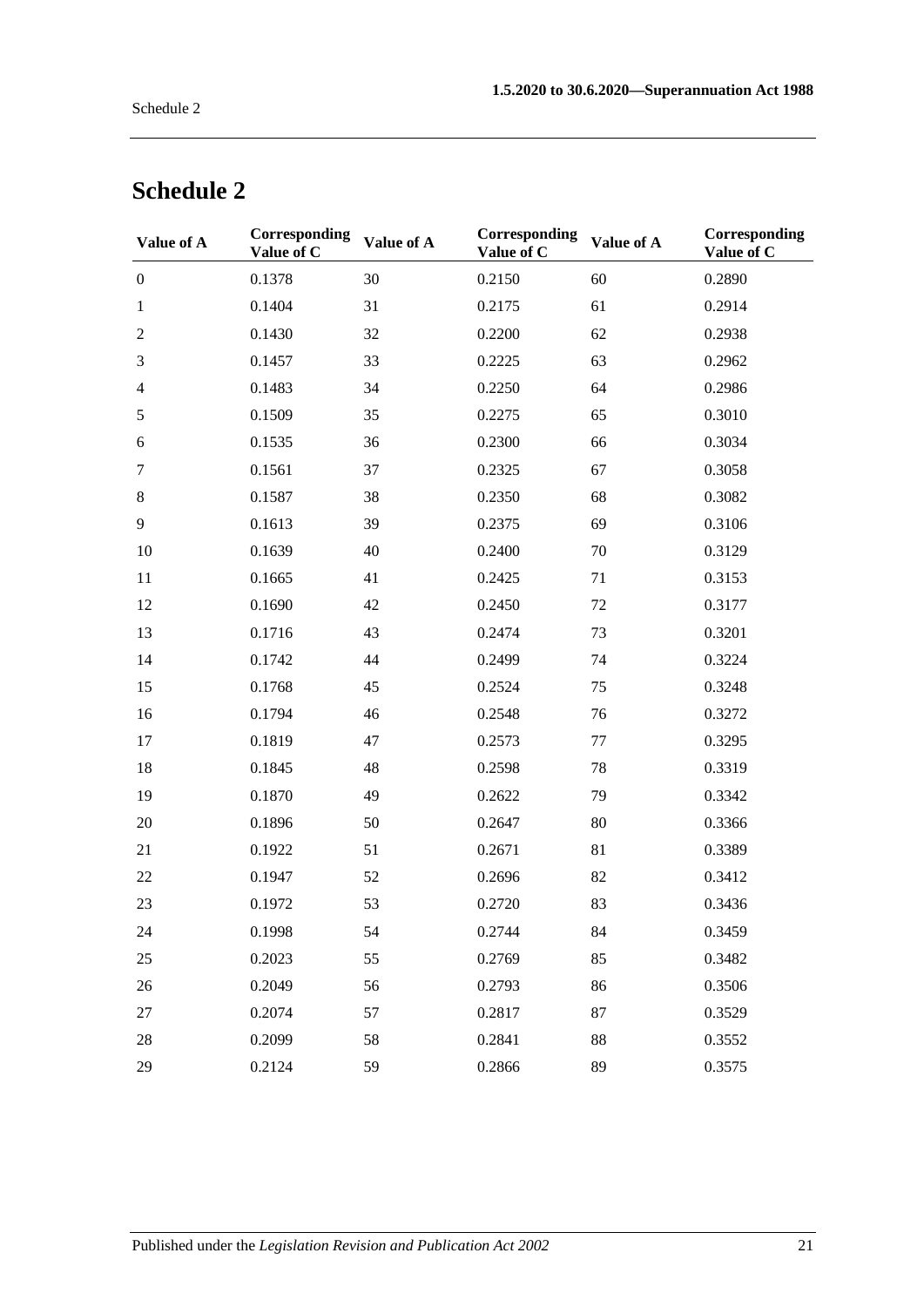| Value of A | Corresponding<br>Value of C | Value of A | Corresponding<br>Value of C | Value of A | Corresponding<br>Value of C |
|------------|-----------------------------|------------|-----------------------------|------------|-----------------------------|
| 90         | 0.3598                      | 120        | 0.4275                      | 150        | 0.4921                      |
| 91         | 0.3621                      | 121        | 0.4297                      | 151        | 0.4942                      |
| 92         | 0.3644                      | 122        | 0.4319                      | 152        | 0.4962                      |
| 93         | 0.3667                      | 123        | 0.4341                      | 153        | 0.4983                      |
| 94         | 0.3690                      | 124        | 0.4363                      | 154        | 0.5004                      |
| 95         | 0.3713                      | 125        | 0.4385                      | 155        | 0.5025                      |
| 96         | 0.3736                      | 126        | 0.4407                      | 156        | 0.5046                      |
| 97         | 0.3759                      | 127        | 0.4429                      | 157        | 0.5067                      |
| 98         | 0.3782                      | 128        | 0.4450                      | 158        | 0.5087                      |
| 99         | 0.3805                      | 129        | 0.4472                      | 159        | 0.5108                      |
| 100        | 0.3827                      | 130        | 0.4494                      | 160        | 0.5129                      |
| 101        | 0.3850                      | 131        | 0.4516                      | 161        | 0.5149                      |
| 102        | 0.3873                      | 132        | 0.4537                      | 162        | 0.5170                      |
| 103        | 0.3896                      | 133        | 0.4559                      | 163        | 0.5190                      |
| 104        | 0.3918                      | 134        | 0.4580                      | 164        | 0.5211                      |
| 105        | 0.3941                      | 135        | 0.4602                      | 165        | 0.5231                      |
| 106        | 0.3963                      | 136        | 0.4623                      | 166        | 0.5252                      |
| 107        | 0.3986                      | 137        | 0.4645                      | 167        | 0.5272                      |
| 108        | 0.4008                      | 138        | 0.4666                      | 168        | 0.5293                      |
| 109        | 0.4031                      | 139        | 0.4688                      | 169        | 0.5313                      |
| 110        | 0.4053                      | 140        | 0.4609                      | 170        | 0.5333                      |
| 111        | 0.4075                      | 141        | 0.4730                      | 171        | 0.5354                      |
| 112        | 0.4098                      | 142        | 0.4752                      | 172        | 0.5374                      |
| 113        | 0.4120                      | 143        | 0.4773                      | 173        | 0.5394                      |
| 114        | 0.4142                      | 144        | 0.4794                      | 174        | 0.5414                      |
| 115        | 0.4165                      | 145        | 0.4815                      | 175        | 0.5434                      |
| 116        | 0.4187                      | 146        | 0.4836                      | 176        | 0.5454                      |
| 117        | 0.4209                      | 147        | 0.4857                      | 177        | 0.5474                      |
| 118        | 0.4231                      | 148        | 0.4879                      | 178        | 0.5494                      |
| 119        | 0.4253                      | 149        | 0.4900                      | 179        | 0.5514                      |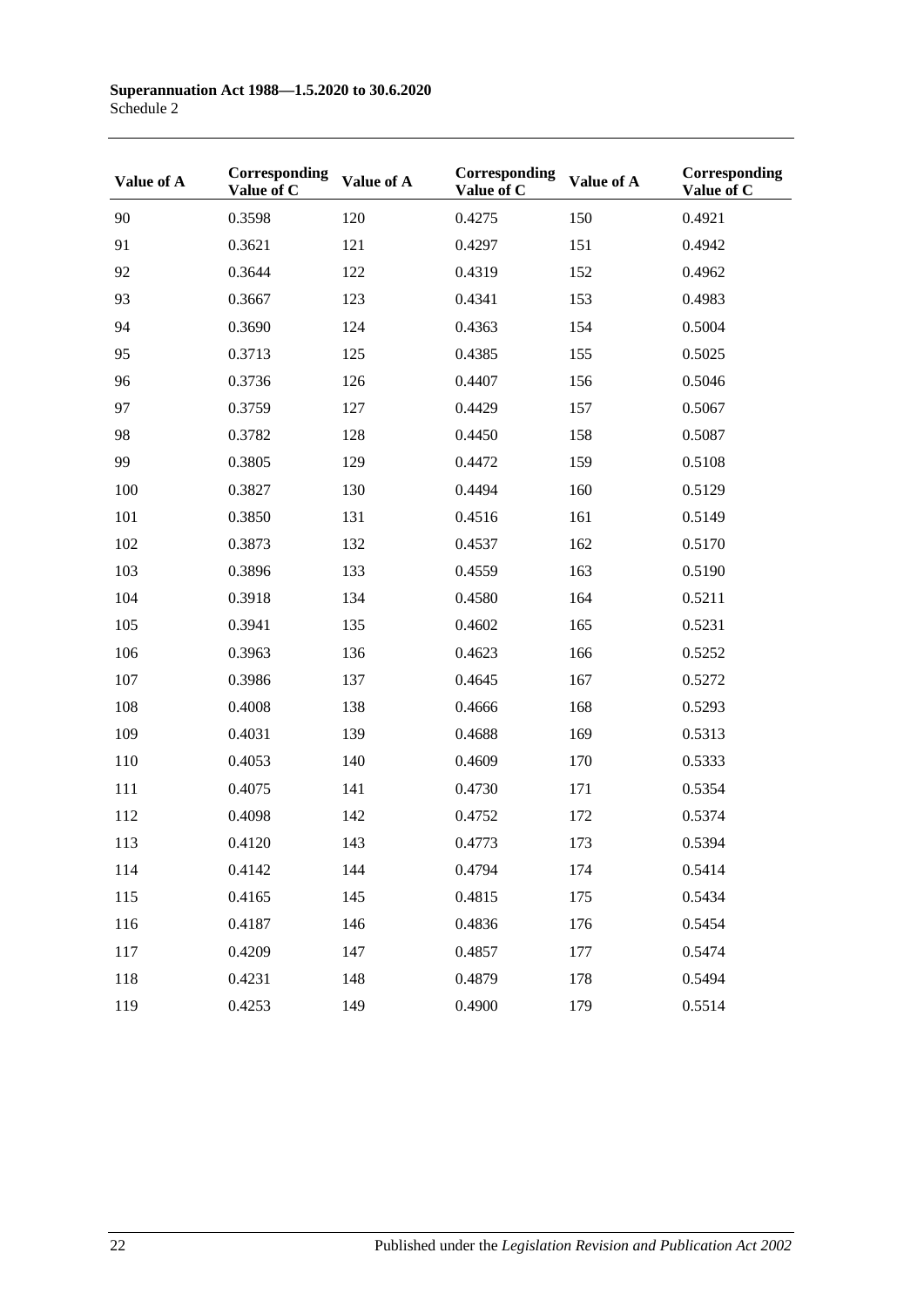| Value of A | Corresponding<br>Value of C | Value of A | Corresponding<br>Value of C | Value of A | Corresponding<br>Value of C |
|------------|-----------------------------|------------|-----------------------------|------------|-----------------------------|
| 180        | 0.5534                      | 210        | 0.6116                      | 240        | 0.6667                      |
| 181        | 0.5554                      | 211        | 0.6135                      | 241        | 0.6673                      |
| 182        | 0.5574                      | 212        | 0.6154                      | 242        | 0.6678                      |
| 183        | 0.5594                      | 213        | 0.6173                      | 243        | 0.6684                      |
| 184        | 0.5614                      | 214        | 0.6192                      | 244        | 0.6689                      |
| 185        | 0.5634                      | 215        | 0.6210                      | 245        | 0.6695                      |
| 186        | 0.5653                      | 216        | 0.6229                      | 246        | 0.6700                      |
| 187        | 0.5673                      | 217        | 0.6248                      | 247        | 0.6706                      |
| 188        | 0.5693                      | 218        | 0.6266                      | 248        | 0.6712                      |
| 189        | 0.5712                      | 219        | 0.6285                      | 249        | 0.6717                      |
| 190        | 0.5732                      | 220        | 0.6303                      | 250        | 0.6723                      |
| 191        | 0.5751                      | 221        | 0.6322                      | 251        | 0.6728                      |
| 192        | 0.5771                      | 222        | 0.6340                      | 252        | 0.6734                      |
| 193        | 0.5790                      | 223        | 0.6359                      | 253        | 0.6740                      |
| 194        | 0.5810                      | 224        | 0.6377                      | 254        | 0.6745                      |
| 195        | 0.5829                      | 225        | 0.6396                      | 255        | 0.6751                      |
| 196        | 0.5849                      | 226        | 0.6414                      | 256        | 0.6756                      |
| 197        | 0.5868                      | 227        | 0.6432                      | 257        | 0.6762                      |
| 198        | 0.5887                      | 228        | 0.6451                      | 258        | 0.6767                      |
| 199        | 0.5907                      | 229        | 0.6469                      | 259        | 0.6773                      |
| 200        | 0.5926                      | 230        | 0.6487                      | 260        | 0.6778                      |
| 201        | 0.5945                      | 231        | 0.6505                      | 262        | 0.6784                      |
| 202        | 0.5964                      | 232        | 0.6523                      | 262        | 0.6789                      |
| 203        | 0.5983                      | 233        | 0.6541                      | 263        | 0.6795                      |
| 204        | 0.6003                      | 234        | 0.6559                      | 264        | 0.6800                      |
| 205        | 0.6022                      | 235        | 0.6577                      | 265        | 0.6806                      |
| 206        | 0.6041                      | 236        | 0.6595                      | 266        | 0.6811                      |
| 207        | 0.6060                      | 237        | 0.6613                      | 267        | 0.6817                      |
| 208        | 0.6079                      | 238        | 0.6631                      | 268        | 0.6822                      |
| 209        | 0.6098                      | 239        | 0.6649                      | 269        | 0.6828                      |

Schedule 2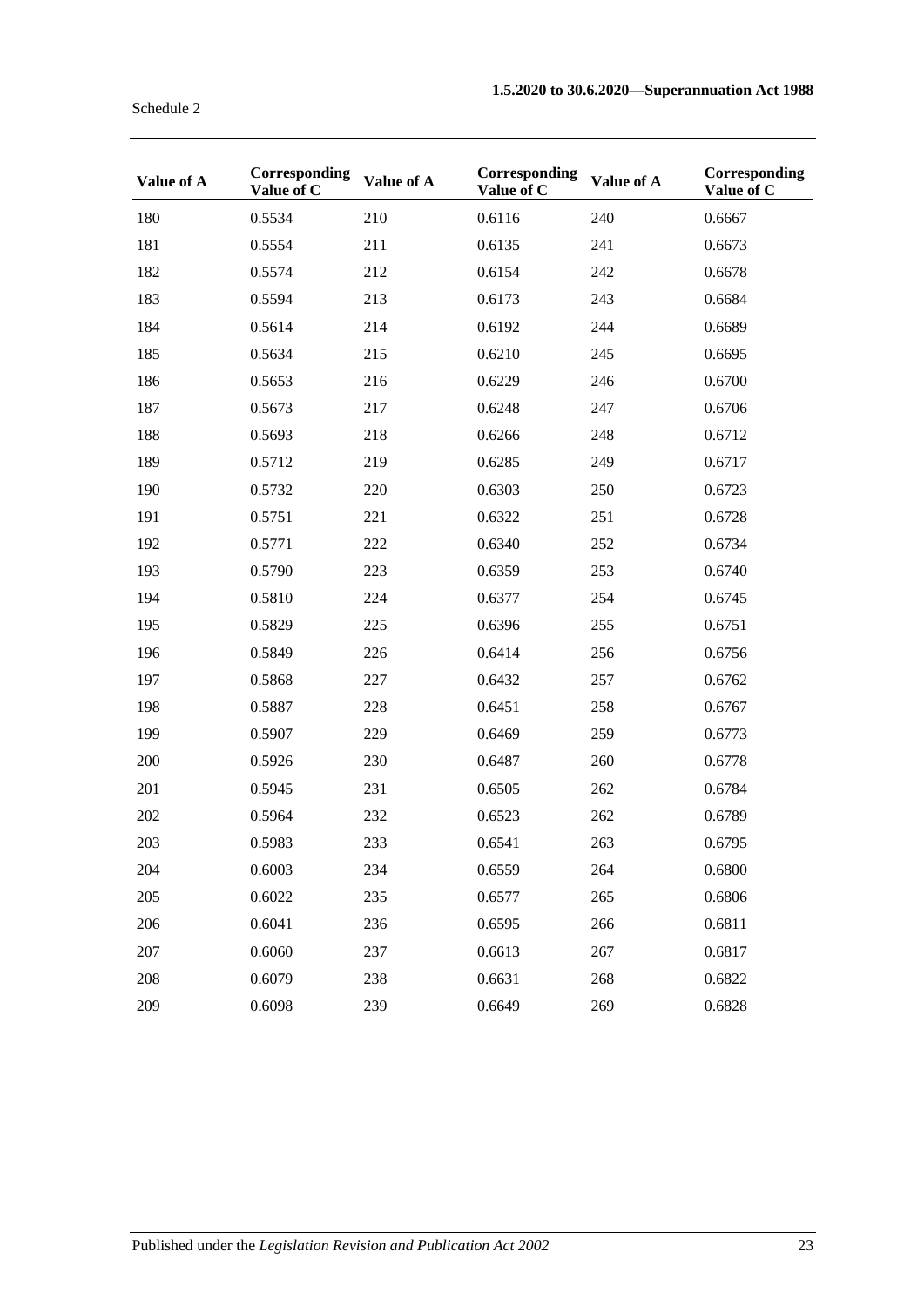| Value of A | Corresponding<br>Value of C | Value of A | Corresponding<br>Value of C | Value of A | Corresponding<br>Value of C |
|------------|-----------------------------|------------|-----------------------------|------------|-----------------------------|
| 270        | 0.6833                      | 300        | 0.7000                      | 330        | 0.7166                      |
| 271        | 0.6839                      | 301        | 0.7006                      | 331        | 0.7172                      |
| 272        | 0.6845                      | 302        | 0.7011                      | 332        | 0.7178                      |
| 273        | 0.6850                      | 303        | 0.7017                      | 333        | 0.7183                      |
| 274        | 0.6856                      | 304        | 0.7022                      | 334        | 0.7189                      |
| 275        | 0.6861                      | 305        | 0.7028                      | 335        | 0.7194                      |
| 276        | 0.6867                      | 306        | 0.7033                      | 336        | 0.7200                      |
| 277        | 0.6873                      | 307        | 0.7039                      | 337        | 0.7206                      |
| 278        | 0.6878                      | 308        | 0.7045                      | 338        | 0.7211                      |
| 279        | 0.6884                      | 309        | 0.7050                      | 339        | 0.7217                      |
| 280        | 0.6889                      | 310        | 0.7056                      | 340        | 0.7222                      |
| 281        | 0.6895                      | 311        | 0.7061                      | 341        | 0.7228                      |
| 282        | 0.6900                      | 312        | 0.7067                      | 342        | 0.7233                      |
| 283        | 0.6906                      | 313        | 0.7073                      | 343        | 0.7239                      |
| 284        | 0.6911                      | 314        | 0.7078                      | 344        | 0.7244                      |
| 285        | 0.6917                      | 315        | 0.7084                      | 345        | 0.7250                      |
| 286        | 0.6922                      | 316        | 0.7089                      | 346        | 0.7255                      |
| 287        | 0.6928                      | 317        | 0.7095                      | 347        | 0.7261                      |
| 288        | 0.6933                      | 318        | 0.7100                      | 348        | 0.7266                      |
| 289        | 0.6939                      | 319        | 0.7106                      | 349        | 0.7272                      |
| 290        | 0.6944                      | 320        | 0.7111                      | 350        | 0.7277                      |
| 291        | 0.6950                      | 321        | 0.7117                      | 351        | 0.7283                      |
| 292        | 0.6955                      | 322        | 0.7122                      | 352        | 0.7288                      |
| 293        | 0.6961                      | 323        | 0.7128                      | 353        | 0.7294                      |
| 294        | 0.6966                      | 324        | 0.7133                      | 354        | 0.7299                      |
| 295        | 0.6972                      | 325        | 0.7139                      | 355        | 0.7305                      |
| 296        | 0.6978                      | 326        | 0.7144                      | 356        | 0.7311                      |
| 297        | 0.6983                      | 327        | 0.7150                      | 357        | 0.7316                      |
| 298        | 0.6989                      | 328        | 0.7155                      | 358        | 0.7322                      |
| 299        | 0.6994                      | 329        | 0.7161                      | 359        | 0.7327                      |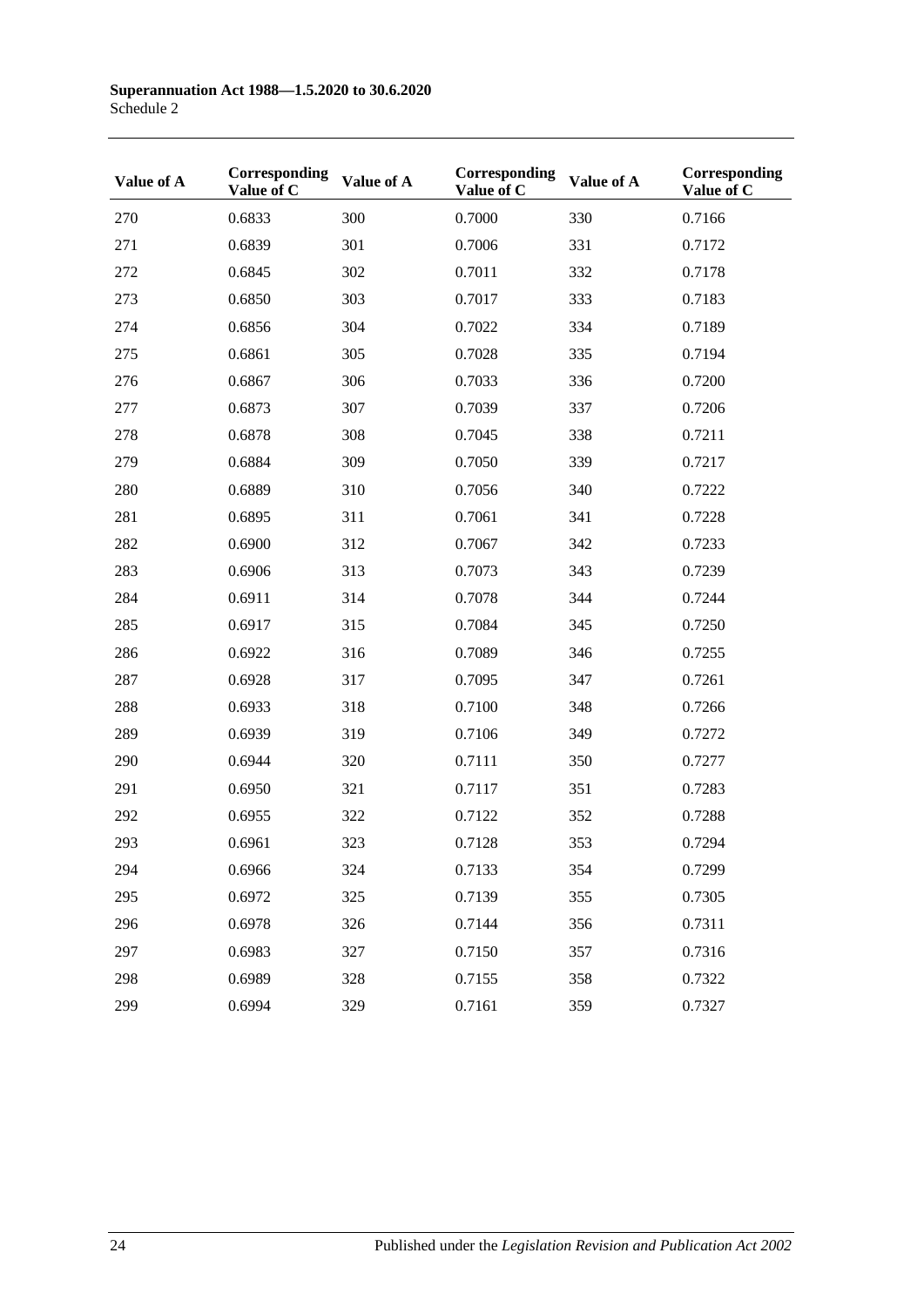# **Schedule 3—Administered schemes Part 1—Interpretation**

### **1—Interpretation**

(1) In this Schedule, unless the contrary intention appears—

*director* of a body corporate means a person who is a member of the governing body of the body corporate;

*rules*, in relation to a superannuation scheme, means any rules contained in a trust instrument or other document governing the establishment or operation of the superannuation scheme (subject to any provision made by this Schedule);

*special resolution* means—

- (a) in relation to the directors of a body corporate—a resolution passed by at least two-thirds of the votes cast by the directors of the body corporate voting with respect to the matter;
- (b) in relation to the trustees of a superannuation scheme—a resolution passed by at least two-thirds of the votes cast by the trustees of the superannuation scheme voting with respect to the matter;

*superannuation scheme* means a scheme (whether established within the private sector or the public sector) that—

- (a) is established for the purposes of providing superannuation or retirement benefits (and may provide for other benefits such as invalidity or death benefits); and
- (b) provides for an indefinitely continuing fund,

other than a scheme established under another part of this Act, or under another Act;

*Super SA* means the agency or body designated from time to time for the purposes of this Schedule by the Minister by notice in the Gazette as being the entity primarily involved in assisting in the administration of public sector superannuation schemes within the State:

*trustee*, in relation to a superannuation scheme, means—

- (a) if there is a trustee (within the ordinary meaning of that expression) of the superannuation scheme—the trustee; or
- (b) in any other case—the person who administers the superannuation scheme under the rules of the scheme.
- (2) For the purposes of this Schedule, an *administered scheme* is a superannuation scheme that is within the ambit of a declaration under [clause](#page-133-0) 2.
- (3) For the purposes of this Schedule, a *superannuation fund* is a pool of assets accumulated for the purposes of a superannuation scheme.
- (4) A reference in this Schedule to *rate of return* is a reference to a positive or a negative rate of return.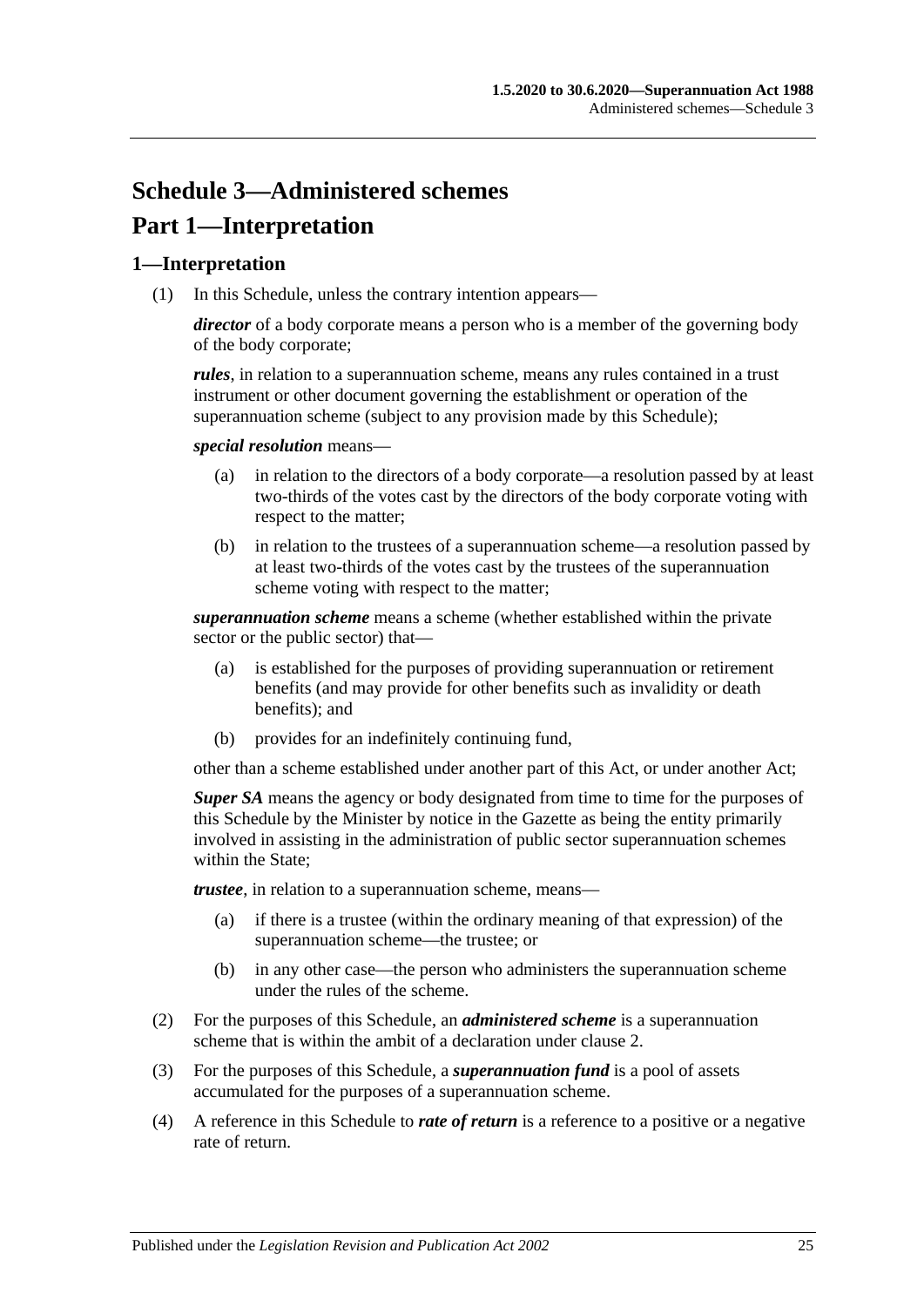# **Part 2—Management of schemes**

### <span id="page-133-1"></span><span id="page-133-0"></span>**2—Application of Schedule to schemes**

- <span id="page-133-6"></span><span id="page-133-5"></span>(1) The Minister may, by notice in the Gazette, declare that this Schedule applies to or in relation to a superannuation scheme in 1 or more of the following respects:
	- (a) that the superannuation scheme and its associated superannuation fund will be a scheme and fund established under this Act;
	- (b) that the superannuation scheme will be administered by Super SA;
	- (c) that the superannuation fund will be invested and managed by the Superannuation Funds Management Corporation of South Australia;
	- (d) that the superannuation scheme and its associated superannuation fund will have the Board as its trustee.
- <span id="page-133-8"></span><span id="page-133-7"></span><span id="page-133-4"></span><span id="page-133-3"></span><span id="page-133-2"></span>(2) The Minister may not make a declaration under [subclause](#page-133-1) (1) unless—
	- (a) the superannuation scheme is a qualifying scheme; and
	- (b) the Minister is acting on the basis of an application made by the trustee of the scheme.
- (3) The following provisions apply in connection with the operation of [paragraph](#page-133-2) (a) of [subclause](#page-133-3) (2):
	- (a) a superannuation scheme is a *qualifying scheme* if the operations of the employer of the members of the scheme are wholly or substantially funded by money provided by—
		- (i) the Government of the State; or
		- (ii) an agency or instrumentality of the Crown; or
		- (iii) some other public authority prescribed by the regulations for the purposes of this paragraph; and
	- (b) once a declaration has been made under [subclause](#page-133-1) (1) in relation to a superannuation scheme, it is irrelevant if the scheme ceases to be a qualifying scheme (and the Minister may, if due application has been made, make a further declaration under [subclause](#page-133-1) (1) on the basis that [paragraph](#page-133-2) (a) of [subclause](#page-133-3) (2) no longer applies).
- (4) The following provisions apply in connection with the operation of [paragraph](#page-133-4) (b) of [subclause](#page-133-3) (2):
	- (a) an application under that paragraph must be made in a manner and form determined by the Minister and be accompanied by such information as the Minister thinks fit; and
	- $(b)$
- (i) if the trustee of the superannuation scheme is a body corporate with 3 or more directors—an application under that paragraph must be made pursuant to a special resolution of the directors of the body corporate;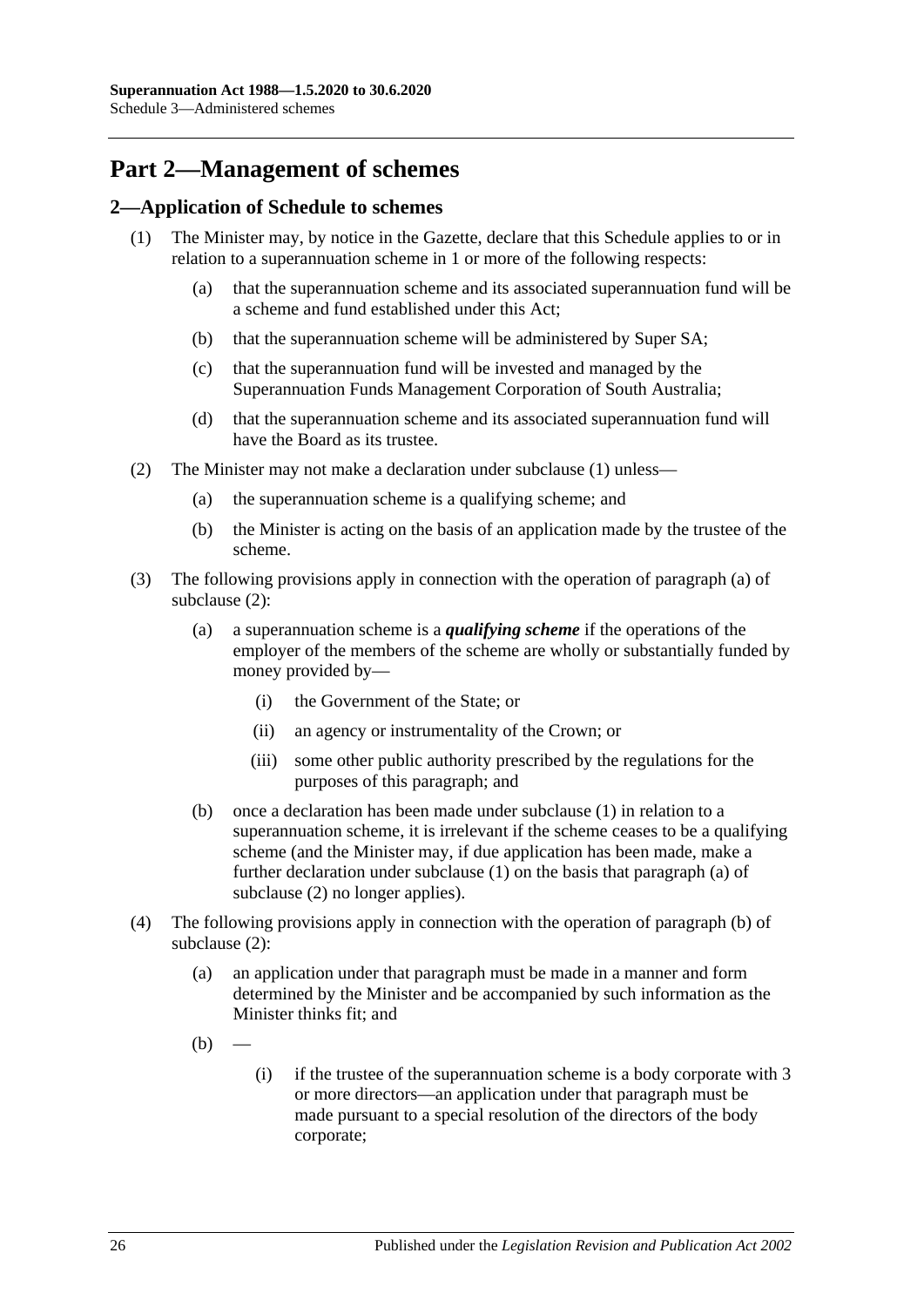- (ii) if the superannuation scheme has 3 or more trustees—an application under that paragraph must be made pursuant to a special resolution of the trustees.
- (5) A declaration under [subclause](#page-133-1) (1)—
	- (a) will have effect according to its terms; and
	- (b) will take effect on a day fixed by the Minister by notice in the Gazette (either as part of the declaration or by a separate notice published at a later time).
- (6) If a declaration is made under [subclause](#page-133-5)  $(1)(a)$ , the declaration will have the effect of establishing a new scheme in place of the scheme and fund to which the declaration relates—
	- (a) with the same assets, subject to any provision as to their administration or management under [subclause](#page-133-6)  $(1)(b)$  or  $(c)$  and to the operation of any other provision of this Schedule and subject to future variations; and
	- (b) with the same trustee or trustees, subject to the operation of a declaration under [subclause](#page-133-8) (1)(d) and subject to future changes in arrangements made in accordance with any relevant provision in the trust deed for the scheme; and
	- (c) with the same members and benefits, subject to the operation of any other provision of this Schedule or the trust deed or rules of the scheme and subject to future changes in membership or variations to that trust deed or rules; and
	- (d) with a trust deed and rules applying (from time to time) under [clause](#page-134-0) 3.
- (7) If a declaration is made under [subclause](#page-133-8)  $(1)(d)$ , the Board will, if the Minister so determines—
	- (a) indemnify a trustee of the superannuation scheme holding office before the declaration against any liabilities that the trustee was indemnified against before the making of the declaration;
	- (b) be subrogated to the rights of a trustee of the superannuation scheme holding office before the declaration.

### <span id="page-134-0"></span>**3—Arrangements as to trust deed and rules**

- (1) Each administered scheme is to have—
	- (a) a trust deed; and
	- (b) a set of rules.
- <span id="page-134-1"></span>(2) The trust deed and the rules will be contained in instruments recognised by the Minister by notice in the Gazette.
- <span id="page-134-2"></span>(3) The Minister must not publish a notice under [subclause](#page-134-1) (2) unless the Minister—
	- (a) is acting on the basis of an application made by the trustee of the relevant superannuation scheme; and
	- (b) is satisfied that the trust deed and rules of the administered scheme confer on members of the scheme equivalent rights to the rights that members had under the original fund in respect of benefits.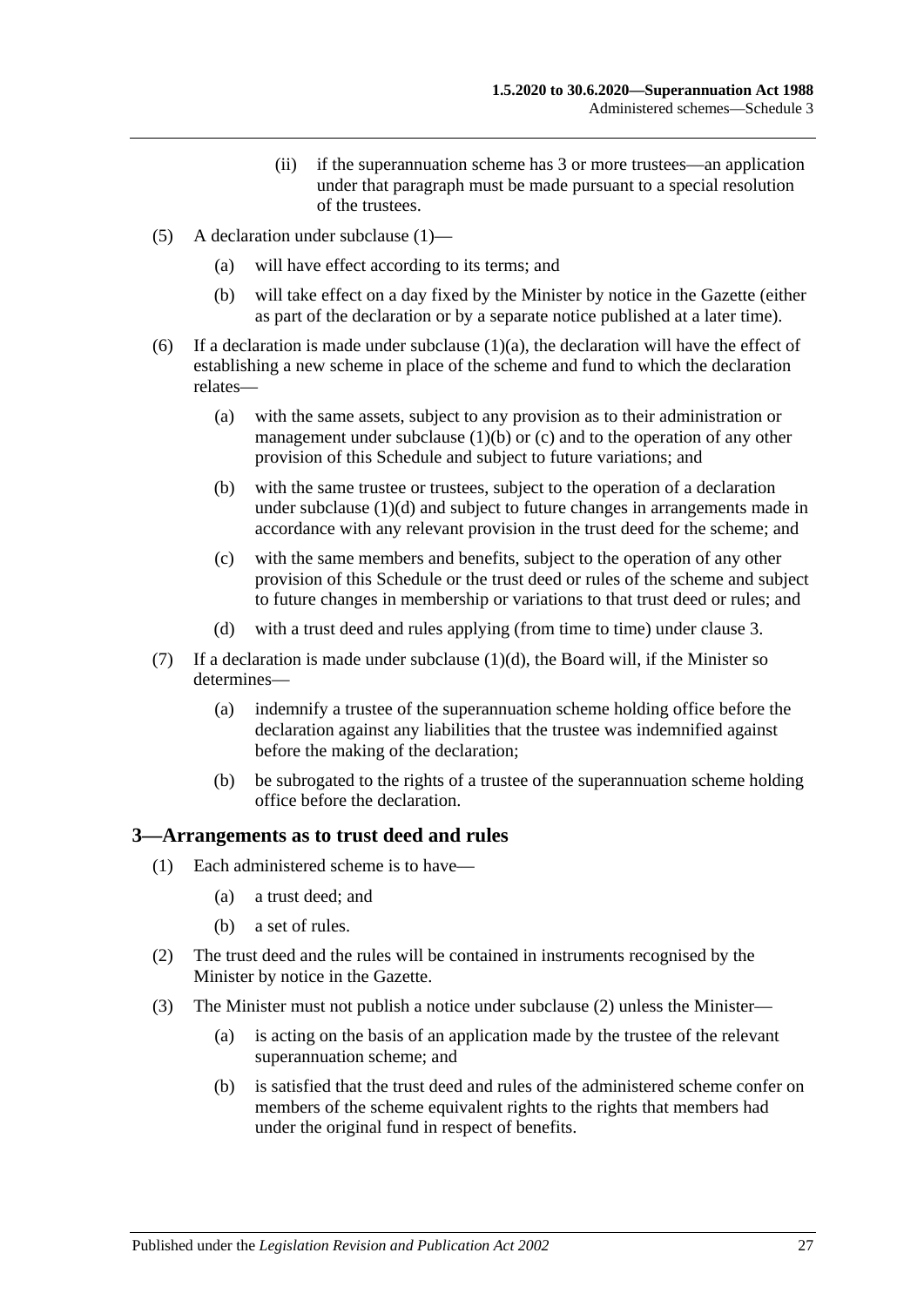- (4) A trust deed or rules may be varied in accordance with the terms of the trust deed or rules and [subclauses](#page-134-1) (2) and [\(3\)](#page-134-2) will apply to any variation in the same manner as they applied to the original trust deed or rules (as the case requires).
- (5) For the purposes of [subclause](#page-134-2) (3), if the application is made—
	- (a) by a body corporate that has 3 or more directors—the application must be made pursuant to a special resolution of the directors of the body corporate;
	- (b) by the trustees of a superannuation scheme that has 3 or more trustees—the application must be made pursuant to a special resolution of the trustees.

### <span id="page-135-0"></span>**4—Arrangements as to assets**

- (1) If a declaration has been made under clause  $2(1)(c)$ , the trustee of the relevant superannuation scheme may, by instrument in writing, transfer any assets of the scheme to the Superannuation Funds Management Corporation of South Australia so that those assets may be invested and managed under this Schedule.
- (2) Any monetary asset received under [subclause](#page-135-0) (1) must be paid into a fund under Part 3.
- (3) Super SA or the Superannuation Funds Management Corporation of South Australia may also receive and hold records and other information that have been created or obtained in connection with the operation of an administered scheme.

# **Part 3—Establishment of funds and contribution accounts**

## **Division 1—Establishment of funds**

### **5—Management and establishment of funds**

- <span id="page-135-1"></span>(1) If a declaration is made under clause  $2(1)(c)$ , the Superannuation Funds Management Corporation of South Australia may, depending on arrangements determined or approved by the Minister and the other requirements of this Schedule—
	- (a) assume the management of an existing fund (and make investments accordingly); or
	- (b) establish a fund for the purposes of the administered scheme (and invest assets of the relevant scheme transferred to or held by the Corporation for the purposes of management by the Corporation).
- <span id="page-135-2"></span>(2) The assets of an administered scheme that is subject to a declaration under clause [2\(1\)\(c\)](#page-133-7) will be invested, managed and held for the benefit of that scheme and will not belong to the Crown.
- (3) Subject to the following subclauses, the Corporation may enter into transactions affecting any assets held in a fund under [subclause](#page-135-1)  $(1)(a)$  or  $(b)$ —
	- (a) for the purposes of investment; or
	- (b) for purposes incidental, ancillary or otherwise related to investment.
- (4) The Corporation must consult with the trustee of the relevant superannuation scheme to determine the risk/return objectives and strategic asset allocation policies to be adopted with respect to the management and investment of the fund.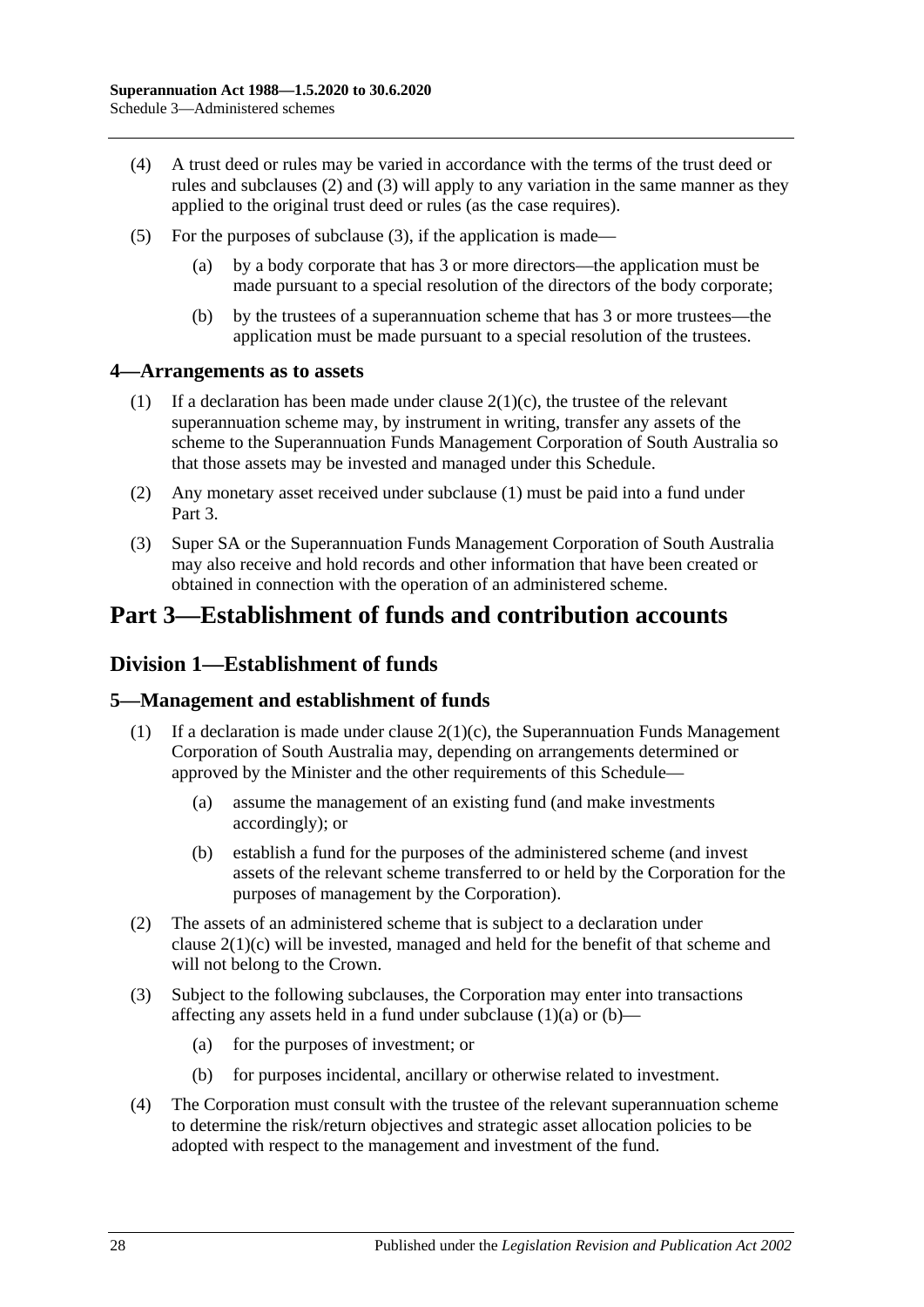- (5) Subject to [subclause](#page-136-0) (6), the trustee of the scheme will be ultimately responsible for setting the risk/return objectives and the Corporation will be ultimately responsible for determining the strategic asset allocation policies.
- <span id="page-136-0"></span>(6) If a disagreement arises between the trustee and the Corporation with respect to the investment of the fund, the matter must be referred to the Treasurer and a decision of the Treasurer will determine the matter (and will have effect according to its terms).
- (7) If the assets of a superannuation scheme are being managed under this Schedule, then, subject to any other arrangements under the rules of the scheme or approved by the trustee of the scheme—
	- (a) Super SA must pay to the credit of the fund maintained for the purposes of the scheme all contributions received by Super SA for the purposes of the scheme; and
	- (b) all interest and accretions arising from the investment of the assets of the scheme must be paid into a fund managed or established under this Schedule for the benefit of the scheme; and
	- (c) all benefits under the scheme will be paid from a fund managed or established under this Schedule for the benefit of the scheme.
- (8) The Corporation may pay from a fund managed by the Corporation under this Schedule—
	- (a) administrative costs and other expenses related to the management and investment activities of the Corporation in connection with the fund; and
	- (b) if relevant, administrative charges payable under [clause](#page-138-0) 11; and
	- (c) any other amount payable in connection with the management or operation of the relevant superannuation scheme determined to be payable from the fund pursuant to the rules of the scheme or a determination of the trustee of the scheme.
- (9) The Corporation must determine the value of a fund managed under this clause as at the end of each financial year.

### **6—Division of funds into distinct parts**

- (1) The Superannuation Funds Management Corporation of South Australia must, at the request of the trustee of the administered scheme—
	- (a) divide a fund managed by the Corporation for the purposes of an administered scheme into 2 or more distinct divisions; and
	- (b) further divide a distinct division into subdivisions.
- (2) Different divisions or subdivisions of a fund may be invested in different ways (and different rates of return may apply to different divisions or subdivisions).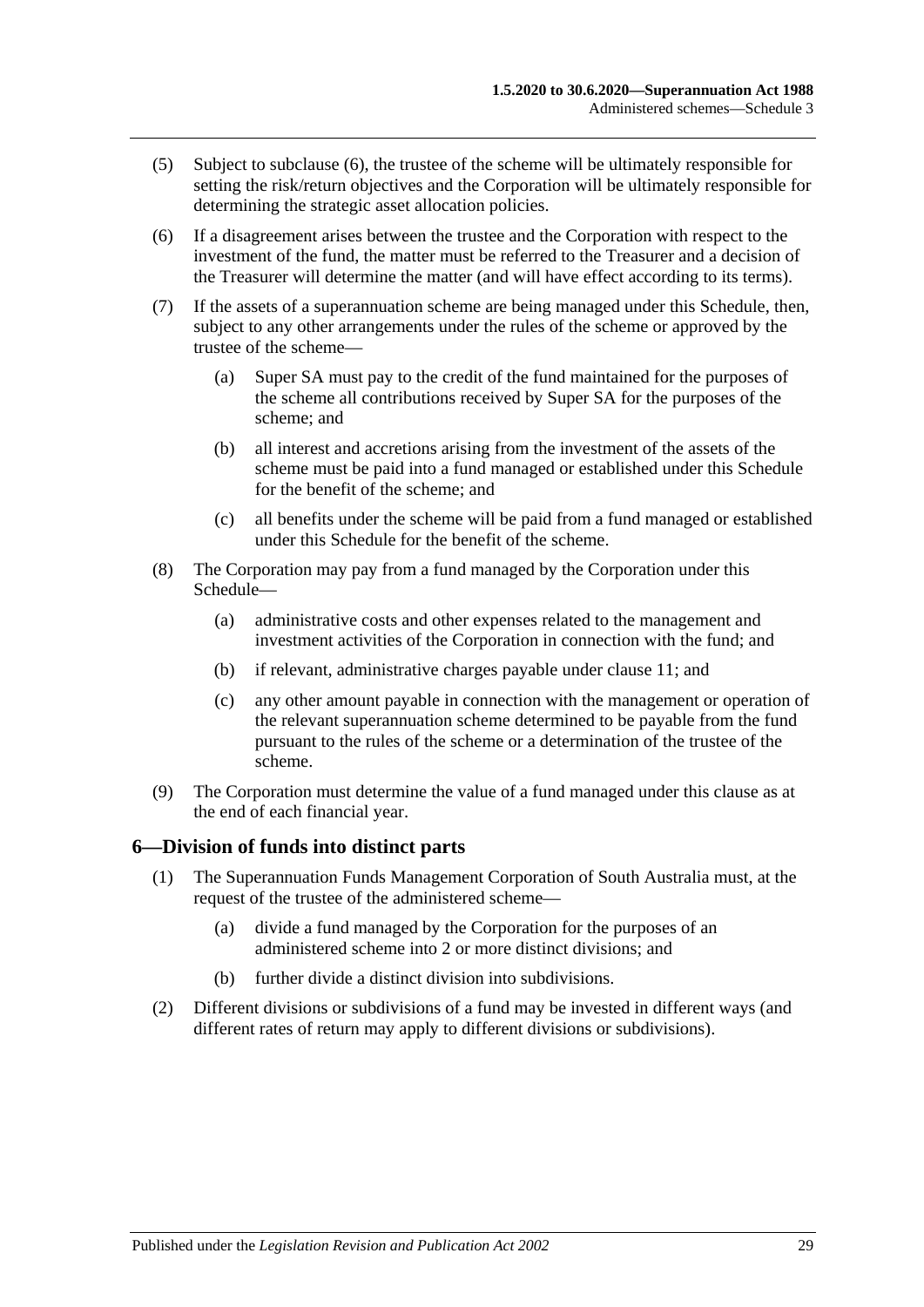## **Division 2—Contribution accounts**

### **7—Contribution accounts**

- (1) Super SA may, for the purposes of an administered scheme (insofar as may be relevant), establish and maintain contribution accounts—
	- (a) in the names of the members of the scheme;
	- (b) in the name of the employer of the members of the scheme.
- (2) Super SA may—
	- (a) credit and debit contribution accounts in accordance with the terms of the relevant superannuation scheme or otherwise to reflect the operation of this Schedule;
	- (b) provide for rates of return to be reflected in contribution accounts on the basis of a determination of the trustee of the scheme after taking into account the relevant rates of return that apply to the investment of a fund established under Division 1.

## **Part 4—Miscellaneous**

### **8—Insurance arrangements**

- (1) Super SA may, with the approval of the Minister, establish (and maintain) arrangements that provide members of 1 or more administered schemes with death, disability or other forms of insurance.
- (2) The terms and conditions of insurance established under this clause (including as to any premiums to be paid by members of administered schemes or, if it is so determined, by the employer of the members of the scheme) may be—
	- (a) included in the rules of an administered scheme; or
	- (b) prescribed by regulations made for the purposes of this provision.
- (3) Super SA may, in establishing and maintaining insurance under this clause—
	- (a) establish a pool of funds or other assets that relate to more than 1 administered scheme;
	- (b) invest any funds or other assets as it thinks fit;
	- (c) enter into insurance or re-insurance arrangements with other entities;
	- (d) establish arrangements, provide or offer benefits, or set premiums or other terms or conditions, that vary between different administered schemes, or different classes of members of administered schemes;
	- (e) undertake any activity through the Minister (as a body corporate), the Board, the Superannuation Funds Management Corporation of South Australia, or any other entity determined by Super SA after consultation with the Minister;
	- (f) take such other action that is necessary or expedient for the purposes of providing insurance under this clause.
- (4) Any funds or other assets relating to insurance arrangements established under this clause may be held separately from any funds or other assets administered under Part 2 and Part 3.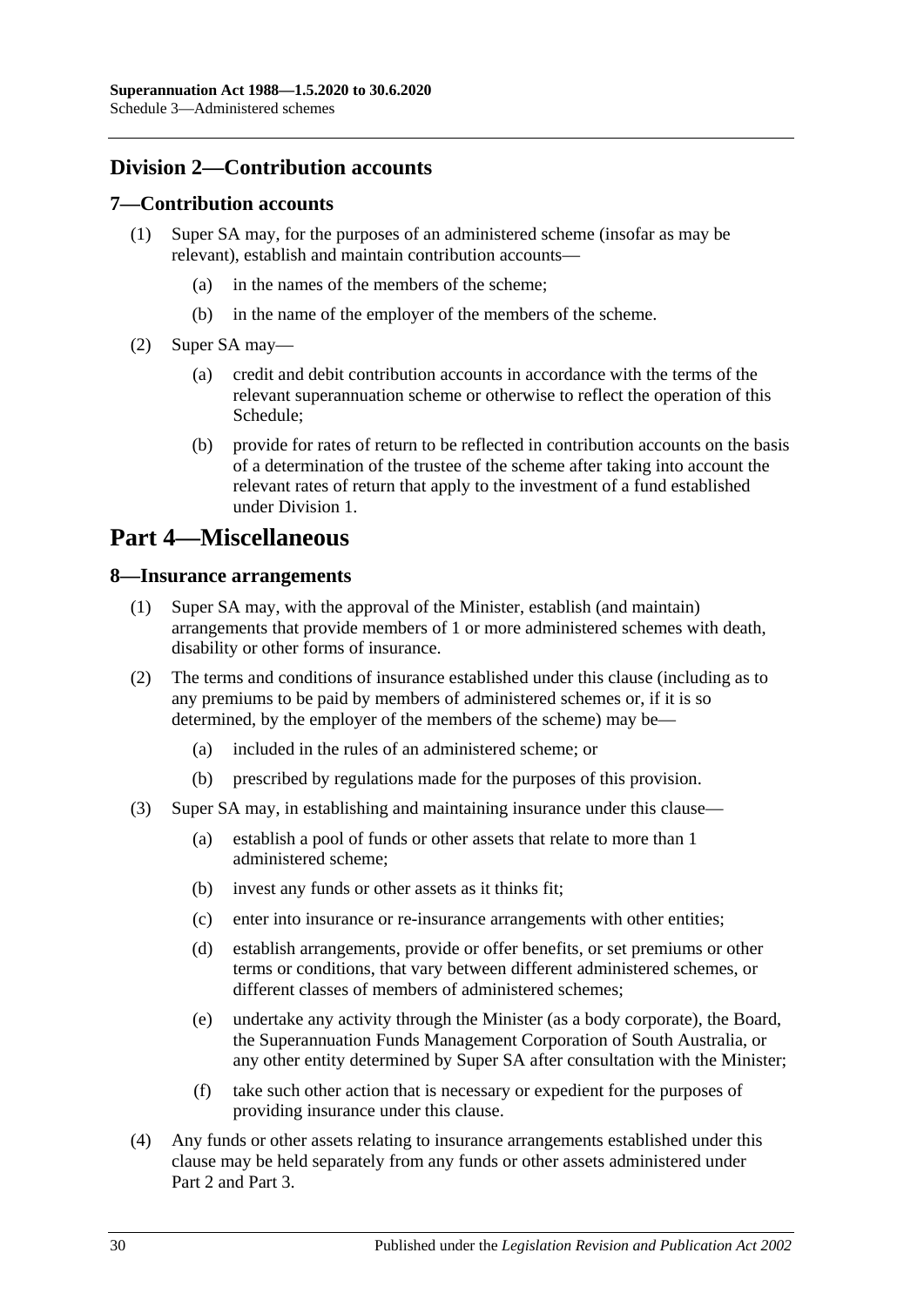### <span id="page-138-2"></span>**9—Accounts and audit**

- (1) Super SA must, in respect of each financial year for which it is the manager of an administered scheme, in respect of each administered scheme—
	- (a) maintain proper accounts of amounts paid to Super SA for the purposes of the scheme; and
	- (b) maintain proper accounts of payments to, on behalf of, or in respect of, members of the scheme; and
	- (c) maintain proper accounts of any other associated receipts or payments; and
	- (d) prepare financial statements in relation to those receipts and payments.
- (2) Subject to [subclause](#page-138-1) (3), the Auditor-General must, on an annual basis, audit—
	- (a) the accounts and financial statements referred to in [subclause](#page-138-2) (1); and
	- (b) any other accounts or financial statements of an administered scheme.
- <span id="page-138-1"></span>(3) The Auditor-General may, as the Auditor-General thinks fit, appoint or authorise another person to conduct an audit on behalf of, or instead of, the Auditor-General.
- (4) The Auditor-General may, at any other time, audit the accounts and financial statements of Super SA under this Schedule, or of an administered scheme within the scope of this Schedule.

### <span id="page-138-3"></span>**10—Reports**

- (1) Super SA must, in conjunction with each annual report of the Board under this Act, provide a report on the operation of this Schedule in relation to any administered scheme that is within the ambit of a declaration under clause  $2(1)(b)$  during the financial year to which the annual report relates.
- (2) A report under [subclause](#page-138-3) (1) must include—
	- (a) a copy of any accounts or financial statements that are required to be audited under this Schedule in respect of each relevant scheme for the financial year; and
	- (b) if a fund has been managed under Part 3 Division 1 in respect of any part of the relevant financial year—a copy of the audited accounts and financial statements for that fund provided by the Superannuation Funds Management Corporation of South Australia.
- (3) In addition, the trustee of an administered scheme that is within the ambit of a declaration that does not extend beyond clause [2\(1\)\(a\)](#page-133-5) must, on or before 31 October in each year, furnish to the Minister the trustee's annual report for the scheme for the financial year ending on 30 June in that year.
- (4) The Minister must, within 6 sitting days after receiving a report under this clause, have copies of the report laid before both Houses of Parliament.
- (5) Super SA must also report in accordance with any requirements imposed on Super SA under the rules of an administered scheme, or under the regulations.

### <span id="page-138-4"></span><span id="page-138-0"></span>**11—Fees**

(1) The Minister may establish and impose an administrative charge in connection with Super SA acting as manager of an administered scheme under this Schedule.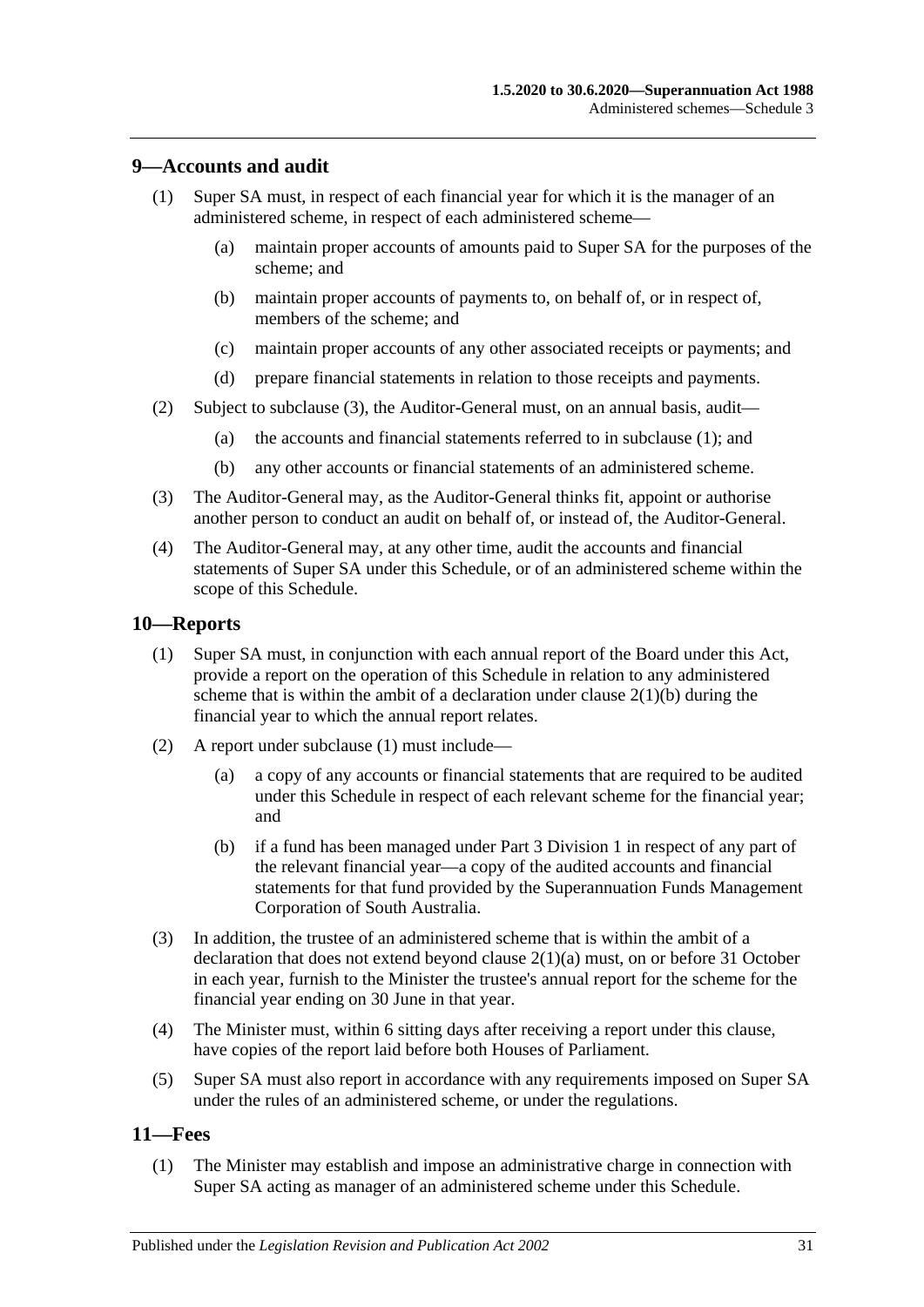- <span id="page-139-0"></span>(2) The Board may, after consultation with the Minister, establish and impose an administrative charge in connection with the Board acting as trustee of an administered scheme under this Schedule.
- (3) The Minister or the Board may, in connection with the operation of [subclause](#page-138-4) (1) or  $(2)$ —
	- (a) fix different charges with respect to different funds or different circumstances;
	- (b) recover any charge imposed under this clause from any fund of an administered scheme or, if the trust deed of the administered scheme so provides, from any employer of any members of an administered scheme;
	- (c) arrange for any contribution account to be debited to reflect any charge imposed under this clause;
	- (d) vary a charge from time to time.

### **12—Cessation of scheme**

- (1) The Minister may, by notice in the Gazette, revoke a declaration relating to an administered scheme under this Schedule.
- (2) The Minister may, by notice in the Gazette, transfer any assets of the relevant fund in order to give effect to the change in circumstances.

### **12A—Unclaimed superannuation benefits**

If an amount of a superannuation fund of an administered scheme is attributable to an unclaimed superannuation benefit, the trustees of the scheme may, in accordance with the *Superannuation (Unclaimed Money and Lost Members) Act 1999* of the Commonwealth, pay an amount equal to the unpaid superannuation benefit, or any amount required to be paid under that Act on account of the unclaimed superannuation benefit, from the fund to the Commissioner of Taxation.

## <span id="page-139-1"></span>**13—Stamp duty**

- (1) No stamp duty is payable under a law of this State in respect of any transfer of assets connected with, or arising out of, the operation of this Schedule.
- (2) No person has an obligation under the *[Stamp Duties Act](http://www.legislation.sa.gov.au/index.aspx?action=legref&type=act&legtitle=Stamp%20Duties%20Act%201923) 1923* to lodge a statement or return relating to a matter referred to in [subclause](#page-139-1) (1), or to include in a statement or return a record or information relating to such a matter.

### <span id="page-139-2"></span>**14—Transitional provisions**

- (1) The Governor may, by regulation, make provisions of a saving or transitional nature in relation to a declaration of the Minister under this Schedule.
- (2) A regulation made under [subclause](#page-139-2) (1) may—
	- (a) modify the provisions of this Schedule in their application to a particular scheme;
	- (b) operate prospectively or retrospectively from a date specified in the regulation.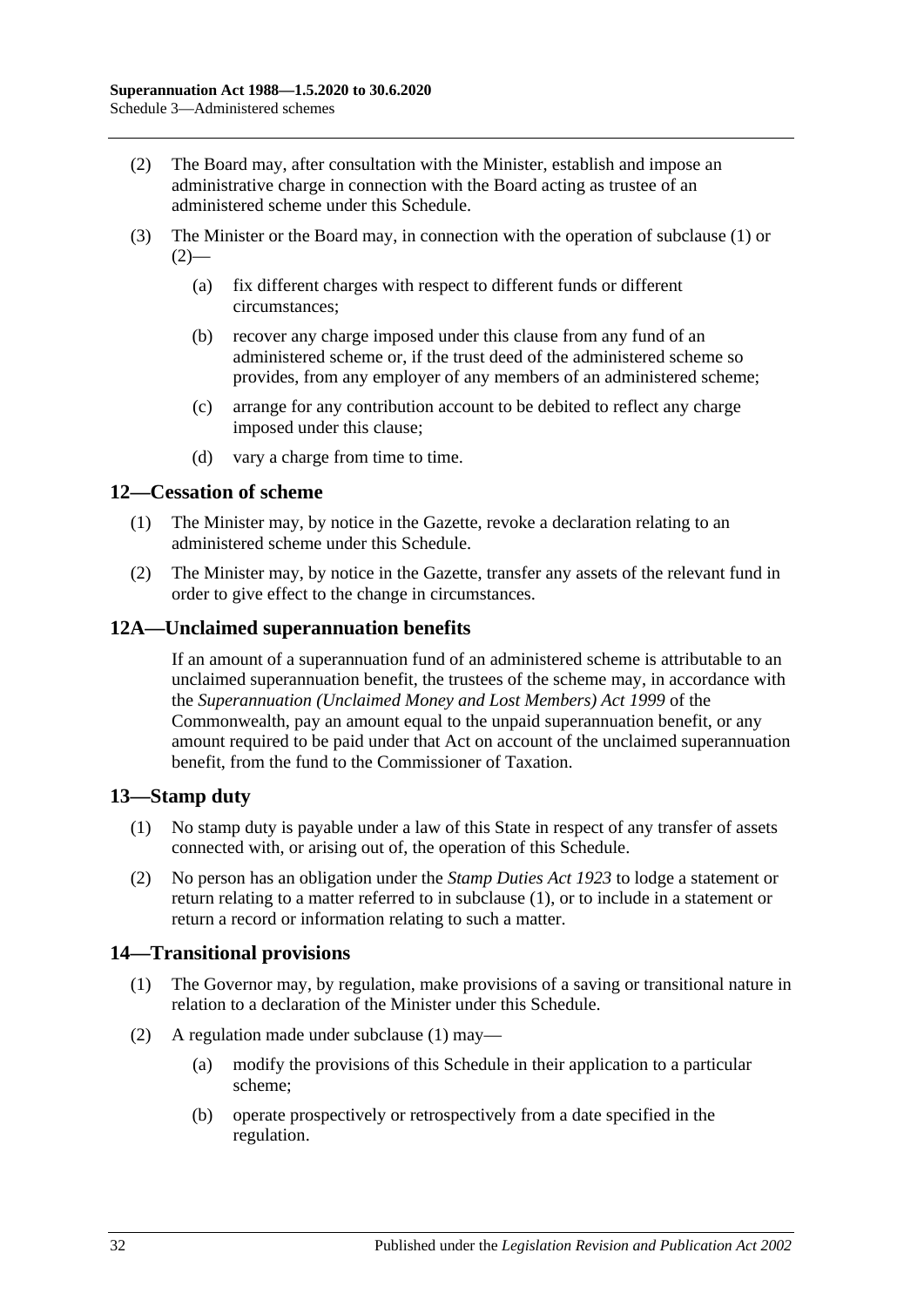# **Legislative history**

## **Notes**

• This version is comprised of the following:

| Part 1    | 1.5.2020   |
|-----------|------------|
|           |            |
| Part 2    | 19.11.2012 |
| Part 3    | 19.11.2012 |
| Part 4    | 20.11.2014 |
| Part 5    | 20.11.2014 |
| Part 5A   | 19.11.2012 |
| Part 6    | 5.7.2018   |
| Schedules | 15.6.2014  |

- Amendments of this version that are uncommenced are not incorporated into the text.
- Please note—References in the legislation to other legislation or instruments or to titles of bodies or offices are not automatically updated as part of the program for the revision and publication of legislation and therefore may be obsolete.
- Earlier versions of this Act (historical versions) are listed at the end of the legislative history.
- For further information relating to the Act and subordinate legislation made under the Act see the Index of South Australian Statutes or www.legislation.sa.gov.au.

## **Legislation repealed by principal Act**

The *Superannuation Act 1988* repealed the following:

*Superannuation Act 1974*

## **Principal Act and amendments**

New entries appear in bold.

| N <sub>0</sub> | Title                                                  | Assent     | Commencement                                                                |
|----------------|--------------------------------------------------------|------------|-----------------------------------------------------------------------------|
| 37             | Superannuation Act 1988                                | 28.4.1988  | 1.7.1988 (Gazette 19.5.1988 p1246)                                          |
| 9              | <b>Superannuation Act Amendment</b><br>Act 1989        | 30.3.1989  | 20.4.1989 (Gazette 13.4.1989 p1006)<br>except s 9(b) & 14–1.7.1988: s 2(2)  |
| 54             | Superannuation Act Amendment Act<br>$(No. 2)$ 1989     | 19.10.1989 | 19.10.1989                                                                  |
| 78             | <b>Superannuation Act Amendment</b><br>Act 1990        | 20.12.1990 | 17.1.1991 (Gazette 17.1.1991 p182)                                          |
| 67             | Superannuation (Miscellaneous)<br>Amendment Act 1991   | 5.12.1991  | 19.12.1991 (Gazette 19.12.1991 p1905)<br>except s $15-17.1.1991$ : s $2(1)$ |
| -69            | <b>Statutes Amendment (Public</b><br>Actuary) Act 1992 | 19.11.1992 | 10.12.1992 (Gazette 10.12.1992 p1752)                                       |
| -91            | Superannuation (Scheme Revision)<br>Amendment Act 1992 | 10.12.1992 | 1.7.1992 except s 8(b) $&$<br>$(c)$ —10.12.1992: s 2                        |
|                |                                                        |            |                                                                             |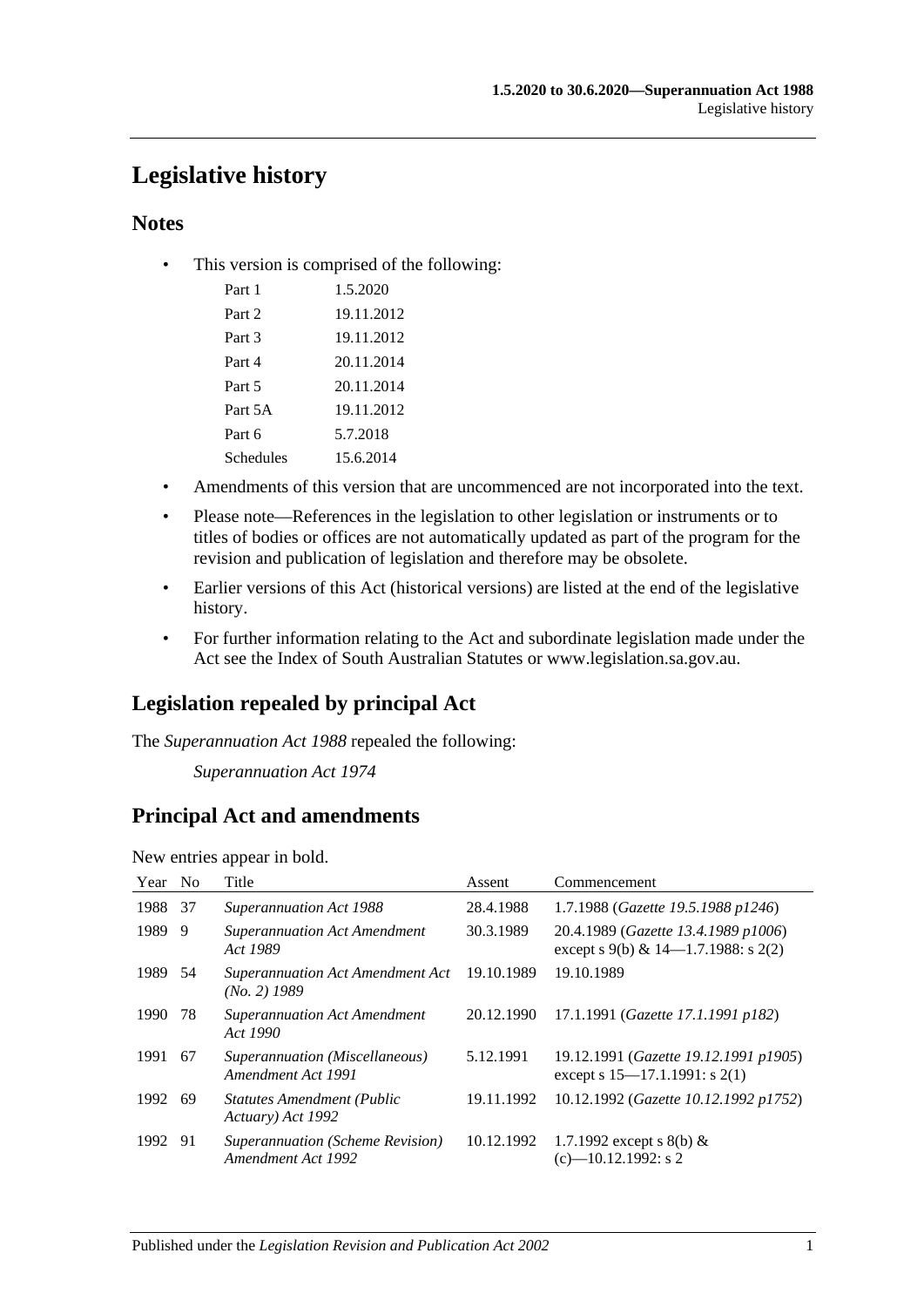#### **Superannuation Act 1988—1.5.2020 to 30.6.2020** Legislative history

| 1993 | -12            | Police Superannuation<br>(Superannuation Guarantee)<br><b>Amendment Act 1993</b>                           | 25.3.1993  | $s$ 9–19.12.1991: s 2                                                        |
|------|----------------|------------------------------------------------------------------------------------------------------------|------------|------------------------------------------------------------------------------|
| 1993 | 44             | Superannuation (Voluntary<br>Separation) Amendment Act 1993                                                | 20.5.1993  | 27.5.1993 (Gazette 27.5.1993 p1753)                                          |
| 1994 | 30             | Passenger Transport Act 1994                                                                               | 26.5.1994  | Sch 4-1.7.1994 (Gazette 30.6.1994<br>p1843)                                  |
| 1994 | 37             | Superannuation (Miscellaneous)<br>Amendment Act 1994                                                       | 2.6.1994   | 2.6.1994 (Gazette 2.6.1994 p1524)<br>except s $14(i)$ —5.6.1992: s $2(2)$    |
| 1994 | 46             | Statutes Amendment (Closure of<br>Superannuation Schemes) Act 1994<br>as amended by 53/1994 and 57/1994    | 9.6.1994   | Pt 2 (ss 4 & 5)-3.5.1994 and Pt 4<br>$(s 8)$ -21.10.1994: s 2                |
| 1994 | 53             | <b>Statutes Amendment (Closure of</b><br>Superannuation Schemes) (Extension<br>of Time) Amendment Act 1994 | 15.9.1994  | 30.9.1994: s 2                                                               |
| 1994 | 57             | Statutes Amendment (Closure of<br><b>Superannuation Schemes</b> )<br><b>Amendment Act 1994</b>             | 20.10.1994 | $20.10.1994$ : s 2                                                           |
| 1995 | 38             | <b>Superannuation Funds Management</b><br>Corporation of South Australia<br>Act 1995                       | 27.4.1995  | 1.7.1995 (Gazette 25.5.1995 p2199)                                           |
| 1995 | 97             | Superannuation (Contracting Out)<br>Amendment Act 1995                                                     | 7.12.1995  | 14.12.1995 (Gazette 14.12.1995 p1642)                                        |
| 1997 | 9              | Superannuation (Employee Mobility)<br>Amendment Act 1997                                                   | 20.3.1997  | 20.3.1997                                                                    |
| 1997 | 45             | Superannuation (Miscellaneous)<br>Amendment Act 1997                                                       | 24.7.1997  | 24.7.1997 except s 8—1.7.1992: s 2                                           |
| 1998 | 20             | Statutes Amendment (Adjustment of<br>Superannuation Pensions) Act 1998                                     | 2.4.1998   | Pt 5 (s 7)-1.10.1997 : s 2                                                   |
| 1998 | 24             | Superannuation (Miscellaneous)<br>Amendment Act 1998                                                       | 2.4.1998   | 16.4.1998 (Gazette 16.4.1998 p1707)<br>except s $18(h)$ —1.7.1994 : s $2(2)$ |
| 1999 | 23             | <b>Statutes Amendment (Commutation</b><br>for Superannuation Surcharge)<br>Act 1999                        | 1.4.1999   | 1.4.1999                                                                     |
| 1999 | 36             | <b>Electricity Corporations</b><br>(Restructuring and Disposal)<br>Act 1999                                | 1.7.1999   | Sch 3(Pt 3)-1.12.1999 (Gazette<br>23.9.1999 p1214)                           |
| 1999 | 57             | Superannuation (Voluntary<br>Separation Packages) Amendment<br>Act 1999                                    | 12.8.1999  | 1.7.1999: s2                                                                 |
| 2000 | $\overline{4}$ | District Court (Administrative and<br>Disciplinary Division) Amendment<br>Act 2000                         | 20.4.2000  | Sch 1 (cl 41)-1.6.2000 (Gazette<br>18.5.2000 p2554)                          |
| 2000 | 41             | Superannuation (Miscellaneous)<br>Amendment Act 2000                                                       | 13.7.2000  | 17.8.2000 (Gazette 17.8.2000 p498)<br>except s $13-1.7.1988$ : s $2(2)$      |
| 2001 | 12             | Police Superannuation<br>(Miscellaneous) Amendment<br>Act 2001                                             | 12.4.2001  | 1.7.2001 (Gazette 14.6.2001 p2220)                                           |
| 2001 | 40             | <b>Statutes Amendment (Indexation of</b><br>Superannuation Pensions) Act 2001                              | 3.8.2001   | Pt 6 (s 9)—1.1.2002: s 2                                                     |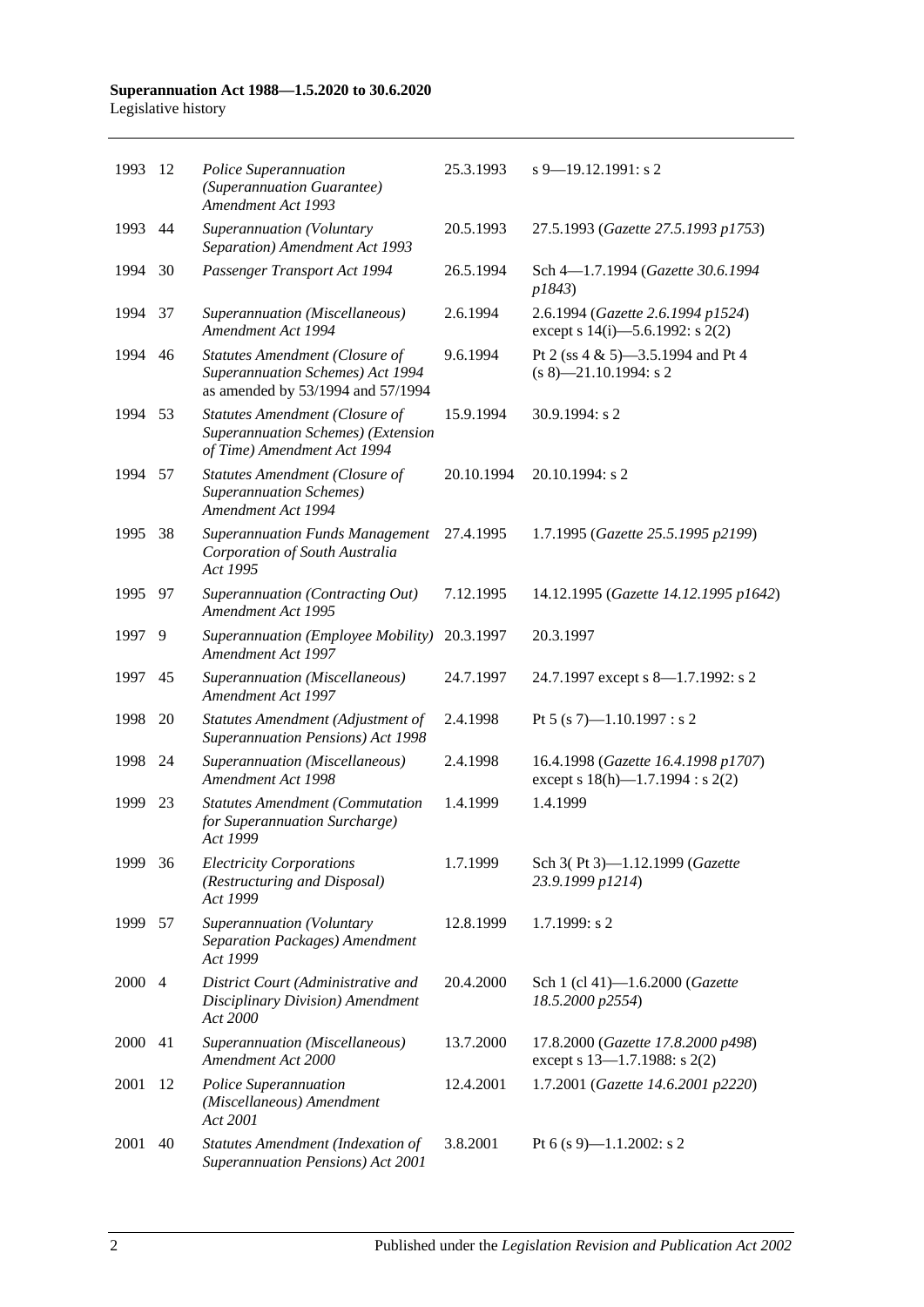| 2019    | 46             | <b>Statutes Amendment (Legalisation</b><br>of Same Sex Marriage<br><b>Consequential Amendments</b> )<br>Act 2019 | 19.12.2019 | Pt 19 (s 39)-1.5.2020 (Gazette<br>30.4.2020 p838)                                                                                                                                                         |
|---------|----------------|------------------------------------------------------------------------------------------------------------------|------------|-----------------------------------------------------------------------------------------------------------------------------------------------------------------------------------------------------------|
| 2019    | 19             | <b>Education and Children's Services</b><br>Act 2019                                                             | 8.8.2019   | Sch 1 (cl 15)-1.7.2020 (Gazette<br>11.6.2020 p3305)                                                                                                                                                       |
| 2017    | 51             | Statutes Amendment (SACAT No 2)<br>Act 2017                                                                      | 28.11.2017 | Pt 45 (ss 237 to 242)-5.7.2018<br>(Gazette 28.6.2018 p2618)                                                                                                                                               |
| 2017    | 13             | <b>Statutes Amendment (Registered</b><br>Relationships) Act 2017                                                 | 26.4.2017  | Pt 13 (ss 20 & 21)-1.8.2017 (Gazette<br>1.8.2017 p3039)                                                                                                                                                   |
| 2014    | 18             | <b>Statutes Amendment</b><br>(Superannuation) Act 2014                                                           | 20.11.2014 | Pt 5 (ss $10-12$ )-20.11.2014                                                                                                                                                                             |
| 2012    | 37             | <b>Statutes Amendment and Repeal</b><br>(Superannuation) Act 2012                                                | 25.10.2012 | Pt 7 (ss 19(1), (2), (4)—(6), 20—22, 24,<br>$25(1)$ —(5)), Sch 1 (cl 1) &<br>Sch 2-19.11.2012 (Gazette 15.11.2012<br>p5007); ss 19(3), 23, 25(6) & Sch 1<br>(cl 2)-15.6.2014 (Gazette 12.6.2014<br>p2485) |
| 2009    | 84             | <b>Statutes Amendment (Public Sector</b><br>Consequential Amendments) Act<br>2009                                | 10.12.2009 | Pt 152 (s 347)-1.2.2010 (Gazette<br>28.1.2010 p320)                                                                                                                                                       |
| 2008    | $\overline{4}$ | <b>Statutes Amendment (Transition to</b><br>Retirement-State Superannuation)<br>Act 2008                         | 13.3.2008  | Pt 3 (ss 9-18) & Sch 1-1.7.2008<br>(Gazette 26.6.2008 p2554)                                                                                                                                              |
| 2006    | 43             | <b>Statutes Amendment (Domestic</b><br>Partners) Act 2006                                                        | 14.12.2006 | Pt 83 (ss 206-209)-1.6.2007 (Gazette<br>26.4.2007 p1352)                                                                                                                                                  |
| 2006    | -5             | Superannuation (Administered<br>Schemes) Amendment Act 2006                                                      | 23.6.2006  | Pt 2 (ss $3-10$ ) & Sch 1 (cll 5 &<br>$6 - 23.6.2006$                                                                                                                                                     |
| 2004    | 51             | <b>Statutes Amendment (Miscellaneous</b><br>Superannuation Measures No 2) Act<br>2004                            | 16.12.2004 | Pt 6 (s 46)–3.7.2003: s 2(3); Pt 6<br>$(ss 40-45) - 13.1.2005$ (Gazette<br>13.1.2005 p69)                                                                                                                 |
| 2004    | 37             | <b>Statutes Amendment (Miscellaneous</b><br><b>Superannuation Measures) Act 2004</b>                             | 5.8.2004   | Pt 4 (ss 16-21)-19.8.2004 (Gazette<br>19.8.2004 p3280)                                                                                                                                                    |
| 2003 54 |                | Passenger Transport (Dissolution of<br>Passenger Transport Board)<br>Amendment Act 2003                          | 4.12.2003  | Sch 1 (cl 4)-1.1.2004 (Gazette<br>18.12.2003 p4525)                                                                                                                                                       |
| 2003    | 49             | Statutes Amendment (Division of<br>Superannuation Interests under<br>Family Law Act) Act 2003                    | 20.11.2003 | Pt 6 (s 28–33)–18.12.2003 (Gazette<br>18.12.2003 p4527)                                                                                                                                                   |
| 2003    | 44             | <b>Statute Law Revision Act 2003</b>                                                                             | 23.10.2003 | Sch 1-24.11.2003 (Gazette 13.11.2003<br>p4048)                                                                                                                                                            |
| 2003    | 21             | <b>Statutes Amendment (Notification of</b><br><b>Superannuation Entitlements)</b><br>Act 2003                    | 17.7.2003  | Pt 4 (ss 8-11)-17.8.2003: s 2                                                                                                                                                                             |
| 2003    | 13             | Statutes Amendment (Equal<br>Superannuation Entitlements for<br>Same Sex Couples) Act 2003                       | 12.6.2003  | Pt 5 (ss 11-13)-3.7.2003 (Gazette<br>3.7.2003 p2877)                                                                                                                                                      |
|         |                |                                                                                                                  |            |                                                                                                                                                                                                           |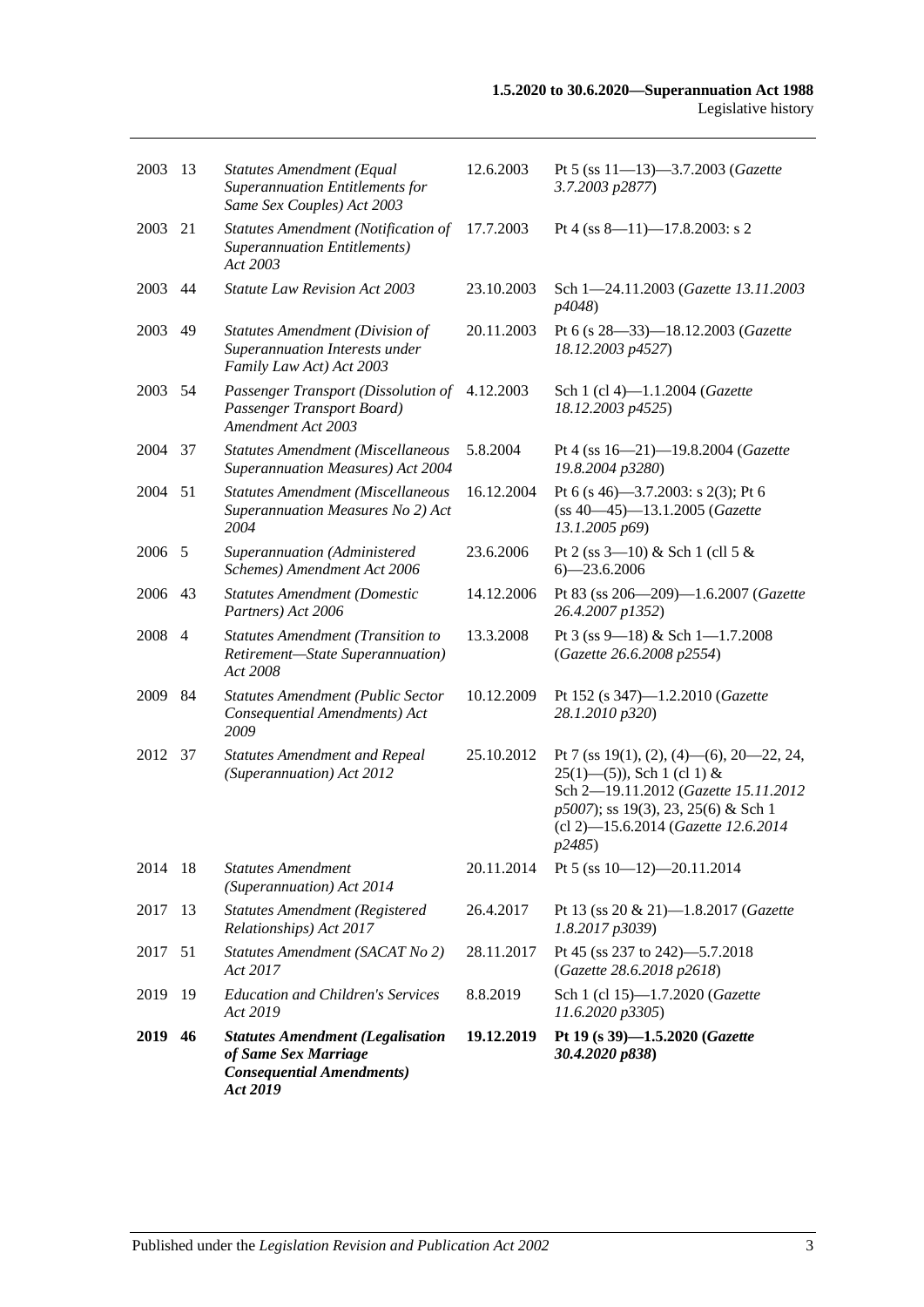## **Provisions amended**

New entries appear in bold.

Entries that relate to provisions that have been deleted appear in italics.

| Provision                                                | How varied                                                                        | Commencement                    |  |
|----------------------------------------------------------|-----------------------------------------------------------------------------------|---------------------------------|--|
| Long title                                               | amended by 44/2003 s 3(1) (Sch 1)                                                 | 24.11.2003                      |  |
| Pt1                                                      |                                                                                   |                                 |  |
| $ss$ 2 and 3                                             | deleted by $44/2003$ s $3(1)$ (Sch 1)                                             | 24.11.2003                      |  |
| s <sub>4</sub>                                           |                                                                                   |                                 |  |
| s(4(1))                                                  |                                                                                   |                                 |  |
| actuary                                                  | inserted by 69/1992 s 25                                                          | 10.12.1992                      |  |
|                                                          | amended by 37/2012 Sch 2                                                          | 19.11.2012                      |  |
| adjusted salary                                          | amended by 37/2012 Sch 2                                                          | 19.11.2012                      |  |
| approved form                                            | inserted by 37/2012 s 19(1)                                                       | 19.11.2012                      |  |
| Board                                                    | the Board amended to read Board by 37/2012<br>Sch 2                               | 19.11.2012                      |  |
| co-contribution                                          | inserted by $51/2004$ s $40(1)$                                                   | 13.1.2005                       |  |
| co-contribution<br>account                               | inserted by $51/2004$ s $40(1)$                                                   | 13.1.2005                       |  |
| Commonwealth<br>Act                                      | the Commonwealth Act inserted by 91/1992<br>$s \; 3(a)$                           | 1.7.1992                        |  |
|                                                          | the Commonwealth Act amended to read<br>Commonwealth Act by 37/2012 Sch 2         | 19.11.2012                      |  |
| <b>Consumer Price</b><br>Index                           | the Consumer Price Index amended to read<br>Consumer Price Index by 37/2012 Sch 2 | 19.11.2012                      |  |
| contracting out<br>agreement                             | inserted by $97/1995$ s 3(a)                                                      | 14.12.1995                      |  |
| contribution<br>month                                    | substituted by $24/1998$ s $3(a)$                                                 | 16.4.1998                       |  |
| contributor                                              | amended by 54/1989 s 10 (Sch)                                                     | 19.10.1989                      |  |
|                                                          | amended by $5/2006$ s $3(1)$                                                      | 23.6.2006                       |  |
| deferred<br>superannuation<br>contributions<br>surcharge | inserted by 37/2004 s 16(1)                                                       | 19.8.2004                       |  |
| Division 293<br>release authority                        | inserted by 18/2014 s 10(1)                                                       | 20.11.2014                      |  |
| Division 293 tax                                         | inserted by 18/2014 s 10(1)                                                       | 20.11.2014                      |  |
| employee                                                 | amended by $30/1994$ Sch 4 cl $2(c)(i)$                                           | 1.7.1994                        |  |
|                                                          | amended by 54/2003 Sch 1 cl 4                                                     | 1.1.2004                        |  |
|                                                          | amended by 84/2009 s 347                                                          | 1.2.2010                        |  |
|                                                          | amended by 37/2012 Sch 2                                                          | 19.11.2012                      |  |
|                                                          | amended by 19/2019 Sch 1 cl 15                                                    | uncommenced-not<br>incorporated |  |
| Fund                                                     | the Fund amended to read Fund by 37/2012 Sch<br>2                                 | 19.11.2012                      |  |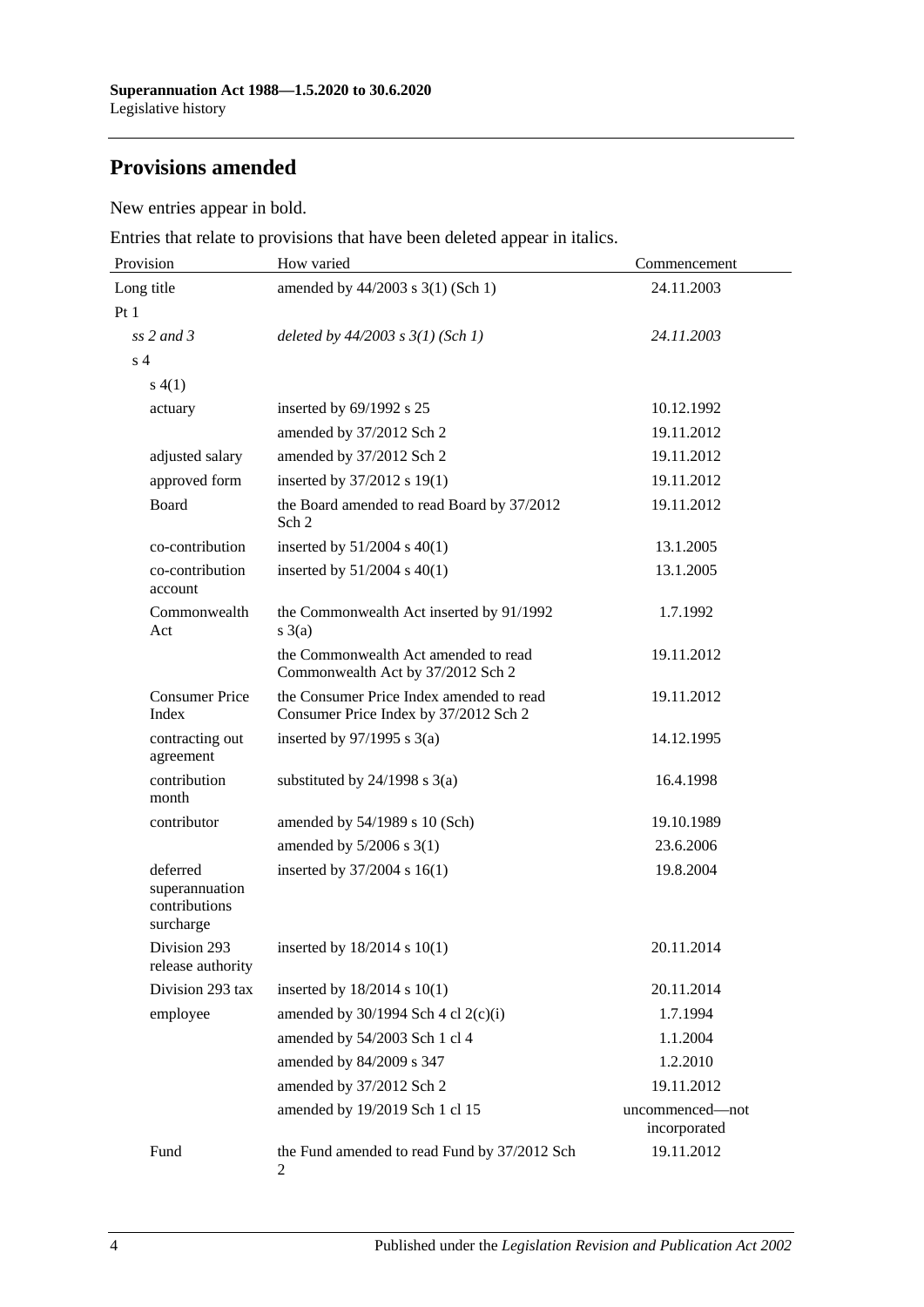| month                                                         | substituted by $24/1998$ s $3(b)$                                 | 16.4.1998  |
|---------------------------------------------------------------|-------------------------------------------------------------------|------------|
| new scheme<br>contributor                                     | amended by 54/1989 s 10 (Sch)                                     | 19.10.1989 |
| non-monetary<br>salary                                        | inserted by $4/2008$ s $9(1)$                                     | 1.7.2008   |
| notional salary                                               | amended by $9/1989$ s $3(a)$                                      | 20.4.1989  |
| outplaced<br>employee                                         | inserted by $97/1995$ s 3(b)                                      | 14.12.1995 |
| pensioner                                                     | amended by $5/2006$ s $3(2)$                                      | 23.6.2006  |
| preservation age                                              | inserted by $4/2008$ s $9(2)$                                     | 1.7.2008   |
|                                                               | amended by 37/2012 Sch 2                                          | 19.11.2012 |
| private sector<br>employer                                    | inserted by $97/1995$ s 3(c)                                      | 14.12.1995 |
|                                                               | amended by 37/2012 Sch 2                                          | 19.11.2012 |
| <b>Public Sector</b><br>Employees<br>Superannuation<br>Scheme | inserted by $91/1992$ s $3(b)$                                    | 1.7.1992   |
| putative spouse                                               | inserted by 13/2003 s 11                                          | 3.7.2003   |
|                                                               | substituted by 43/2006 s 206                                      | 1.6.2007   |
| registered<br>relationship                                    | inserted by 13/2017 s 20                                          | 1.8.2017   |
| repealed Act                                                  | the repealed Act amended to read repealed Act<br>by 37/2012 Sch 2 | 19.11.2012 |
| retrench                                                      | to retrench amended to read retrench by<br>37/2012 Sch 2          | 19.11.2012 |
| salary                                                        | inserted by $41/2000$ s $3(a)$                                    | 17.8.2000  |
| salary (second<br>occurring)                                  | amended by 9/1989 s 3(b), (c)                                     | 20.4.1989  |
|                                                               | amended by $41/2000$ s $3(b)$ , (c)                               | 17.8.2000  |
|                                                               | amended by $4/2008$ s $9(3)$                                      | 1.7.2008   |
|                                                               | (da) deleted by $4/2008$ s $9(4)$                                 | 1.7.2008   |
| Scheme                                                        | the Scheme inserted by 54/1989 s 10 (Sch)                         | 19.10.1989 |
|                                                               | the Scheme amended by $5/2006$ s 3(3)                             | 23.6.2006  |
|                                                               | the Scheme amended to read Scheme by<br>37/2012 Sch 2             | 19.11.2012 |
| SIS Act                                                       | inserted by 37/2012 s 19(2)                                       | 19.11.2012 |
| Southern State<br>Superannuation<br>Fund                      | inserted by $51/2004$ s $40(2)$                                   | 13.1.2005  |
|                                                               | amended by 37/2012 Sch 2                                          | 19.11.2012 |
| special deposit<br>account                                    | inserted by $24/1998$ s $3(c)$                                    | 16.4.1998  |
| Superannuation<br><b>Contributions Tax</b><br>Act             | inserted by $37/2004$ s 16(2)                                     | 19.8.2004  |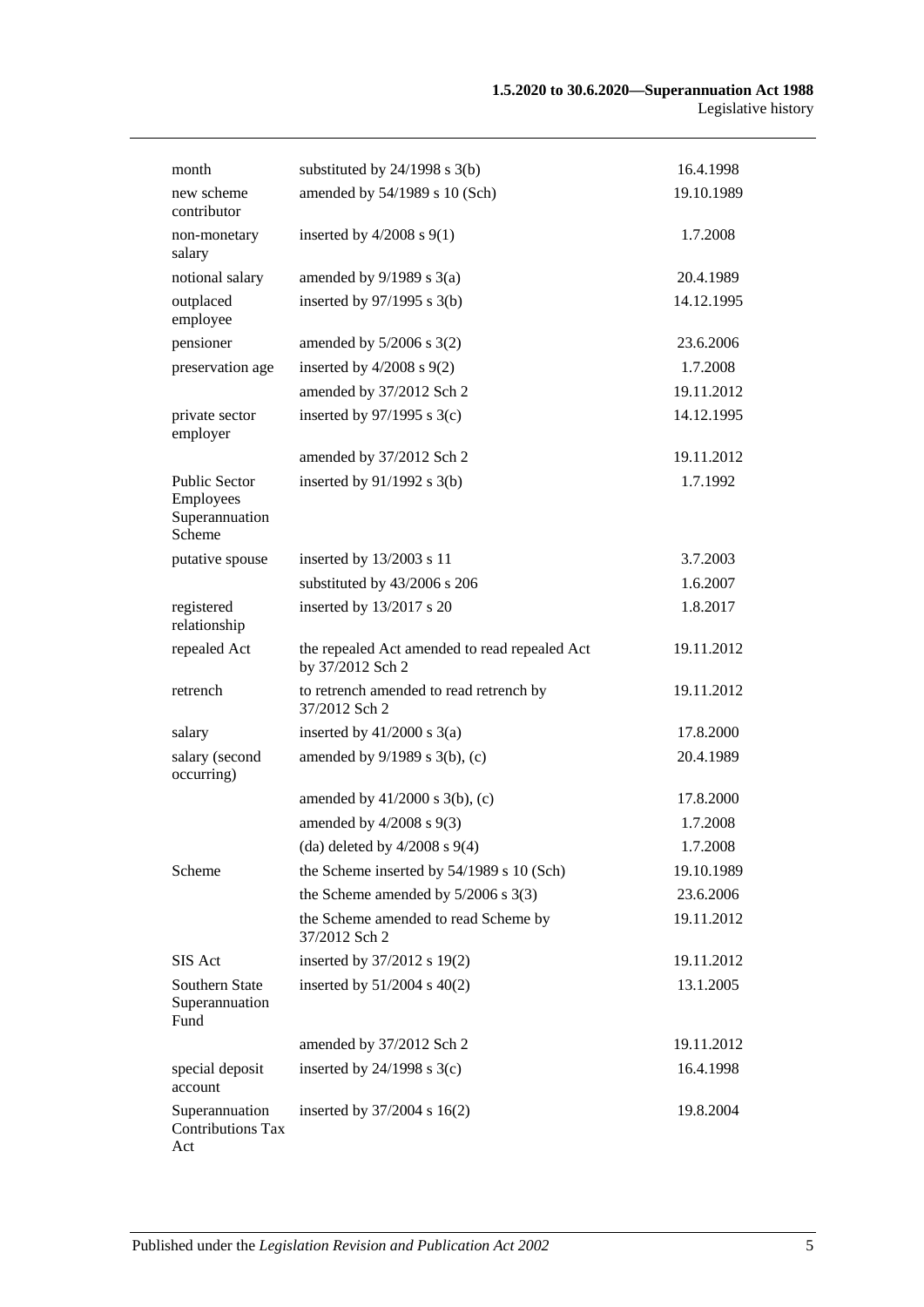| Superannuation<br>Funds<br>Management<br>Corporation of<br>South Australia or<br>the Corporation | the Superannuation Funds Management<br>Corporation of South Australia or Corporation<br>inserted by 38/1995 Sch 2                                                                                                | 1.7.1995   |
|--------------------------------------------------------------------------------------------------|------------------------------------------------------------------------------------------------------------------------------------------------------------------------------------------------------------------|------------|
|                                                                                                  | the Superannuation Funds Management<br>Corporation of South Australia or the<br>Corporation amended to read Superannuation<br>Funds Management Corporation of South<br>Australia or Corporation by 37/2012 Sch 2 | 19.11.2012 |
| surcharge notice                                                                                 | inserted by 37/2004 s 16(3)                                                                                                                                                                                      | 19.8.2004  |
| Taxation<br>Administration<br>Act                                                                | inserted by $18/2014$ s $10(2)$                                                                                                                                                                                  | 20.11.2014 |
| <b>TEC</b> contract                                                                              | inserted by $41/2000$ s $3(d)$                                                                                                                                                                                   | 17.8.2000  |
| Tribunal                                                                                         | inserted by 51/2017 s 237                                                                                                                                                                                        | 5.7.2018   |
| Triple S scheme                                                                                  | inserted by $51/2004$ s $40(3)$                                                                                                                                                                                  | 13.1.2005  |
|                                                                                                  | amended by 37/2012 Sch 2                                                                                                                                                                                         | 19.11.2012 |
| the Trust                                                                                        | deleted by 38/1995 Sch 2                                                                                                                                                                                         | 1.7.1995   |
| unclaimed<br>superannuation<br>benefit                                                           | inserted by 37/2012 s 19(3)                                                                                                                                                                                      | 15.6.2014  |
| s(4(2)                                                                                           | amended by 37/2012 Sch 2                                                                                                                                                                                         | 19.11.2012 |
| s(4(2a))                                                                                         | inserted by $24/1998$ s $3(d)$                                                                                                                                                                                   | 16.4.1998  |
| s(4(2b))                                                                                         | inserted by $41/2000$ s 3(e)                                                                                                                                                                                     | 17.8.2000  |
| $\frac{4(2c)}{2}$                                                                                | inserted by $41/2000$ s $3(e)$                                                                                                                                                                                   | 17.8.2000  |
|                                                                                                  | substituted by $4/2008$ s $9(5)$                                                                                                                                                                                 | 1.7.2008   |
| $s\;4(2d)$ — $(2f)$                                                                              | inserted by $41/2000$ s $3(e)$                                                                                                                                                                                   | 17.8.2000  |
|                                                                                                  | deleted by $4/2008 s 9(5)$                                                                                                                                                                                       | 1.7.2008   |
| s(4(3))                                                                                          | amended by $41/2000$ s 3(f)                                                                                                                                                                                      | 17.8.2000  |
|                                                                                                  | amended by 37/2012 s 19(4), Sch 2                                                                                                                                                                                | 19.11.2012 |
| s(4)                                                                                             | amended by 54/1989 s 10 (Sch)                                                                                                                                                                                    | 19.10.1989 |
|                                                                                                  | amended by 91/1992 s 3(c)                                                                                                                                                                                        | 1.7.1992   |
|                                                                                                  | amended by 37/2012 s 19(5)                                                                                                                                                                                       | 19.11.2012 |
| s $4(4a)$ (4c)                                                                                   | inserted by 37/2012 s 19(6)                                                                                                                                                                                      | 19.11.2012 |
| s(4(5)                                                                                           | inserted by $9/1989$ s $3(d)$                                                                                                                                                                                    | 20.4.1989  |
|                                                                                                  | amended by $45/1997$ s 3(a)                                                                                                                                                                                      | 24.7.1997  |
|                                                                                                  | amended by 37/2012 Sch 2                                                                                                                                                                                         | 19.11.2012 |
| s(4(6)                                                                                           | amended by 37/2012 Sch 2                                                                                                                                                                                         | 19.11.2012 |
| $\mathbf P$                                                                                      | inserted by $45/1997$ s 3(b)                                                                                                                                                                                     | 24.7.1997  |
| s(4(6)                                                                                           | inserted by $9/1989$ s $3(d)$                                                                                                                                                                                    | 20.4.1989  |
|                                                                                                  | amended by $91/1992$ s 3(d)                                                                                                                                                                                      | 1.7.1992   |
|                                                                                                  | amended by $37/1994$ s $3(a)$                                                                                                                                                                                    | 2.6.1994   |
| s(4(7))                                                                                          | inserted by $91/1992$ s 3(e)                                                                                                                                                                                     | 1.7.1992   |
| $s\ 4(8)$ (10)                                                                                   | inserted by 37/1994 s 3(b)                                                                                                                                                                                       | 2.6.1994   |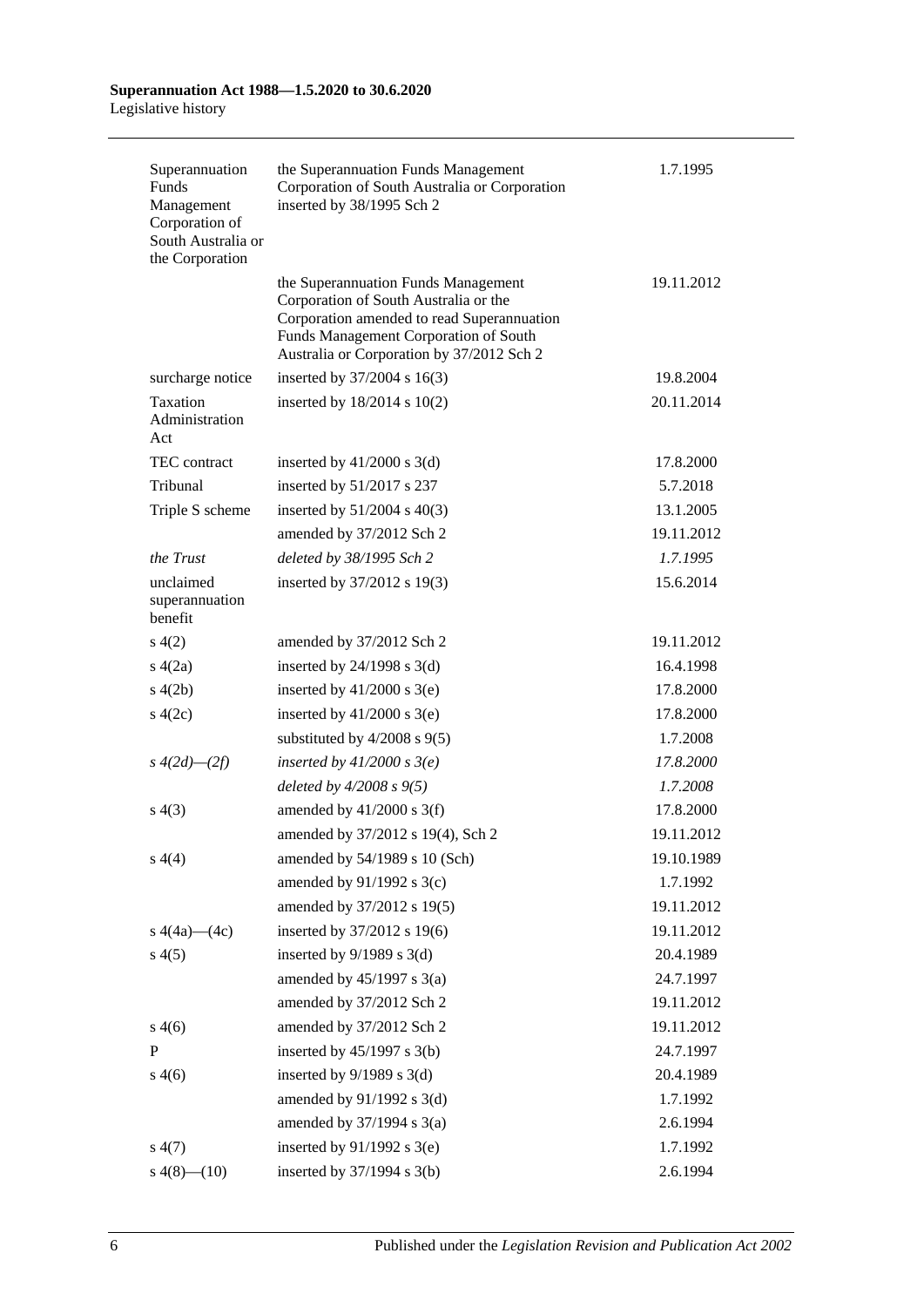| $s$ 4A             | inserted by 13/2003 s 12            | 3.7.2003   |
|--------------------|-------------------------------------|------------|
| s 4A(1)            | substituted by 43/2006 s 207        | 1.6.2007   |
|                    | amended by 37/2012 Sch 2            | 19.11.2012 |
|                    | amended by 13/2017 s 21(1)          | 1.8.2017   |
|                    | amended by 46/2019 s 39(1)          | 1.5.2020   |
|                    | (b) deleted by $46/2019$ s $39(2)$  | 1.5.2020   |
| A(A(2)             | substituted by $13/2017$ s $21(2)$  | 1.8.2017   |
|                    | amended by 51/2017 s 238(1)         | 5.7.2018   |
| A(A(2a)            | inserted by 13/2017 s 21(2)         | 1.8.2017   |
| s 4A(3)            | amended by 51/2017 s 238(2), (3)    | 5.7.2018   |
| s 4A(4)            | amended by 51/2017 s 238(4)         | 5.7.2018   |
| s 4A(5)            | amended by 51/2017 s 238(5)         | 5.7.2018   |
| $s$ 4B             | inserted by 13/2003 s 12            | 3.7.2003   |
| $s \, 4B(4)$       | amended by 51/2017 s 239(1), (2)    | 5.7.2018   |
| s <sub>5</sub>     |                                     |            |
| s 5(1)             | amended by 54/1989 ss 2, 10 (Sch)   | 19.10.1989 |
| $s\ 5(1a)$         | inserted by $91/1992$ s $4(a)$      | 1.7.1992   |
| $s\ 5(1b)$         | inserted by $41/2000$ s $4(a)$      | 17.8.2000  |
| $s\ 5(2a)$         | inserted by $41/2000$ s $4(b)$      | 17.8.2000  |
|                    | amended by 37/2012 Sch 2            | 19.11.2012 |
| s 5(3)             | inserted by $91/1992$ s 4(b)        | 1.7.1992   |
|                    | amended by $41/2000$ s $4(c)$ , (d) | 17.8.2000  |
| $s\ 5(4)$ (7)      | inserted by $41/2000$ s $4(e)$      | 17.8.2000  |
| Pt 2               |                                     |            |
| Pt 2 Div 1         |                                     |            |
| s <sub>6</sub>     |                                     |            |
| s $6(3)$ and $(4)$ | amended by 37/2012 Sch 2            | 19.11.2012 |
| s 7                |                                     |            |
| s(7(2))            | amended by $54/1989$ s 10 (Sch)     | 19.10.1989 |
|                    | deleted by $46/1994 s 4$            | 3.5.1994   |
| s <sub>8</sub>     |                                     |            |
| s(1)               | amended by $45/1997$ s $4(a)$       | 24.7.1997  |
|                    | amended by 37/2012 s 20(1)          | 19.11.2012 |
| s(2)               | amended by 69/1992 s 26             | 10.12.1992 |
|                    | amended by 45/1997 s 4(b)           | 24.7.1997  |
|                    | amended by 37/2012 s 20(2)          | 19.11.2012 |
| s 8(4)             | amended by 24/1998 s 4              | 16.4.1998  |
| s(7)               | inserted by 37/1994 s 4             | 2.6.1994   |
|                    | amended by $45/1997$ s $4(c)$       | 24.7.1997  |
|                    | amended by 37/2012 Sch 2            | 19.11.2012 |
| s 9                |                                     |            |
| s(9(2)             | amended by 37/2012 Sch 2            | 19.11.2012 |
| $s\ 9(4a)$         | inserted by 24/1998 s 5             | 16.4.1998  |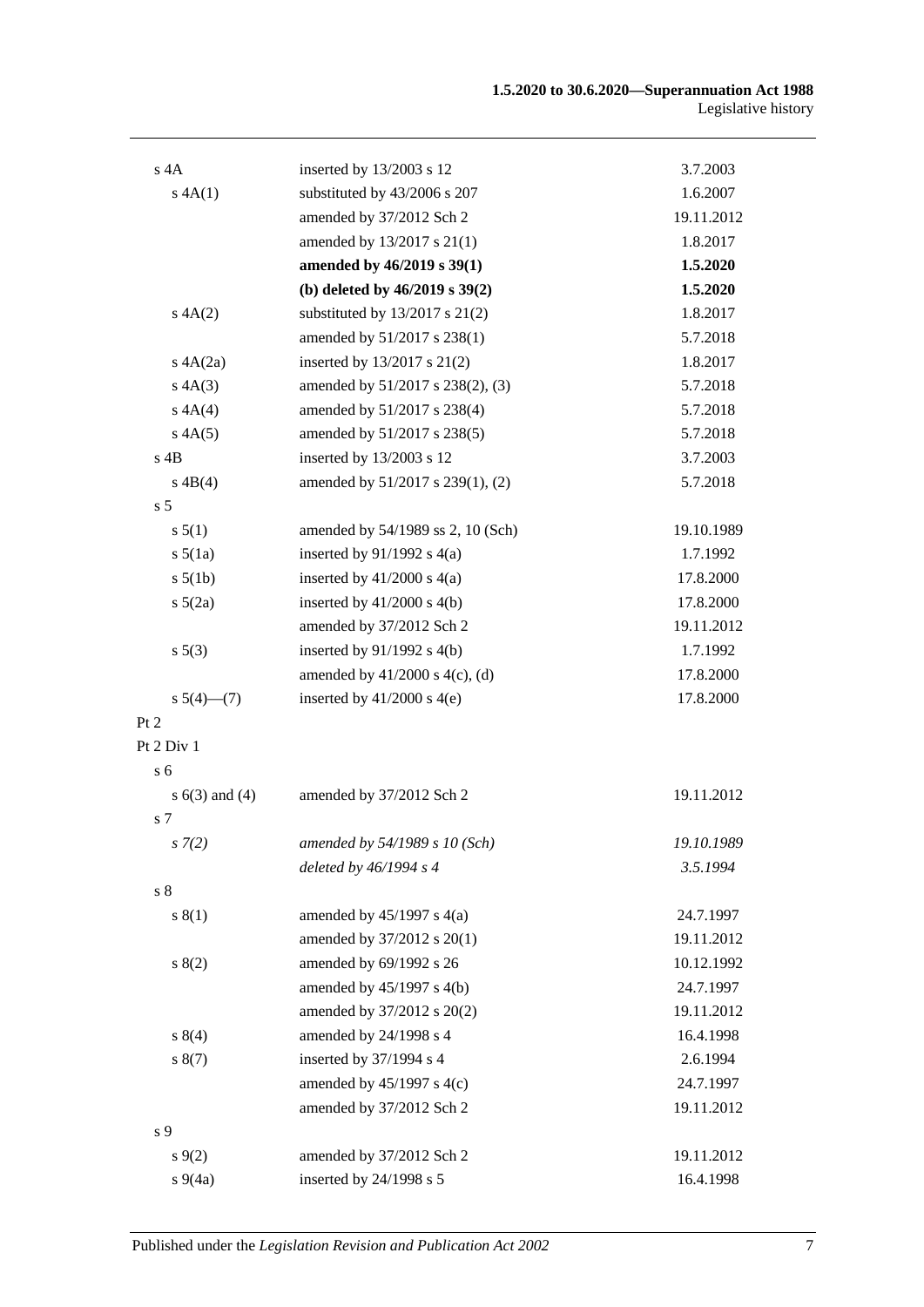| $s \, 9(4b)$        | inserted by 37/2012 s 21                        | 19.11.2012 |
|---------------------|-------------------------------------------------|------------|
| s 10A               | inserted by 91/1992 s 5                         | 1.7.1992   |
| Pt 2 Div 2          | amended by 54/1989 ss 3, 4                      | 19.10.1989 |
|                     | amended by 69/1992 s 27                         | 10.12.1992 |
|                     | amended by 37/1994 s 5                          | 2.6.1994   |
|                     | deleted by 38/1995 Sch 2                        | 1.7.1995   |
| Pt 2 Div 3          |                                                 |            |
| s 17                | substituted by 54/1989 s 5                      | 19.10.1989 |
| s 17(3)             | amended by 38/1995 Sch 2                        | 1.7.1995   |
| s 17(4)             | substituted by $51/2004$ s $41(1)$              | 13.1.2005  |
| s 17(6)             | amended by 51/2004 s 41(2)-(4)                  | 13.1.2005  |
| $s\ 17(7)$          | amended by 24/1998 s 6                          | 16.4.1998  |
|                     | amended by 37/2012 Sch 2                        | 19.11.2012 |
| s 17(8)             | amended by 38/1995 Sch 2                        | 1.7.1995   |
| s 18                | amended by 9/1989 s 4                           | 20.4.1989  |
|                     | deleted by 54/1989 s 6                          | 19.10.1989 |
| s 19                |                                                 |            |
| s $19(1)$ and $(2)$ | amended by 38/1995 Sch 2                        | 1.7.1995   |
| $s\,19(3)$          | substituted by $37/1994 s 6(a)$                 | 2.6.1994   |
|                     | deleted by 38/1995 Sch 2                        | 1.7.1995   |
| $s$ 19 $(3a)$       | inserted by $37/1994 s 6(a)$                    | 2.6.1994   |
|                     | deleted by 38/1995 Sch 2                        | 1.7.1995   |
| $s \, 19(4)$        | amended by $37/1994 s 6(b)$                     | 2.6.1994   |
|                     | deleted by 38/1995 Sch 2                        | 1.7.1995   |
| s 20                | amended by 78/1990 s 3                          | 17.1.1991  |
|                     | deleted by 38/1995 Sch 2                        | 1.7.1995   |
| Pt 2 Div 3A         | inserted by 54/1989 s 7                         | 19.10.1989 |
|                     | heading substituted by $44/2003$ s 3(1) (Sch 1) | 24.11.2003 |
| s 20A               |                                                 |            |
| $s \, 20A(1)$       | amended by 91/1992 s 6                          | 1.7.1992   |
| $s \, 20A(2)$       | amended by 37/2012 Sch 2                        | 19.11.2012 |
| $s$ 20A $(3)$       | amended by $45/1997$ s $5(a)$                   | 24.7.1997  |
| $s \ 20A(4)$        | amended by 37/2004 s 17(1)                      | 19.8.2004  |
|                     | s 20A(4a) and (4b) inserted by 37/2004 s 17(2)  | 19.8.2004  |
| $s \, 20A(5)$       | amended by 37/2012 Sch 2                        | 19.11.2012 |
| $s$ 20A(6)          | substituted by 24/1998 s 7                      | 16.4.1998  |
|                     | amended by 37/2012 Sch 2                        | 19.11.2012 |
| s $20A(6a)$         | inserted by 24/1998 s 7                         | 16.4.1998  |
| $s \, 20A(7)$       | inserted by $45/1997$ s $5(b)$                  | 24.7.1997  |
| s 20ABA             | inserted by 51/2004 s 42                        | 13.1.2005  |
|                     | amended by 37/2012 Sch 2                        | 19.11.2012 |
| s 20AB              | inserted by 91/1992 s 7                         | 1.7.1992   |
| Pt 2 Div 3B         | inserted by 54/1989 s 7                         | 19.10.1989 |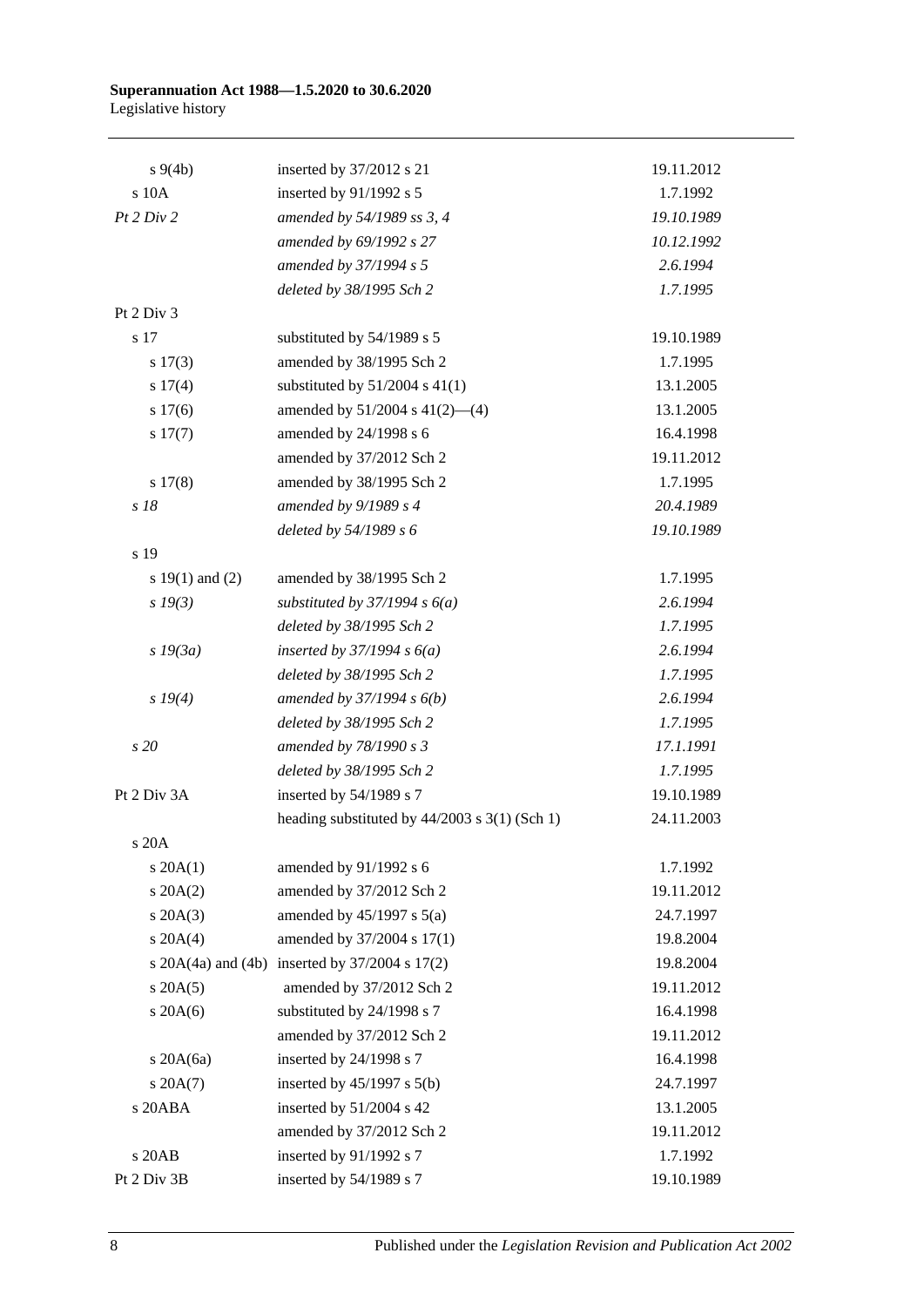|                                         | heading substituted by $44/2003$ s $3(1)$ (Sch 1)              | 24.11.2003 |
|-----------------------------------------|----------------------------------------------------------------|------------|
| s 20B                                   |                                                                |            |
| $s \, 20B(1)$                           | amended by $24/1998$ s $8(a)$                                  | 16.4.1998  |
|                                         | amended by 49/2003 s 28                                        | 18.12.2003 |
|                                         | amended by 37/2012 Sch 2                                       | 19.11.2012 |
| $s \, 20B(2)$                           | amended by 24/1998 s 8(b)                                      | 16.4.1998  |
|                                         | amended by 41/2000 s 5                                         | 17.8.2000  |
|                                         | amended by 37/2012 Sch 2                                       | 19.11.2012 |
| $s$ 20B $(3)$                           | inserted by 51/2004 s 43                                       | 13.1.2005  |
| $s \ 20B(4)$                            | inserted by 5/2006 s 4                                         | 23.6.2006  |
| Pt 2 Div 4                              |                                                                |            |
| s 21                                    |                                                                |            |
| $s \, 2I(2)$ and (3)                    | deleted by 38/1995 Sch 2                                       | 1.7.1995   |
| $s \, 21(4)$                            | amended by 78/1990 s 4                                         | 17.1.1991  |
|                                         | substituted by 69/1992 s 28                                    | 10.12.1992 |
|                                         | amended by 41/2000 s 6                                         | 17.8.2000  |
| $s \, 21(4a)$                           | inserted by 69/1992 s 28                                       | 10.12.1992 |
| Pt <sub>3</sub>                         |                                                                |            |
| s <sub>22</sub>                         |                                                                |            |
| $s\,22(1)$                              | amended by 54/1989 s 10 (Sch)                                  | 19.10.1989 |
| $s\,22(5)$                              | substituted by $91/1992$ s $8(a)$                              | 1.7.1992   |
|                                         | amended by 37/2012 Sch 2                                       | 19.11.2012 |
| $s\,22(5a)$                             | inserted by 91/1992 s 8(b)                                     | 10.12.1992 |
| $s\,22(6)$                              | amended by 78/1990 s 5                                         | 17.1.1991  |
| $s\,22(7)$                              | substituted by $91/1992$ s $8(c)$                              | 10.12.1992 |
| $s\,22(8)$                              | amended by 54/1989 s 10 (Sch)                                  | 19.10.1989 |
| $s\,22(9)$                              | inserted by $91/1992$ s $8(d)$                                 | 1.7.1992   |
| $s\,22(10)$                             | inserted by 46/1994 s 5                                        | 3.5.1994   |
|                                         | amended by $46/1994$ s $8(a)$ as substituted by<br>57/1994 s 3 | 21.10.1994 |
| s $22(11)$ and $(12)$                   | inserted by 46/1994 s 5                                        | 3.5.1994   |
| $s\,22(13)$                             | inserted by 46/1994 s 8(b) as substituted by<br>57/1994 s 3    | 21.10.1994 |
|                                         | amended by 37/2012 Sch 2                                       | 19.11.2012 |
| $s\,22(14)$                             | inserted by 9/1997 s 2                                         | 20.3.1997  |
|                                         | amended by 36/1999 Sch 3 (Pt 3 cl 3(a))                        | 1.12.1999  |
| s $22(15)$ and $(16)$                   | inserted by 9/1997 s 2                                         | 20.3.1997  |
| s $22(17)$ and $(18)$                   | inserted by 9/1997 s 2                                         | 20.3.1997  |
|                                         | amended by 36/1999 Sch 3 (Pt 3 cl 3(a))                        | 1.12.1999  |
| $s\,22(19)$                             | inserted by 9/1997 s 2                                         | 20.3.1997  |
| <b>ETSA</b><br>superannuation<br>scheme | deleted by $36/1999$ Sch 3 (Pt 3 cl $3(b)$ )                   | 1.12.1999  |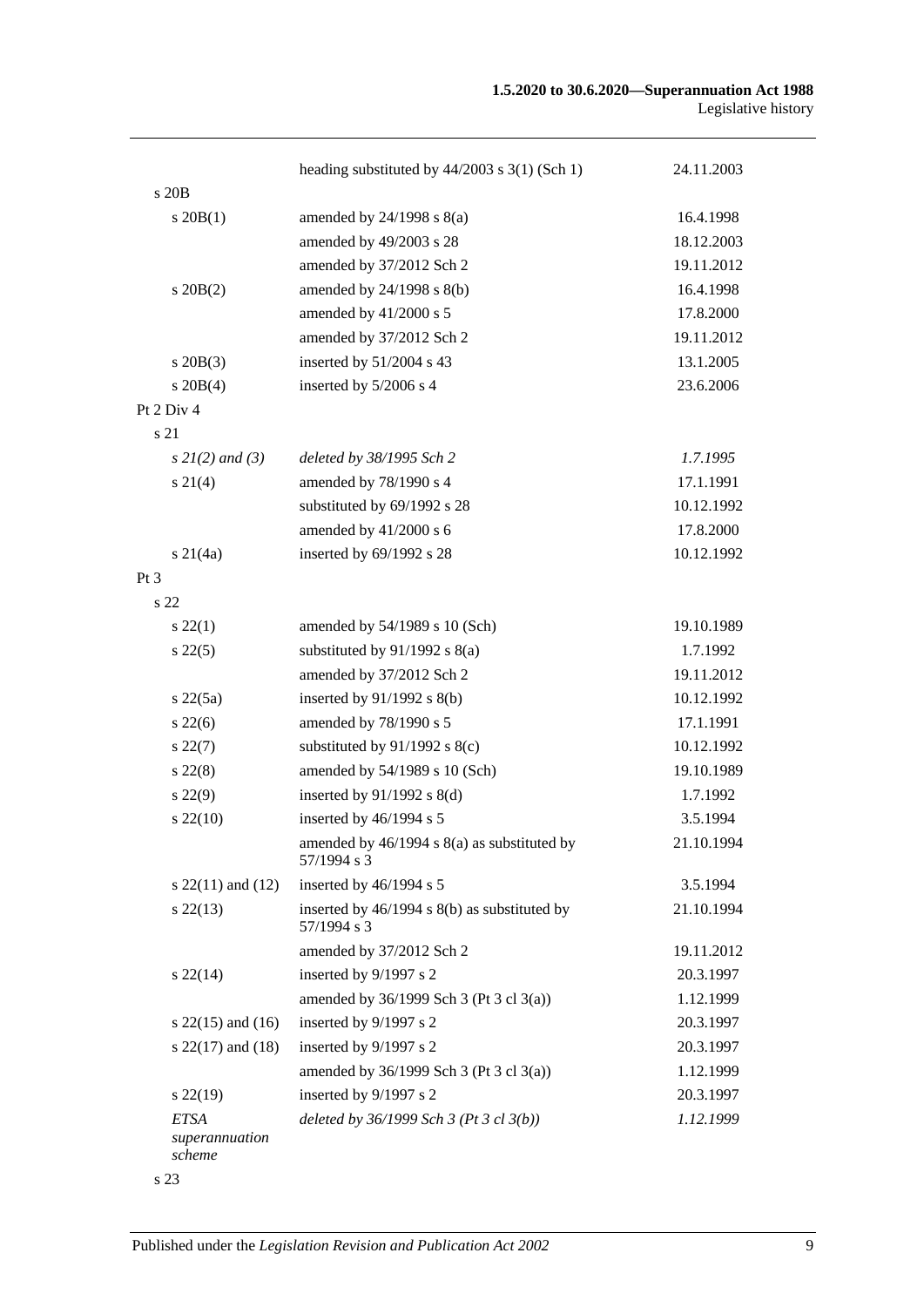| $s\,23(1)$          | amended by 54/1989 s 10 (Sch)      | 19.10.1989 |
|---------------------|------------------------------------|------------|
| $s\,23(2)$          | amended by 54/1989 s 10 (Sch)      | 19.10.1989 |
|                     | amended by $24/1998$ s $9(a)$      | 16.4.1998  |
|                     | amended by $41/2000$ s $7(a)$      | 17.8.2000  |
| s $23(2a)$ — $(2b)$ | inserted by $41/2000$ s $7(b)$     | 17.8.2000  |
| $s\,23(3)$          | amended by $91/1992$ s $9(a)$      | 1.7.1992   |
| $s \; 23(3a)$       | inserted by $91/1992$ s $9(b)$     | 1.7.1992   |
|                     | amended by 37/2012 Sch 2           | 19.11.2012 |
| $s\,23(4)$          | amended by 78/1990 s 6             | 17.1.1991  |
|                     | amended by 24/1998 s 9(b)          | 16.4.1998  |
| $s\,23(6)$          | amended by $37/1994$ s $7(a)$      | 2.6.1994   |
|                     | amended by 24/1998 s 9(c)          | 16.4.1998  |
| $s$ 23 $(6a)$       | inserted by $37/1994$ s $7(b)$     | 2.6.1994   |
|                     | amended by 37/2012 Sch 2           | 19.11.2012 |
| s 23(7)             | amended by 9/1989 s 5              | 20.4.1989  |
|                     | amended by 54/1989 s 10 (Sch)      | 19.10.1989 |
|                     | substituted by $24/1998$ s $9(d)$  | 16.4.1998  |
| s 24                |                                    |            |
| s 24(1)             | amended by 54/1989 s 10 (Sch)      | 19.10.1989 |
| $s\,24(3)$          | amended by 37/2012 Sch 2           | 19.11.2012 |
| $s\,24(4)$          | amended by 78/1990 s 7             | 17.1.1991  |
| s <sub>25</sub>     |                                    |            |
| s 25(2)             | substituted by 78/1990 s 8         | 17.1.1991  |
| Pt 4                |                                    |            |
| s 26A               | inserted by 4/2008 s 10            | 1.7.2008   |
| s 27                |                                    |            |
| $s \, 27(1)$        | amended by 54/1989 s 10 (Sch)      | 19.10.1989 |
| $s\,27(2)$          | substituted by 91/1992 s 10        | 1.7.1992   |
| $s\,27(4)$          | inserted by 97/1995 s 4            | 14.12.1995 |
| s 28                |                                    |            |
| s 28(1)             | amended by 54/1989 s 10 (Sch)      | 19.10.1989 |
|                     | amended by 45/1997 s 6             | 24.7.1997  |
| $s$ 28(1a) and (1b) | inserted by 78/1990 s 9            | 17.1.1991  |
| $s$ 28(1c)          | inserted by $91/1992$ s $11(a)$    | 1.7.1992   |
|                     | amended by $24/1998$ s $10(a)$     | 16.4.1998  |
|                     | amended by $21/2003$ s $8(a)$      | 17.8.2003  |
|                     | amended by 37/2012 Sch 2           | 19.11.2012 |
| $s \, 28(1d)$       | inserted by $91/1992$ s $11(a)$    | 1.7.1992   |
|                     | amended by 37/1994 s 8(a)          | 2.6.1994   |
| $s$ 28(1e)          | inserted by 37/1994 s 8(b)         | 2.6.1994   |
| $s \, 28(1f)$       | inserted by 37/1994 s 8(b)         | 2.6.1994   |
|                     | substituted by $24/1998$ s $10(b)$ | 16.4.1998  |
| $s\ 28(2)$          | amended by 54/1989 s 10 (Sch)      | 19.10.1989 |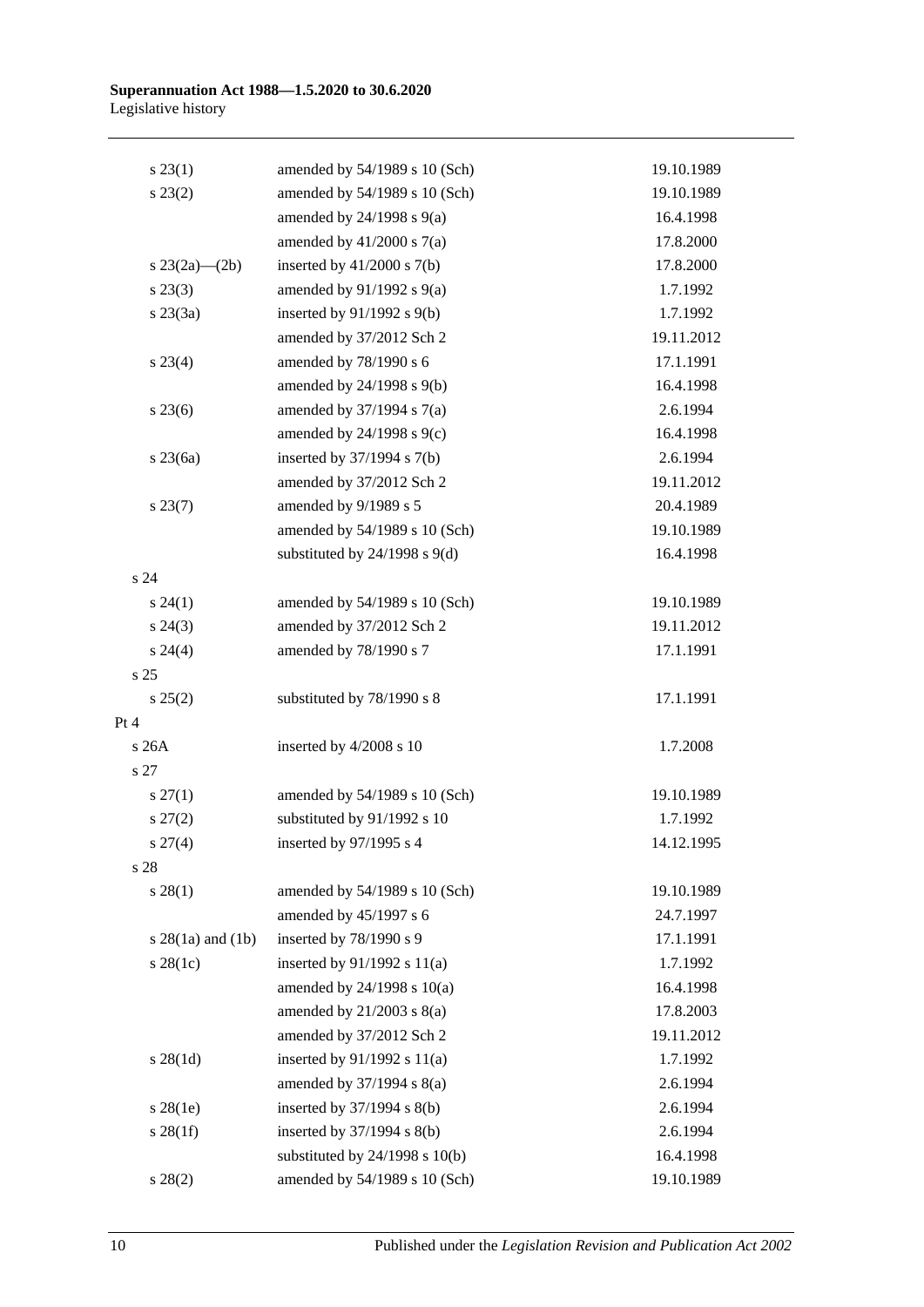|                       | amended by 24/1998 s 10(c)                 | 16.4.1998  |
|-----------------------|--------------------------------------------|------------|
|                       | amended by 21/2003 s 8(b)                  | 17.8.2003  |
|                       | amended by 37/2012 Sch 2                   | 19.11.2012 |
| $s\,28(3)$            | amended by 54/1989 s 10 (Sch)              | 19.10.1989 |
| $s\,28(4)$            | substituted by 67/1991 s 3                 | 19.12.1991 |
|                       | substituted by $91/1992$ s $11(b)$         | 1.7.1992   |
| X                     | amended by 37/2012 Sch 2                   | 19.11.2012 |
| s 28(5)               | amended by 54/1989 s 10 (Sch)              | 19.10.1989 |
|                       | amended by 91/1992 s 11(c)                 | 1.7.1992   |
|                       | amended by 37/2012 Sch 2                   | 19.11.2012 |
| $s\,28(6)$            | amended by 54/1989 s 10 (Sch)              | 19.10.1989 |
|                       | deleted by $91/1992 s 11(d)$               | 1.7.1992   |
| $s\,28(7)$            | amended by $24/1998$ s $10(d)$             | 16.4.1998  |
| $s\,28(8)$            | inserted by 97/1995 s 5                    | 14.12.1995 |
| s 28A                 | inserted by 44/1993 s 3                    | 27.5.1993  |
| s 28A(1)              | amended by $4/2008$ s $11(1)$              | 1.7.2008   |
| $s$ 28A $(1a)$        | inserted by $4/2008$ s $11(2)$             | 1.7.2008   |
| s 28A(2)              | amended by 4/2008 s 11(3)                  | 1.7.2008   |
| s 28A(3)              | substituted by 57/1999 s 3                 | 1.7.1999   |
|                       | s 28A(3a) and (3b) inserted by 57/1999 s 3 | 1.7.1999   |
| $s$ 28A $(3c)$        | inserted by 57/1999 s 3                    | 1.7.1999   |
|                       | amended by 21/2003 s 9                     | 17.8.2003  |
|                       | s 28A(3d) and (3e) inserted by 57/1999 s 3 | 1.7.1999   |
| s 28B                 | inserted by 97/1995 s 6                    | 14.12.1995 |
| $s \, 28B(4)$         | amended by 37/2012 Sch 2                   | 19.11.2012 |
| s 28C                 | inserted by 97/1995 s 6                    | 14.12.1995 |
| s $28C(4)$ and $(5)$  | amended by 37/2012 Sch 2                   | 19.11.2012 |
| s 29                  |                                            |            |
| s 29(1)               | amended by $24/1998$ s $11(a)$             | 16.4.1998  |
|                       | amended by 37/2012 Sch 2                   | 19.11.2012 |
| s $29(1a)$ and $(1b)$ | inserted by 24/1998 s 11(b)                | 16.4.1998  |
| $s\,29(2)$            | amended by 54/1989 s 10 (Sch)              | 19.10.1989 |
|                       | amended by 91/1992 s 12(a)                 | 1.7.1992   |
| $s\,29(3)$            | amended by 54/1989 s 10 (Sch)              | 19.10.1989 |
|                       | deleted by 91/1992 s 12(b)                 | 1.7.1992   |
| $s 29(4)$ and (5)     | amended by 37/2012 Sch 2                   | 19.11.2012 |
| s 30                  |                                            |            |
| $s \ 30(3)$           | amended by 9/1989 s 6                      | 20.4.1989  |
| $s \ 30(8)$           | amended by 54/1989 s 10 (Sch)              | 19.10.1989 |
| s 30A                 | inserted by 78/1990 s 10                   | 17.1.1991  |
| $s \, 30A(1)$         | amended by 37/2012 Sch 2                   | 19.11.2012 |
| s 31                  |                                            |            |
| $s \, 31(1)$          | amended by 54/1989 s 10 (Sch)              | 19.10.1989 |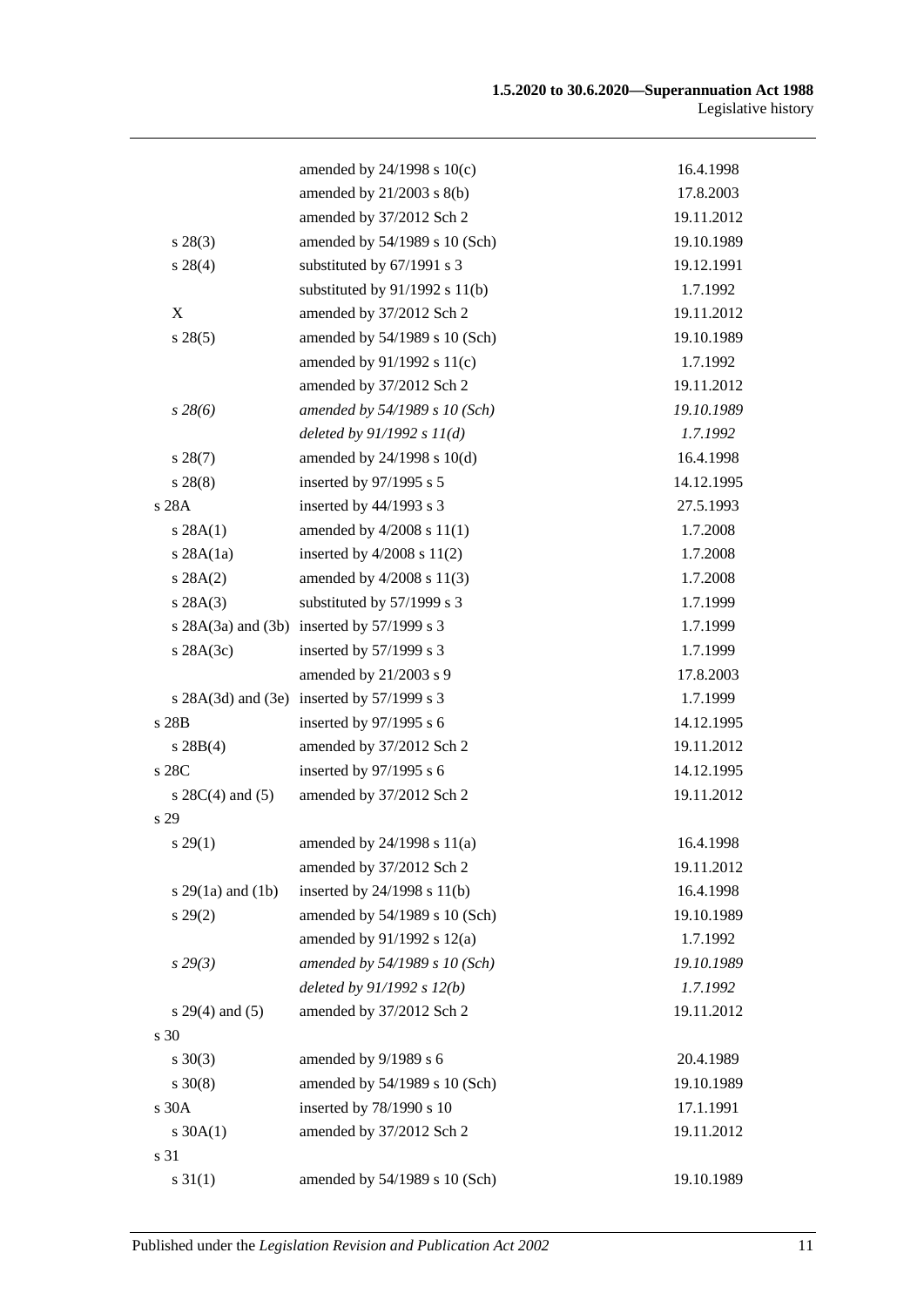|                             | substituted by $37/1994$ s $9(a)$  | 2.6.1994   |
|-----------------------------|------------------------------------|------------|
| $s \, 31(2)$                | amended by 91/1992 s 13(a)         | 1.7.1992   |
| A                           | amended by 78/1990 s 11(a)         | 17.1.1991  |
|                             | amended by 67/1991 s 4             | 19.12.1991 |
| Pn                          | inserted by 91/1992 s 13(b)        | 1.7.1992   |
| X                           | amended by 37/2012 Sch 2           | 19.11.2012 |
| $\mathbf M$                 | inserted by $91/1992$ s $13(c)$    | 1.7.1992   |
|                             | amended by 37/2012 Sch 2           | 19.11.2012 |
| s $31(2a)$                  | inserted by 78/1990 s 11(b)        | 17.1.1991  |
| $s \, 31(2b)$               | inserted by $37/1994$ s $9(b)$     | 2.6.1994   |
|                             | amended by 24/1998 s 12            | 16.4.1998  |
| s $31(2c)$                  | inserted by $37/1994$ s $9(b)$     | 2.6.1994   |
| $s \ 31(3)$                 | substituted by $78/1990$ s $11(c)$ | 17.1.1991  |
|                             | amended by 45/1997 s 7             | 24.7.1997  |
| $s \ 31(4)$                 | substituted by $78/1990$ s $11(c)$ | 17.1.1991  |
|                             | amended by 37/2012 Sch 2           | 19.11.2012 |
| s 32                        |                                    |            |
| $s \, 32(1)$                | amended by $67/1991$ s $5(a)$      | 19.12.1991 |
|                             | amended by 37/2012 Sch 2           | 19.11.2012 |
| $s \, 32(2)$                | amended by 54/1989 s 10 (Sch)      | 19.10.1989 |
|                             | amended by 91/1992 s 14(a)         | 1.7.1992   |
| A                           | amended by $67/1991$ s $5(b)$      | 19.12.1991 |
| X                           | amended by 37/2012 Sch 2           | 19.11.2012 |
| Pn                          | inserted by $91/1992$ s $14(b)$    | 1.7.1992   |
| $\mathbf M$                 | inserted by $91/1992$ s $14(b)$    | 1.7.1992   |
|                             | amended by 37/2012 Sch 2           | 19.11.2012 |
| $s \frac{32}{2a}$           | inserted by 49/2003 s 29           | 18.12.2003 |
| $s \, 32(3)$                | amended by 37/2012 Sch 2           | 19.11.2012 |
| A                           | amended by $67/1991$ s $5(c)$      | 19.12.1991 |
| $s \frac{32}{3a}$           | inserted by $67/1991$ s $5(d)$     | 19.12.1991 |
|                             | substituted by $91/1992$ s $14(c)$ | 1.7.1992   |
|                             | amended by 24/1998 s 13            | 16.4.1998  |
|                             | amended by 37/2012 Sch 2           | 19.11.2012 |
| $\mathbf M$                 | amended by 37/2012 Sch 2           | 19.11.2012 |
| $s \, 32(5)$                | amended by 54/1989 s 10 (Sch)      | 19.10.1989 |
|                             | amended by $67/1991$ s $5(e)$      | 19.12.1991 |
|                             | amended by $91/1992$ s $14(d)$     | 1.7.1992   |
| $s$ 32 $A$                  | inserted by 91/1992 s 15           | 1.7.1992   |
| $s \, 32A(2)$               | amended by 24/1998 s 14            | 16.4.1998  |
|                             | amended by 37/2012 Sch 2           | 19.11.2012 |
| s $32A(3)$ , (7) and<br>(8) | amended by 37/2012 Sch 2           | 19.11.2012 |
| ss 32B-32D                  | inserted by 37/2004 s 18           | 18.9.2004  |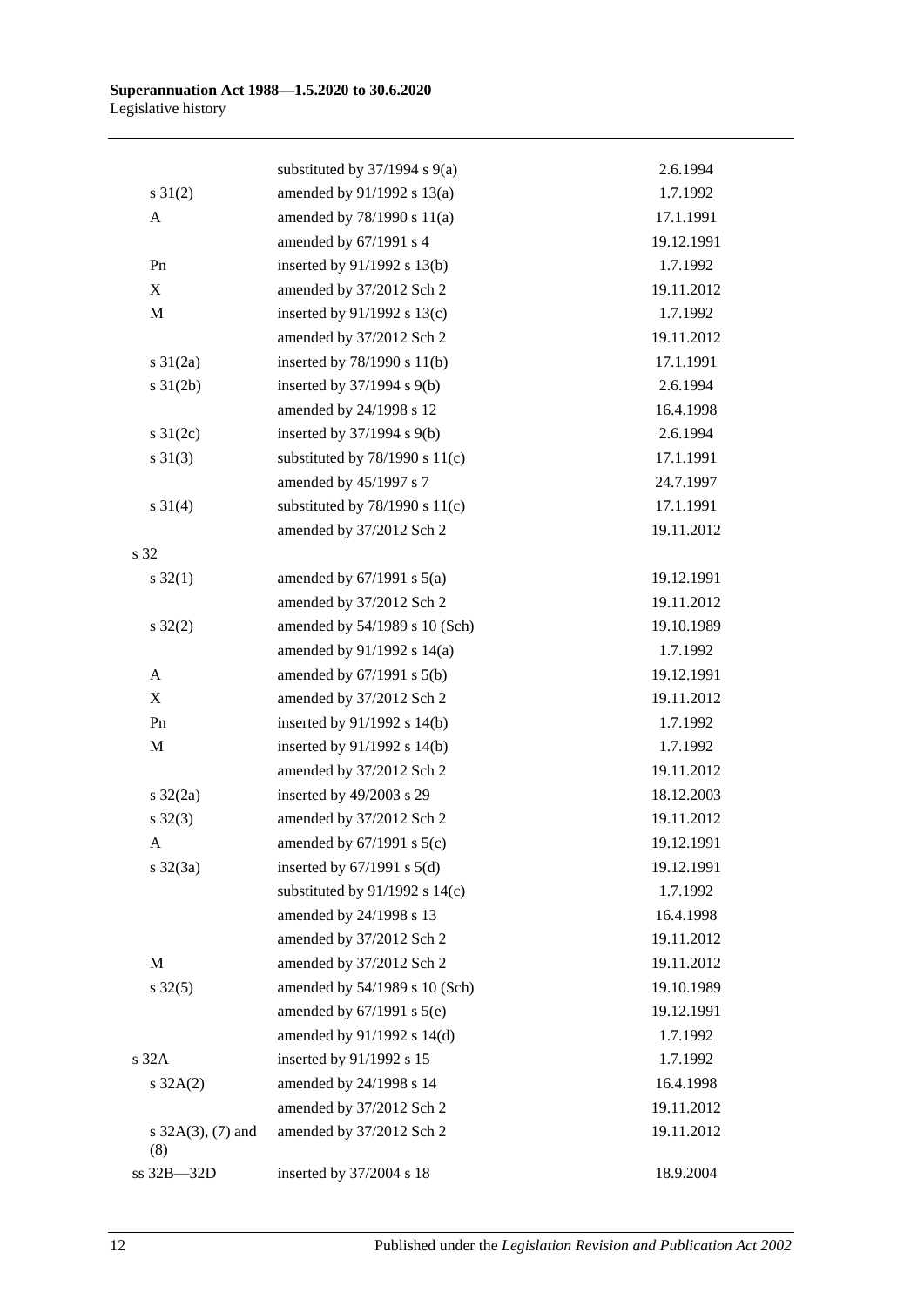#### **1.5.2020 to 30.6.2020—Superannuation Act 1988** Legislative history

| s 32E                | inserted by 18/2014 s 11           | 20.11.2014 |
|----------------------|------------------------------------|------------|
| $Pt\,5$              |                                    |            |
| s 33A                | inserted by 4/2008 s 12            | 1.7.2008   |
| s 34                 | amended by 9/1989 s 7              | 20.4.1989  |
|                      | amended by 54/1989 s 10 (Sch)      | 19.10.1989 |
|                      | amended by 69/1992 s 29            | 10.12.1992 |
|                      | substituted by 91/1992 s 16        | 1.7.1992   |
| $s \, 34(1)$         | amended by $41/2000$ s $8(a)$      | 17.8.2000  |
| n                    | amended by 45/1997 s 8             | 1.7.1992   |
| $s \; 34(2)$         | amended by 34/2000 s 8(b)          | 1.6.2000   |
| B                    | amended by 37/1994 s 10(a)         | 2.6.1994   |
| n                    | amended by 45/1997 s 8             | 1.7.1992   |
| $s \; 34(5)$         | inserted by 37/1994 s 10(b)        | 2.6.1994   |
| $s \frac{34(6)}{2}$  | inserted by 37/1994 s 10(b)        | 2.6.1994   |
|                      | amended by 24/1998 s 15            | 16.4.1998  |
| $s \, 34(7)$         | inserted by 97/1995 s 7            | 14.12.1995 |
| s 35                 |                                    |            |
| $s \, 35(1)$         | amended by $91/1992$ s $17(a)$     | 1.7.1992   |
|                      | amended by 37/2012 Sch 2           | 19.11.2012 |
| $s \, 35(2)$         |                                    |            |
| A                    | amended by $67/1991$ s $6(a)$      | 19.12.1991 |
| $s \frac{35(2a)}{2}$ | inserted by $67/1991$ s $6(b)$     | 19.12.1991 |
| $s \, 35(2b)$        | inserted by 91/1992 s 17(b)        | 1.7.1992   |
| $s \; 35(4)$         | amended by 91/1992 s 17(c)         | 1.7.1992   |
|                      | amended by 37/1994 s 11(a)         | 2.6.1994   |
|                      | amended by 37/2012 Sch 2           | 19.11.2012 |
| $s \, 35(5)$         | amended by 54/1989 s 10 (Sch)      | 19.10.1989 |
|                      | amended by 91/1992 s 17(d)         | 1.7.1992   |
| Pn                   | inserted by $91/1992$ s $17(e)$    | 1.7.1992   |
| FS                   | inserted by 91/1992 s 17(e)        | 1.7.1992   |
| M                    | inserted by 91/1992 s 17(e)        | 1.7.1992   |
| $s \, 35(6)$         | inserted by 37/1994 s 11(b)        | 2.6.1994   |
| s 36                 |                                    |            |
| $s \; 36(1)$         | substituted by $9/1989$ s $8(a)$   | 20.4.1989  |
| $s \; 36(3)$         | amended by 9/1989 s 8(b)           | 20.4.1989  |
| $s \; 36(8)$         | amended by 54/1989 s 10 (Sch)      | 19.10.1989 |
| s 36A                | inserted by 78/1990 s 12           | 17.1.1991  |
| $s \, 36A(1)$        | amended by 37/2012 Sch 2           | 19.11.2012 |
| s 37                 |                                    |            |
| $s \frac{37(1)}{2}$  | substituted by $37/1994$ s $12(a)$ | 2.6.1994   |
| $s \frac{37(2)}{2}$  | amended by $67/1991$ s $7(a)$      | 19.12.1991 |
|                      | substituted by 91/1992 s 18        | 1.7.1992   |
| $s \frac{37}{2a}$    | inserted by $67/1991$ s $7(b)$     | 19.12.1991 |
|                      |                                    |            |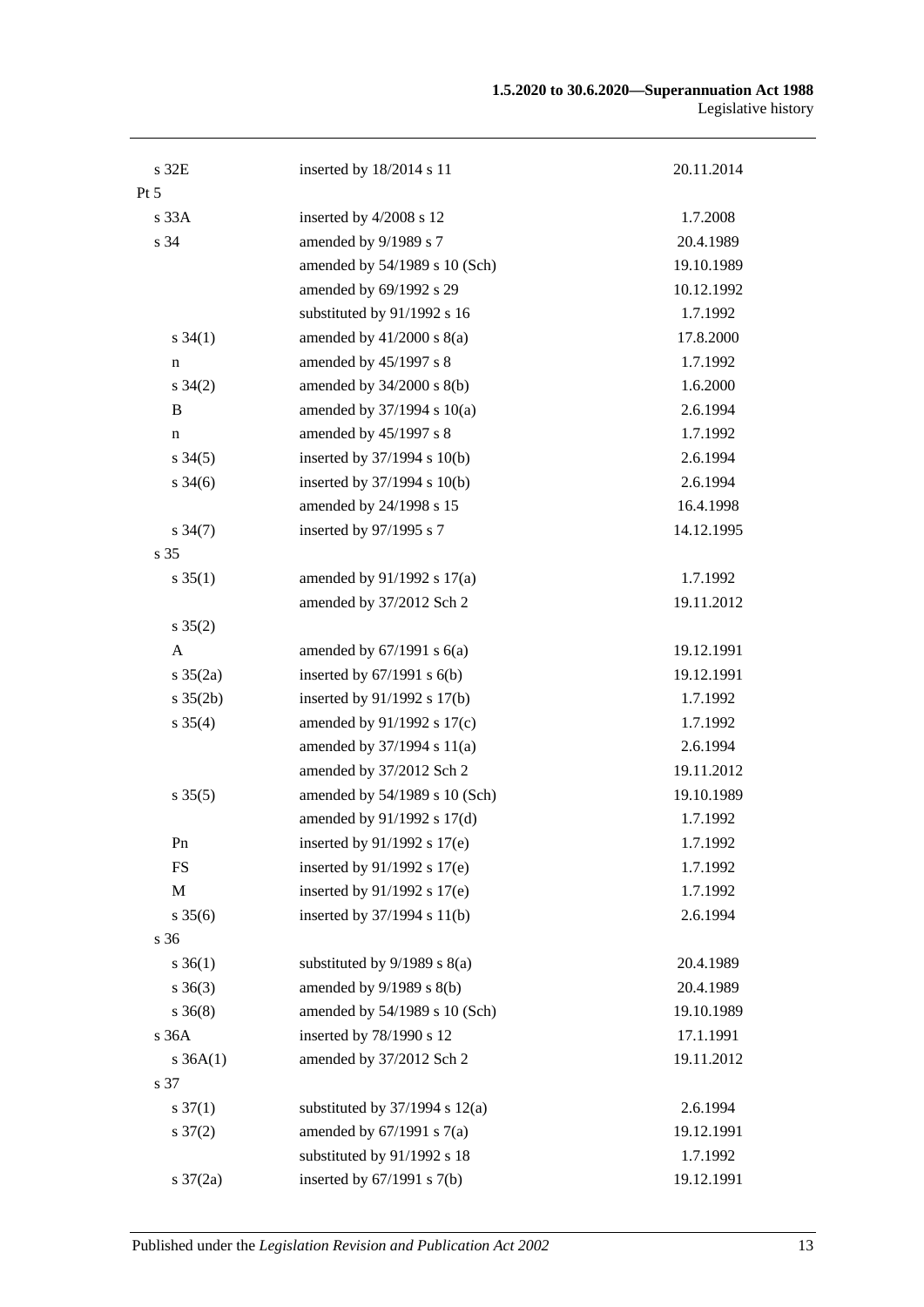| $s \frac{37(3a)}{2}$  | inserted by 37/1994 s 12(b)                              | 2.6.1994   |
|-----------------------|----------------------------------------------------------|------------|
|                       | amended by 24/1998 s 16                                  | 16.4.1998  |
| s $37(3b)$ and $(3c)$ | inserted by 37/1994 s 12(b)                              | 2.6.1994   |
| $s \frac{37(4)}{2}$   | substituted by 78/1990 s 13                              | 17.1.1991  |
| $s \frac{37(5)}{2}$   | substituted by 78/1990 s 13                              | 17.1.1991  |
|                       | amended by 37/2012 Sch 2                                 | 19.11.2012 |
| s 38                  |                                                          |            |
| $s \, 38(1)$          | amended by $67/1991$ s $8(a)$                            | 19.12.1991 |
|                       | amended by $12/1993$ s $9(a)$                            | 19.12.1991 |
|                       | amended by $45/1997$ s $9(a)$                            | 24.7.1997  |
|                       | amended by 43/2006 s 208(1)                              | 1.6.2007   |
|                       | amended by 37/2012 Sch 2                                 | 19.11.2012 |
| $s \frac{38}{1a}$     | inserted by $45/1997 s 9(b)$                             | 24.7.1997  |
|                       | amended by 13/2003 s 13                                  | 3.7.2003   |
|                       | deleted by 43/2006 s 208(2)                              | 1.6.2007   |
| $s \, 38(1b)$         | inserted by 49/2003 s 30                                 | 18.12.2003 |
| $s \ 38(2)$           | amended by 37/2012 Sch 2                                 | 19.11.2012 |
| $s \ 38(4)$           | amended by 54/1989 s 10 (Sch)                            | 19.10.1989 |
|                       | amended by 67/1991 s 8(b), (c)                           | 19.12.1991 |
|                       | amended by 37/1994 s 13                                  | 2.6.1994   |
|                       | amended by 37/2012 Sch 2                                 | 19.11.2012 |
| $s \, 38(6)$          | inserted by $67/1991$ s $8(d)$                           | 19.12.1991 |
|                       | amended by 24/1998 s 17                                  | 16.4.1998  |
|                       | amended by 37/2012 Sch 2                                 | 19.11.2012 |
| $s \ 38(7)$           | inserted by $67/1991$ s $8(d)$                           | 19.12.1991 |
|                       | amended by $91/1992$ s $19(a)$                           | 1.7.1992   |
|                       | amended by 12/1993 s 9(b)                                | 19.12.1991 |
|                       | amended by 37/2012 Sch 2                                 | 19.11.2012 |
| X                     | substituted by 91/1992 s 19(b)                           | 1.7.1992   |
| Pn                    | inserted by 91/1992 s 19(b)                              | 1.7.1992   |
| M                     | inserted by 91/1992 s 19(b)                              | 1.7.1992   |
| s 39                  |                                                          |            |
| $s \, 39(1)$          | amended by 54/1989 s 10 (Sch)                            | 19.10.1989 |
|                       | amended by 78/1990 s 14(a)                               | 17.1.1991  |
|                       | amended by 37/1994 s 14(a)                               | 2.6.1994   |
| s $39(1a)$ and $(1b)$ | inserted by 78/1990 s 14(b)                              | 17.1.1991  |
| s $39(1c)$            | inserted by 91/1992 s 20(a)                              | 1.7.1992   |
|                       | amended by 24/1998 s 18(a), (b)                          | 16.4.1998  |
|                       | amended by $21/2003$ s $10(a)$                           | 17.8.2003  |
|                       | (a)—(d) redesignated as $(b)$ —(e) by 24/1998<br>s 18(a) | 16.4.1998  |
|                       | amended by 37/2012 Sch 2                                 | 19.11.2012 |
| $s \, 39(1d)$         | inserted by 91/1992 s 20(a)                              | 1.7.1992   |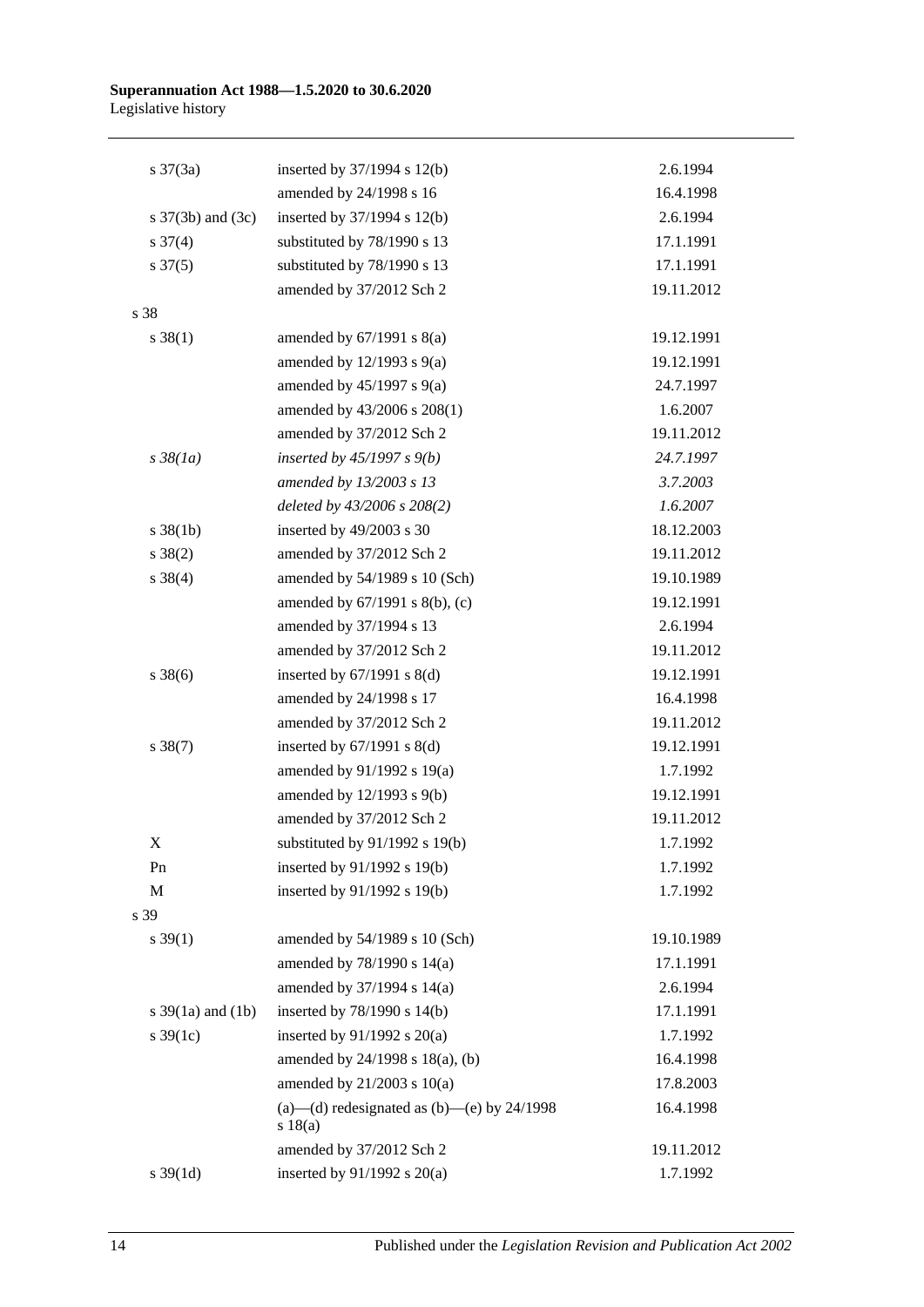|                       | amended by 37/1994 s 14(b), (c)                                       | 2.6.1994   |
|-----------------------|-----------------------------------------------------------------------|------------|
| $s \frac{39(1da)}{2}$ | inserted by 37/1994 s 14(d)                                           | 2.6.1994   |
| $s \frac{39(1db)}{2}$ | inserted by $37/1994$ s $14(d)$                                       | 2.6.1994   |
|                       | substituted by $24/1998$ s $18(c)$                                    | 16.4.1998  |
| $s\,39(1e)$           | inserted by $91/1992$ s $20(a)$                                       | 1.7.1992   |
|                       | deleted by $24/1998 s 18(d)$                                          | 16.4.1998  |
| $s \, 39(2)$          | amended by 78/1990 s 14(c)                                            | 17.1.1991  |
|                       | amended by 24/1998 s 18(e)                                            | 16.4.1998  |
|                       | amended by 21/2003 s 10(b)                                            | 17.8.2003  |
|                       | amended by 37/2012 Sch 2                                              | 19.11.2012 |
| $s \, 39(3)$          | amended by 54/1989 s 10 (Sch)                                         | 19.10.1989 |
|                       | amended by 91/1992 s 20(b)                                            | 1.7.1992   |
| $s \, 39(4)$          | amended by 54/1989 s 10 (Sch)                                         | 19.10.1989 |
|                       | amended by 37/1994 s 14(e)                                            | 2.6.1994   |
| $s \, 39(5)$          | amended by 54/1989 s 10 (Sch)                                         | 19.10.1989 |
|                       | amended by $67/1991$ s $9(a)$                                         | 19.12.1991 |
|                       | amended by 24/1998 s 18(f)                                            | 16.4.1998  |
|                       | amended by 21/2003 s 10(c)                                            | 17.8.2003  |
|                       | amended by 37/2012 Sch 2                                              | 19.11.2012 |
| $s \, 39(6)$          | amended by $9/1989$ s $9(a)$                                          | 20.4.1989  |
|                       | amended by 54/1989 s 10 (Sch)                                         | 19.10.1989 |
|                       | amended by $24/1998$ s $18(g)$                                        | 16.4.1998  |
| $s \, 39(7)$          | amended by 54/1989 s 10 (Sch)                                         | 19.10.1989 |
|                       | amended by 91/1992 s 20(c), (d)                                       | 1.7.1992   |
|                       | substituted by $37/1994$ s $14(f)$                                    | 2.6.1994   |
|                       | amended by $41/2000$ s $9(a)$                                         | 17.8.2000  |
| M                     | substituted by $41/2000$ s $9(b)$                                     | 17.8.2000  |
| NM                    | amended by 45/1997 s 10                                               | 24.7.1997  |
|                       | substituted by 41/2000 s 9(c)                                         | 17.8.2000  |
| S                     | amended by $41/2000$ s $9(d)$                                         | 17.8.2000  |
| $s \frac{39(7a)}{2}$  | inserted by $41/2000$ s $9(e)$                                        | 17.8.2000  |
| prescribed age        | the prescribed age amended to read prescribed<br>age by 37/2012 Sch 2 | 19.11.2012 |
| $s \, 39(8)$          | amended by 54/1989 s 10 (Sch)                                         | 19.10.1989 |
|                       | amended by 37/1994 s 14(g)                                            | 2.6.1994   |
|                       | amended by 37/2012 Sch 2                                              | 19.11.2012 |
| $s \frac{39(8a)}{2}$  | inserted by $67/1991$ s $9(b)$                                        | 19.12.1991 |
| $s \, 39(8b)$         | inserted by $67/1991$ s $9(b)$                                        | 19.12.1991 |
|                       | amended by 91/1992 s 20(e)                                            | 1.7.1992   |
| X                     | substituted by $91/1992$ s $20(f)$                                    | 1.7.1992   |
| Pn                    | inserted by $91/1992$ s $20(f)$                                       | 1.7.1992   |
| M                     | inserted by $91/1992$ s $20(f)$                                       | 1.7.1992   |
| $s \, 39(8c)$         | inserted by $91/1992$ s $20(g)$                                       | 1.7.1992   |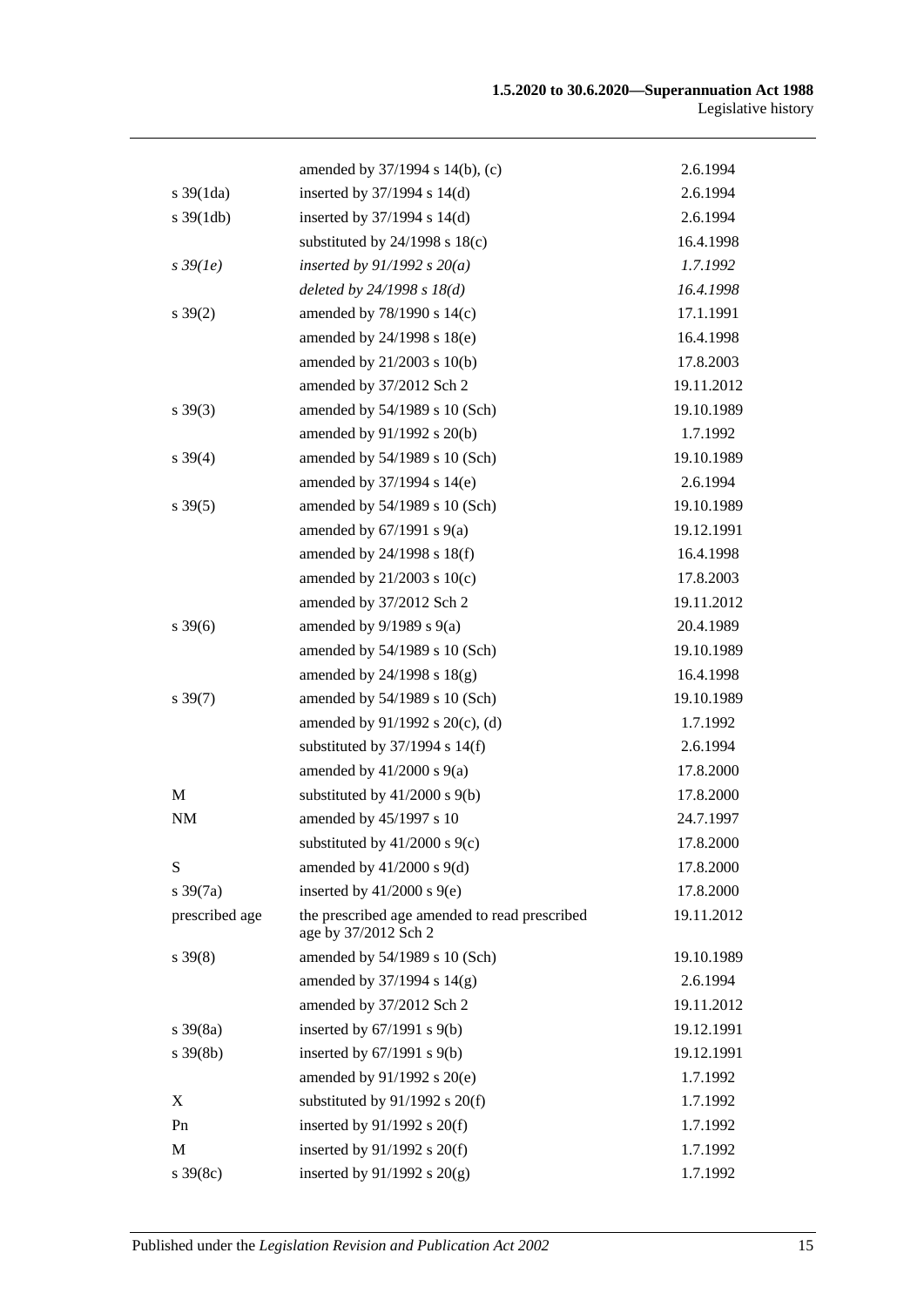|                          | amended by 37/1994 s 14(h)         | 2.6.1994   |
|--------------------------|------------------------------------|------------|
| $s\,39(9)$               | inserted by $9/1989$ s $9(b)$      | 1.7.1988   |
| $s \frac{39(10)}{2}$     | inserted by $37/1994$ s $14(i)$    | 5.6.1994   |
| s $39(10a)$ and<br>(10b) | inserted by 24/1998 s 18(h)        | 1.7.1994   |
| $s \, 39(11)$            | inserted by 97/1995 s 8            | 14.12.1995 |
| s 39A                    | inserted by 44/1993 s 4            | 27.5.1993  |
| $s \, 39A(1)$            | amended by 37/1994 s 15(a)         | 2.6.1994   |
| $s \, 39A(2)$            | substituted by $37/1994$ s $15(b)$ | 2.6.1994   |
| $s \, 39A(3)$            | substituted by 57/1999 s 4         | 1.7.1999   |
| s $39A(3a)$ (3c)         | inserted by 57/1999 s 4            | 1.7.1999   |
| s 39A(3d)                | inserted by 57/1999 s 4            | 1.7.1999   |
|                          | amended by 21/2003 s 11            | 17.8.2003  |
| s $39A(3e)$ (3g)         | inserted by $57/1999$ s 4          | 1.7.1999   |
| s $39A(3h)$ and $(3i)$   | inserted by 4/2008 s 13            | 1.7.2008   |
| $s \, 39A(4)$            | substituted by $37/1994$ s $15(c)$ | 2.6.1994   |
| $s \, 39A(5)$            | amended by 37/1994 s 15(d)         | 2.6.1994   |
| s 39B                    | inserted by 97/1995 s 9            | 14.12.1995 |
| s $39B(4)$ and $(5)$     | amended by 37/2012 Sch 2           | 19.11.2012 |
| s 39C                    | inserted by 97/1995 s 9            | 14.12.1995 |
| s $39C(4)$ and (7)       | amended by 37/2012 Sch 2           | 19.11.2012 |
| s 40                     |                                    |            |
| $s\ 40(4)$               | inserted by 67/1991 s 10           | 19.12.1991 |
| $s$ 40 $A$               | inserted by 23/1999 s 6            | 1.4.1999   |
| $s\ 40A(2)$              | amended by 37/2004 s 19(1)         | 19.8.2004  |
| $s\ 40A(3)$              | amended by 37/2004 s 19(2)         | 19.8.2004  |
|                          | amended by 37/2012 Sch 2           | 19.11.2012 |
| $s\ 40A(4)$              | amended by 37/2004 s 19(3)         | 19.8.2004  |
| $s\ 40A(8)$              | deleted by 37/2004 s 19(4)         | 19.8.2004  |
| s 40AB                   | inserted by 18/2014 s 12           | 20.11.2014 |
| s 40B                    | inserted by 4/2008 s 14            | 1.7.2008   |
| s 42A                    | inserted by $41/2000$ s 10         | 17.8.2000  |
| s 43                     | amended by 78/1990 s 15            | 17.1.1991  |
|                          | substituted by 67/1991 s 11        | 19.12.1991 |
|                          | amended by 37/2012 Sch 2           | 19.11.2012 |
| s 43A                    | inserted by $54/1989 s 8$          | 19.10.1989 |
|                          | amended by 37/1994 s 16            | 2.6.1994   |
|                          | substituted by $41/2000 s 11$      | 17.8.2000  |
|                          | deleted by 4/2008 s 15             | 1.7.2008   |
| s 43AA                   | inserted by $41/2000$ s 12         | 17.8.2000  |
| Pt 5A                    | inserted by 49/2003 s 31           | 18.12.2003 |
| s 43AB                   | amended by 5/2006 s 5              | 23.6.2006  |
| s 43AC                   |                                    |            |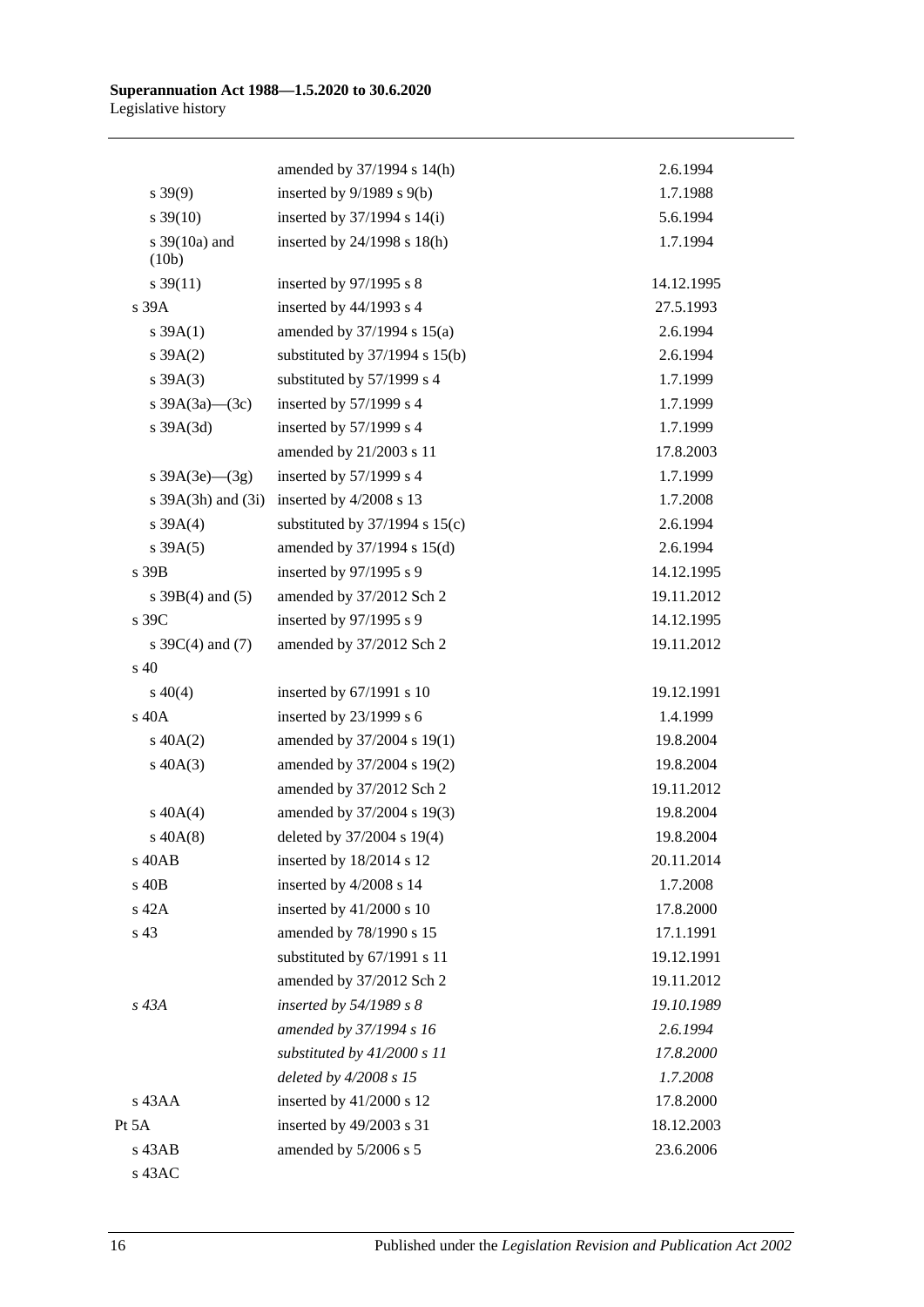| SIS Act                                  | deleted by 37/2012 s 22                          | 19.11.2012 |
|------------------------------------------|--------------------------------------------------|------------|
| Southern State<br>Superannuation<br>Fund | deleted by $51/2004$ s 44                        | 13.1.2005  |
| $s$ 43AF                                 |                                                  |            |
| $s$ 43AF(6)                              | inserted by 4/2008 s 16                          | 1.7.2008   |
| $s\,43AG$                                | substituted by 51/2004 s 45                      | 13.1.2005  |
| $s$ 43AN                                 |                                                  |            |
| $s$ 43AN(2)                              | amended by 37/2012 Sch 2                         | 19.11.2012 |
| Pt 6                                     |                                                  |            |
| s 43B                                    | inserted by 91/1992 s 21                         | 1.7.1992   |
| $s\,43B(1)$                              | s 43B redesignated as $s$ 43B(1) by 37/1994 s 17 | 2.6.1994   |
|                                          | amended by 37/2012 Sch 2                         | 19.11.2012 |
| $s\,43B(2)$                              | inserted by 37/1994 s 17                         | 2.6.1994   |
|                                          | amended by 37/2012 Sch 2                         | 19.11.2012 |
| s <sub>44</sub>                          |                                                  |            |
| $s\,44(1)$                               | amended by $37/1994$ s $18(a)$                   | 2.6.1994   |
|                                          | amended by 24/1998 s 19                          | 16.4.1998  |
|                                          | amended by $4/2000$ s $9(1)$ (Sch 1 cl $41(a)$ ) | 1.6.2000   |
|                                          | substituted by 51/2017 s 240(1)                  | 5.7.2018   |
| $s\,44(2)$                               | amended by 37/1994 s 18(b)                       | 2.6.1994   |
|                                          | deleted by $4/2000$ s $9(1)$ (Sch 1 cl $41(b)$ ) | 1.6.2000   |
|                                          | inserted by 51/2017 s 240(1)                     | 5.7.2018   |
| $s\,44(3)$                               | deleted by $4/2000 s 9(1)$ (Sch 1 cl $41(c)$ )   | 1.6.2000   |
| $s\,44(4)$                               | inserted by $37/1994$ s $18(c)$                  | 2.6.1994   |
|                                          | amended by $4/2000$ s $9(1)$ (Sch 1 cl $41(d)$ ) | 1.6.2000   |
|                                          | amended by 51/2017 s 240(2)                      | 5.7.2018   |
| s <sub>45</sub>                          |                                                  |            |
| $s\,45(1)$                               | amended by 9/1989 s 10                           | 20.4.1989  |
|                                          | amended by $41/2000$ s $13(a)$ —(c)              | 1.7.1988   |
|                                          | amended by $37/2004$ s $20(1)$ —(6)              | 19.8.2004  |
|                                          | (e) deleted by $37/2004$ s $20(3)$               | 19.8.2004  |
|                                          | amended by 37/2012 Sch 2                         | 19.11.2012 |
| $s\,45(1aa)$                             | inserted by 4/2008 s 17                          | 1.7.2008   |
| $s\,45(1a)$                              | inserted by $24/1998$ s $20(a)$                  | 16.4.1998  |
|                                          | substituted by $41/2000$ s $13(d)$               | 1.7.1988   |
|                                          | amended by 37/2004 s 20(7)                       | 19.8.2004  |
| $s\,45(2)$                               | amended by 24/1998 s 20(b)                       | 16.4.1998  |
|                                          | amended by $41/2000$ s $13(e)$                   | 1.7.1988   |
|                                          | (ba) deleted by 37/2004 s 20(8)                  | 19.8.2004  |
|                                          | amended by 37/2012 Sch 2                         | 19.11.2012 |
| $s\,45(3)$                               | amended by 37/2012 Sch 2                         | 19.11.2012 |
| $s\,45(4)$                               | substituted by 67/1991 s 12                      | 19.12.1991 |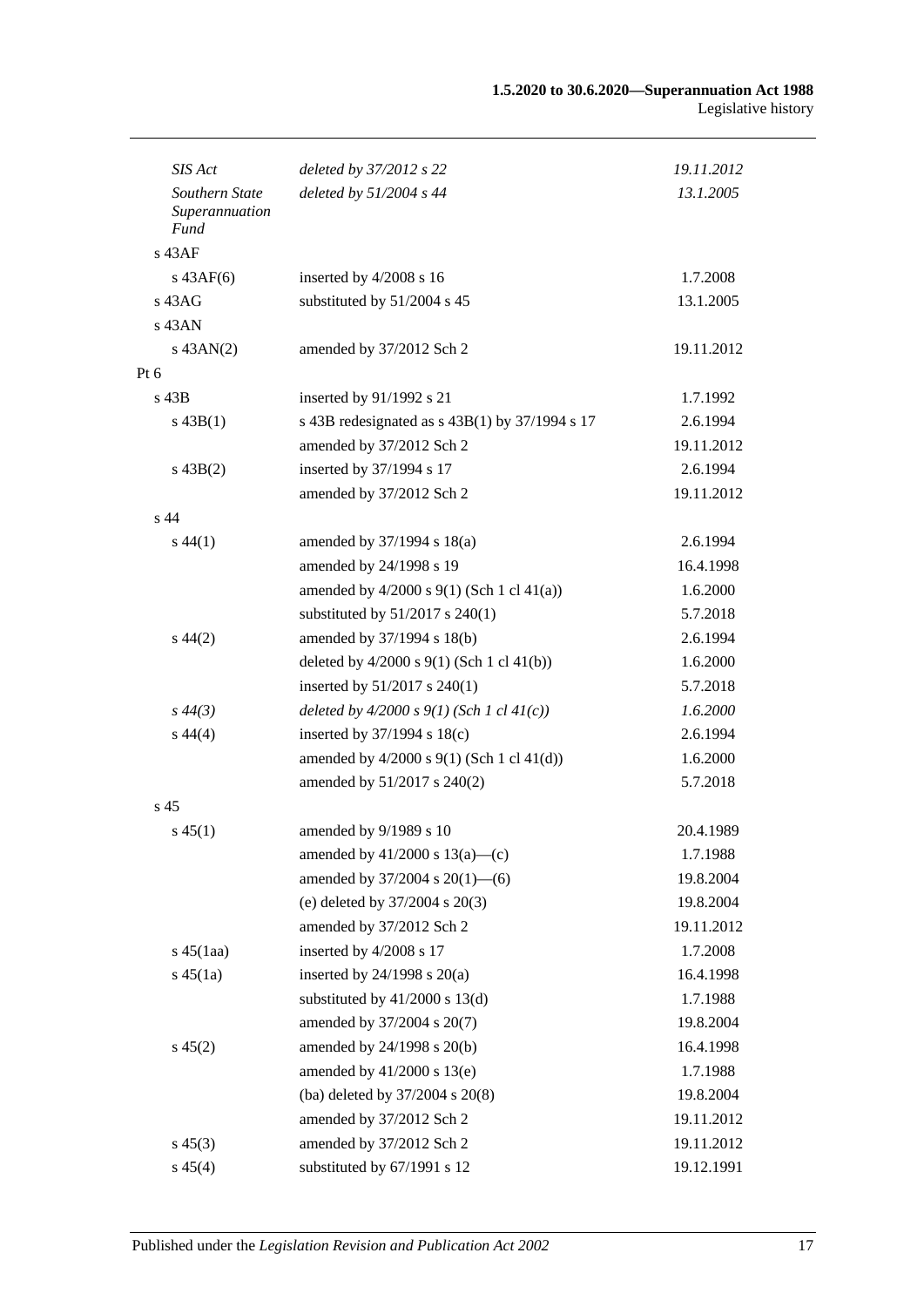|                        | amended by 37/2004 s 20(9)          | 19.8.2004  |
|------------------------|-------------------------------------|------------|
|                        | amended by 37/2012 Sch 2            | 19.11.2012 |
| $s\,45(5)$             | amended by 37/2012 Sch 2            | 19.11.2012 |
| $s\,45(6)$             | inserted by 37/1994 s 19            | 2.6.1994   |
|                        | amended by 41/2000 s 13(f)          | 1.7.1988   |
|                        | amended by 37/2012 Sch 2            | 19.11.2012 |
| $s\,45(7)$             | inserted by 37/2004 s 20(10)        | 19.8.2004  |
| s <sub>46</sub>        |                                     |            |
| $s\,46(2)$             | amended by 37/2012 Sch 2            | 19.11.2012 |
| $s\,46(4)$             | inserted by 9/1989 s 11             | 20.4.1989  |
| $s\,46(5)$             | inserted by 9/1989 s 11             | 20.4.1989  |
|                        | amended by 37/2012 Sch 2            | 19.11.2012 |
| s 47                   |                                     |            |
| $s\,47(1)$             | amended by 78/1990 s 16             | 17.1.1991  |
|                        | substituted by $20/1998$ s $7(a)$   | 1.10.1997  |
|                        | amended by $40/2001$ s $9(a)$       | 1.1.2002   |
|                        | amended by 37/2012 Sch 2            | 19.11.2012 |
| $s\,47(2)$             | amended by 20/1998 s 7(b)           | 1.10.1997  |
|                        | substituted by $40/2001$ s $9(a)$   | 1.1.2002   |
| $s\,47(4)$             | inserted by $20/1998$ s $7(c)$      | 1.10.1997  |
|                        | amended by $40/2001$ s $9(b)$       | 1.1.2002   |
| $s\,47(5)$             | inserted by $20/1998$ s $7(c)$      | 1.10.1997  |
|                        | amended by $40/2001$ s $9(c)$ , (d) | 1.1.2002   |
| $s\,47(6)$             | inserted by $20/1998$ s $7(c)$      | 1.10.1997  |
|                        | substituted by $40/2001$ s $9(e)$   | 1.1.2002   |
| ss 47A and 47B         | inserted by 24/1998 s 21            | 16.4.1998  |
| ss 47C and 47D         | inserted by 4/2008 s 18             | 1.7.2008   |
| s 48                   |                                     |            |
| $s\,48(1)$             | substituted by $9/1989$ s $12(a)$   | 20.4.1989  |
|                        | amended by 54/1989 s 10 (Sch)       | 19.10.1989 |
|                        | amended by 37/2012 Sch 2            | 19.11.2012 |
| $s\ 48(2)$             | amended by 9/1989 s 12(b)           | 20.4.1989  |
|                        | amended by 54/1989 s 10 (Sch)       | 19.10.1989 |
|                        | substituted by 41/2000 s 14         | 17.8.2000  |
|                        | substituted by 12/2001 s 26         | 1.7.2001   |
|                        | amended by 37/2012 Sch 2            | 19.11.2012 |
| $s\ 48(2a)$ and $(2b)$ | inserted by 41/2000 s 14            | 17.8.2000  |
| $s\,48(3)$             | inserted by $9/1989$ s $12(c)$      | 20.4.1989  |
|                        | amended by 37/2012 Sch 2            | 19.11.2012 |
| s 49                   |                                     |            |
| s 49(1) and (2)        | amended by 37/2012 Sch 2            | 19.11.2012 |
| s 50A                  | inserted by 37/2012 s 23            | 15.6.2014  |
| s 51A                  | inserted by 41/2000 s 15            | 17.8.2000  |
|                        |                                     |            |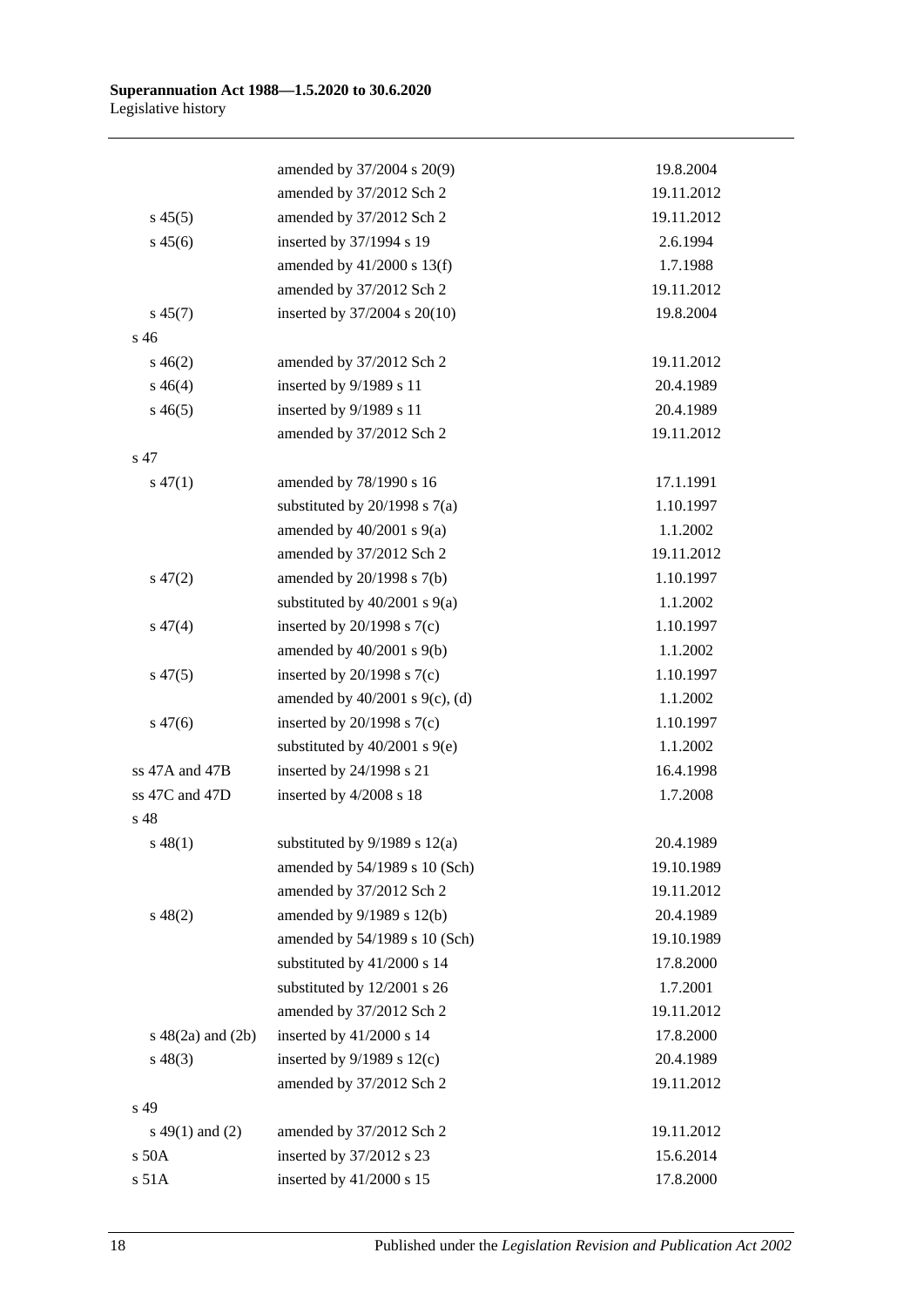| s 54                |                                                                          |            |
|---------------------|--------------------------------------------------------------------------|------------|
| s 54(1)             | amended by 37/2004 s 21(1)                                               | 19.8.2004  |
| s 54(5)             | amended by 54/1989 s 10 (Sch)                                            | 19.10.1989 |
|                     | amended by 37/2012 Sch 2                                                 | 19.11.2012 |
| s $54(6)$ and $(7)$ | inserted by $37/2004$ s $21(2)$                                          | 19.8.2004  |
| s <sub>55</sub>     |                                                                          |            |
| s 55(1)             | amended by 38/1995 Sch 2                                                 | 1.7.1995   |
|                     | amended by 24/1998 s 22                                                  | 16.4.1998  |
|                     | (a)—(d) redesignated as (b)—(e) by $24/1998$<br>s 22                     | 16.4.1998  |
|                     | amended by $5/2006$ s $6(1)$ — $(5)$                                     | 23.6.2006  |
|                     | amended by 51/2017 s 241                                                 | 5.7.2018   |
| s 55(1a)            | inserted by 49/2003 s 32                                                 | 18.12.2003 |
| s 55(2)             | substituted by $5/2006$ s $6(6)$                                         | 23.6.2006  |
| s <sub>56</sub>     |                                                                          |            |
| s 56(1)             | s 56 substituted by 24/1998 s 23                                         | 16.4.1998  |
|                     | s 56 amended and redesignated as $s$ 56(1) by<br>$5/2006$ s $7(1)$ - (4) | 23.6.2006  |
| $s 56(2)$ - (4)     | inserted by $5/2006$ s $7(4)$                                            | 23.6.2006  |
| s <sub>57</sub>     | deleted by 37/2012 Sch 2                                                 | 19.11.2012 |
| s 58                |                                                                          |            |
| s 58(1)             | amended by 37/2012 Sch 2                                                 | 19.11.2012 |
| s 58A               | inserted by 91/1992 s 22                                                 | 1.7.1992   |
| s 59                |                                                                          |            |
| s 59(1a)            | inserted by 78/1990 s 17                                                 | 17.1.1991  |
|                     | amended by 67/1991 s 13                                                  | 19.12.1991 |
|                     | amended by 49/2003 s 33                                                  | 18.12.2003 |
|                     | amended by 5/2006 s 8                                                    | 23.6.2006  |
|                     | amended by 37/2012 s 24, Sch 2                                           | 19.11.2012 |
| s 59(2)             | amended by 37/2012 Sch 2                                                 | 19.11.2012 |
| s 60                | inserted by 9/1989 s 13                                                  | 20.4.1989  |
|                     | deleted by 54/1989 s 9                                                   | 19.10.1989 |
| Sch 1               |                                                                          |            |
| cl <sub>1</sub>     |                                                                          |            |
| cl $1(1)$           | amended by 54/1989 s 10 (Sch)                                            | 19.10.1989 |
| cl $1(2)$           | amended by 54/1989 s 10 (Sch)                                            | 19.10.1989 |
| cl $1(2a)$          | inserted by 9/1989 s 14                                                  | 1.7.1988   |
| cl <sub>2</sub>     |                                                                          |            |
| cl $2(1)$           | amended by 54/1989 s 10 (Sch)                                            | 19.10.1989 |
| cl 2(4)             | amended by 54/1989 s 10 (Sch)                                            | 19.10.1989 |
|                     | amended by 67/1991 s 14                                                  | 19.12.1991 |
|                     | deleted by $24/1998 s 24(a)$                                             | 16.4.1998  |
| cl 3A               | inserted by 78/1990 s 18                                                 | 17.1.1991  |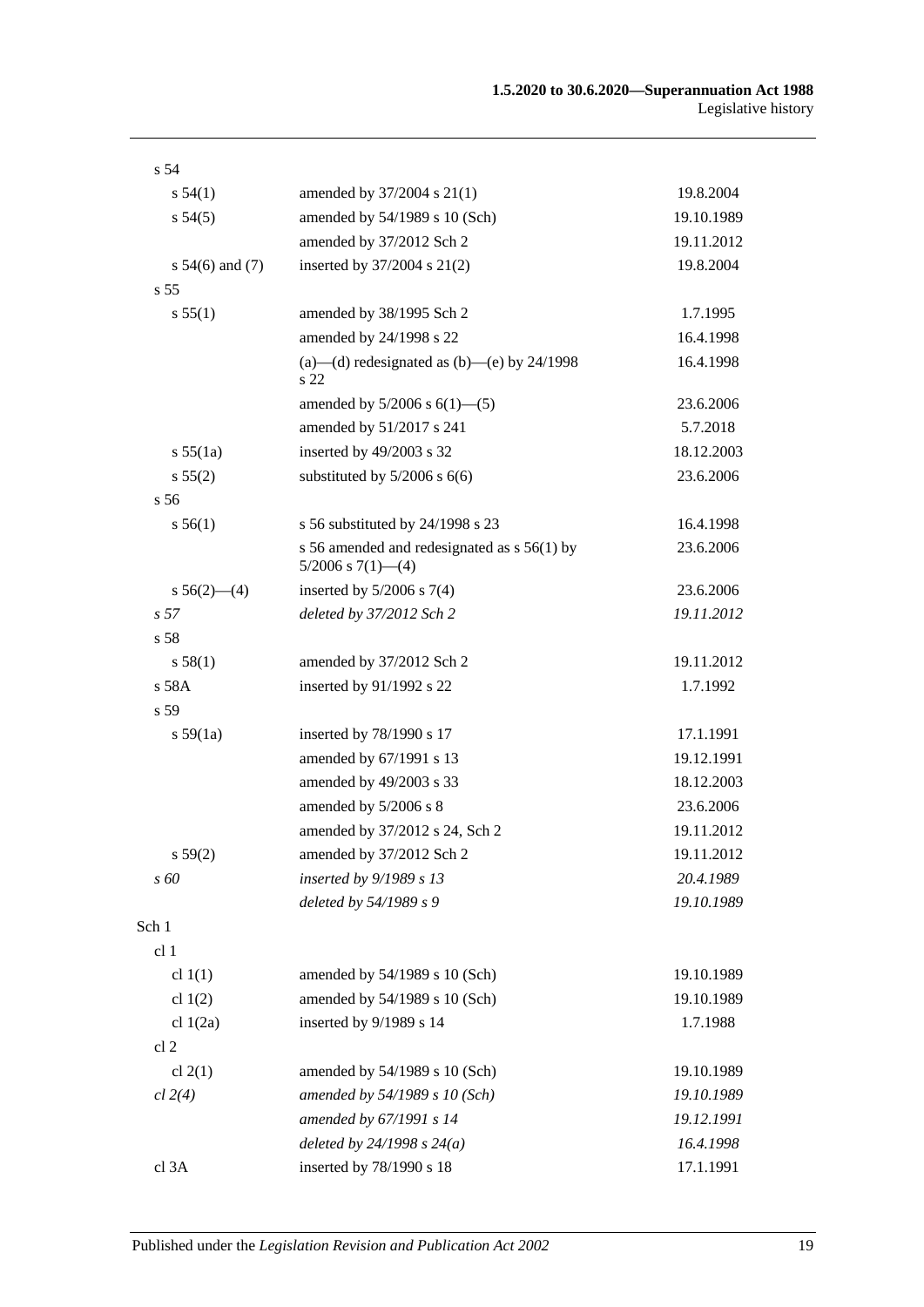| cl 4            | amended by 54/1989 s 10 (Sch)          | 19.10.1989 |
|-----------------|----------------------------------------|------------|
| cl <sub>5</sub> |                                        |            |
| cl $5(1)$       | amended by 54/1989 s 10 (Sch)          | 19.10.1989 |
| cl <sub>6</sub> |                                        |            |
| cl $6(1)$       | amended by $9/1989$ s $15(a)$          | 20.4.1989  |
|                 | amended by $37/1994$ s $20(a)$         | 2.6.1994   |
| <b>FS</b>       | substituted by $37/1994$ s $20(b)$     | 2.6.1994   |
| Z               | inserted by $9/1989$ s $15(b)$         | 20.4.1989  |
| Pn              | inserted by $37/1994$ s $20(c)$        | 2.6.1994   |
| M               | inserted by $37/1994$ s $20(c)$        | 2.6.1994   |
| cl 7            |                                        |            |
| cl $7(3)$       | inserted by $91/1992$ s $23(a)$        | 1.7.1992   |
| cl 9            |                                        |            |
| cl 9(1a)        | inserted by $9/1989$ s 16(a)           | 20.4.1989  |
|                 | amended by 54/1989 s 10 (Sch)          | 19.10.1989 |
|                 | amended by $69/1992$ s $30(a)$         | 10.12.1992 |
| cl 9(2)         | amended by 54/1989 s 10 (Sch)          | 19.10.1989 |
|                 | amended by 69/1992 s 30(b)             | 10.12.1992 |
| cl $9(3)$       | inserted by $9/1989$ s $16(b)$         | 20.4.1989  |
|                 | amended by $69/1992$ s $30(c)$         | 10.12.1992 |
|                 | amended by 91/1992 s 23(b)             | 1.7.1992   |
| cl 10           | substituted by 9/1989 s 17             | 20.4.1989  |
| cl 11           |                                        |            |
| cl $11(2)$      | amended by 54/1989 s 10 (Sch)          | 19.10.1989 |
| cl 12           |                                        |            |
| cl $12(2)$      | inserted by $54/1989$ s 10 (Sch)       | 19.10.1989 |
|                 | amended by 38/1995 Sch 2               | 1.7.1995   |
| cl 15           | inserted by $91/1992$ s $23(c)$        | 1.7.1992   |
| cl $15(1)$      | amended by 37/1994 s 20(d)             | 2.6.1994   |
| cl $15(3)$      | inserted by $37/1994$ s $20(e)$        | 2.6.1994   |
| cl 15A          | inserted by $37/1994$ s $20(f)$        | 2.6.1994   |
| cl 16           | inserted by 91/1992 s 23(c)            | 1.7.1992   |
| cl 17           | inserted by $37/1994$ s $20(g)$        | 2.6.1994   |
| cll 18-20       | inserted by 24/1998 s 24(b)            | 16.4.1998  |
| cl 21           | inserted by 51/2004 s 46               | 3.7.2003   |
| Sch 1A          | inserted by 78/1990 s 19               | 17.1.1991  |
| cl 1            |                                        |            |
| heading         | inserted by 37/2012 Sch 2              | 19.11.2012 |
| cl $1(1)$       | amended by 37/1994 s 21                | 2.6.1994   |
|                 | amended by 37/2012 Sch 2               | 19.11.2012 |
| cl $1(2)$       | amended by $67/1991$ s $15(a)$         | 17.1.1991  |
|                 | amended by $30/1994$ Sch 4 cl 2(c)(ii) | 1.7.1994   |
|                 | substituted by 5/2006 s 9              | 23.6.2006  |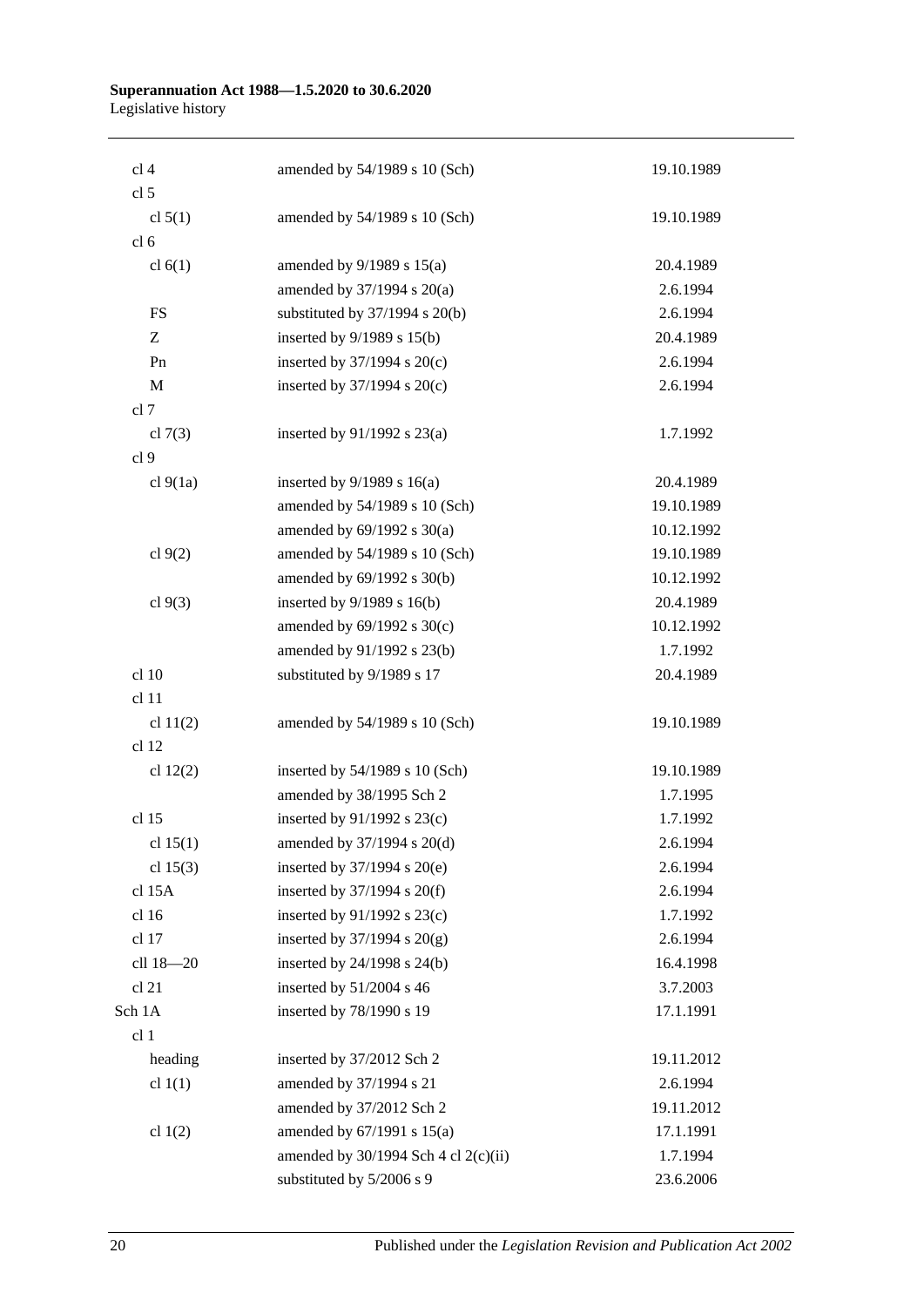| cl <sub>2</sub>                                           |                                                                                                                                  |            |
|-----------------------------------------------------------|----------------------------------------------------------------------------------------------------------------------------------|------------|
| heading                                                   | inserted by 37/2012 Sch 2                                                                                                        | 19.11.2012 |
| cl $2(1)$                                                 | cl 2 amended and redesignated as cl $2(1)$ by<br>67/1991 s 15(b), (c)                                                            | 17.1.1991  |
|                                                           | amended by 37/2012 Sch 2                                                                                                         | 19.11.2012 |
| cl $2(2)$                                                 | inserted by $67/1991$ s $15(c)$                                                                                                  | 17.1.1991  |
| cl <sub>3</sub>                                           | heading inserted by 37/2012 Sch 2                                                                                                | 19.11.2012 |
| Sch 1B                                                    | inserted by $36/1999$ Sch 3 (Pt 3 cl 3(c))                                                                                       | 1.12.1999  |
| cl <sub>1</sub>                                           |                                                                                                                                  |            |
| contributory lump<br>sum schemes                          | the contributory lump sum schemes amended to<br>read contributory lump sum schemes by<br>37/2012 Sch 2                           | 19.11.2012 |
| Electricity<br>Industry pension<br>scheme                 | the Electricity Industry pension scheme<br>amended to read Electricity Industry pension<br>scheme by 37/2012 Sch 2               | 19.11.2012 |
| Electricity<br>Industry<br>Superannuation<br><b>Board</b> | the Electricity Industry Superannuation Board<br>amended to read Electricity Industry<br>Superannuation Board by 37/2012 Sch 2   | 19.11.2012 |
| Electricity<br>Industry<br>Superannuation<br>Scheme       | the Electricity Industry Superannuation Scheme<br>amended to read Electricity Industry<br>Superannuation Scheme by 37/2012 Sch 2 | 19.11.2012 |
| relevant day                                              | the relevant day amended to read relevant day<br>by 37/2012 Sch 2                                                                | 19.11.2012 |
| <b>State Scheme</b>                                       | the State Scheme amended to read State<br>Scheme by 37/2012 Sch 2                                                                | 19.11.2012 |
| cl <sub>2</sub>                                           |                                                                                                                                  |            |
| cl $2(3)$ and $(4)$                                       | amended by 37/2012 Sch 2                                                                                                         | 19.11.2012 |
| cl <sub>3</sub>                                           |                                                                                                                                  |            |
| cl $3(3)$ , $(5)$ and $(6)$                               | amended by 37/2012 Sch 2                                                                                                         | 19.11.2012 |
| cl <sub>4</sub>                                           |                                                                                                                                  |            |
| cl $4(7)$                                                 | substituted by 41/2000 s 16                                                                                                      | 17.8.2000  |
|                                                           | amended by 37/2012 Sch 2                                                                                                         | 19.11.2012 |
| cl $4(8)$                                                 | inserted by 41/2000 s 16                                                                                                         | 17.8.2000  |
| cl $4(9)$                                                 | inserted by 41/2000 s 16                                                                                                         | 17.8.2000  |
|                                                           | amended by 37/2012 Sch 2                                                                                                         | 19.11.2012 |
| cl $4(10)$                                                | inserted by 41/2000 s 16                                                                                                         | 17.8.2000  |
| Sch <sub>3</sub>                                          | deleted by 91/1992 s 24                                                                                                          | 1.7.1992   |
|                                                           | inserted by 5/2006 s 10                                                                                                          | 23.6.2006  |
| cl <sub>4</sub>                                           |                                                                                                                                  |            |
| cl $4(1)$                                                 | amended by 37/2012 s 25(1), Sch 2                                                                                                | 19.11.2012 |
| cl $4(2)$                                                 | amended by 37/2012 s 25(2)                                                                                                       | 19.11.2012 |
| cl <sub>5</sub>                                           | substituted by 37/2012 s 25(3)                                                                                                   | 19.11.2012 |
| cl <sub>6</sub>                                           |                                                                                                                                  |            |
| cl 6(1)                                                   | amended by 37/2012 s 25(4)                                                                                                       | 19.11.2012 |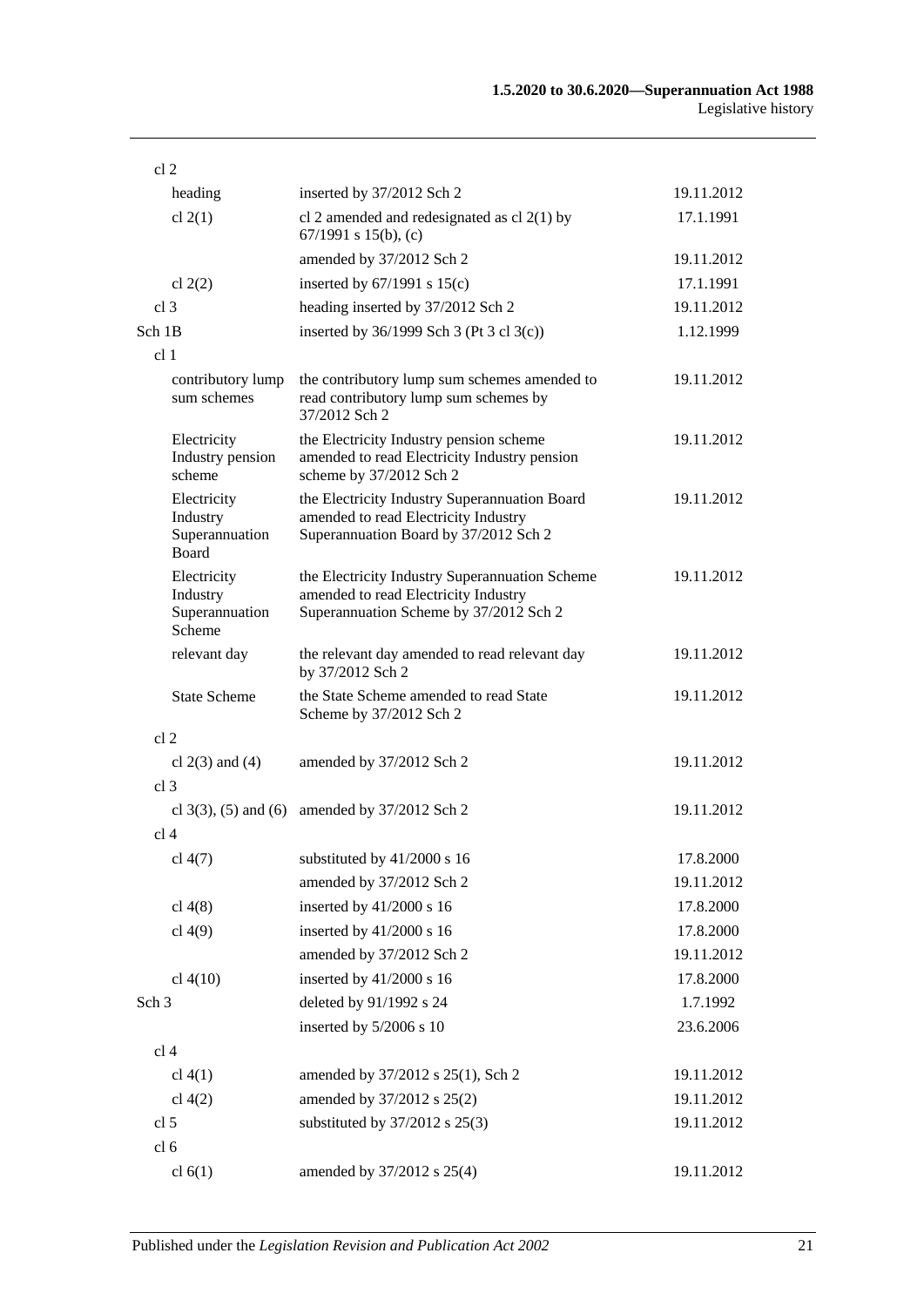| cl 10 |
|-------|
|-------|

| cl $10(2)$ | amended by $37/2012$ s $25(5)$  | 19.11.2012 |
|------------|---------------------------------|------------|
| cl 12A     | inserted by $37/2012$ s $25(6)$ | 15.6.2014  |

# **Transitional etc provisions associated with Act or amendments**

## *Statutes Amendment (Division of Superannuation Interests under Family Law Act) Act 2003, Sch 1*

### **1—Interpretation**

In this Schedule—

*relevant Act* means an Act amended by this Act;

*relevant authority* means—

- (a) the Police Superannuation Board; or
- (b) the South Australian Parliamentary Superannuation Board; or
- (c) the South Australian Superannuation Board; or
- (d) the Treasurer.

### **2—Prior action**

Any step taken by a relevant authority before a section of this Act is brought into operation that corresponds to a step that may be taken by the relevant authority under a relevant Act after this Act is brought into operation will be taken to be valid and effectual for the purposes of a relevant Act as if it had been taken after the commencement of this Act.

### **3—Instruments**

Any splitting instrument, or other instrument, lodged with a relevant authority before the commencement of this Act may take effect for the purposes of a relevant Act after the commencement of this Act.

### **4—Other matters**

- (1) The Governor may, by regulation, make additional provisions of a saving or transitional nature consequent on the enactment of this Act.
- (2) A provision of a regulation under subclause (1) may, if the regulation so provides, take effect from the commencement of this Act or from an earlier day, but not before 28 December 2002.
- (3) To the extent to which a provision takes effect under subclause (2) from a day earlier than the day of the regulation's publication in the Gazette, the provision does not operate to the disadvantage of a person by—
	- (a) decreasing the person's rights; or
	- (b) imposing liabilities on the person.
- (4) The *[Acts Interpretation Act](http://www.legislation.sa.gov.au/index.aspx?action=legref&type=act&legtitle=Acts%20Interpretation%20Act%201915) 1915* will, except to the extent of any inconsistency with the provisions of this Schedule (or regulations made under this Schedule), apply to any amendment effected by this Act.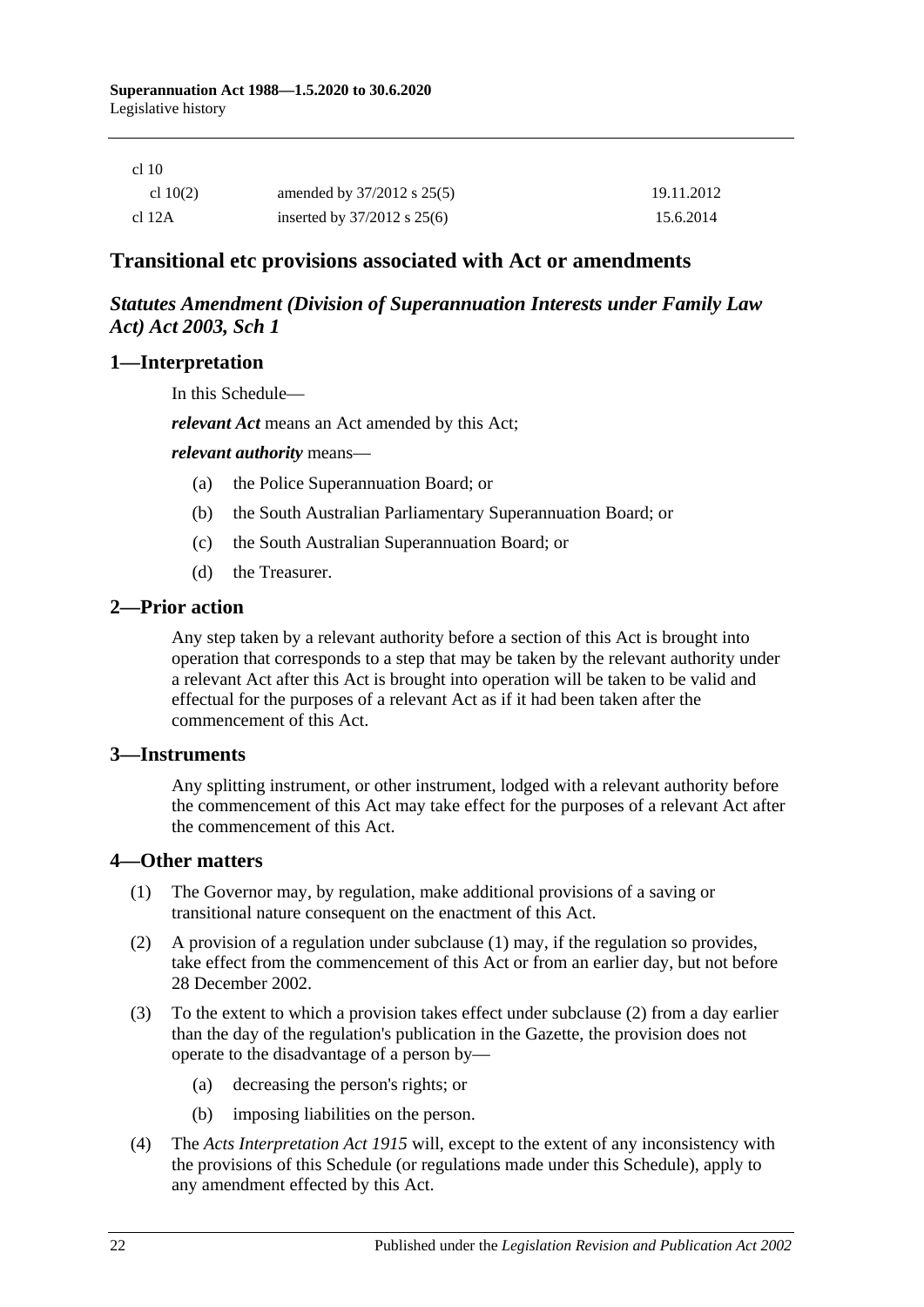*Superannuation (Administered Schemes) Amendment Act 2006, Sch 1*

## **5—Interpretation**

In this Part—

*principal Act* means the *[Superannuation Act](http://www.legislation.sa.gov.au/index.aspx?action=legref&type=act&legtitle=Superannuation%20Act%201988) 1988*.

## **6—Transitional provision**

Subsections (2) and (3) of section 56 of the principal Act (as enacted by this Act) do not apply with respect to a matter where the relevant time limit expired, or the procedural step was required to be taken, before the commencement of this clause unless the South Australian Superannuation Board is satisfied, on application by a person seeking to obtain the benefit of this clause, that the failure to comply with the time limit or procedural step was attributable to a person's physical or mental disability at the relevant time.

### *Statutes Amendment (Domestic Partners) Act 2006*

### **209—Transitional provision**

An amendment made by a provision of this Act to a provision of the *[Superannuation](http://www.legislation.sa.gov.au/index.aspx?action=legref&type=act&legtitle=Superannuation%20Act%201988)  Act [1988](http://www.legislation.sa.gov.au/index.aspx?action=legref&type=act&legtitle=Superannuation%20Act%201988)* that relates to the payment of a pension, lump sum or other benefit to a person on the death of a contributor applies only if the death occurs after the commencement of the amendment.

### *Statutes Amendment (Transition to Retirement—State Superannuation) Act 2008, Sch 1*

## **1—Interpretation**

In this Schedule—

*principal Act* means the *[Superannuation Act](http://www.legislation.sa.gov.au/index.aspx?action=legref&type=act&legtitle=Superannuation%20Act%201988) 1988*.

## **2—Transitional provisions**

- (1) A person—
	- (a) who has, before the commencement of this subclause, resigned from employment in circumstances that fall within the ambit of subsection (1) of section 28A of the principal Act (as in existence immediately before that commencement); and
	- (b) who has not received any benefit under that section before the commencement of this subclause,

will have 3 months from that commencement to make an election under this subclause and if such an election is not made by the expiration of that period then section 28 of the principal Act will apply to the person to the exclusion of section 28A of the principal Act.

- (2) A person to whom section 39A of the principal Act applies—
	- (a) who resigned or retired from employment before the commencement of this subclause; and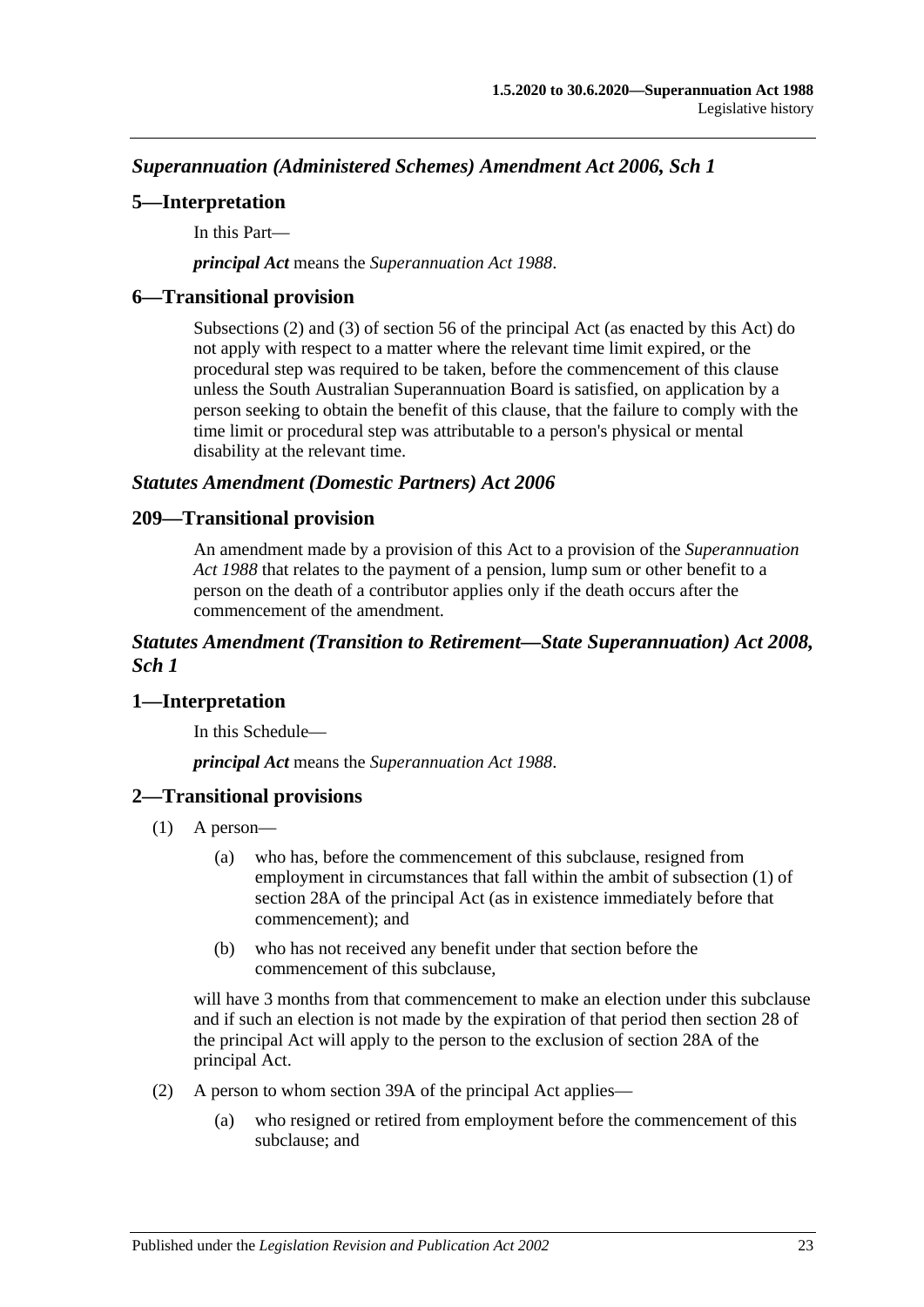(b) who has not made an election under subsection (3)(b) of that section before the commencement of this subclause,

will have 3 months from that commencement to make such election (so that any election made after the expiration of that period by such a person will have no effect).

(3) Section 40B of the principal Act, as enacted by this Act, applies only to a person whose right to the payment of a pension under the principal Act arises after the commencement of this subclause.

## *Statutes Amendment and Repeal (Superannuation) Act 2012, Sch 1—Transitional provisions*

### **1—Superannuation Act and Superannuation Funds Management Corporation of South Australia Act**

- (1) Regulations made under the *[Superannuation Act](http://www.legislation.sa.gov.au/index.aspx?action=legref&type=act&legtitle=Superannuation%20Act%201988) 1988* or the *[Superannuation Funds](http://www.legislation.sa.gov.au/index.aspx?action=legref&type=act&legtitle=Superannuation%20Funds%20Management%20Corporation%20of%20South%20Australia%20Act%201995)  [Management Corporation of South Australia Act](http://www.legislation.sa.gov.au/index.aspx?action=legref&type=act&legtitle=Superannuation%20Funds%20Management%20Corporation%20of%20South%20Australia%20Act%201995) 1995* before the commencement of this clause are to be read as if the amendments to the regulation making powers under those Acts effected by this Act had been in force when the regulations were made.
- (2) The person holding the office of elected member of the South Australian Superannuation Board pursuant to section 8(1)(b) of the *[Superannuation Act](http://www.legislation.sa.gov.au/index.aspx?action=legref&type=act&legtitle=Superannuation%20Act%201988) 1988* (the *principal Act*) immediately before the commencement of section 20 of this Act will, despite the amendments effected by that section, continue to hold office for the balance of his or her term of election (subject to any provision of the principal Act relating to the conditions of his or her office).
- (3) The person holding the office of elected member of the board of directors of the Superannuation Funds Management Corporation of South Australia pursuant to section 9(2)(a) of the *[Superannuation Funds Management Corporation of South](http://www.legislation.sa.gov.au/index.aspx?action=legref&type=act&legtitle=Superannuation%20Funds%20Management%20Corporation%20of%20South%20Australia%20Act%201995)  [Australia Act](http://www.legislation.sa.gov.au/index.aspx?action=legref&type=act&legtitle=Superannuation%20Funds%20Management%20Corporation%20of%20South%20Australia%20Act%201995) 1995* (the *principal Act*) immediately before the commencement of section 26 of this Act will, despite the amendments effected by that section, continue to hold office for the balance of his or her term of election (subject to any provision of the principal Act relating to the conditions of his or her office).

### *Statutes Amendment (SACAT No 2) Act 2017, Pt 45*

### **242—Transitional provisions**

- (1) A declaration of the District Court under section 4A of the principal Act in force immediately before the relevant day will, on and from the relevant day, be taken to be a determination of the Tribunal.
- (2) A reference in section 4B of the principal Act to an application under section 4A of the principal Act will, on and from the relevant day, be taken to include a reference to an application under section 4A made before the relevant day.
- (3) A right of appeal under section 44 of the principal Act in existence (but not yet exercised) before the relevant day, will be exercised as if this Part had been in operation before the right arose, so that proceedings may be commenced before the Tribunal rather than the Administrative and Disciplinary Division of the District Court.
- (4) Nothing in this section affects any proceedings before the Administrative and Disciplinary Division of the District Court commenced before the relevant day.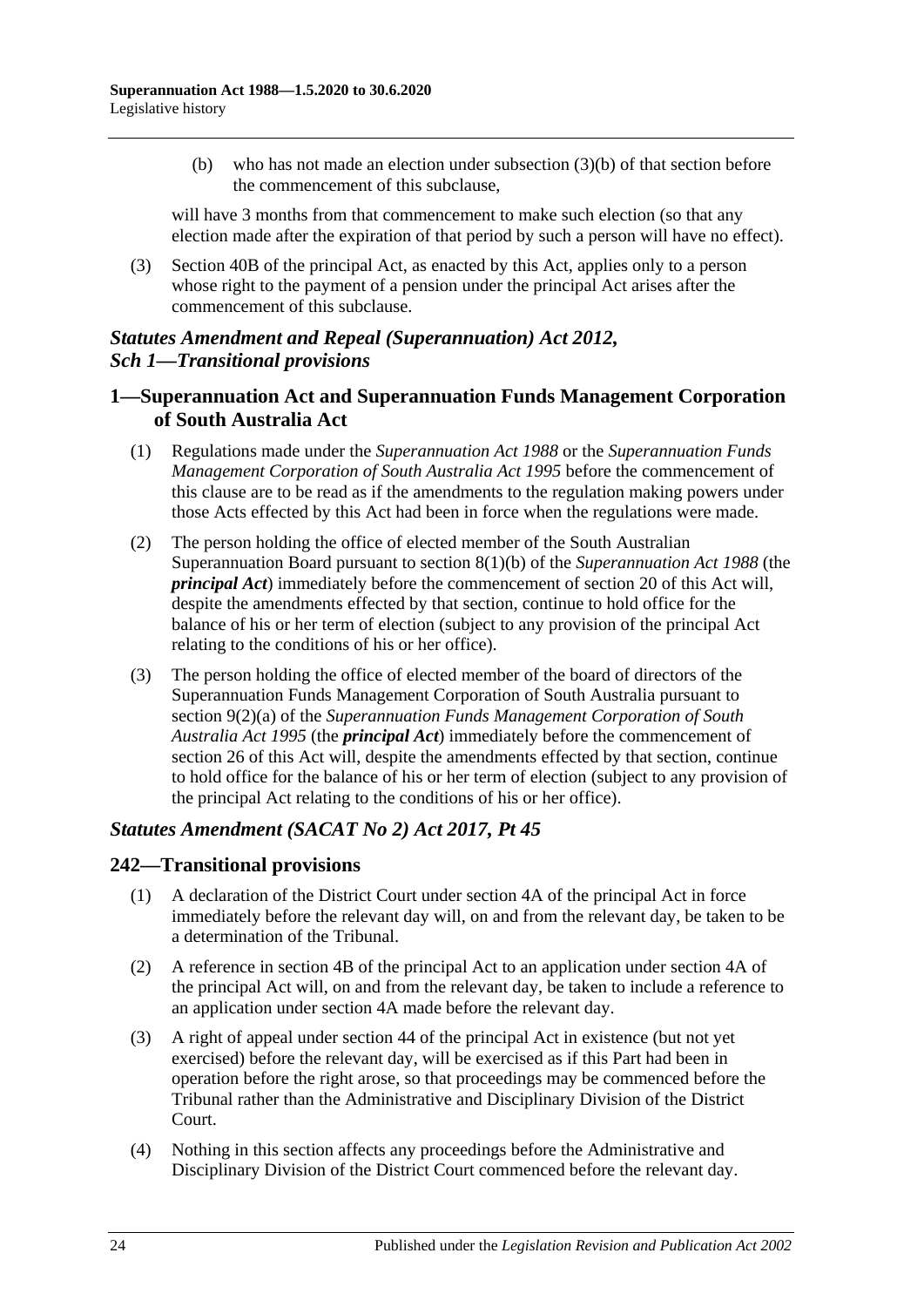#### (5) In this section—

*principal Act* means the *[Superannuation Act](http://www.legislation.sa.gov.au/index.aspx?action=legref&type=act&legtitle=Superannuation%20Act%201988) 1988*;

*relevant day* means the day on which this Part comes into operation;

*Tribunal* means the South Australian Civil and Administrative Tribunal established under the *[South Australian Civil and Administrative Tribunal Act](http://www.legislation.sa.gov.au/index.aspx?action=legref&type=act&legtitle=South%20Australian%20Civil%20and%20Administrative%20Tribunal%20Act%202013) 2013*.

## **Historical versions**

Retrospective amendment not included in Reprints 20—23 (see 51/2004) Reprint No 1—15.1.1992 Reprint No 2—10.12.1992 Reprint No 3—25.3.1993 Reprint No 4—27.5.1993 Reprint No 5—9.6.1994 Reprint No 6—1.7.1994 Reprint No 7—21.10.1994 Reprint No 8—1.7.1995 Reprint No 9—14.12.1995 Reprint No 10—20.3.1997 Reprint No 11—24.7.1997 Reprint No 12—16.4.1998 Reprint No 13—1.4.1999 Reprint No 14—12.8.1999 Reprint No 15—1.12.1999 Reprint No 16—1.6.2000 Reprint No 17—17.8.2000 Reprint No 18—1.7.2001 Reprint No 19—1.1.2002 Reprint No 20—3.7.2003 Reprint No 21—17.8.2003 Reprint No 22—18.12.2003 Reprint No 23—1.1.2004 19.8.2004 13.1.2005 23.6.2006 1.6.2007 1.7.2008 1.2.2010 19.11.2012 15.6.2014 20.11.2014 1.8.2017